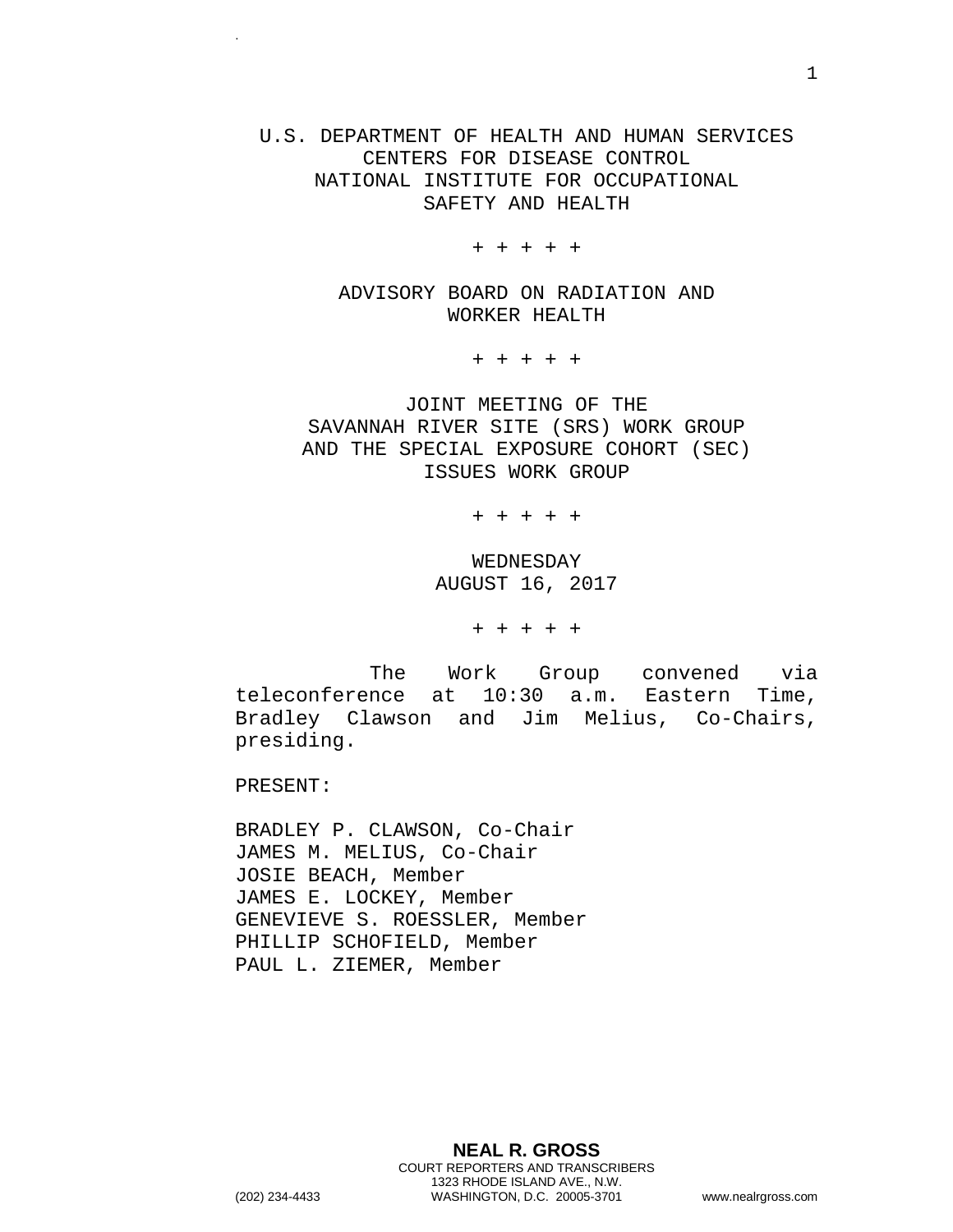ALSO PRESENT:

.

TED KATZ, Designated Federal Official NANCY ADAMS, NIOSH Contractor MATT ARNO, ORAU Team BOB BARTON, SC&A RON BUCHANAN, SC&A NANCY CHALMERS, ORAU Team JOSHUA FESTER JOE FITZGERALD, SC&A WARREN JOHNSON TOM LABONE, ORAU Team MICHAEL MAHATHY, ORAU Team JIM NETON, DCAS MICHAEL RAFKY, HHS JOHN STIVER, SC&A TIM TAULBEE, ORAU Team BOB WARREN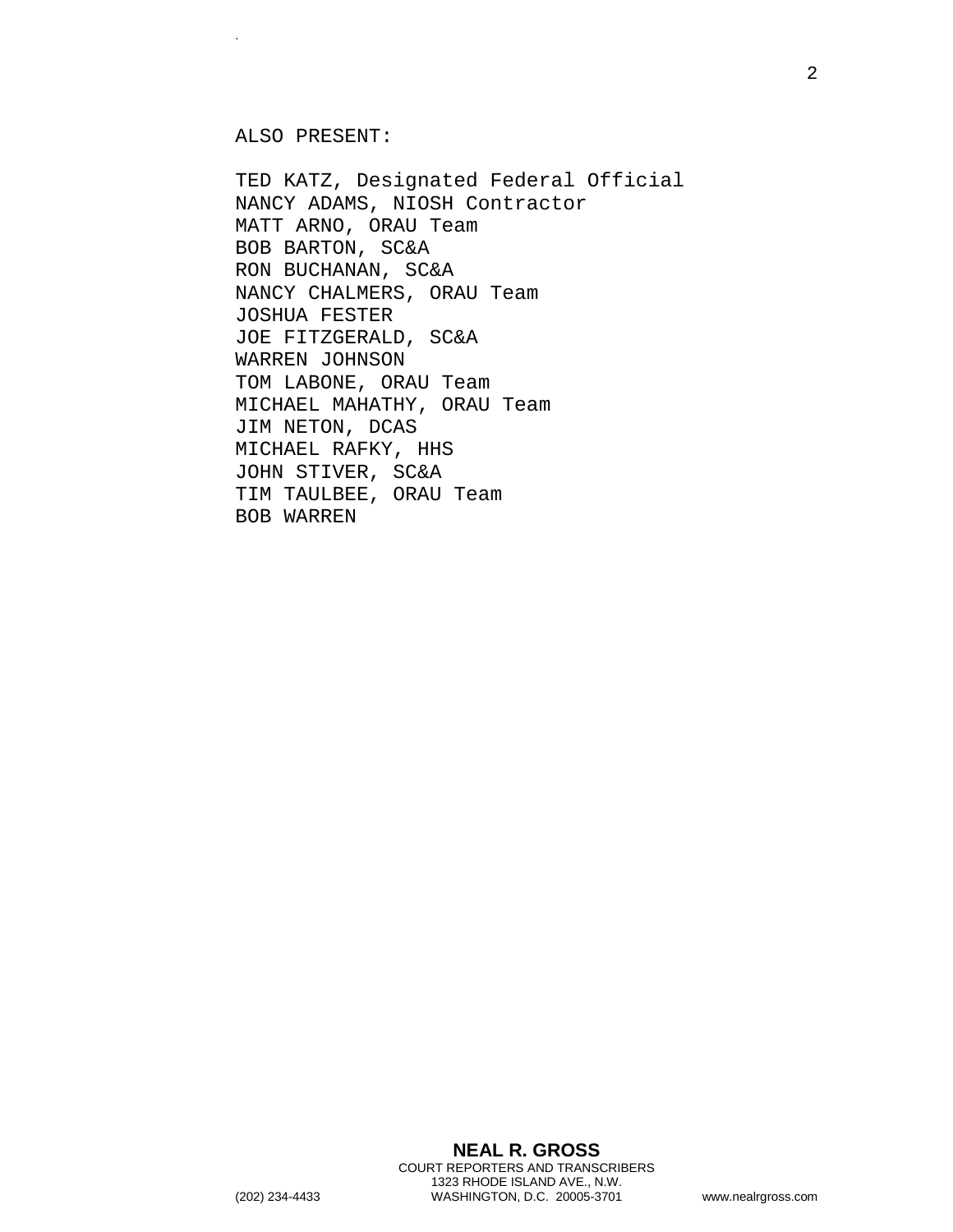## **Contents**

.

| Welcome and Roll Call 4                           |  |
|---------------------------------------------------|--|
| SC&A Review of SRS Subcontractor Bioassay 7       |  |
|                                                   |  |
| NIOSH Evaluation of Construction Worker 54        |  |
| Monitoring in High Level Cave Job Plans 54        |  |
|                                                   |  |
| NIOSH SRS Internal Coworker Dosimetry Data Report |  |
| and SC&A Review 104                               |  |
| NIOSH Report on Assessing Exposure to Thorium 126 |  |
| 232 from 1972-1989 126                            |  |
| Petitioner Comments 217                           |  |
| WG SEC Recommendations and/or Path Forward on 232 |  |
| Discussion Items; Plans for August 232            |  |
| Board Meeting 232                                 |  |
|                                                   |  |
|                                                   |  |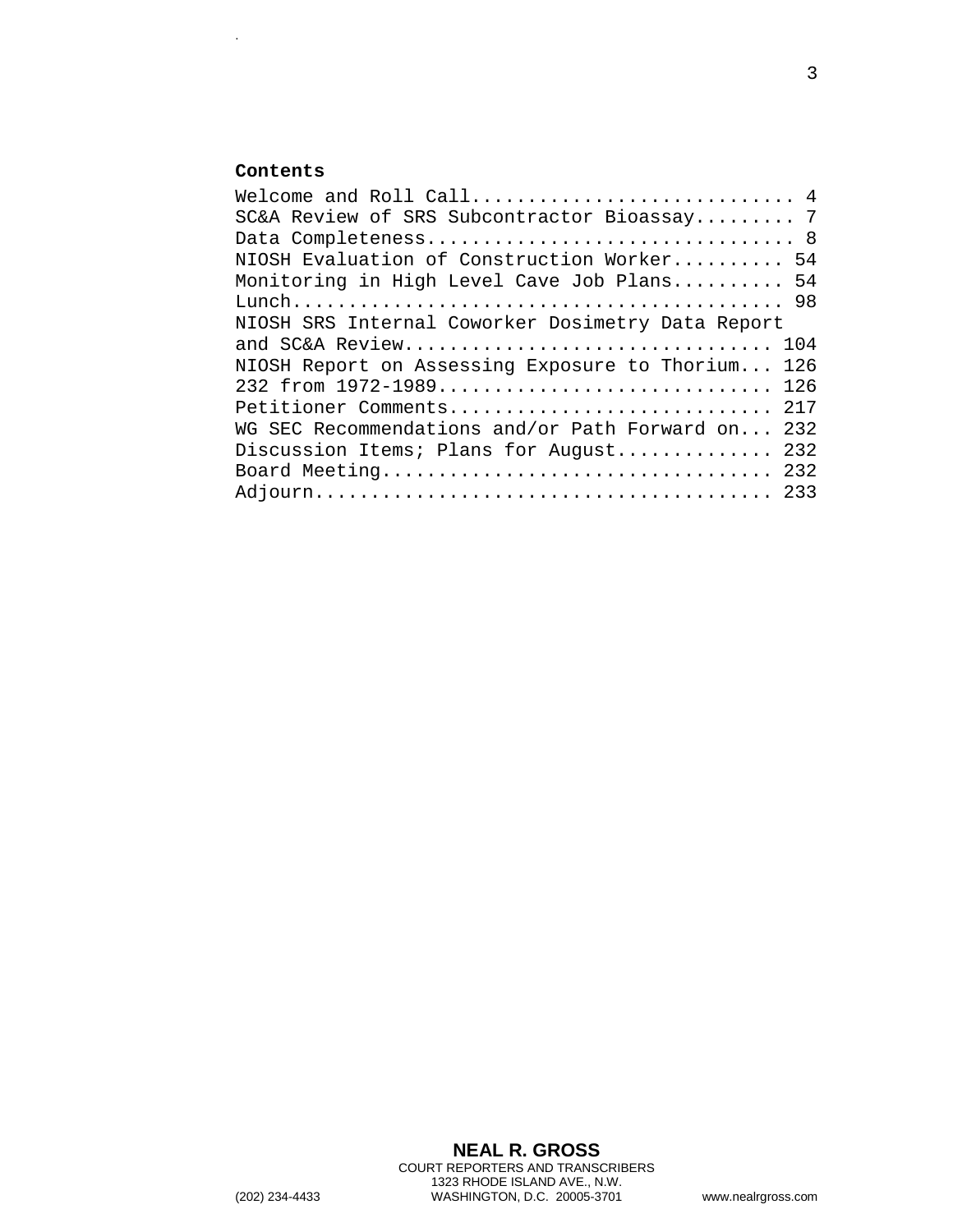<span id="page-3-0"></span>1 P-R-O-C-E-E-D-I-N-G-S 2 (10:30 a.m.) 3 **Welcome and Roll Call**  4 MR. KATZ: Welcome, everyone. This is 5 Advisory Board on Radiation and Worker Health. 6 It is an unusual joint meeting at the SEC Issues 7 Work Group and the Savannah River Site Work 8 Group. 9 And just to explain that a little bit, 10 we're having a joint meeting because we're 11 discussing both coworker modeling, and 12 specifically the coworker models that have been 13 developed for SRS and other material for SRS. 14 SRS had sort of been chosen as one of 15 the sites where they'd be sort of a field trial 16 of approach, the methods that the Board and NIOSH 17 agrees upon for using for developing coworker 18 models going forward. So that's why it's a joint 19 meeting. 20 The materials for the Board for this 21 meeting are posted on the NIOSH website under 22 this program, the Board section, scheduled

> **NEAL R. GROSS** COURT REPORTERS AND TRANSCRIBERS 1323 RHODE ISLAND AVE., N.W.

.

(202) 234-4433 WASHINGTON, D.C. 20005-3701 www.nealrgross.com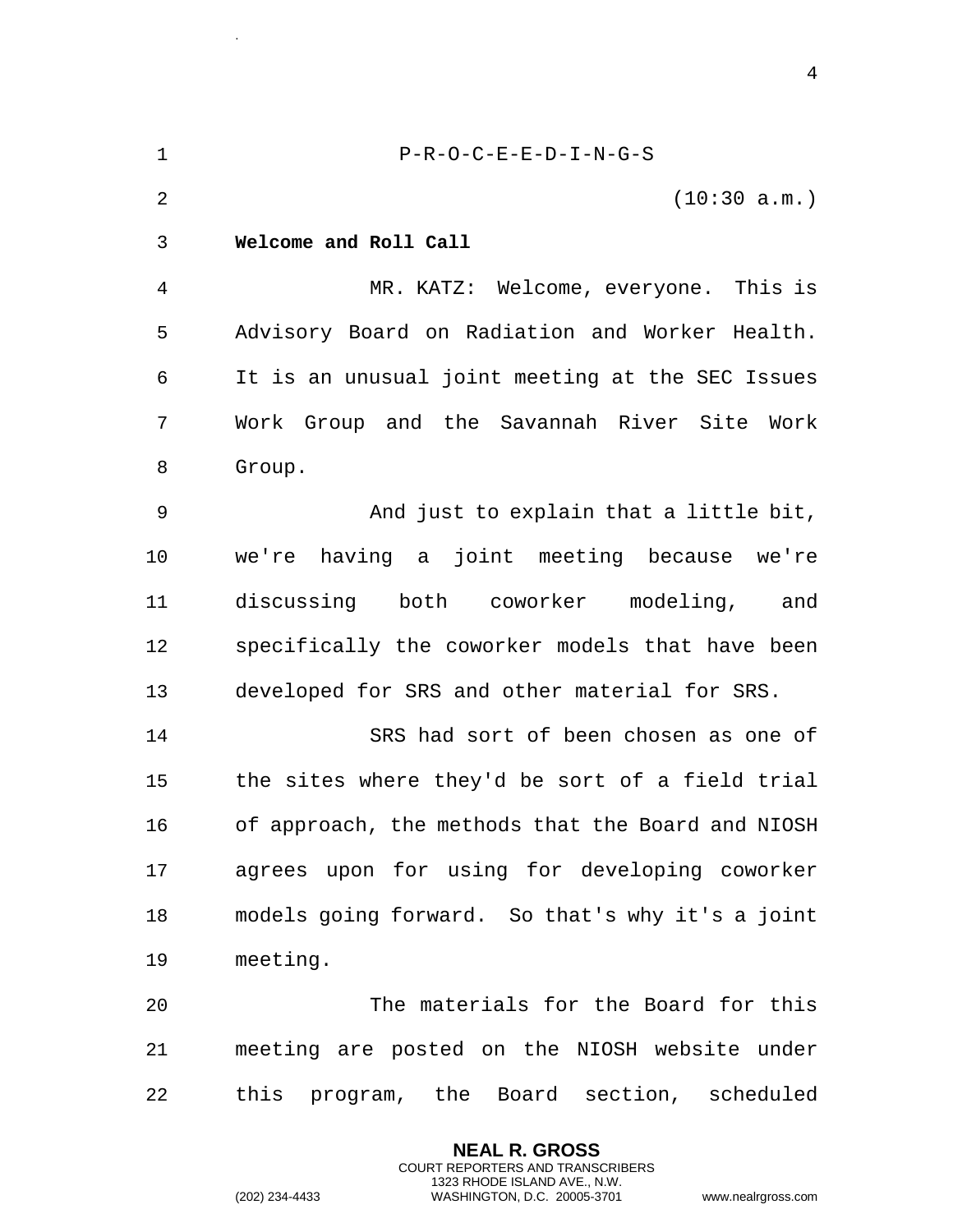1 meetings and today's date. So if you go there 2 you can see all the background reading materials 3 that are going to be discussed.

4 The agenda's there as well, and you'll 5 see it's a long agenda. It seems unlikely to me 6 that we'll get through it all, but it's good to 7 have it anyway to see what's on our plate. And 8 there's even more material than is showed on the 9 agenda on our plate, at least with SRS. So you 10 have that there to follow along with the 11 discussion of the Work Groups.

12 The Work Groups also have access to 13 Skype if people want to show anything to each 14 other or present slides or what have you. That's 15 not available to the public because it has to be 16 that way for Privacy Act matters, but anyway 17 that's there too.

18 And last thing, just to note, for 19 everybody, except when you're speaking to the 20 group, please keep your phones on mute and if you 21 don't have a mute button, press \*6. \*6 will mute 22 your phone for this conference line and then \*6

> **NEAL R. GROSS** COURT REPORTERS AND TRANSCRIBERS 1323 RHODE ISLAND AVE., N.W.

.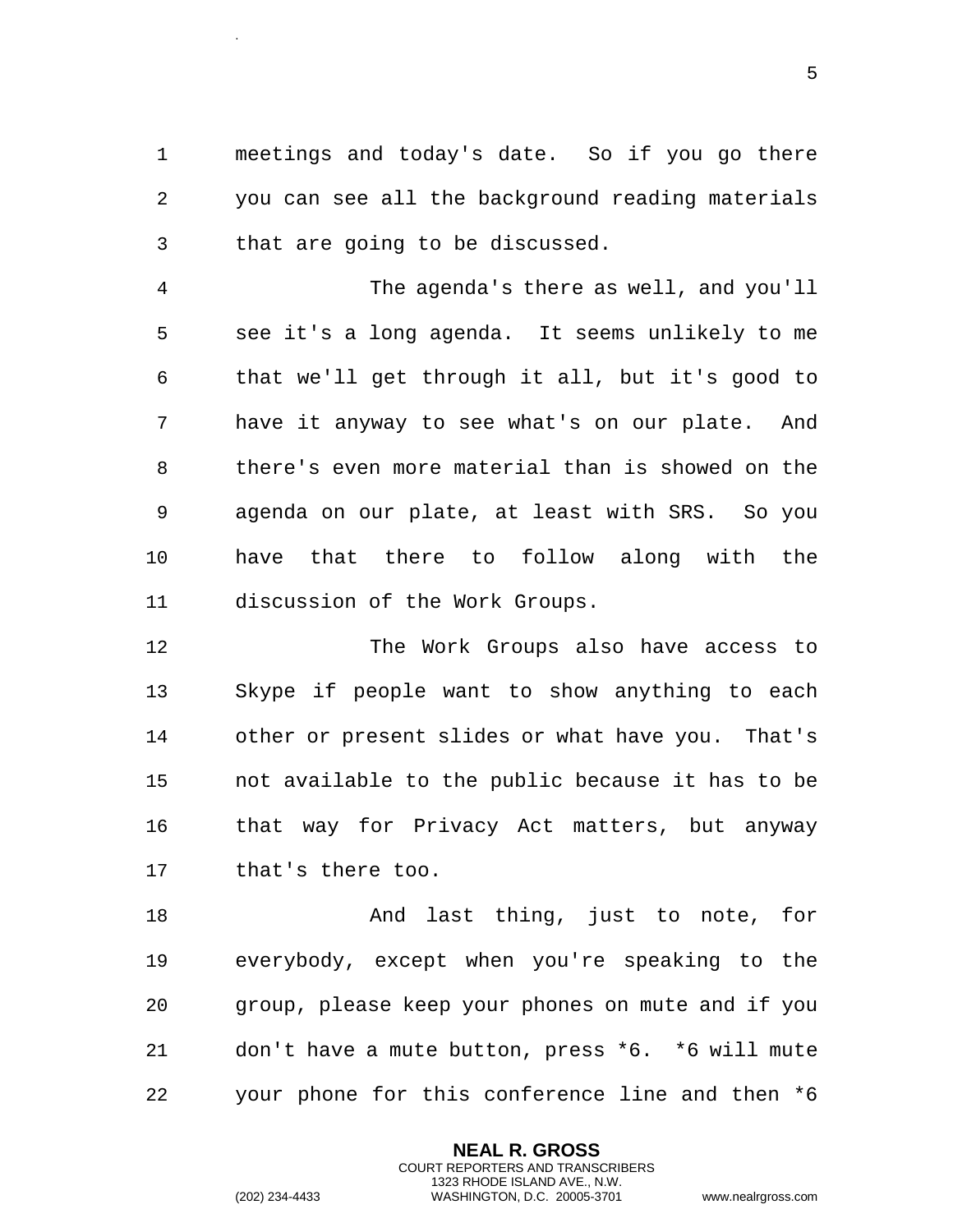1 would unmute your phone as well. Please don't 2 put the call on hold at any point because that 3 causes problems for everyone.

4 So that takes care of preliminaries. 5 We'll do roll call. Well, first of all, for the 6 Board Members, I know we have both our Chairs, 7 that's Jim Melius, who's also Chair of the full 8 Board. Dr. Melius is Chair of SEC Issues Work 9 group. And for SRS, we have Brad Clawson, who is 10 Chair of SRS.

11 We also have, for SRS, Dr. Lockey, Jim 12 Lockey, who's present already. Josie Beach, 13 present already. And let's see. For SRS, who 14 are we missing? And Dave Richardson, I don't 15 believe is on the line yet. Or Phil Schofield, 16 are you on line?

17 (No response.)

.

18 MR. KATZ: Okay, we're still awaiting 19 David and Phil from SRS. From the SEC Issues 20 Work Group, we already have, as well as the Chair, 21 Paul Ziemer and Gen Roessler, who are on the line. 22 So that takes care of any -- and

> **NEAL R. GROSS** COURT REPORTERS AND TRANSCRIBERS 1323 RHODE ISLAND AVE., N.W.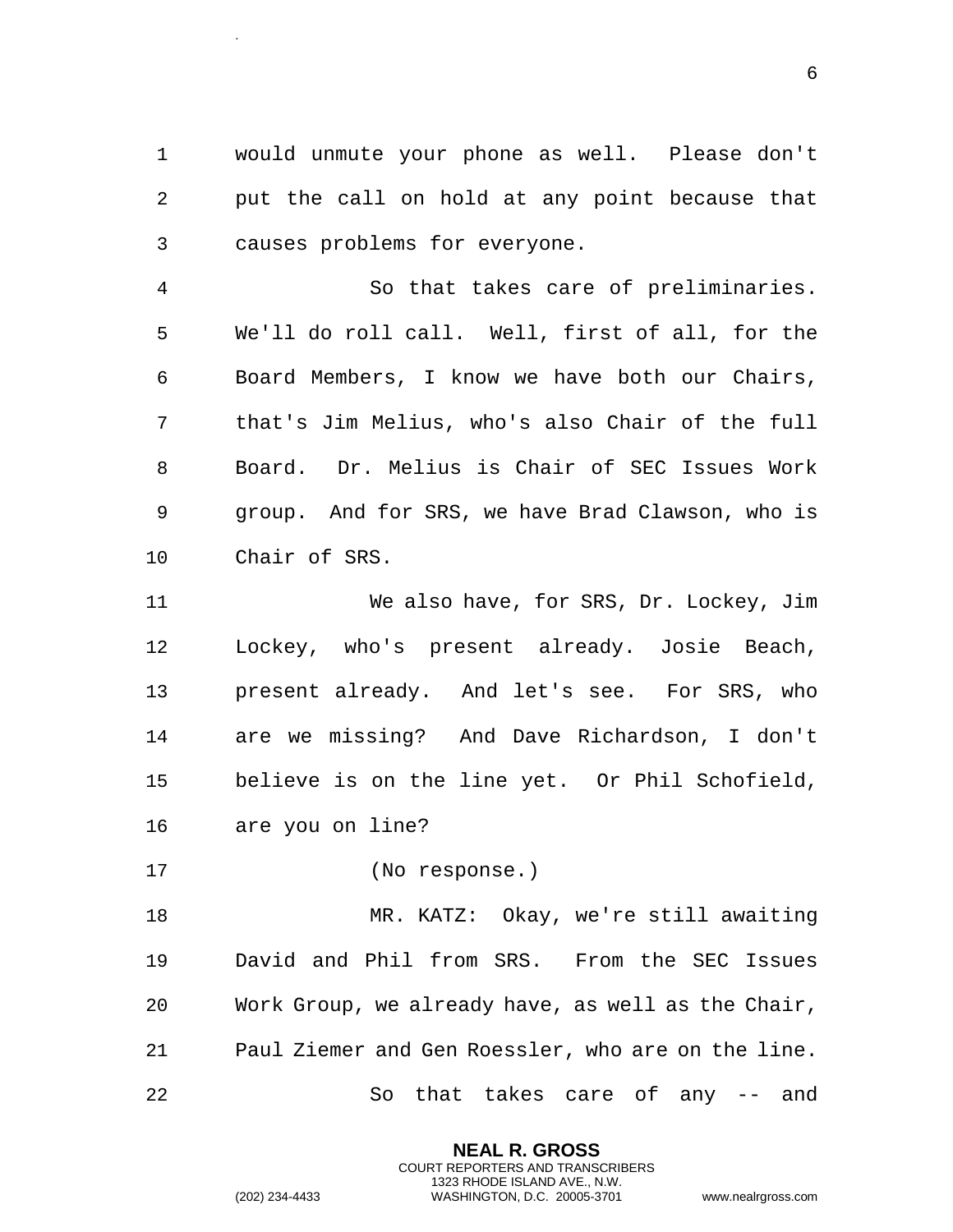1 there's no conflicts of interest for the Board 2 Members for SRS, with respect to SRS, and it's 3 not an issue to SEC Issues Work Group. But please 4 speak to SRS conflicts, for the rest of the folks, 5 as we go through roll call. And let's start with 6 NIOSH/ORAU Team.

7 (Roll call.)

.

8 MR. KATZ: Okay. Very good, thanks. 9 Okay, then. Again, reminder to mute your phones, 10 press \*6 to mute your phone if you do not have a 11 mute button. And Jim and Brad, it's your meeting. 12

13 MEMBER SCHOFIELD: Hey Ted, this is 14 Phil.

15 MR. KATZ: Alright, Phil.

16 MEMBER SCHOFIELD: No conflicts.

17 MR. KATZ: And then let me just check 18 one last time, David Richardson, you on the line? 19 (No response.)

20 MR. KATZ: Okay, no. Here we go.

<span id="page-6-0"></span>21 **SC&A Review of SRS Subcontractor Bioassay** 

**NEAL R. GROSS** COURT REPORTERS AND TRANSCRIBERS 1323 RHODE ISLAND AVE., N.W. (202) 234-4433 WASHINGTON, D.C. 20005-3701 www.nealrgross.com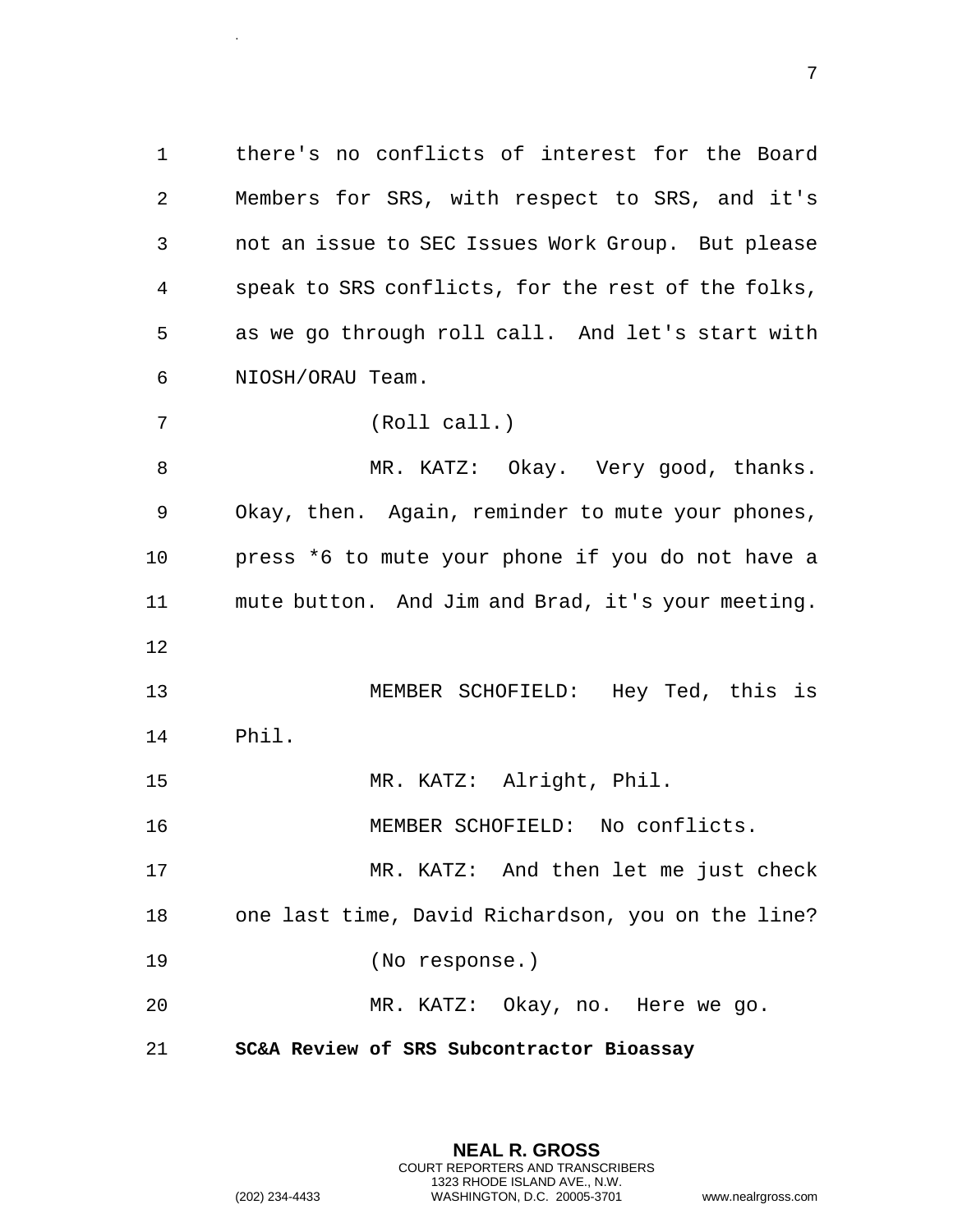## <span id="page-7-0"></span>1 **Data Completeness**

.

2 CO-CHAIR MELIUS: This is Jim Melius. 3 Brad, why don't you chair the first two items, 4 which are relevant to the SRS and the SEC, or 5 more relevant, maybe more specific for it, and 6 then I take over for the coworker. 7 CO-CHAIR CLAWSON: That sounds good. 8 I appreciate that. Well, I'd like to welcome 9 everybody here today and I appreciate you getting 10 together with us. 11 The first thing that we've got on the 12 agenda today is the review of SRS subcontractor 13 bioassay completeness. It was done by SC&A. So, 14 Joe, I'm going to turn this one to you and let 15 you go from there. 16 MR. FITZGERALD: Okay. Thank you, 17 Brad. Good morning. I think everybody has the 18 report and the details. I'm just going to walk 19 through the highlights. 20 As you know, the Board tasked SC&A 21 back in September 2016, I think it was, to conduct 22 what essentially is a broad-based review of

> **NEAL R. GROSS** COURT REPORTERS AND TRANSCRIBERS 1323 RHODE ISLAND AVE., N.W.

(202) 234-4433 WASHINGTON, D.C. 20005-3701 www.nealrgross.com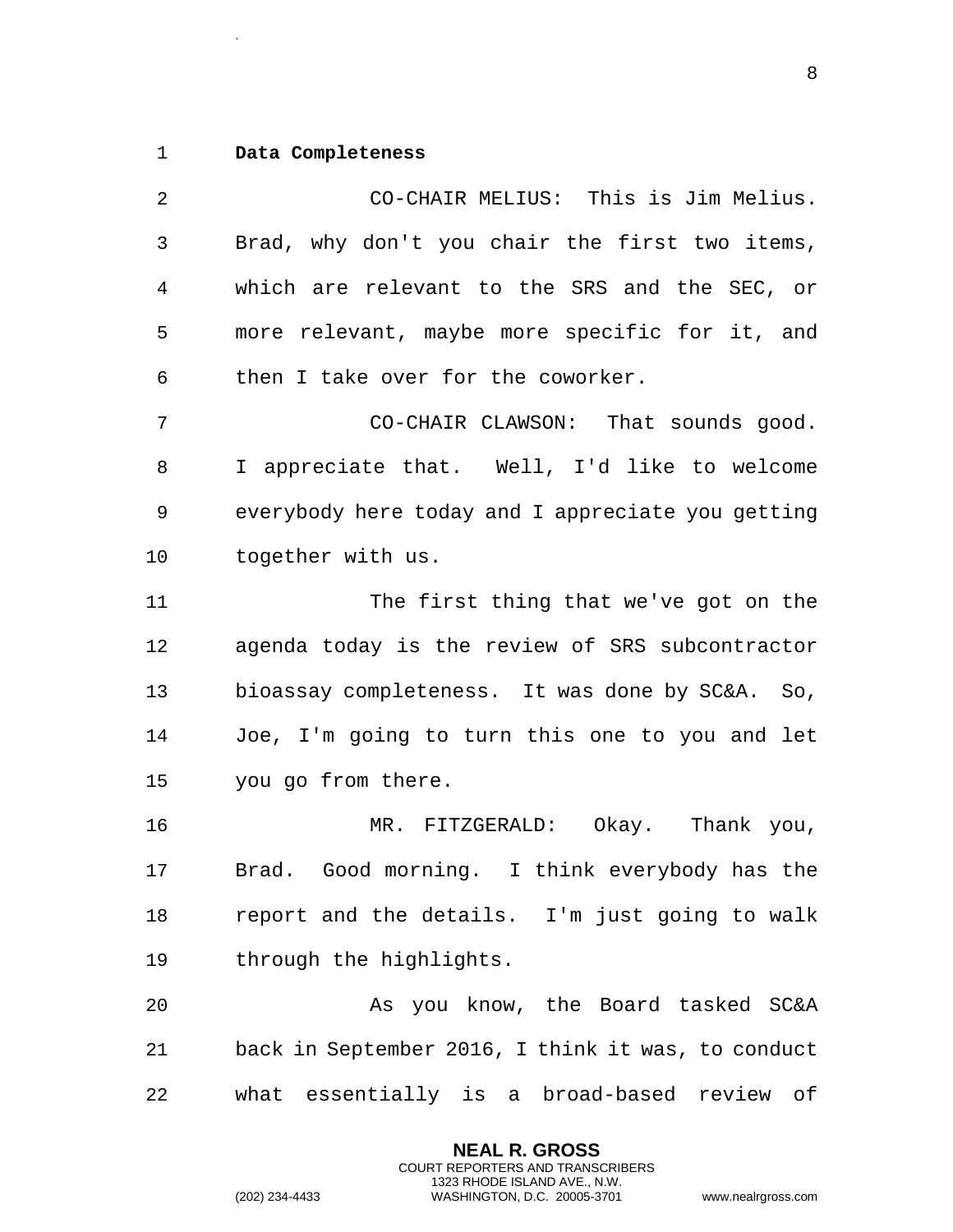1 bioassay data completeness for subcontractor 2 trade workers, the subcontractor CTWs. 3 And essentially the goal was to look 4 at that in terms of completeness given that that 5 database and other databases are the cornerstone 6 of the dose reconstruction when you're talking 7 about coworker models. 8 And, again, that's the context of the 9 discussion today. This is an open question. 10 Subcontractor data completeness has been around 11 for a few years. You know, Tim and I had 12 interviewed a senior HP at Savannah River a few 13 years ago where it became pretty clear that they 14 had maintained subcontractor records in a 15 separate file. They called them 16 company files and they were eventually merged 17 into the overall current electronic database. 18 But, again, the question was, well, how complete 19 were these separate files and were they merged in 20 a complete manner?

21 So, anyway, without going into some of 22 the history, I know certainly Tim and his folks

> **NEAL R. GROSS** COURT REPORTERS AND TRANSCRIBERS 1323 RHODE ISLAND AVE., N.W.

.

```
(202) 234-4433 WASHINGTON, D.C. 20005-3701 www.nealrgross.com
```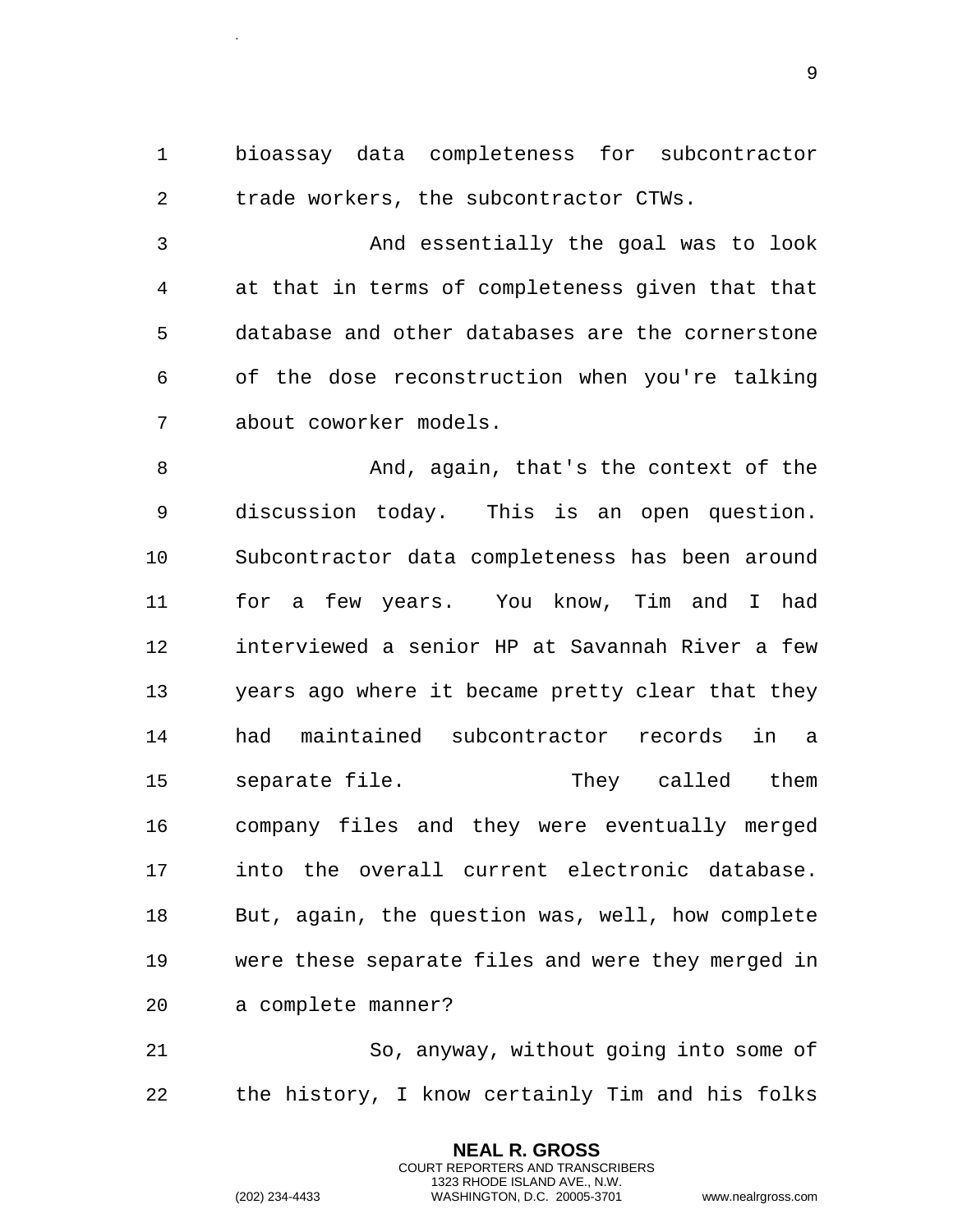1 have looked at this question and have looked at 2 several possibilities.

3 Our approach, after we were tasked, 4 was to frankly take an approach that was fairly 5 analogous with what Tim and his team were doing 6 with the Building 773 high level caves.

7 Instead of looking at a construction 8 job plans, per se, we made it a broader review of 9 available RWPs. And as we quickly learned, they 10 come in a variety of flavors in this timeframe at 11 Savannah River, so we looked at a number of those 12 different RWPs for individual CTWs, subcontractor 13 CTWs to be specific.

14 and it's basically a means to 15 ascertain whether one could find a corresponding 16 job-specific bioassay result in the SRS internal 17 dosimetry records. So that was the approach.

18 And our objective, I think we briefed 19 the Board and NIOSH on this going back to some 20 earlier Board meetings, was the survey for RWPs 21 across a wide variety of facilities, operations, 22 and timeframes.

> **NEAL R. GROSS** COURT REPORTERS AND TRANSCRIBERS 1323 RHODE ISLAND AVE., N.W.

.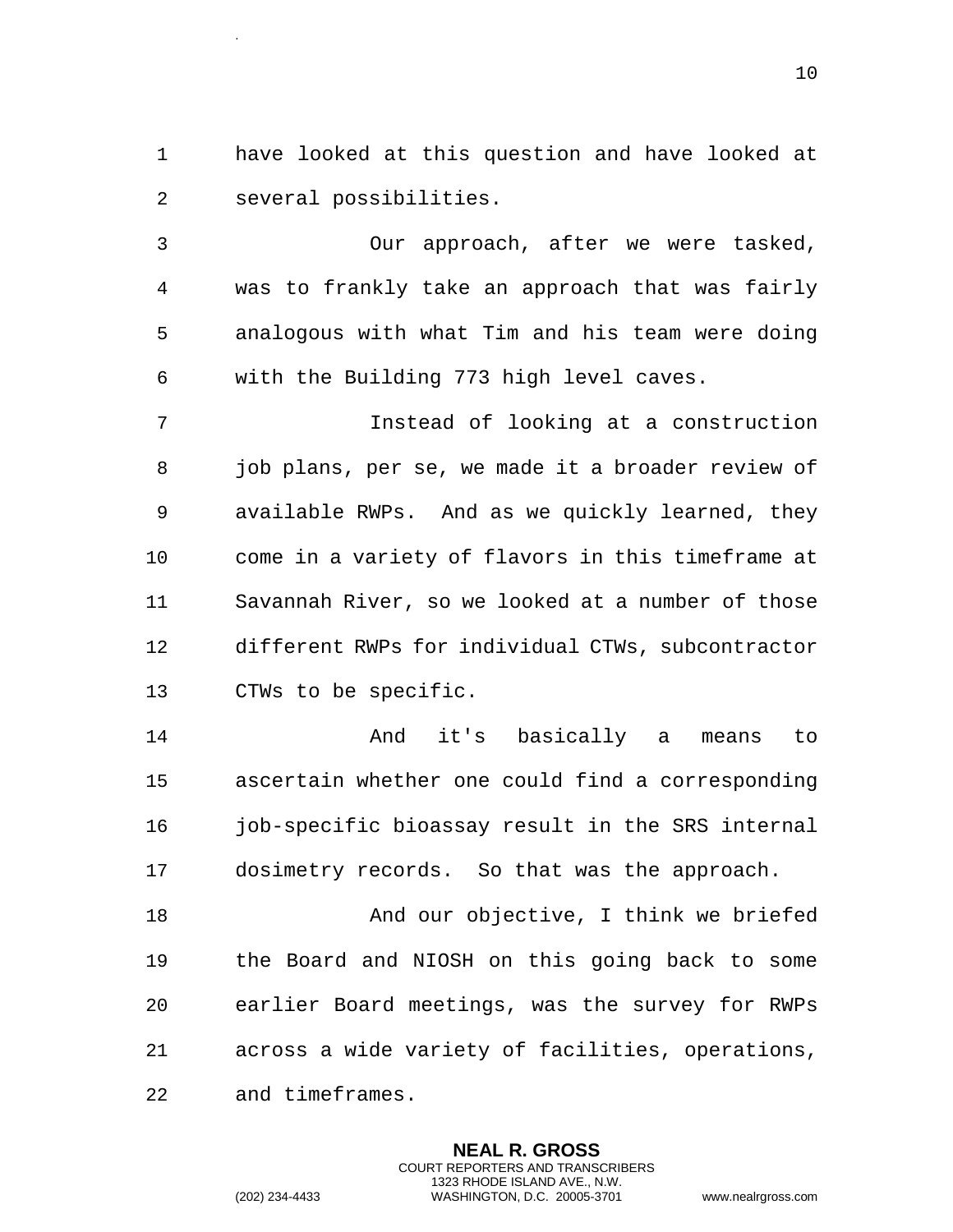1 We wanted to try to expand the scope 2 of this review and we tried to find as many RWPs 3 as we could for the period of '72 through '95. 4 As it turns out, what we did locate were 5 predominantly RWPs for the early '80s through '95 6 with the vast majority of records for '89 through 7 '95, which, you know, happens to correspond to 8 Westinghouse's early tenure at Savannah River. 9 They took over from DuPont in that timeframe of 10 '89.

11 And I guess it's not too surprising 12 that we were looking at more RWPs, more entries, 13 in that timeframe. I think it's pretty clear 14 that Westinghouse expanded or increased the 15 formality of the SRS safety program, including 16 the radiation protection program and the RWPs so 17 that certainly you had more expanded use of RWPs. 18 And at the same time, that coincided 19 with things like K Reactor restart and D&D. And 20 so there was a much greater outsourcing of work, 21 much greater use of subcontractors onsite. So 22 there was a lot of that going on in the early and

> **NEAL R. GROSS** COURT REPORTERS AND TRANSCRIBERS 1323 RHODE ISLAND AVE., N.W.

.

(202) 234-4433 WASHINGTON, D.C. 20005-3701 www.nealrgross.com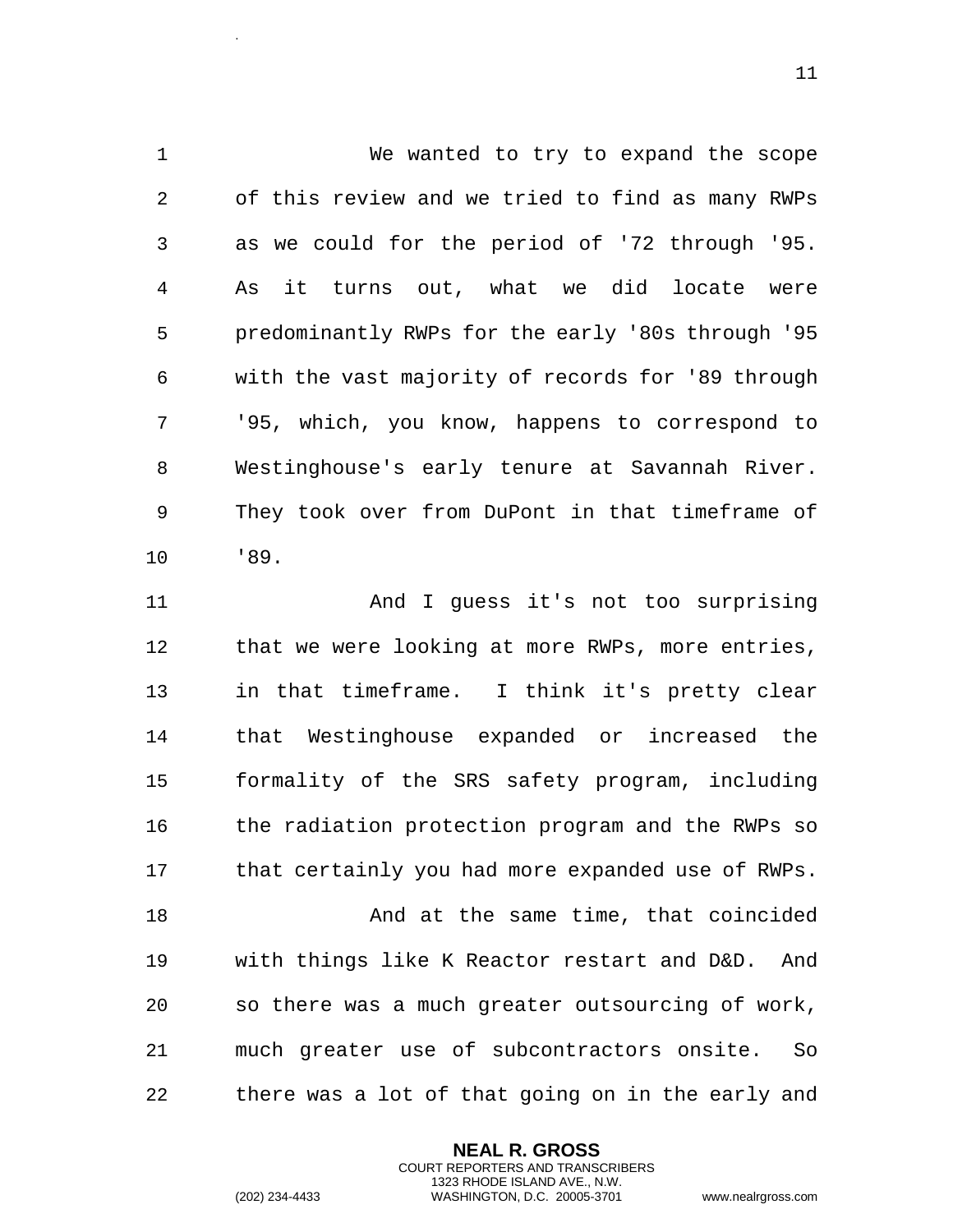1 mid-'90s.

.

2 In any case, our review commenced in 3 January of 2017 after, you know, arranging access 4 through Savannah River. We had two onsite data 5 captures in February and the review was 6 essentially completed in the May-June timeframe. 7 So it was a fairly expedited review after SRS 8 cleared the information for use. 9 So the idea was to do a basic sampling 10 but one that was a pretty simplified process, one 11 that would not take -- was not a research 12 exercise, was something that could be done 13 certainly in several months. And that was also 14 because, again, Savannah River really was facing 15 some burdens on their EEOICPA program and we 16 wanted to facilitate the reviews so that burden 17 would be minimized on them. So, essentially, we 18 had two onsite opportunities to look at records 19 and to match some of those records accordingly. 20 And I guess the other thing I want to 21 mention, and I do so in the report, was a 22 particular challenge in conducting the sampling.

> **NEAL R. GROSS** COURT REPORTERS AND TRANSCRIBERS 1323 RHODE ISLAND AVE., N.W.

(202) 234-4433 WASHINGTON, D.C. 20005-3701 www.nealrgross.com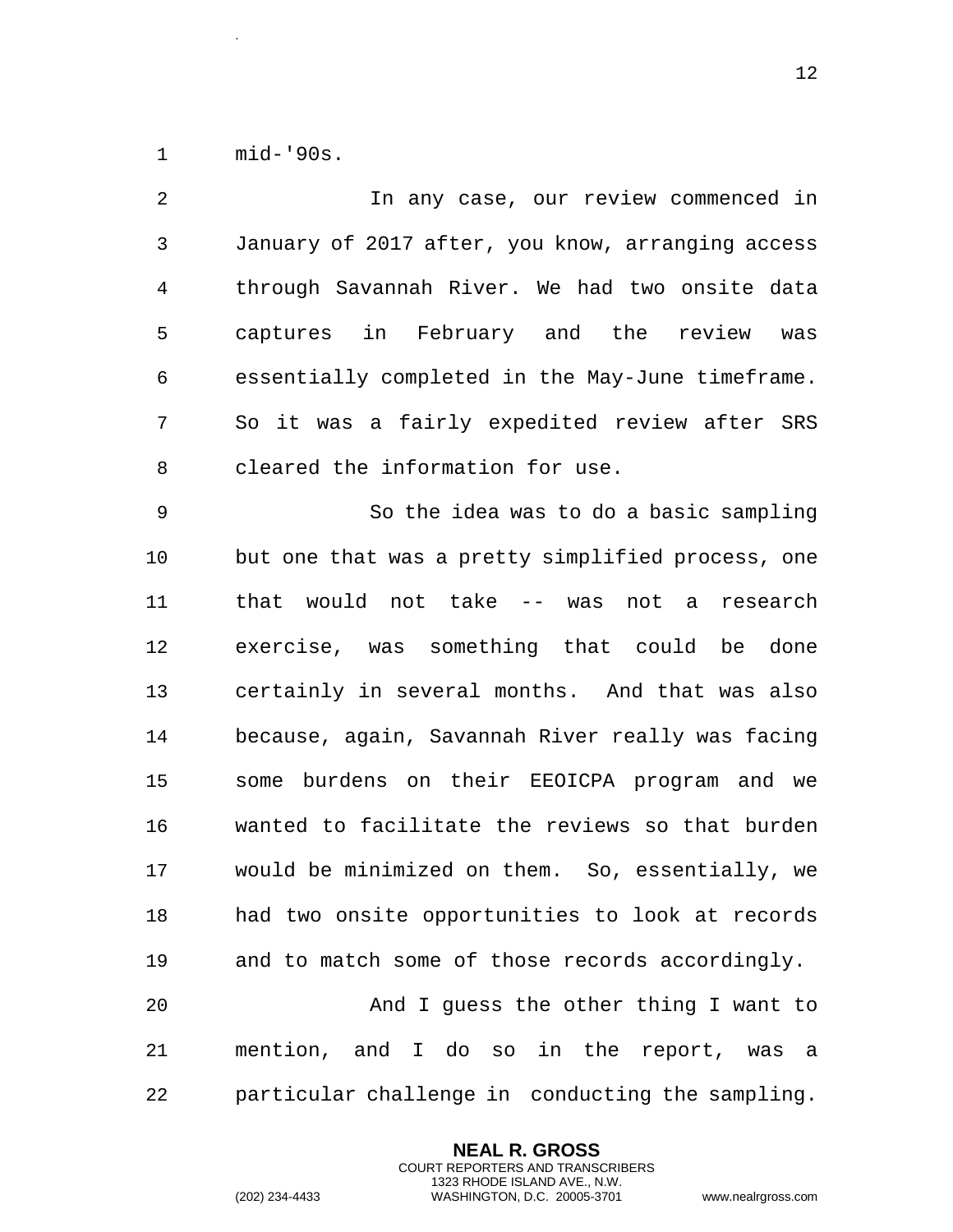1 This is something we had not foreseen, was the 2 relative scarcity of RWPs and the lack of uniform 3 RWPs.

4 You know, you go in on something like 5 this and you sort of expect to see more or less 6 your traditional RWPs with, you know, timeframes, 7 nuclides, jobs, hazards, and everything pretty 8 well defined. That wasn't the case here.

9 We found a variety of RWPs in 10 different levels of detail, some of which 11 included explicit bioassay -- shift bioassay 12 requirements, some that were silent on that even 13 though it was the same kind of work and involving 14 the same kind of workers.

15 So, in any case, we located for the 16 timeframe of '72 through '95, we located only 13 17 permits. This included some rather extensive 18 check -- I guess they call them sign-up sheets, 19 involving thousands of names, but nonetheless, 20 given the breadth of operations, it was 21 surprising that we could only locate those, and 22 those few numbers.

> **NEAL R. GROSS** COURT REPORTERS AND TRANSCRIBERS 1323 RHODE ISLAND AVE., N.W.

.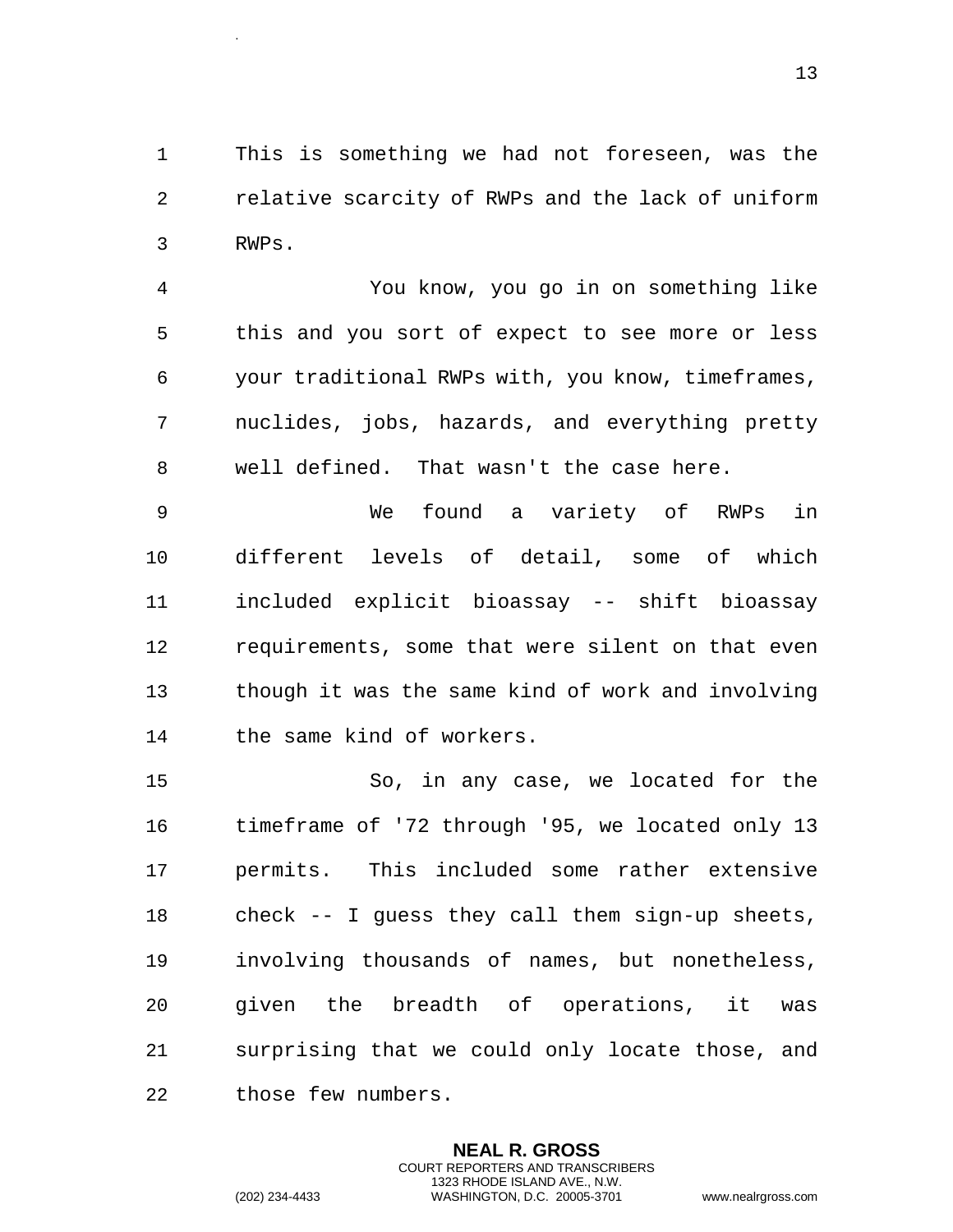1 And we don't really have an answer for 2 that. I think we discussed this with Savannah 3 River that there's a possibility that a number of 4 the RWPs were discarded. I think we mentioned a 5 report, there were some reports, at least on the 6 subcontractors' side, of records being destroyed 7 after DuPont left. Or, you know, possibly they 8 were filed in locations that we're just not aware 9 of, that they were either at the operations or 10 elsewhere, but certainly were not available to 11 the EDWS searches that we conducted and the 12 discussions we had at the site.

13 So in any case, that was a pretty 14 significant limitation, but one that we worked 15 through. And I'll get into that. In any case, 16 there were a variety of RWP forms and some of 17 these were extensive, some of these were just 18 sign-up sheets.

19 And the sign-up sheets were a 20 challenge because they, I think, came into vogue 21 at a time when you had a large influx of workers 22 and workers were standing by for radiological

> **NEAL R. GROSS** COURT REPORTERS AND TRANSCRIBERS 1323 RHODE ISLAND AVE., N.W.

.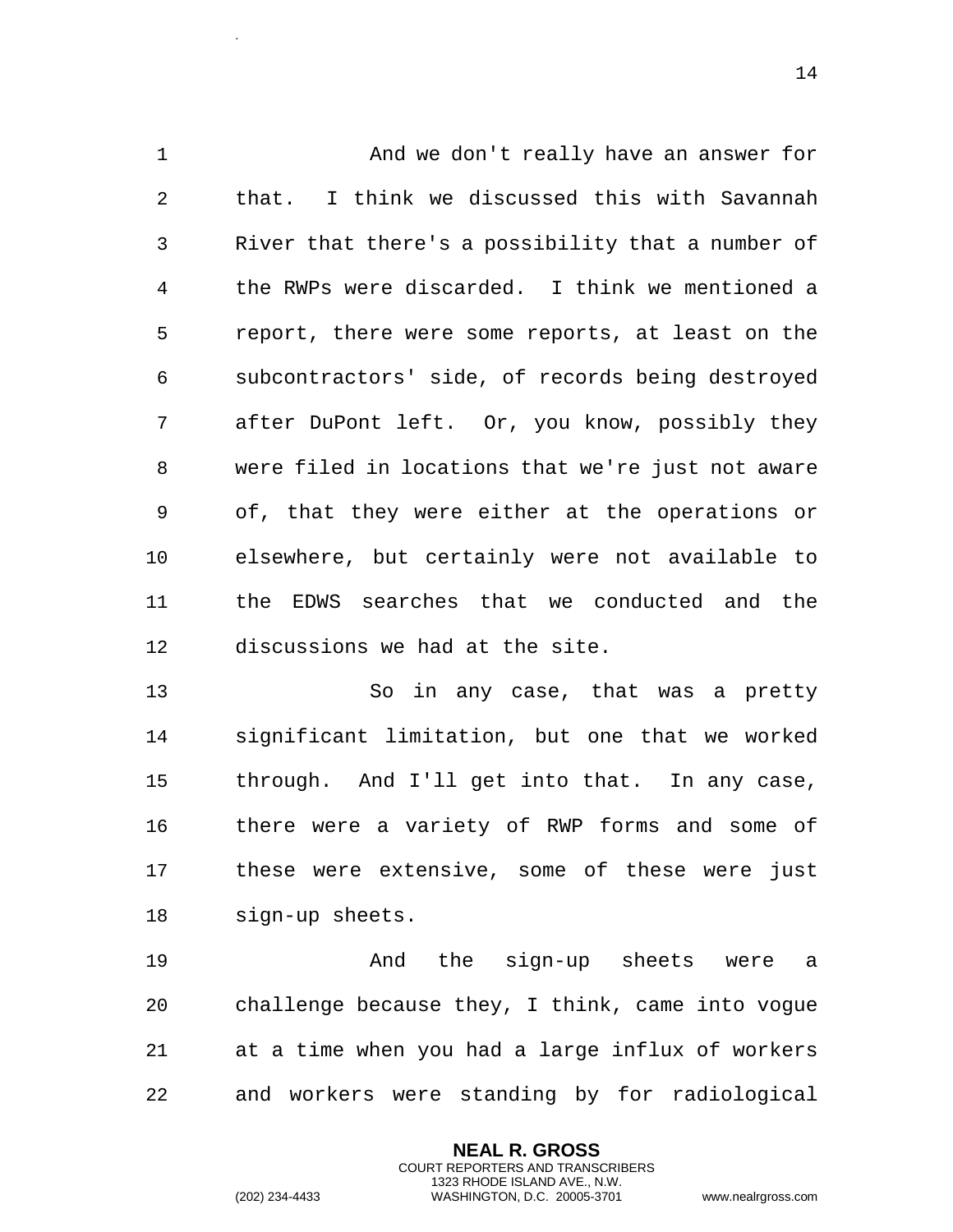1 work. They do not indicate a specific job, a 2 specific date, where that job was done, or a 3 specific hazard. They were just sign-up sheets.

4 We wrestled with that and decided to 5 include them, but to offer results for ones that 6 were only explicitly having -- explicitly 7 reported bioassays as a requirement, just to 8 distinguish that we had a large number of these 9 entries that were not specific but embodied 10 radiological work. And apparently it did entail 11 some degree of follow-up, but there was just not 12 that specificity or clarity on those.

13 So, again, it was a challenge. It 14 turned out there wasn't a one-to-one relation 15 where you could actually do a clear tracking 16 between all the RWPs and job-specific bioassays 17 that would have been conducted. And that 18 certainly hampered some of the review.

19 Once RWPs were identified, the likely 20 subcontractor CTWs on those RWPs were identified 21 and sampled. For the large standing RWPs, we did 22 that in a random way and tried to match them, all

> **NEAL R. GROSS** COURT REPORTERS AND TRANSCRIBERS 1323 RHODE ISLAND AVE., N.W.

.

(202) 234-4433 WASHINGTON, D.C. 20005-3701 www.nealrgross.com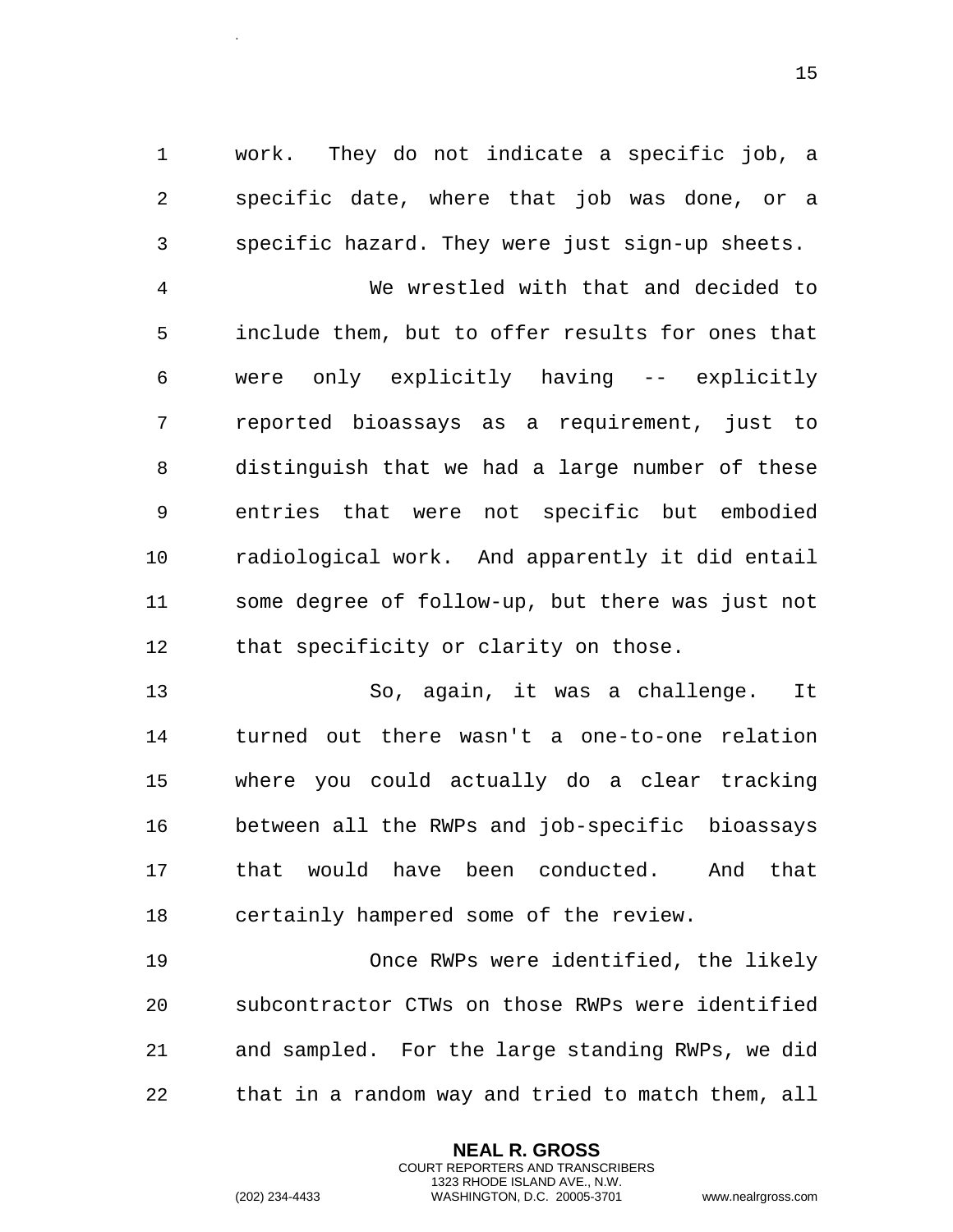1 of them onsite with the SRS bioassay records.

.

2 And these came in either electronic, 3 on fiche, or in physical files. So there was a 4 variety of sources of where this information 5 would be. And we looked at all of them. We had 6 the help of the Savannah River internal dosimetry 7 staff, excellent staff, worked closely with us to 8 make sure that we were able to match what we could 9 match.

10 We started with about 360 11 subcontractors CTWs. And that's a number we 12 successively culled down as duplicates were found 13 or where it was determined that in fact they 14 weren't subcontractors.

15 The coding system that's used at 16 Savannah River, that enabled us to try to 17 distinguish between subcontractors and prime 18 workers or employees. And I think that was the 19 process that we used to do that.

20 And we also culled out any RWPs where 21 the job dates were not clearly recorded, just to 22 make sure that we had some clear matchups. And

> **NEAL R. GROSS** COURT REPORTERS AND TRANSCRIBERS 1323 RHODE ISLAND AVE., N.W.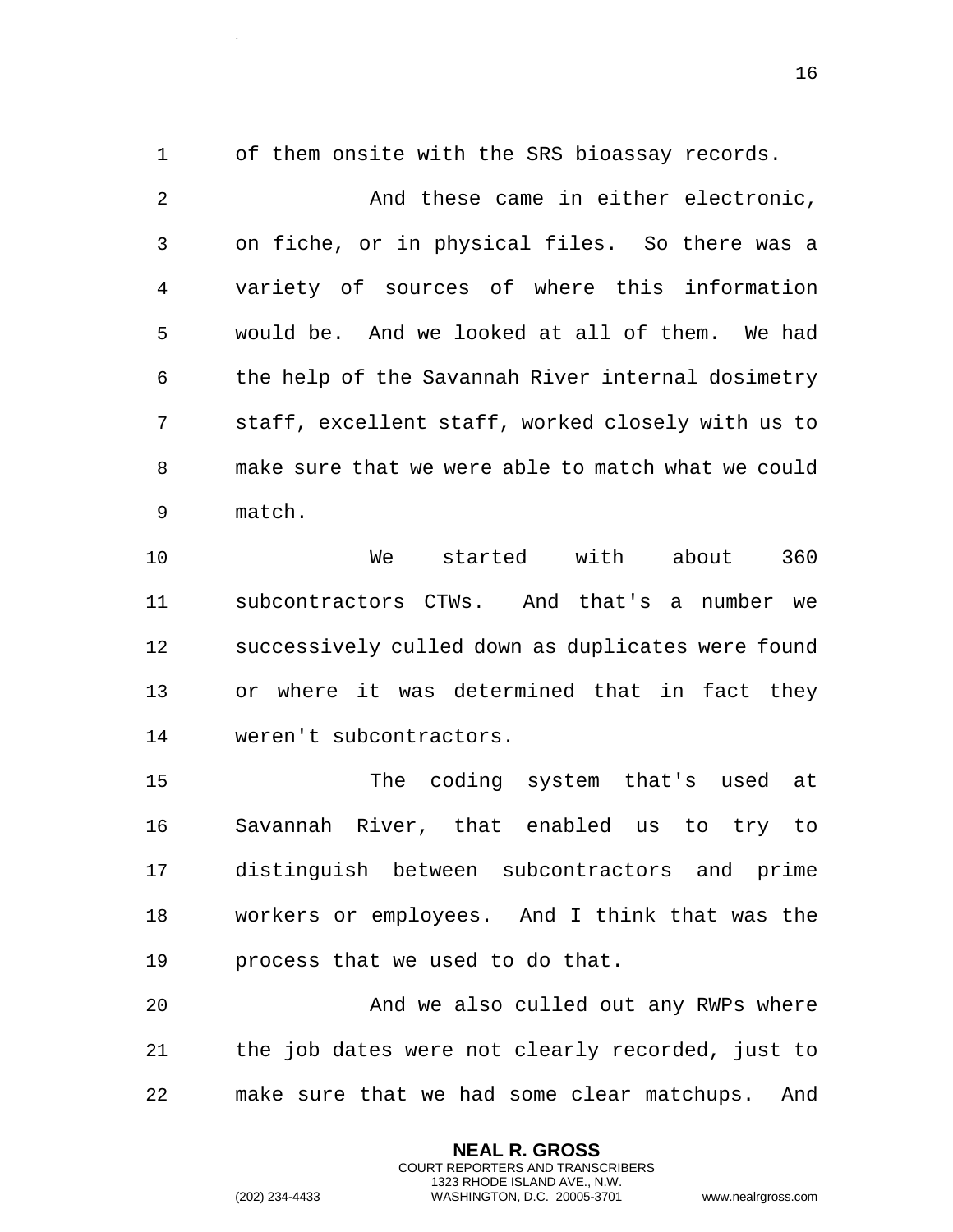1 that got us down to about 300, 306 thereabout, 2 entries.

3 For those that could not be found at 4 all -- and at first that was a relatively high 5 number. I think we reported to the Board last 6 year that, at that point in time, we were looking 7 at 18 to 19 that we could not locate at all in 8 the dosimetry system.

9 We went back to Savannah River, as we 10 said we would, and went back and forth, and they 11 ran various permutations. You know, one of the 12 challenges on these RWPs is these were 13 handwritten and the numbers and the names are 14 often not as legible as you'd like to think. And 15 abbreviations are used, incorrect numbers were 16 actually written down. And with the help of 17 Savannah River and using the various 18 permutations, they were able to identify, I 19 think, 13 or 14 of them. Ultimately, we only had 20 five in the end that we could not find. They 21 were unaccounted for. This was out of the 300- 22 some.

.

**NEAL R. GROSS** COURT REPORTERS AND TRANSCRIBERS 1323 RHODE ISLAND AVE., N.W. (202) 234-4433 WASHINGTON, D.C. 20005-3701 www.nealrgross.com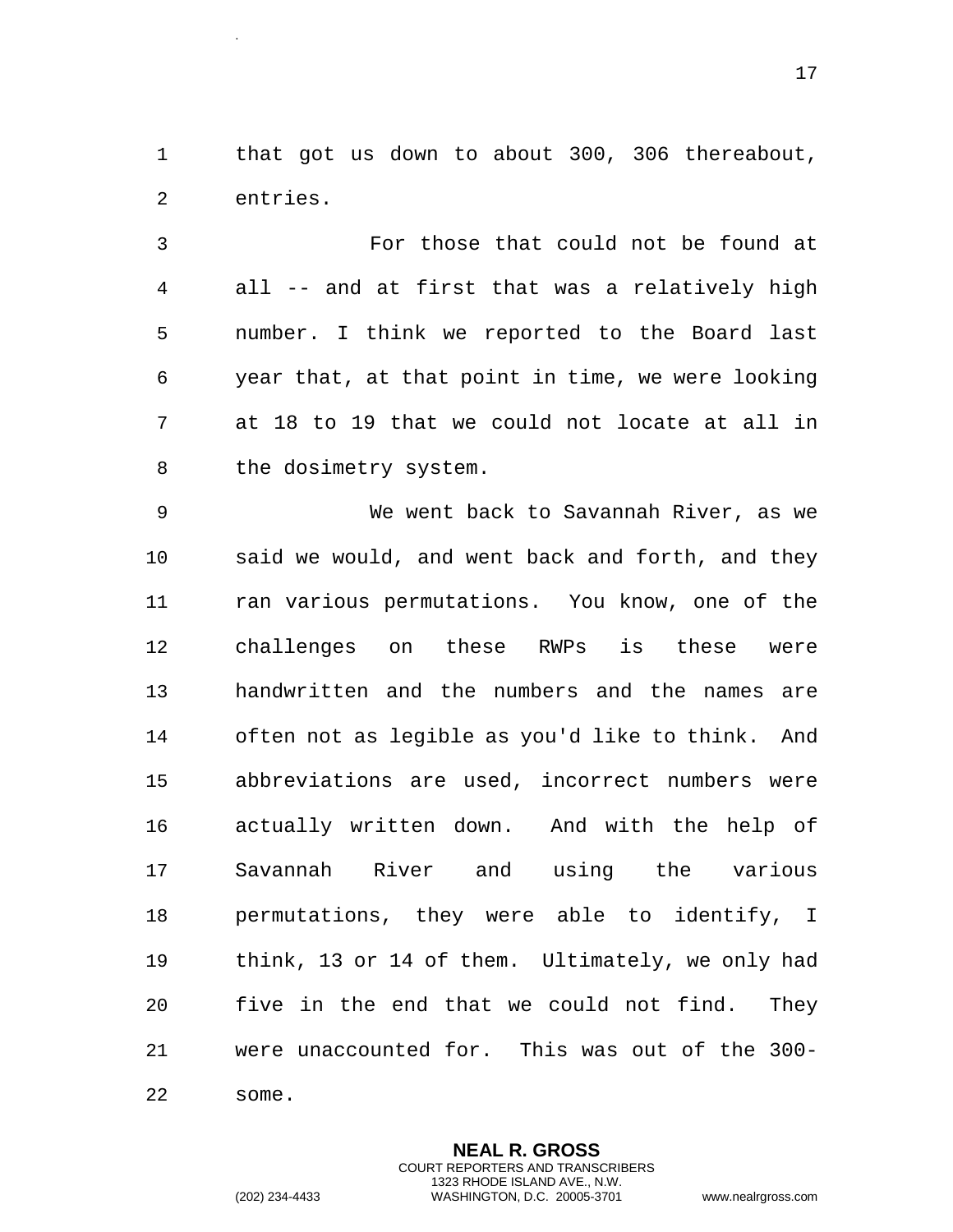1 As far as the bioassay matching 2 process, we chose a simplified process, and I 3 think it essentially reflects the scope of the 4 review that we were taking. And frankly, the 5 disparity of the RWPs themselves, as well as the 6 limited time that we had onsite.

7 And essentially we focused on just the 8 question, is there a job-specific bioassay result 9 on record that corresponds to a RWP for a 10 subcontractor CTW within the 30-day or 90-day 11 grace period following that specific job, that 12 specific RWP?

13 And, again, we simplified this in the 14 sense that we did not consider the specific 15 nuclides involved in trying to marry up the -- if 16 the RWP happened to mention a nuclide, we then 17 tried to marry that up with a corresponding 18 bioassay.

19 I think we had some concerns about the 20 RWPs in terms of their completeness, whether or 21 not they were including all the nuclides in the 22 first place. So, without going through and

> **NEAL R. GROSS** COURT REPORTERS AND TRANSCRIBERS 1323 RHODE ISLAND AVE., N.W.

.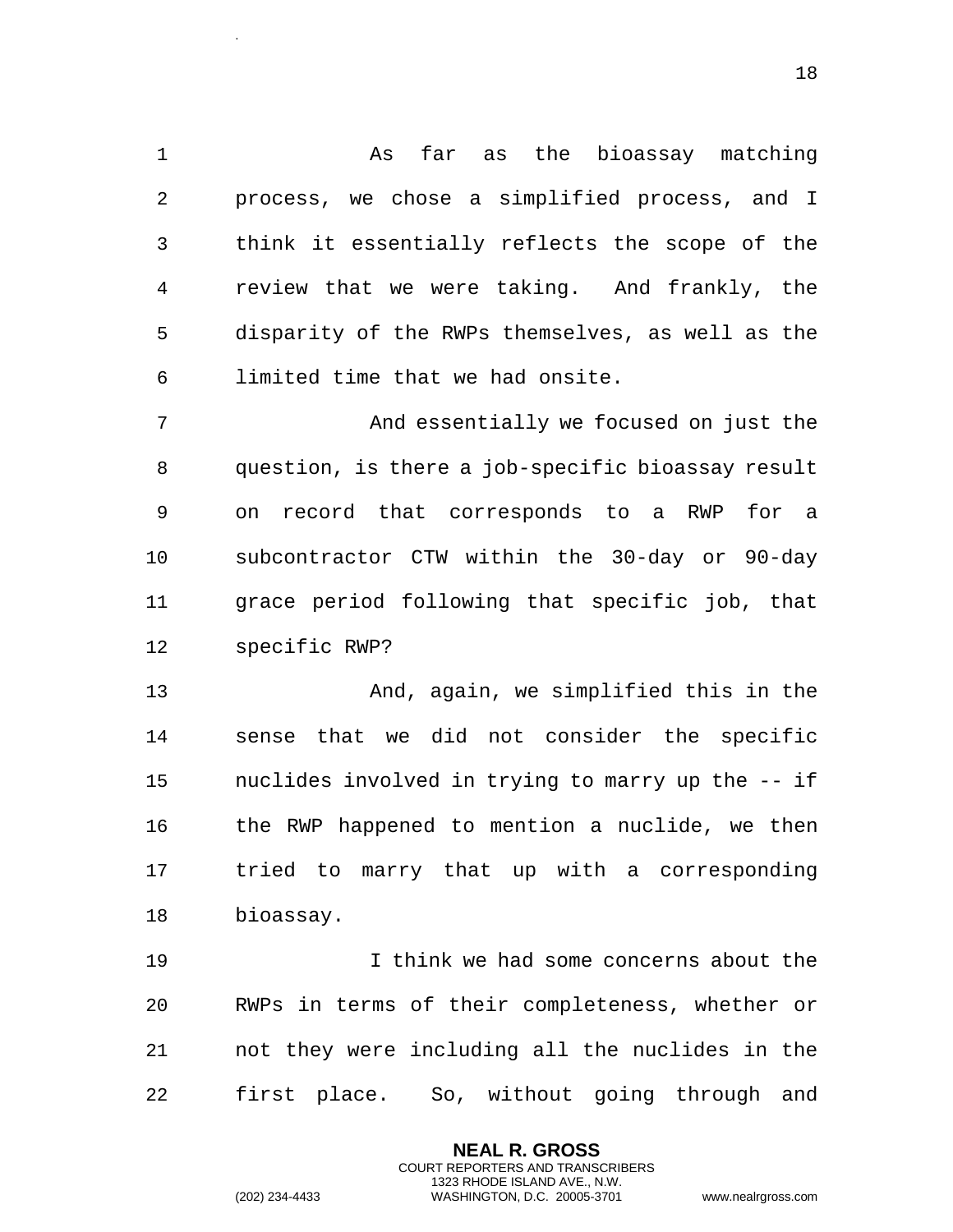1 trying to delineate that, we just looked for any 2 bioassays and provided, I think, a fair amount of 3 leeway. And we simplified again that, because 4 the RWPs were not uniformly explicit about an 5 end-of-shift or follow-on bioassay, we provided 6 two sets of information.

7 One that reflects or recognized the 8 fact that even if the check-off wasn't there, a 9 bioassay could have been very well expected in 10 the process. And this was borne out, I think, in 11 the body of the Notice of Violation that came 12 later, that a lot of the forms lacked a check-13 off even though, certainly, for example, in 14 tritium work areas, you would be expected to 15 provide urinalyses and what have you.

16 So, because of the ambiguity, we 17 wanted to provide both sets of data and provide 18 at least a measure of what that would tell us 19 both ways.

20 In terms of the thoughts on matching, 21 as far as numbers, as far as looking at the total 22 RWPs, this is both those that were somewhat more

> **NEAL R. GROSS** COURT REPORTERS AND TRANSCRIBERS 1323 RHODE ISLAND AVE., N.W.

.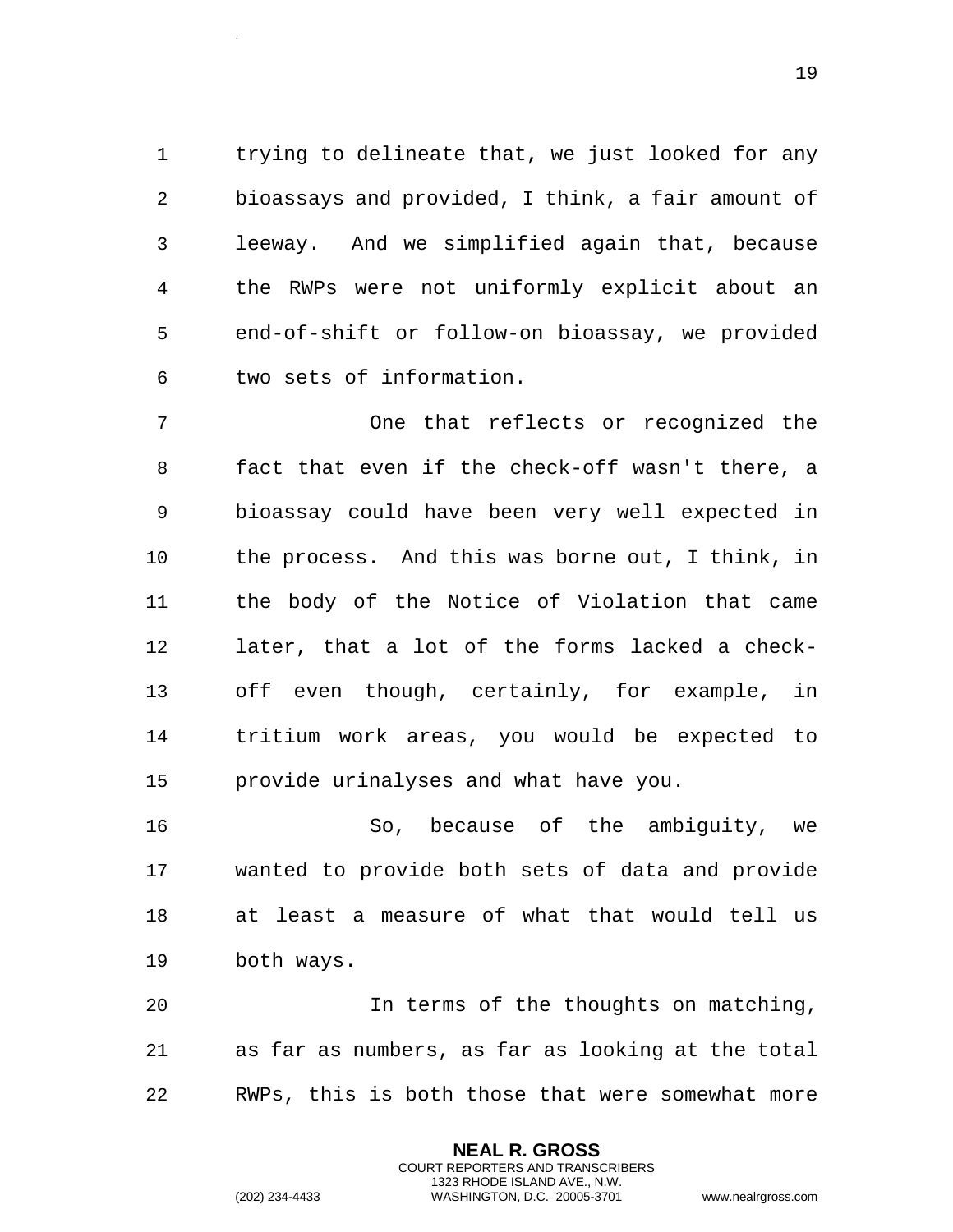1 ambiguous, those that had explicit bioassay 2 follow-ons. At a 30-day point, we found 105 of 3 the 306 total lacked a bioassay result in the 4 records, which would be 66 percent, if you want 5 to call it a success rate or completion rate.

6 At 90 days, that was 62 out of 306, 7 and that would 80 percent complete, if you want 8 to again use that term. Focusing only on those 9 RWPs that were unambiguous, had a clear bioassay 10 requirement upon completion of work, we found, 11 again, the denominator drops down to 197. So 12 it's about 200, or two-thirds of the total, were 13 ones with the more explicit follow on bioassay. 14 We found a 71 percent success rate, 57 out of 15 197. Where at 90 days, 84 percent.

16 At any rate, I mentioned the Notice of 17 Violation only because it was something that -- 18 it wasn't something I was aware of, and something 19 that I had been aware of that Board or NIOSH had 20 discussed previously.

21 And in the course of looking at 22 documentation of Savannah River, certainly there

> **NEAL R. GROSS** COURT REPORTERS AND TRANSCRIBERS 1323 RHODE ISLAND AVE., N.W.

.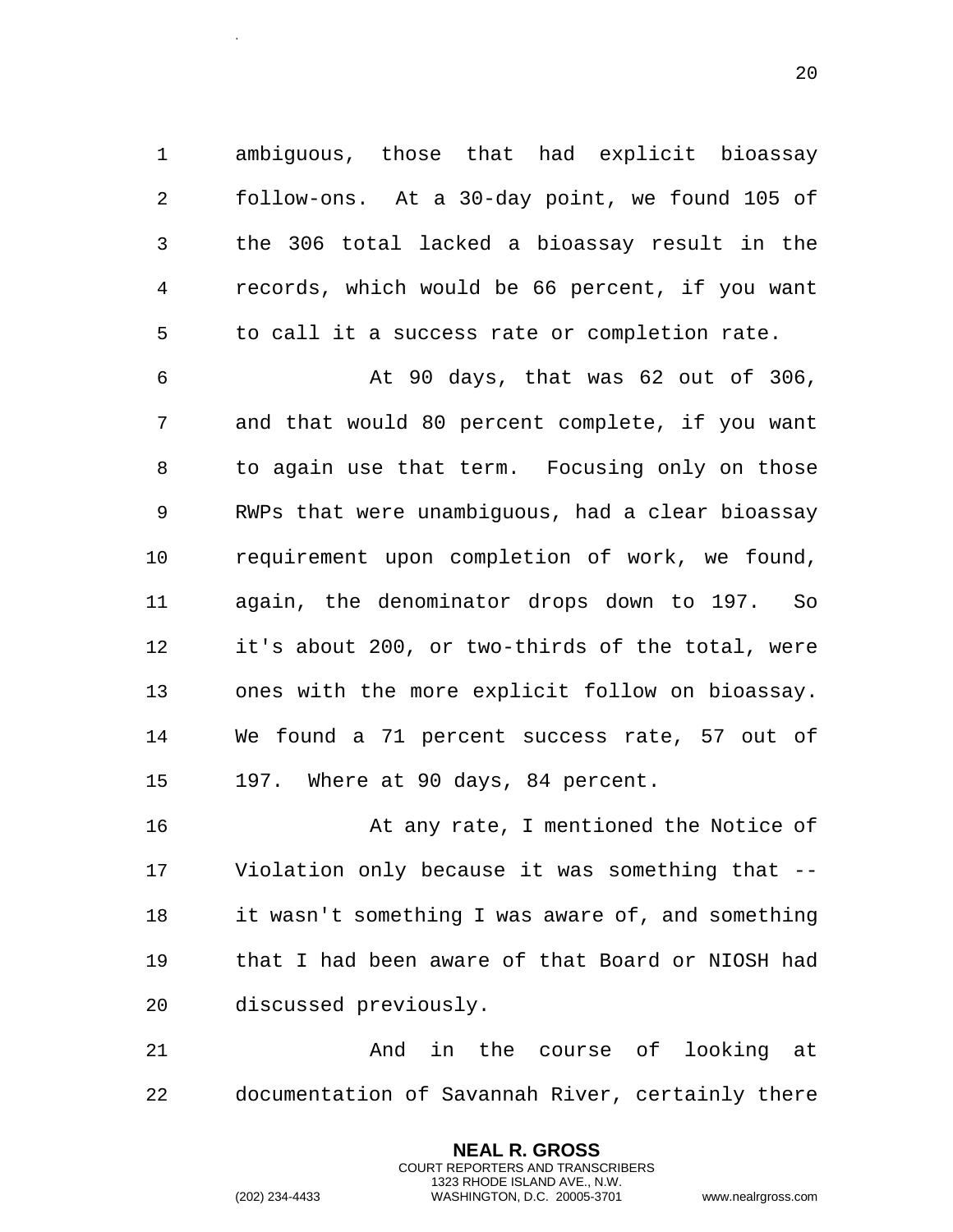1 was a fair amount of documentation on that issue. 2 And certainly, from our standpoint, we thought it 3 had some pretty important implications for this 4 discussion.

5 And in some respects, frankly, it 6 overrides them, or possibly even renders moot 7 some of the limited sampling we were able to 8 accomplish. However, you know, again, I won't go 9 into all of the details of the NOV, the violation. 10 I think all that's covered and quoted 11 and cited in the reports on the -- we call it the 12 NTS, Noncompliance Tracking System, that the DOE 13 has, and it has a fair amount of details on the 14 findings as well as the history as well as the 15 corrective actions.

16 But just to summarize, Westinghouse 17 was cited by DOE's Office of Enforcement in 1998, 18 and I'm quoting, for deficient work processes 19 with respect to full worker adherence to 20 established WSRC -- that's Westinghouse Savannah 21 River Company -- bioassay requirements.

22 DOE found that up to 79 percent of all

**NEAL R. GROSS** COURT REPORTERS AND TRANSCRIBERS 1323 RHODE ISLAND AVE., N.W.

.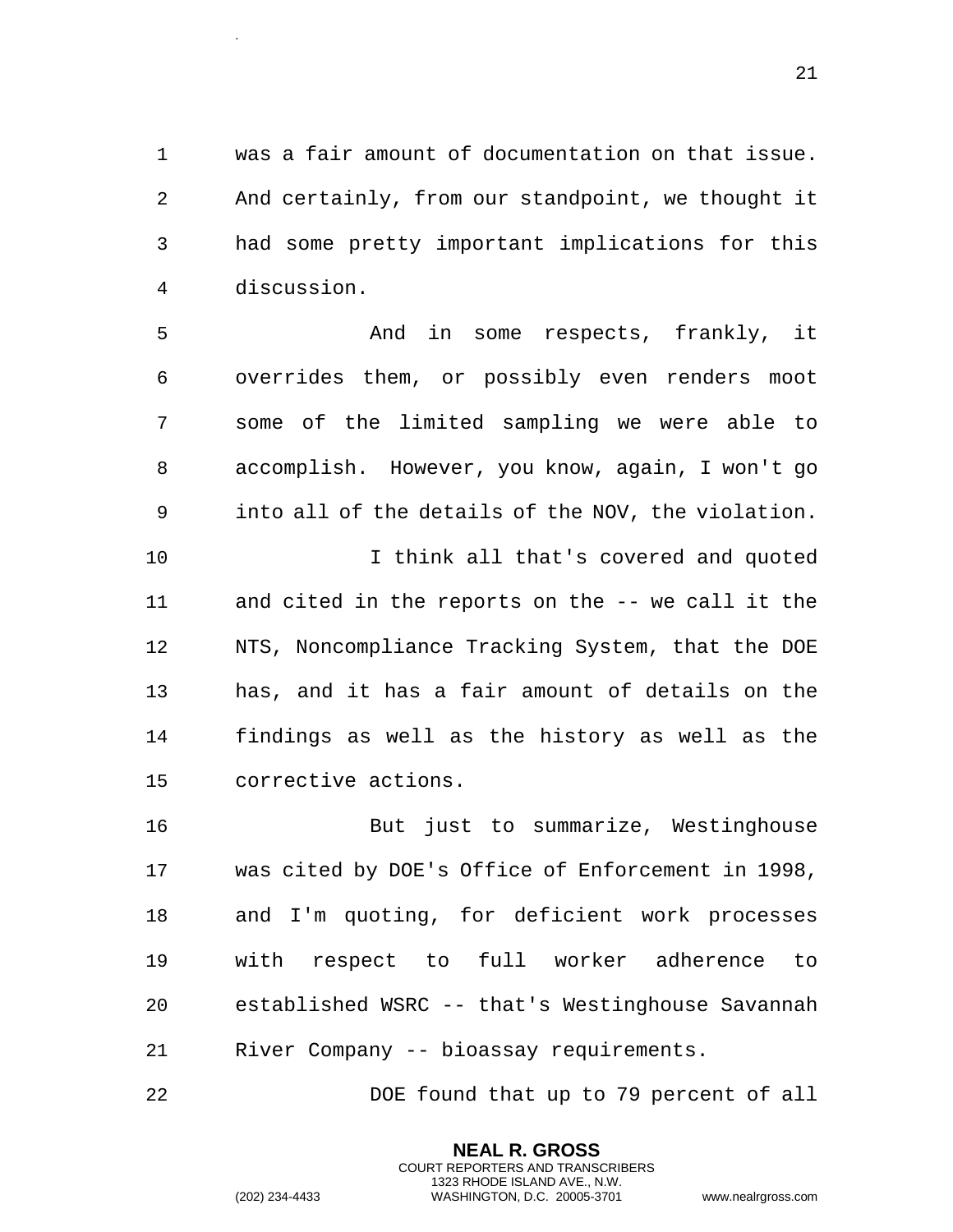1 -- and this is not a sample -- of all workers 2 with job-specific bioassay requirements did not 3 participate over a quarter, a three-month period 4 in '97.

5 This was on top of an earlier 6 Westinghouse self-assessment in 1995. That was 7 the first assessment they did, that found that 67 8 percent, two-thirds, of a more limited sample 9 lacked participation by workers. And this was 10 something, as I suggested or indicated in a 11 report, this followed a 1990 Tiger Team finding 12 that focused on delinquent bioassay samples 13 looking at the follow-up program for those 14 delinquent bioassay samples as being deficient.

15 So, anyway, the corrective actions 16 that were completed toward the end of 1998, I 17 think it was December of 1998, addressed the 18 various issues or gap or needs in the procedures 19 and the tracking system. The RWP formed manager 20 and worker training programs and a self-21 assessment program for job-specific bioassay.

22 So it's pretty much soup-to-nuts in

**NEAL R. GROSS** COURT REPORTERS AND TRANSCRIBERS 1323 RHODE ISLAND AVE., N.W.

.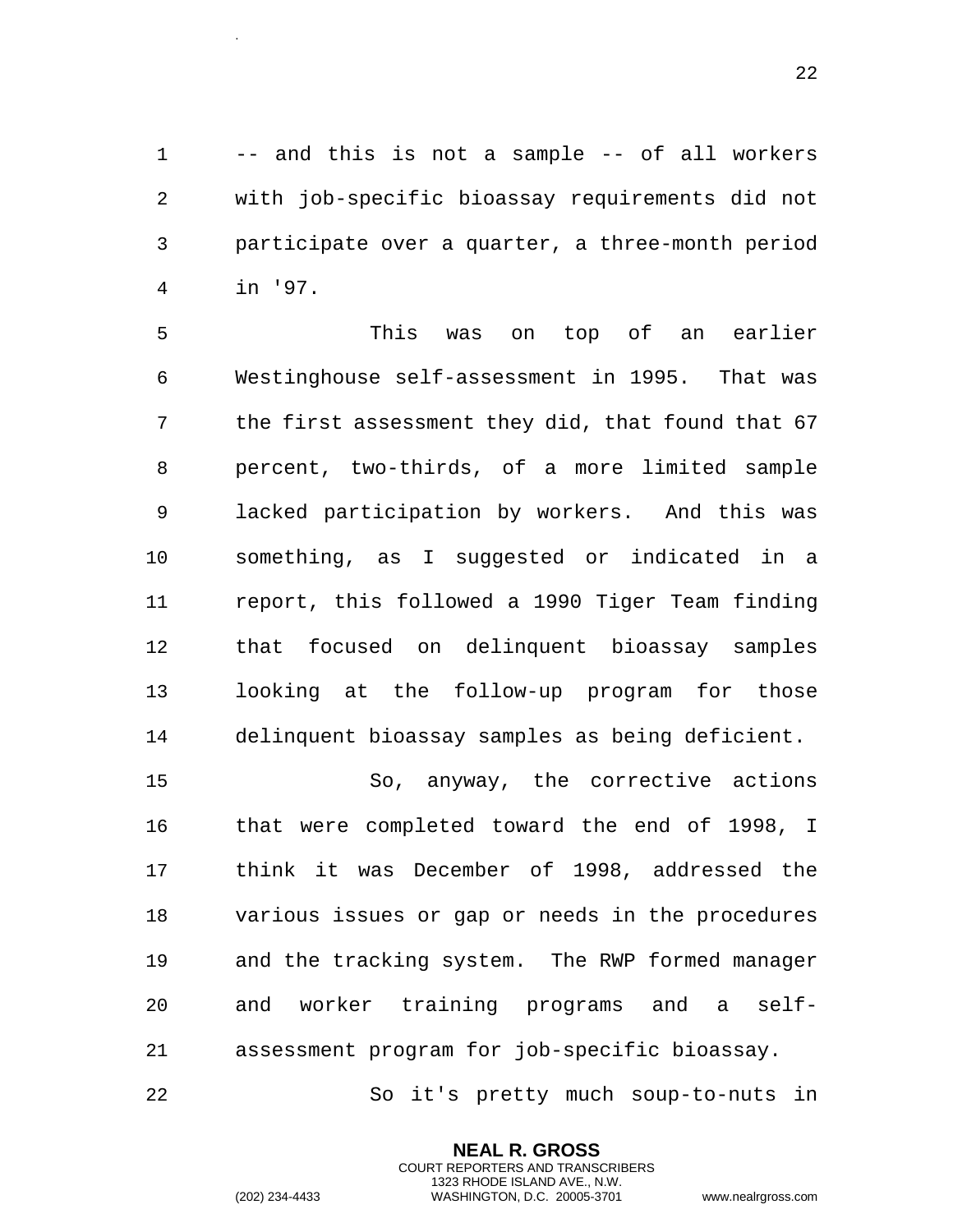1 terms of upgrading the program that was 2 responsible for administering the job-specific 3 bioassays at Savannah River.

4 In any case, we closed in our report 5 with some discussion regarding an appropriate 6 success rate. I'm not sure it's the best word, 7 but maybe completion rate.

8 And this was a key issue that was 9 raised, as I recall, at one of the earlier Work 10 Group meetings on the subject. I think Jim, Jim 11 Neton raised it initially. And certainly the 12 question was, you know, we can do all this work, 13 but in the end, what's the certain acceptance 14 criteria, what's the success rate that would be 15 a determining consideration?

16 And at the last Work Group meeting, we 17 had, I think, it was in September this past year, 18 Tim also broached the subject. And I included 19 the exchange by Tim with Brad on this topic in 20 the report. Because I thought actually it was a 21 pretty reasoned attempt to find a basis for a 22 metric. You know, we haven't had much discussion

> **NEAL R. GROSS** COURT REPORTERS AND TRANSCRIBERS 1323 RHODE ISLAND AVE., N.W.

.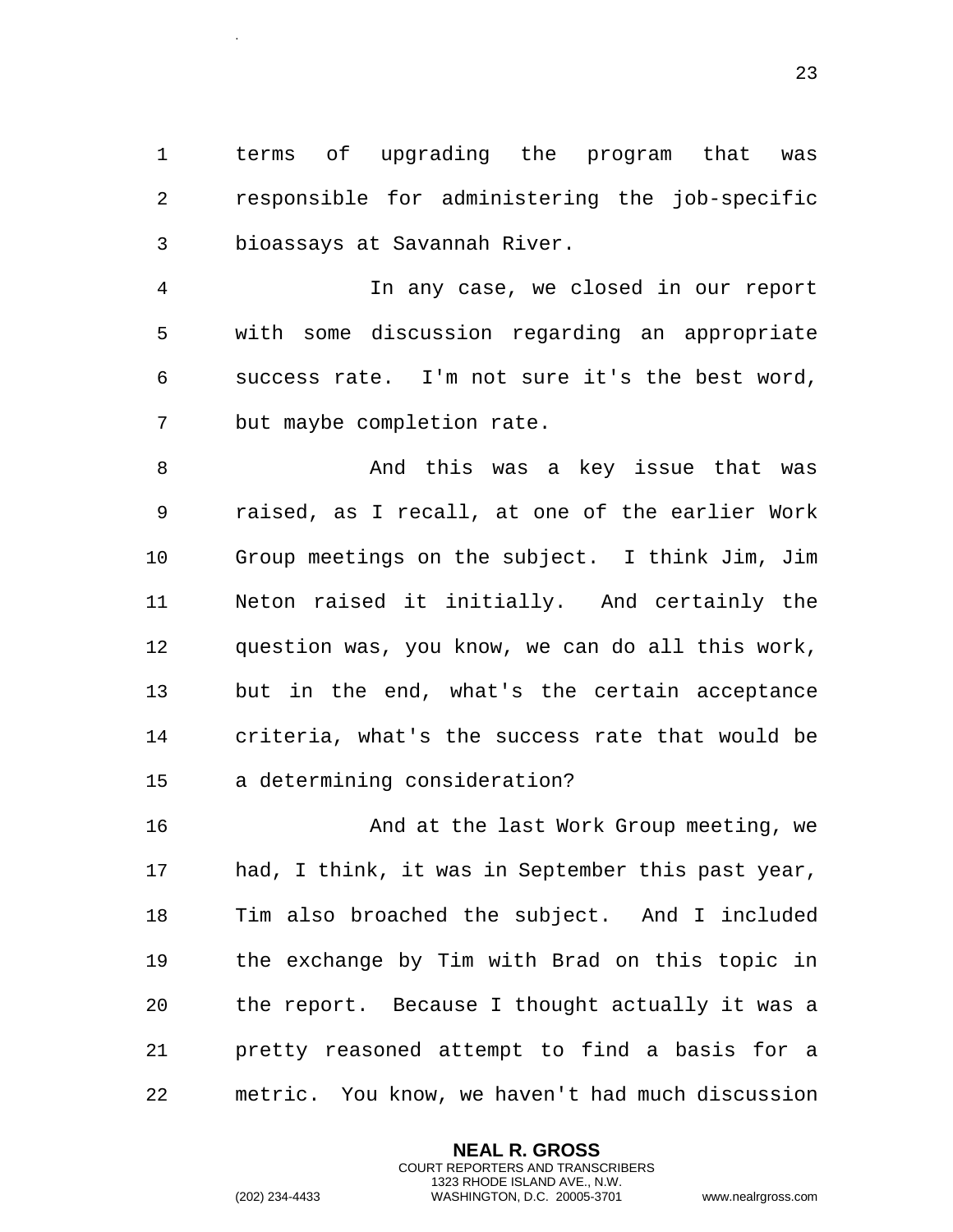1 on that, but certainly it was one discussion that 2 got into that.

3 And I think that discussion actually 4 illustrated that it's not just the percentage but 5 also the considerations that go into making a 6 judgment. You know, considerations go into 7 making a judgment on how complete it is, sort of 8 like how adequate is adequate in terms of 9 coworker model development.

10 I guess, I've got to say, I'm not 11 comfortable with 25 percent incompleteness in a 12 key database in this way, but in the end I think 13 what we point out in the report, the apparent 14 incompleteness that we found and practically all 15 of these surveys -- and I, in looking at Tim's 16 report, and Tim will speak more specifically 17 about it, the percentages are still pretty, I 18 think, pretty telling that you don't really have 19 a complete database when it comes to job-specific 20 bioassays.

21 And certainly, in the end, I hope we 22 can all agree that, you know, 79 percent of non-

> **NEAL R. GROSS** COURT REPORTERS AND TRANSCRIBERS 1323 RHODE ISLAND AVE., N.W.

.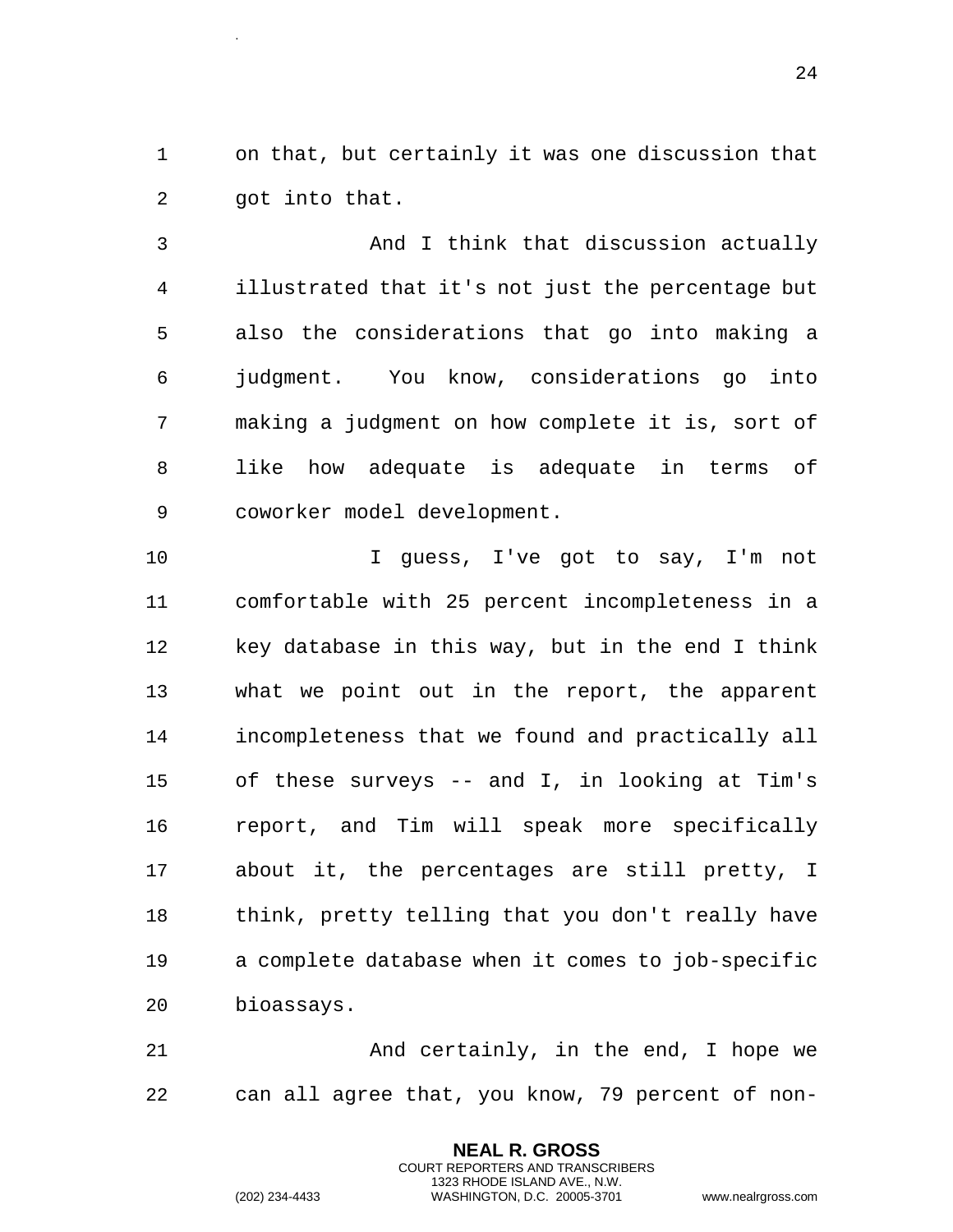1 participation equates to, from our advantage 2 point, in terms of coworker model development, 3 you know, a pretty high level of incompleteness. 4 So if the question that the Work Group 5 had tasked us with was, you know, whether the 6 subcontractor CTW bioassay database was complete 7 or not, I think, if nothing else, this would be 8 a punctuation point on the conclusion that it's 9 not complete.

10 So, in any case, given the simplifying 11 assumptions we had to make and the uncertainties 12 imposed by the disparate and pretty incomplete 13 RWPs, again, I hope we don't spend a lot of time 14 wrestling over the mechanics or the statistics of 15 the sampling exercise.

16 I think we'll be the first to admit 17 that, given the limitations, it was a rough 18 sampling exercise, but I think we can focus on 19 the obvious bottom line result. Certainly, 20 beyond that, I think it's going to be up to NIOSH 21 and the Board to determine how that data gap 22 should be addressed going forward.

> **NEAL R. GROSS** COURT REPORTERS AND TRANSCRIBERS 1323 RHODE ISLAND AVE., N.W.

.

(202) 234-4433 WASHINGTON, D.C. 20005-3701 www.nealrgross.com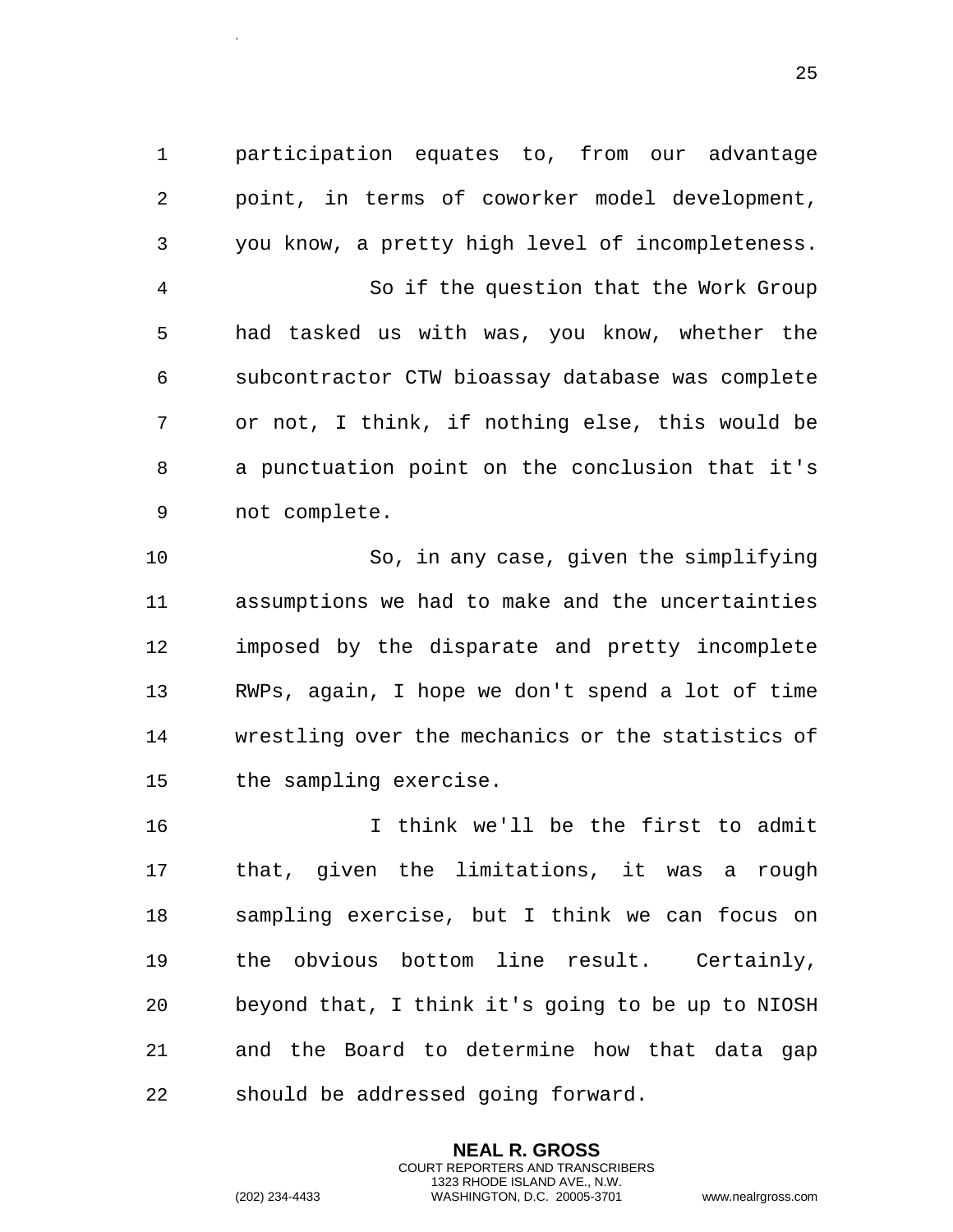Let me just finish by saying that, and we don't do this very often, but I think we got a considerable amount of work appreciation in terms of work that was done by DOE and the Savannah River folks that host us at the site. And I want to make this clear next week, as well, that we had full access to the internal dosimetry staff at Savannah River and I doubt we could have gotten as far as we did without that very close coordination on their part, and that was a big help.

 And also I think, particularly since we have the NIOSH staff here on this line, I thank Tim and his team because, again, he provided, his team provided the early data capture records that jump-started the review in the first place.

17 They had gotten a leg up on this issue and were able to give us information that was able to facilitate our review as well. He and his team attended both onsite reviews with us, and ORAU basically scanned all the documentation for uploading to SRDB in realtime at the site.

> **NEAL R. GROSS** COURT REPORTERS AND TRANSCRIBERS 1323 RHODE ISLAND AVE., N.W.

.

(202) 234-4433 WASHINGTON, D.C. 20005-3701 www.nealrgross.com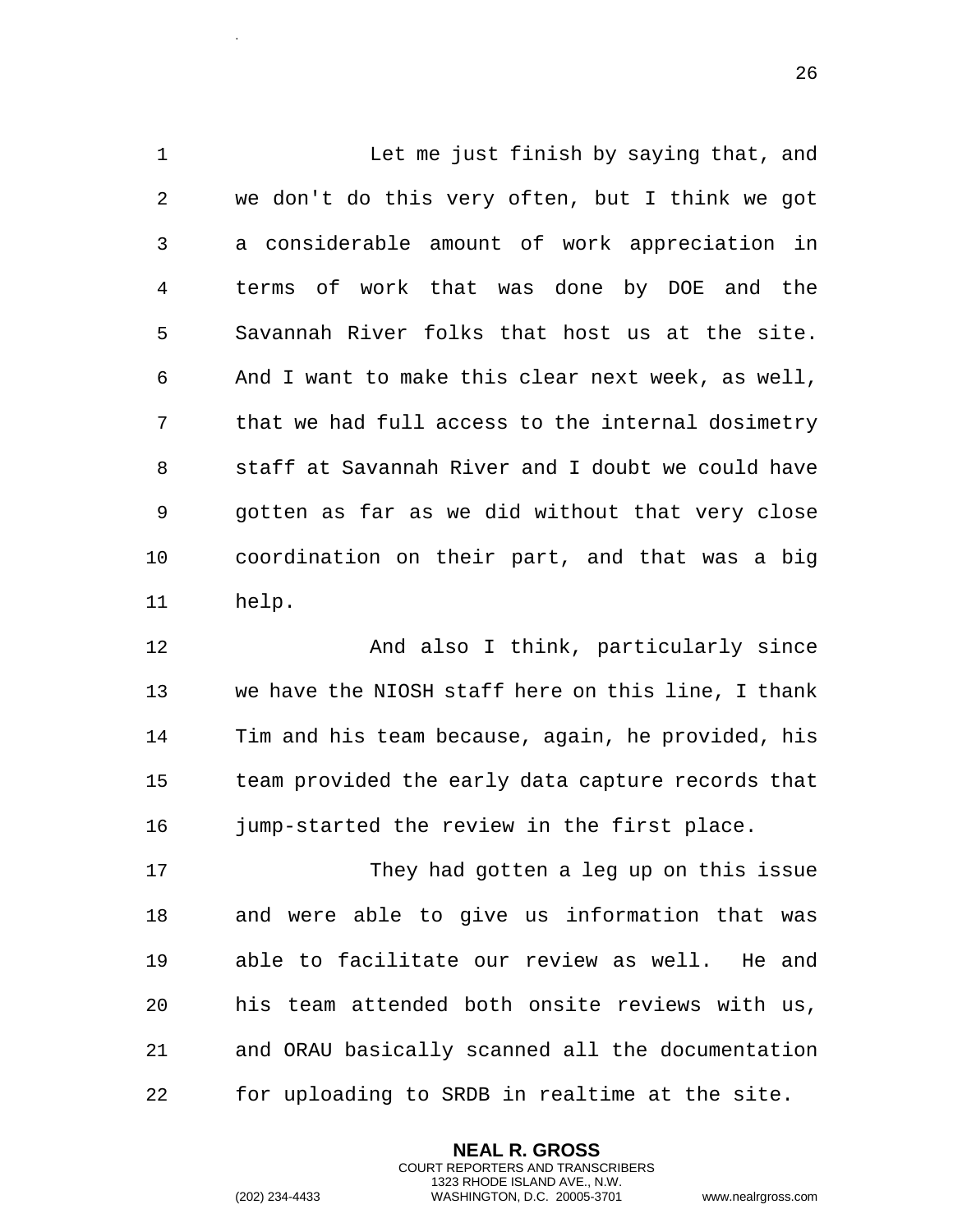So, you know, again, there was a considerable amount of help and collaboration in terms of getting this thing to happen in realtime, and I just want to say I appreciate all that. It was a very open review and I think that helped a great deal. That's it. CO-CHAIR CLAWSON: Good. Sorry, I was talking on mute there for a little while. Are there any questions from the Work Group? MEMBER LOCKEY: Joe, Jim Lockey. In your summary you said at least from '89 forward, what about before '89? MR. FITZGERALD: Well, we definitely find some RWPs with entries before '89, but we were, I think, surprised that there weren't more. We did find some relatively small ones with relatively small numbers of entries, I think in '86 and a few in '82. But in terms of the 300, that's a small minority, you know, of the total. And I don't have a good explanation for that, and neither does Savannah River, why outside of really the construction of the job

> **NEAL R. GROSS** COURT REPORTERS AND TRANSCRIBERS 1323 RHODE ISLAND AVE., N.W.

.

(202) 234-4433 WASHINGTON, D.C. 20005-3701 www.nealrgross.com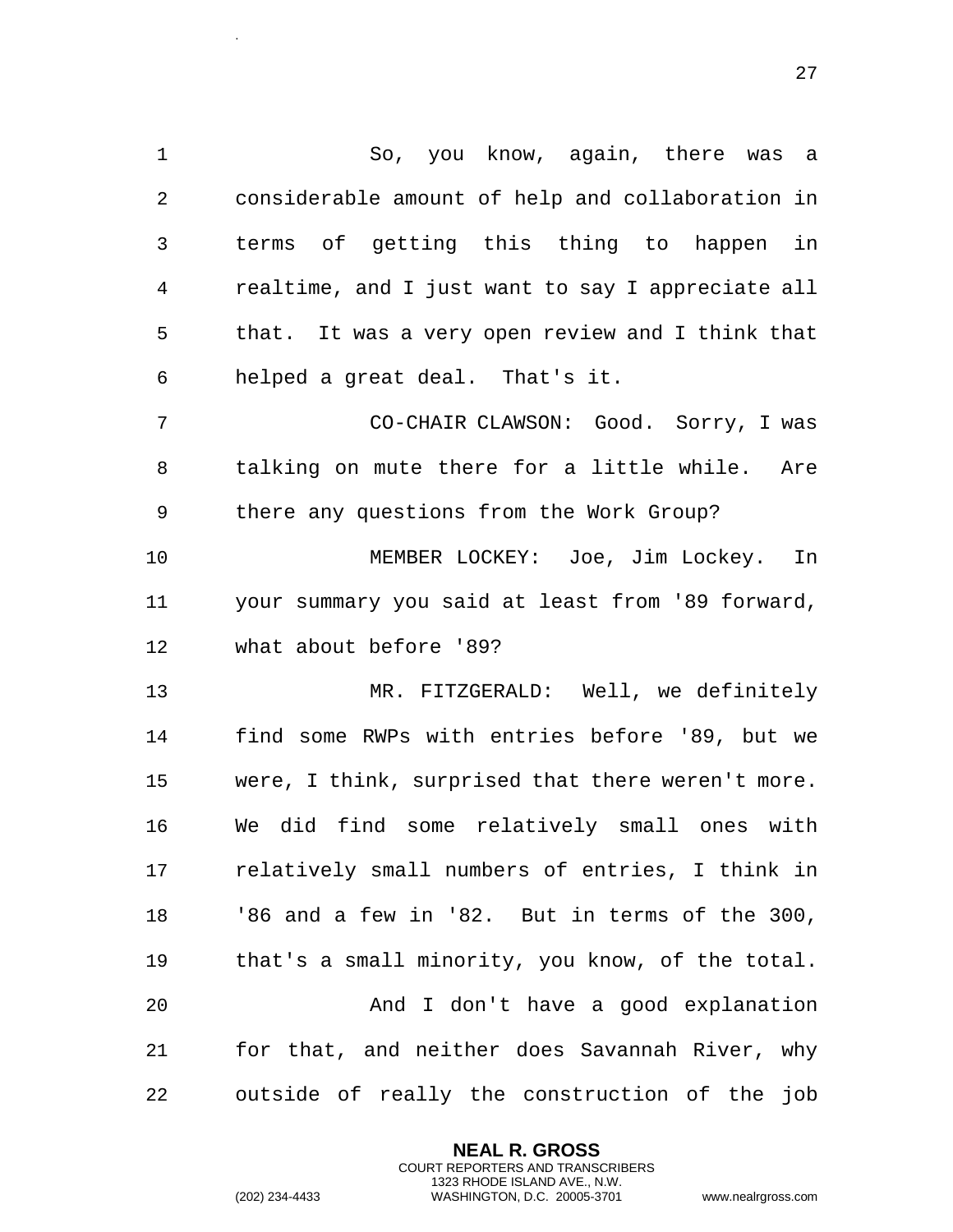plans that, I think, Tim and his team found for 773, we just didn't really find very many before about '88. We did find some for '88.

 So, again, there is no clear explanation for that except they're either in a location that nobody knows about, maybe Tom LaBone might know about it, but those records just weren't accessible through the search mechanism that we were using in conjunction with the dosimetry program at SRS.

 MEMBER LOCKEY: So, just so I understand, so before '89, you had no data, so you had nothing to rely on before --

 MR. FITZGERALD: We do have data but the vast majority of it is '89 and beyond, almost coinciding with, as I indicated, the Westinghouse Savannah River tenure.

 We do have some data points, as does obviously NIOSH, for 773-A, but when queried, Savannah River, when queried about that first specific topic, "Where are the 1980s in terms of RWPs?", they could not answer that, and we could

> **NEAL R. GROSS** COURT REPORTERS AND TRANSCRIBERS 1323 RHODE ISLAND AVE., N.W.

.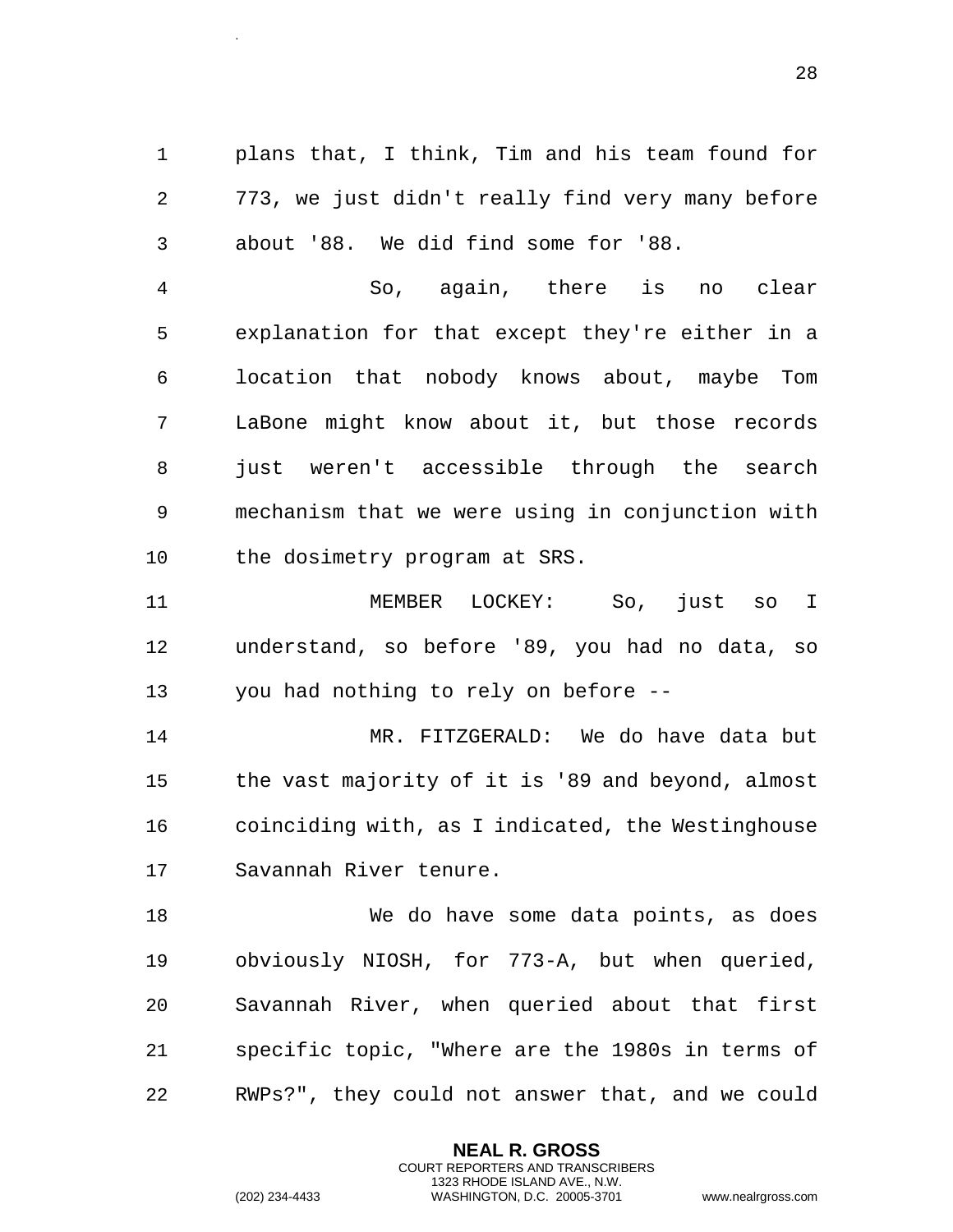not locate them after a number of searches.

.

 We did search physically at the site through the document control facility. That was done in conjunction with NIOSH, and we just weren't successful in finding RWPs for the -- more RWPs for the 80s. We do have some limited number.

 Certainly, there were a larger number of RWPs once Westinghouse came onboard, because I think they instilled a more formal set of procedures, more requirements for RWPs. But I don't think that alone answers the question of why so few RWPs before '88/'89.

14 MEMBER LOCKEY: Thanks.

 MEMBER ZIEMER: Joe, this is Paul Ziemer. Can I ask a question even though I'm not I'm on the SRS Work Group?

 CO-CHAIR CLAWSON: Sure, go ahead, Paul. Yes.

 MEMBER ZIEMER: Joe, do you recall whether or not the Tiger Team review of 1990 listed the work permits or not? Did they have

> **NEAL R. GROSS** COURT REPORTERS AND TRANSCRIBERS 1323 RHODE ISLAND AVE., N.W.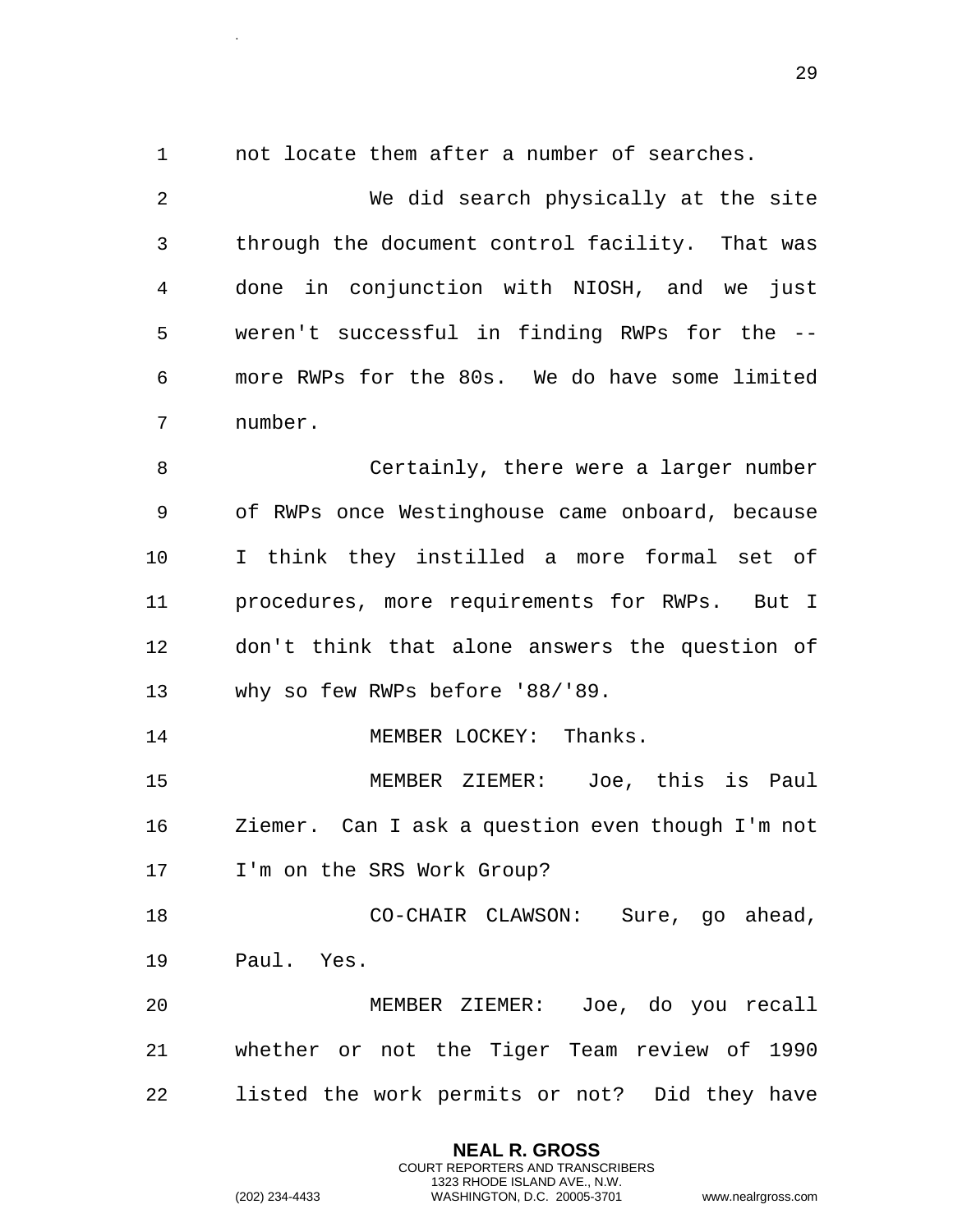any statements on that? You listed the Tiger Team reports, right?

 MR. FITZGERALD: Yes, I did. And actually, their focus was more on following up on delinquent bioassays, whether or not, you know - - I think the report itself cites some -- let's me just go back and take a look real quick.

8 The report cites the Tiger Teams as saying that basically there was a number of delinquent -- let me just see if I can find this exactly here. Yeah, they were cited -- oh, here it is.

 They were cited for noncompliance with DOE Order 5480.11 because -- and I'm going to quote you this: "the mechanism for follow-up and collection of delinquent bioassay samples is not working," and also that not all positive bioassay results are investigated and many investigations are incomplete because of the problem with delinquent bioassay samples.

 So they didn't look per se at RWP follow-up. They looked at whether or not the

> **NEAL R. GROSS** COURT REPORTERS AND TRANSCRIBERS 1323 RHODE ISLAND AVE., N.W.

.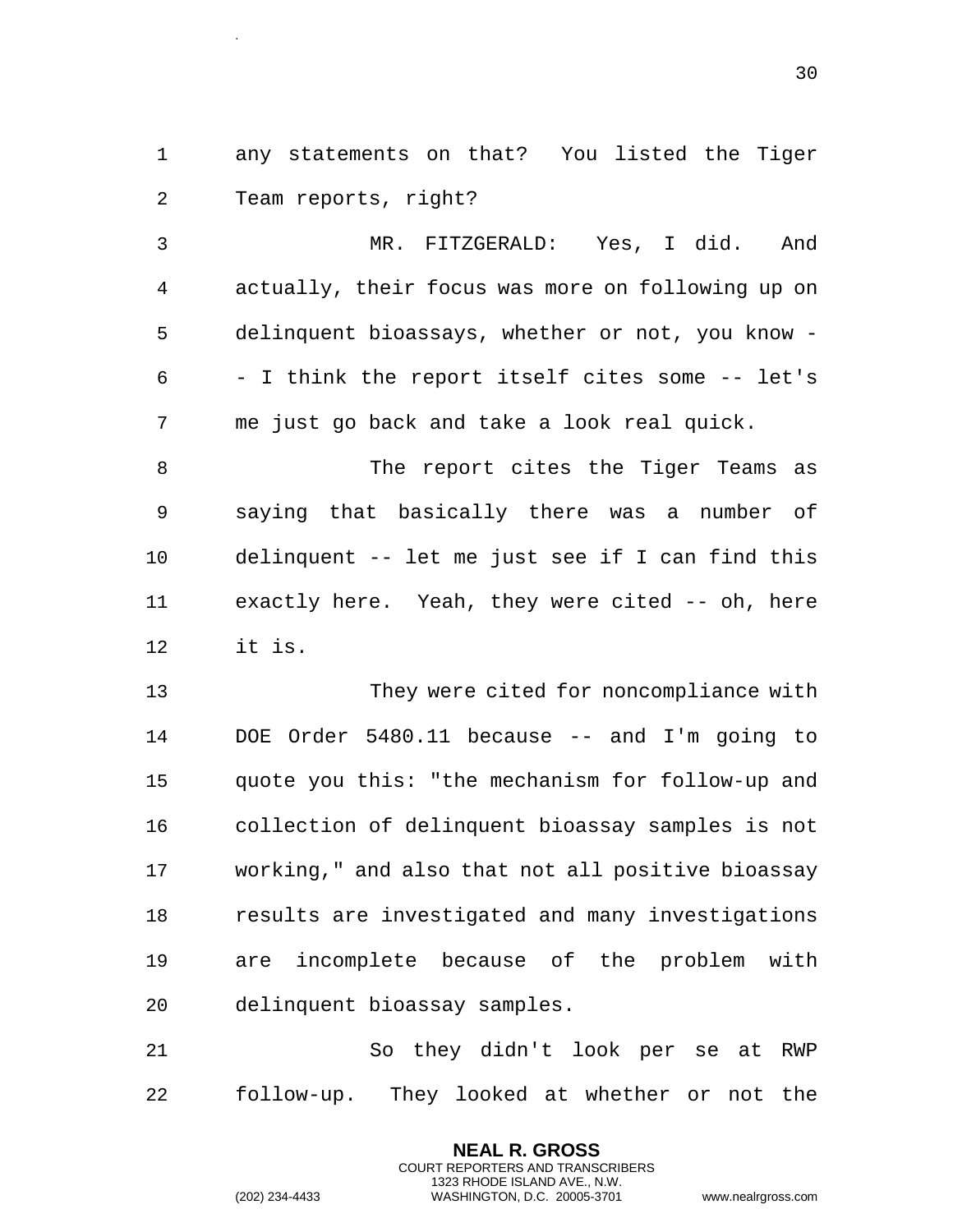program had addressed bioassay samples and making sure that there were no delinquent samples, that wasn't working as far as they were saying.

 MEMBER ZIEMER: Okay. Thanks. I didn't recall. It's been many years since I saw that report.

 MEMBER SCHOFIELD: This is Phil, I've got just one question. On a lot of these samples, how many were taken at the completion of job, you know, within a day or two after completion? Or was there a real time-lag of three months, six months before they had them submit samples?

 MR. FITZGERALD: Actually, in most cases, we found the bioassay the day of or the day after. Obviously, the grace period that we were providing, we were picking up others that came later, but particularly with the tritium bioassays, they were happening in realtime.

 So, no, we didn't see too much of a lag. Now, I recognize in looking at the RWP breakout. about three-quarters involved tritium, which if you think about the outsourcing at

> **NEAL R. GROSS** COURT REPORTERS AND TRANSCRIBERS 1323 RHODE ISLAND AVE., N.W.

.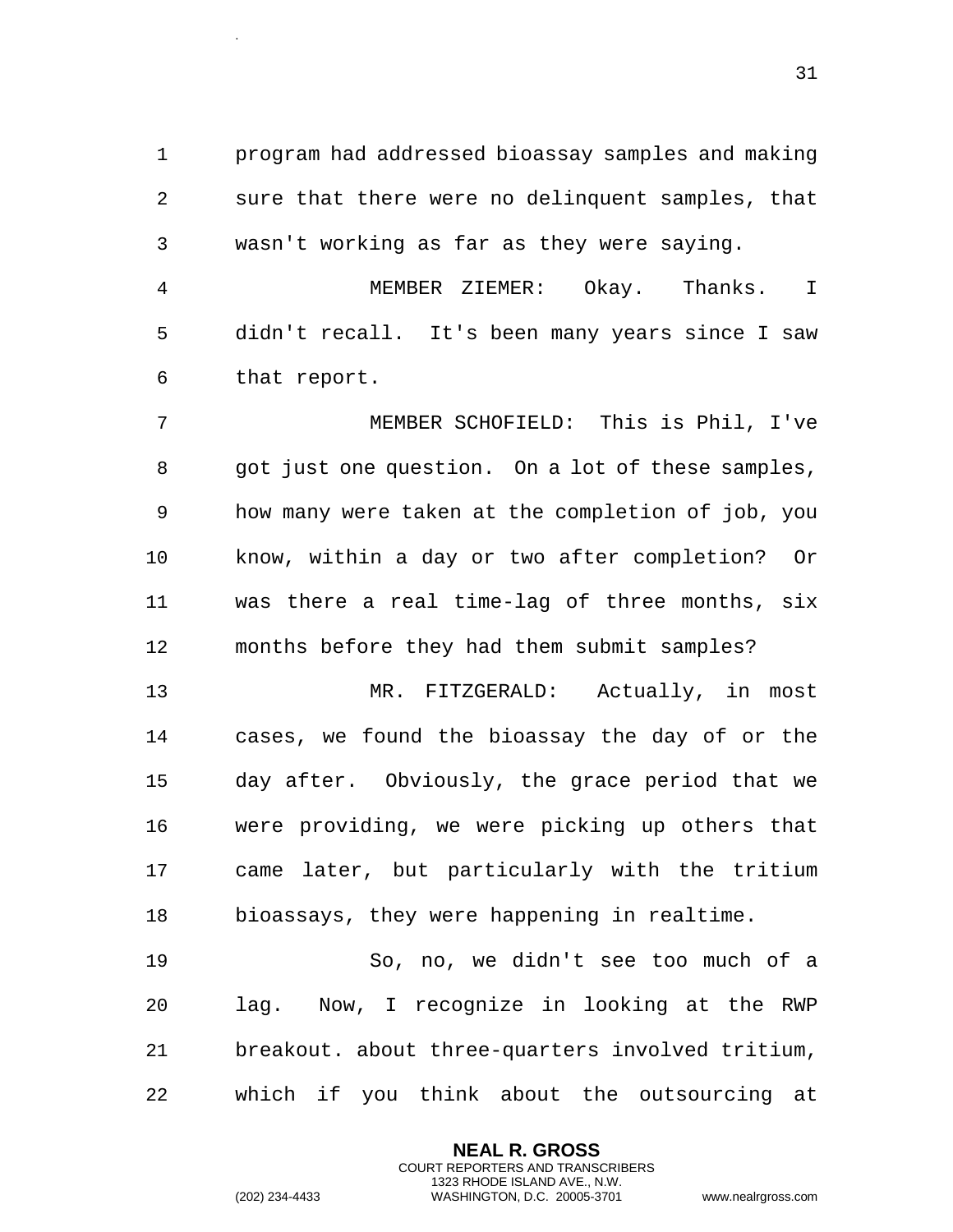Savannah River in the early '90s, it makes some sense because you're bringing in workers into places like K Reactor or in the K Area.

.

 So, you know, you're talking about potential tritium exposure, and so there certainly would have been a fairly large scope of tritium sampling being done. But by and large, we found that sampling, when it was done, was done pretty promptly.

 MEMBER SCHOFIELD: Okay, thanks. CO-CHAIR CLAWSON: Hey, Joe, this is Brad. I just wanted to make a clarification here in stuff like this. Now, NIOSH, because I was looking at your data on this, and basically both you and Tim came in pretty close to one another on percentages when you did your investigation. But NIOSH, basically, and Tim you can chime in on this, you mentioned basically looking at 773, correct?

 DR. TAULBEE: That's correct. We looked at the job --

CO-CHAIR CLAWSON: Okay.

**NEAL R. GROSS** COURT REPORTERS AND TRANSCRIBERS 1323 RHODE ISLAND AVE., N.W. (202) 234-4433 WASHINGTON, D.C. 20005-3701 www.nealrgross.com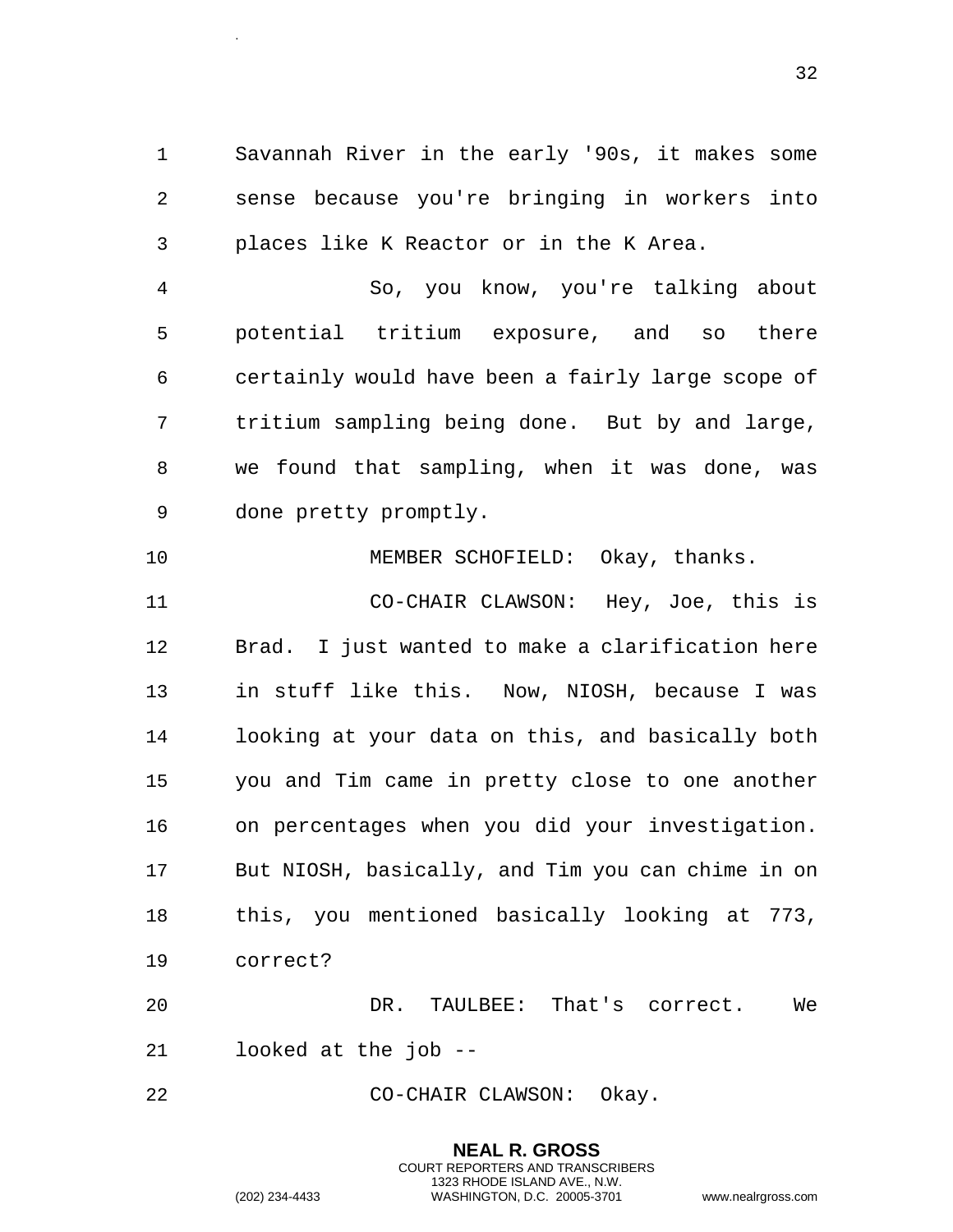1 DR. TAULBEE: -- on 773. CO-CHAIR CLAWSON: Okay. And SC&A's was kind of a more broader spectrum of, you basically took all these RWPs and looked at them from there. You weren't restricting it down to a certain facility or area, were you? MR. FITZGERALD: There was relatively a few RWPs so in a sense, we just took all we could find. I think originally we were thinking about statistical sampling but that became a little bit beside the point once we found out how

few we could actually locate.

13 13 I also might add that, in terms of comparison, keep in mind that we did make that distinction on those that had very explicit bioassay follow-up. So, certainly the second set of percentages, if you want to call it that, would be more appropriate, where we had about 197, I think it was 197 that we had a clear bioassay tag.

 Again, what made this thing difficult was the -- even though you had radiological work

> **NEAL R. GROSS** COURT REPORTERS AND TRANSCRIBERS 1323 RHODE ISLAND AVE., N.W.

.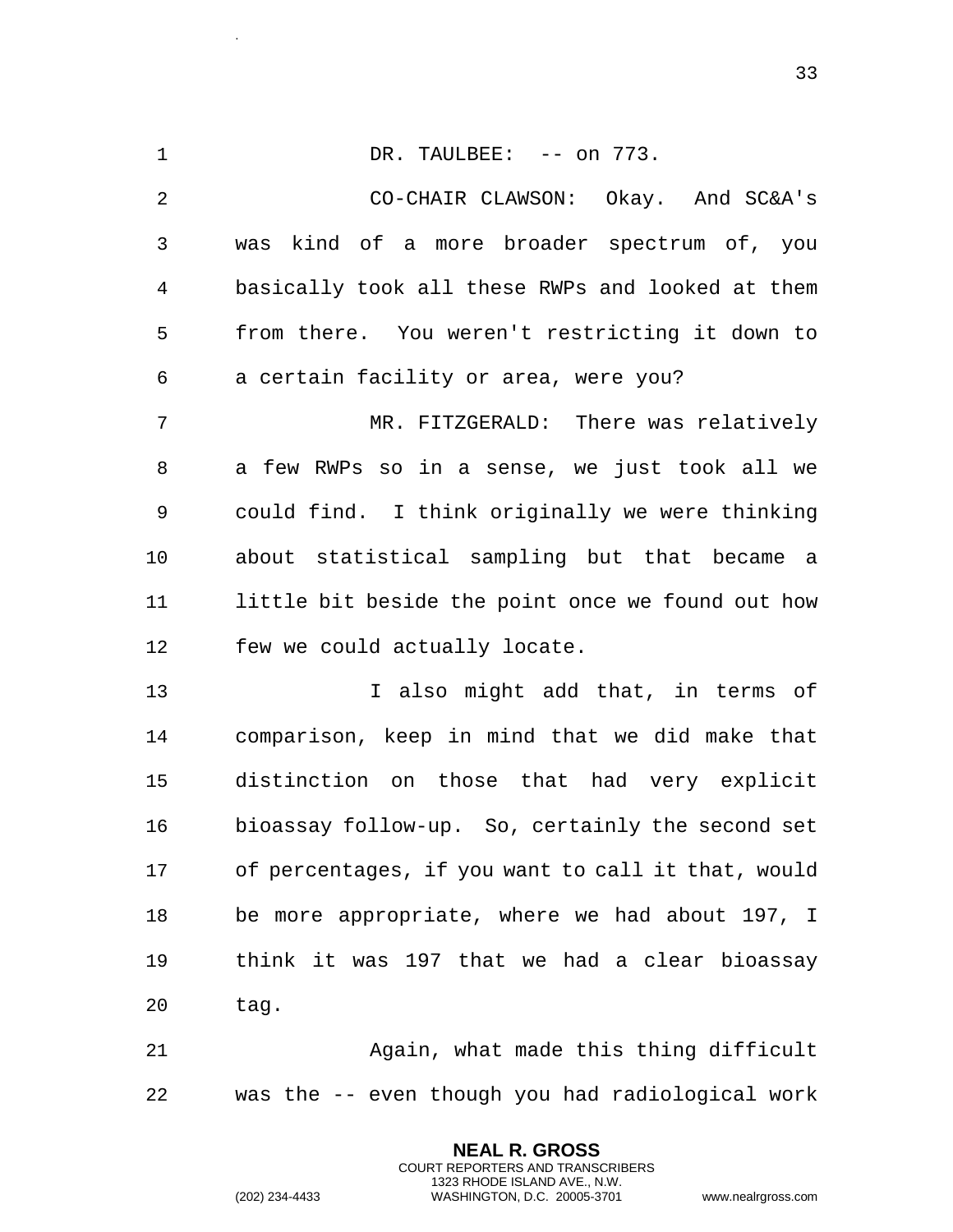by subcontractor CTWs, the actual RWP forms varied in content. And some had very clear bioassay requirements, some had less clear bioassay requirements, some had none. The sign- up sheets had none, even though it was the same kind of work.

 I think this was -- if you look at the Notice of Violation of '98, that was one of the key findings, was a need to make the RWP system uniform and have a uniform bioassay check-off, and which I suspect the investigators were seeing as contributing to this ambiguity about whether or not bioassays should have been left.

 In any case, but that's certainly the reason.

 CO-CHAIR CLAWSON: Well, this is what I found interesting, because 835 had been implemented in '96, and you know, we're getting into this area of '98 and we're still into this situation.

 But this Notice of Violation, to me, they did a 100 percent check, isn't that correct?

> **NEAL R. GROSS** COURT REPORTERS AND TRANSCRIBERS 1323 RHODE ISLAND AVE., N.W.

.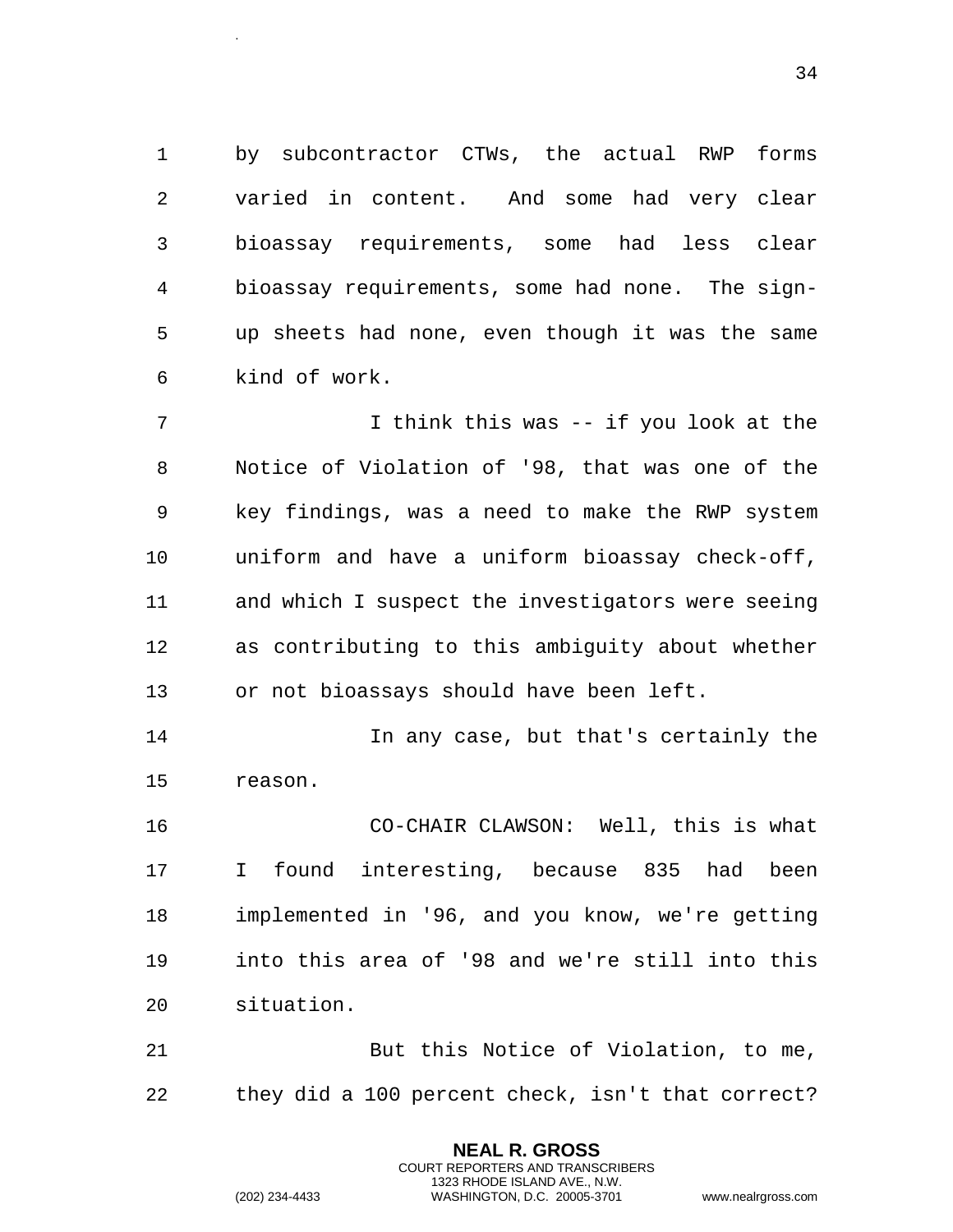MR. FITZGERALD: Well, yeah. The history on this is in the NTS, but this is all kind of interesting. I didn't know this history and I was actually at DOE when this was all going on.

 But there was a fairly significant Notice of Violation, a Level I Notice of Violation at Mound Laboratory in, I think it was '96 or '97. And that's where they found a similar issue where you had RWP required bioassays that were not being done.

**And once that, again, civil penalty**  and violation was levied by DOE, apparently Savannah River took notice and began doing their own self-assessments. And Westinghouse did a self-assessment in, I think it was '95, to frankly review its own program and see where things stood.

 And that's where the result of, I think, essentially two-thirds non-participation by workers in job-specific bioassays was a finding. That, frankly, precipitated a self-

> **NEAL R. GROSS** COURT REPORTERS AND TRANSCRIBERS 1323 RHODE ISLAND AVE., N.W.

.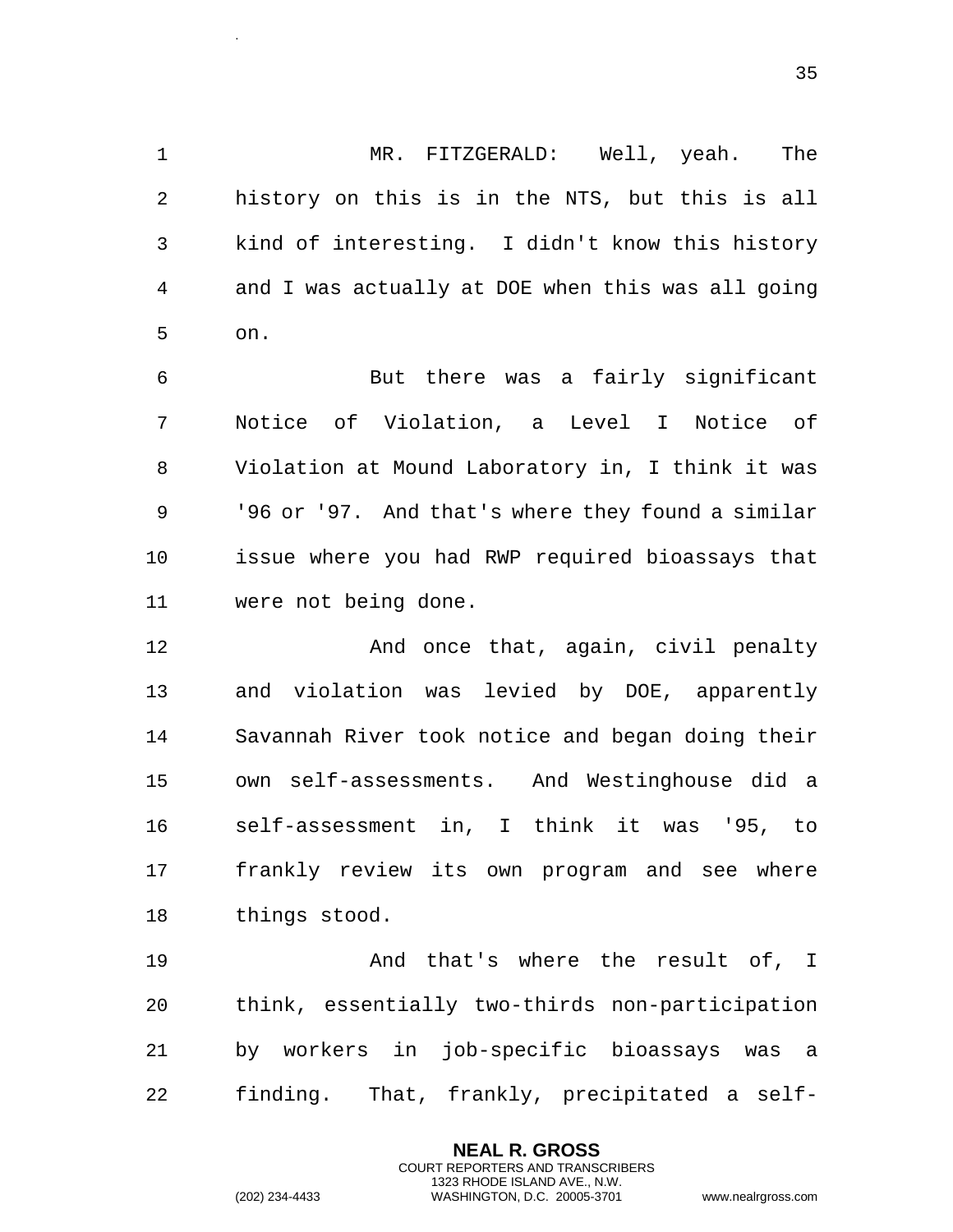reporting under Price-Anderson, and I think eventually led Westinghouse to go back and actually do what appears to be a 100 percent verification where they actually looked at, for one quarter, all job-specific bioassays in terms of completeness. And that's where they found 79 percent, almost 80 percent non-participation.

8 And that was what actually cited in the Notice of Violation when that was levied in '98. So all this was engendered from self- assessments done by Westinghouse but it was sort of on the onus of how Price-Anderson was being implemented, where if one was aware of an issue, one was responsible for, you know, ascertaining the degree of that issue, self-assessing, and self-reporting.

17 And certainly that was what happened by, well, for the mid-'90s. Certainly, the 835 was promulgated January 1st. This all took place in '97/'98, so it was on the heels of that. So I guess it's fair to say that even

though 835 was implemented in January 1st of '96,

**NEAL R. GROSS** COURT REPORTERS AND TRANSCRIBERS 1323 RHODE ISLAND AVE., N.W.

.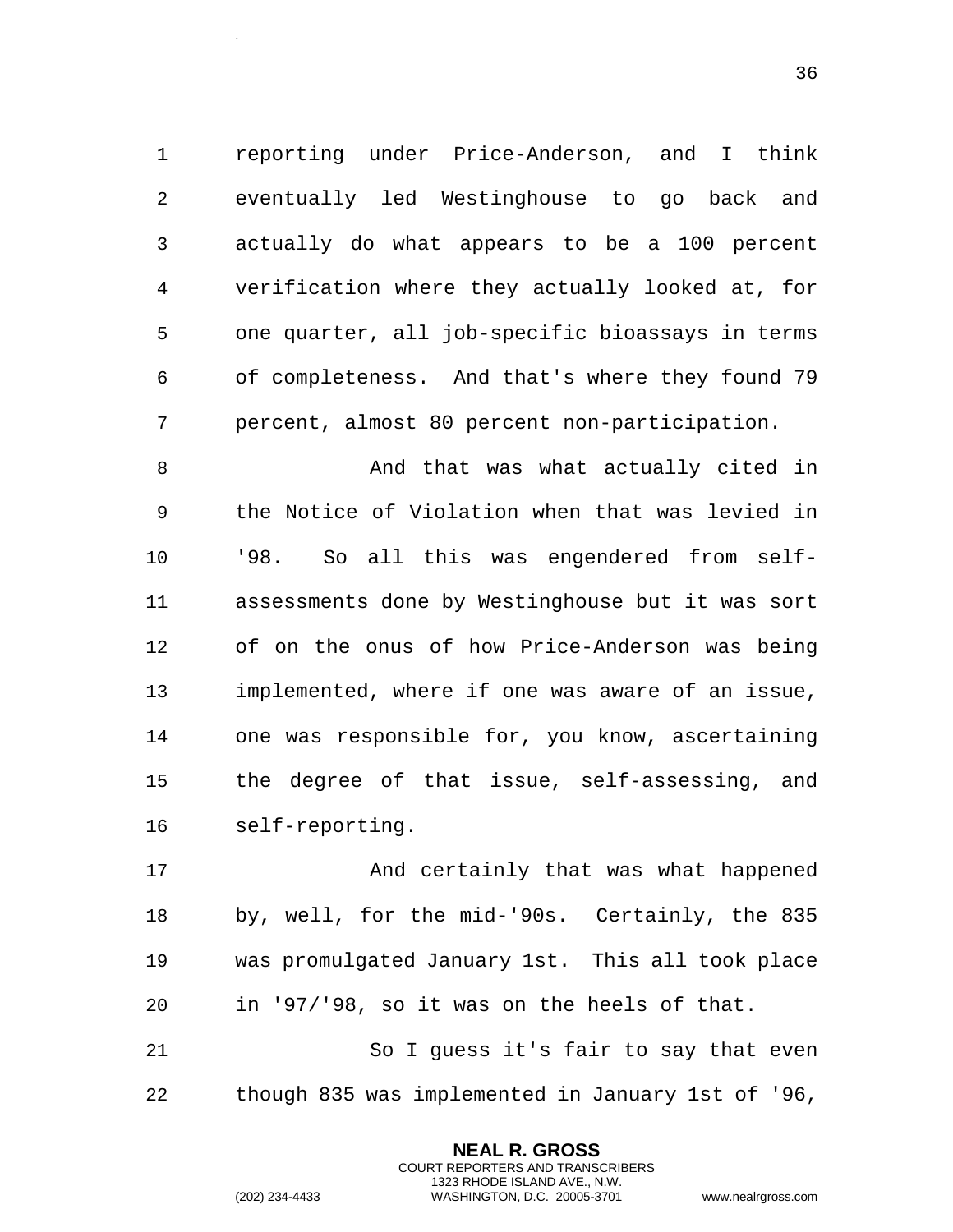there was a lag to some extent on the actual implementation of that aspect of the program until the corrective actions were taken by the end of '98. DR. TAULBEE: Brad? CO-CHAIR CLAWSON: Okay, go ahead. DR. TAULBEE: Can I make a comment on this? 9 CO-CHAIR CLAWSON: Sure. 10 DR. TAULBEE: Okay. I popped up what I think is on the presenter screen here the actual Notice of Violation. I do want to point out in the report that my DOE 1998a is not the correct link for this particular Notice of Violation. I can send everybody the link for that, for the particular report. The second, the 1998b, has a different Notice of Violation, as

 well, but the correct report would be EA-98-09R1. When we're preparing a response to the SC&As reports here because -- well, before I get into that, I will say that up to section 3.3 in the results of the SC&A, they did what I consider

> **NEAL R. GROSS** COURT REPORTERS AND TRANSCRIBERS 1323 RHODE ISLAND AVE., N.W.

.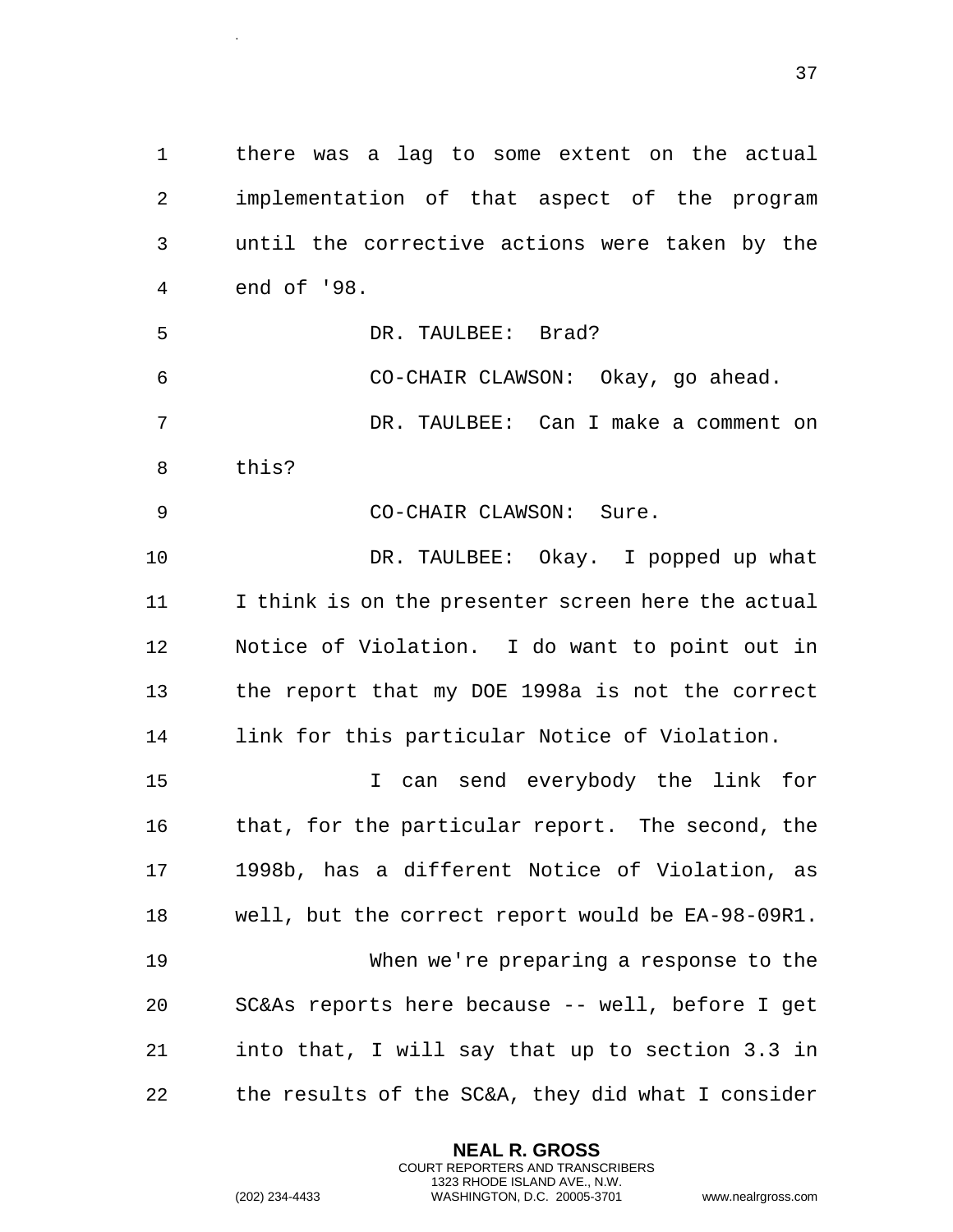a really good job of analysis with the data that they had. And I don't have any concerns with what they really presented, you know, from that initial part.

 I do have some issues with the sign- in sheets, but that's okay. Where I have my major concern is with section 3.4 of the report on the chronic problems with bioassay. Because I feel there's a couple of big omissions on their report and I'm -- can everybody see the screen that I've got up?

 CO-CHAIR CLAWSON: I can't, but that's fine.

 MEMBER BEACH: Yeah, I got it. Tim, can you make the screen bigger?

DR. TAULBEE: Make it bigger?

MEMBER BEACH: On your end?

DR. TAULBEE: Let's see. How about

this?

.

 MEMBER BEACH: Yeah, that looks good. That helps.

DR. TAULBEE: The green parts that

|                | <b>NEAL R. GROSS</b>             |                    |
|----------------|----------------------------------|--------------------|
|                | COURT REPORTERS AND TRANSCRIBERS |                    |
|                | 1323 RHODE ISLAND AVE N.W.       |                    |
| (202) 234-4433 | WASHINGTON, D.C. 20005-3701      | www.nealrgross.com |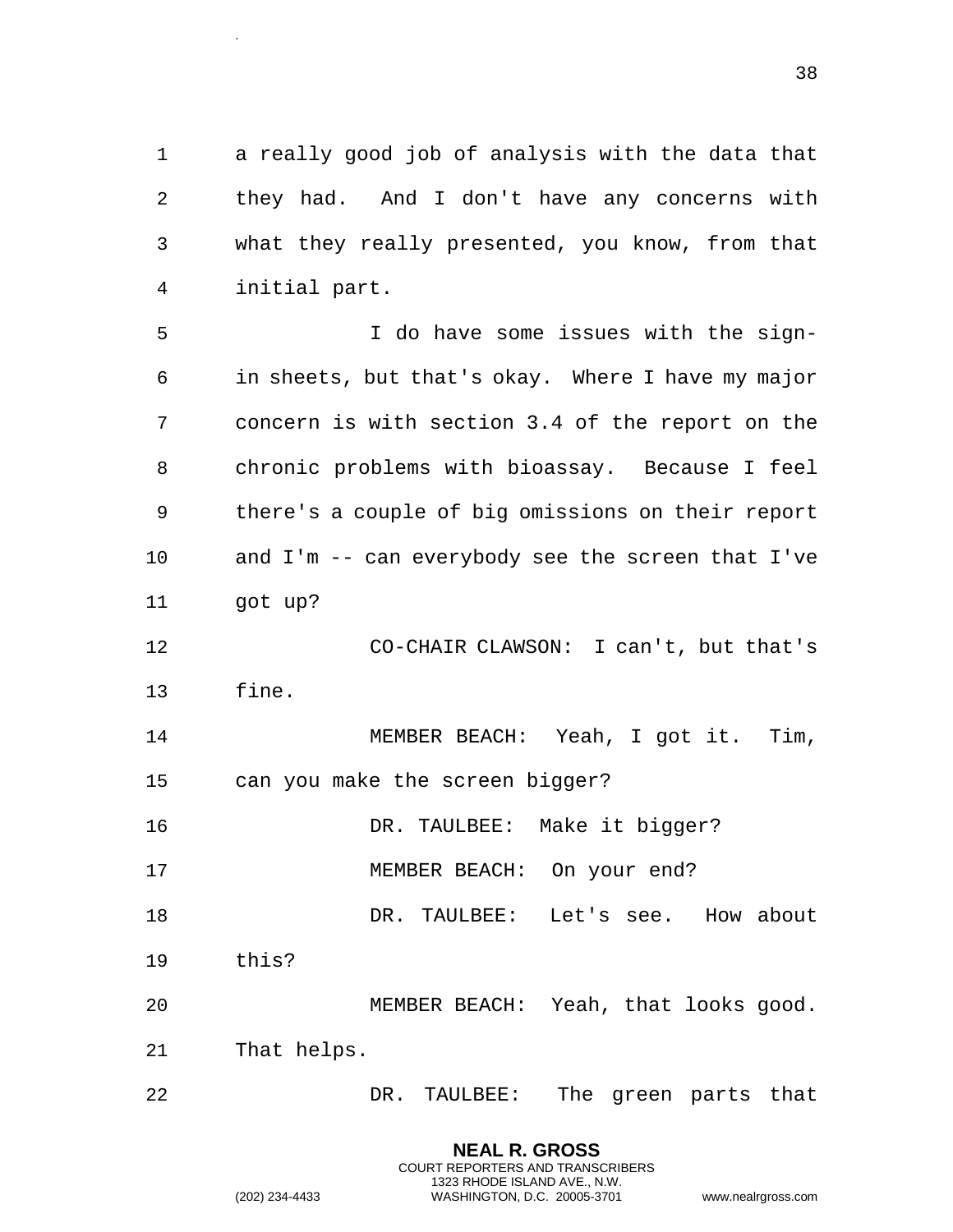I've highlighted here is what's from SC&A reports. But the first one that I feel is something that requires some follow-up here is that they talk about, you know -- I'm going to start with the last sentence from the first green block.

 DOE-SR identified bioassay sample submittal deficiencies for the job-specific portion of the bioassay program to Westinghouse Savannah River Company as early as November 1995. So there had to have been some kind of an assessment to have known that.

 The next part, which in the SC&A report is just dot-dot-dot. It says internal WSRC audits and assessments during '96 and '97 confirm that these deficiencies still existed as late as mid-1997 when WSRC conducted the self-assessment that Joe was talking about.

 So we know there's at least three assessments that were done: '95, '96, and '97. We've requested those assessments from the Savannah River Site. We made that request July

> **NEAL R. GROSS** COURT REPORTERS AND TRANSCRIBERS 1323 RHODE ISLAND AVE., N.W.

.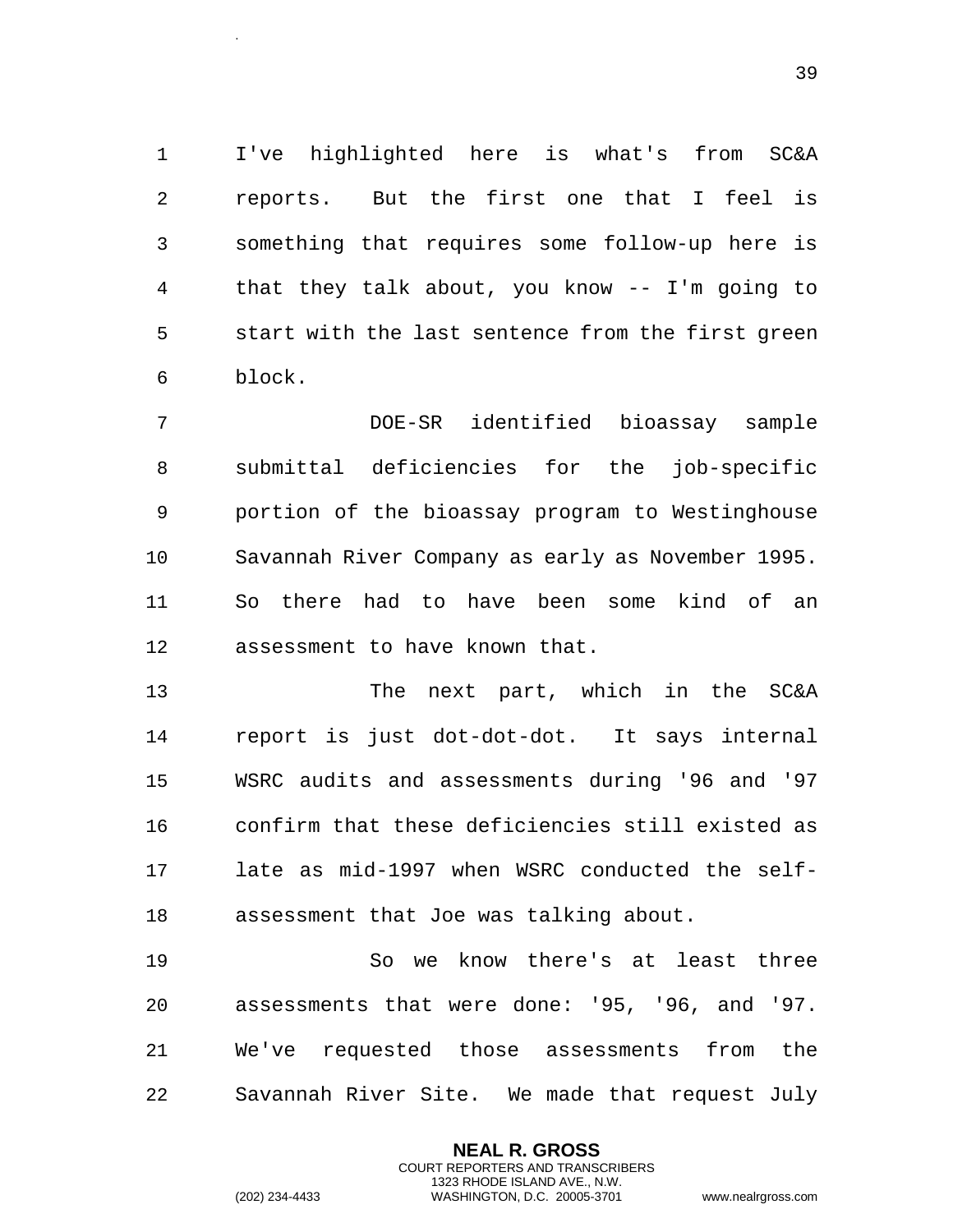.

27th after we saw SC&A's report.

 They go on, and I'm strolling down here, because the last sentence is the green portion here, is the part that SC&A emphasized, it says, "as a consequence, the job-specific bioassay non-participation level rose to 79 percent in the second quarter of 1997." 8 Mowever, the next sentence states, however, in late 1997 and 1998, WSRC identified that, for 1997 -- I'm assuming this is the whole year but we won't know until we get the assessment -- 256 workers failed to submit job-specific bioassays as required. Westinghouse Savannah River Company undertook corrective action to resample these individuals and the results of which indicated that none of these workers had had an identifiable uptake of radioactive material.

 So while they had people that were not submitting bioassay at the end of the RWP job- specific bioassay, it appears that they did follow-up on these particular workers and they

> **NEAL R. GROSS** COURT REPORTERS AND TRANSCRIBERS 1323 RHODE ISLAND AVE., N.W.

(202) 234-4433 WASHINGTON, D.C. 20005-3701 www.nealrgross.com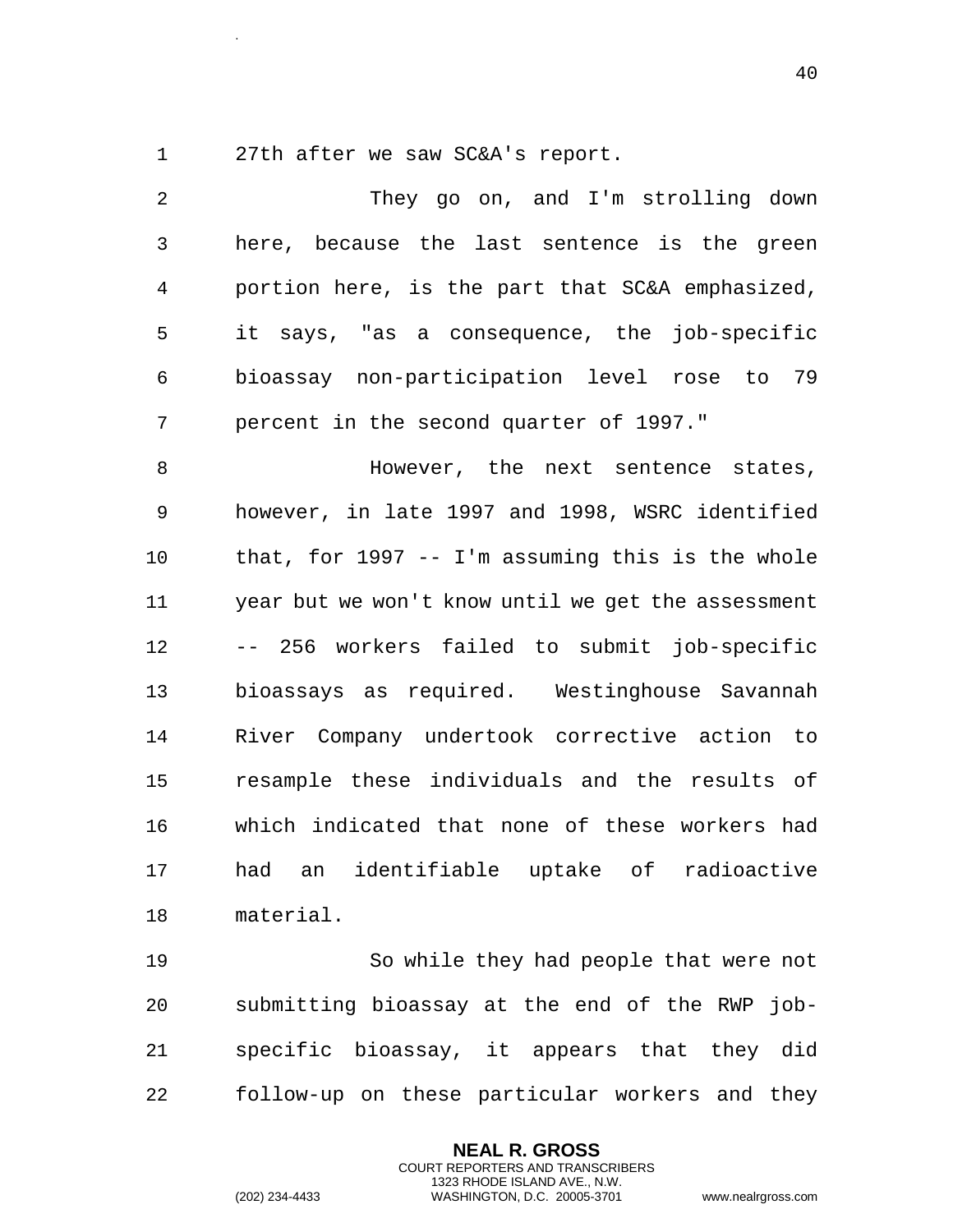1 got bioassay results for them.

.

 Now, what ends up happening here, and Brad you mentioned 10 CFR 835 violation. This Notice of Violation was not 10 CFR 835. This was 10 CFR 830 under quality assurance programs. So that's where the violation was. This is not a violation of 835. I'm going back, it appears, while doing these resampling of these workers, I don't know for sure, but if they got bioassays for 256, then they got bioassay for everybody there at that site. Another point that I want to mention here that is really critical, is if you look at -- let me pull up the report and make it bigger here -- in the report, and I've highlighted here, that the NTS report points out that when they did their assessment in that first part of 1997, they looked at 3200 bioassays that were reviewed. Ninety-five percent of the workers were covered by a routine bioassay program and had submitted bioassay samples as required. Five percent of

> **NEAL R. GROSS** COURT REPORTERS AND TRANSCRIBERS 1323 RHODE ISLAND AVE., N.W.

(202) 234-4433 WASHINGTON, D.C. 20005-3701 www.nealrgross.com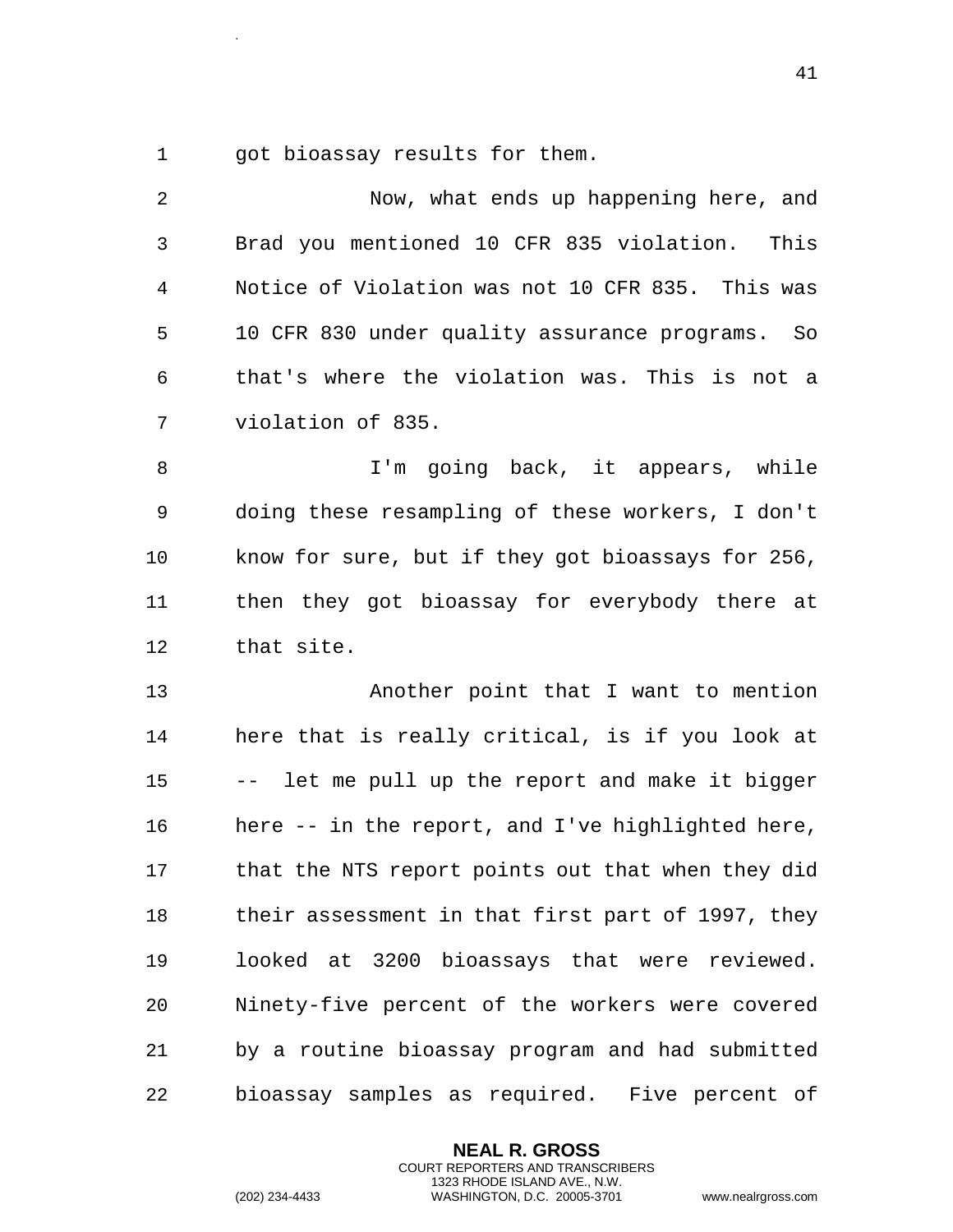the workers were requested to submit job-specific bioassay samples and only 33 percent complied.

 So they had a 33 percent success rate, and that's what dropped down to 21 percent by that second quarter of 1997. So there's a large number of workers, construction trades workers as well as, obviously, the operations workers, that were on a routine bioassay program.

 And so I think these are important points to identify here with regards to this Notice of Violation, that, one, it was not an 835 compliant issue. It was an 830 of them not following procedures and having to go and get follow-up bioassay because the workers were not leaving the samples as directed by the RWP.

 MR. FITZGERALD: I'd like to interject, if I could. I think, if you look at the NTS information, though, it was a discretion by the enforcement staff to base this on 830 versus 835. I don't think it was any declaration that this had little to do with 835. I think it was, again, when you're talking about a

> **NEAL R. GROSS** COURT REPORTERS AND TRANSCRIBERS 1323 RHODE ISLAND AVE., N.W.

.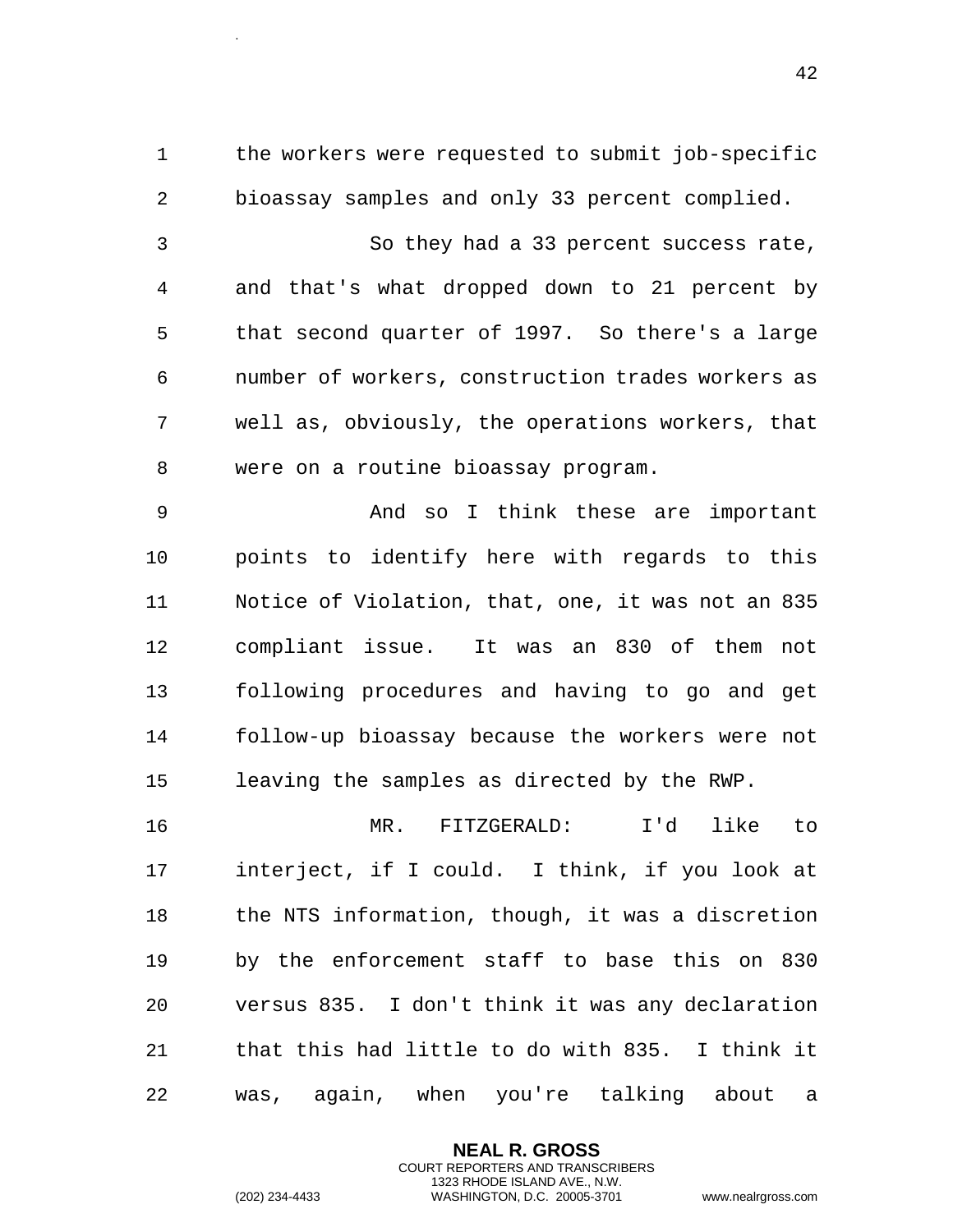regulatory or legal process it's certainly at the discretion of the enforcement staff to decide what the basis for the violation would be.

 So I just wanted to clarify that. On the other point, we do provide information on the 3200, and this is a quote from the NTS. The 3200 bioassay requirements reviewed, 90 percent of the workers were covered by the routine bioassay program. That's on page 17 of our report.

 DR. TAULBEE: That's correct. That's what  $---$ 

 MR. FITZGERALD: I'm just -- we were very clear that, you know, there's some qualifying issues. We want to make that clear where it came from. And, again, we're not making a judgment so much as to, you know, the ins and outs of this, and there's more documentation that could be had on this, but just to report that as far as a survey of completeness, this stands as a pretty important one, and one that was contemporary with the 1990s as opposed to sort of limited backward-looking sampling that we were

> **NEAL R. GROSS** COURT REPORTERS AND TRANSCRIBERS 1323 RHODE ISLAND AVE., N.W.

.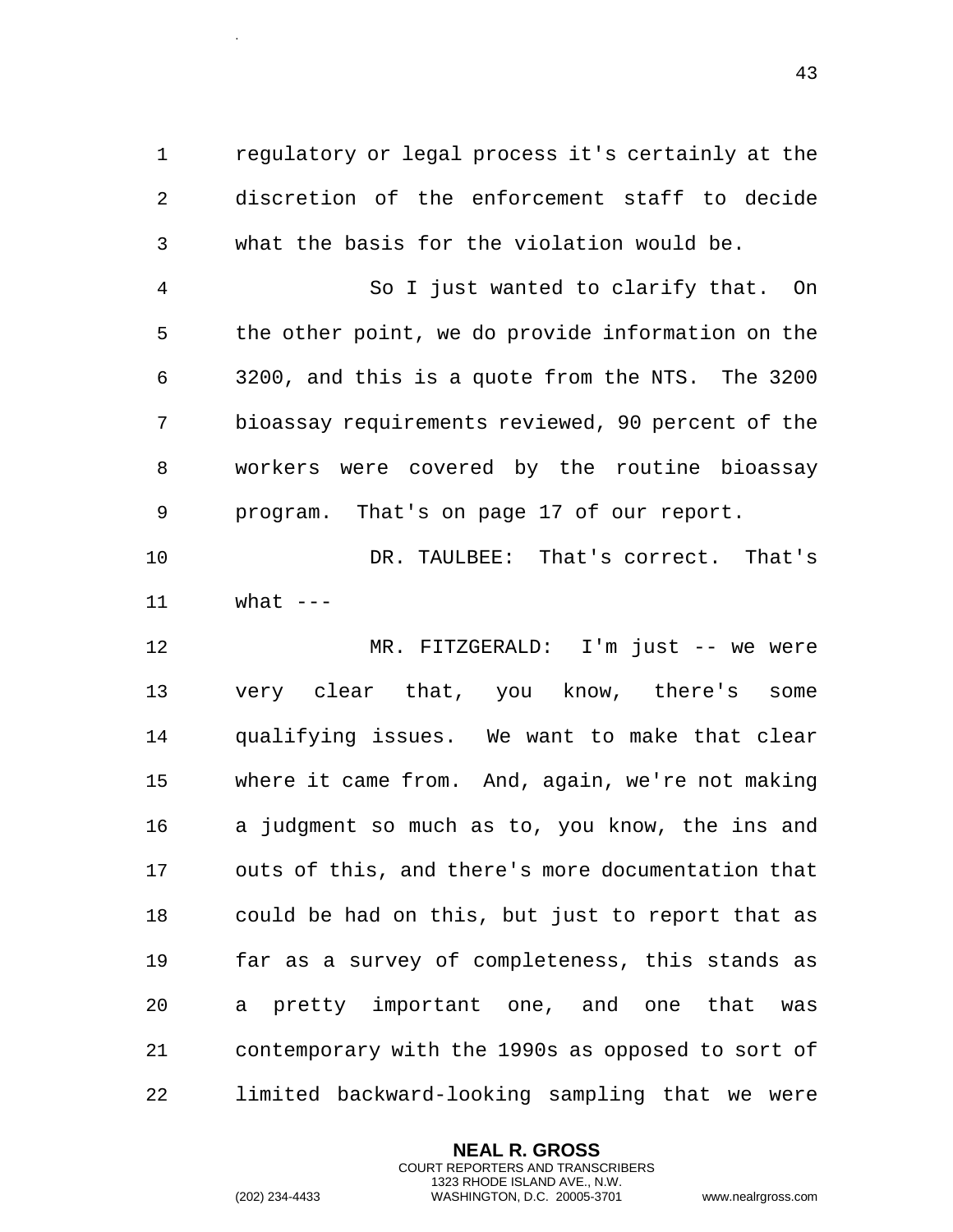forced to do.

.

 So that's why this is included, because it is relevant, because it speaks to a question of participation because it was significant enough that it was the basis of an enforcement action. 7 Think one has to keep in mind,

 if we're keeping try to, you know, ascertain completeness, this may very well be one of the few Notices of Violations we'll look at that focuses on that subject, the completeness of bioassays being done for what effectively is a CTW class. So this is very relevant.

 DR. TAULBEE: I don't disagree that this is relevant to look at, Joe. But I believe that the impression that only 21 percent of the people ended up in the database is incorrect. That from the 1997 evaluation with the follow- up, it appears -- and I don't know until I get the report back from Savannah River -- that 100 percent of those people who did not submit the job-specific bioassay were followed up, they got

> **NEAL R. GROSS** COURT REPORTERS AND TRANSCRIBERS 1323 RHODE ISLAND AVE., N.W.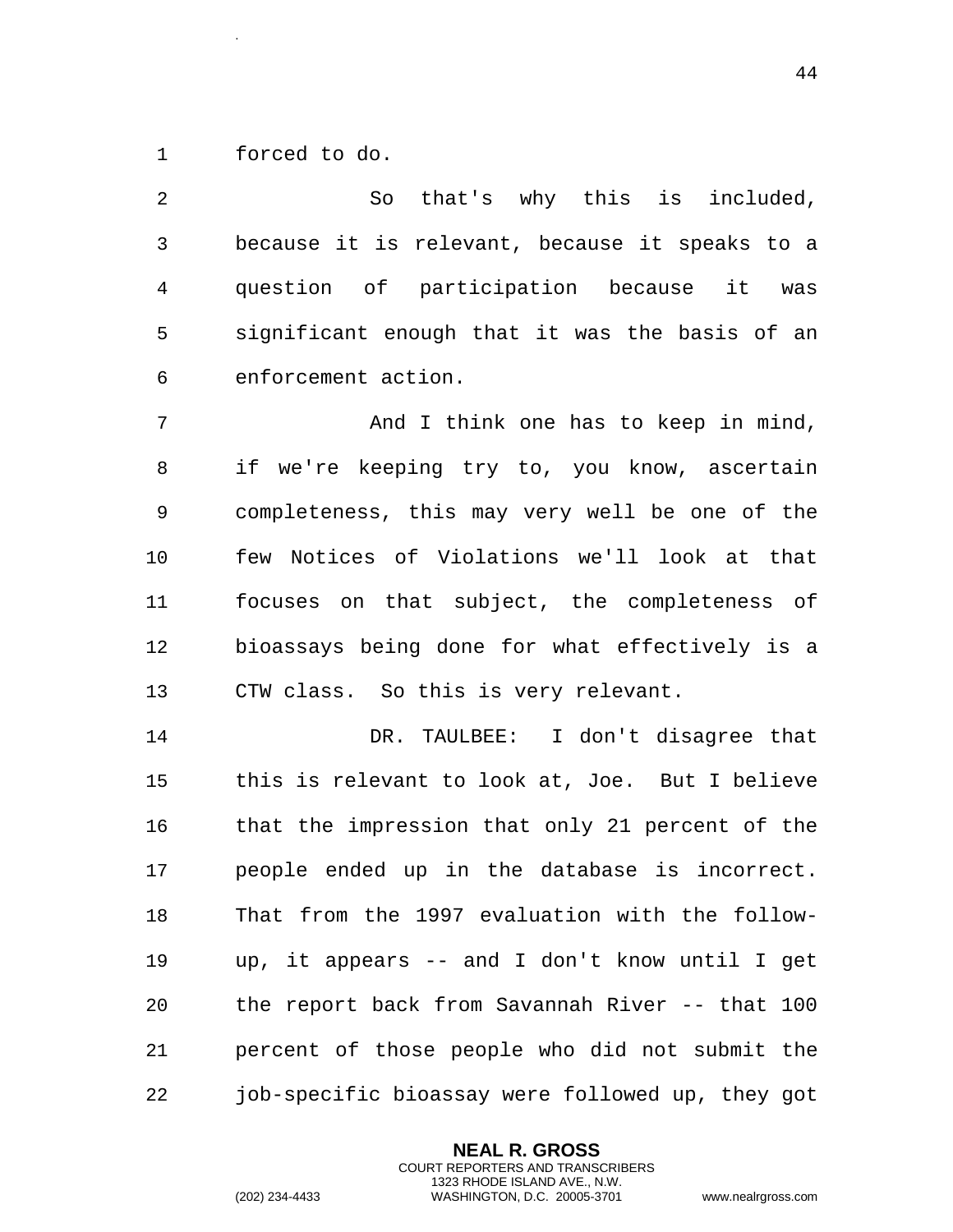bioassay.

.

| 2              | so from that standpoint, that<br>And               |
|----------------|----------------------------------------------------|
| $\mathfrak{Z}$ | would be complete. So did they have issues with    |
| 4              | collecting samples? Clearly they did.<br>They      |
| 5              | would not have been fined or a Notice of Violation |
| 6              | would not have taken place.                        |
| 7              | But, again, from the ORPS report, if               |
| 8              | you look at the conclusion there, I popped this    |
| 9              | up on the screen, it says, to date, there is no    |
| 10             | evidence that workers have received an intake      |
| 11             | that has previously gone undetected due to the     |
| 12             | problems identified above. Doses not assigned by   |
| 13             | job-specific bioassays. Radiological controls at   |
| 14             | exist to monitor levels of radiation,<br>SRS       |
| 15             | contamination, and airborne radioactivity.<br>Ιf   |
| 16             | unanticipated elevated levels are measured, work   |
| 17             | is stopped until corrective action is taken. Any   |
| 18             | concern that a worker intake of radioactive        |
| 19             | material may have occurred is assessed as part of  |
| 20             | the special bioassay program.                      |
|                |                                                    |

 Now, I would like some more clarification on this, and I would like to

> **NEAL R. GROSS** COURT REPORTERS AND TRANSCRIBERS 1323 RHODE ISLAND AVE., N.W.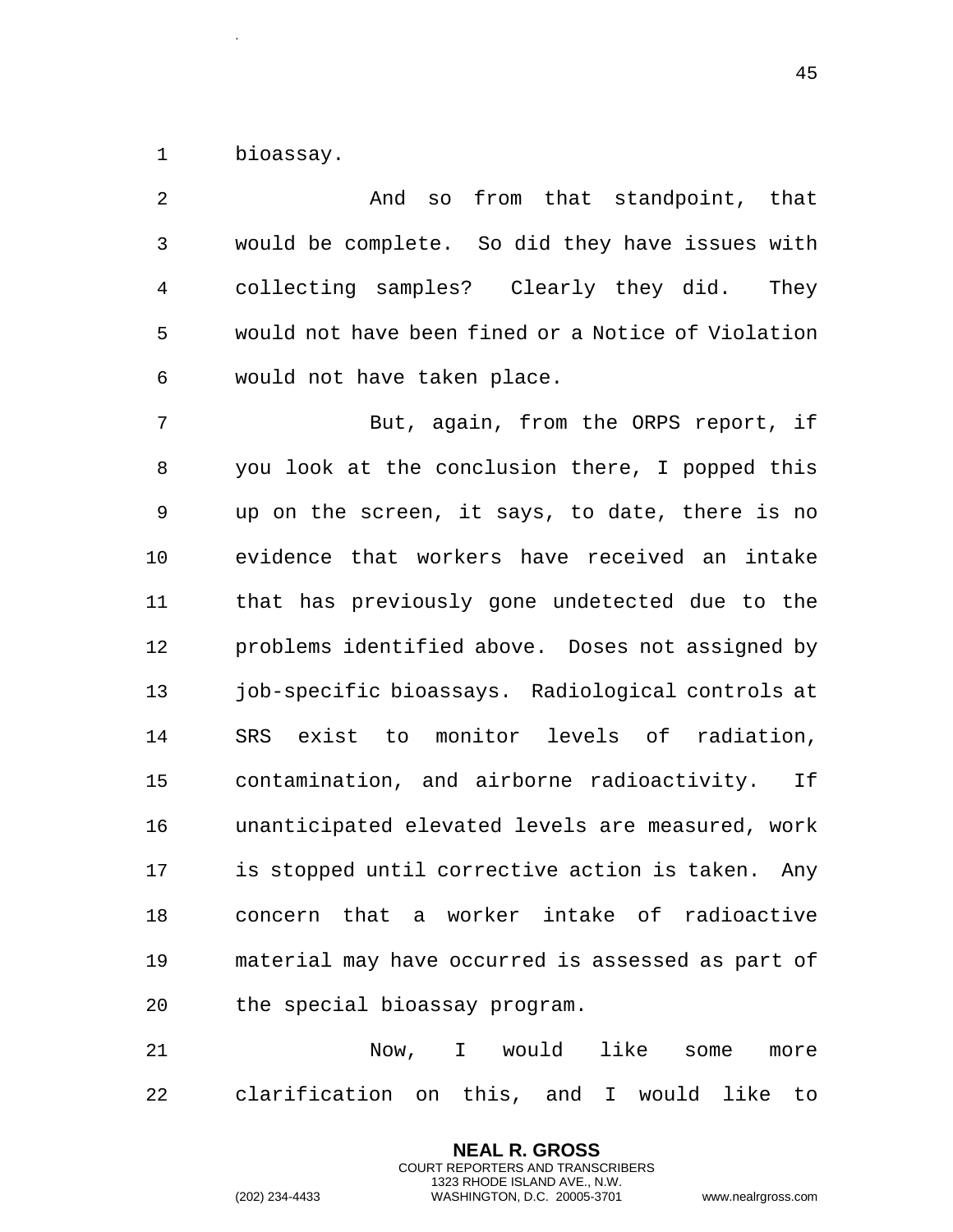propose that as part of our follow-up, when we get these reports back from Savannah River, that we interview some of the folks at the site to get more details about this particular event, and then we got a better understanding of what was going on in '95, '96, and '97.

 MR. FITZGERALD: Okay. One comment I'd like to make on that. And I certainly don't disagree with that. I think the more information the better on that. But, you know, they did a validation. They went back, and certainly given the implications of these findings under the regulatory body, they had to go back and ascertain whether there was any real impact.

 But by the same token, one could not speak to the results, the lack of bioassay results, going back in time. I mean, you can't speak to 1993, 1994, you know, whether or not the lack of participation of those bioassay programs resulted in any exposures that were missed. I mean, this certainly validates for the exact current time.

> **NEAL R. GROSS** COURT REPORTERS AND TRANSCRIBERS 1323 RHODE ISLAND AVE., N.W.

.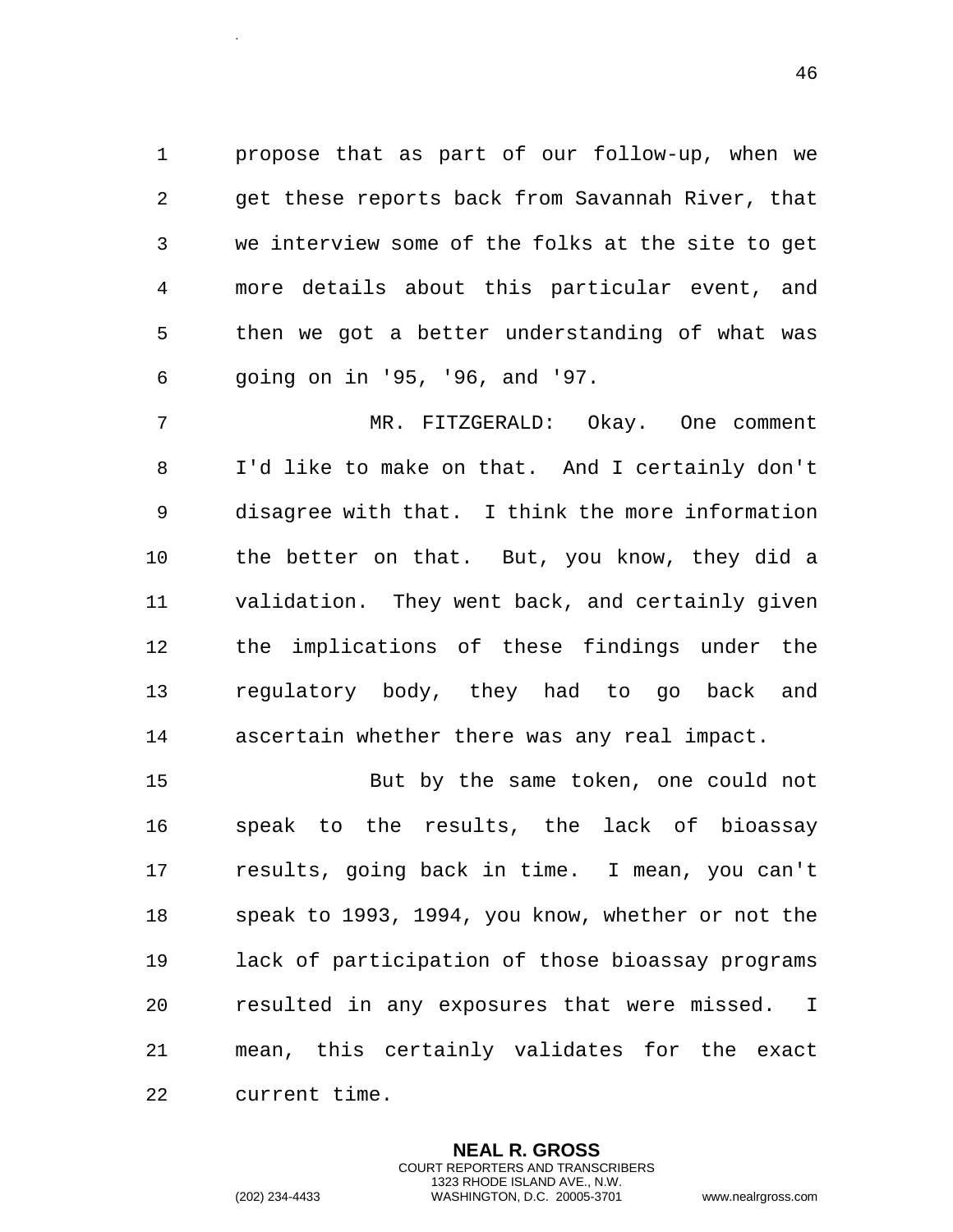1 I mean for the survey done in quarter of '97 perhaps that, you know, there were no apparent exposures missed, but how does one -- when you have a system that is not working, which is what the basis for the NOV is, how does one ascertain whether that's the case going backwards in time?

 So that's kind of the question that we're sort of raising is, if you don't have a system that's working, how does one have that information going back other than to surmise that we checked it in '97 in this one instance and we're going back-extrapolate that level of assurity.

 And beyond, you know, this piece of information, I think I want to bring us back a little bit and, you know, certainly our conclusions are based on the extent of the surveys, not just simply one survey.

 This one was pretty pronounced because it certainly caught us by surprise, certainly, the lack of participation in the program. But

> **NEAL R. GROSS** COURT REPORTERS AND TRANSCRIBERS 1323 RHODE ISLAND AVE., N.W.

.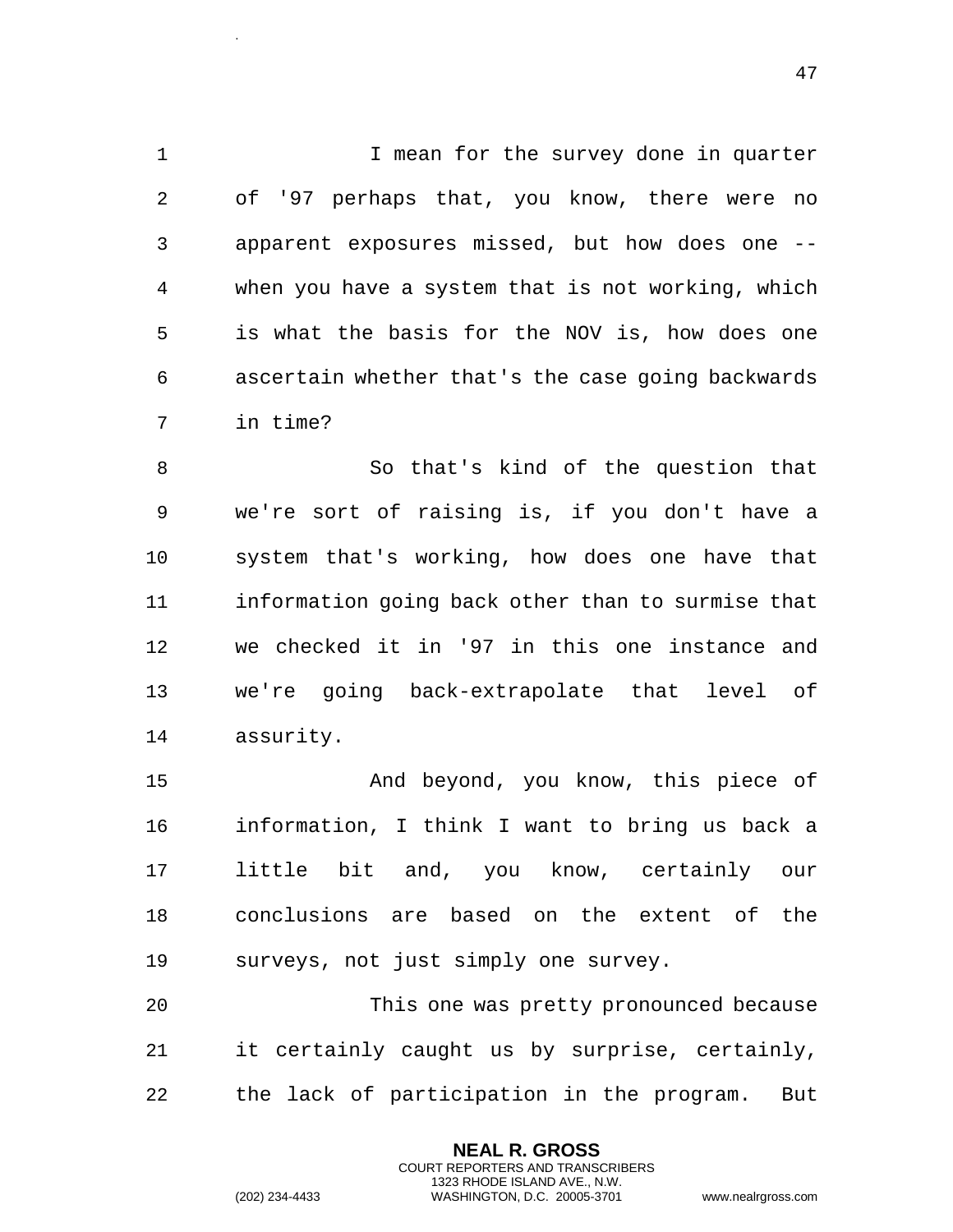certainly the Westinghouse surveys as well as the limited survey that we were able to conduct, and we're still talking about a fairly high percentage of results not being there, whether they're because of non-participation or for other reasons.

 I think, and I would say the Work Group would need to grapple with that question, you know, quite apart from the source of the results being lacking, what does one do with a level of incompleteness such as what we're looking at, whether it's 70 percent, 50 percent, 60, 40?

14 I mean, I don't believe, in the course of our discussions for other sites, we have ever gotten into percentages like that. I mean, as I recall, we were debating, you know, 5 percent maybe, you know, was that good enough or not.

 But here we're debating whether 25, 30 percent is that adequate, and can we somehow ameliorate a report of 80 percent by looking whether or not they had validated the actual

> **NEAL R. GROSS** COURT REPORTERS AND TRANSCRIBERS 1323 RHODE ISLAND AVE., N.W.

.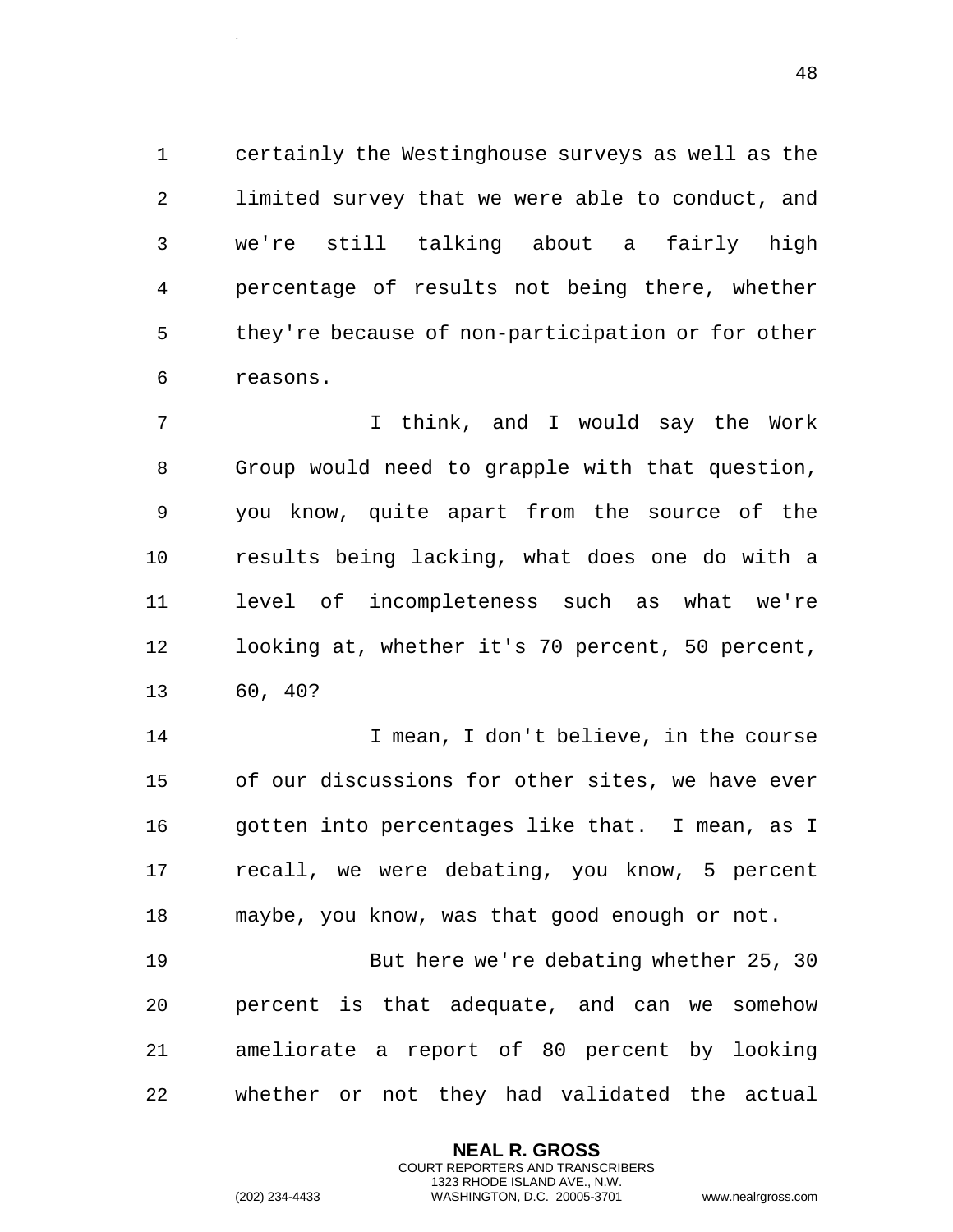bioassays as not being positive.

.

 So I think that, you know, that perspective, I think keeping one's focus on the bottom line which is the completeness question is also an important imperative as well as getting additional information regarding this particular NOV. I don't want the NOV to distract from the overall question that was tasked by the Work Group, actually to both NIOSH and as well as SC&A. DR. TAULBEE: I would like to, I guess, follow up on that comment. Again, we're talking about the job-specific bioassay and subcontractor bioassay here. And so, you know, I just want to make sure the Work Group is clear 16 from that standpoint. That, you know, even from SC&A's report, I think it's page 17, where they talk about the routine bioassay that was going on, I would like to again point out that a

 significant number of people, of construction trades workers, follow under that routine methodology, under that routine monitoring.

> **NEAL R. GROSS** COURT REPORTERS AND TRANSCRIBERS 1323 RHODE ISLAND AVE., N.W.

(202) 234-4433 WASHINGTON, D.C. 20005-3701 www.nealrgross.com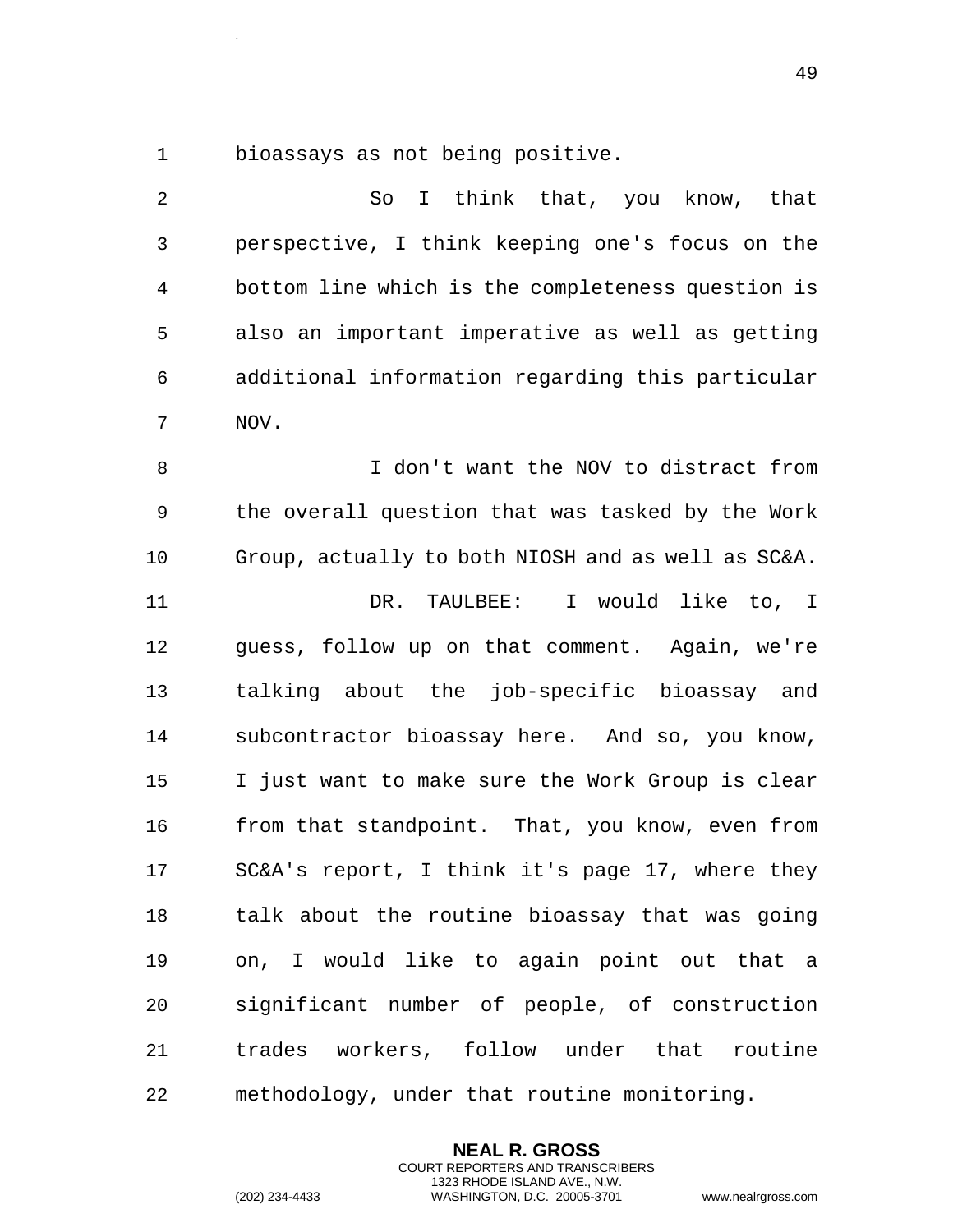So, in this particular case, you know, we're looking at 5 percent, which would be 160 people from that 1997 evaluation. And you know, as I pointed out, of the remainder of that Notice of Violation, they indicated they went back and sampled 236, so I believe they looked at the whole year.

 But your point is taken there, Joe. You know, we shouldn't be using, really, the Notice of Violation as a distraction here, although I do think we need to get to the bottom of this, because this does have implications for some of the discussion that went on yesterday during the Los Alamos component where you pointed out Savannah River had this serious problem. And so this does play a role, you know, into this latter time period where we are assuming the 100 millirem cycle limit.

 And the data that we've seen so far is consistent with that but we do need to track this down further.

MR. FITZGERALD: Right. I agree. And

**NEAL R. GROSS** COURT REPORTERS AND TRANSCRIBERS 1323 RHODE ISLAND AVE., N.W.

.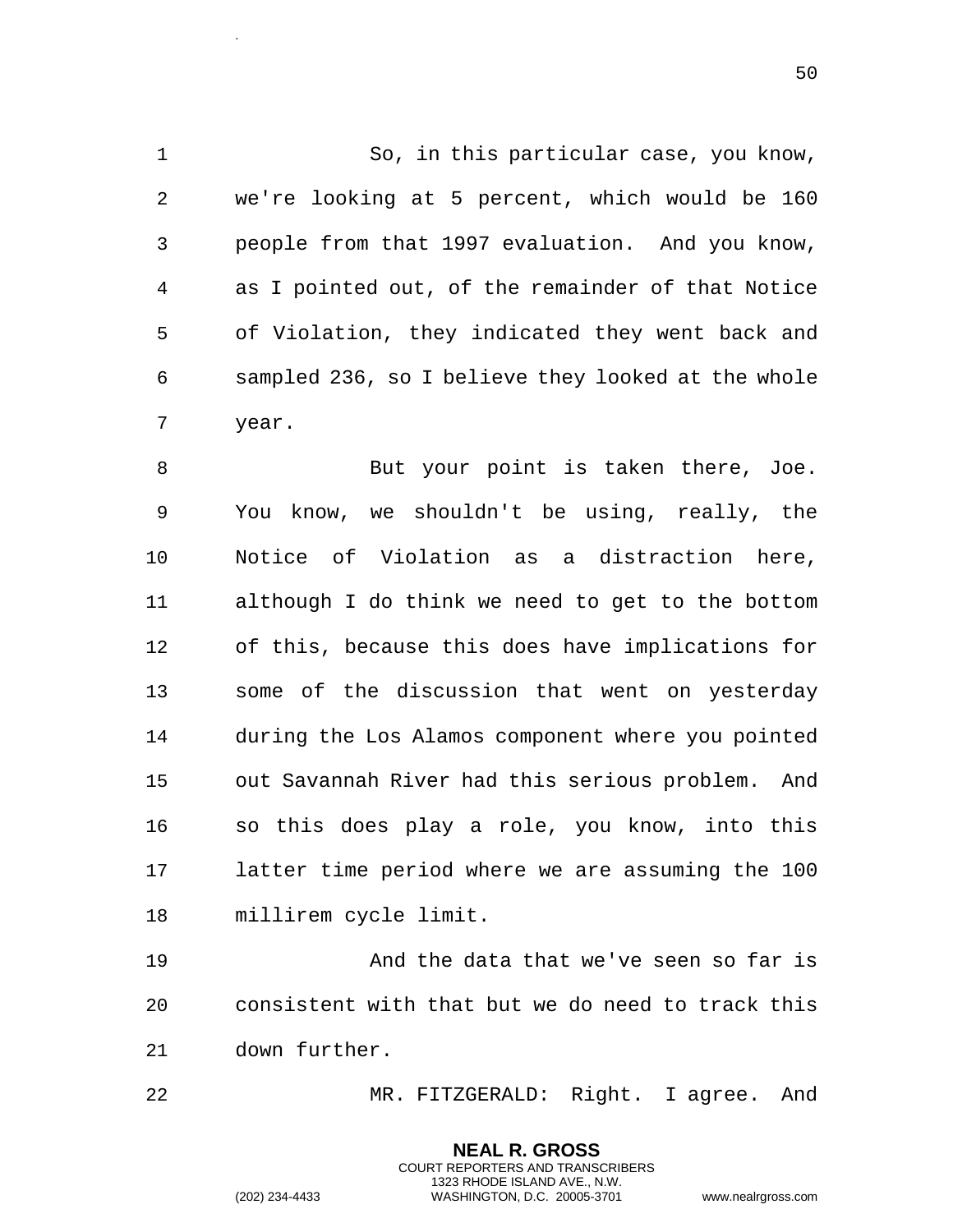I think we're in the same boat with Los Alamos in terms of -- and what's interesting, again, I think I pointed out in the Los Alamos discussion, is that they actually in 1999 brought in Savannah River health physics staff and MJW, which I would assume came from Mound, to frankly do an external review of their bioassay program, I think, for similar issues. And it's certainly a question of self-assessment to assure themselves that the program was adequate.

 And some of the findings were, I would say, pretty reminiscent of what was found at Mound and Savannah River. So there seems to be a lot of connectedness at this time in terms of trying to grapple with the question of enrollment and participation in bioassay programs. It seems to be a broader issue than just one site.

 DR. TAULBEE: That is correct. So as I indicated at the beginning of my comments here, we are preparing a response to SC&A's report. I would love to get that out to you next month, but since the site hasn't responded yet, I'm

> **NEAL R. GROSS** COURT REPORTERS AND TRANSCRIBERS 1323 RHODE ISLAND AVE., N.W.

.

(202) 234-4433 WASHINGTON, D.C. 20005-3701 www.nealrgross.com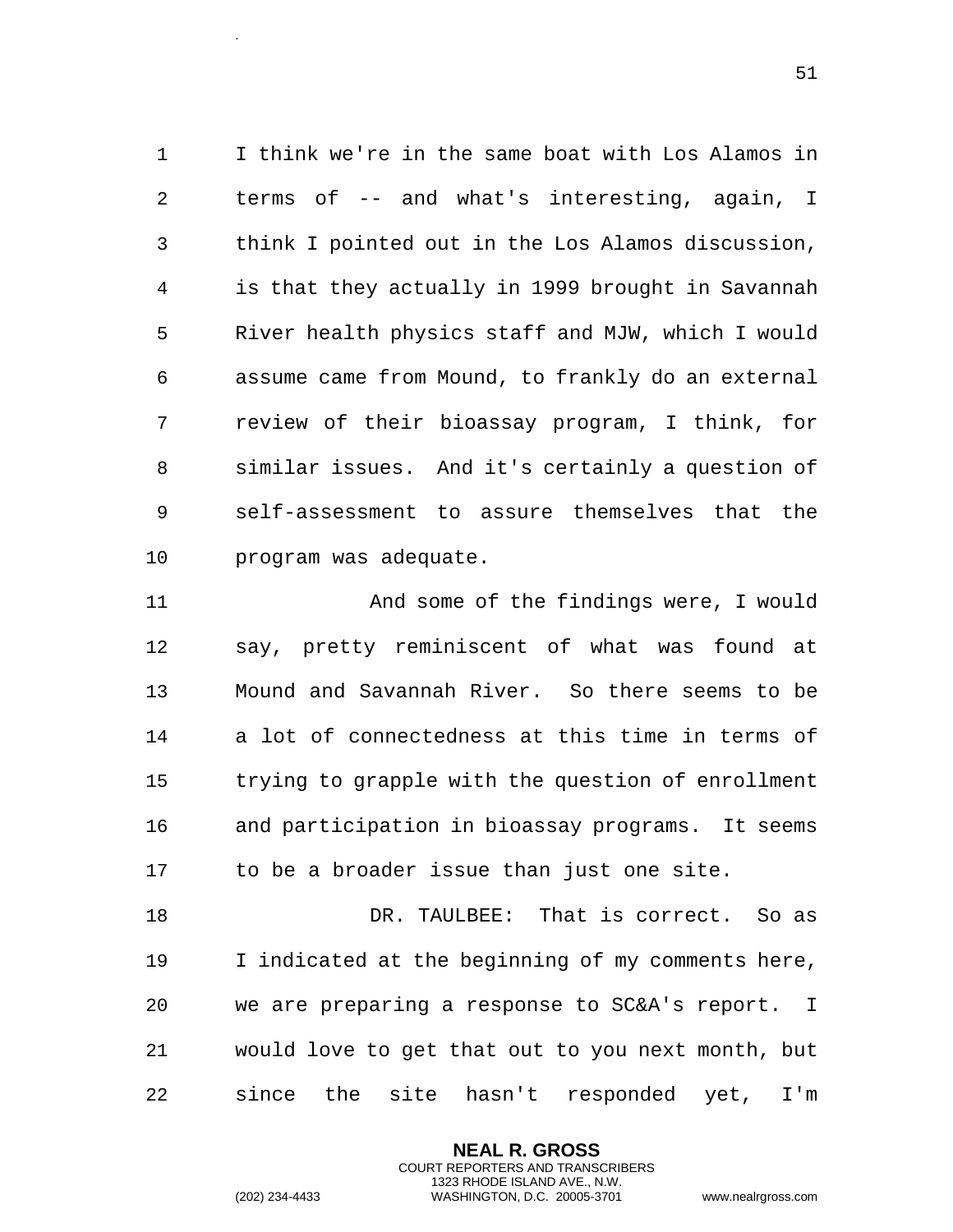expecting that we would get it to the Work Group sometime in, hopefully, mid-October.

 But like I said, we do have some concerns with the conclusions from this report. Kind of going back to what Joe was talking about in the results of what they found, you know, from the 90-day standpoint, you're looking at 80 and 84 percent success rate. And I find that that falls within the guidance that we started discussing. Because 75 percent is not a hard and fast, by no means. And I'll get to some of that in my talk on the next topic in just a minute.

 But I think that, from this standpoint, in the use of the coworker model, 80 to 84 percent is reasonable and we could apply the 95th percentile dose from that particular coworker model for any unmonitored workers.

 Back to you, Brad, unless there's more questions for Joe.

 MR. FITZGERALD: So, frankly, we're expecting more documentation and an expanded review on the Notices of Violation aspect of

> **NEAL R. GROSS** COURT REPORTERS AND TRANSCRIBERS 1323 RHODE ISLAND AVE., N.W.

.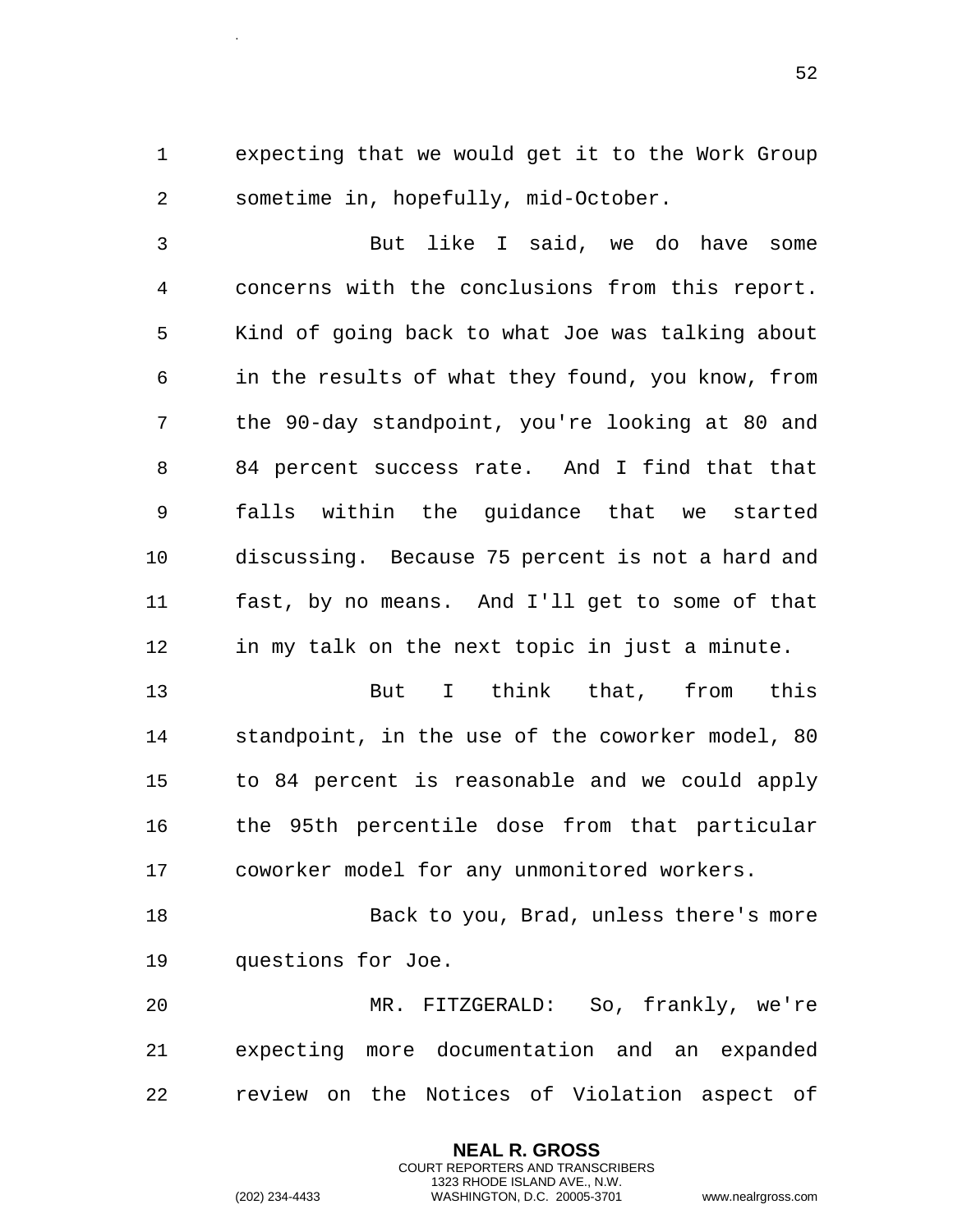these.

.

| 2              | DR. TAULBEE: That is correct.                     |
|----------------|---------------------------------------------------|
| $\mathfrak{Z}$ | MR. FITZGERALD: Alright.                          |
| 4              | CO-CHAIR CLAWSON: By what time? You               |
| 5              | said mid-October?                                 |
| 6              | DR. TAULBEE: Well, we made the                    |
| 7              | request to the site on July 27th, is when we sent |
| 8              | the request to the site for all of these          |
| 9              | assessments. We know there is one in '95, '96,    |
| 10             | and '97. So we requested that particular          |
| 11             | information and have not received it yet. We do   |
| 12             | know the site is working on it. We do know it's   |
| 13             | their number one priority of deliverables back to |
| 14             | us. So that is where we're apparently sitting     |
| 15             | with that.                                        |
| 16             | CO-CHAIR CLAWSON: And when you get a              |
| 17             | copy of those, I'm sure that SC&A is going to be  |
| 18             | able to get them at the same time, correct?       |
| 19             | DR. TAULBEE: Oh, absolutely. We'll                |
| 20             | be posting everything to the SRDB.                |
| 21             | CO-CHAIR CLAWSON: Okay. Is there any              |
| 22             | more questions for Joe, Work Group Members?       |

**NEAL R. GROSS** COURT REPORTERS AND TRANSCRIBERS 1323 RHODE ISLAND AVE., N.W.

(202) 234-4433 WASHINGTON, D.C. 20005-3701 www.nealrgross.com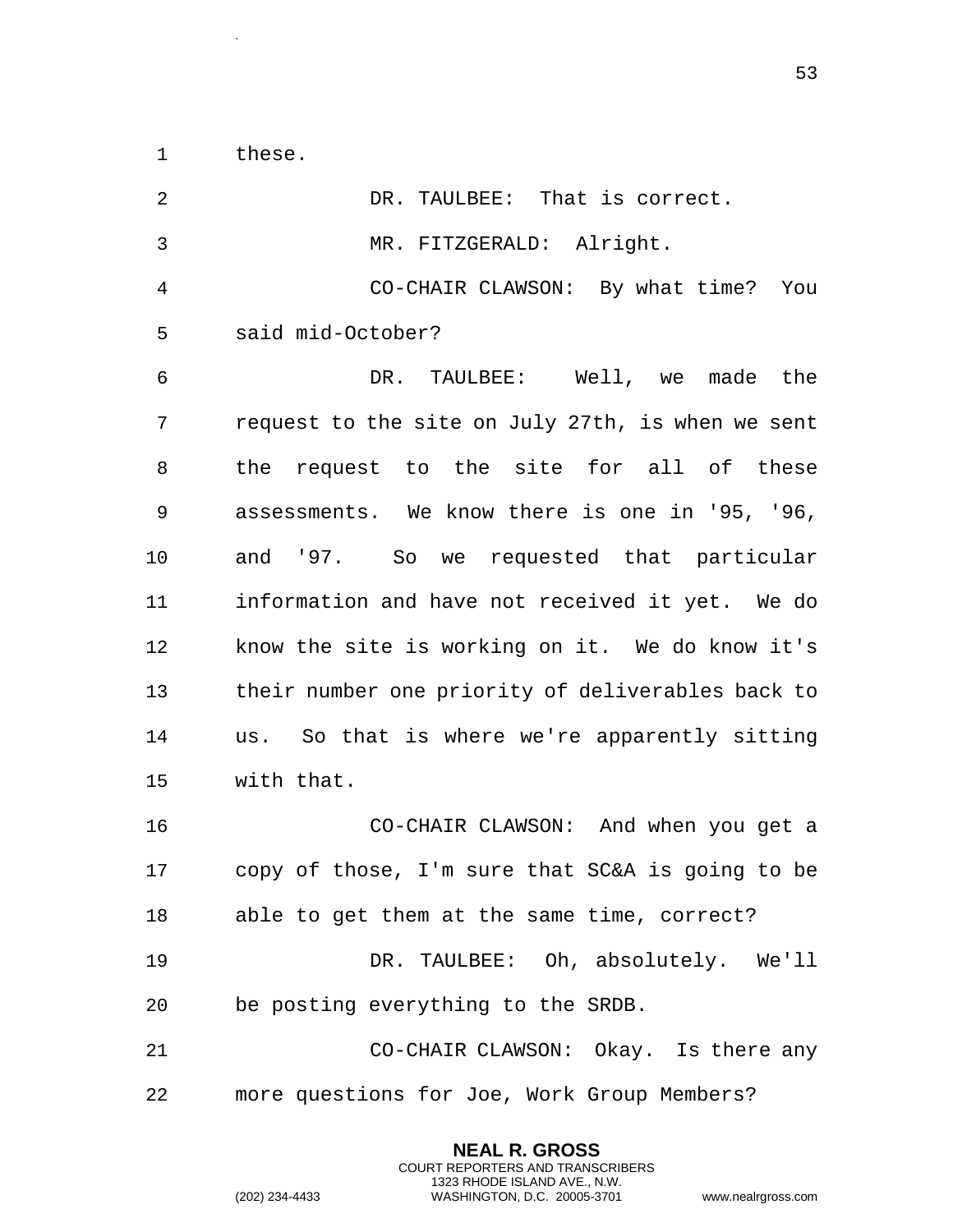1 MEMBER SCHOFIELD: I don't have any, Brad. 2 CO-CHAIR CLAWSON: Okay. Well, that 3 being said, Tim, the next one is up to you then, 4 evaluation of construction worker monitoring in 5 high level caves jobs. Hello? 6 DR. TAULBEE: Sorry, I was on mute. 7 CO-CHAIR CLAWSON: I understand. I've 8 done that numerous times. 9 **NIOSH Evaluation of Construction Worker**  10 **Monitoring in High Level Cave Job Plans**  11 DR. TAULBEE: Just a second here. I'm 12 pulling up the report. There's a few places that 13 I want to kind of highlight a little bit of what 14 we've done, and what we did. So I'm pulling 15 directly from the report and I popped it up here 16 on the screen. 17 To give an overview, we specifically 18 went to look at subcontractor bioassay -- or 19 subcontractor monitoring, actually, not just

20 bioassay. We looked at the external, too, based 21 upon the job plan.

22 And to give a little bit of

**NEAL R. GROSS** COURT REPORTERS AND TRANSCRIBERS 1323 RHODE ISLAND AVE., N.W.

.

(202) 234-4433 WASHINGTON, D.C. 20005-3701 www.nealrgross.com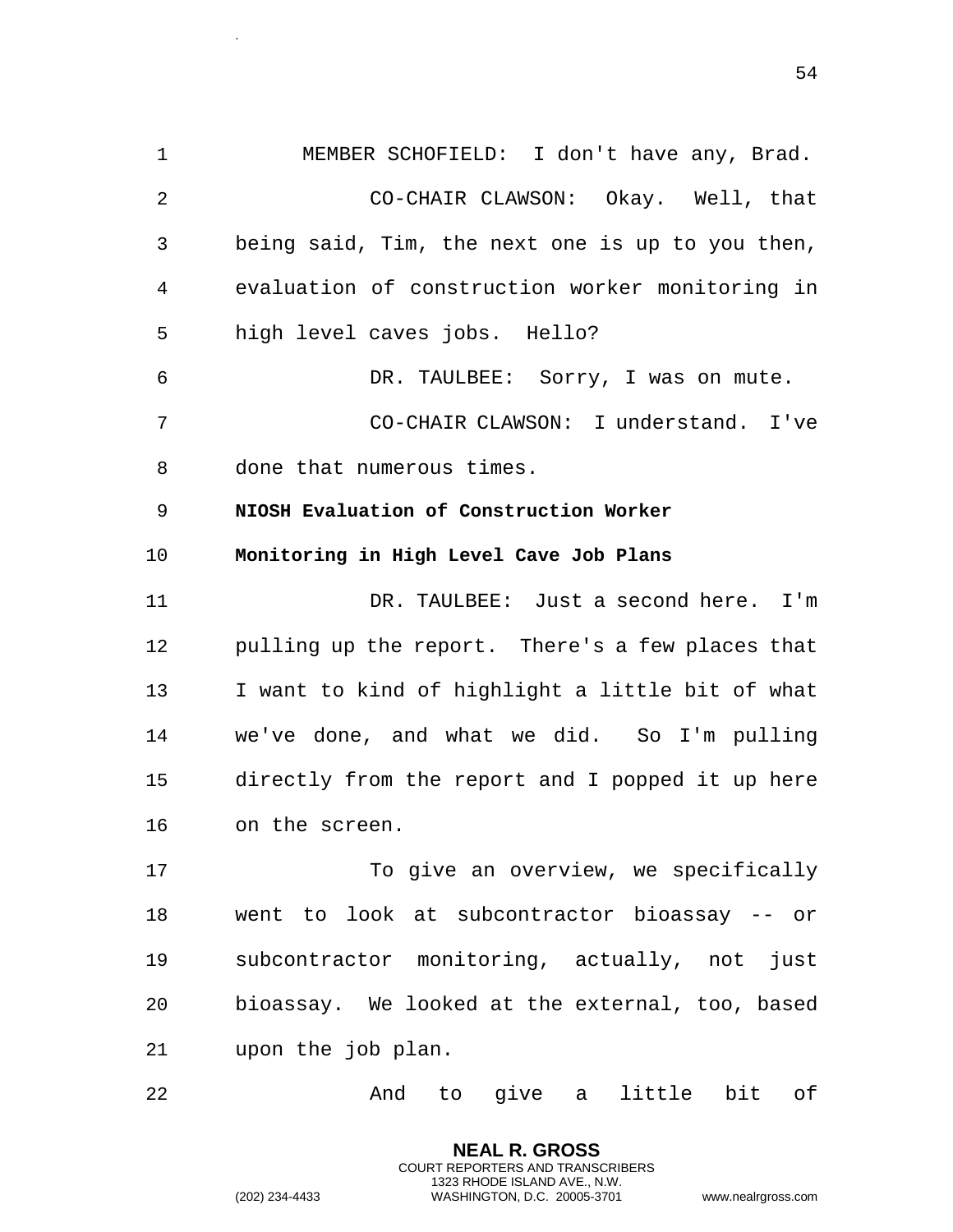background, again, to everybody on the call, as Joe pointed out, we'd heard some concerns from a former HP that there were company files versus individual bioassay records, but the individual who we had interviewed indicated that he felt all of those records had been moved into individual files and the databases.

 So he didn't feel that it was a continued issue, but we decided we needed to verify this. So that was why we were looking for ways to try and do that and tried multiple different assessments looking at some of the records provided by CPWR, the links that they had been using and had been sending to the Department of Labor, and none of that really gave us a population that we can go follow up on.

17 and at the last, I believe, it was June of 2016, it was over a year ago, during the data capture out at the site, we ran across what we believed to be a pretty comprehensive set of job plans for one area, the high level caves on that 773-A, that identified workers and

> **NEAL R. GROSS** COURT REPORTERS AND TRANSCRIBERS 1323 RHODE ISLAND AVE., N.W.

.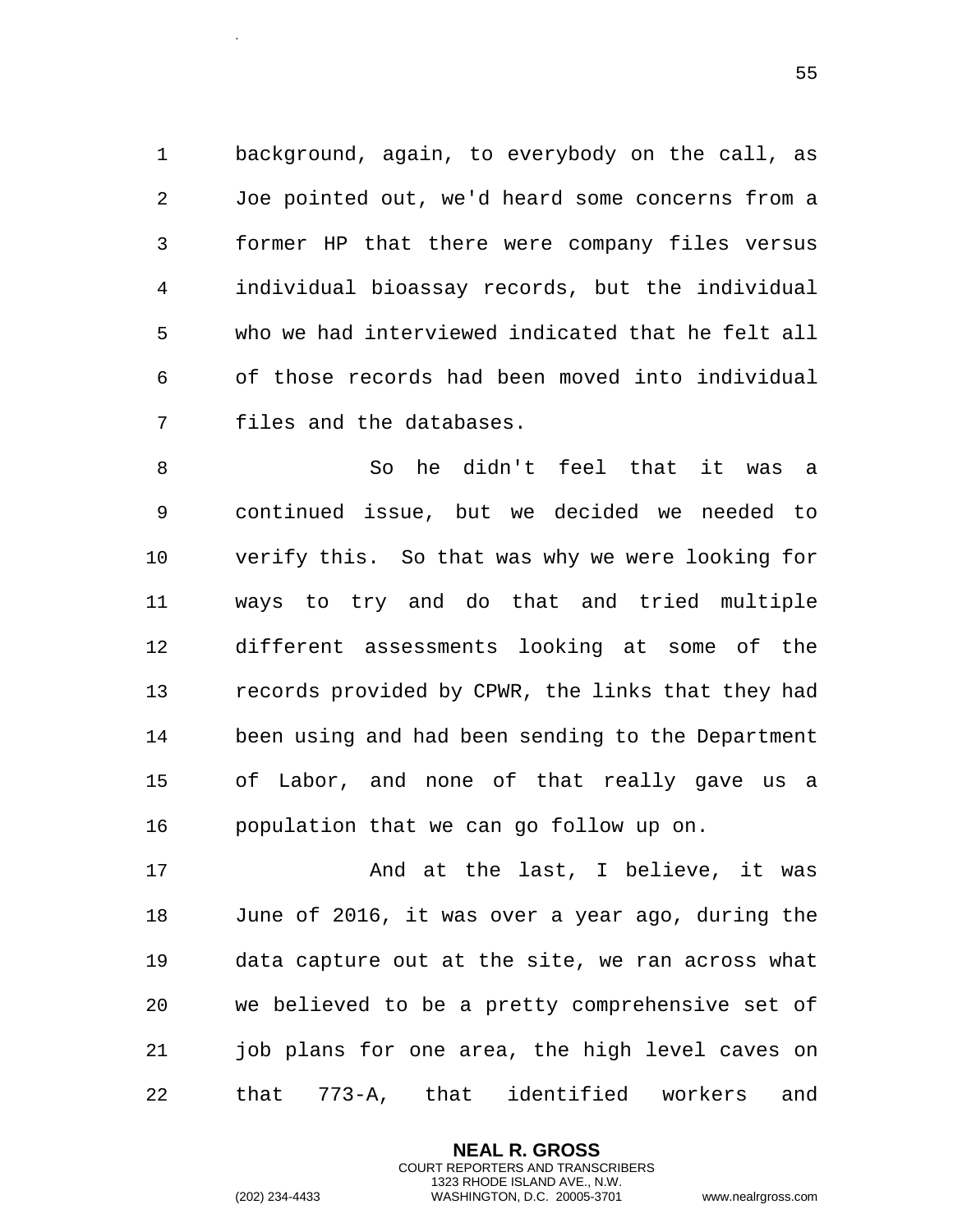identified the work that was going on, and whether respiratory protection was required.

 And so we took that grouping and decided to try and evaluate it. Okay, how were these workers monitored, both externally and internally?

 For the external results, as you can see here on the screen that I've popped up on the Skype here, we got really good agreement overall. The total number that were monitored between DuPont construction trades workers and subcontractors, DuPont was 99.5 percent and the subcontractor construction trades 96.8 percent. So those were both very good.

 So what I really want to focus on here is the internal monitoring. And so a key point here is that DuPont construction trades workers, these would be your electronics and instrumentation technicians, your mechanics, are the two main job categories within that group. They were part of a routine monitoring program in accordance with the bioassay control procedures.

> **NEAL R. GROSS** COURT REPORTERS AND TRANSCRIBERS 1323 RHODE ISLAND AVE., N.W.

.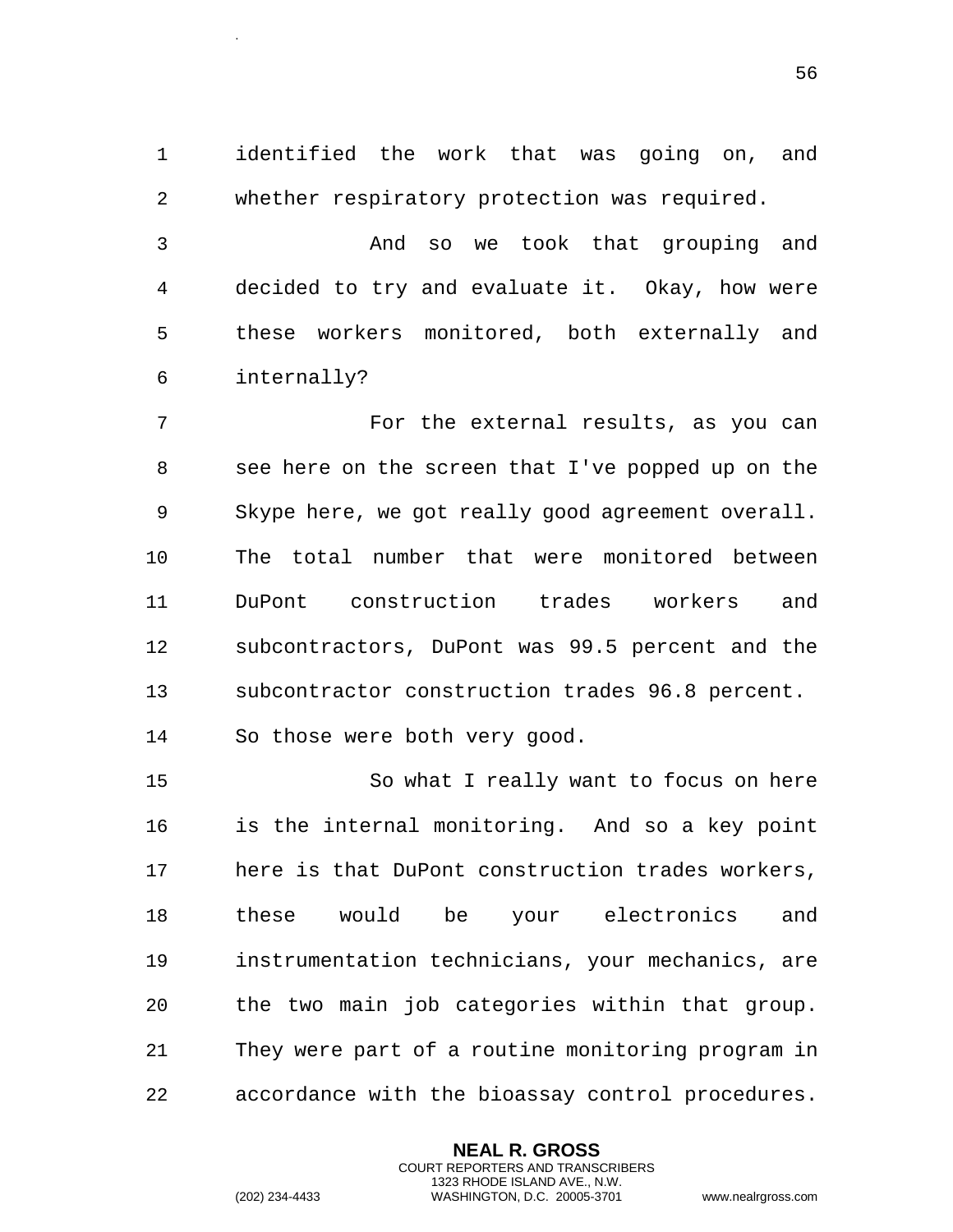For other worker that were intermittently present in the controlled area, these would be some subcontractor CTW, bioassay monitoring was based upon the job plan. And so that was how these individuals were monitored.

 And so what we did was we went through and, let's see, we looked at all of the job pairings that we had within the group. And what we found was there were 550 subcontractor CTW job pairings. This is not all CTWs, this is just the subcontractor CTW job pairing. But we could not find bioassay results in any of the logbooks that we had.

 It came up to a total of 255 unique subcontractors that we could evaluate and can 16 look at what their bioassay monitoring was. And so we performed an analysis of these job pairings. And we originally selected ten workers from the 255 to try and get a feel for collecting their personal monitoring data during the data capture and what level of effort it was.

But in total we selected an additional

**NEAL R. GROSS** COURT REPORTERS AND TRANSCRIBERS 1323 RHODE ISLAND AVE., N.W.

.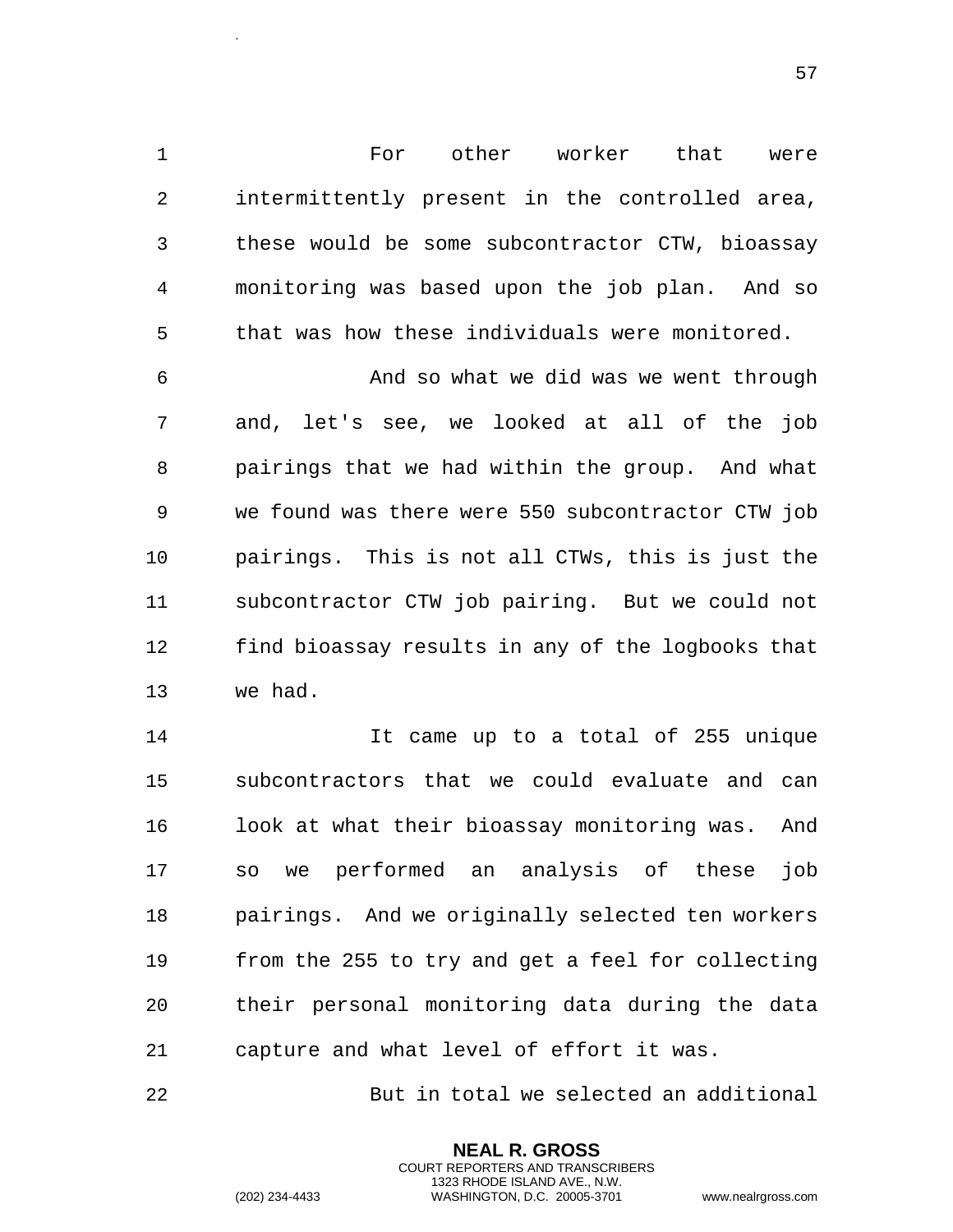100 workers at random from this particular group. Both of these are random samples, we just did them in two different permutations. The main reason was that the ten workers we were supposed to get the data before we got onsite to do the data capture so we could do some better planning. But in reality, all the results came through at the same time, so we had 110 workers.

 Some of the workers were paired in jobs with multiple use so it resulted in 133 distinct subcontractor CTW job pairings with no bioassay records that we had in-house.

 So, from this, we looked at the 133 job pairings with no bioassay records and then we looked at the ones where respirators were required. And so we had 88 of these job pairings where respirators were required.

18 And so in November of 2016, we went down to Savannah River and we searched the bioassay data for these 110 workers in the given years and collected the records.

22 And of the 110, we found bioassay

**NEAL R. GROSS** COURT REPORTERS AND TRANSCRIBERS 1323 RHODE ISLAND AVE., N.W.

.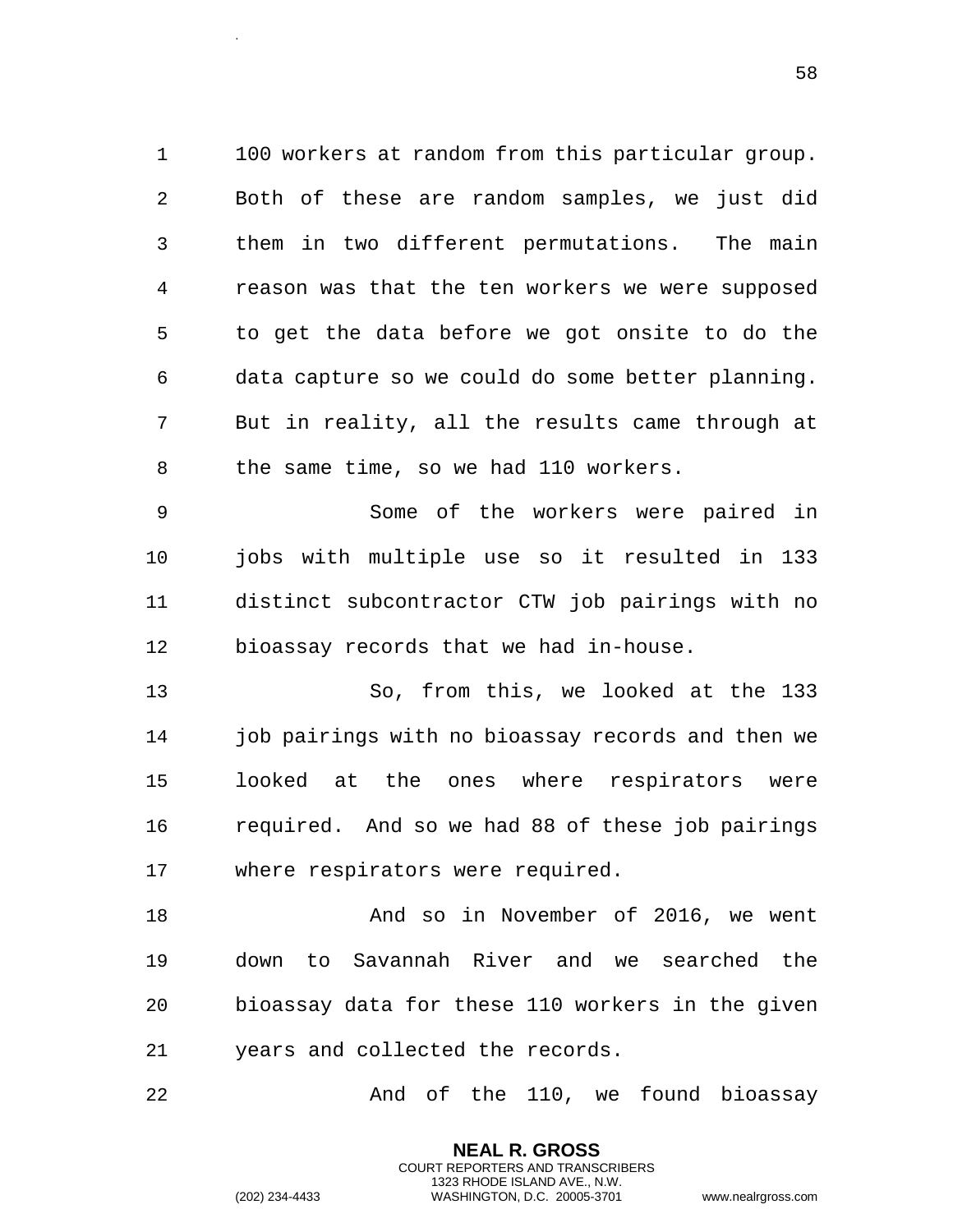records on 105 of them. The graph that I've got populated right now is showing the breakdown of the job trades of these workers. And you can see the majority of them were pipefitters, electricians, and carpenters.

 You do have a pretty good mix. You've got iron workers, painters, boilermakers, laborers, and millwrights, and even some concrete. And as I said, I'm scrolling down here, I'm on page 13 now of Report-83, and the very top.

 During the data capture, we found bioassay data for 105 of the 110 workers we were looking for.

 Moving on to our results here on page 14, we found bioassay records for some of the workers who were not required by the job plan to use respiratory protection. So we really just focused on, again, these 88 CTW job pairings where workers were required to use respiratory protection.

And I'll get to the results here on

**NEAL R. GROSS** COURT REPORTERS AND TRANSCRIBERS 1323 RHODE ISLAND AVE., N.W.

.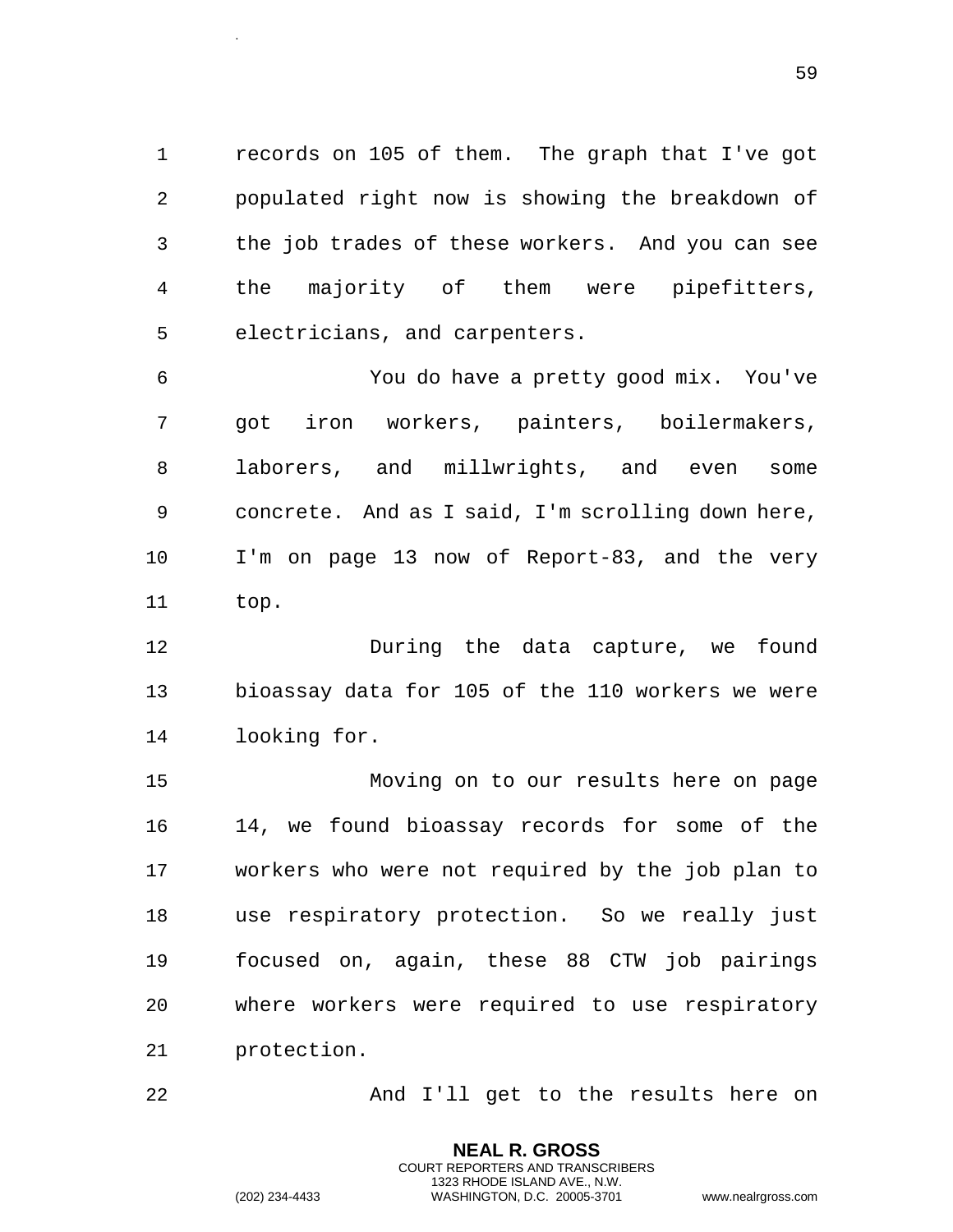Table 4-2, but before I get to that, I really want to show a couple of indications of where somebody might wear, at least one, of where somebody might wear a respirator but not be required to leave a bioassay sample.

 So our indication of respiratory protection being a requirement for bioassay isn't always a one-to-one type of correlation. And forgive me just a second here to get to that particular graph I want to show. Here we go.

 And for those who have access, can you see this particular radiation survey log sheet? I'll read it out, but who's on the line can see the presentation, can you --

MR. MAHATHY: I can.

 DR. TAULBEE: Okay. This is a radiation survey log sheet from January of 1986. And it states, surveys for construction pipefitters to complete jobs started yesterday on the off-gas exhaust line was bagged up and cut into -- I believe that's two sections, it might be more than that, but it's hard to read.

> **NEAL R. GROSS** COURT REPORTERS AND TRANSCRIBERS 1323 RHODE ISLAND AVE., N.W.

.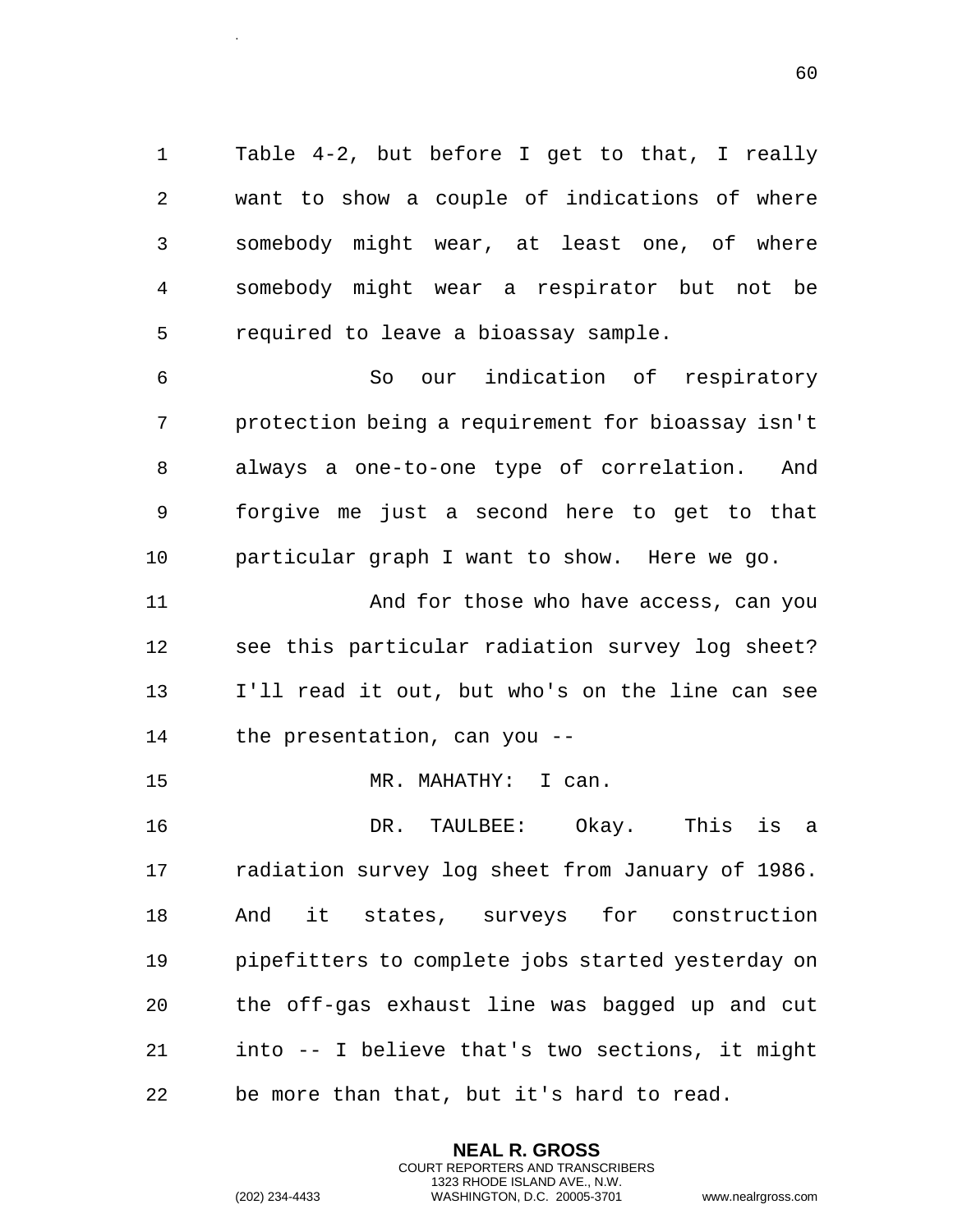No problems were encountered during the job. Construction and operational health physics wore two pairs of coveralls out of cloth, and plastic shoe covers, cloth hood, rubber gloves, and full face respirator for the job. No transferrable contamination was detected during the job. Impactor air samples taken during the job calculated to less than .2 times ten to the minus 12 microcuries per cc. So that's less than a tenth of the DAC, is what the job stated. And the last line there is, job was completed at this stage.

 So here's a case where construction pipefitters were wearing respirators, they didn't run into any contamination issues, health physics was there, they took air samples, and there was no indication of an exposure.

18 So, in this particular case, these pipefitters may or may not had been monitored for bioassay. So this is part of that discussion where Joe was talking about, you know, needing a high percentage of follow-up bioassay in order to

> **NEAL R. GROSS** COURT REPORTERS AND TRANSCRIBERS 1323 RHODE ISLAND AVE., N.W.

.

(202) 234-4433 WASHINGTON, D.C. 20005-3701 www.nealrgross.com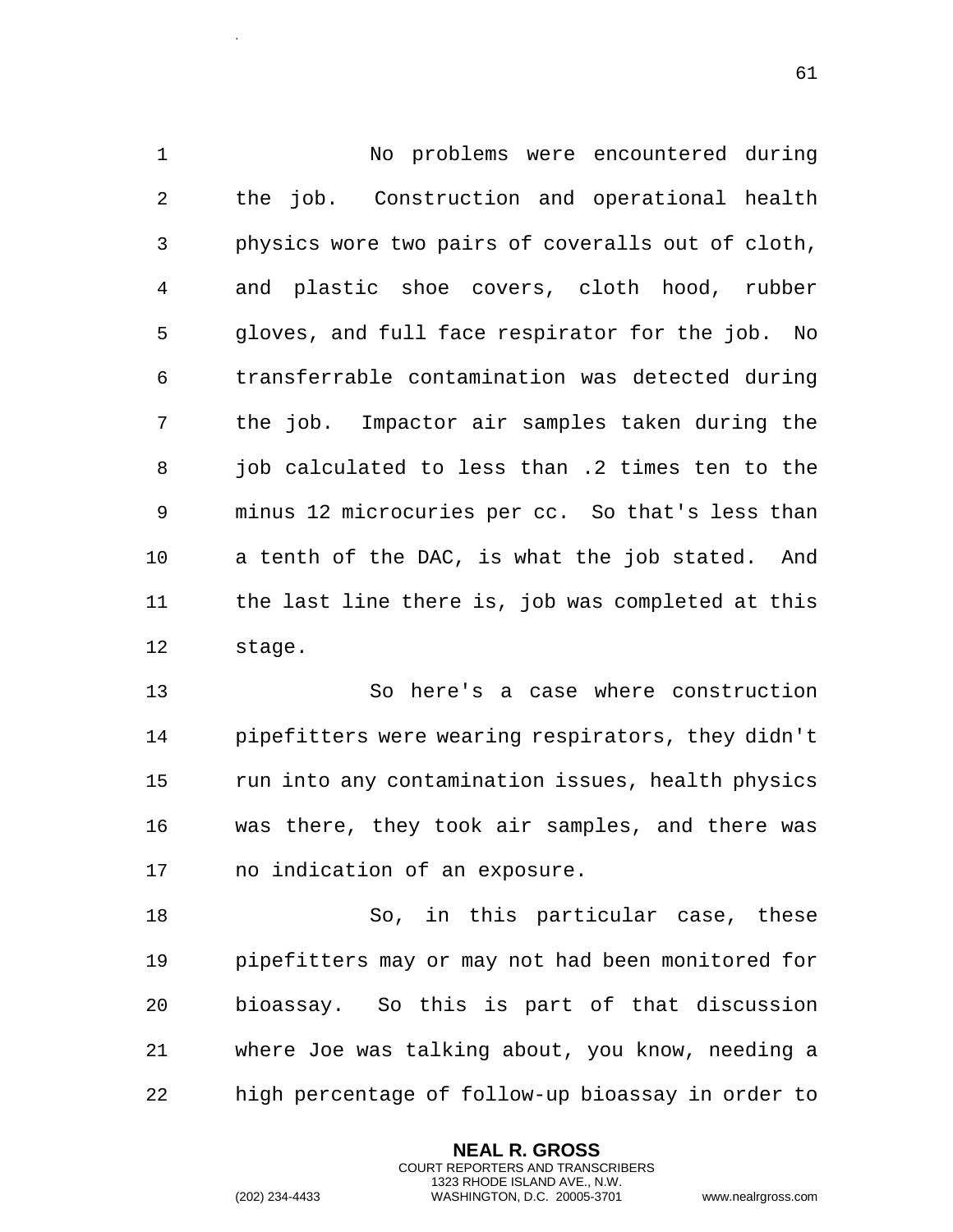have a valid coworker.

.

 In this particular case, I don't believe that we would need to have a super high efficiency, something like 70 to 75 percent, or maybe even 60 percent would be reasonable from this standpoint. And that's for the Work Group here to discuss. 8 So I wanted to point this particular issue out to you all. The other thing that I want to point out before we get to our results is you're going to have some instances where construction trades workers won't leave a bioassay sample. And to give an example of that, here we go. Here's another example from the radiation survey log sheets at the Savannah River Site. And I won't read out the name here, but this is from the 321-M Area in April of 1986. And it says per, I believe this would be the supervisor, two employees of a particular company, which is a subcontracting company, of Wilmington, Delaware, refused to leave bioassay samples as

> **NEAL R. GROSS** COURT REPORTERS AND TRANSCRIBERS 1323 RHODE ISLAND AVE., N.W.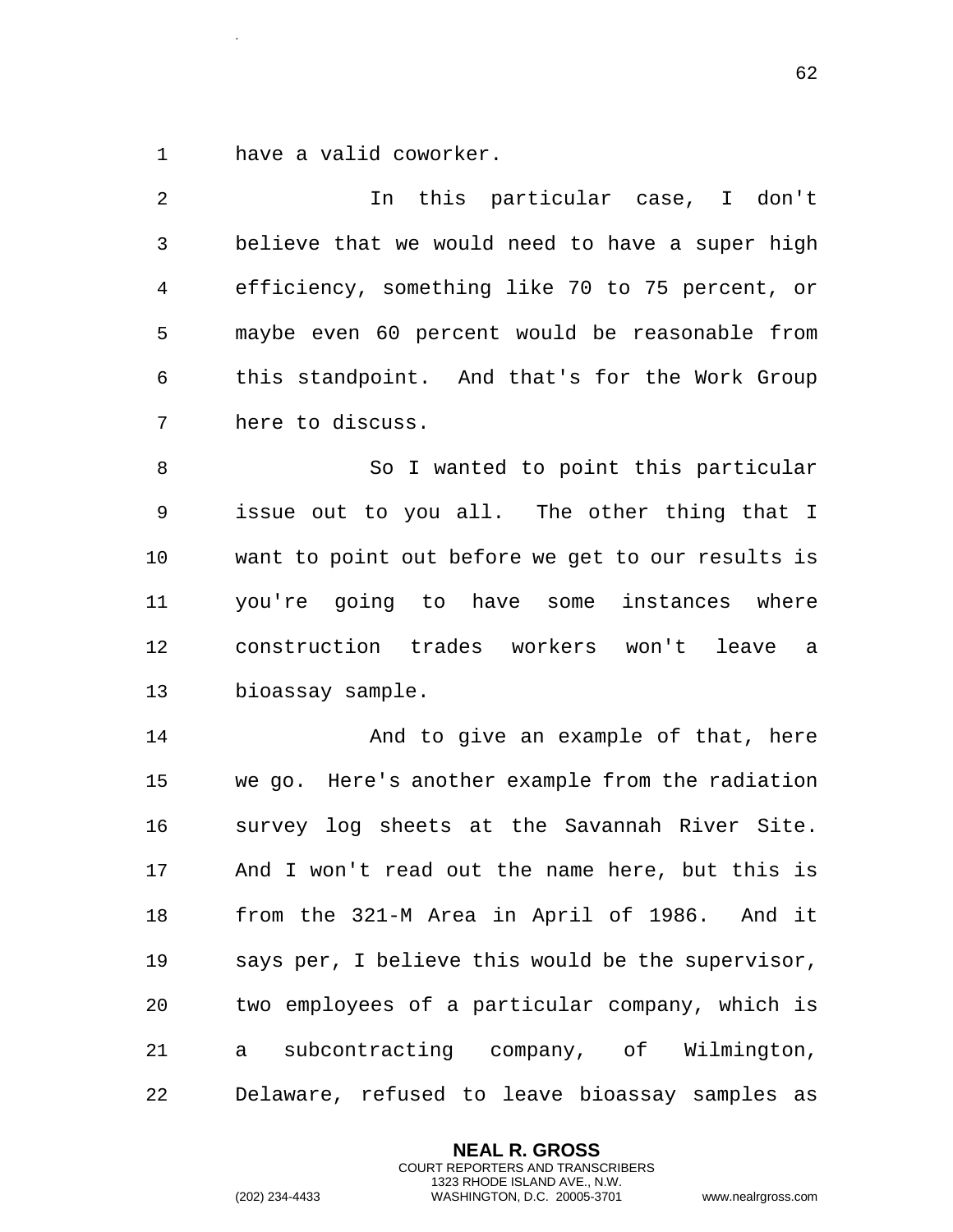requested.

.

 They identified who these two individuals were and one stated as his reason that he was exercising his rights to not leave a bioassay sample. And the other one stated time is money. So you're never going to get 100 percent compliance with these bioassay monitoring, especially amongst subcontractors.

 that I wanted to point out to the Work Group when considering these results and the response of how many people we were able to find bioassay.

So, you know, these are just two quick examples

 By and large, I would say the two examples that I just gave you -- well, the second example, is probably rare. I will acknowledge that most people probably conformed with -- if requested to leave a bioassay sample, they did so.

 In the first example that I showed you where there wasn't a need to leave a bioassay sample, that's what I'm probably -- that's what

> **NEAL R. GROSS** COURT REPORTERS AND TRANSCRIBERS 1323 RHODE ISLAND AVE., N.W.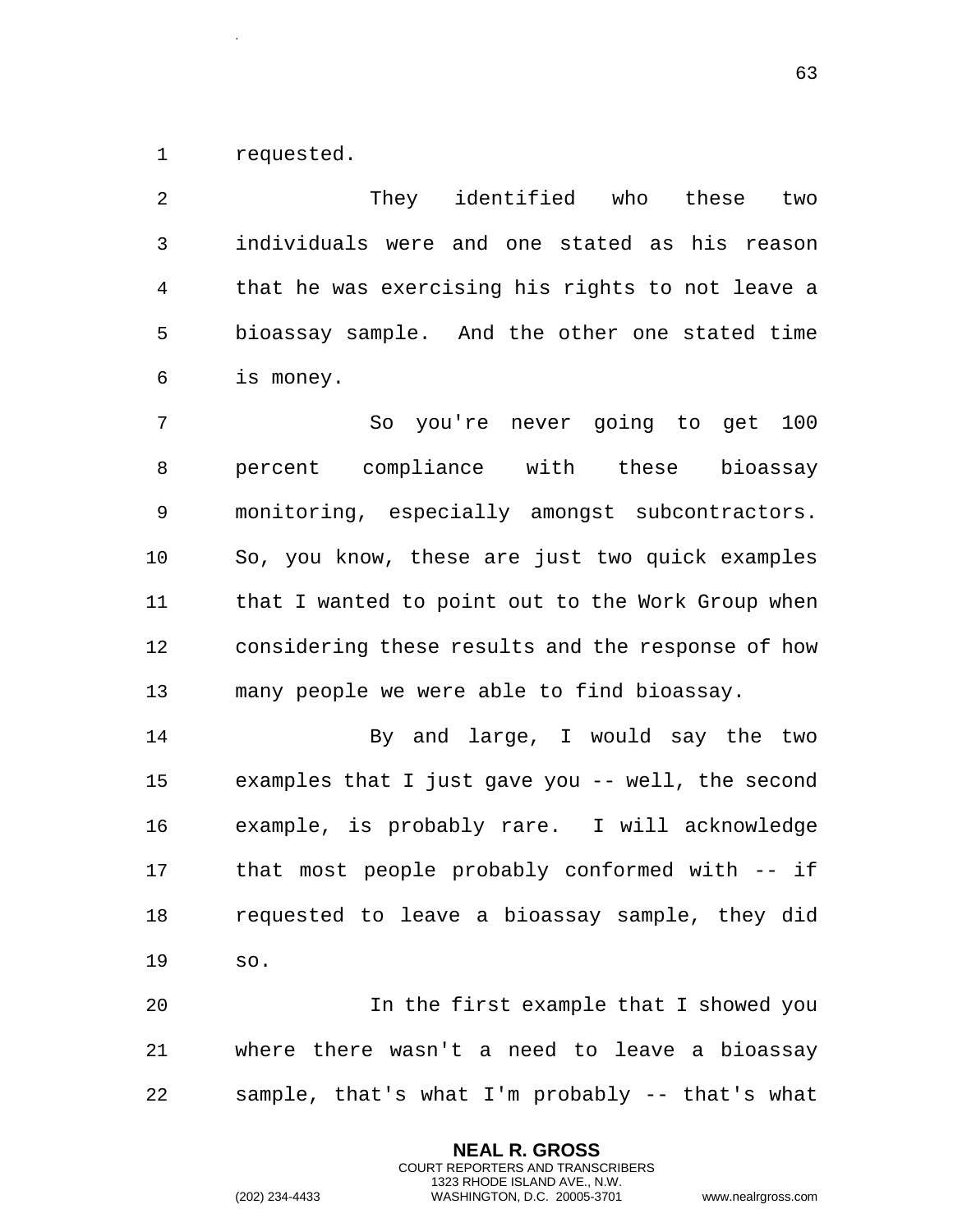I'm believing to be the main reason why we have a lower participation rate based upon our methodology of saying, if you wore a respirator you had to leave a bioassay sample. Because if there wasn't an indication on the job, and there was no contamination, then did they really need to leave a bioassay sample? And so that, again, is for the Work Group to consider.

 So when we did our evaluation, we did this over the entire time period, there were 88 subcontractor CTW job pairings where workers were required to wear a respirator. And we found 59 of those, 59 of the 88 subcontractors, did leave a bioassay sample from wearing a respirator.

 And it's also important to point out that a significant fraction of those people were actually on a routine bioassay. Again, construction trades workers, even if they were subcontractors, some of them were on routine bioassay. They weren't all job-specific. They were a mixture of people who were there kind of, you know, jumping from one job in 773 and going

> **NEAL R. GROSS** COURT REPORTERS AND TRANSCRIBERS 1323 RHODE ISLAND AVE., N.W.

.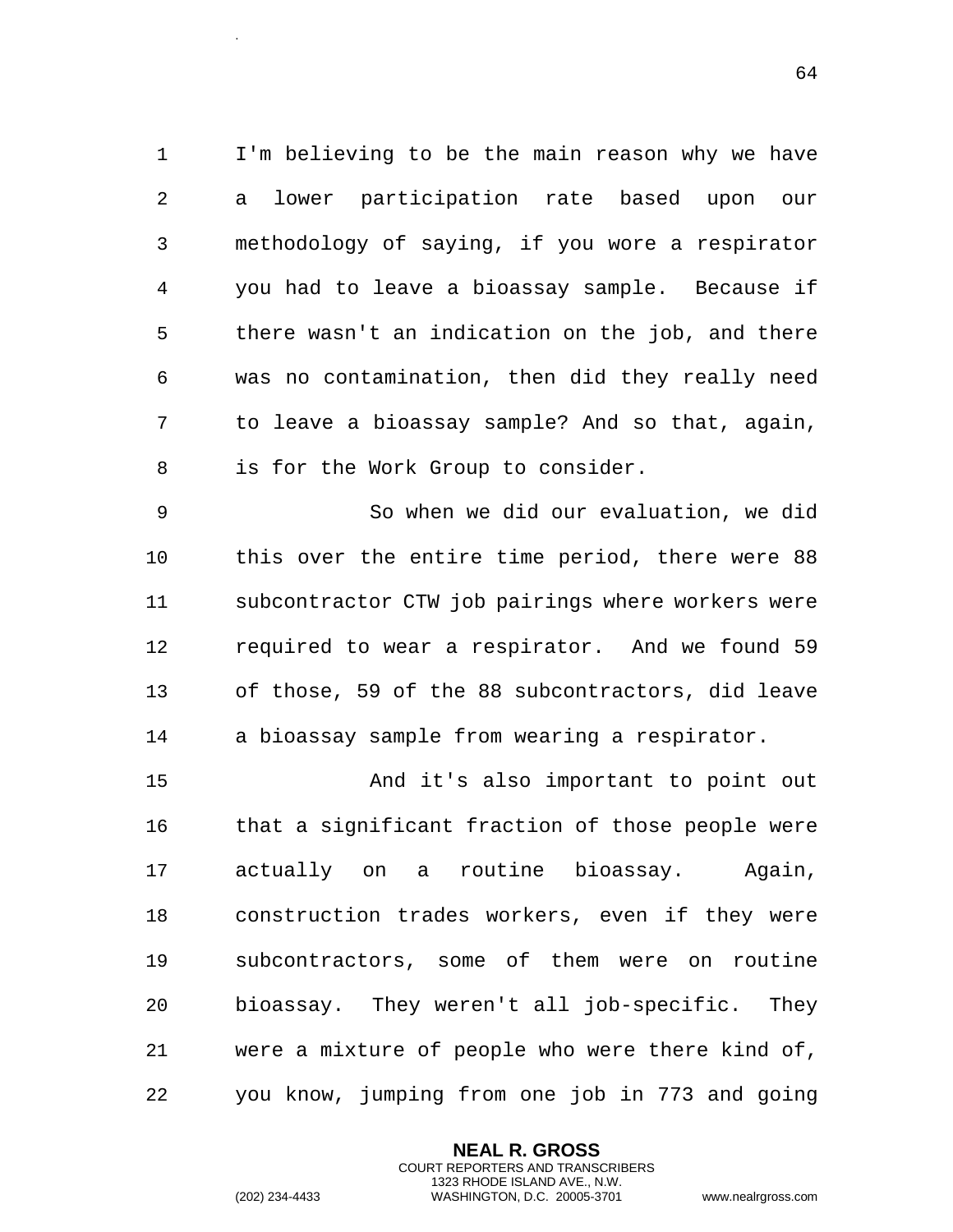1 to K Reactor or going to the canyons and so forth. Some of the people that kind of routinely worked there, even though they are a subcontractor, were on a routine type of bioassay. So the CTWs, the bioassay for subcontractors, is a mixed bag of both job- specific requirements from the job plan, if an event happened where there is an indicator and health physics required it, and routine. You've got all three associated with the subcontractors. And so those are the main things here that I wanted to point out with our report, that we got 67 percent, which this is the '81 to '86 time period, based upon our evaluation of one area where we had an comprehensive listing of job plans.

 So, in our conclusions, 97 percent of the subcontractors evaluated were monitored for external dose. In relation to monitoring for internal radionuclides, bioassay data showed 67 percent of the randomly selected CTWs wearing respiratory protection were monitored for intake

> **NEAL R. GROSS** COURT REPORTERS AND TRANSCRIBERS 1323 RHODE ISLAND AVE., N.W.

.

(202) 234-4433 WASHINGTON, D.C. 20005-3701 www.nealrgross.com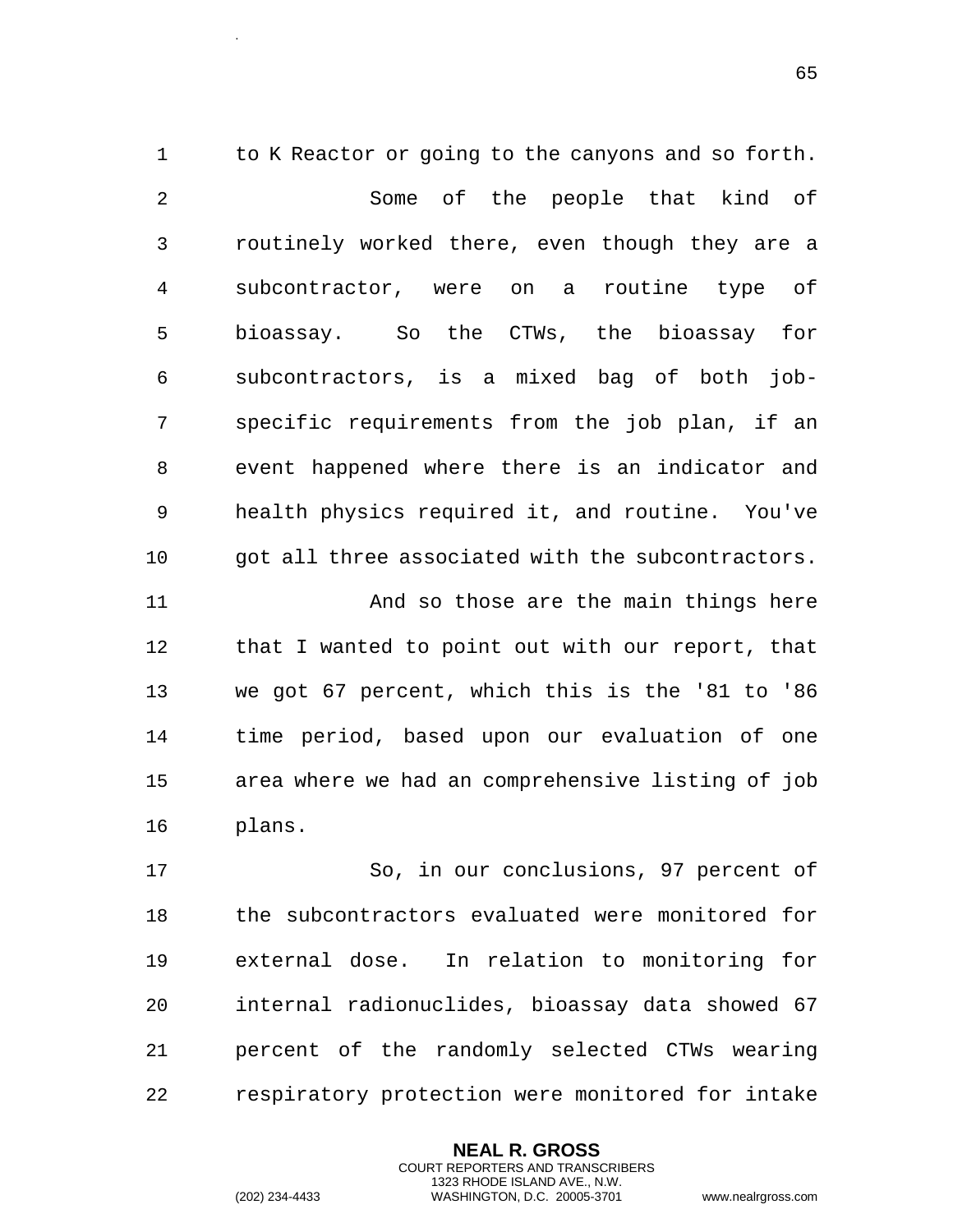radionuclides from 1980 to 1986. Almost 38 percent of these were on a routine monitoring for one or more radionuclides according to DuPont procedures.

 So that's kind of a conclusion of our report in that we have a population where we just looked at the subcontractor CTWs. Again, we did not look at the DuPont CTWs which we are combining in the coworker model, because they were monitored from that standpoint. And we'll get into the coworker discussion hopefully later.

 I've got examples showing the difference between DuPont's construction trades workers and the subcontractor contraction trades worker type of jobs. And you can see that they were doing very similar work. The difference was 17 really scale of work more than anything.

 And so our conclusion is that when you develop a coworker model and combining the DuPont construction trades with the subcontractor contractor trades, we are seeing 57 percent based upon a random model which appears to coincide and

> **NEAL R. GROSS** COURT REPORTERS AND TRANSCRIBERS 1323 RHODE ISLAND AVE., N.W.

.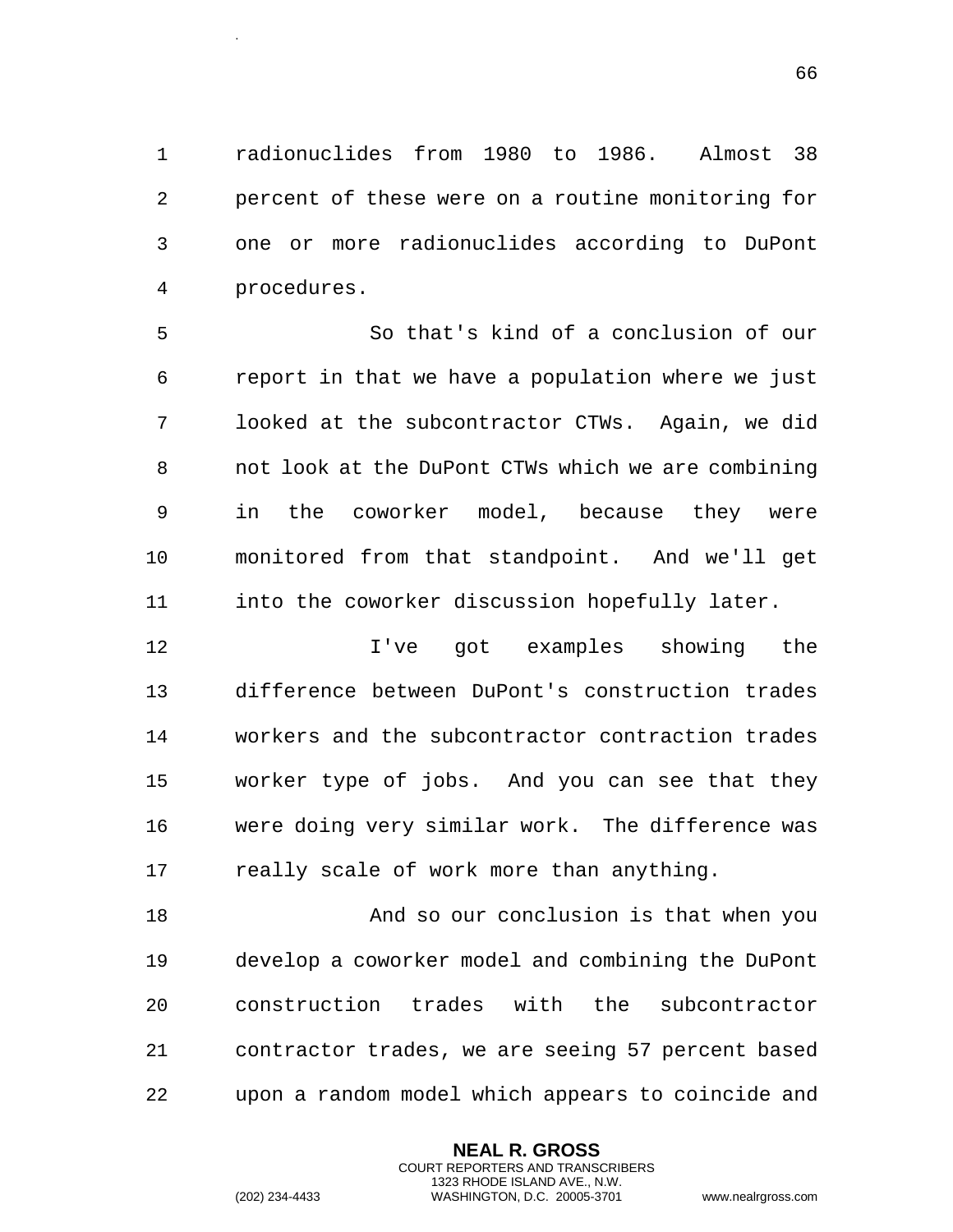agree with what Jim was seeing, as well as what some of these assessments, with the exception of that 1997 Notice of Violation they we're going to go look at.

 It appears that three-quarters -- excuse me, not three-quarters -- two-thirds of the subcontractors CTWs were in fact monitored. So, with that, I'll be happy to answer any questions.

 CO-CHAIR CLAWSON: Tim, this is Brad. You made a comment back there that you gave your example of where you didn't feel like the construction people were going to have to leave a bioassay. And my question to you, because something you said kind of struck me a little bit, that you believe this is why we see this difference. Do we have anything positively telling us this is what the difference is? Do we have any documentation of it?

 DR. TAULBEE: No, we don't. We did an evaluation of workers on the job plans and looking at, you know, the same job plan had four

> **NEAL R. GROSS** COURT REPORTERS AND TRANSCRIBERS 1323 RHODE ISLAND AVE., N.W.

.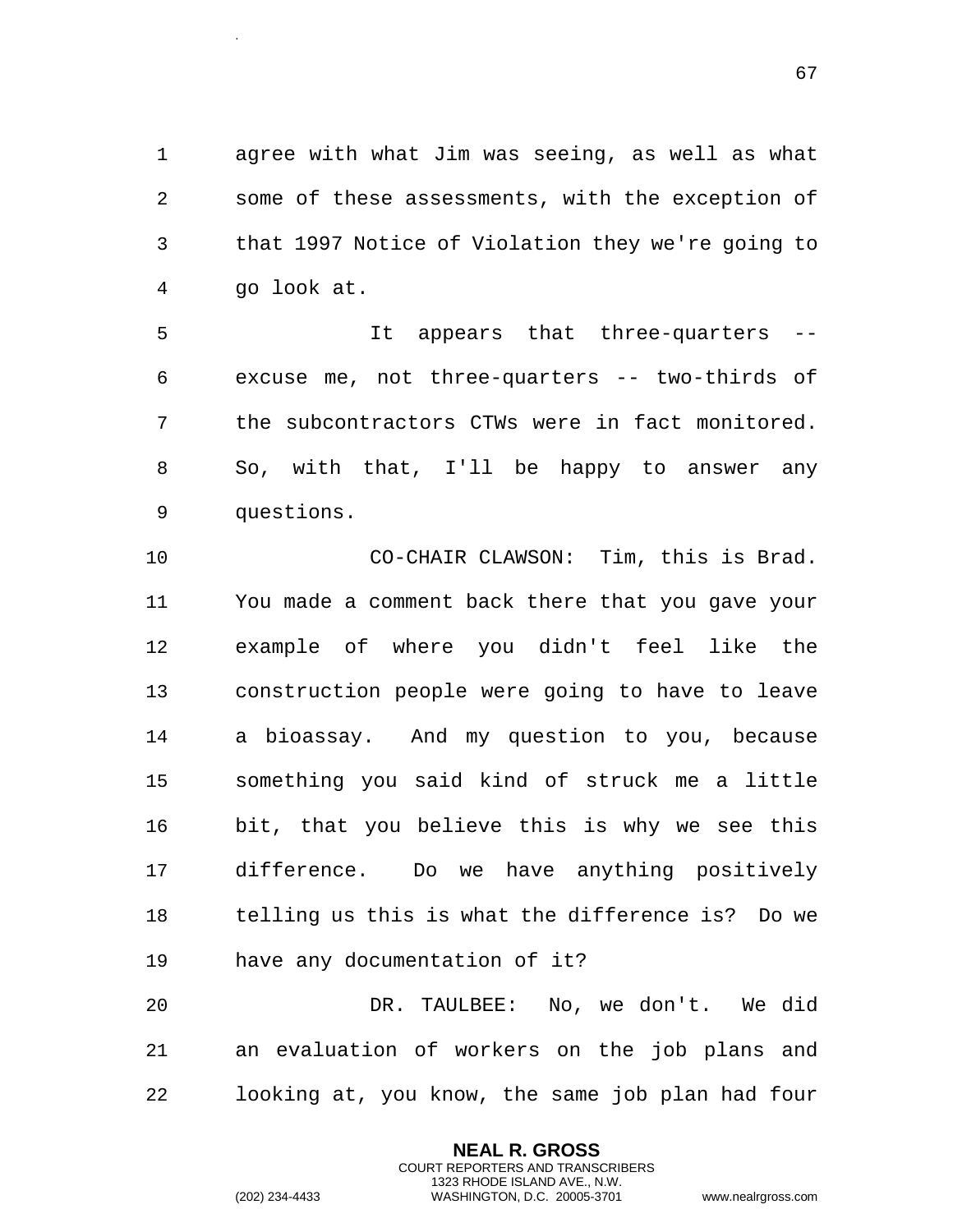workers on there, and so, you know, we looked at each individual person.

 And we did find, and this is in our report, that -- I'm looking for where that particular -- but we did find that, of the people who did not have bioassay, one of their coworkers did.

 So, Mike, can you help me out, what page was that on?

MR. MAHATHY: I don't have --

 CO-CHAIR CLAWSON: Because I'm just -  $12 - -$ 

 DR. TAULBEE: Yeah, we don't have that, Brad.

 CO-CHAIR CLAWSON: I'm just, you know, I know that you've made it very clear to me in some points and I am surmising something that, you know, we need to have something to kind of document that, what you're feeling on that somehow.

21 1 I understand what you're saying, and that's a fine example, but you can also take the

> **NEAL R. GROSS** COURT REPORTERS AND TRANSCRIBERS 1323 RHODE ISLAND AVE., N.W.

.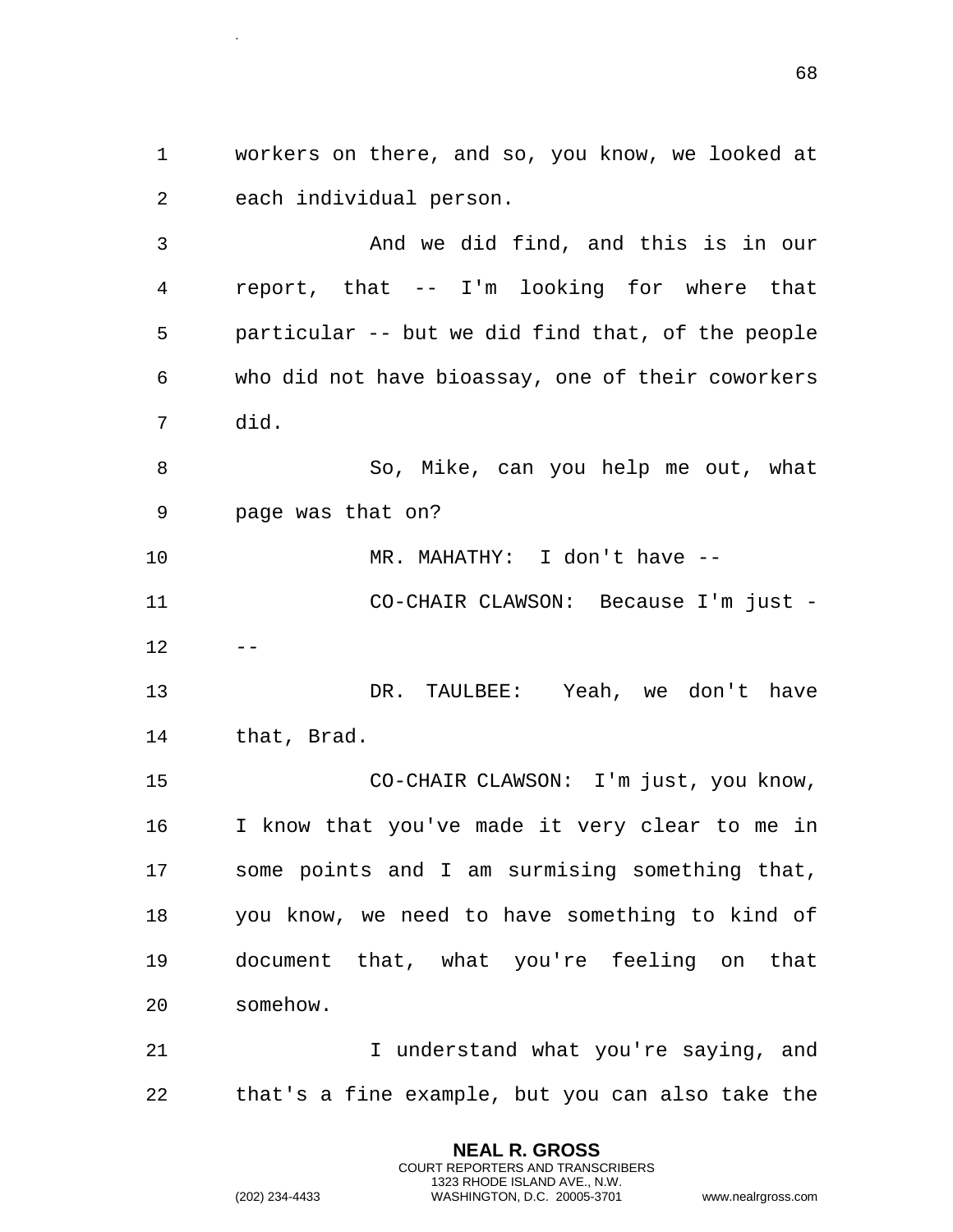other example where people that weren't wearing respiratory that should have been and so forth like that.

 I just, if we could come up with something, it would be very good to be able to put that in there, but I appreciate what you've done on that. Is there any questions for Tim from any of the Board Members?

 DR. TAULBEE: Before we get to questions, Brad, I want to note in Section 6 we speak exactly to what you just talked about, people who were not wearing respiratory protection and should have been. And if you look at Section 6 we've got a whole listing of incidents that we found.

 CO-CHAIR CLAWSON: Tim, this is Brad. I'm sorry, you were cutting out on that. What section was that?

 DR. TAULBEE: Section 6 of our report. CO-CHAIR CLAWSON: Okay.

 DR. TAULBEE: And to give an example that I can read here is that in February of 1980,

> **NEAL R. GROSS** COURT REPORTERS AND TRANSCRIBERS 1323 RHODE ISLAND AVE., N.W.

.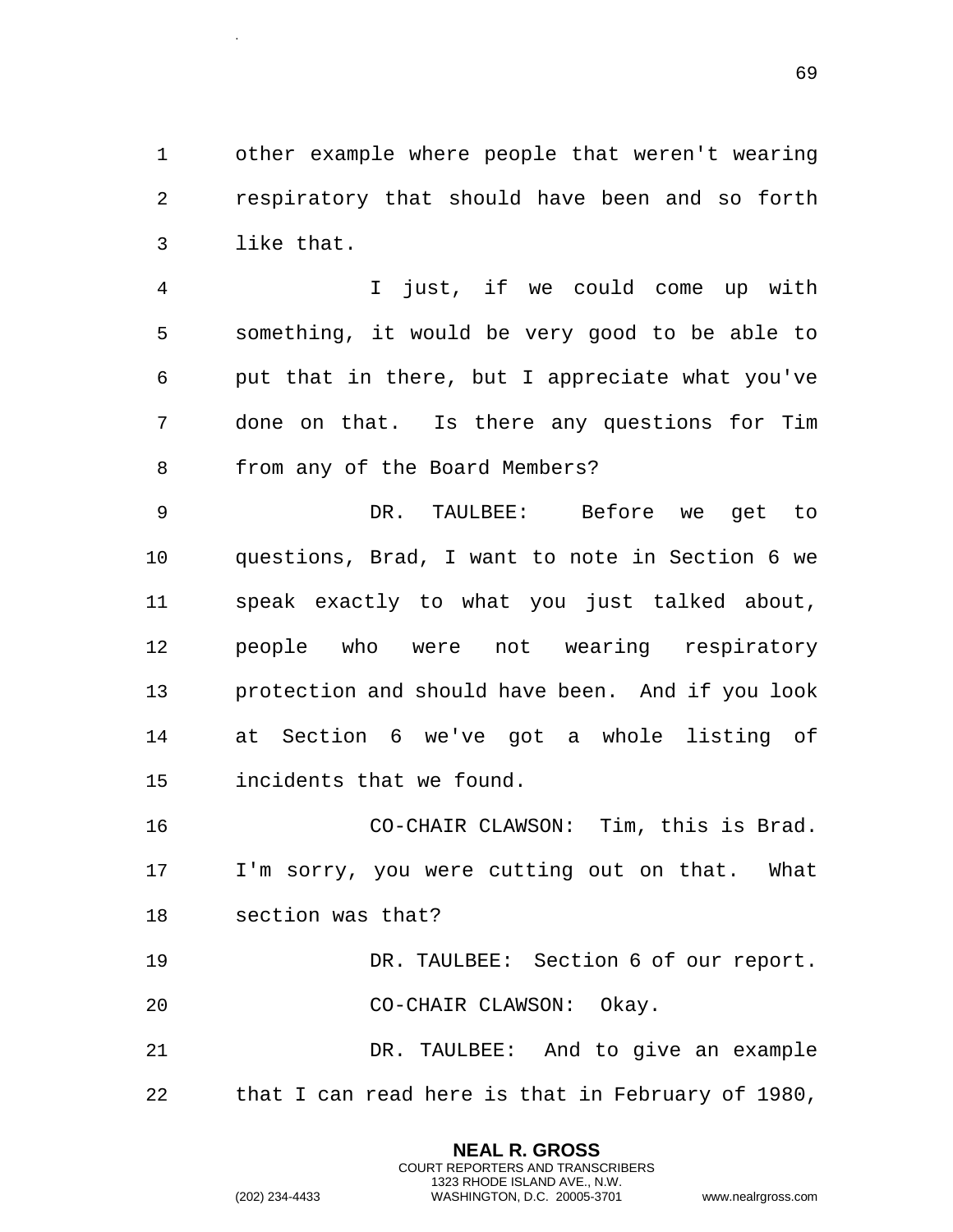a subcontractor CTW working on a multi-week project to dismantle equipment in B-147 was found to be working with high airborne alpha radioactivity without a respirator by health physics, which was monitoring for work intermittently. Results of fecal, urine, and in vivo bioassay indicated the worker received an intake of less than 10 percent of the maximum permissible body burden.

 So here's an individual that was working in an area, was not supposed to be working in the area without a respirator, and was found and they did follow-up bioassay. His data would be included in the coworker data set and it would not be excluded, and this is what comprises that upper 95th percentile that we would be assigning to all coworker models.

18 And again, we've got one, two, three, four, five, six examples -- I'm sorry, five examples here of construction trades workers that got contaminated and talking about the follow-up of them with regards to bioassay.

> **NEAL R. GROSS** COURT REPORTERS AND TRANSCRIBERS 1323 RHODE ISLAND AVE., N.W.

.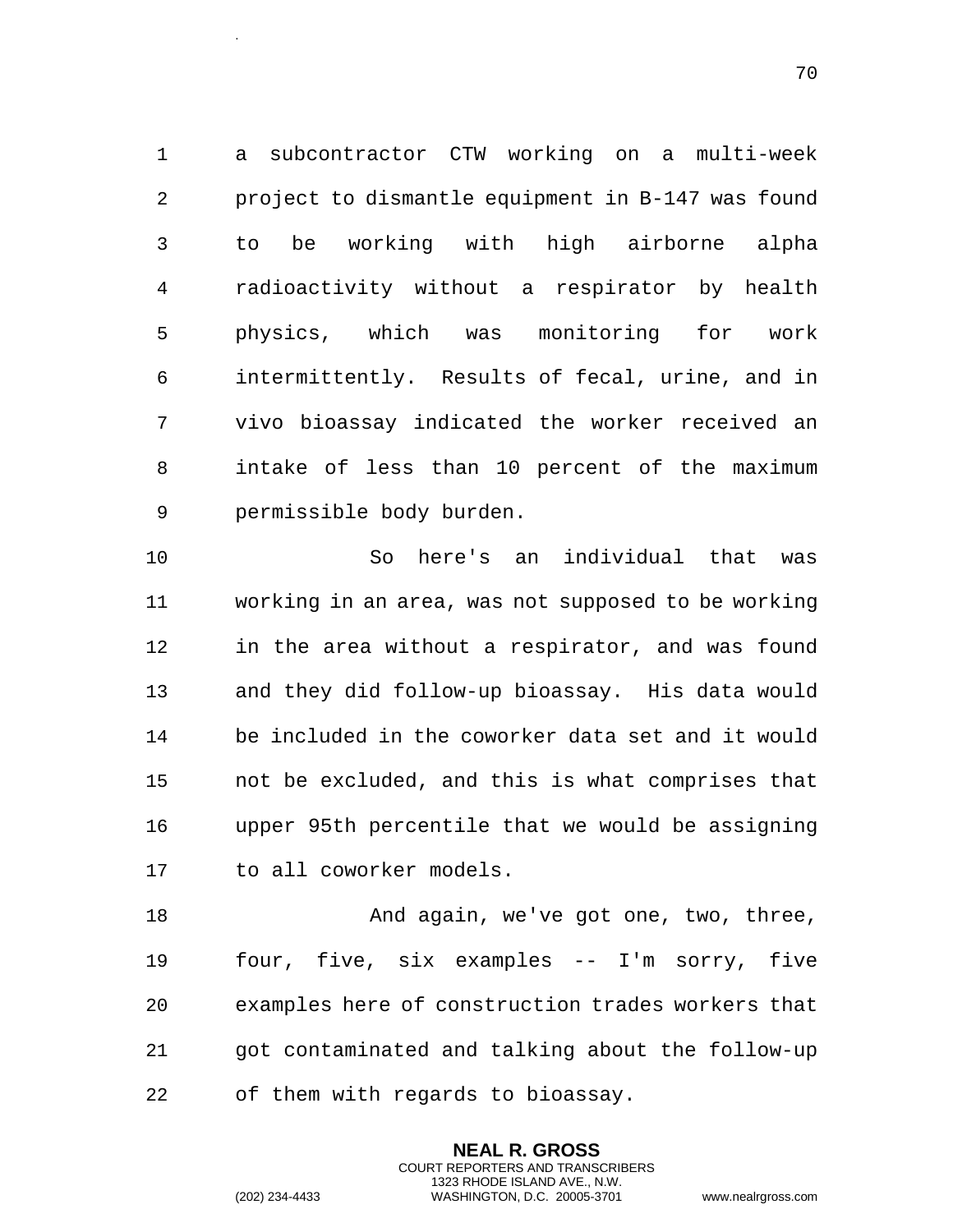So, clearly, accidents and incidents happened. I'm not saying it's foolproof, by no means, but these results would end up in the coworker model and typically comprised these incidents are the highest results, that's what we would end up assigning into the coworker model for an unmonitored worker. Does that help? CO-CHAIR CLAWSON: I appreciate that. Are you done or are there questions --- CO-CHAIR MELIUS: This is Jim Melius. I have a question for both Tim and Joe. I'm just trying to make sure I understand the two reports. Tim, you covered an earlier time period that has very little overlap with Joe's. I mean, you're up to '86. DR. TAULBEE: That's correct. CO-CHAIR MELIUS: And I think Joe said that most of his data was from '87 and on, from Westinghouse. MR. FITZGERALD: That's pretty much correct. We did get some RWPs that were in the early '80s -- one for '82, for example -- but as

> **NEAL R. GROSS** COURT REPORTERS AND TRANSCRIBERS 1323 RHODE ISLAND AVE., N.W.

.

(202) 234-4433 WASHINGTON, D.C. 20005-3701 www.nealrgross.com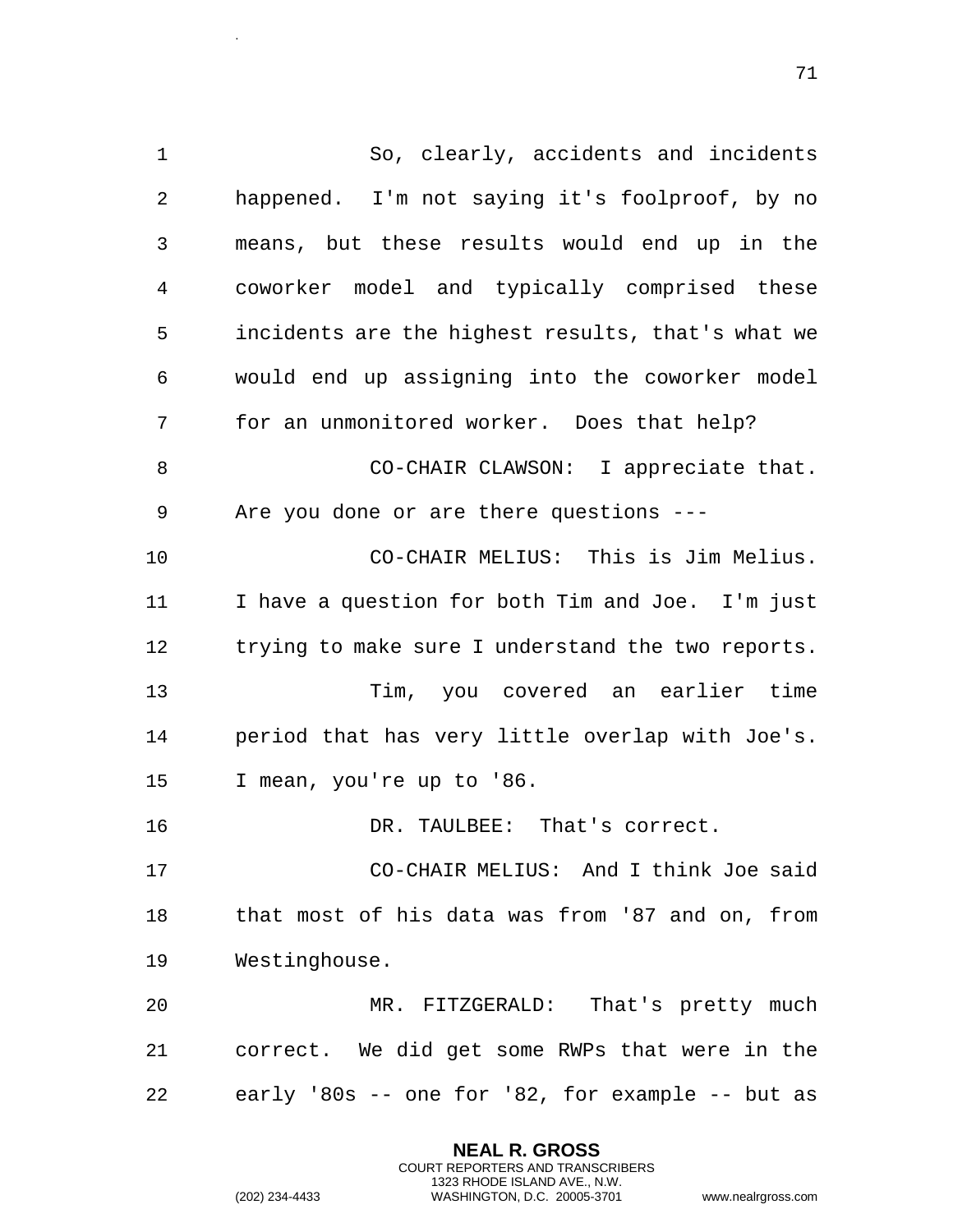far as the entries, number of actual subcontractor CTWs, predominantly '88 and beyond. CO-CHAIR MELIUS: Yeah. And just to make sure I understand, I guess this is a question is for Tim, why was your data only up to '86? DR. TAULBEE: That was the set of job plans that we have that we felt were comprehensive for that area such that we can grab a random sample. CO-CHAIR MELIUS: So there weren't job plans after '86 or -- DR. TAULBEE: No, there were. Well, in going through what Joe did in trying to find them, they weren't readily available. CO-CHAIR MELIUS: Okay. DR. TAULBEE: These were readily available in November -- of not November, but June of 2016 when we captured them. CO-CHAIR MELIUS: Right. Okay. DR. TAULBEE: So basically we found a whole set of job plans intermixed with radiation survey log sheets, is how these were identified.

> **NEAL R. GROSS** COURT REPORTERS AND TRANSCRIBERS 1323 RHODE ISLAND AVE., N.W.

.

(202) 234-4433 WASHINGTON, D.C. 20005-3701 www.nealrgross.com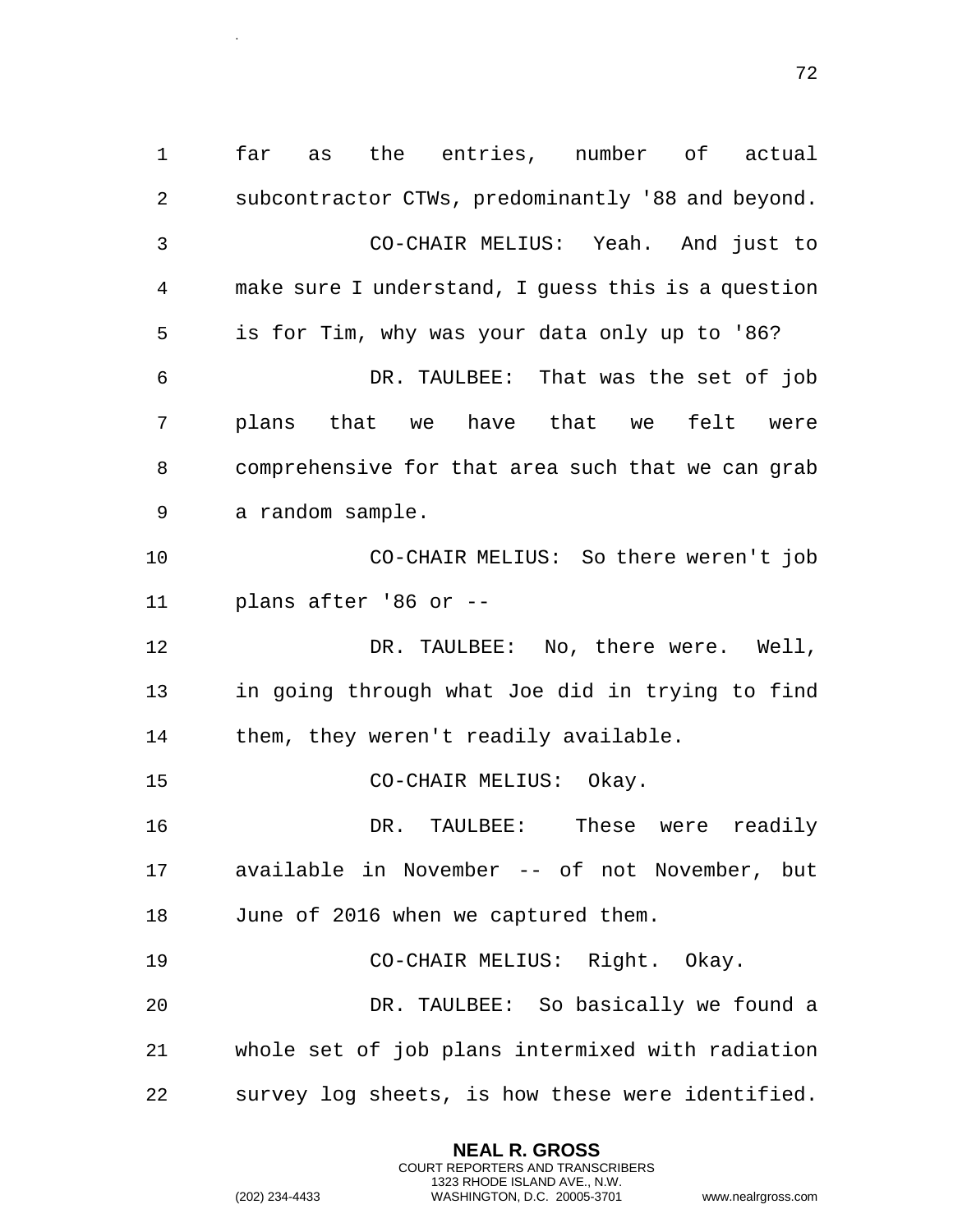So, you know, from that standpoint, they weren't really labeled in the EDWS system easily. And that is one of the things, you know, Joe's task was very hard because the job plans, RWPs are filed with radiation survey log sheets, you could be looking through hundreds of boxes for, you know, one folder of RWPs type of scenario. So it's not something that can easily be retrieved based upon the EDWS system. It would take significant effort to go through and pull the RSL box for all of those areas and those time periods and look. And that's very tedious. CO-CHAIR MELIUS: And then again, there are '87, '86/'87 is sort of when Westinghouse came in? DR. TAULBEE: Westinghouse came in in

1989.

 CO-CHAIR MELIUS: '89, okay. And so then -- and I think to understand what Joe said, was there were more use of subcontractors then, mainly due to, you know, differences of procedures as much as difference in the type of

> **NEAL R. GROSS** COURT REPORTERS AND TRANSCRIBERS 1323 RHODE ISLAND AVE., N.W.

.

(202) 234-4433 WASHINGTON, D.C. 20005-3701 www.nealrgross.com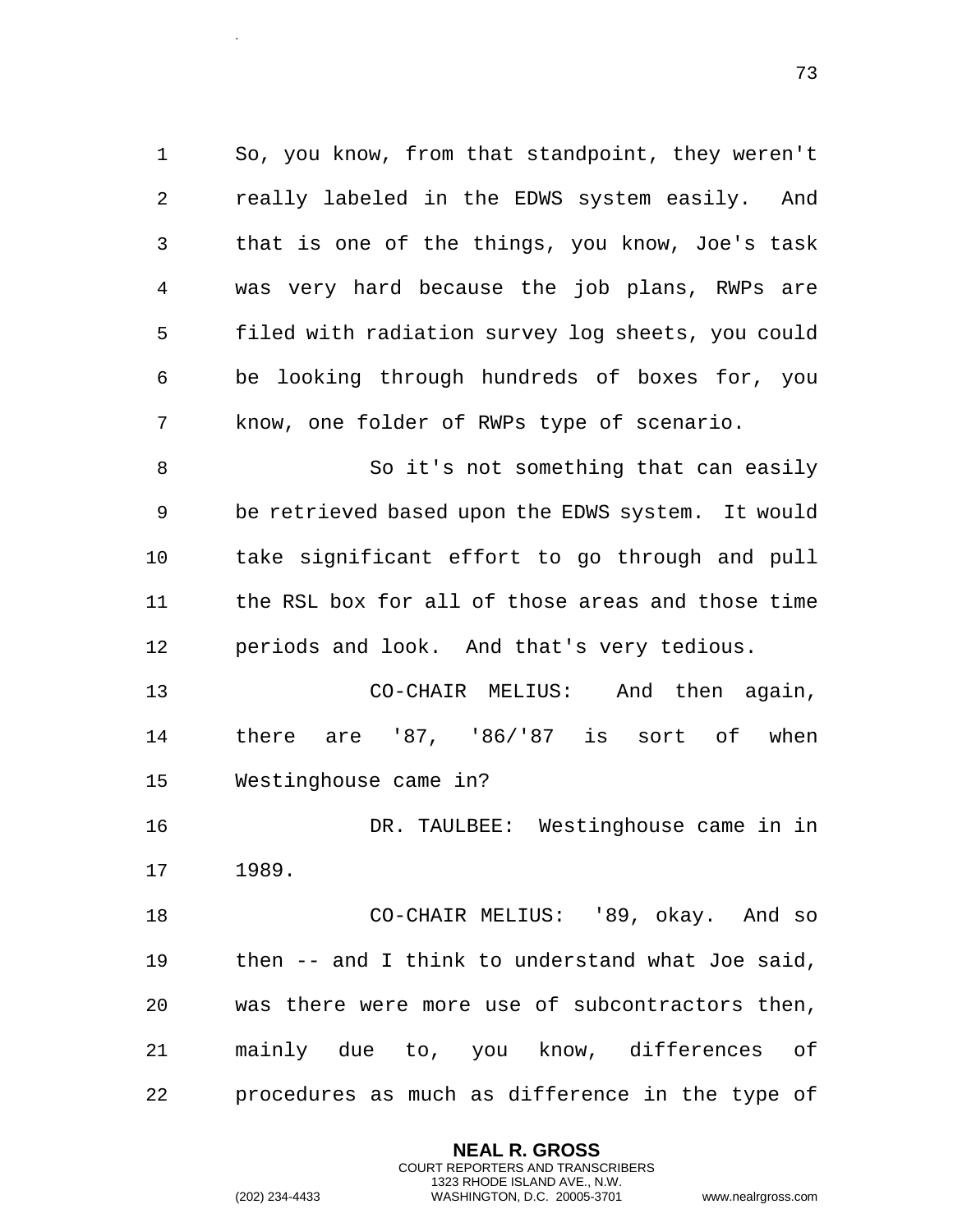.

work that was being done, is that --

 MR. FITZGERALD: Yeah, I think it's fair to say that the DuPont system versus the Westinghouse system was pretty different. I mean, I think DuPont did make use of in-house contractors, and chosen subcontractors were much more unified and much more controlled from a contractual standpoint, whereas Westinghouse -- and this is not just Westinghouse, this is across DOE -- went to a system where more use of outside subs came into being, more outsourcing of work. This also coincided with the K Reactor

 restart. There was a lot of work being done then on restart, '90, '91, '92, that kind of thing. And so there was a number of things that were happening that led to both the influx of outside contractors, but also because Westinghouse brought in its own approach which was more formal and disciplined in terms of procedures and RWPs. You know, it was an expansion certainly of all that. So there were a couple of things happening at the same time.

> **NEAL R. GROSS** COURT REPORTERS AND TRANSCRIBERS 1323 RHODE ISLAND AVE., N.W.

(202) 234-4433 WASHINGTON, D.C. 20005-3701 www.nealrgross.com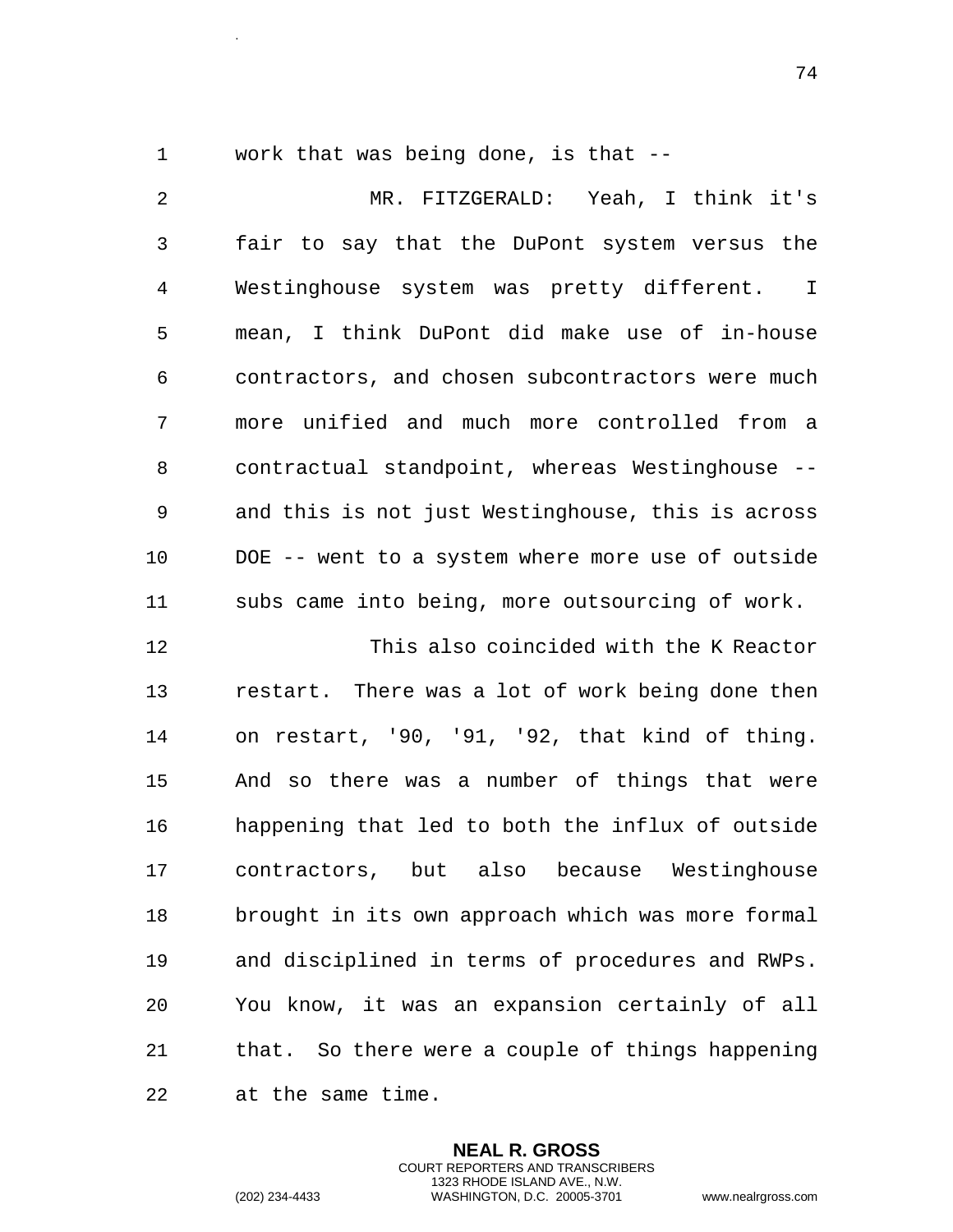CO-CHAIR MELIUS: Okay. MEMBER BEACH: Brad, this is Josie, can I ask a question of Tim? CO-CHAIR CLAWSON: Yeah. After talking I muted. Brad. MEMBER BEACH: There's been some discussion on the criteria for the sample rates, Tim. Seventy five percent was what I think I've heard in some of your presentation. But in this one you kind of said maybe 60 percent, I think you said 75, 70, 60 would be okay. And I just wanted to know if you could expand on that and what your thought is there. DR. TAULBEE: My thought on it is that we saw 67 percent of the subcontractors, from our analysis. When you combine in all of the, what I would call DuPont construction, those E&I technicians, which are really electricians, mechanics who did a lot of pipefitting work as well as sheet metal work. Then that number is going to increase quite a bit, such that I feel the combination of the subcontractor population

> **NEAL R. GROSS** COURT REPORTERS AND TRANSCRIBERS 1323 RHODE ISLAND AVE., N.W.

.

```
(202) 234-4433 WASHINGTON, D.C. 20005-3701 www.nealrgross.com
```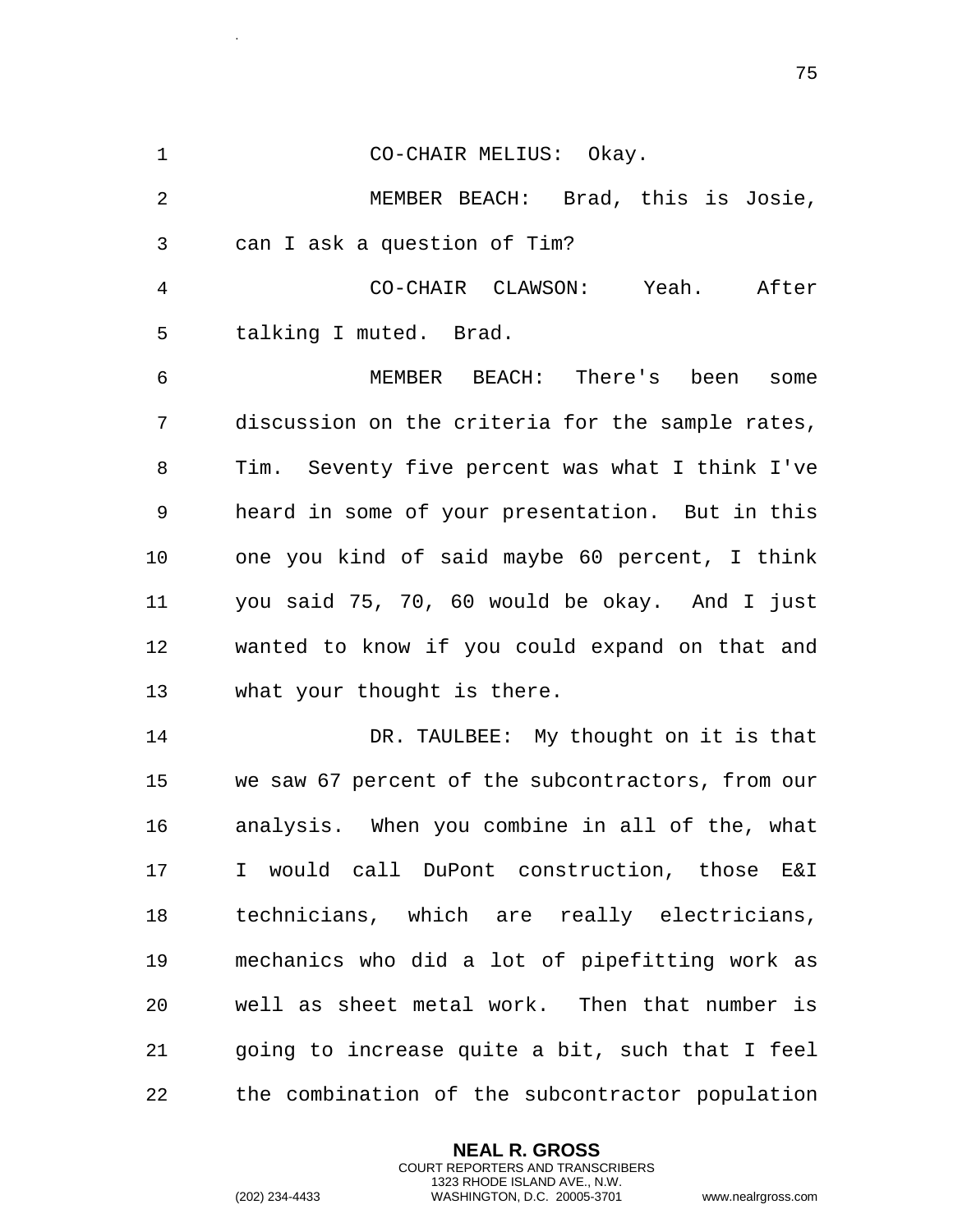with what I'm calling DuPont construction trades workers would provide a sufficiently robust worker model such that when we take the 95th percentile of that on a given year, or in combination of a couple of years, that the end result would be bounding for any unmonitored construction trades worker.

 Keeping in mind that whenever an incident happened, these construction trades workers were included in the coworker model, that's these follow-up bioassays, and some of them were very high.

 One individual, as we pointed out in our report, ended up in the Transuranic Registry for such a high intake. So these are significant events that were monitored. And the thing that you notice through virtually all of the job plans that I hope I can get to this afternoon -- or shortly, it is afternoon now -- is that health physics had a presence at these job plans, and that there was either intermittent coverage or continuous coverage depending upon the risk of

> **NEAL R. GROSS** COURT REPORTERS AND TRANSCRIBERS 1323 RHODE ISLAND AVE., N.W.

.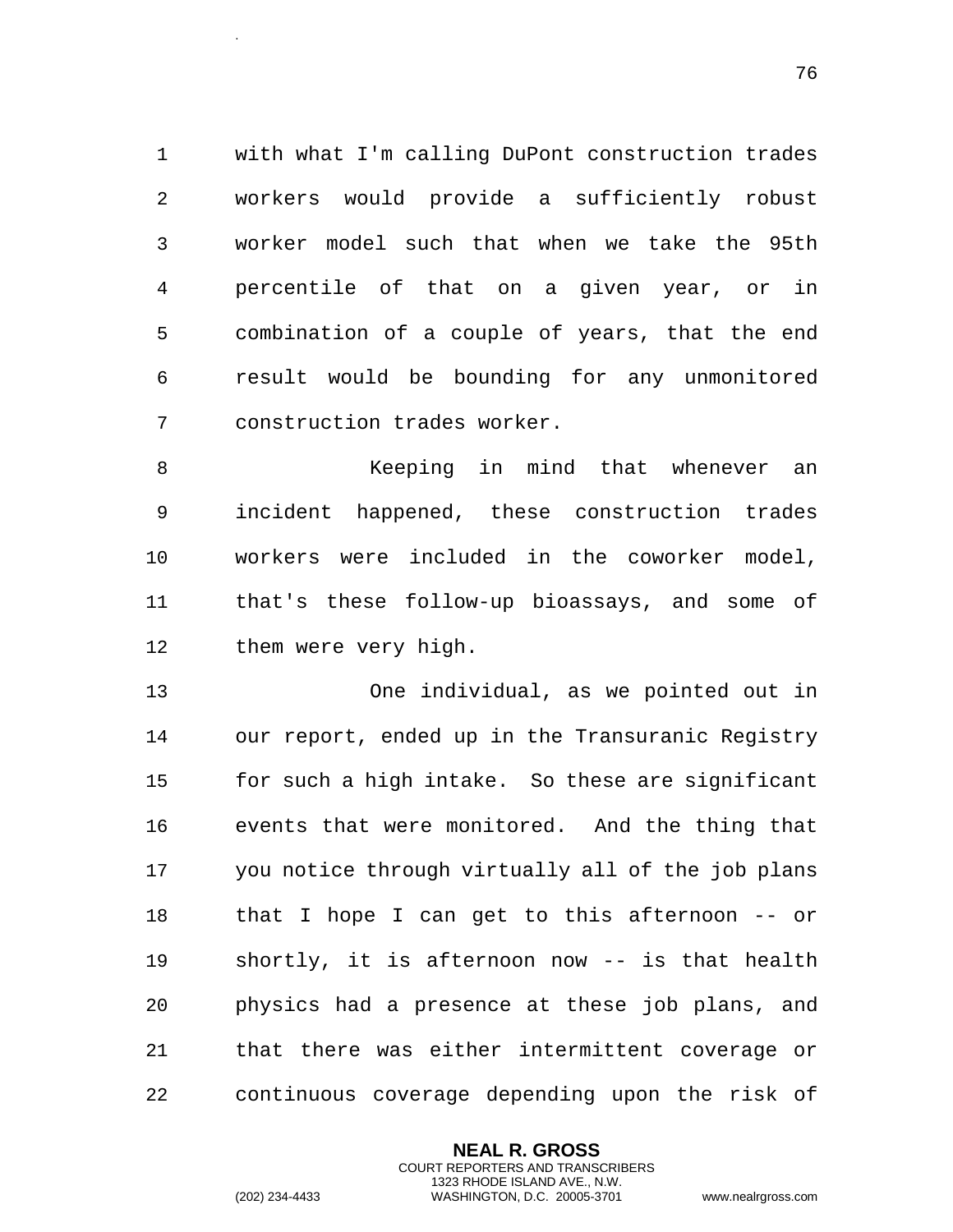potential for exposure.

.

 And so the workers were checked in the workplace. Subcontractors were checked. And if there was contamination found, then they did follow-ups from that standpoint. MR. FITZGERALD: Tim, this is Joe. Just to follow on Josie's question. Again, the

 773-A review, this has come up in, I think, four discussions in the past, focuses on the high level caves, a very specific operation I think involving transuranics and what have you. Is that subcontractor milieu transferrable, I mean, in terms of site-wide practice, site-wide experience? I guess I would wonder if one could draw a conclusion just based on that one facility.

 DR. TAULBEE: I believe it could be but that's just my belief. You know, I don't have data to support that, from that standpoint. I don't have sampling of all of the, you know, job plans in other areas in order to do that.

MR. FITZGERALD: Yeah, the reason that

**NEAL R. GROSS** COURT REPORTERS AND TRANSCRIBERS 1323 RHODE ISLAND AVE., N.W.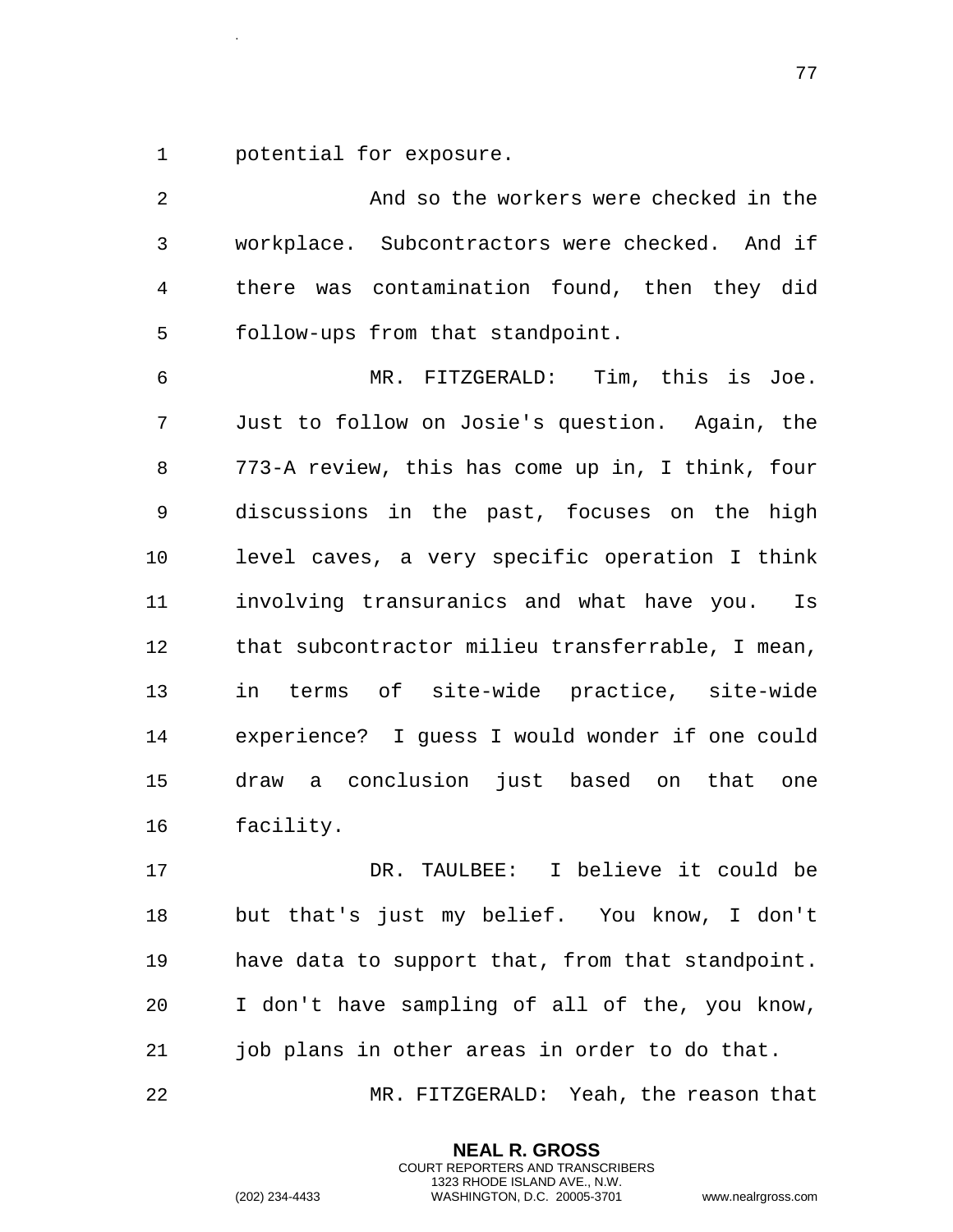I raise that, because, you know, other sites, you're dealing with vaults, high level caves, the radium cave at Mound comes to mind.

 I mean, these were fairly high exposure potential facilities and locations, so I was wondering if there might be some kind of a possible bias as far as the monitoring regime or the degree of stringency applied. I don't know. I'm just speculating, you know, whether one could actually extrapolate from that one facility for that one time period.

 DR. TAULBEE: Well, one other things that you'll see, I think, with the examples that I've got, and in fact I can actually pull some of those up now if you would like, is that it wasn't 16 just inside the caves.

17 And that's an important point here to make, that it wasn't just inside of those high level caves. It was other areas in the general vicinity. And to give the example here, I just pulled it up here on the screen, this is, example one, is the fan motor where it was millwrights

> **NEAL R. GROSS** COURT REPORTERS AND TRANSCRIBERS 1323 RHODE ISLAND AVE., N.W.

.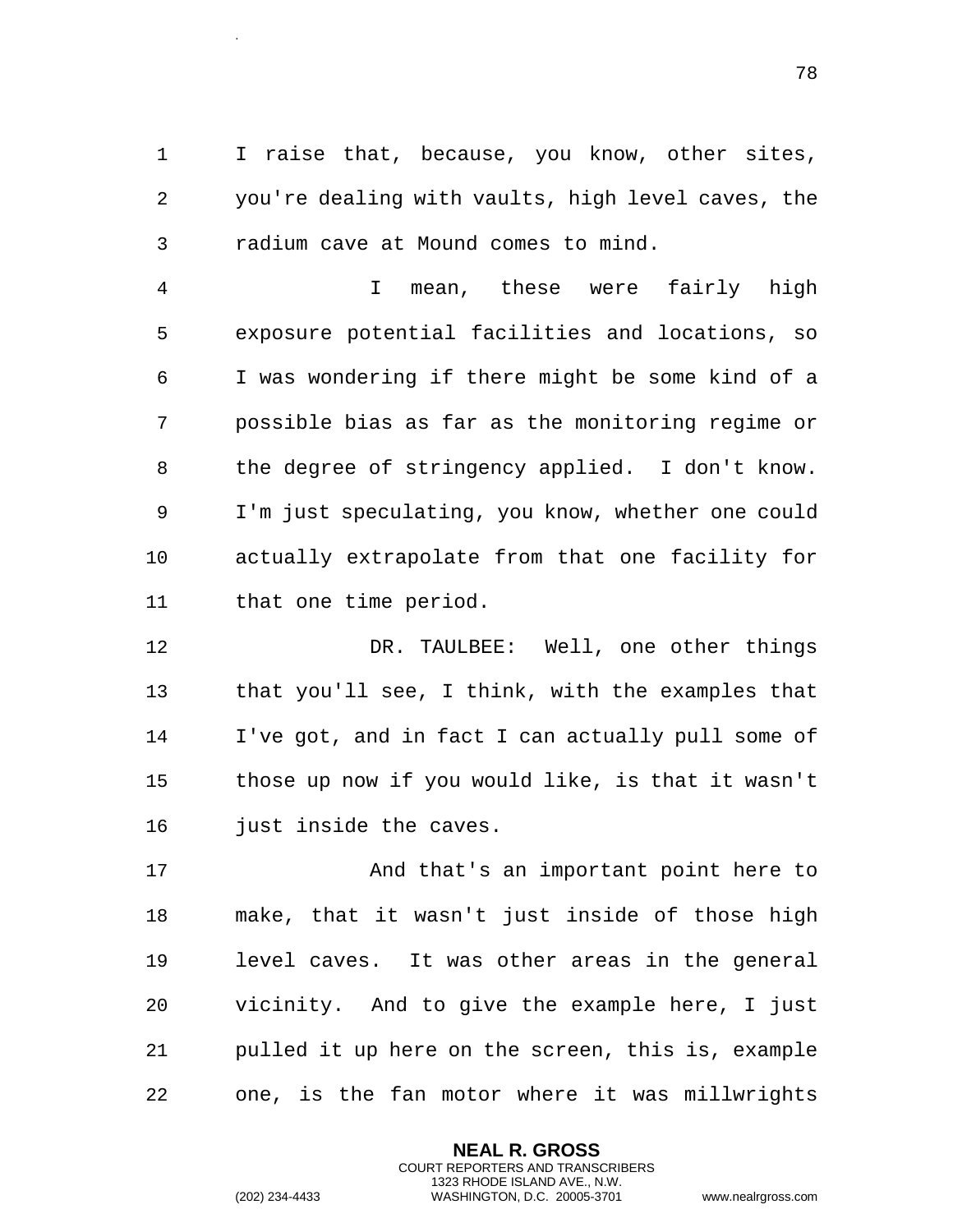and electricians, these would be the maintenance mechanics and the electronic instrumentation mechanics. And this is an example of the job plan. And it says installed motor and fan housing on air sampling fan.

 So this would be -- this is a DuPont construction trades worker job plan, and it talks about coveralls, two pairs, and a respirator for protective clothing. HP monitoring at the start of the job and intermittent monitoring during the 11 iob.

 And then if you look at another job plan, very similar, and this would be the next day where they continued on with this particular 15 job. Let's see. And then we got for construction here that is check out fan motors for motor control station of startup in the basement of the area.

 So it's not just the high level cave areas. You've got the basement of 773 and some of the labs and corridors. And so, again, this would be a construction trades job. And again,

> **NEAL R. GROSS** COURT REPORTERS AND TRANSCRIBERS 1323 RHODE ISLAND AVE., N.W.

.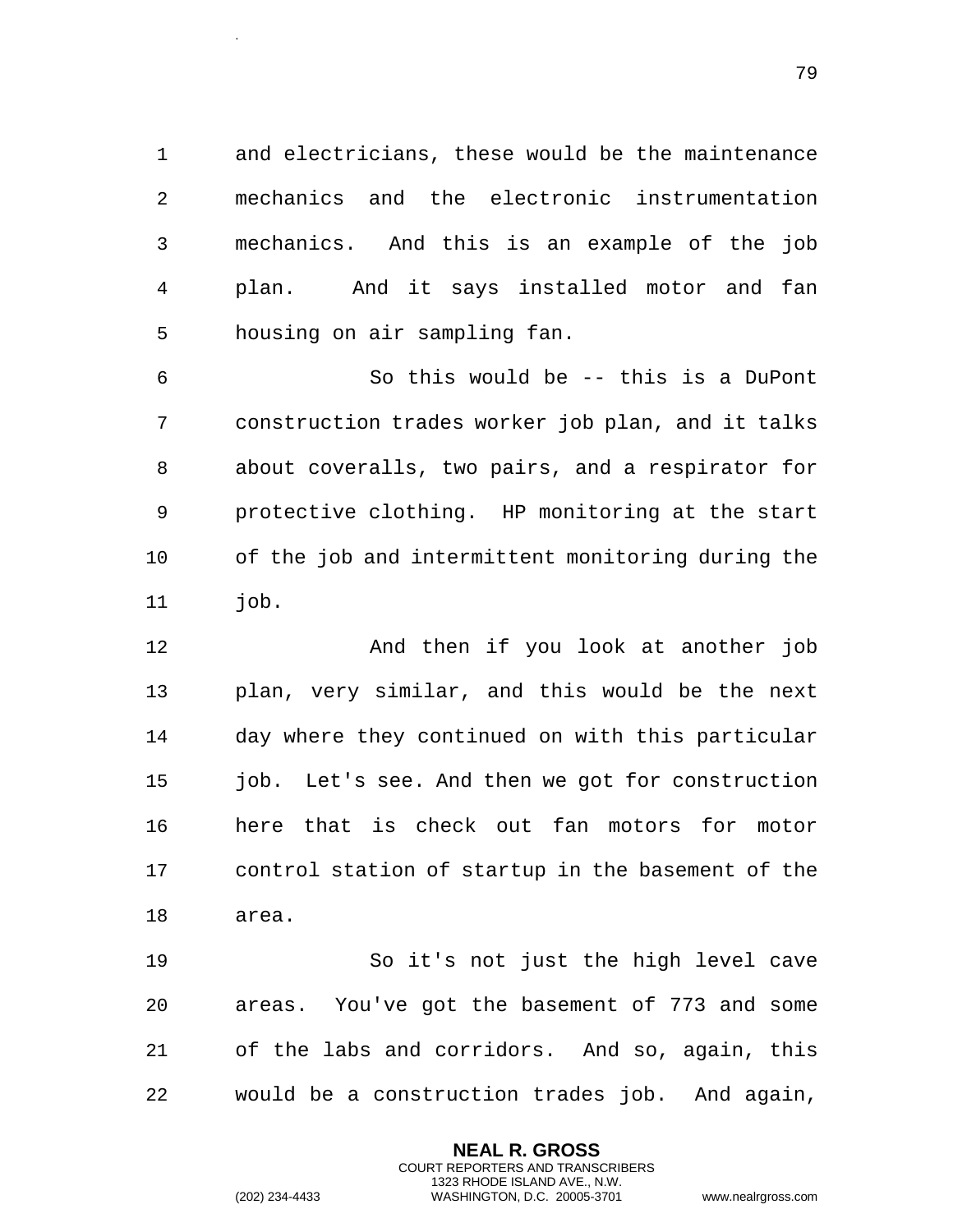they're wearing an assault mask and two pairs of coveralls. And these particular individuals that I'm showing up here on the screen, these are all electricians.

 So it's the exact -- it's very similar work that is going on. One, they worked on one motor and here they're checking out multiple motor control centers, fan motors.

 So, now, I don't actually know the percentage of work that would have been inside of those high level caves versus the outer surrounding areas. The examples that I've got generally are in the surrounding areas, not inside the actual cave themselves, although there is some penetration work that I talk about in these examples with both.

 MR. FITZGERALD: Yeah, I guess my question, because of the fact that it's just one facility, even though, as you say, there's some diverse operations at that one facility; if you were to go to the waste management operations, tank farm or whatever, and look at the CTW

> **NEAL R. GROSS** COURT REPORTERS AND TRANSCRIBERS 1323 RHODE ISLAND AVE., N.W.

.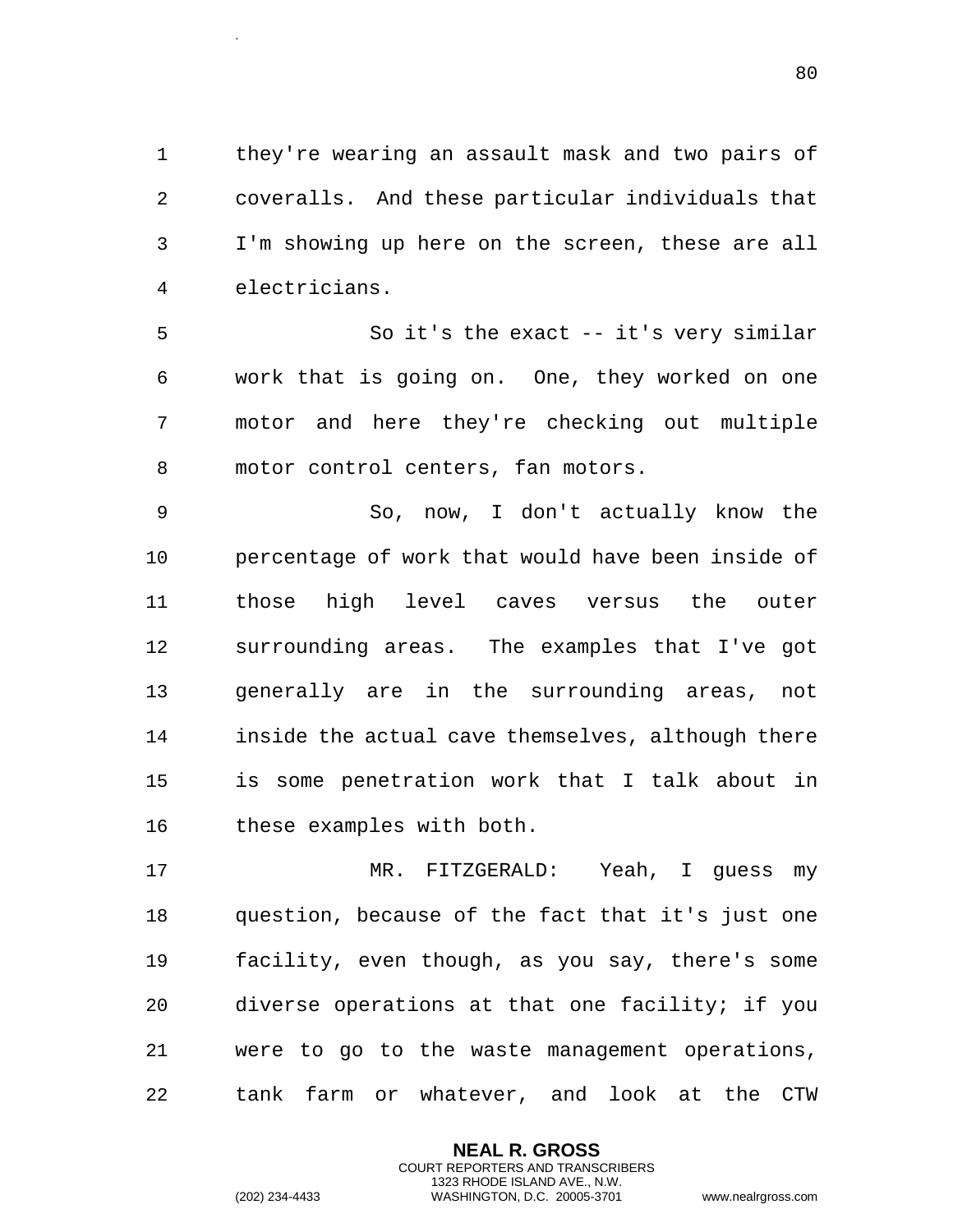bioassay results there, you know, would one expect to see at least 67 or whatever percent one can come up with there? Or, you know, given the questions that we've raised earlier about participation and some of the issues you've mentioned about maybe reluctance to leave samples, whatever, what's the confidence level that, you know, going someplace, say, not a high level cave operation, but going to the tank farm, you would see maybe only 50 percent or even maybe perhaps less in terms of actual bioassay result? I think that's the only question

 regarding the scope, the scoping issue, of how could one extrapolate the experience.

 DR. TAULBEE: I understand, and I don't have the answer to that. But I could also speculate, just like you did, a 50 percent or less of 85 percent or more.

 MR. FITZGERALD: Yeah, I mean, it's an unknown. I guess that's the question when you don't have a lot of data points, it's sort of an unknown.

> **NEAL R. GROSS** COURT REPORTERS AND TRANSCRIBERS 1323 RHODE ISLAND AVE., N.W.

.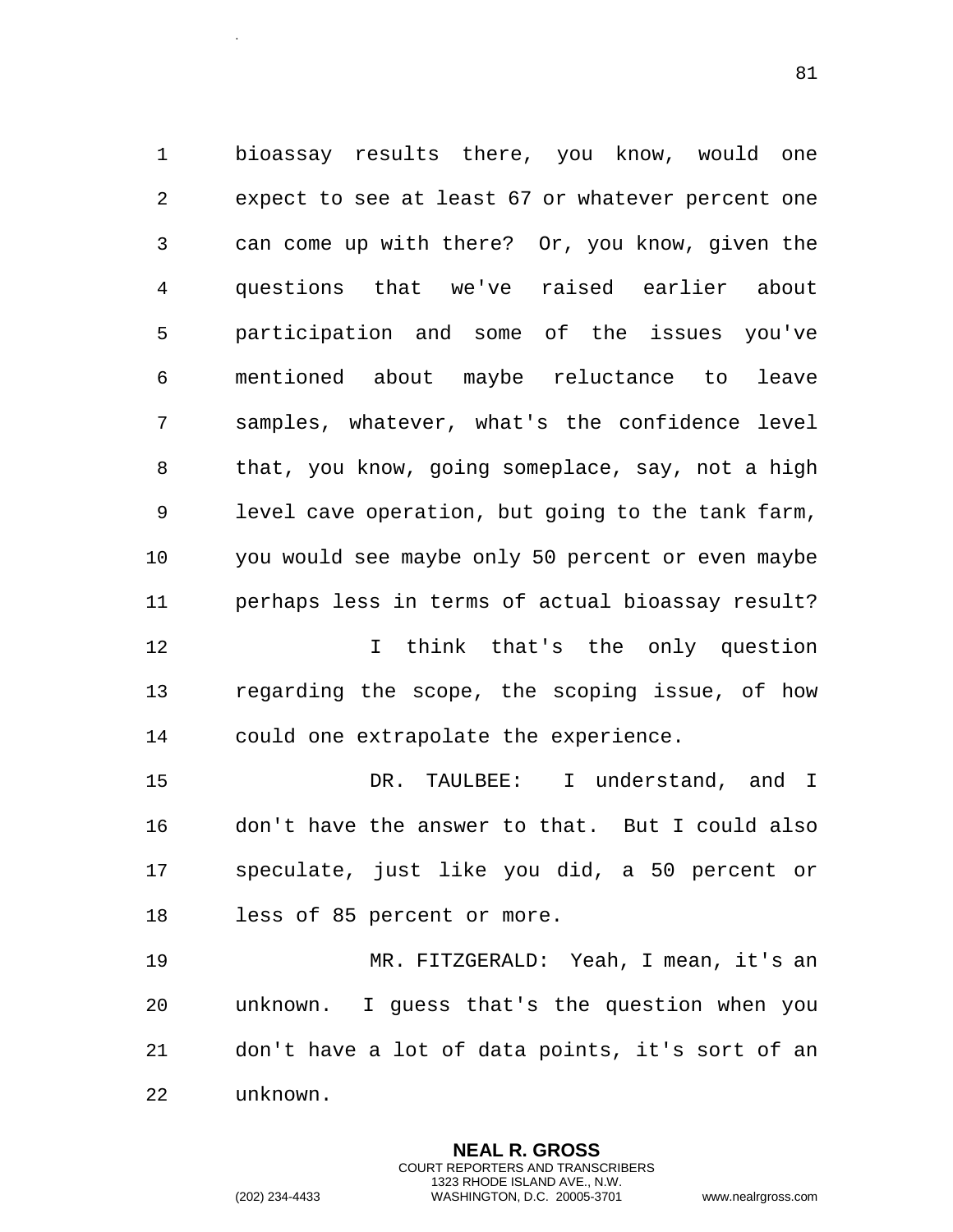And the other thing I'd like to mention is, you know, I think it's clear DuPont had a pretty centralized management system, as you point out. You can, you know, treat the in- house CTWs and add the subcontractor CTWs because the management, DuPont management was pretty well known as a fairly strong centralized management system.

 That obviously changes in '89. And I was wondering if -- I think it sounds like your approach of conclusions sort of focuses on the DuPont era, given the information you have. Would that be something you would take forward past '89?

 DR. TAULBEE: No. I guess I really wouldn't, because I really want to see what's coming out of this request that we've got here from the site, you know, from these internal assessments that were done. You know, looking at the 3200 bioassay samples from 1995, did they look at, you know, this larger fraction of the whole site and did they see differences in

> **NEAL R. GROSS** COURT REPORTERS AND TRANSCRIBERS 1323 RHODE ISLAND AVE., N.W.

.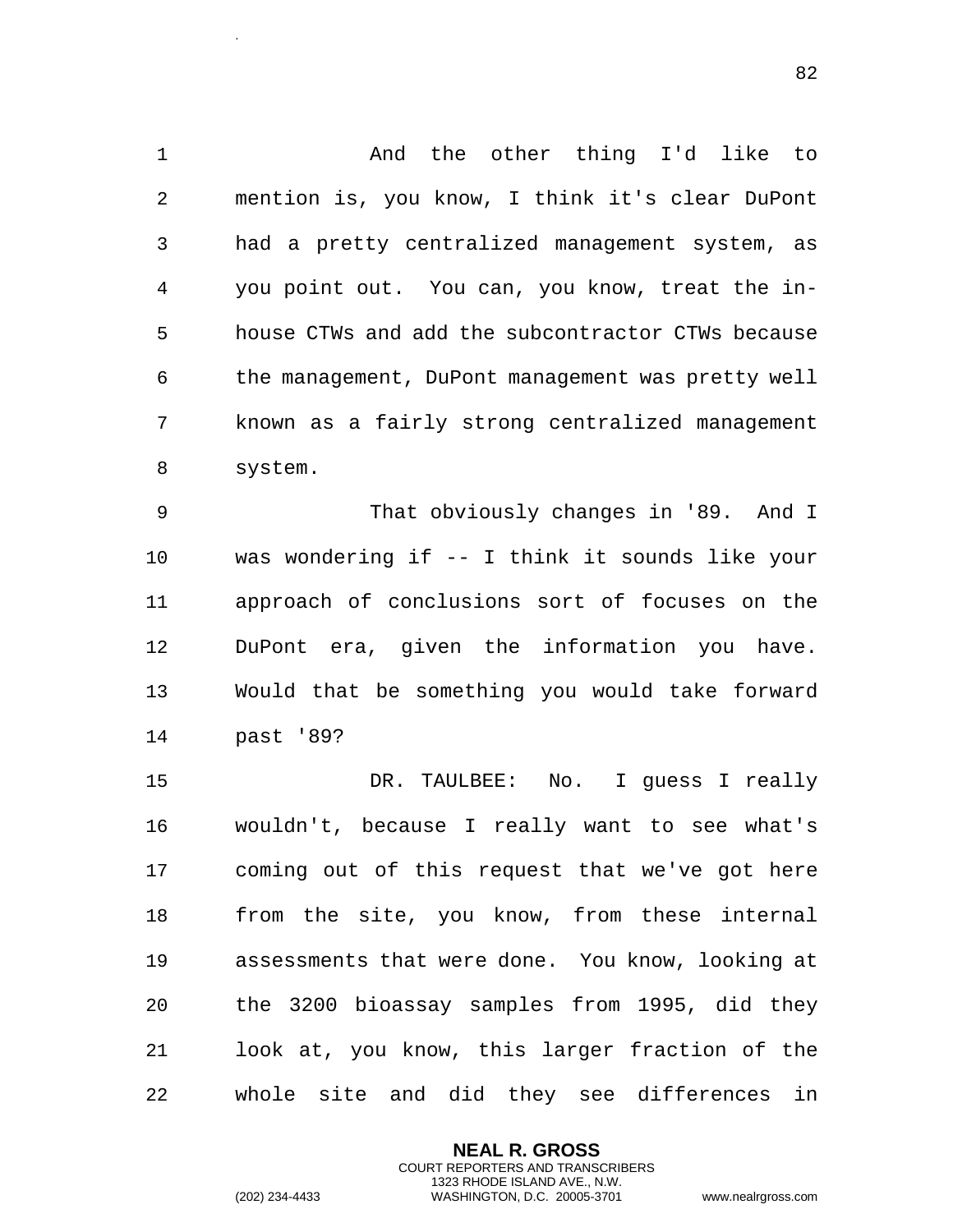amongst areas, was there one area more compliant than others? I don't know the answers to any of that at this time.

 MR. FITZGERALD: Yeah. But clearly I think what you're saying is that you can speak to '81 through '86, I guess.

 DR. TAULBEE: That's correct. That is correct, which was the sampling period that we had readily available that we could assess. Yeah.

11 11 I will say, from the interviews that we conducted in worker outreach at the beginning of the SEC, one of the clear messages from the construction trades workers that we interviewed at the time indicated that, under DuPont, they 16 said that they actually felt pretty well covered.

 Their biggest complaint was their monitoring was based upon OJT, and that the problems with it were they weren't really taught and they didn't do the rad training that they had to do under Westinghouse. And so they were more uncomfortable with that particular aspect of the

> **NEAL R. GROSS** COURT REPORTERS AND TRANSCRIBERS 1323 RHODE ISLAND AVE., N.W.

.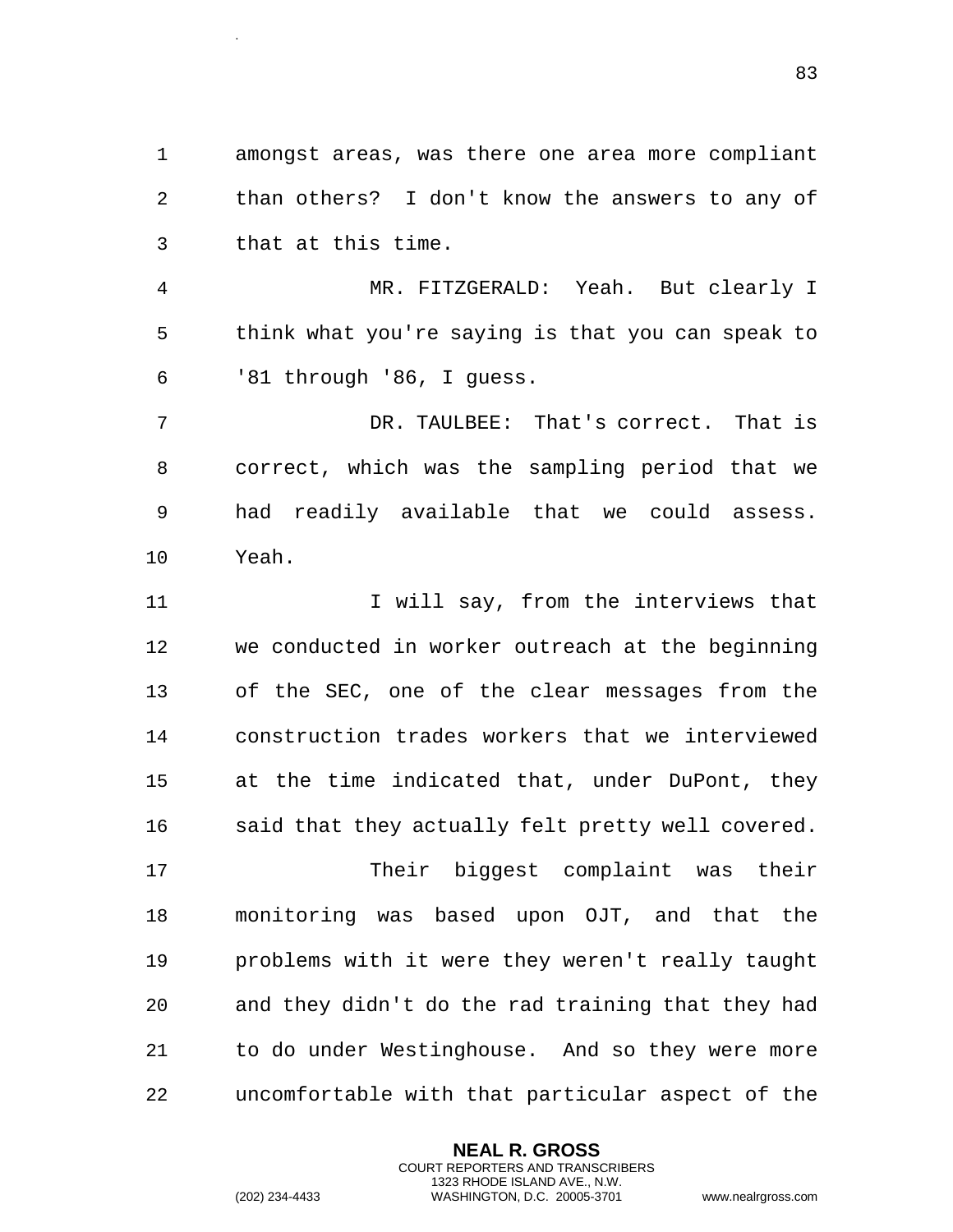radiological control.

.

 But they said that the rad techs at that time who had been around DuPont for years and years, and when they'd go into an area, they would point to this area, stay away from there, don't drill into this wall. You know, as long as you stay over here, you're not going to get contaminated, you know, things aren't going to happen. And then they indicated that when Westinghouse came in, these old DuPont rad techs that were covering them well went away, they got younger folks in that didn't know the areas as well, and they found that while they had more

 training of activities at the time, that they were potentially getting into areas and problems, more contamination, more than what they should have been due to that change.

 So that's been documented in our interviews that we conducted with workers.

 CO-CHAIR MELIUS: This is Jim Melius, I have sort of a follow-up question, trying to

> **NEAL R. GROSS** COURT REPORTERS AND TRANSCRIBERS 1323 RHODE ISLAND AVE., N.W.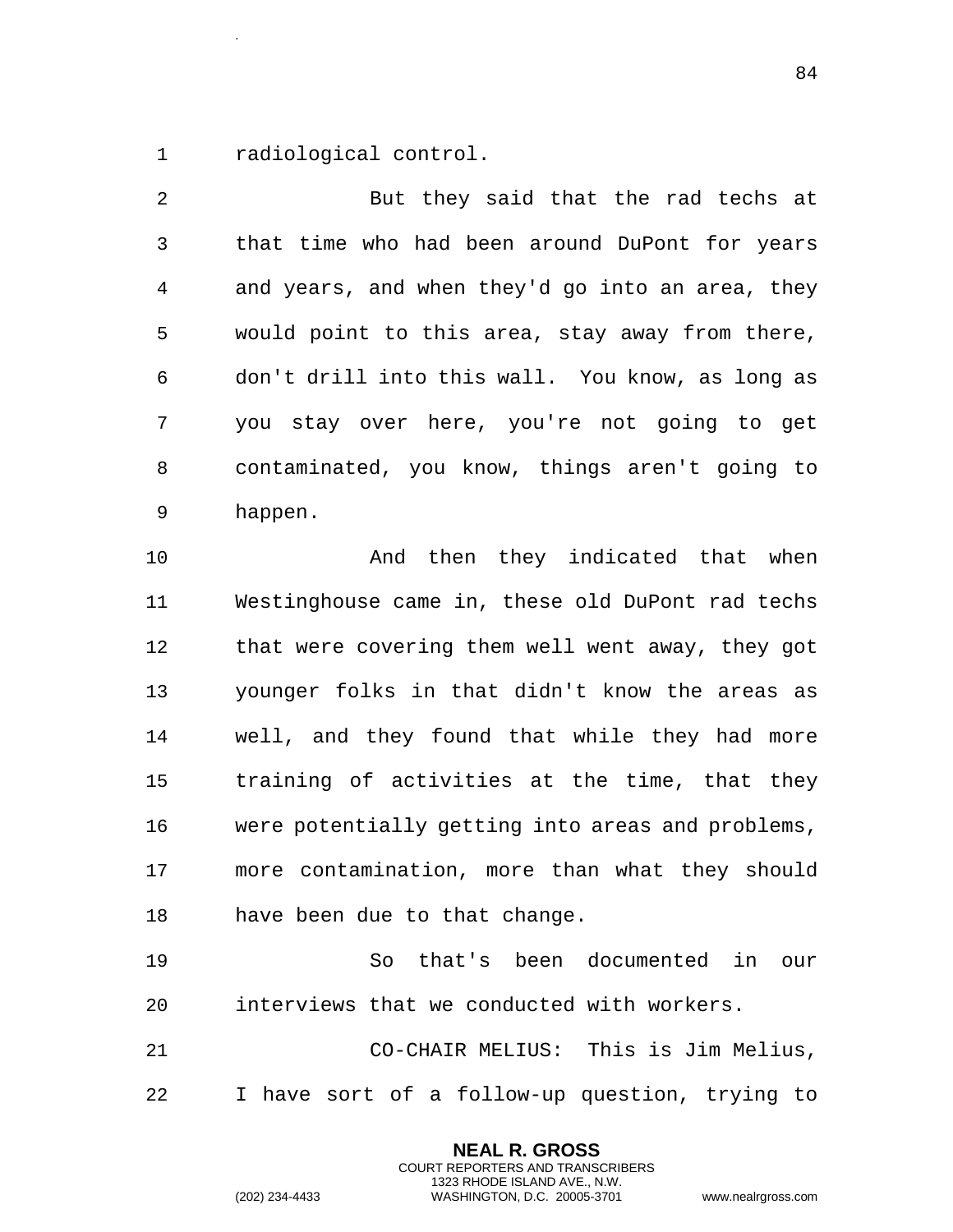again to understand some of these time periods involved.

 But, Tim, for your questions, I guess, about the compliance and evaluations that were done, this sort of covers a time period of '95 to '98, sort of the end of this time period that the SC&A report covered.

8 But my question is, does it say anything about the previous, '89 to '95, or whatever the cut off is for here? Because to me this would be, again, you know, anecdotally, a time when new contractors coming in and new procedures and new implementation and so forth, and to me would be a more critical period in terms of at least potential for problems.

16 Now, a lot of that can also obviously depend on other factors like what kind of work was being done and so forth. But I guess, in terms of your follow-up review of the SC&A report, you appear to be focusing only on the later, at least what you've told us, on the later time period.

> **NEAL R. GROSS** COURT REPORTERS AND TRANSCRIBERS 1323 RHODE ISLAND AVE., N.W.

.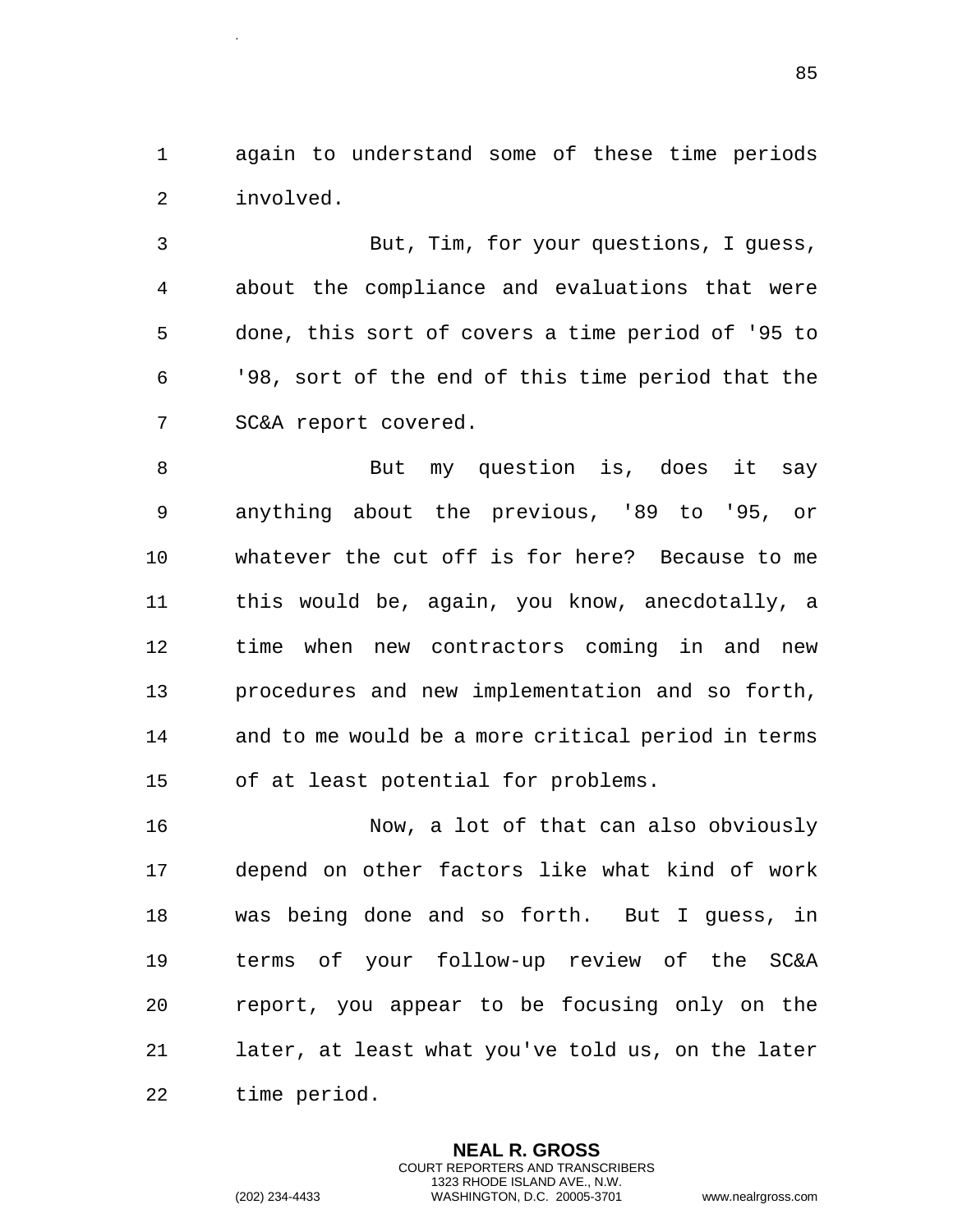DR. TAULBEE: That was what we focused on immediately when we read that, but if you desire, after seeing our report up to '86, that we follow up on that other time period, what I suspect is that in the rollout of 5480.11 in '89, and then the Rad Con Manual, is that there was probably some internal assessments that were conducted that we don't know about. But we have not asked that question yet of that site. Maybe Joe has, I haven't. MR. FITZGERALD: I was going to add that, actually, as I said earlier, the timeframe for what RWPs with multiple entries that we could find falls in that time period, '89 to '95. And again, we came up with roughly the same percentage that Tim came up with for -- and this was not preplanned -- about two-thirds. And that can be improved somewhat if one looks at the RWPs per say and tries to clarify the follow-on

 But roughly two-thirds seem to be the completion, completeness rate for that time

> **NEAL R. GROSS** COURT REPORTERS AND TRANSCRIBERS 1323 RHODE ISLAND AVE., N.W.

bioassay.

.

```
(202) 234-4433 WASHINGTON, D.C. 20005-3701 www.nealrgross.com
```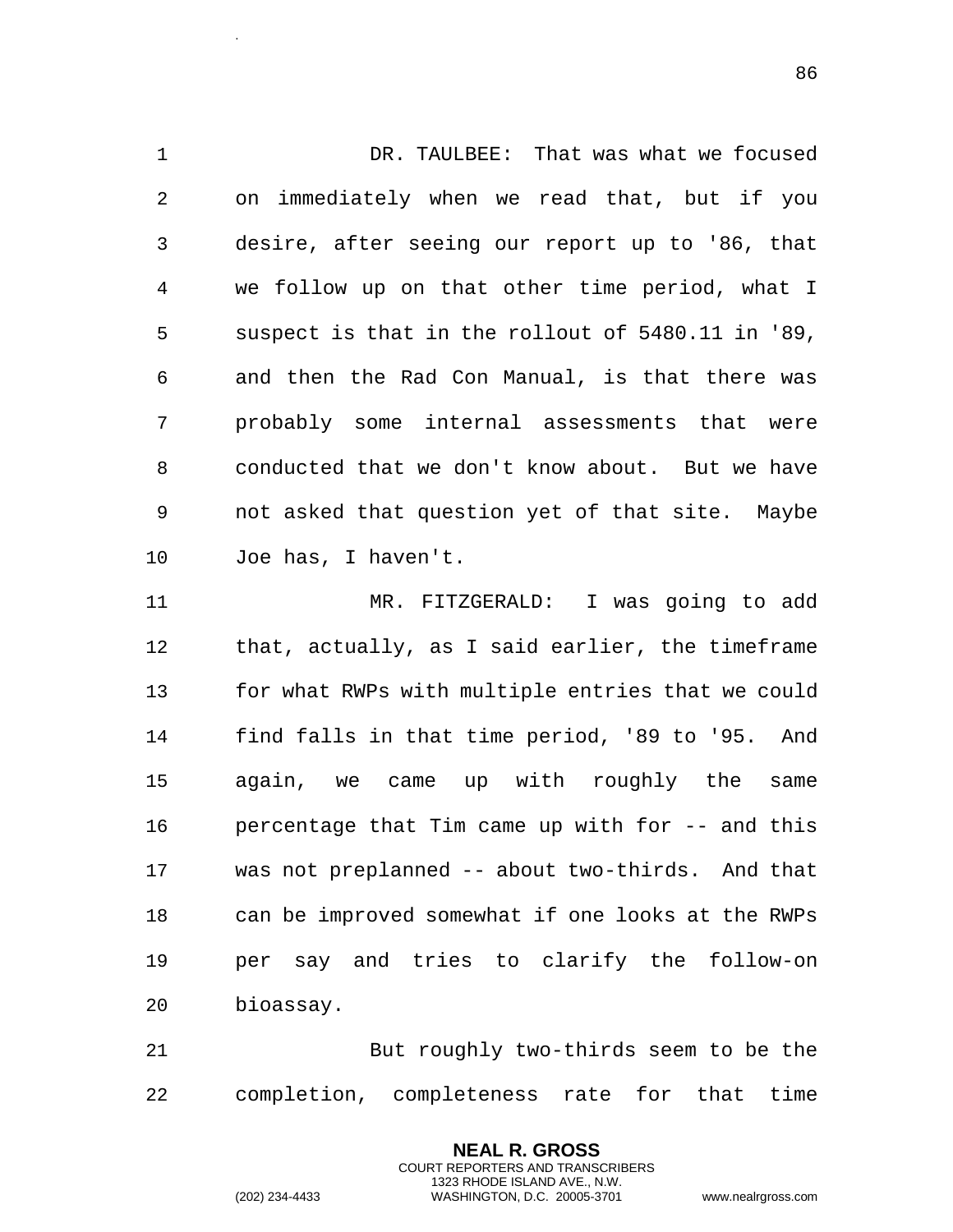period for the RWPs that we did look at as well. So, 60 percent, 65 percent, you know, 70 percent. Given the error margin, I think that's what we're talking about, 60 to 70, 75, somewhere around there.

 DR. TAULBEE: Of subcontractors. MR. FITZGERALD: Of subcontractors CTWs, exactly.

 MR. BARTON: Tim, this is Bob Barton. I have, well, two questions really. The first, you had mentioned that example of the worker who did not wear respiratory protection but was in a high alpha air concentration, and indicated that while, you know, it was discovered, that sort of, I guess, we'll qualify it as an incident and that person was followed up on, and that person's record would likely be on the high end.

 You mentioned one was even on the Transuranic Registry, and that would be included in the upper tails of the coworker model. But isn't it, you know, common practice or a guideline that when you have those known

> **NEAL R. GROSS** COURT REPORTERS AND TRANSCRIBERS 1323 RHODE ISLAND AVE., N.W.

.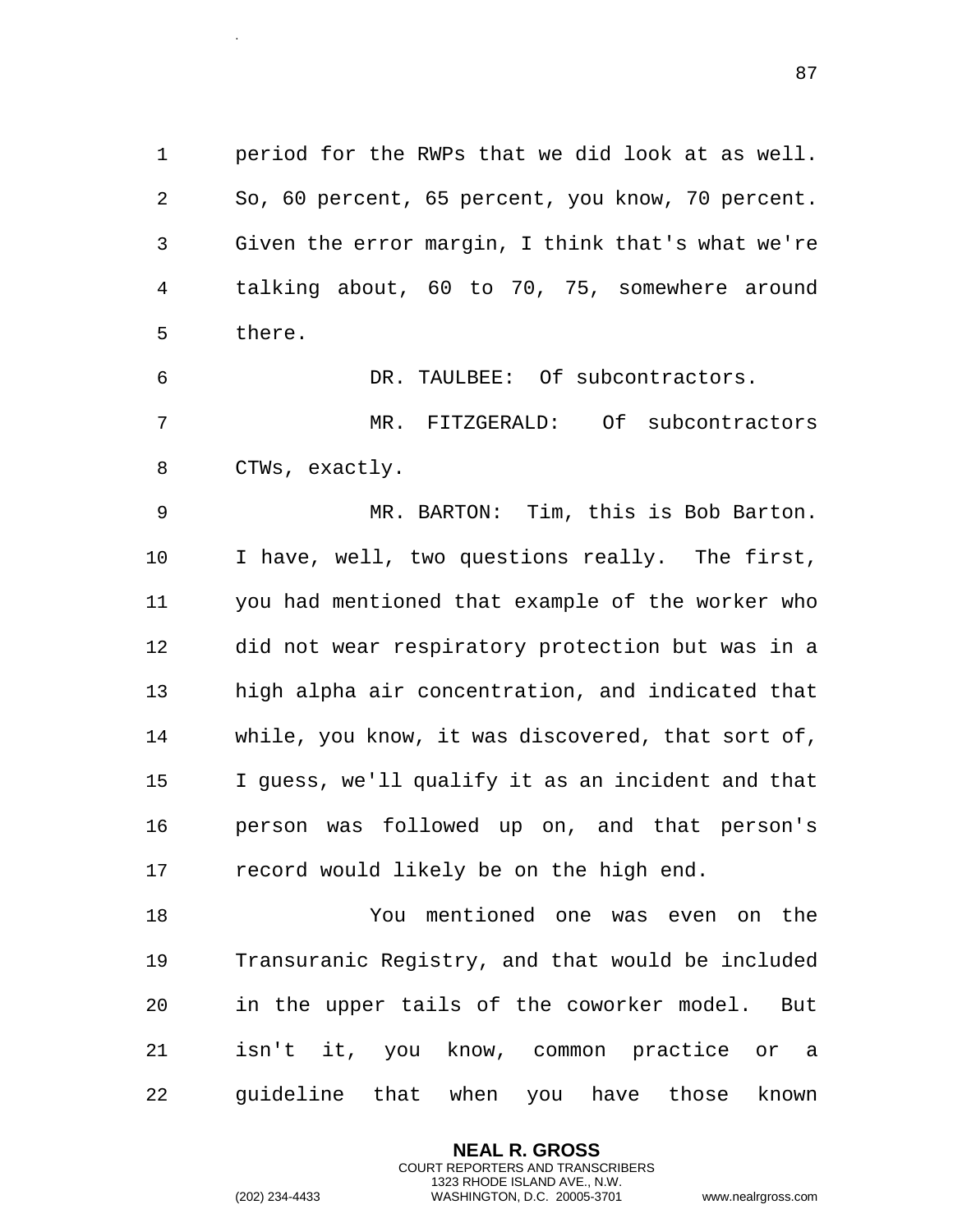incidents and documented uptakes, those are actually removed from the coworker distribution, isn't that correct?

 DR. TAULBEE: It depends upon the situation. You know, if there's chelation involved, absolutely, because that really messes up to the bioassay requirements. But in general incidents, no. We don't remove them.

 Now, we will go through with the time- weighted OPOS that we are doing, where we will kind of back-extrapolate to the date of the incident. But we don't remove them.

 The chelation ones, absolutely. Those have to be removed because excretion patterns are all different. You know, the chelating agent really messes with the ICRP models, if you will. So those are the only ones that we actually remove, Bob.

 MR. BARTON: The reason I ask, and I know maybe these individuals were chelated too, but when you look at the transuranics, the americium, californium, curium coworker model, it

> **NEAL R. GROSS** COURT REPORTERS AND TRANSCRIBERS 1323 RHODE ISLAND AVE., N.W.

.

(202) 234-4433 WASHINGTON, D.C. 20005-3701 www.nealrgross.com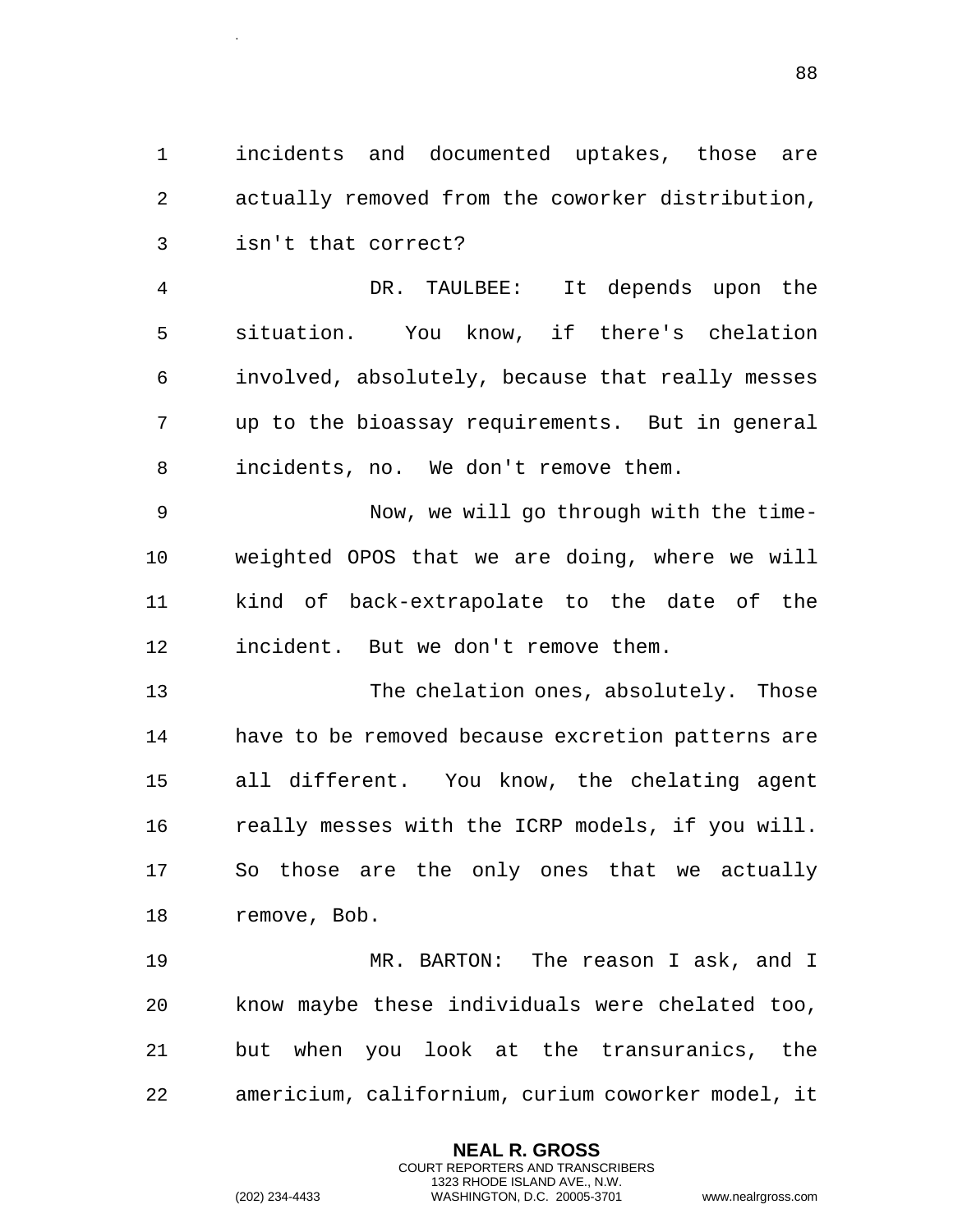talks about three individuals that were removed because their bioassay results were a lot larger than the rest of the coworker model.

 It doesn't exactly say they were chelated, but I guess we can assume they probably were, that's the reason why ---

 DR. TAULBEE: It came out of the comments from SC&A in the past where we had included them. And it was discussed and agreed upon that they really shouldn't be in there, so 11 that was why.

 DR. NETON: Bob, this is Jim. I think a number of those coworker models were developed before the weighted OPOS technique came into play. And that technique kind of obviates the need for really scrutinizing a lot of these incidents, because you do get a time-weighted exposure for a less period of time.

 And you're absolutely right. The chelating people are taken out and others evaluated on a case by case basis, but the bottom line is we don't know the great lengths to parse

> **NEAL R. GROSS** COURT REPORTERS AND TRANSCRIBERS 1323 RHODE ISLAND AVE., N.W.

.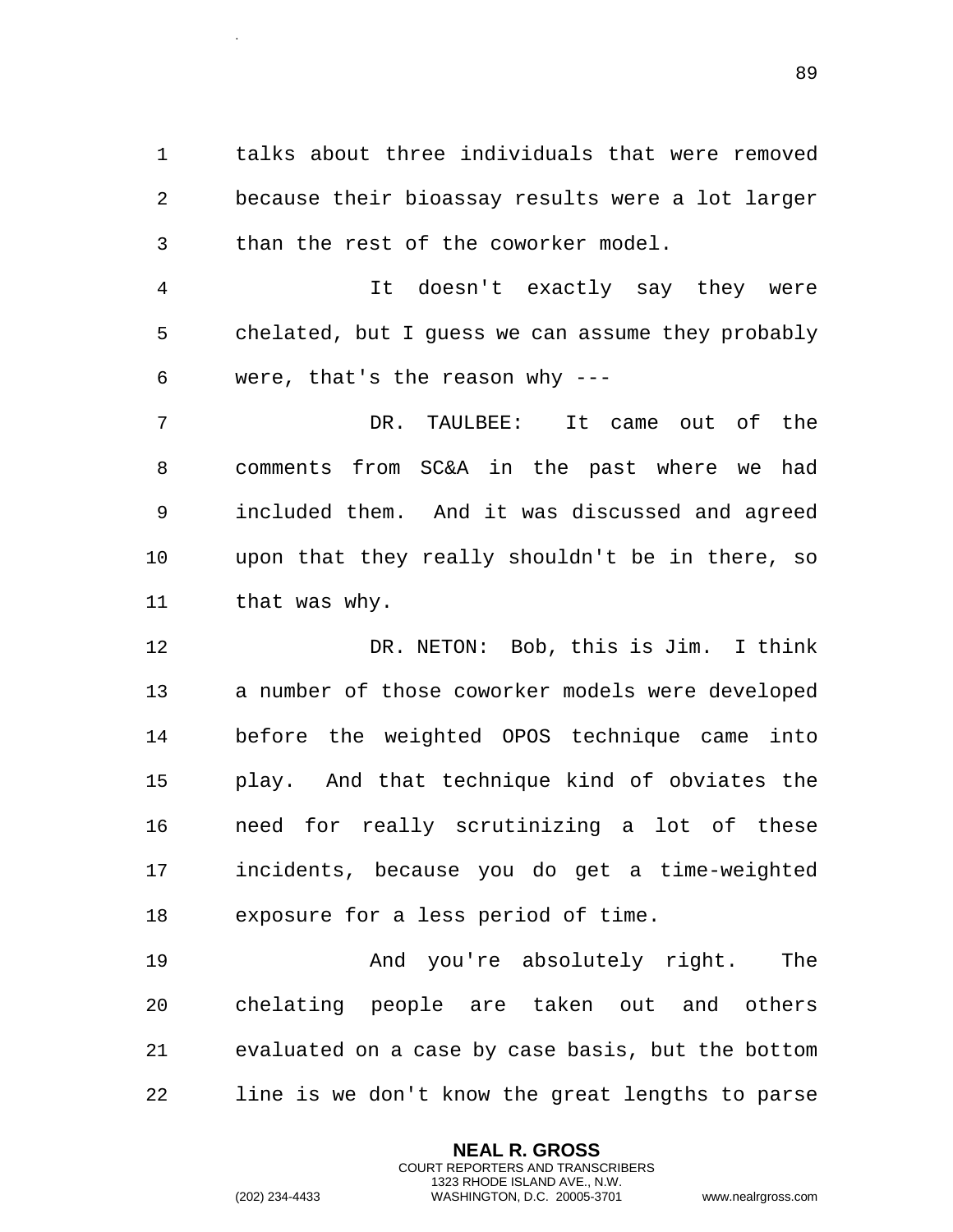out incident results. Many times it's not even possible. I mean, you have a whole set of bioassays and you don't know the individual sample.

 MR. BARTON: Okay, I understand. The other question, I think it's probably in there somewhere, you know, I guess we're talking about completeness, a positive match after the job was completed in some timeframe. I know SC&A did one month and then three months.

 Did we sort of parse that out by what the actual bioassay was looking for? Because obviously that's important. If you're in an area where plutonium is the hazard, you want to make sure that you have a plutonium bioassay as opposed to, you know, maybe a tritium bioassay from another area somewhere down the line.

 So I guess that's my second question. When we're matching these up and saying, well, this person was monitored internally, it's not as simple as the external component where they were wearing a badge, so they're going to catch all

> **NEAL R. GROSS** COURT REPORTERS AND TRANSCRIBERS 1323 RHODE ISLAND AVE., N.W.

.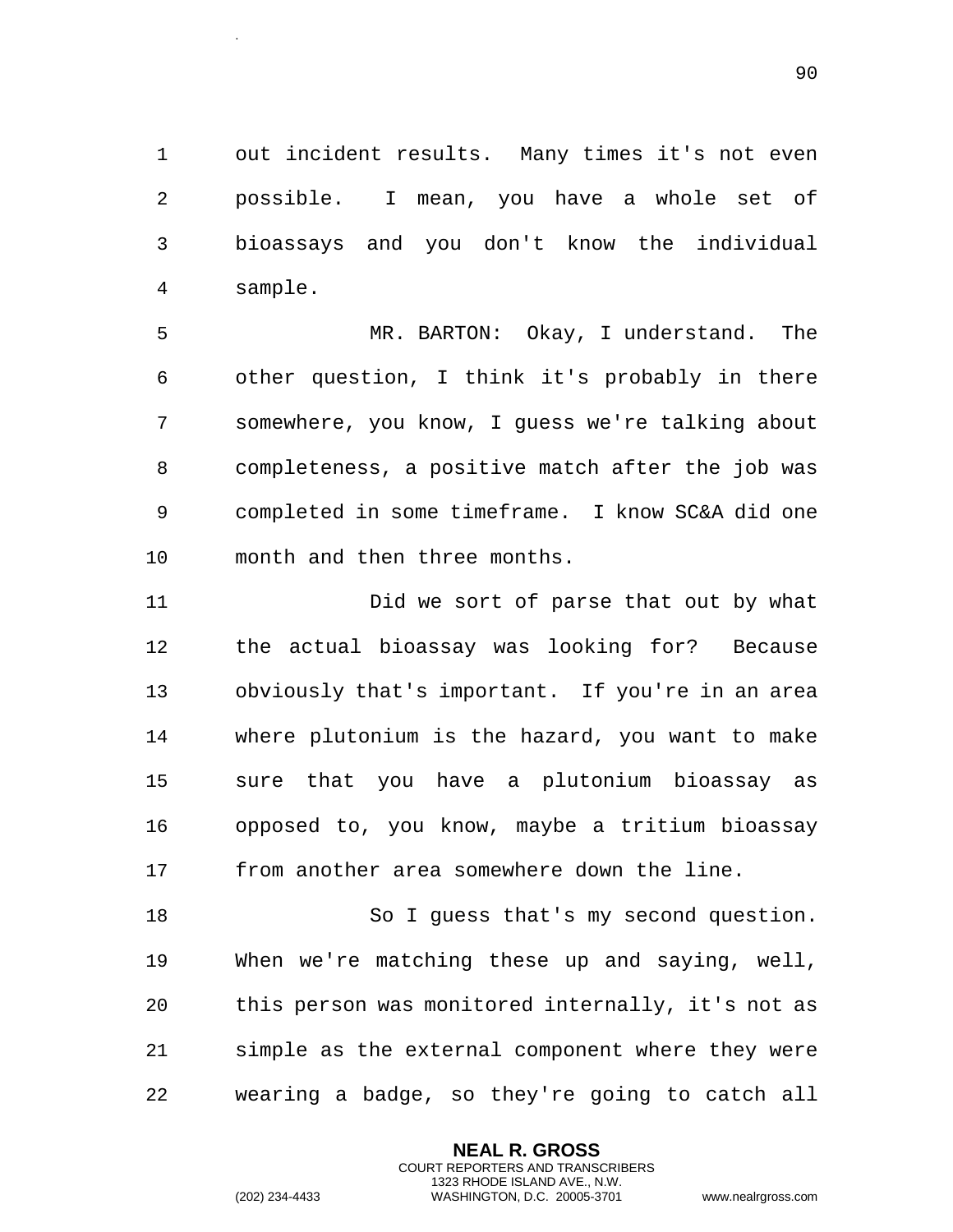the external radiation.

.

 I guess when we say we have a positive or a covered match, that it is for the correct contaminant that we should have been looking for based on whatever job they were doing. MR. FITZGERALD: Yeah, Bob, that was our report. And Ron, you can jump in too, but we explained in there that once we found the RWPs were in a variety of forms, let's put it that way, in terms of specificity and whether they listed at all the nuclides -- and sometimes they did list a primary nuclide -- at that point we just decided it just wasn't really feasible to pin that down in the kind of review we were doing. It would have required a lot more research and time onsite which we weren't able to have, frankly, in terms of SRS workload. So, at that point, we decided, yes, there would be some leeway provided clearly by just using the 30 and 90 days. But that's an artifact of how we would have to do this review, this sampling review.

It was probably more liberal from that

**NEAL R. GROSS** COURT REPORTERS AND TRANSCRIBERS 1323 RHODE ISLAND AVE., N.W.

(202) 234-4433 WASHINGTON, D.C. 20005-3701 www.nealrgross.com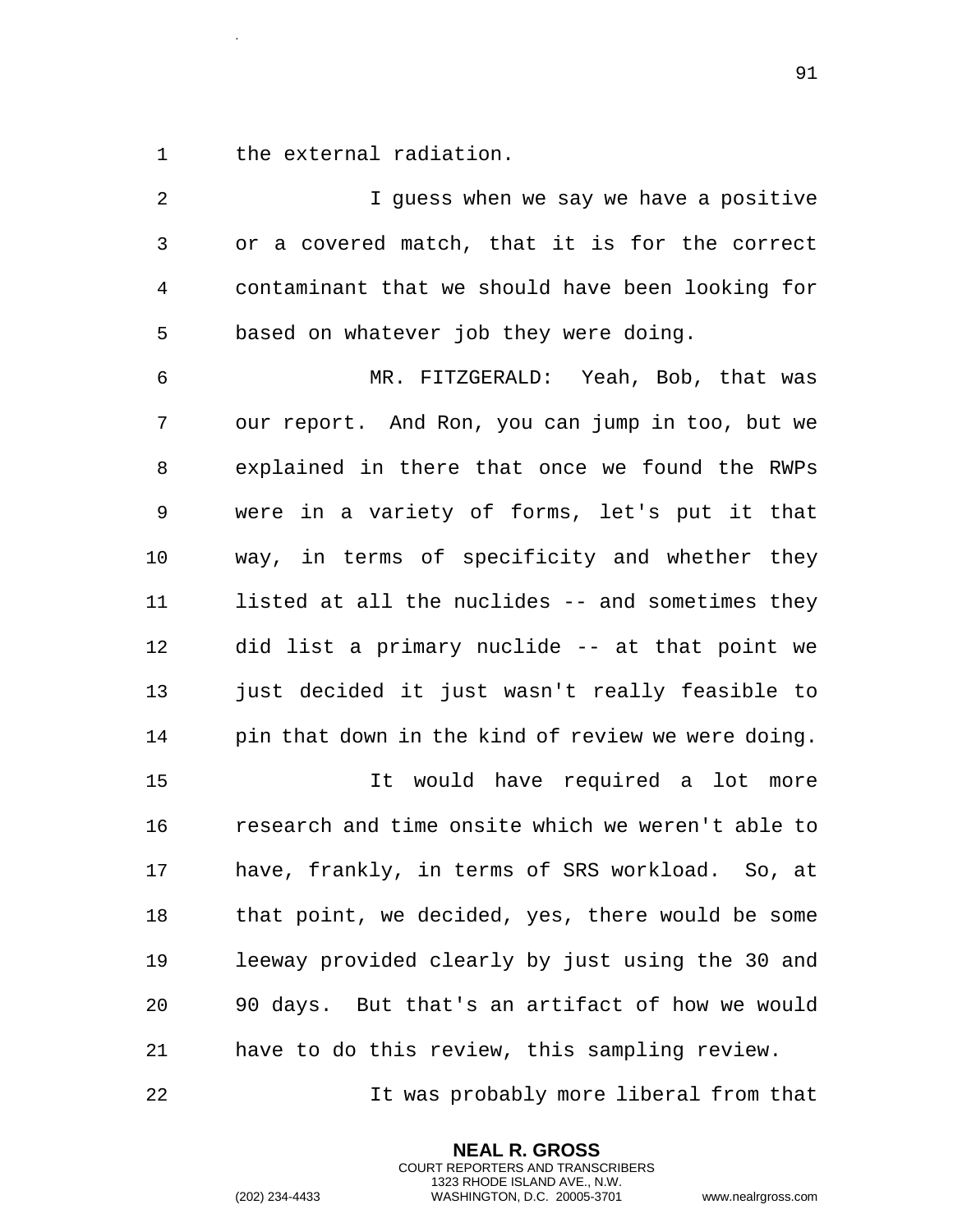standpoint because there are credits being given where maybe credit wasn't due. But I don't think -- and Ron jump in, you looked at these numbers as well -- I don't the numbers are that great. It wouldn't sway it that much.

 DR. BUCHANAN: This is Ron Buchanan with SC&A. No, Bob, we started to do that at first and we'd seen that that was going to take up too much time. And I don't know that you could really do it because the RWPs did not specify the radionuclide. And if it had been, you know, in the 95 range, we maybe would have pursued it further, but when we were down in the 60s and 70 percent compliance range, whether it was for a particular isotope might have made it change a few percent, but we didn't think it was worth the resources to chase that down.

 DR. TAULBEE: This is Tim at NIOSH. We did not parse it down at that level either.

 CO-CHAIR CLAWSON: Bob, do you have any more comments or is that it?

MR. BARTON: No, I guess I just wanted

**NEAL R. GROSS** COURT REPORTERS AND TRANSCRIBERS 1323 RHODE ISLAND AVE., N.W.

(202) 234-4433 WASHINGTON, D.C. 20005-3701 www.nealrgross.com

.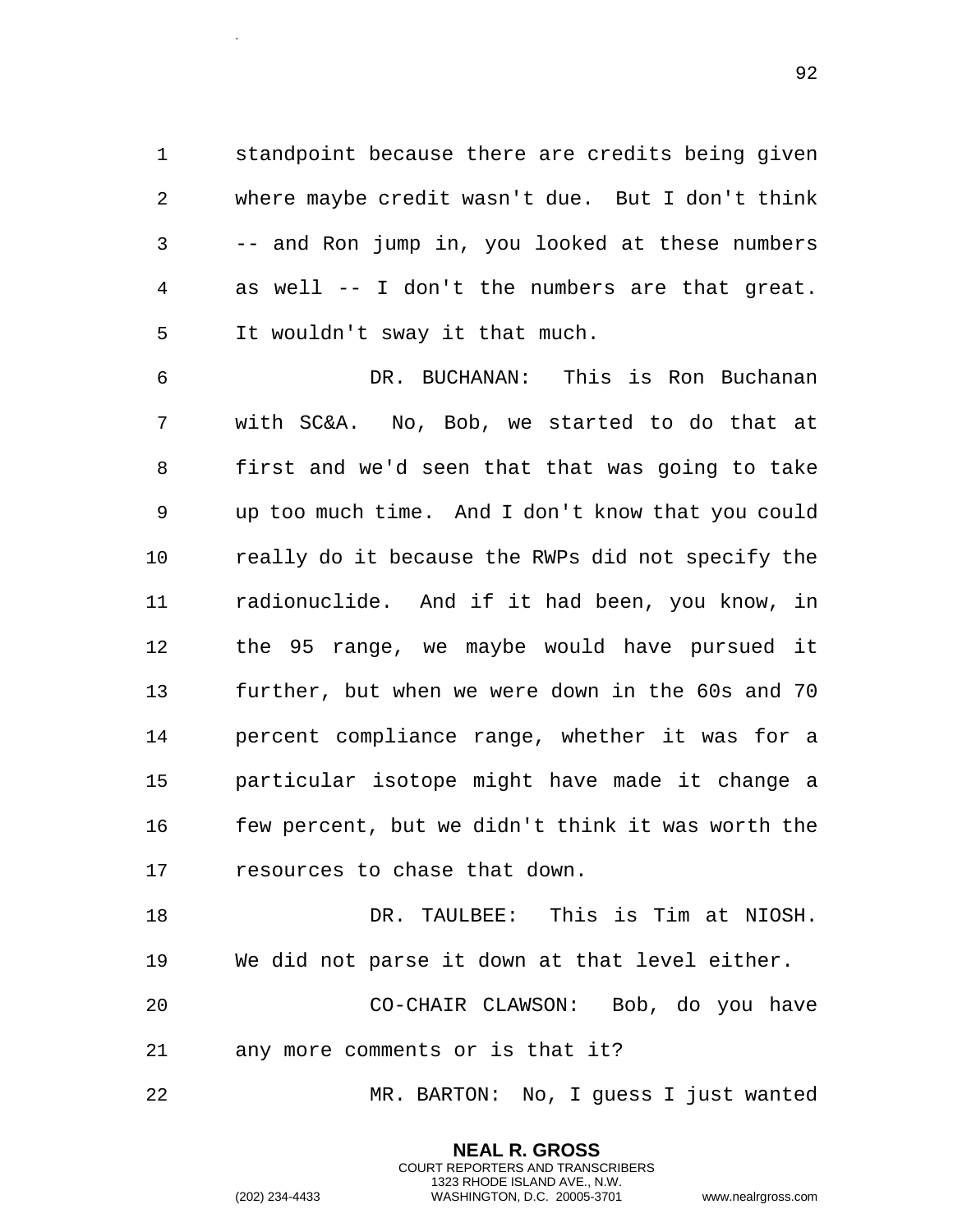to point that out, that that's one more sort of element of uncertainty when we're talking about numbers or percentages. But I kind of want to make it clear what those percentages really represent and what we can actually infer from them. And that's one complicating factor, again. And I understand absolutely why it didn't make sense to try to match a specific job to, whether it be fission products, you know, your transuranics, or tritium. I understand why we went the path that we did. I just wanted to pointed out that added uncertainties. CO-CHAIR CLAWSON: I understand. DR. TAULBEE: With regards to our analysis, we did not look at tritium. Ours is all the other radionuclides, everything except for tritium. CO-CHAIR CLAWSON: Tim, when you were talking to Josie just a little while ago, you were throwing out the 75th percentile and 65.

 Now, that is not cut in stone anywhere; these are just your personal feelings on it, is that

> **NEAL R. GROSS** COURT REPORTERS AND TRANSCRIBERS 1323 RHODE ISLAND AVE., N.W.

.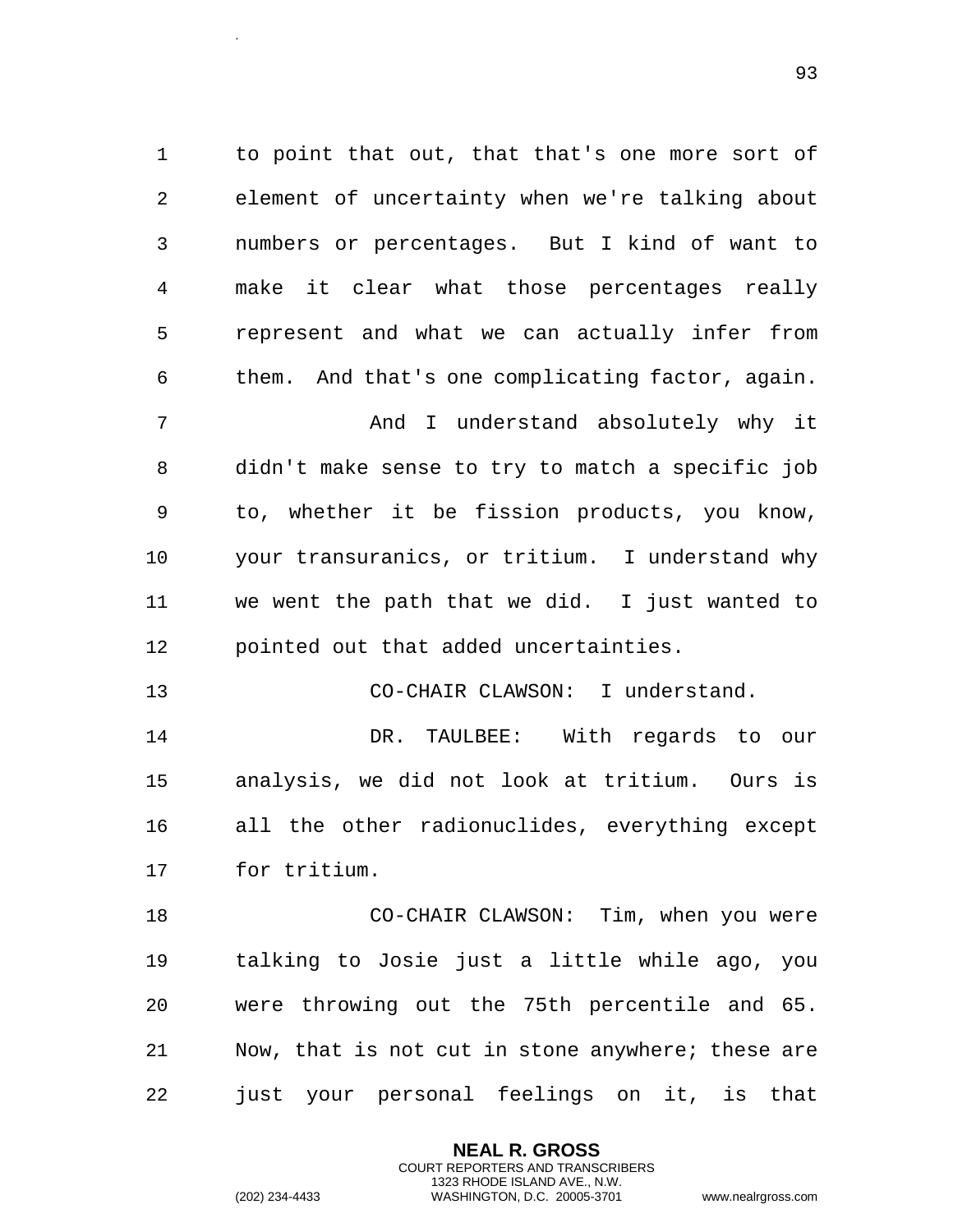correct?

.

| 2              | DR. TAULBEE: That's correct. This is              |
|----------------|---------------------------------------------------|
| 3              | from our discussion last September, Brad, of ---  |
| $\overline{4}$ | CO-CHAIR CLAWSON: Right. Well, and                |
| 5              | I just want to make that because sometimes it     |
| 6              | comes up, oh, we've already agreed on that, but   |
| 7              | that is not the case. I don't want to be put in   |
| 8              | a situation that this is what we said it was.     |
| 9              | This is what your feelings are on it,             |
| 10             | because basically it comes down to the Board to   |
| 11             | make that determination and also this is why part |
| 12             | of the SEC group is here with us too.             |
| 13             | do have one question<br>the<br>$\mathbf{I}$<br>on |
| 14             | bioassay. And this is for Tim or Joe. Because     |
| 15             | I'm going back to my other knowledge of what we   |
| 16             | got into with Hanford up there. How were these    |
| 17             | bioassays, were these bioassays delivered to      |
| 18             | people that worked at Savannah River or did they  |
| 19             | have to stop in and pick them up?                 |
| 20             | How were they done? Because I'll tell             |
| 21             | you the reason why. Because at Hanford, they      |
| 22             | would deliver the bioassay samples to your home.  |

**NEAL R. GROSS** COURT REPORTERS AND TRANSCRIBERS 1323 RHODE ISLAND AVE., N.W.

(202) 234-4433 WASHINGTON, D.C. 20005-3701 www.nealrgross.com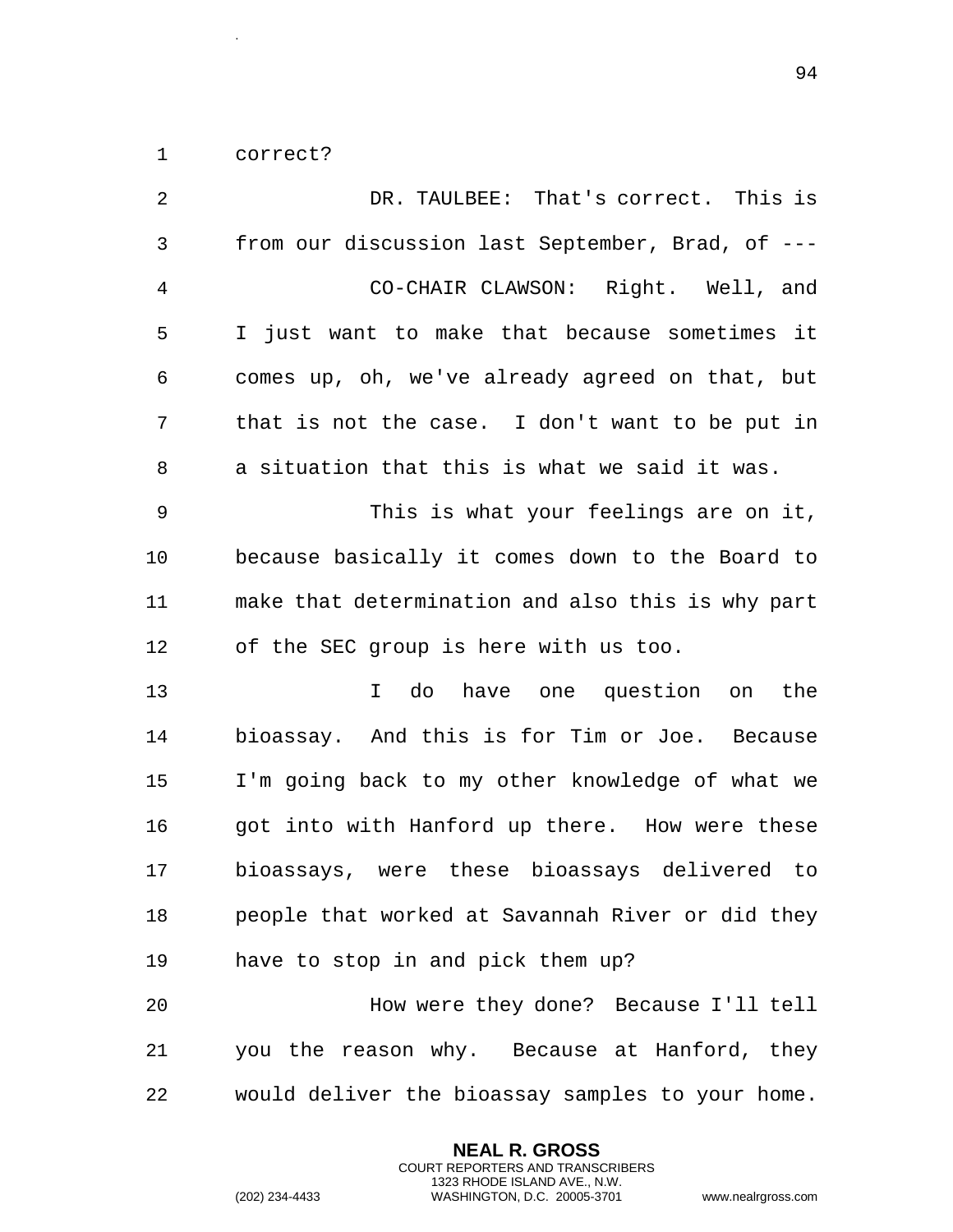And if you were outside of the area, out of the Richland or Pasco area, they would not deliver them to you. So a lot of construction trades people out of Portland or Seattle and stuff like that would not get them delivered to them.

 So I'm just wondering, because this was kind of an eye-opening thing to me at Hanford on this. So I was just wondering how these were delivered. Does anybody know how this was handled? Did they have to go in and pick them up or any of that?

 DR. TAULBEE: I don't know. But this is something that we are wanting to try and follow up as well with doing some interviews with people who are involved in this. Because my understanding is that that was one of the contributing issues with regards to the Notice of Violation, in that where people were to leave samples and whether there was a control associated with that. And it was that part is what actually resulted in the Notice of Violation, that was a contributing cause here.

> **NEAL R. GROSS** COURT REPORTERS AND TRANSCRIBERS 1323 RHODE ISLAND AVE., N.W.

.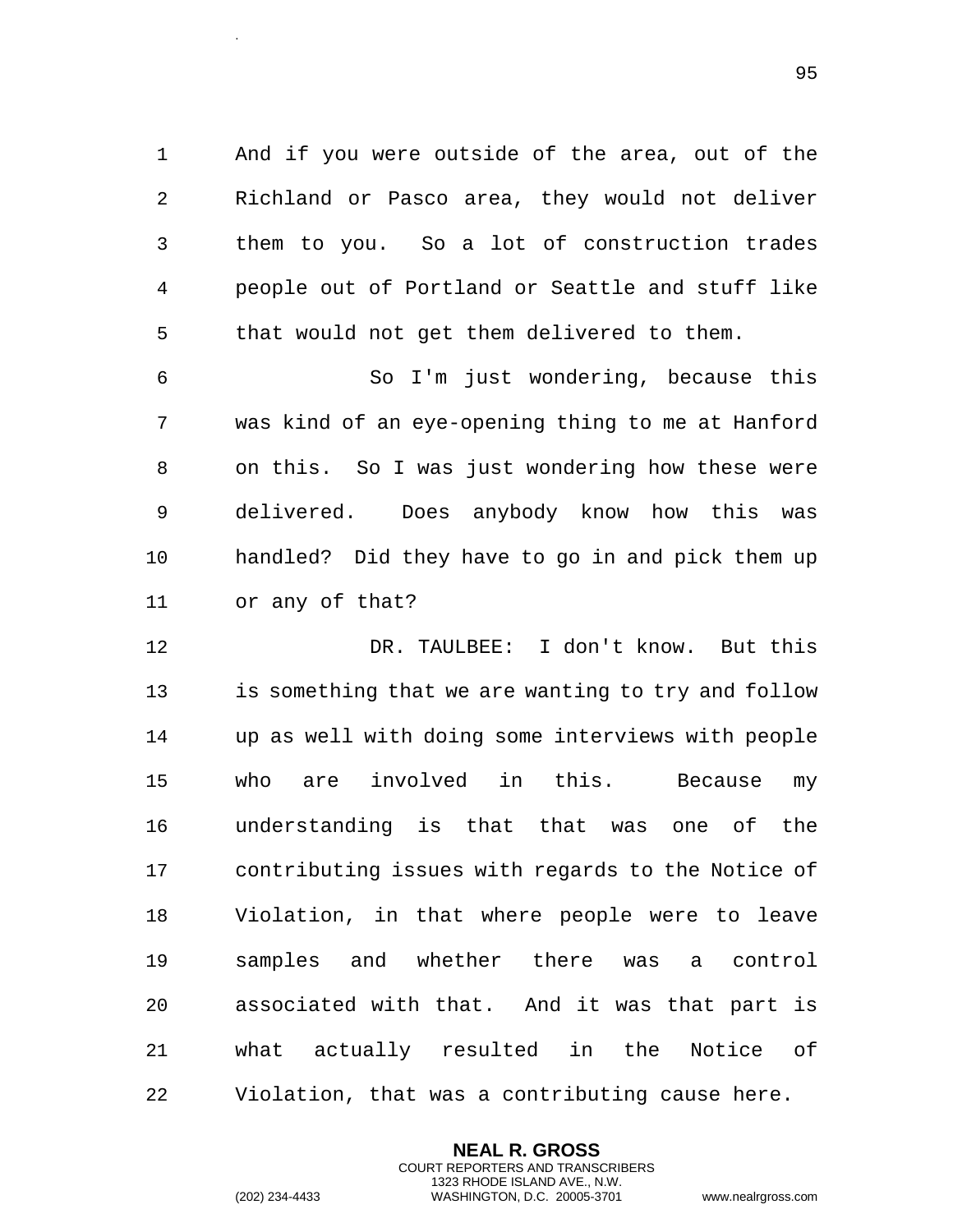So we don't know the answer to that - - at least I don't; maybe Jim does -- yet, but that is something we do want to follow up on.

 MR. FITZGERALD: Yeah, in my experience, Hanford was, it was a pretty unique situation where they actually brought the, you know, brought the sampling to the workers themselves. That's pretty rare. I don't think I've seen it anywhere else. And I don't think we have the explicit information on this, but I think we can find out through some interviews.

 CO-CHAIR CLAWSON: Well, I know that we've got a subject matter expert was on this, so if you could look that up, I would appreciate it. DR. TAULBEE: Yes, we will.

 CO-CHAIR CLAWSON: Okay. That being said, do we want to continue or do we want to break for lunch? I'm good, but I just wanted other people to get a feeling. What's the census of everybody?

 CO-CHAIR MELIUS: Brad, since we're changing topic, so to speak, a little bit, about

> **NEAL R. GROSS** COURT REPORTERS AND TRANSCRIBERS 1323 RHODE ISLAND AVE., N.W.

.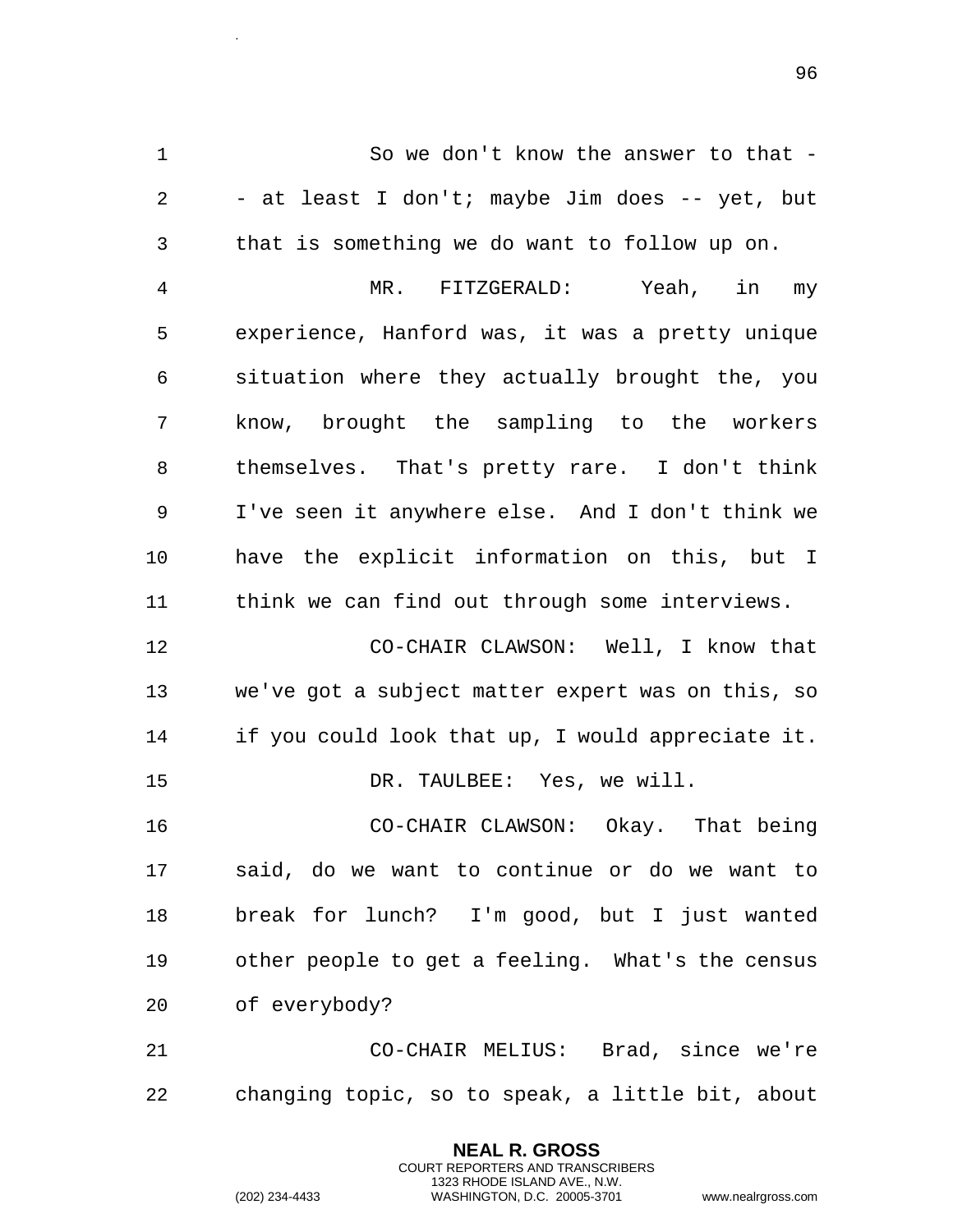to go into the coworker model issues, it's probably a good time for a break.

 CO-CHAIR CLAWSON: I could sure use a comfort break right now. So would it be all right then, Ted, if we go for an hour? I'm trying to think what your time would be, it'd be 1:30? MR. KATZ: Yeah. I mean, that's fine here. Let's take a quick survey of our Board Members and see. Does that work for all of you, breaking for an hour? I know we're losing Lockey at 2:00, maybe -- or maybe that was 4 o'clock our time so we're all right. CO-CHAIR MELIUS: How about a half hour? Is that a problem? CO-CHAIR CLAWSON: No, I could do that. 17 DR. NETON: Half hour would be good. MR. KATZ: Okay, so how about we if we reassemble at 1:00 Eastern Time? CO-CHAIR MELIUS: Yeah.

CO-CHAIR CLAWSON: That'd be fine.

MR. KATZ: Okay, see you all then.

**NEAL R. GROSS** COURT REPORTERS AND TRANSCRIBERS 1323 RHODE ISLAND AVE., N.W.

.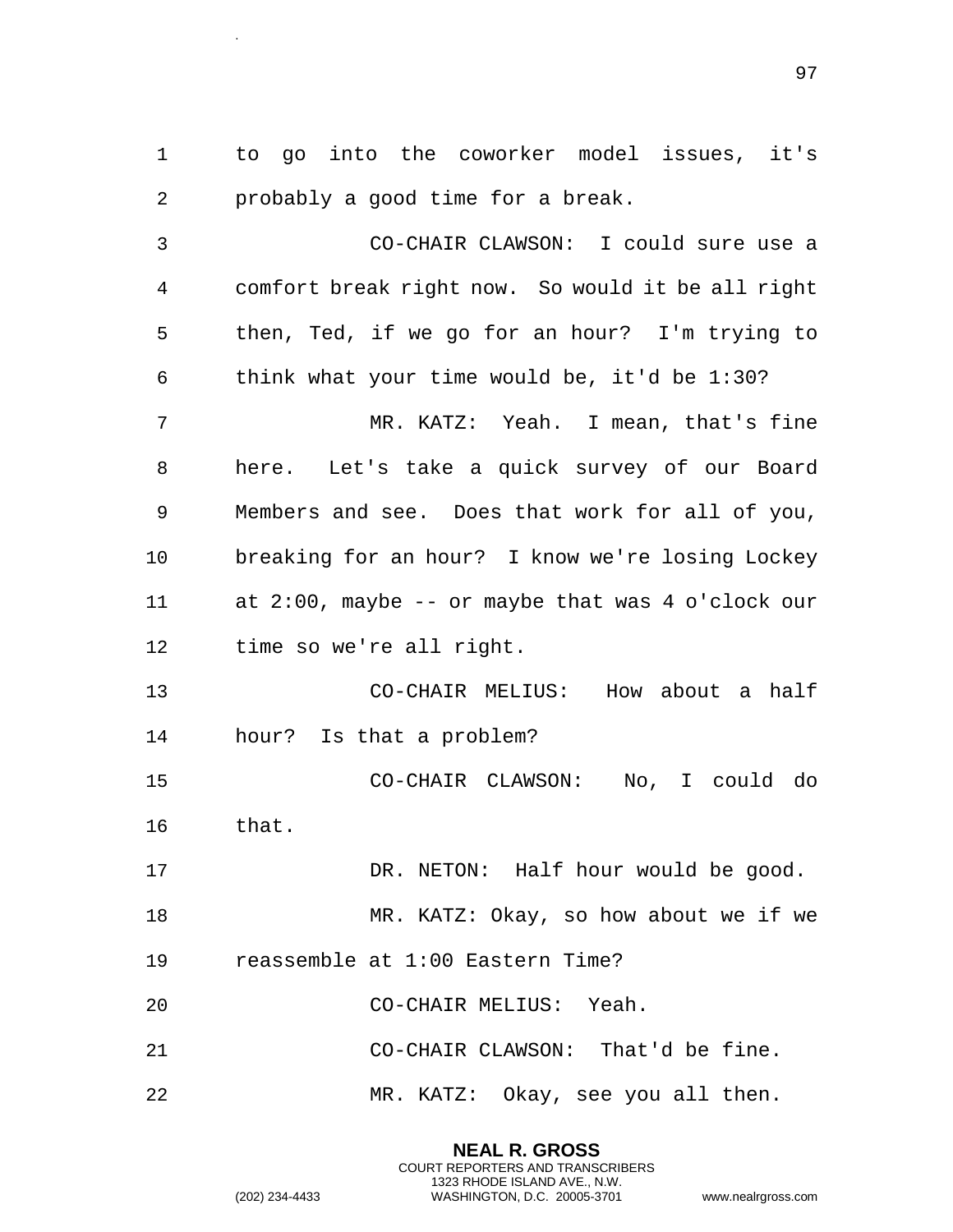1 **Lunch** 

.

2 (Whereupon, the above-entitled matter 3 went off the record at 12:27 p.m. and resumed at 4 1:04 p.m.) 5 MR. KATZ: Okay, well, why don't we go 6 ahead and get started. And we can catch Gen up 7 if we need to when she joins. So I think I'll 8 turn it back to you, Dr. Melius. 9 CO-CHAIR MELIUS: You're all caught up 10 in attendance and everything? 11 MR. KATZ: Yeah. The NIOSH folks and 12 SC&A folks are all online. 13 CO-CHAIR MELIUS: Okay. 14 MR. KATZ: And we have most of the 15 Board Members. 16 CO-CHAIR CLAWSON: Hey, Jim? 17 CO-CHAIR MELIUS: Yes? 18 CO-CHAIR CLAWSON: Jim, this is just 19 Brad. Could I just make one comment before we go 20 on to the next phase? Because, you know, we spent 21 a lot of time this morning on this data 22 completeness and stuff, and I just want to make

> **NEAL R. GROSS** COURT REPORTERS AND TRANSCRIBERS 1323 RHODE ISLAND AVE., N.W.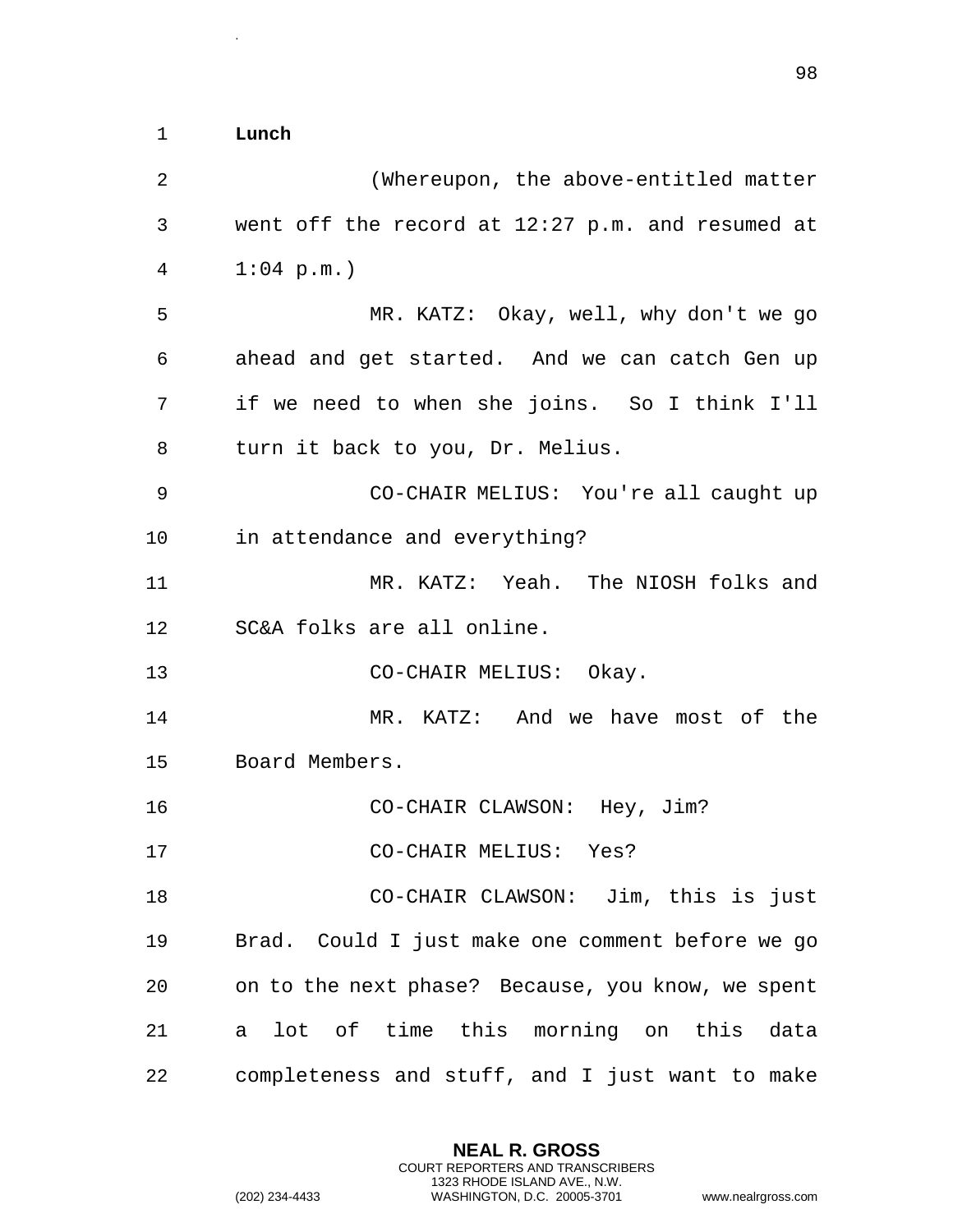.

 sure that everybody understands that we ran into a lot of different things in there.

 But the bottom question that we have got to come up with is, is this data complete? And that's our main concern, is if we've got enough data to be able to do what we need to be able to do. And, you know, we're checking for completeness, and that's what we're down to the wire on with this.

 And I just want people to realize that, because these reports come out and stuff like that, we cover a lot of different stuff. But is it complete? Is it enough to be able to do a coworker bioassay program and stuff?

 I just wanted to say that because I know we've covered a lot of different stuff. So, with that being said, I'll turn it back over to you, Jim.

NIOSH SRS Internal Coworker Dosimetry Data

Report and SC&A Review

 CO-CHAIR MELIUS: Okay, thanks, Brad. So we'll start on the coworker model issues. And

> **NEAL R. GROSS** COURT REPORTERS AND TRANSCRIBERS 1323 RHODE ISLAND AVE., N.W.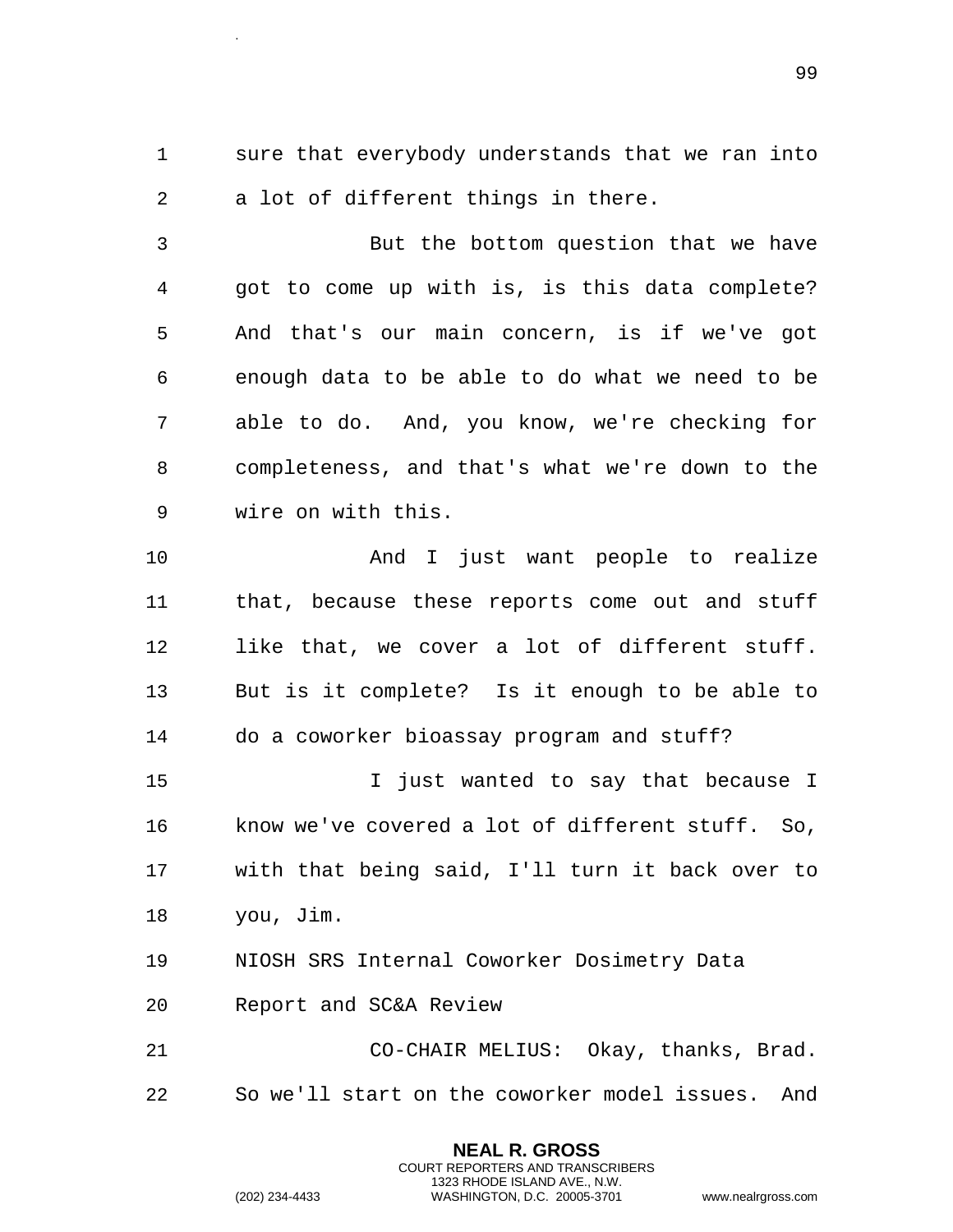I just want to say Ted and I have talked, and Brad and I talked about this a little bit, but I guess, given the number of reports here, we're not going to attempt to cover everything during this phone call. I just don't think it would be efficient or wise.

 So we'll see how far we get for a period of time, and see. And we'll still have to leave time for the petitioner comments and some wrap-up on this. But we are planning on, if the two Work Groups are agreeable, to holding an in- person meeting, at least a full-day meeting to sort of deal with these issues, because I think that's probably a much more efficient way of dealing with these.

 I think we can make progress today, particularly on what still needs to be done or what's happening in terms of comments and review and so forth. But I think we'll be planning a full-day meeting, in-person meeting to, I don't want to say to finish things up ,but to at least give a more, you know, try to get through all the

> **NEAL R. GROSS** COURT REPORTERS AND TRANSCRIBERS 1323 RHODE ISLAND AVE., N.W.

.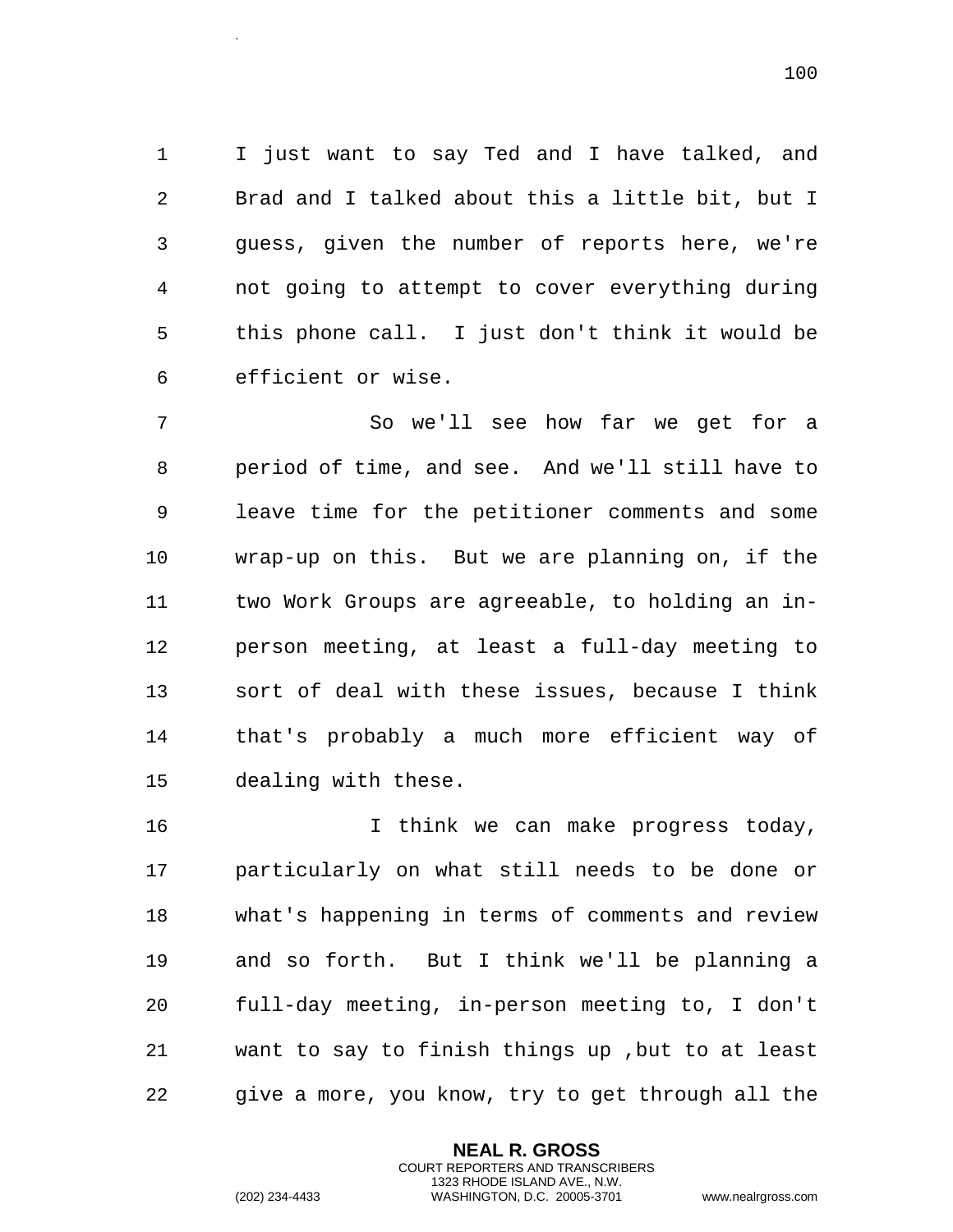reports that need to be addressed, and particularly the coworker issues.

 So, with that, I don't know who's planning on presenting from NIOSH on Item 3? DR. TAULBEE: I certainly can. This is Tim Taulbee. We have prepared -- SC&A had a number of findings in their report on the coworker models. There was a total of six findings and eight observations.

 And we have populated the Board Review System with each of the findings and our responses to them. Actually, not all of them. Findings 3 and 5 we are still working on. So we've got 12 into 14 total. We've got responses out there on the Board Review System.

**And what I was going to proposed that**  we do is SC&A to kind of go through their review and their findings. And then we could address each of the findings individually and walk through those, and hopefully close some of them out. And some of them I think we'll be able to put into abeyance, and trying to work it through

> **NEAL R. GROSS** COURT REPORTERS AND TRANSCRIBERS 1323 RHODE ISLAND AVE., N.W.

.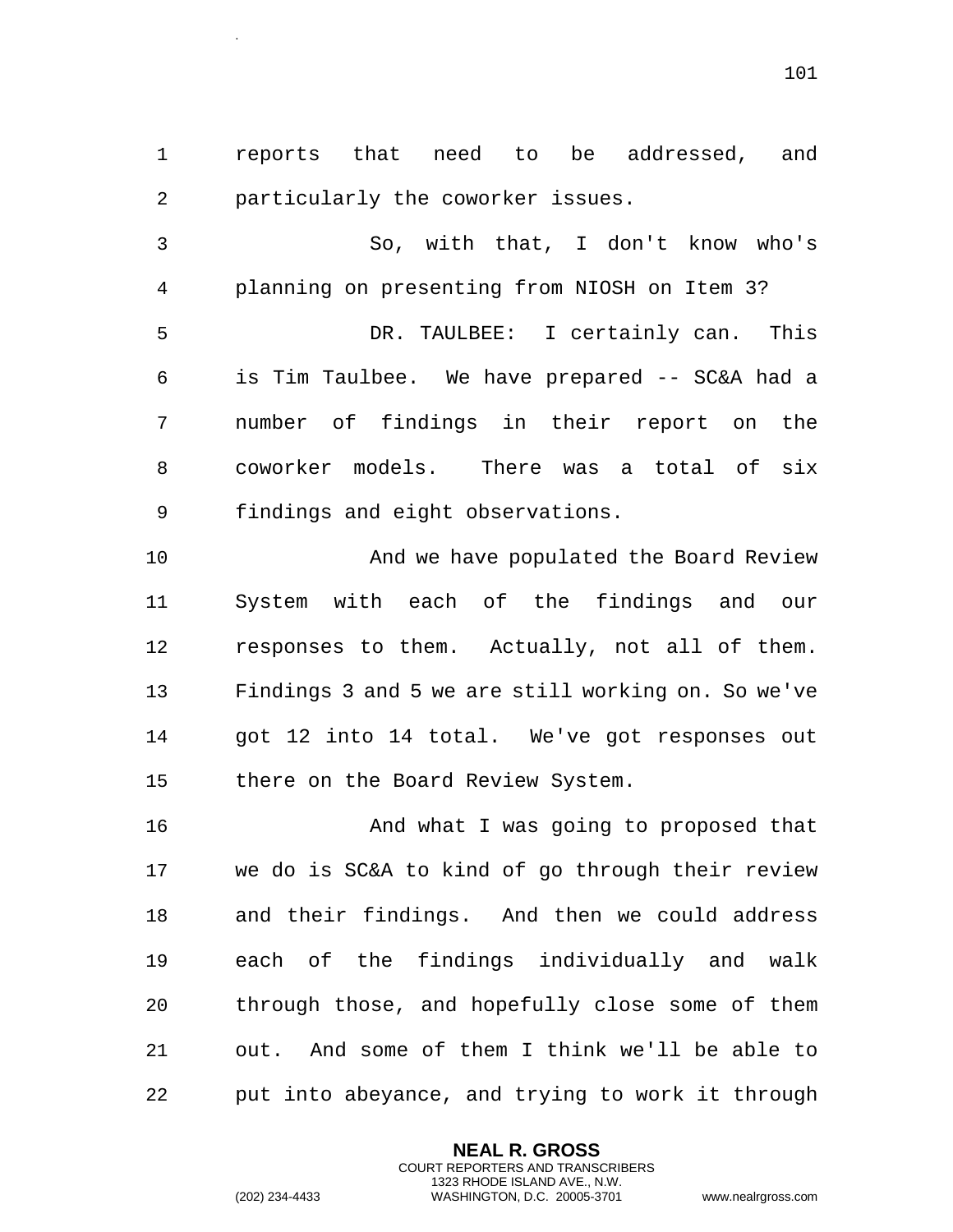that way.

.

| 2              | This is kind of new in using the Board            |
|----------------|---------------------------------------------------|
| $\mathfrak{Z}$ | Review System, especially with the SRS Work       |
| $\overline{4}$ | Group. And I'm not sure how much the SEC Issues   |
| 5              | Work Group has used it in the past. I know we     |
| 6              | haven't yet, but with the large number of         |
| 7              | findings, I think that we really need to have     |
| 8              | something to track it. And the Board Review       |
| 9              | System actually works quite well for that.        |
| 10             | MR. KATZ: Can I just interject here,              |
| 11             | Tim? It's great to use the BRS system for exactly |
| 12             | that reason. So I think that's standard. The one  |
| 13             | issue which I try to, as each Work Group picks it |
| 14             | up, let folks know is that some Board Members     |
| 15             | have access, some Board Members do not.           |
| 16             | So whenever we do populate the BRS                |
| 17             | with responses, for example, we also, at the same |
| 18             | time in parallel, you can copy stuff out of the   |
| 19             | BRS if that's where you're putting it originally. |
| 20             | But we need to send those out to the Work Group   |
| 21             | in an email or what have you so that they get     |
| 22             | that too.                                         |

**NEAL R. GROSS** COURT REPORTERS AND TRANSCRIBERS 1323 RHODE ISLAND AVE., N.W.

(202) 234-4433 WASHINGTON, D.C. 20005-3701 www.nealrgross.com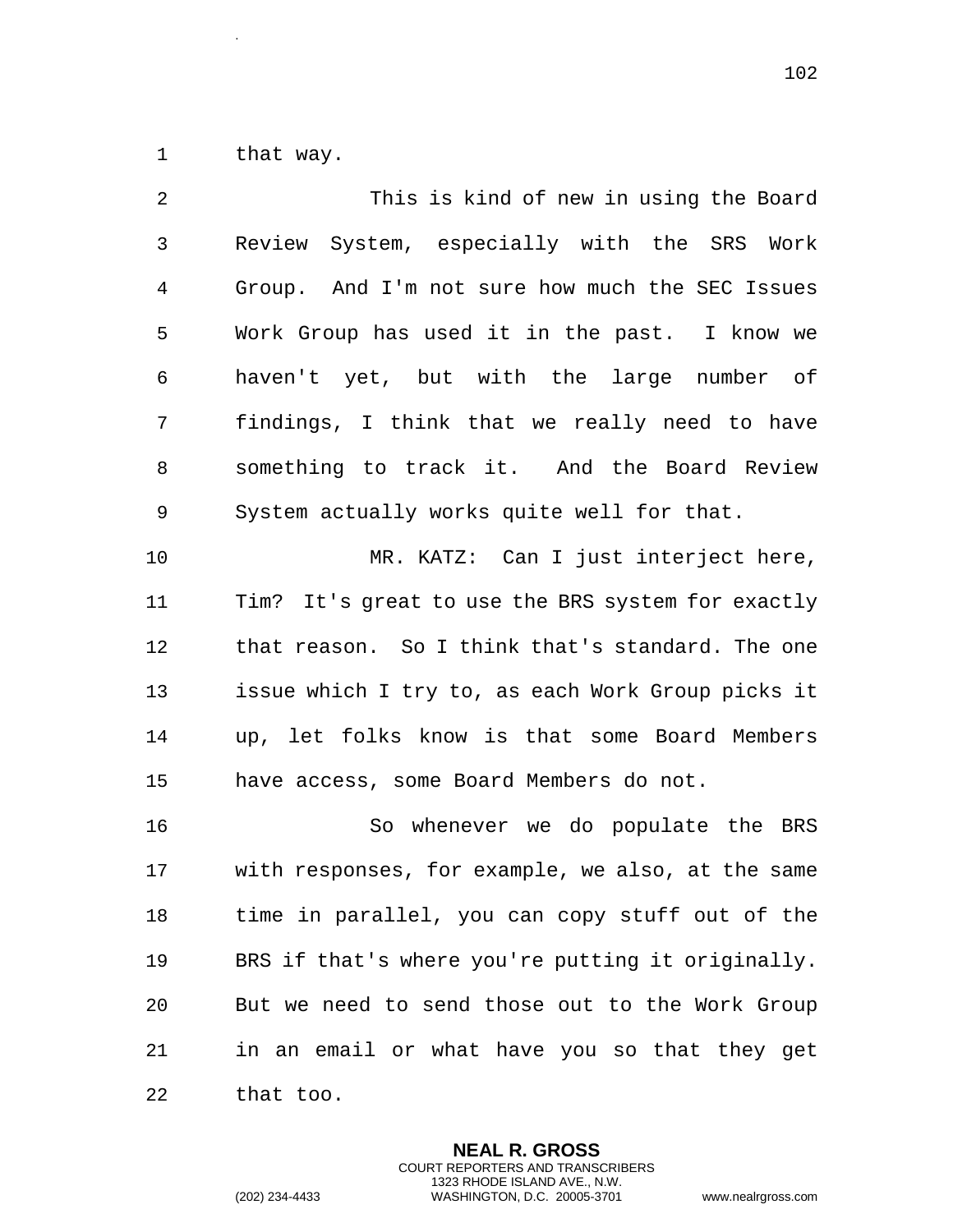1 DR. TAULBEE: Okay. MR. BARTON: And this is Bob. As you were kind of saying there, one of the things I did in sort of prepping for this meeting is I put some slides together. They're nothing new, really just stuff pulled out from our report from the OTIB-81, the Implementation Guide, and also the Board Review System responses that you had provided on those Findings 1, 2, and 4. So, if it's amenable to the Work Group, as Tim indicated, I can kind of lead us through that discussion of what our review findings and observations were and we can talk about them as we go. And like I said, I do have some slides. It's not an official presentation, but

 again I'm just sort of pulling out discussion points from our reports to kind of -- well, to keep me focused anyway, but hopefully it's helpful for everybody else.

 So, as a suggestion, if that's amenable, I can put those up on Skype and go from

> **NEAL R. GROSS** COURT REPORTERS AND TRANSCRIBERS 1323 RHODE ISLAND AVE., N.W.

.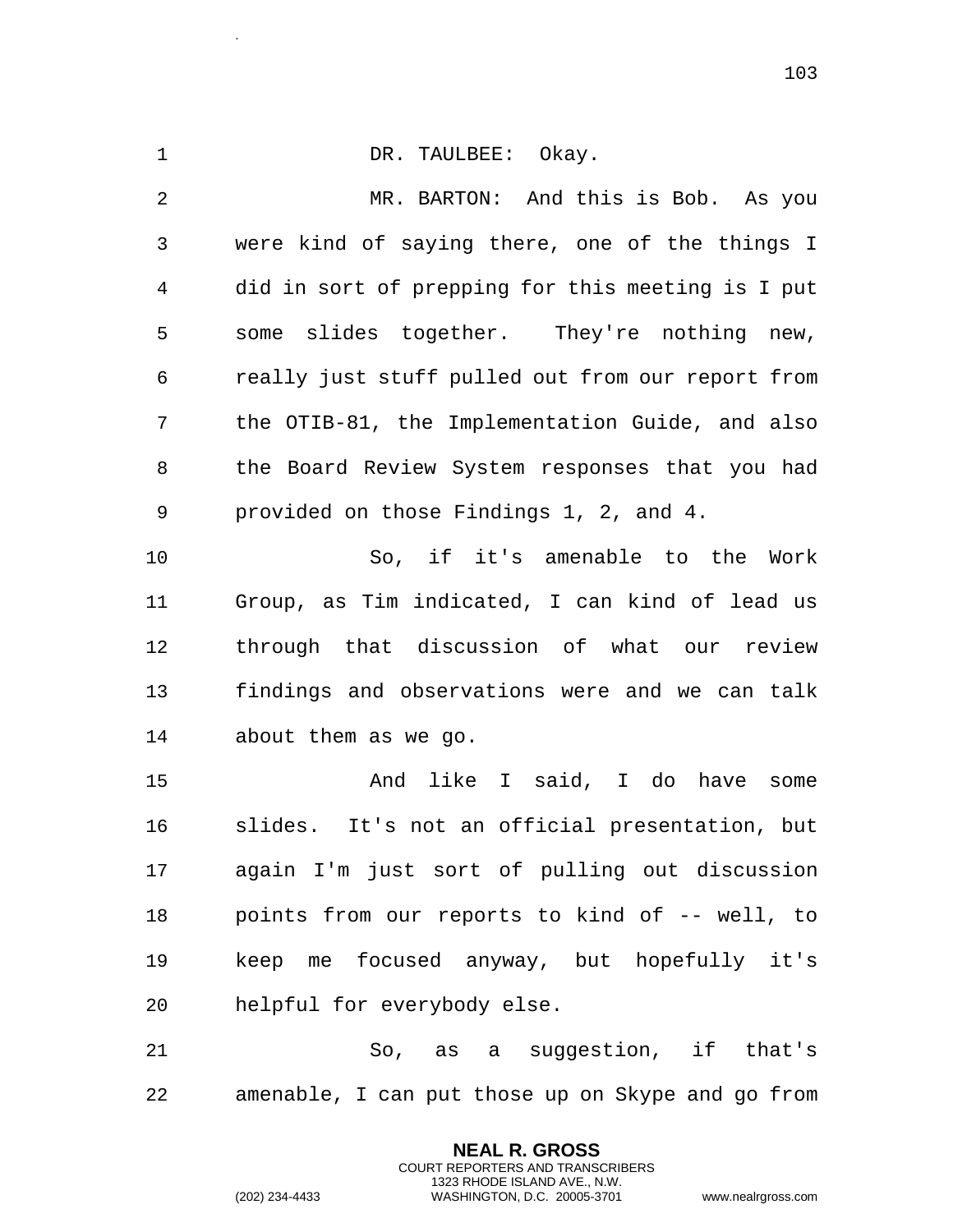1 there.

.

2 CO-CHAIR MELIUS: Okay, let's get 3 going then. 4 MR. BARTON: Alright. Let me just 5 quick put my PowerPoints up here. Okay, can 6 everybody, the people who do have Skype, can they 7 see? This should be the title slide. 8 MR. KATZ: Yeah, it shows. 9 **NIOSH SRS Internal Coworker Dosimetry Data Report**  10 **and SC&A Review** 11 MR. BARTON: Okay, great. Alright, so 12 we're talking about, for those of you who don't 13 have Skype, we were talking about the review of 14 OTIB-81, which is the internal coworker dosimetry 15 data for the Savannah River Site in its Revision 16 3. 17 Both that report and SC&A's review are 18 up on the website. And I'll try to refer directly 19 to page numbers as we go along so that people on 20 the phone can also see what we're looking at. 21 I guess as sort of a preamble, I note 22 that other coworker models have been developed

> **NEAL R. GROSS** COURT REPORTERS AND TRANSCRIBERS 1323 RHODE ISLAND AVE., N.W.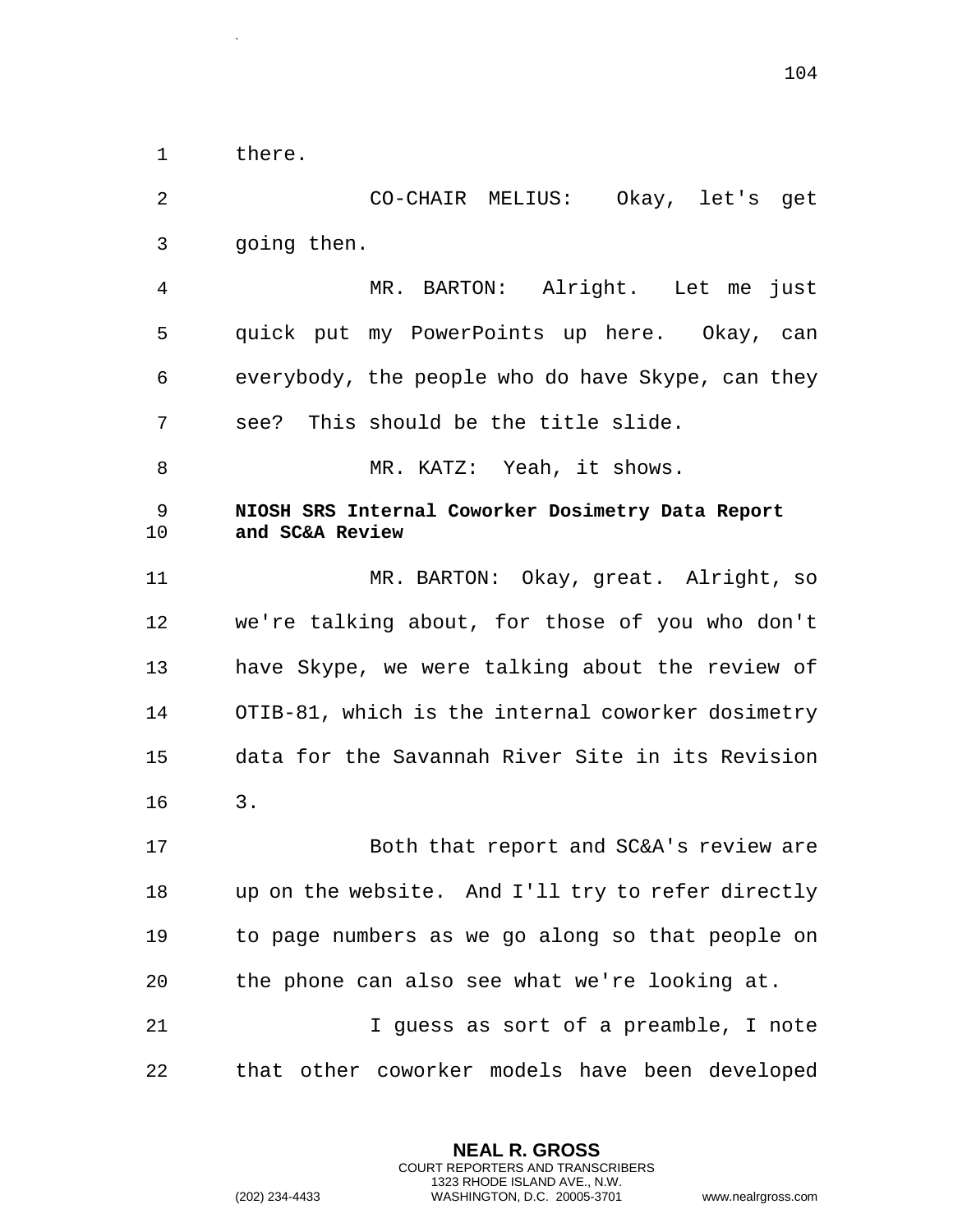that use the time-weighted, one person one sample method. But I believe this is the first, I think you could call it a test drive of the draft coworker implementation criteria, which I think the most recent revision is, I believe, Rev 4 which is dated in 2015.

 It was sort of approved on a trial basis to see how that criteria could really be addressed when developing a coworker model. So our review of OTIB-81 really focused on how that document and the discussion contained therein met the criteria as laid out in what we kind of call the Implementation Guide.

 So that guidance is really split into four main criteria. You have the data adequacy, completeness, you have characterization of the monitoring program, and you have stratification. And that's really how we structured our report, so that's how I'm sort of going to be presenting it here. It'll jump around a little bit, but for the most part it just goes in order of those four main criteria.

> **NEAL R. GROSS** COURT REPORTERS AND TRANSCRIBERS 1323 RHODE ISLAND AVE., N.W.

.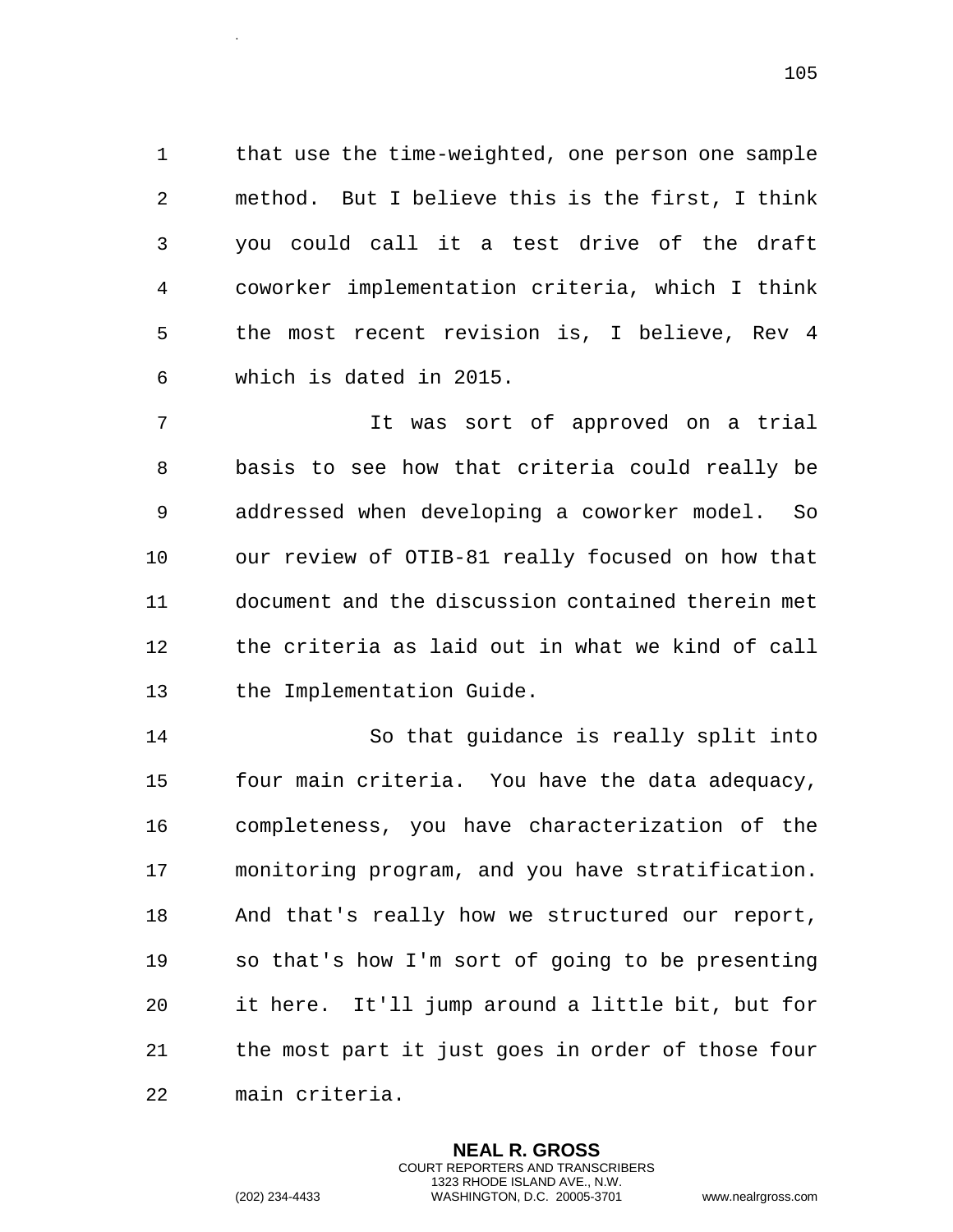As a quick refresher, when we talk about adequacy we're talking about did the actual measurements we have, the data that forms the basis of the model, whether that be bioassay or in vivo measurements, did it effectively measure the contaminant of interest?

 And to follow under that is, do any adjustments to the numbers that we have have to be made, for various reasons, which will vary depending on what type of measurement we're talking about and what contaminant, et cetera.

 Completeness we're really talking about -- usually we're talking about the temporal spread of the data; does that actually represent the operations and exposure potential at a site? For example, if you saw a gap for a number of years, that could be because data is missing or because that particular project was shut down and that is reflected in the exposure records. Besides temporal concerns with completeness, you also have were critical job categories or areas missing from the data we have

> **NEAL R. GROSS** COURT REPORTERS AND TRANSCRIBERS 1323 RHODE ISLAND AVE., N.W. (202) 234-4433 WASHINGTON, D.C. 20005-3701 www.nealrgross.com

.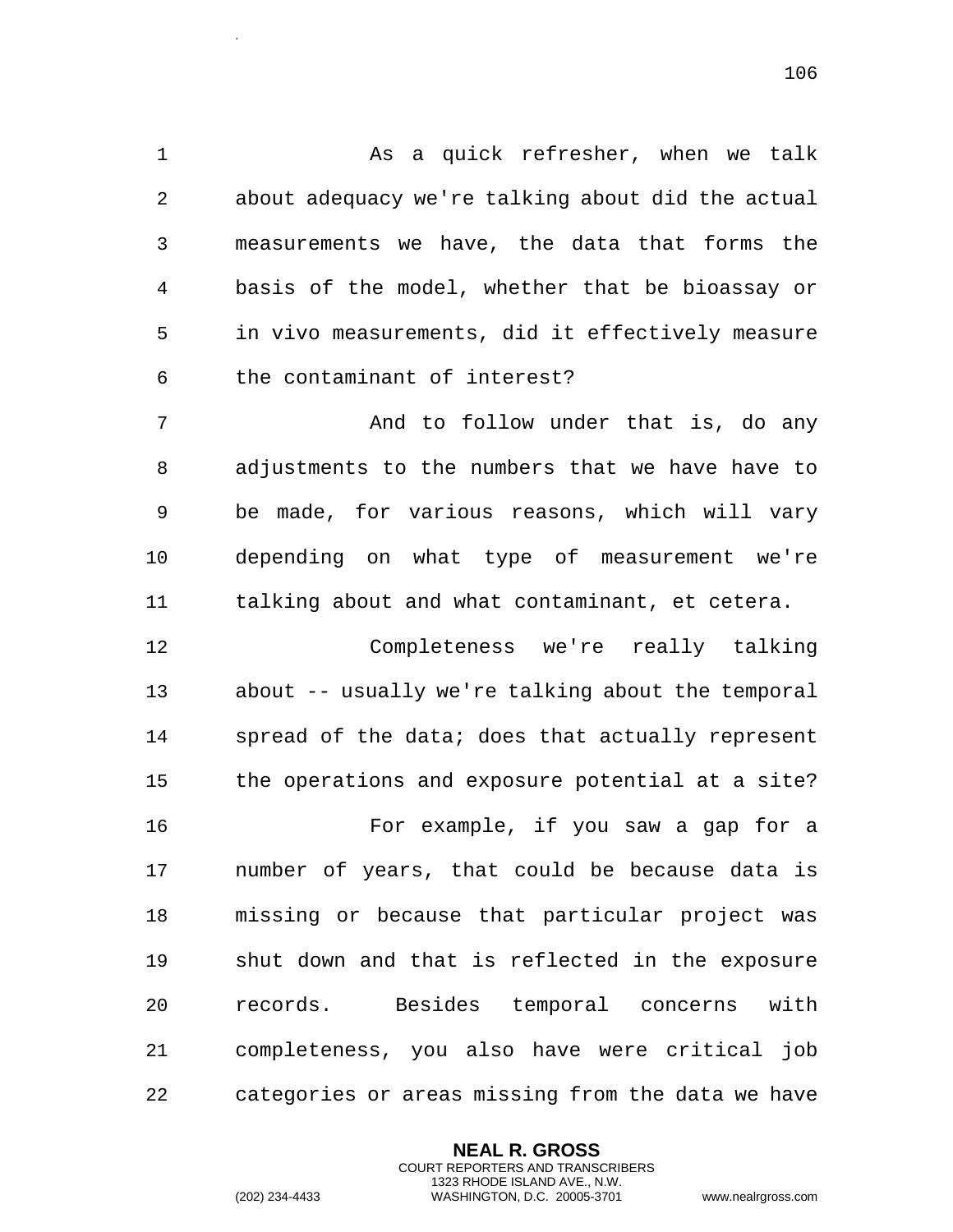in hand?

.

| 2  | follow-on to that you have<br>As<br>a             |
|----|---------------------------------------------------|
| 3  | characterization of the monitoring program,       |
| 4  | whereas when we talk about completeness we're     |
| 5  | really just talking about what data we have in    |
| 6  | our hands. The characterization really looks at   |
| 7  | the monitoring program as a whole to see were     |
| 8  | they actually monitoring the correct people,      |
| 9  | locations, was that program effective as planned, |
| 10 | et cetera.                                        |
| 11 | last criteria<br>then the<br>is<br>And            |
| 12 | stratification, which is simply is there the need |
| 13 | to parse coworker intake analysis by a particular |
| 14 | job type or area based on exposure potential?     |
| 15 | So, our review, we had six findings               |
| 16 | and eight observations, as Tim pointed out. And   |
| 17 | the BRS contains responses to Findings 1, 2, and  |
| 18 | 4. At least the last time I checked it yesterday  |
| 19 | that's what was up there.                         |
| 20 | So we'll move on from there. And,                 |
| 21 | again, I'm going to go in order of these          |
| 22 | categories of adequacy, completeness, review of   |

**NEAL R. GROSS** COURT REPORTERS AND TRANSCRIBERS 1323 RHODE ISLAND AVE., N.W.

(202) 234-4433 WASHINGTON, D.C. 20005-3701 www.nealrgross.com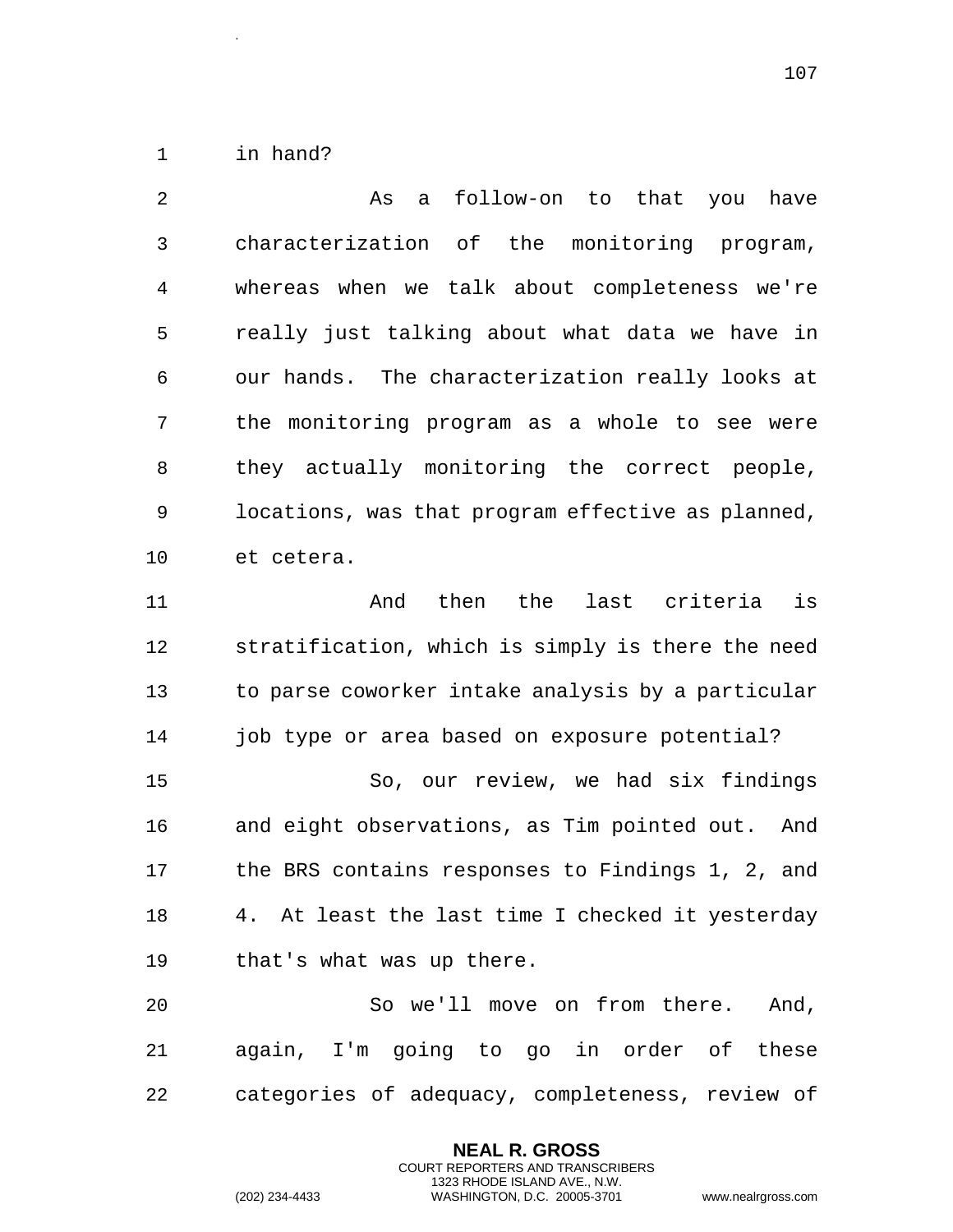the monitoring program, and then stratification. Okay. Does everybody see a different slide now? It should say "Adequacy: findings and observations."

 DR. TAULBEE: Yes, we see it. MR. BARTON: Okay, great. Alright, so Observation 1 really related to variation in the sample results that we saw. And this issue goes back, and there were a number of discussions at previous meetings.

 Essentially, what you have here is the americium, curium, and californium bioassay data. It's urinalysis data. And what they did is they would take a sample of voiding and break it out into several disks or aliquots. And then they would measure each disk and then the site would average the results. And they would either report that result, or if it was less than the reporting level or MDA they would report that.

 And what we noticed is that there were very large variations in the measurements of the same voiding among different aliquots of

> **NEAL R. GROSS** COURT REPORTERS AND TRANSCRIBERS 1323 RHODE ISLAND AVE., N.W.

.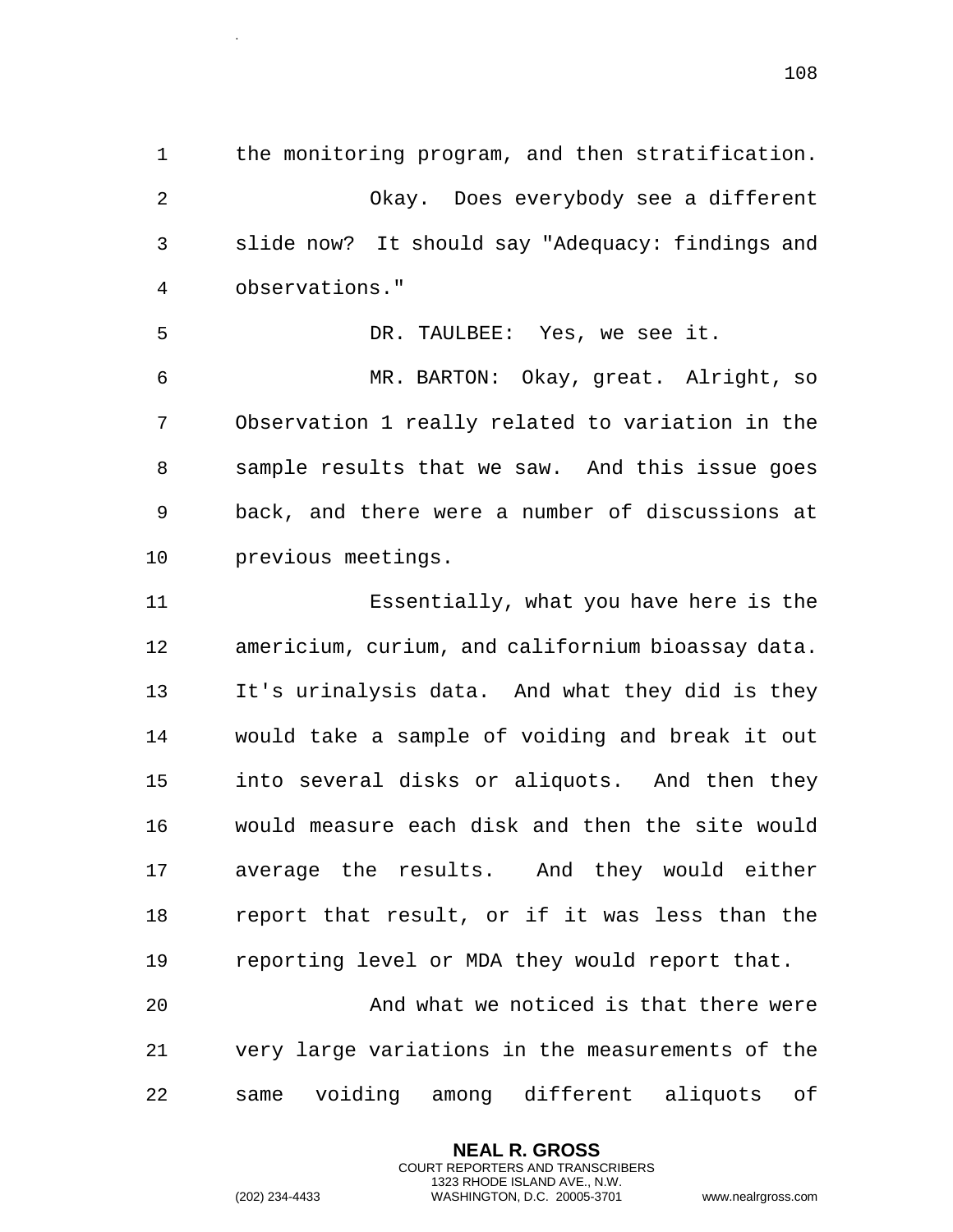essentially the same samples. And these were even at levels that were far above the MDA.

 OTIB-81 had concluded that these observed variations is due to the effective chelation treatment, which causes a heterogeneity among portions of the same voiding. And that was something that I hadn't heard of, but that's nothing new.

 But that forms the basis of Observation 1. What we're really requesting is clarification or documentation that, you know, when you have that single voiding -- we're not talking about different urine samples, we're talking about different portions of the same urine sample -- you would have a significant variation again among the same voiding.

 So we're asking for maybe a little bit more discussion or some references to sort of back that up. Because, again, it's something that I certainly was not aware of. But, you know, if that can be backed up, then that certainly would explain some of the variations that we did

> **NEAL R. GROSS** COURT REPORTERS AND TRANSCRIBERS 1323 RHODE ISLAND AVE., N.W.

.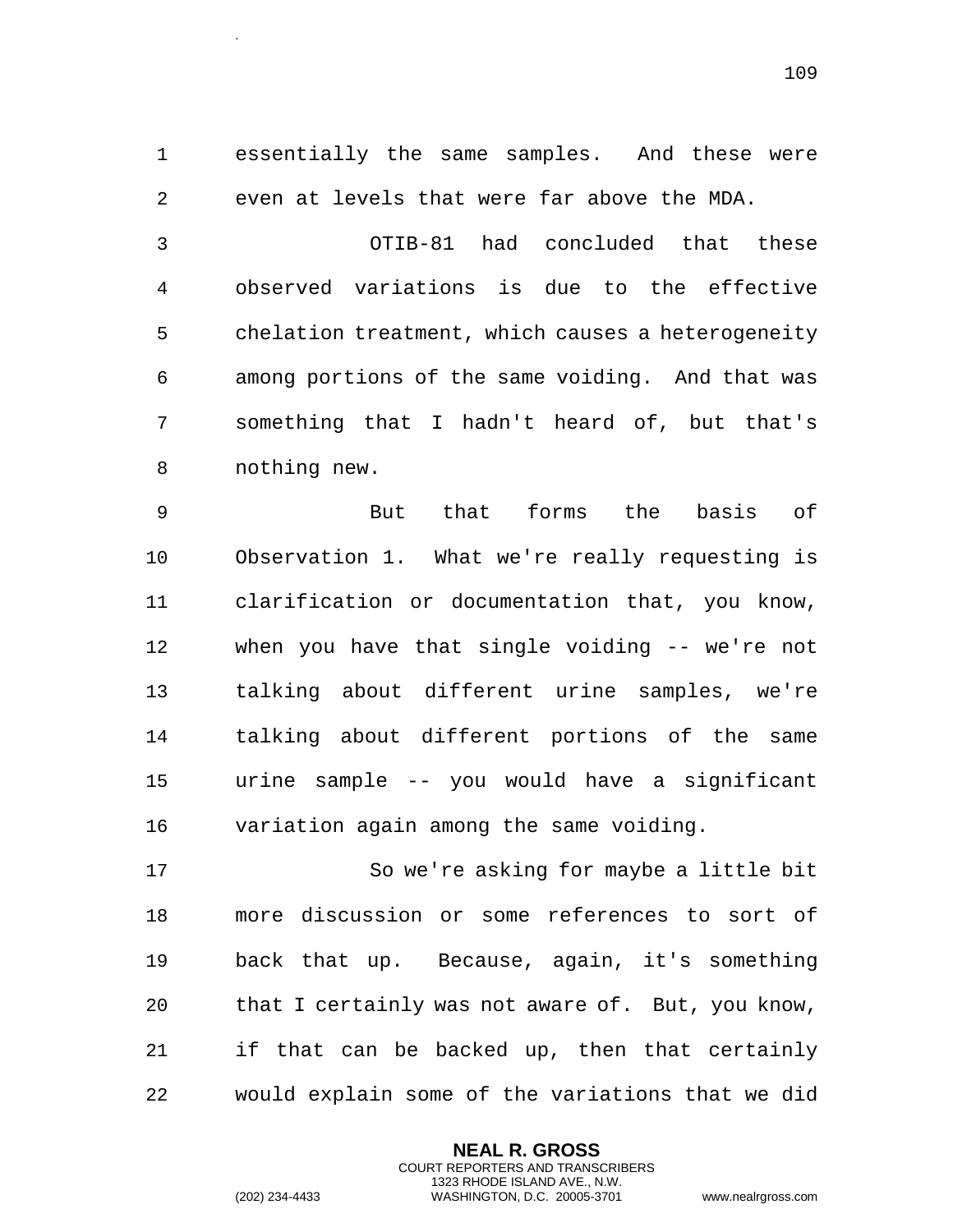see. And that's for -- again, this is for the trivalents. And also thorium because those bioassay data are used for, at least in part of 4 the current thorium coworker methodology.

 DR. TAULBEE: Can I interrupt here to ask you how you -- or how the Work Group wants to handle this. Because we have a response for this one and we could discuss that now, or we could move on to the next one. And I guess I'm just asking for what process do you guys want to use? CO-CHAIR MELIUS: If you want to respond, let's do the response now.

13 DR. TAULBEE: Okay.

.

 CO-CHAIR MELIUS: I think it would be easier. Good idea.

 DR. TAULBEE: Okay. Our response is that -- the hypothesis that the heterogeneity occurs as a biochemical process, not analytical chemistry process. And it is just simply a hypothesis.

 These data are not used because they are not representing the normal worker's exposure

> **NEAL R. GROSS** COURT REPORTERS AND TRANSCRIBERS 1323 RHODE ISLAND AVE., N.W.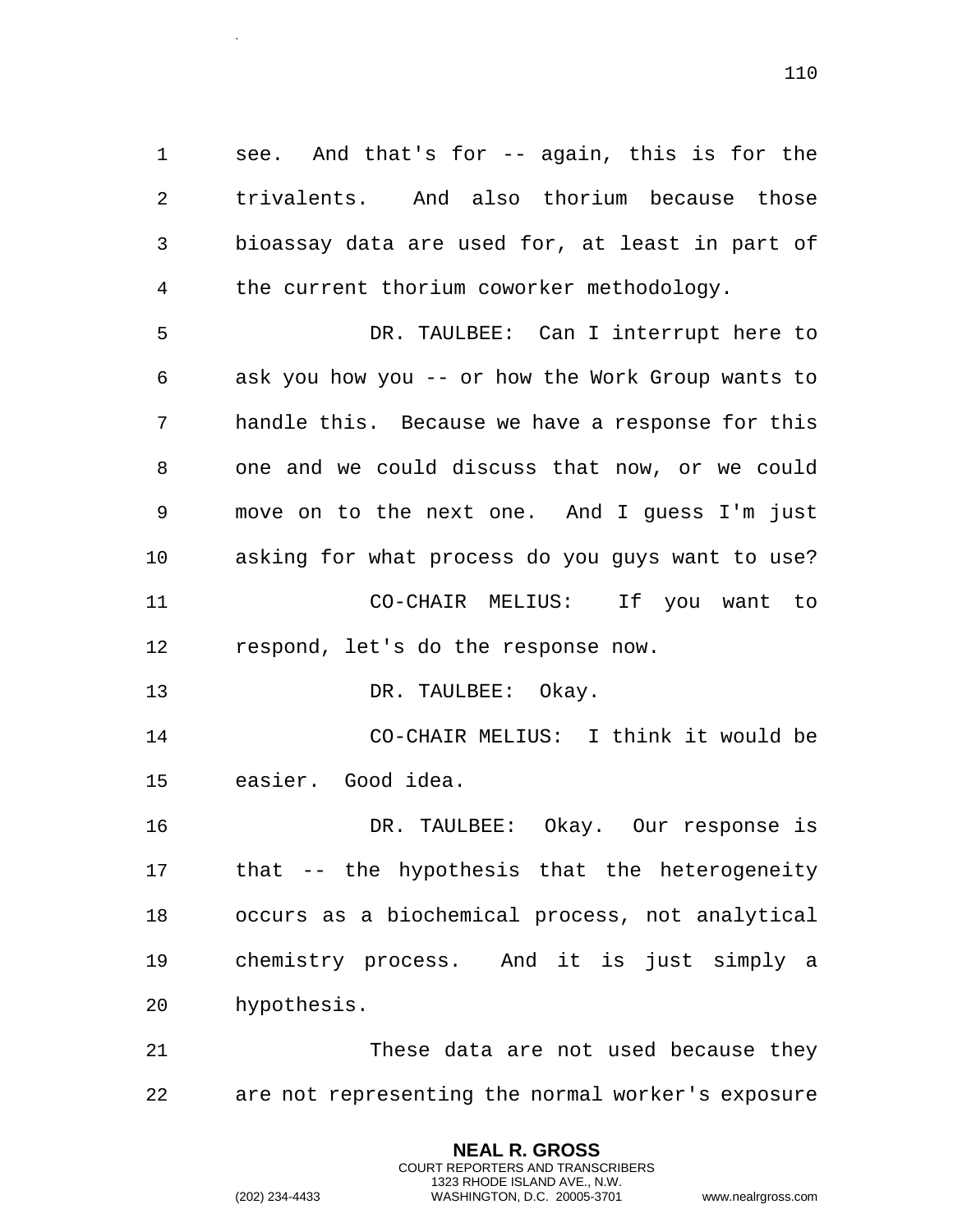and cannot be used to calculate an intake, the chelation. The heterogeneity observed in some of these samples is, in our opinion, really not relevant.

 So we would like to propose just closing this. These chelation data are not used in our coworker model.

8 MR. BARTON: Well, I guess my immediate thought on that is the point of the original finding way back in, I believe, 2013 was it called into question if the sampling techniques are really all that accurate for measuring the contaminants that we want.

 Now, if the variation that we're seeing is solely because of chelation, then I think you're right, those are going to be taken out anyway. But if it's not and it's some other, you know, mechanism at work, then, to my mind, that would still keep the issue open because it does call into question the effectiveness of the measurement technique.

DR. TAULBEE: Well, from the 2013

**NEAL R. GROSS** COURT REPORTERS AND TRANSCRIBERS 1323 RHODE ISLAND AVE., N.W.

.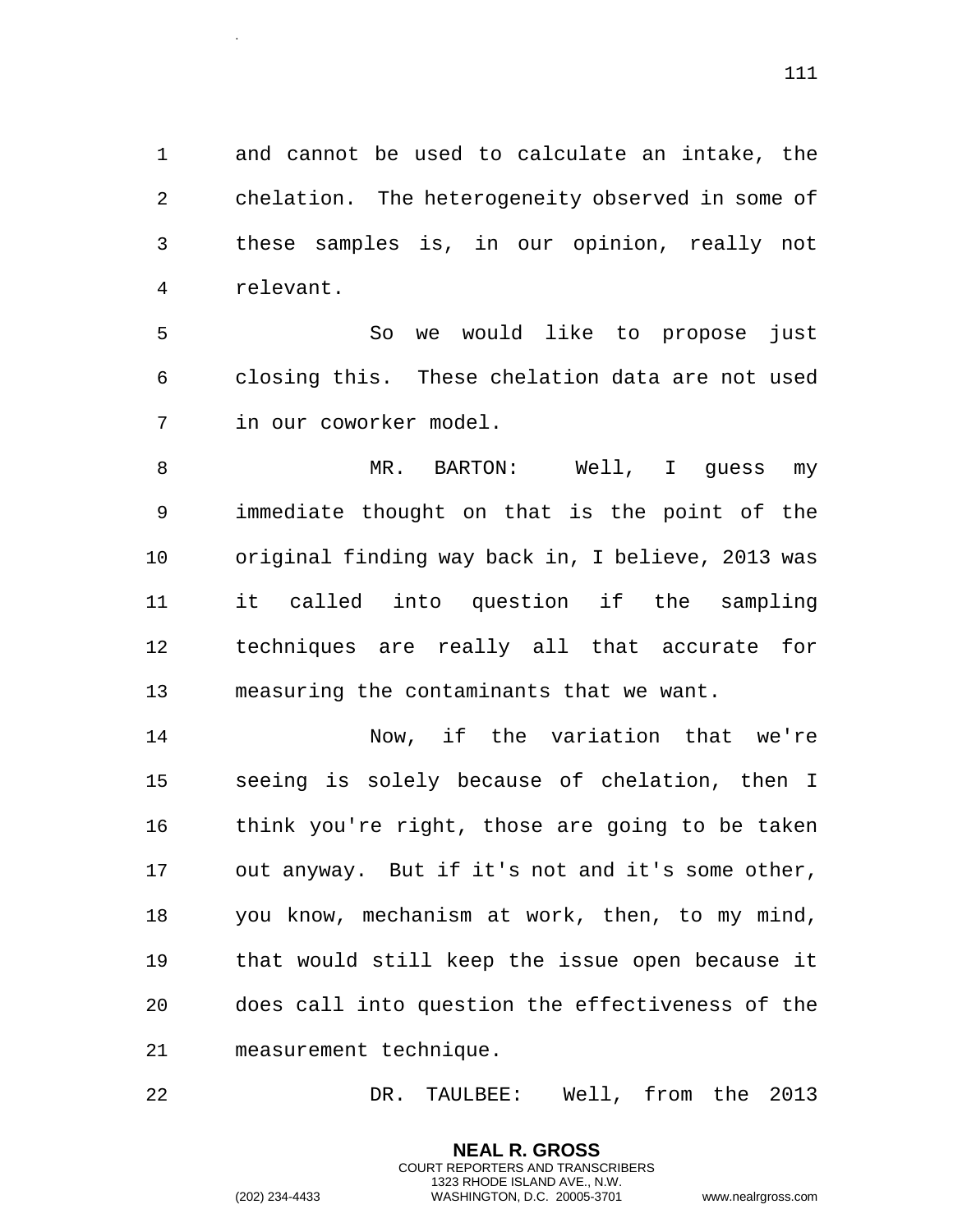finding, you know, that was our big -- in that we removed those chelation data points, and we also switched to a time-weighted OPOS. Both of those took place in this latest model from the initial finding.

 Now, do you still see the variation in there? I don't believe that we do. But as I've gone through and looked at all of the observations that Joyce had pointed out before, I believe -- Matt Arno, please tell me if I'm wrong here, but it was all dominated by the chelation. Isn't that correct?

13 MR. ARNO: Yes, the vast majority.

14 DR. TAULBEE: Okay.

.

 MR. BARTON: Well, I think part of the reason for that is those examples stood out to us just because they were so far above the detection limit. So you wouldn't have a lot of noise in any sort of measurement that might explain such variations.

 Again, it doesn't sound like all of them were chelated. So, again, I think we need

> **NEAL R. GROSS** COURT REPORTERS AND TRANSCRIBERS 1323 RHODE ISLAND AVE., N.W.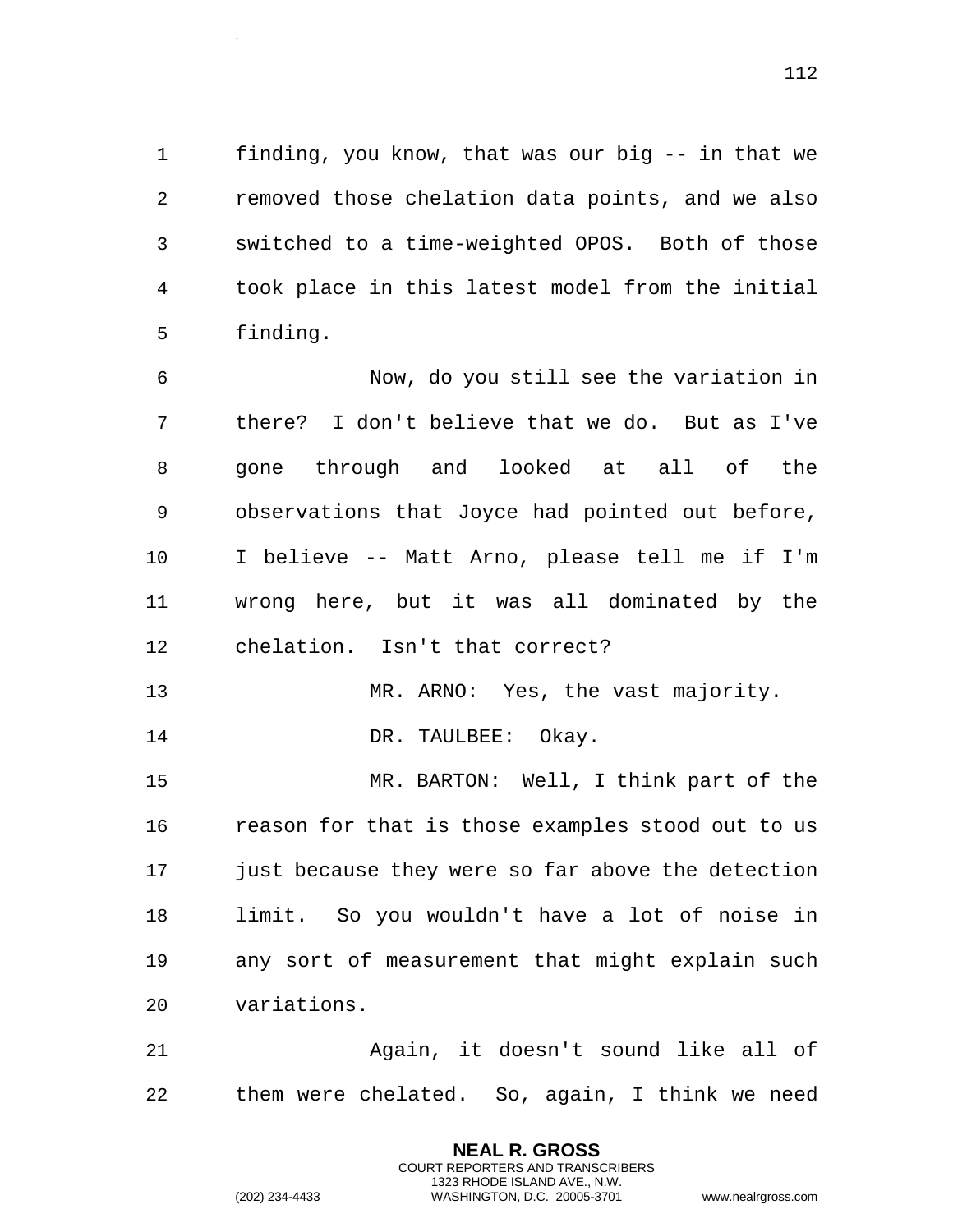1 to have an actual, you know, reference to back up the assertion that that variation we're seeing is simply due to chelation effects.

 I mean, just thinking about it myself, I mean, you're talking about a single voiding, the act of which I would think would help to homogenize the sample anyway.

 So I'm not sure this closes the issue simply because of the chelated samples are out of there unless we can firmly establish that that variation that we saw was because of chelation.

 DR. TAULBEE: Let me put this in. Why don't we go back to the 2013 evaluation and look at which ones are still in the data set, and then look and see whether there is a variation.

(Simultaneous speaking.)

17 MR. ARNO: Can you hear me all right?

18 DR. TAULBEE: Yes, we can hear you.

MR. ARNO: Oh, good. Okay.

 DR. TAULBEE: So, you know, whether you want us to go through and figure out which ones we've excluded due to chelation, or if you

> **NEAL R. GROSS** COURT REPORTERS AND TRANSCRIBERS 1323 RHODE ISLAND AVE., N.W.

.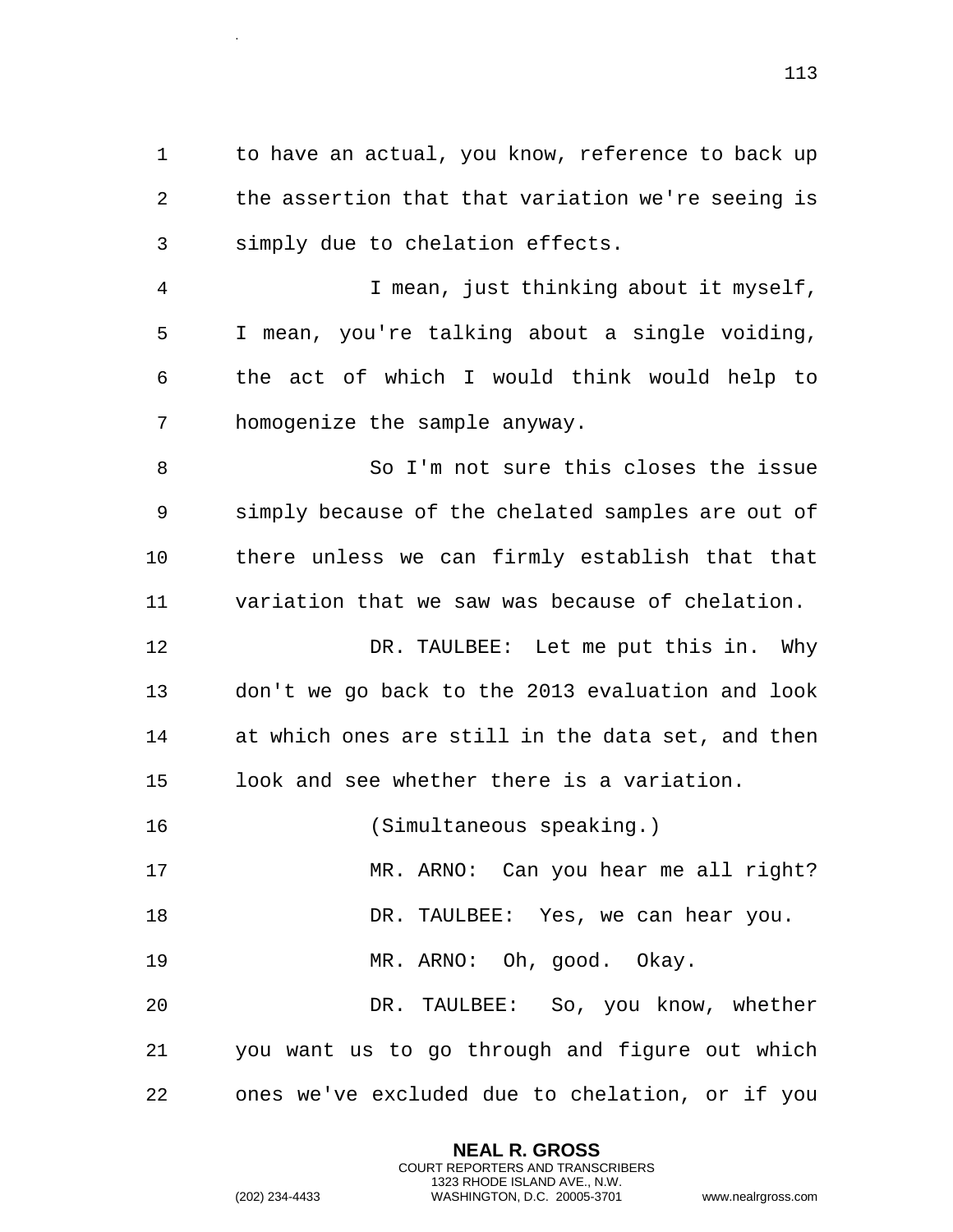want to go through Joyce's initial list and figure out which ones are still in it, I don't care. Whichever way, it doesn't matter.

 MR. BARTON: Well, again, I'm not sure that the point is whether those samples with the observed variation are removed or not. I think the question is whether the technique is sound. I mean, if we take out the chelation the issue is -- simply removing the sample doesn't really answer the question of what the mechanism is behind the variation that was observed.

 DR. TAULBEE: Well, okay. If we look at -- if there are any remaining, then what is your basis that there is an issue?

 MR. BARTON: Well, you're measuring different portions of the same sample and still getting significantly different results that aren't the result of chelation. Or if we can't find any reference to this phenomenon, then I would say there's still questions about how effective the measurement technique is.

DR. TAULBEE: Okay. I'm trying to

**NEAL R. GROSS** COURT REPORTERS AND TRANSCRIBERS 1323 RHODE ISLAND AVE., N.W.

.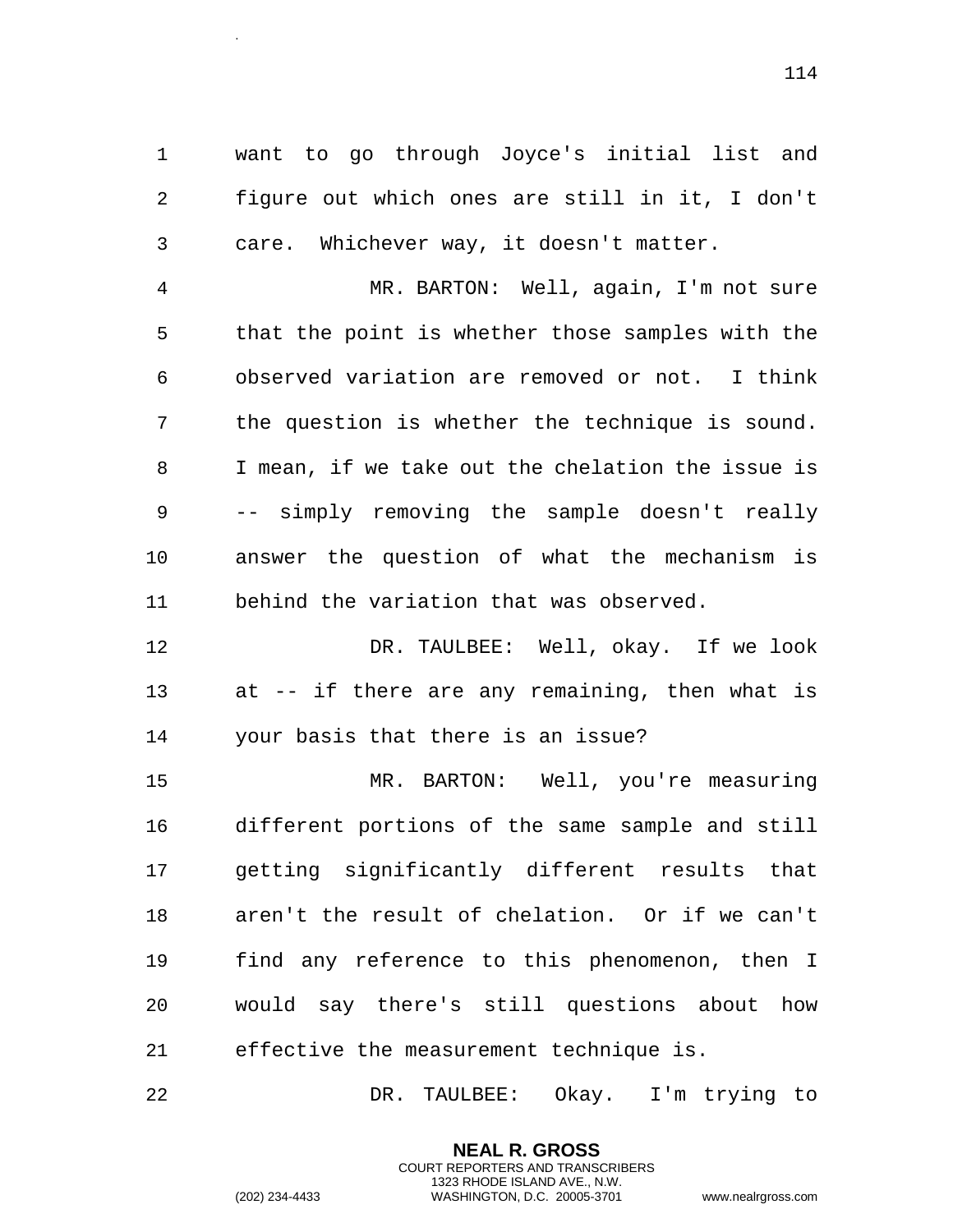figure out, how do we test it? What would satisfy SC&A here? What do you propose that we do to demonstrate that the analytical chemistry process was reasonable here? The observations that you saw of the large variation, and we are saying that the vast majority of them are a result of chelation.

 So we take those out. Do you want us to look at the other ones, the ones that remain? Which I think there's just a handful. You're not going to get any major statistical power out of it, but we can do that.

 MR. BARTON: I think that would certainly be helpful. Really, what we were looking for was any sort of research that was done to support the hypothesis that it is the chelation that's causing that.

18 I mean, yeah, a lot of the samples that we gave for examples were chelated because they were just so high and above the MDA. So that's really why those were the examples we pointed to.

> **NEAL R. GROSS** COURT REPORTERS AND TRANSCRIBERS 1323 RHODE ISLAND AVE., N.W.

.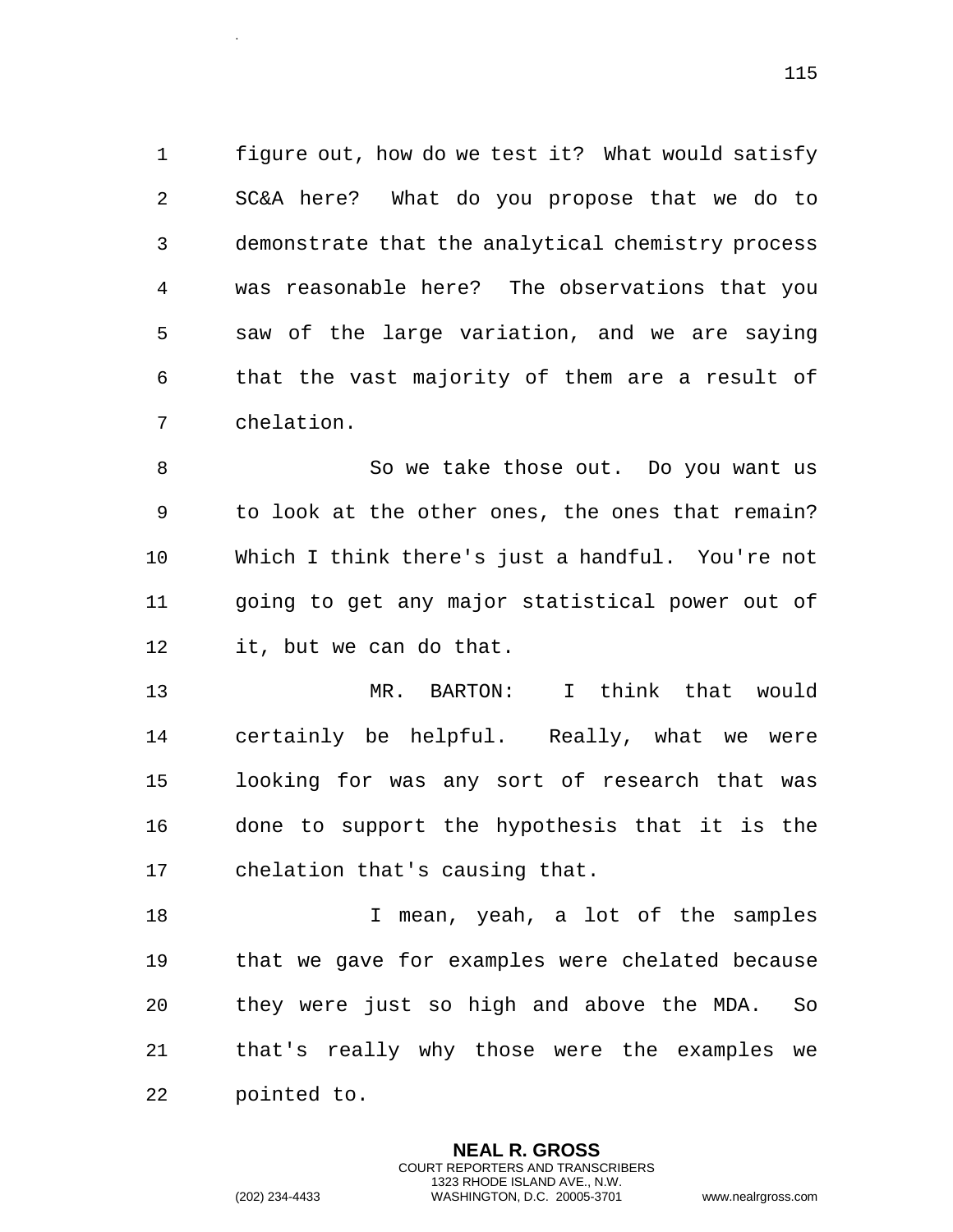1 The fact that a lot of them turned out to be chelated samples may explain it or it may not, but I'm not sure that we can simply say, well, it's probably because they were chelation samples and the chelating agent causes heterogeneity -- that's a mouthful -- in the same voiding.

 We're not talking about one sample that was in the morning and then one sample that was a few hours later, and then one sample that was the next day. This is a single voiding.

 MEMBER ZIEMER: Do we know if the chelating agent is excreted, I assume that, in those urine samples or would affect the chemistry of how they're prepared?

 DR. TAULBEE: That I don't know, whether it would or wouldn't.

 MR. ARNO: This is Matt Arno. I think the point is that there's little value obtained from evaluating what's going on with chelated samples. We don't use them because they're chelated, because you can't, the models aren't

> **NEAL R. GROSS** COURT REPORTERS AND TRANSCRIBERS 1323 RHODE ISLAND AVE., N.W.

.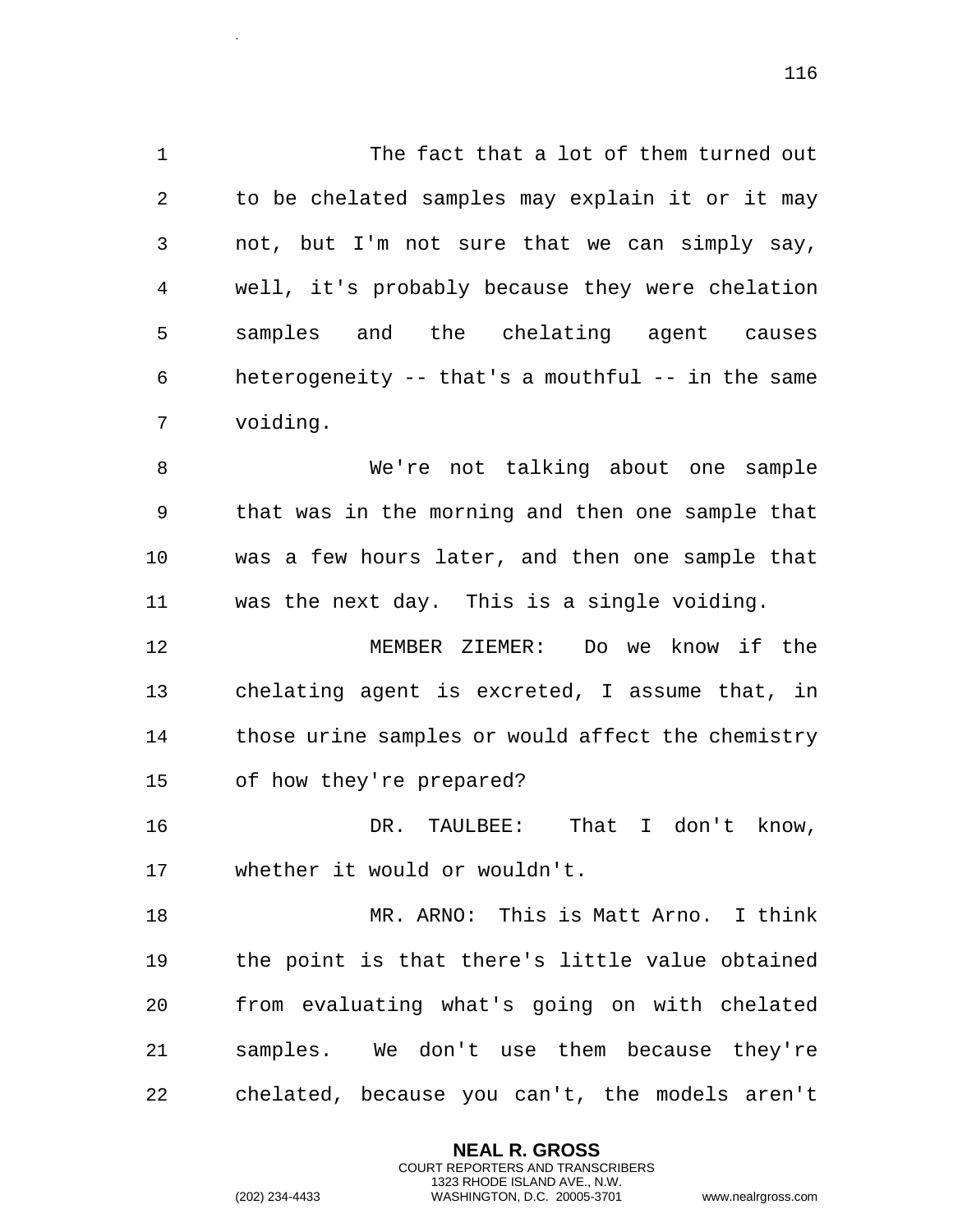valid anymore.

.

 The only applicable question is, what variation is there in samples that are actually usable? So I would say we would need to exclude chelated samples from any review we do to see if they're still an issue simply on those grounds. Why would we look at a variability in samples in non-usable data? MR. BARTON: I can agree with that. But, again, that's sort of assuming that the effect we're seeing is from chelation. MR. ARNO: Actually it's not making that assumption at all at that point. It's just simply excluding irrelevant data and focusing on what is going on with the actual usable data. Maybe there's an effect, maybe it's not, but why would we look at that data if it's not usable? MR. STIVER: Bob, this is John. I would say that I agree that that's probably a good way to approach this, look at the data that's still being used. If you still see there are a lot of variations on aliquots from the same

> **NEAL R. GROSS** COURT REPORTERS AND TRANSCRIBERS 1323 RHODE ISLAND AVE., N.W.

(202) 234-4433 WASHINGTON, D.C. 20005-3701 www.nealrgross.com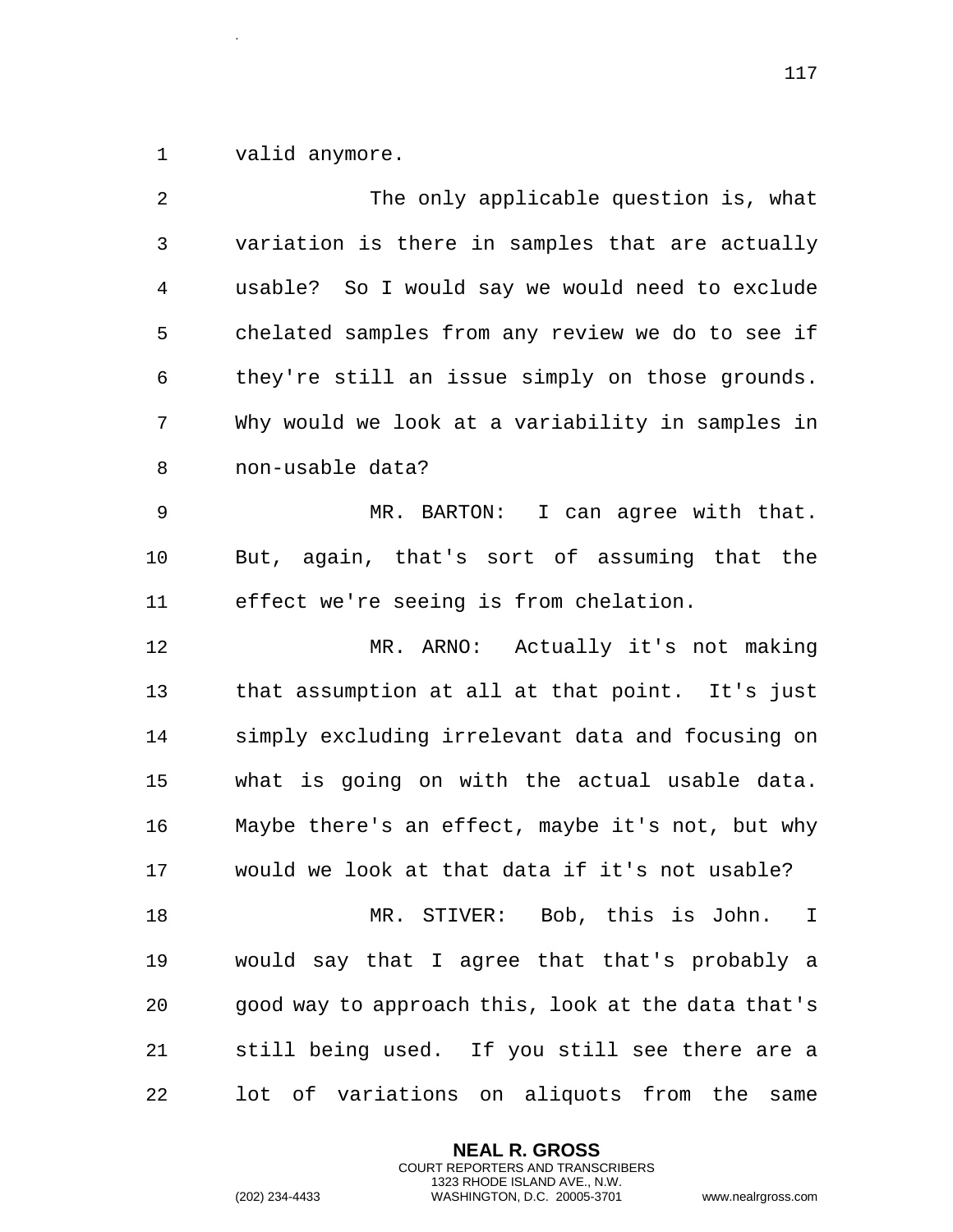voiding, then the problem still exists. But I kind of agree that you certainly need to look at the data that actually are going to be going into the model.

 MR. BARTON: That's certainly acceptable to me. Again, I was pointing out that -- Tim kind of threw it out there that the reason is because they were chelated samples. It sounds like that was a hypothesis.

(Simultaneous speaking.)

.

 MR. STIVER: If you take out the chelated samples and still see the problem, then you can't use the chelation as the explanation.

 MR. BARTON: Right, right. I agree with that.

 DR. TAULBEE: Okay, I've taken the action item here that we will remove the chelation samples and evaluate what variation -- well, we'll look at the situation where we remove the chelated samples and evaluate if any are remaining, the variation amongst them, and report back. Is that acceptable?

> **NEAL R. GROSS** COURT REPORTERS AND TRANSCRIBERS 1323 RHODE ISLAND AVE., N.W.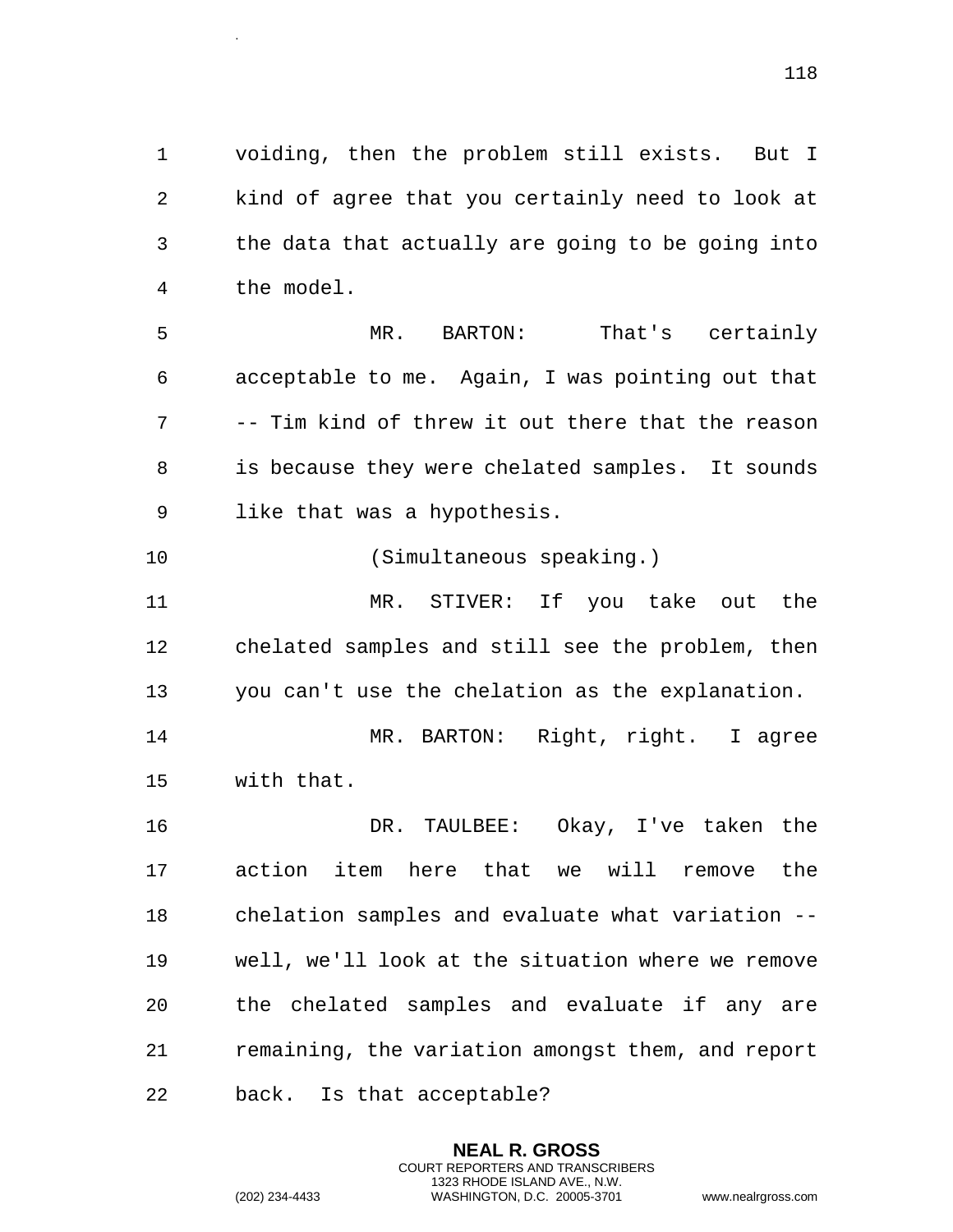1 MR. BARTON: Certainly is to me. MR. KATZ: That sounds like a go, Tim. DR. TAULBEE: Okay. MR. BARTON: Okay, moving on to observation two, this was strictly for tritium. We noticed that 1958 doses showed a marked increase. And 1958 is significant because that was the year where the site changed from -- or changed to liquid scintillation counting, whereas before they were using ion chambers. So we're really wondering what is the cause of the increase in tritium doses. Is it actually related to site activities, is it related directly to the measurement technique? It seems like something, when you had such a marked change in 1958, you know, what's causing that and what effect might that have on any derived coworker doses? DR. TAULBEE: Okay, this is Tim again. Can I, I guess, interrupt your presentation and put up a graph that we're talking about here, with regards to this one?

> **NEAL R. GROSS** COURT REPORTERS AND TRANSCRIBERS 1323 RHODE ISLAND AVE., N.W.

.

(202) 234-4433 WASHINGTON, D.C. 20005-3701 www.nealrgross.com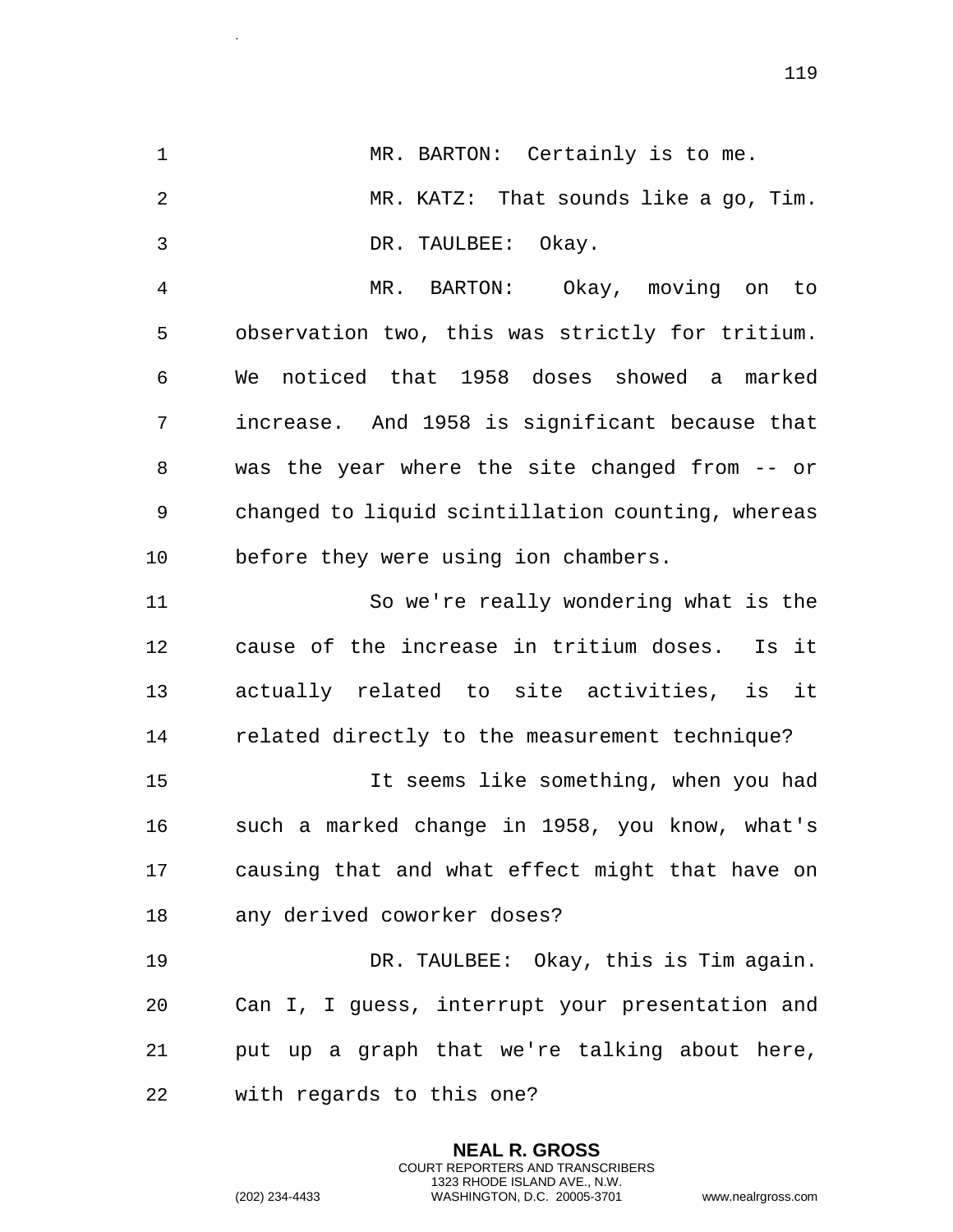1 MR. BARTON: Sure. DR. TAULBEE: Okay. This is the Board Review System. Can people see that? MR. BARTON: Yes, I can see it. DR. TAULBEE: Okay. And so we'll click down here in our response. Basically in our opinion there's no substantial increase in the derived worker doses beginning in 1958. Both non-construction trades and construction trades workers data indicate an annual increase in dose each year from 1954 to 1964, followed by a gradual decline from '64 to the early 1980s, with a substantial drop in 1986 when the bioassay method changed again. The CTW dose increases more from 1956 to '57 than it does from '57 to '58. We don't really see a step change associated with the change in bioassay methods. Therefore there's no reason to think that the method prior to '58 was insufficient. The data appear to be more indicative of a gradual increase in contamination levels and thus uptakes during the period than

> **NEAL R. GROSS** COURT REPORTERS AND TRANSCRIBERS 1323 RHODE ISLAND AVE., N.W.

.

(202) 234-4433 WASHINGTON, D.C. 20005-3701 www.nealrgross.com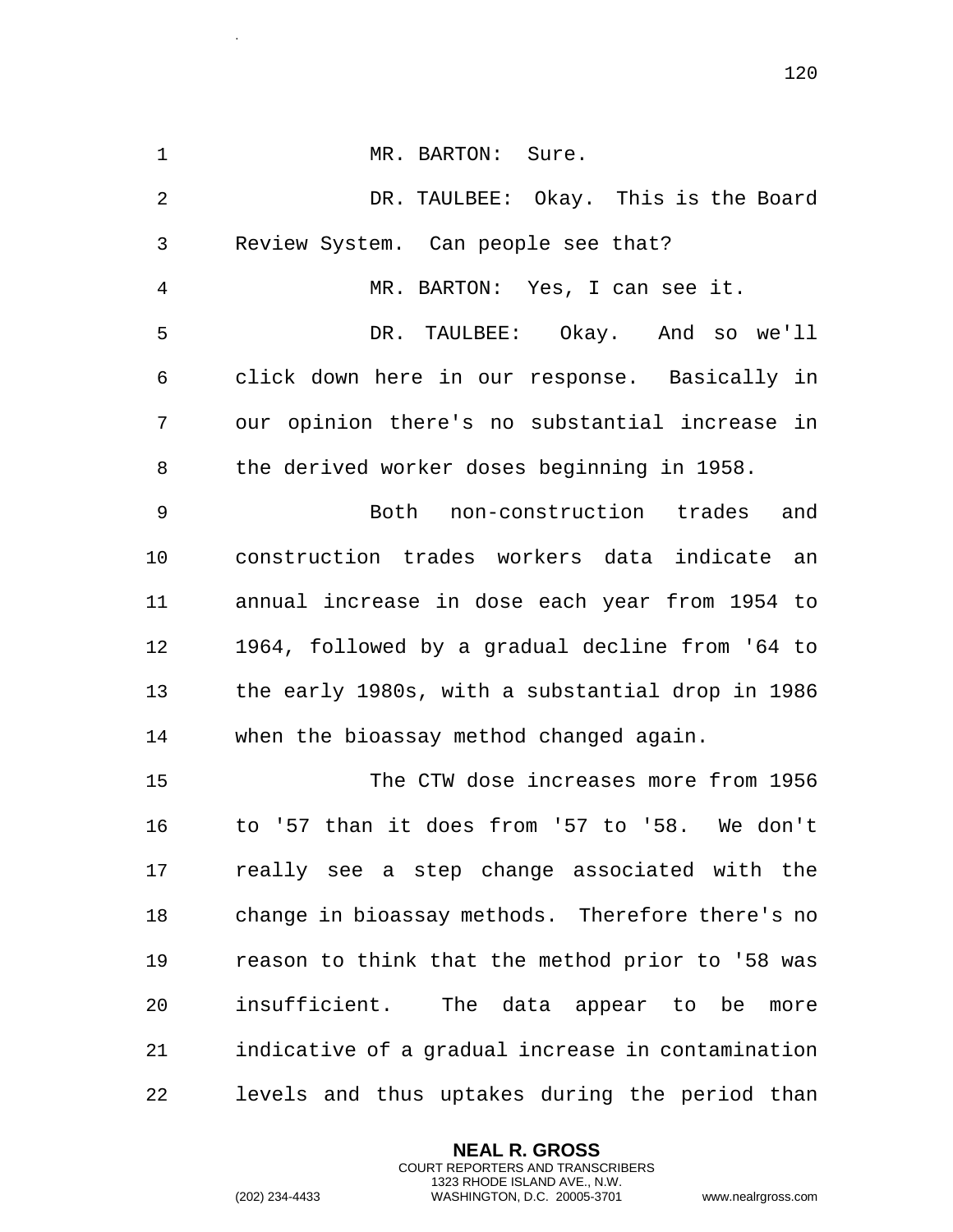.

anything associated with the bioassay method.

 And I'm going to click here on the graph, and hopefully you all can see this. But the annual tritium doses. I'm not seeing a big step increase from '57 to '58 there in this particular graph.

 MR. BARTON: So any increases are essentially -- I mean, it's a site ramp-up in activity or in exposure potential. And so there's really no difference in the MDA between liquid scintillation and ion chamber counting?

 Again, this is an observation because we thought we had seen a difference, and so we noted it as an observation. And based on that, it sounds like there was maybe a ramp-up in site activity but not, nothing to do with the actual measurement technique.

 DR. TAULBEE: There was a big ramp-up of activity as they began to really run all the reactors hard. And so you're going to have the heavy water, you're going to have a lot more tritium being produced. And so more, greater

> **NEAL R. GROSS** COURT REPORTERS AND TRANSCRIBERS 1323 RHODE ISLAND AVE., N.W.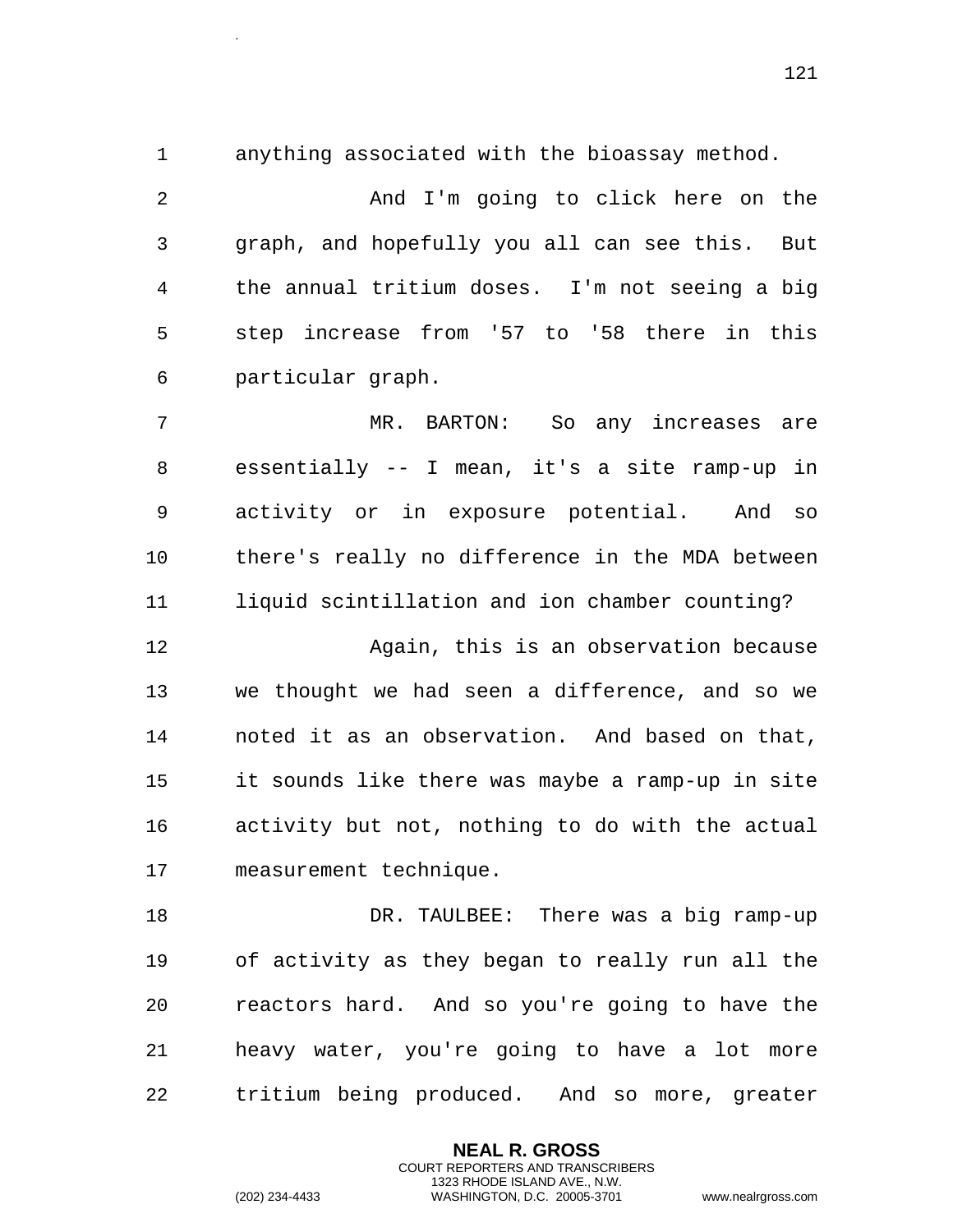exposure potential, yeah.

.

 MR. BARTON: Okay. Again, it's one of those things that, when you look at it, you know, you want to ask questions about the measurement technique changing. And that seems like a reasonable explanation. So during that period in the late '50s, early '60s it was basically because of the site, as you just said, the reactors were really ramping up and so you're just going to have a lot more of it around. And so your annual doses are going to go up. 13 DR. TAULBEE: That's correct. MR. BARTON: Okay. I don't know if anyone has any -- DR. TAULBEE: So is this particular issue or observation closed? MR. BARTON: I'm fine with closing it, yeah. DR. TAULBEE: Dr. Melius? I think you're on mute, Dr. Melius. CO-CHAIR MELIUS: I'm sorry. I'm fine

> **NEAL R. GROSS** COURT REPORTERS AND TRANSCRIBERS 1323 RHODE ISLAND AVE., N.W. (202) 234-4433 WASHINGTON, D.C. 20005-3701 www.nealrgross.com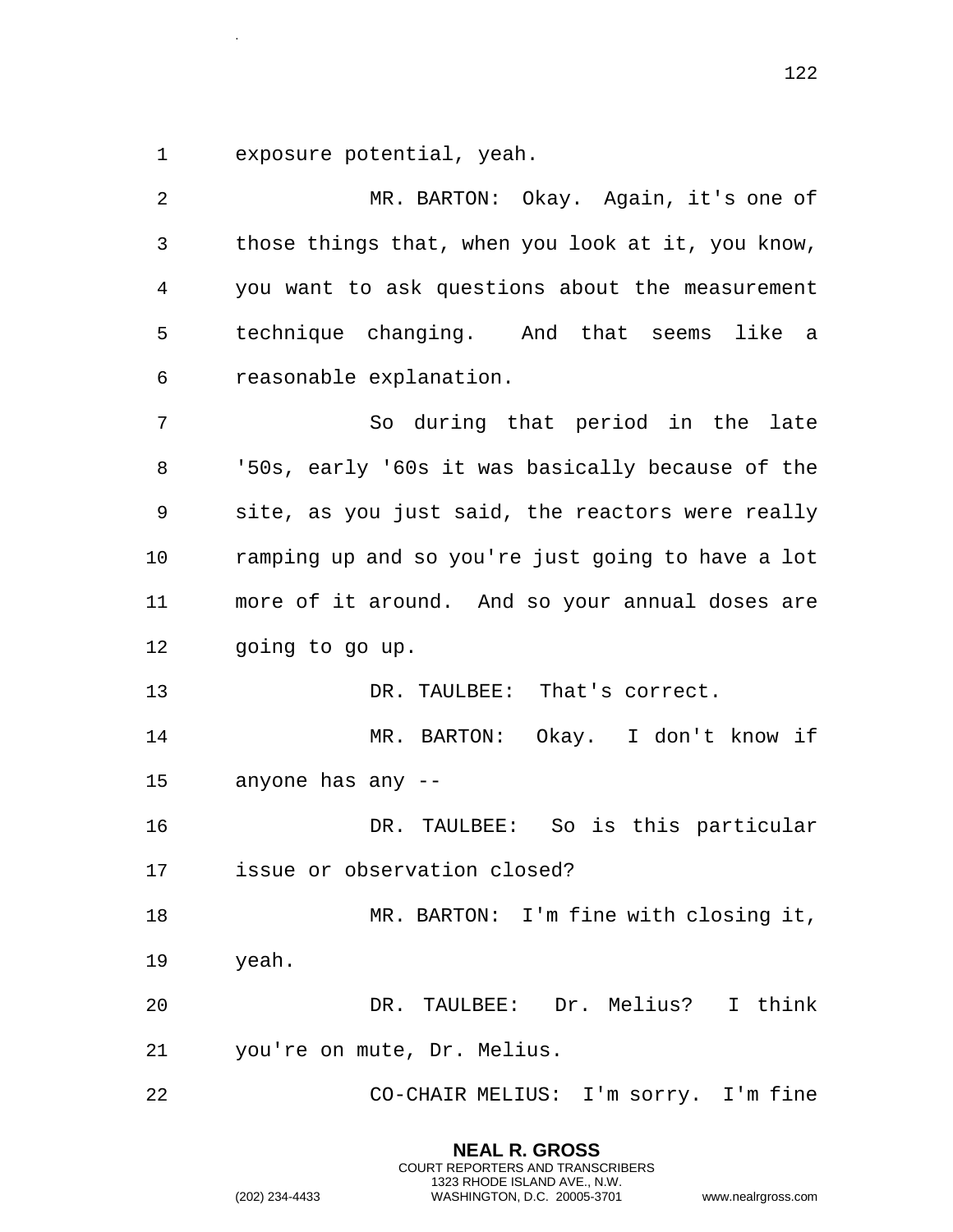with it.

.

 MR. BARTON: I guess I'd just ask Ron Buchanan, if you're on the line, I know you had looked into some of the tritium stuff. Did you have any other comments on this? Or else we can move on. DR. BUCHANAN: No, I'm fine with that explanation. DR. TAULBEE: Okay, then I will close this item. Alright, I'll stop presenting here and kick it back to you, Bob. MR. BARTON: Okay. I'll just take this over again. Okay, let's see here. Put this in full screen. Okay. I believe we are back. Let me move on to the next slide. Okay, now, these weren't actually any observations or findings, they're just something we discuss in the report. And so what we just note here is that results below the reporting level for tritium were found in the 1980s. And NIOSH had concluded in the report that that's likely indicative of the true MDA and that what

> **NEAL R. GROSS** COURT REPORTERS AND TRANSCRIBERS 1323 RHODE ISLAND AVE., N.W.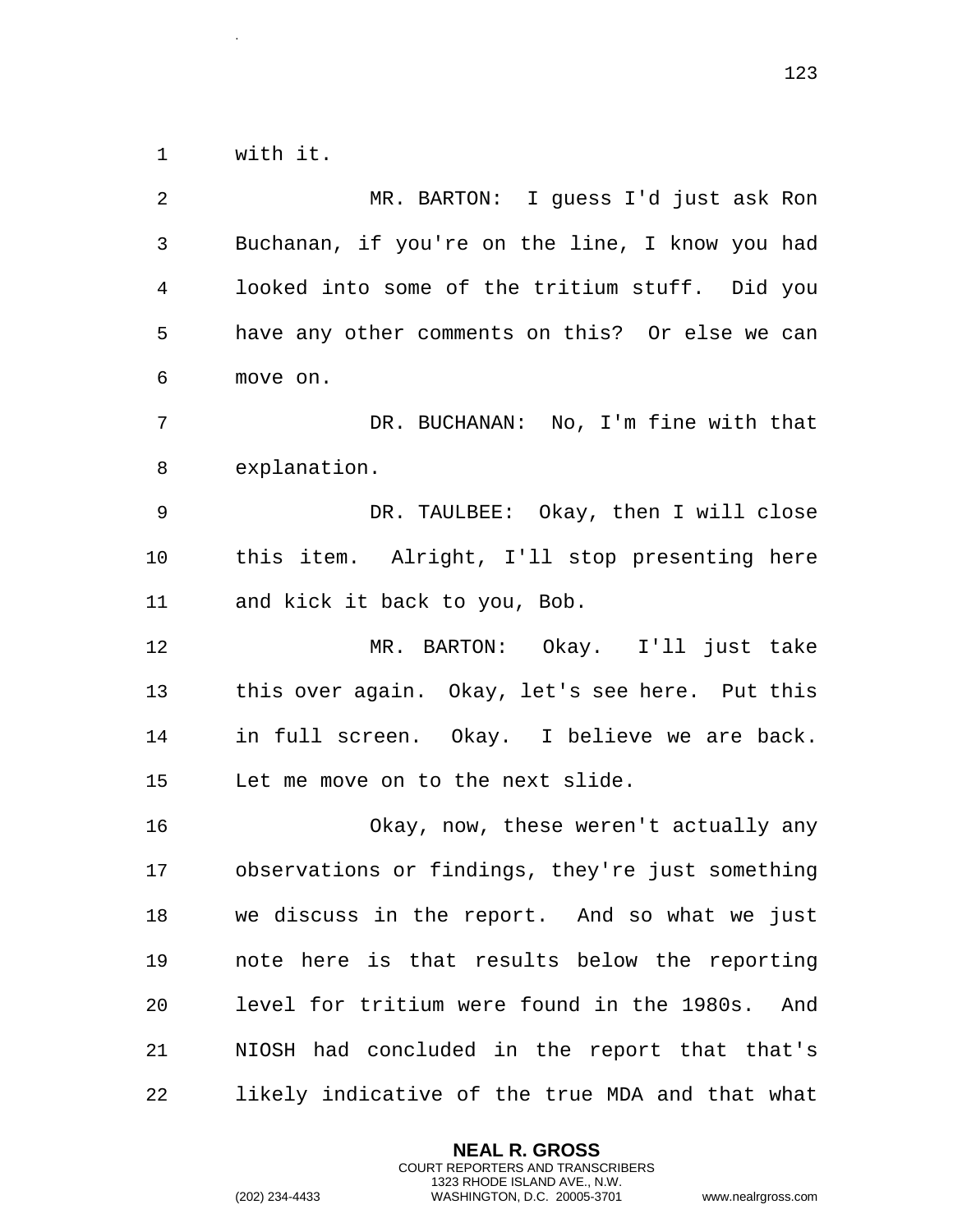we were seeing before was really the reporting level.

 And we just point out that, you know, if we could document that this was the site practice at the time, and a discussion of what the true MDAs were for tritium, it would be beneficial to the document. And, again, that's not really a finding or an observation, but we wanted to point it out.

10 And also the TIB references the 1990 Technical Basis Document, which describes quality control and assurance activities. But, again, that's in 1999. So it would be, again, beneficial if we could find earlier references which describe that QA/QC procedure, if those are available at the site or if those have been captured or if they're even available to capture. So, again, that's just a note. That's one of the things that the implementation

 criteria talked about is documenting those QA/QC procedures that were used for the bioassay program.

> **NEAL R. GROSS** COURT REPORTERS AND TRANSCRIBERS 1323 RHODE ISLAND AVE., N.W.

.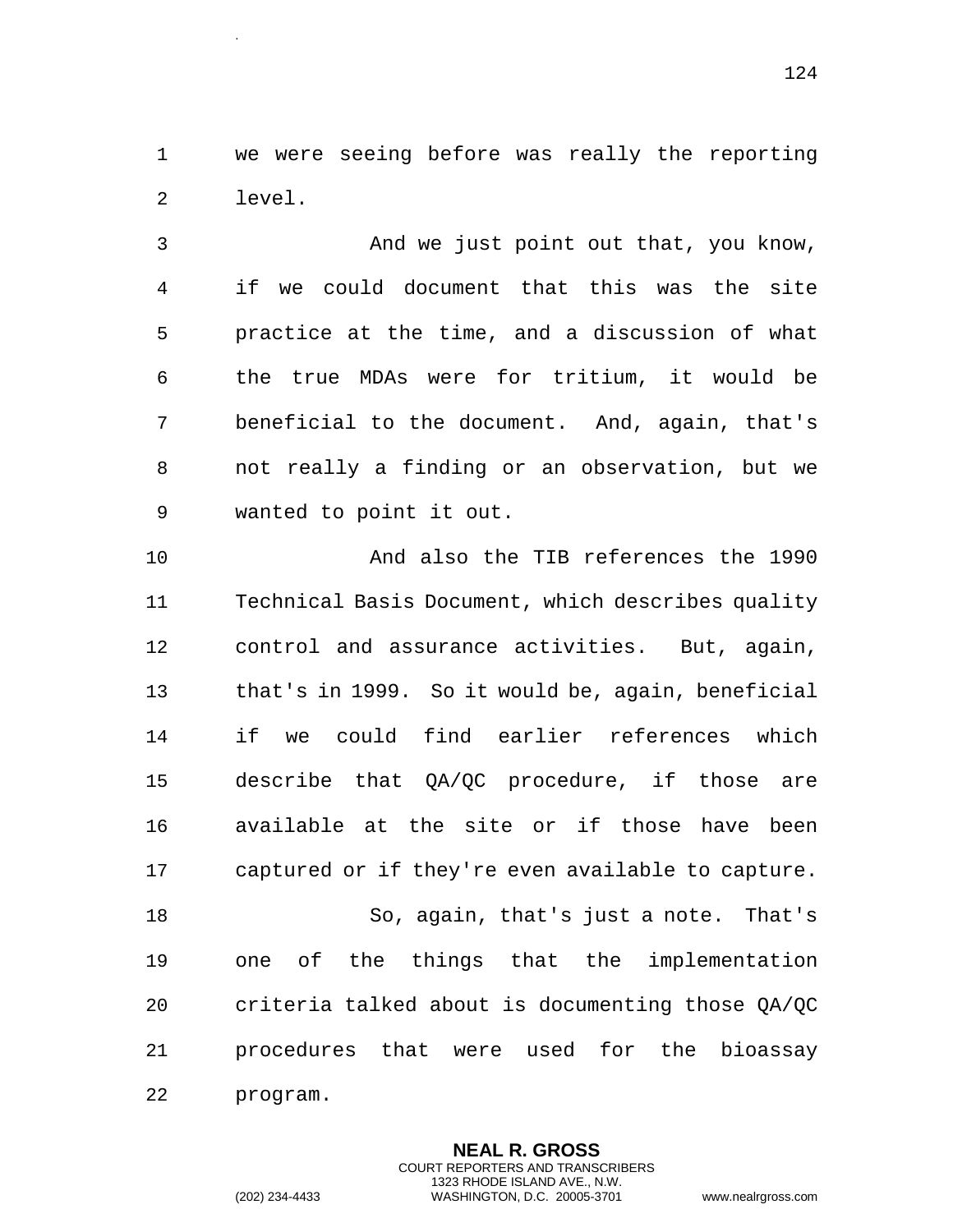And there's discussion of it for tritium, but again it references a 1990 Technical Basis Document. So it would be beneficial to find earlier references, if that's at all possible. I don't know if NIOSH wants to comment on that. Again, it's not a finding or an observation. Again, just a suggestion, I guess. DR. TAULBEE: If we find them, we will include them and take your suggestion. But I don't know that we're going to be digging hard to try and find them. MR. BARTON: No, I understand. It's certainly a lower priority. And again, that's not a finding or an observation, but we wanted to note it since we do discuss it in our report. And it is sort of part of the coworker Implementation Guide. 18 So we can move on. That really took care of -- we only had two observations about data adequacy issues. So the next section deals with completeness. And I want to change slides

here.

.

**NEAL R. GROSS** COURT REPORTERS AND TRANSCRIBERS 1323 RHODE ISLAND AVE., N.W. (202) 234-4433 WASHINGTON, D.C. 20005-3701 www.nealrgross.com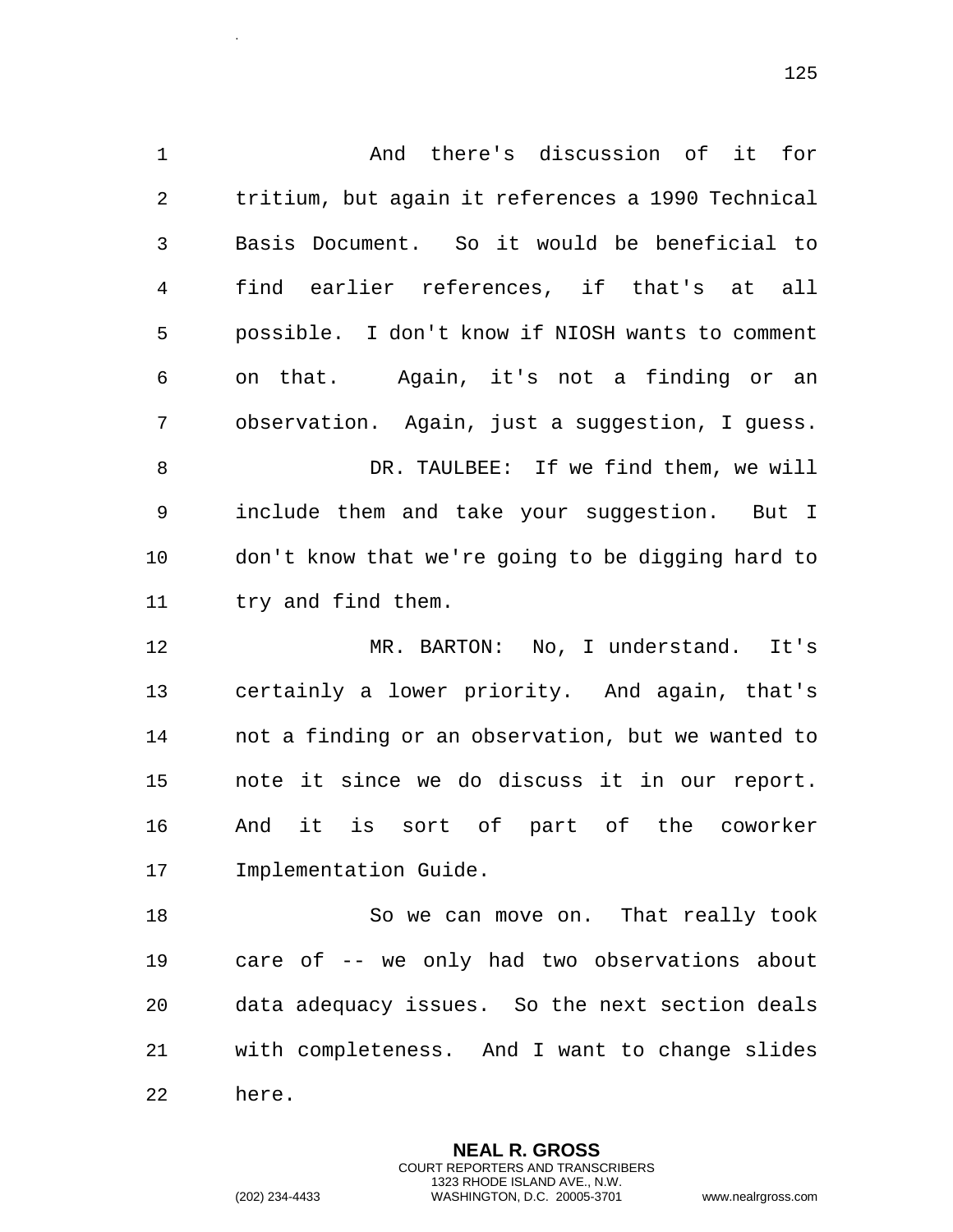1 **NIOSH Report on Assessing Exposure to Thorium** 

2 **232 from 1972-1989** 

.

3 Okay. Observation 3, and this is 4 related to the trivalents and thorium. We 5 couldn't figure out, based on the report, what 6 was going to happen post-1989 as far as 7 unmonitored intake assignments. At the time I 8 was kind of preparing this, we hadn't had a 9 response. I don't know if NIOSH has a response. 10 I would note that, at least for 11 thorium, their method has changed a little bit. 12 But, again, it's the method described Report-70, 13 which came out fairly recently, where urinalysis 14 data can be used from '73 to '80 and then a 15 fraction of the derived air concentration from 16 '81 to '89. But I don't believe it describes 17 anything after 1989. 18 So that's Observation 3. I don't know

19 if NIOSH has a response on that one.

20 DR. TAULBEE: Yes, we do. And this 21 is basically the coworker intake rates after 1988 22 -- or after 1989, will be evaluated at a later

> **NEAL R. GROSS** COURT REPORTERS AND TRANSCRIBERS 1323 RHODE ISLAND AVE., N.W.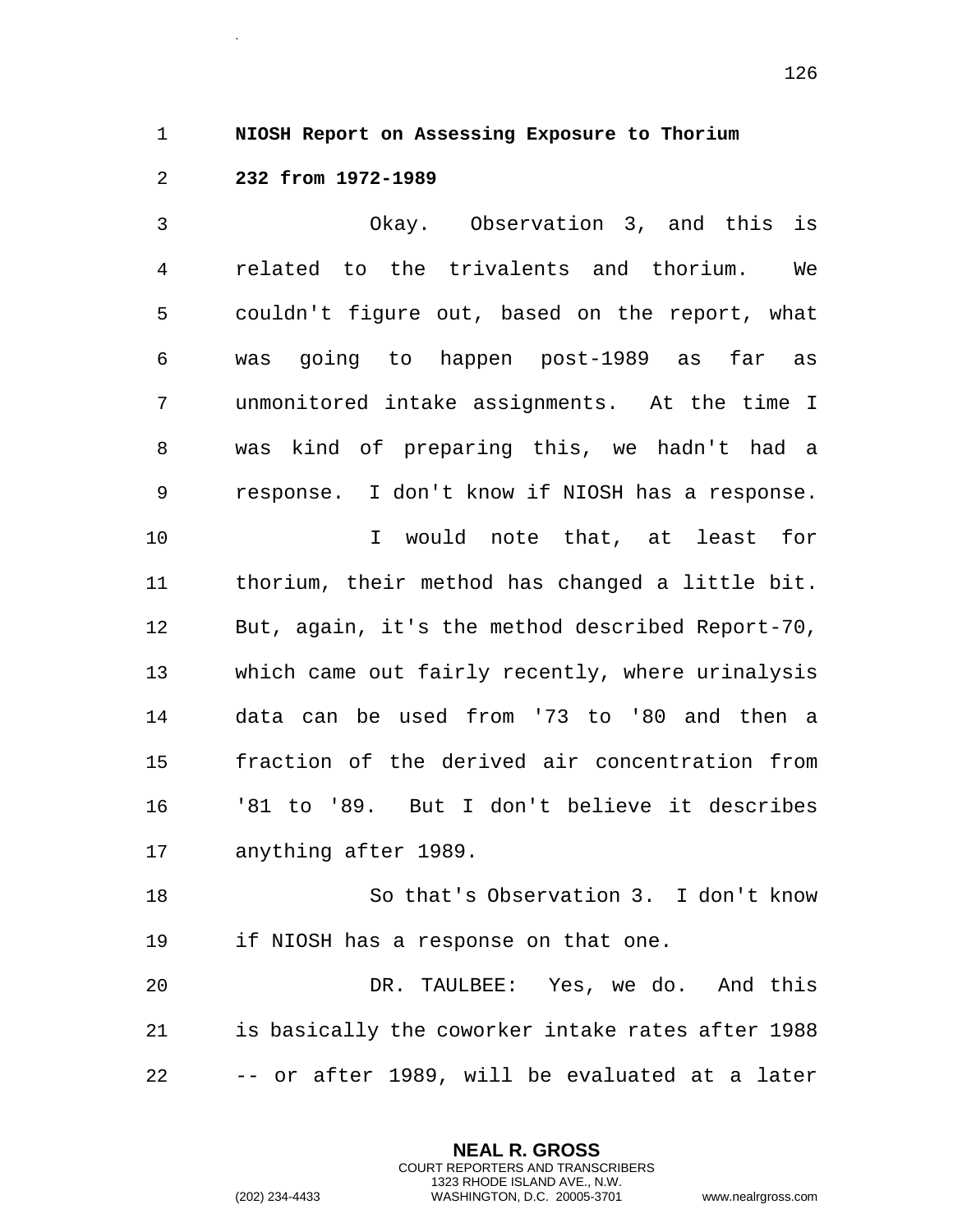date. I guess that would be Rev 5, if you will. And the reason for this is we're switching kind of databases at this time period, from we'll most likely be using the HPRED data that Joe definitely got to see a part of when he was doing his subcontractor review. And then we have not used that in

 OTIB-81, even for Rev 4 yet. Rev 2 did use the data from 1991 on forward time period, and it showed a reduction in the calculated intake rates for all radionuclides.

 Although some of the methodologies used in the coworker study have changed, we're not anticipating that any of these changes will result in a significant change in the relative magnitudes of the intake. This is calculated with HPRED from data sources we're using for 1990 and earlier.

 The issue of why we cut it in 1989 for Rev 4 right now has to do with being able to identify construction trades workers. Under the DuPont era, it's really easy for us to identify

> **NEAL R. GROSS** COURT REPORTERS AND TRANSCRIBERS 1323 RHODE ISLAND AVE., N.W.

.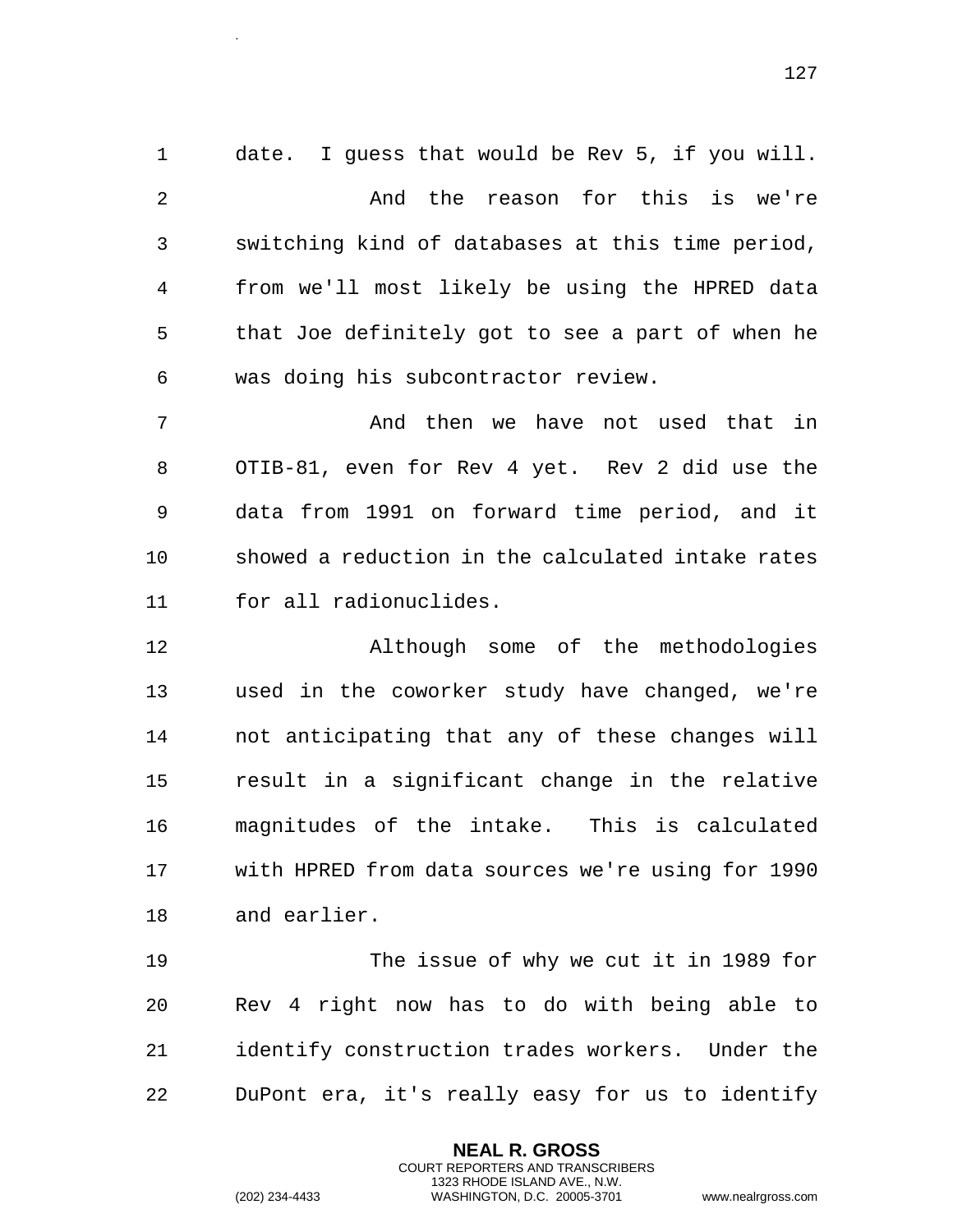a construction trades worker. We have complete worker histories, and the external dosimetry delineates subcontractor construction trades from construction -- I'm sorry, from DuPont construction trades workers.

 What we have to use for this latter time period, which is what's causing the delay, is -- and Joe saw some of this database as well, where, if you recall, we could go and look up some people's name and they could identify who their contractor -- which contract they worked for, whether they worked for Westinghouse or whether they worked for Bechtel, who was the prime construction trades worker contractor at that time period.

 We haven't done that yet, we're trying to get Rev 4 out the door right now. But that is kind of our next step. So that is why we didn't address post-1989. And so what I would like to recommend to the Work Group is that we put this in abeyance until we get Rev 4 out the door. And then we will be issuing a Rev 5 that has just the

> **NEAL R. GROSS** COURT REPORTERS AND TRANSCRIBERS 1323 RHODE ISLAND AVE., N.W.

.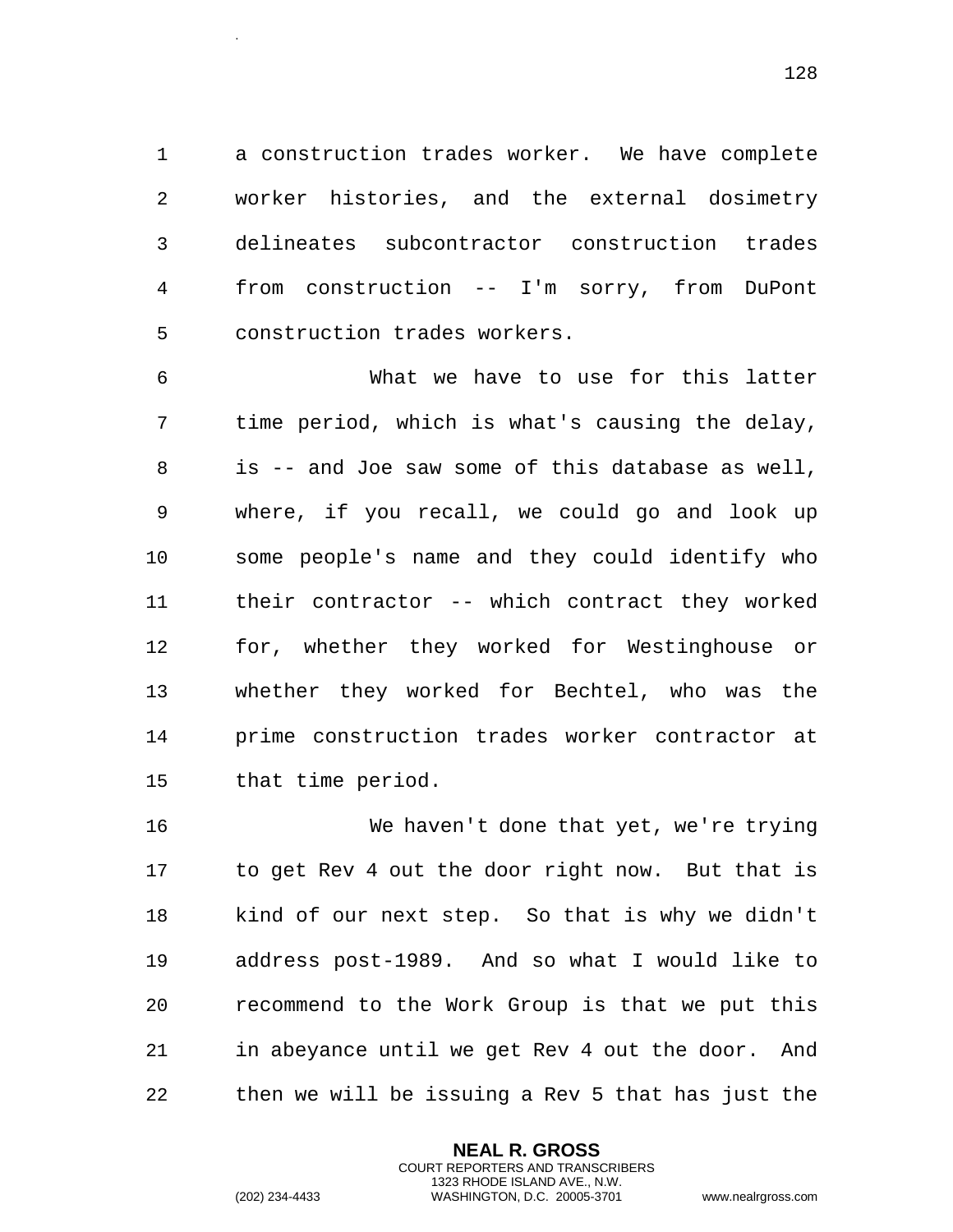1990 or '89 -- yeah, it would be the 1990 through 1994 time period.

 So is it okay if we put this one in abeyance for now?

 MR. KATZ: Just to be technical, Tim, you wouldn't put it in abeyance, because it's not been done yet, but you'd just put it in progress. 8 DR. TAULBEE: Oh, okay. I thought abeyance meant --

 MR. KATZ: Abeyance means that everybody agrees that everything's good and they 12 just want to see the final paperwork, basically. 13 DR. TAULBEE: Say again, Ted. I'm sorry.

 MR. KATZ: So when you put them in abeyance it's because the Work Group has decided it's all good, they just want to see it written up.

 DR. TAULBEE: Oh, okay. Got it. MR. KATZ: That's what abeyance means, the issue's resolved and they just want to see it written up.

> **NEAL R. GROSS** COURT REPORTERS AND TRANSCRIBERS 1323 RHODE ISLAND AVE., N.W.

.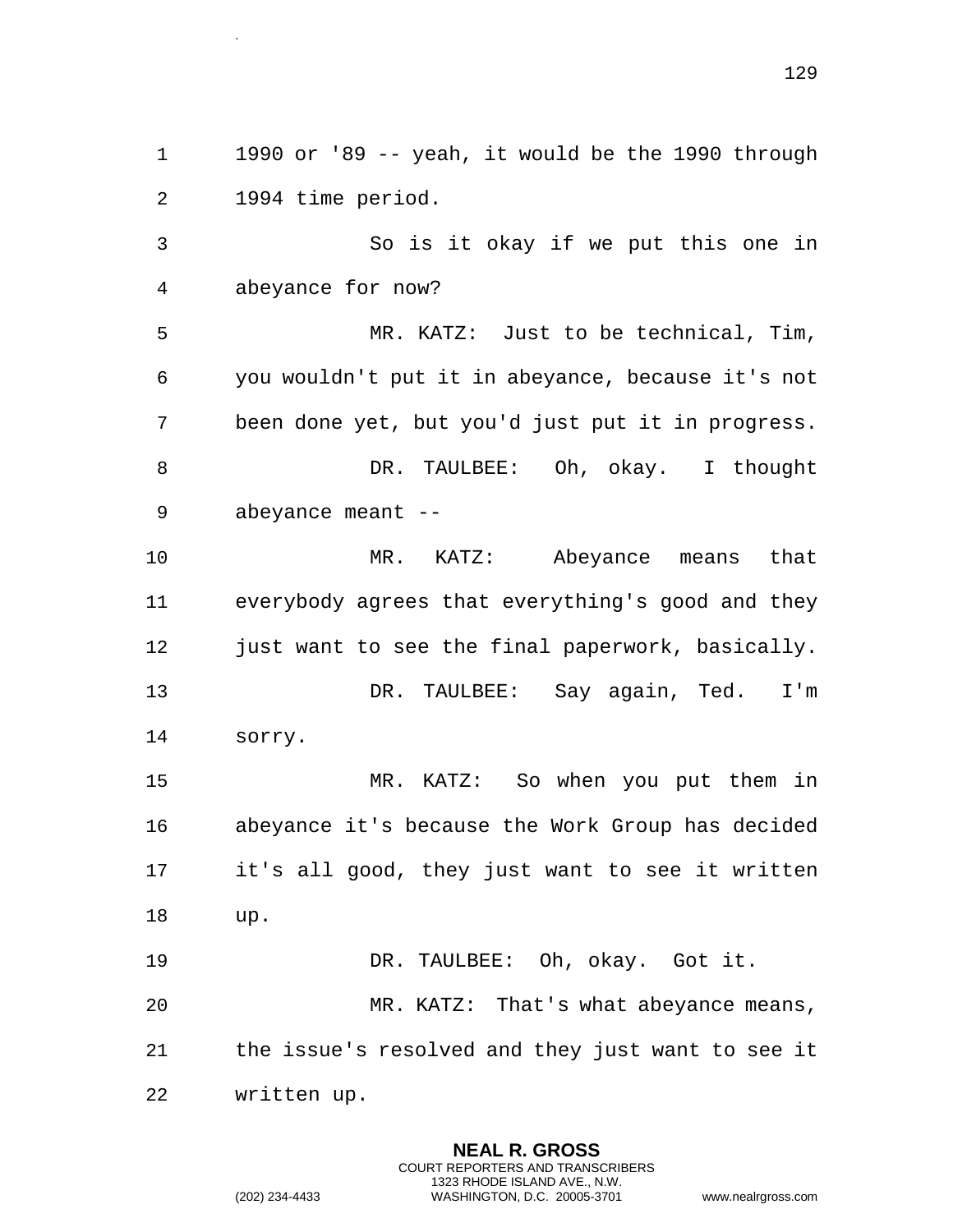DR. TAULBEE: Okay. I'll put this in progress. And when we get Rev 4, or Rev 5 out, then the Work Group will have the opportunity to review the '90 to '94 time period.

 MR. BARTON: Okay. Moving on to Finding 1. And this was, when we looked at a comparison of the reported samples, to what, basically what I call it is the samples you have in hand. So, basically we have the data that's going to form the basis of the coworker model. And to see to what extent it's complete it was compared against health physics reports essentially saying how many samples we should have.

 And we noticed that the analysis in OTIB-81 had ended in 1981 as far as comparing the two. But, obviously, the proposed coworker model extends through 1989. And so we were asking, well, we should probably look at the completeness for those later years, especially because one of the things we have seen is that the number of samples we had in hand was less than what was

> **NEAL R. GROSS** COURT REPORTERS AND TRANSCRIBERS 1323 RHODE ISLAND AVE., N.W.

.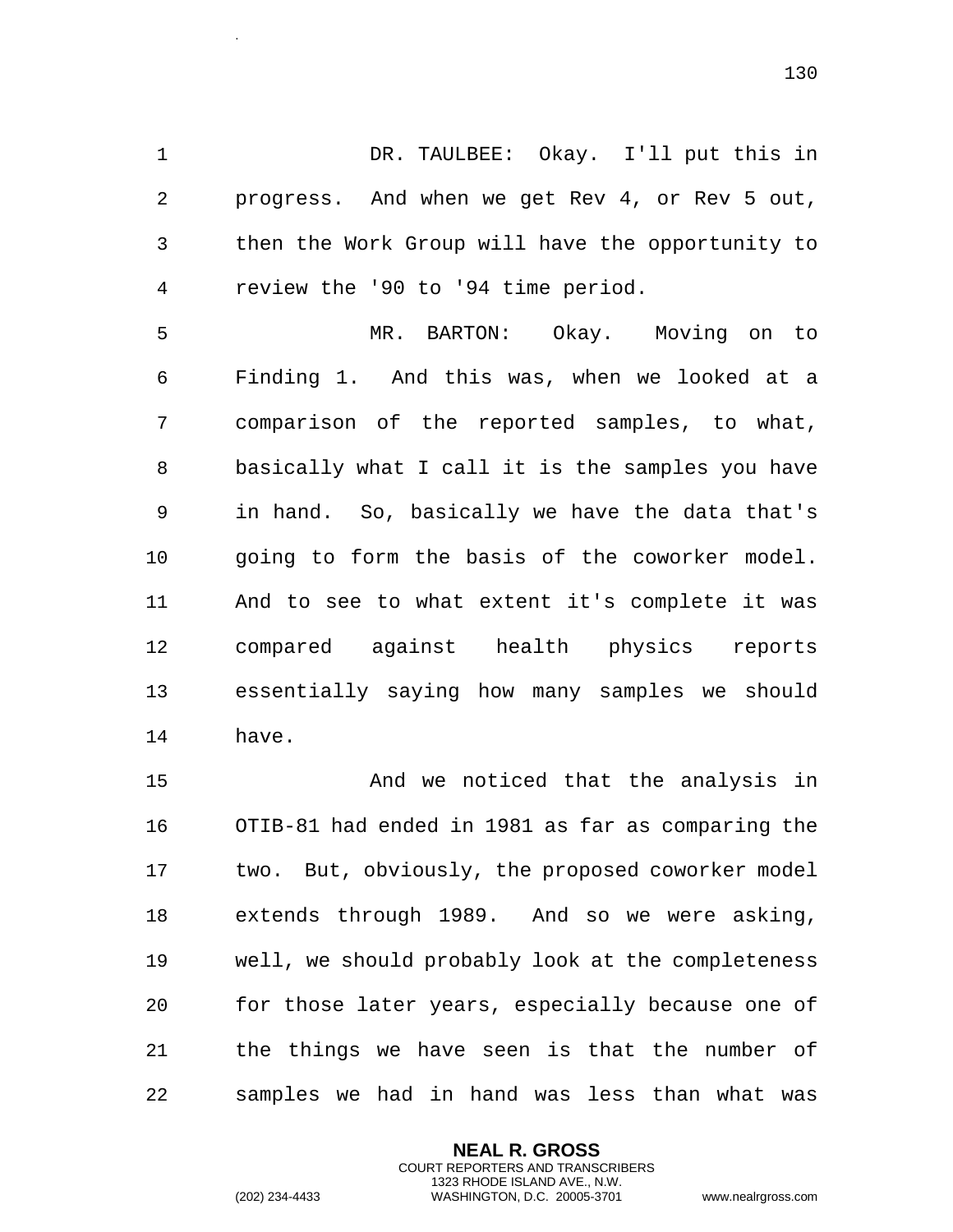.

being reported in that latter period.

 So Finding 1, 2, and Observation 4 are really all sort of interrelated and all sort of relate back to a response in the BRS. So if it's okay, I would like to move on to Finding 2 and Observation 4. And then on to NIOSH's response to those items, if that's okay, since the response really relates to all three of them. DR. TAULBEE: Okay. I'll try and keep my responses tied to each of the findings and observations. Go ahead. MR. BARTON: One of the things, when we noticed those later years that you had less data in hand than what was reported, in OTIB-81 it had said that that was likely due to the inclusion of fecal sampling in the Works Technical Report totals. So even though you have -- assuming we have less data, if you added in the fecal samples they should more closely match. We didn't think that was really credible for, you know -- and you'll see why in a moment.

> **NEAL R. GROSS** COURT REPORTERS AND TRANSCRIBERS 1323 RHODE ISLAND AVE., N.W.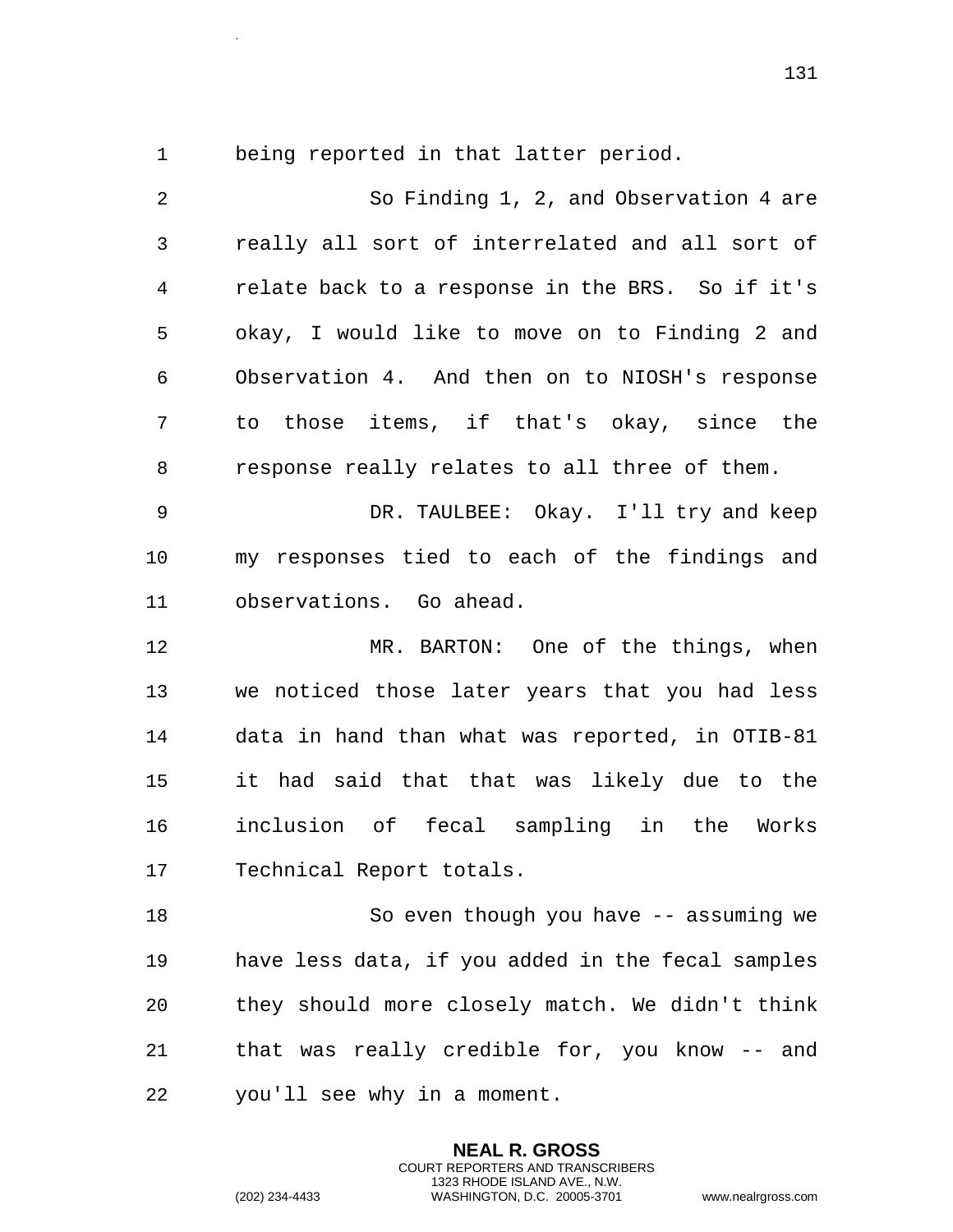1 And then Observation 4, this is just dealing with the earlier period where actually you have a lot more data in hand than what was reported in the Works Technical. And even though that's obviously a lot better, you always want more, more data than what was reported, we just wondered why that was the case. And that's why we made that observation.

 One possibility that we talk about in our report is that perhaps they weren't putting construction trade workers in those totals. That was based on a single example, we can't say that that's actually the reason.

 But, again, it's an observation because we actually have more data, just on the basis of the coworker models and what they have in those Works Technical Reports. And so we're going to move to NIOSH response here for Findings 1 and 2.

 Okay, and here's the chart sort of showing the red line is the number of reports that were listed in the Works Technical versus

> **NEAL R. GROSS** COURT REPORTERS AND TRANSCRIBERS 1323 RHODE ISLAND AVE., N.W.

.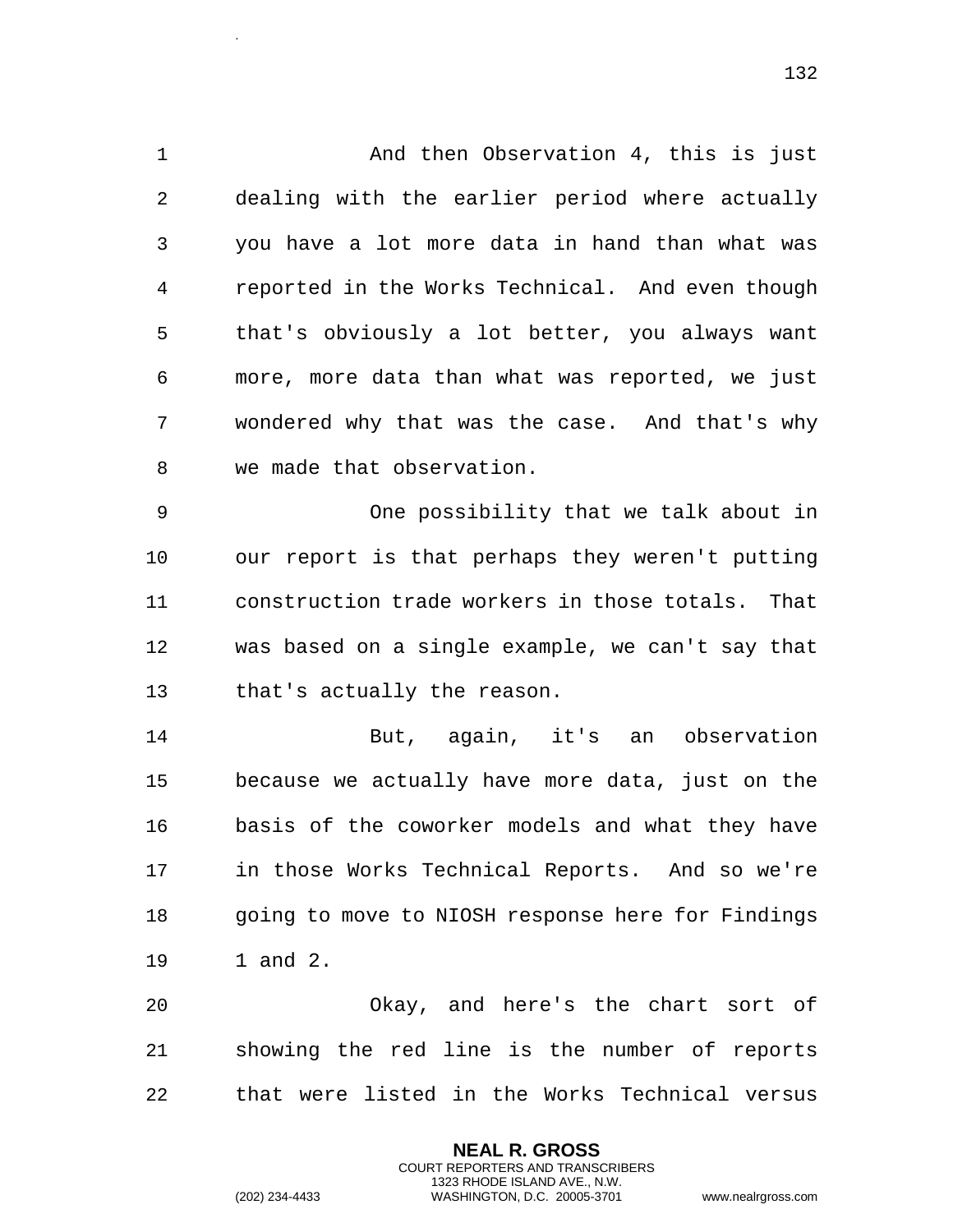1 the amount that we have in hand. And you can see, you know, sort of later years, you've got some years where it's significantly less and then the earlier years you generally have more.

 And then the next slide, this one is sort of dealing with the notion that the fecal samples were included in the totals, but then here's a table that shows that they were actually broken out separately.

 So again, that's why -- and it talks about the fecal sampling being the reason why we see a discrepancy where the Works Technical Report has one value that's significantly higher than what we have in hand, but that turns out to not be the case. And Tim will talk about it.

 And what you have in front of you is the entry, at least as of yesterday, on the response to Findings 1 and 2. So everybody can see that. Tim, I'll let you take it from here. DR. TAULBEE: Okay. Yeah, as you see here on the slide here, we agree it would be

beneficial to extend the completeness analysis.

**NEAL R. GROSS** COURT REPORTERS AND TRANSCRIBERS 1323 RHODE ISLAND AVE., N.W.

.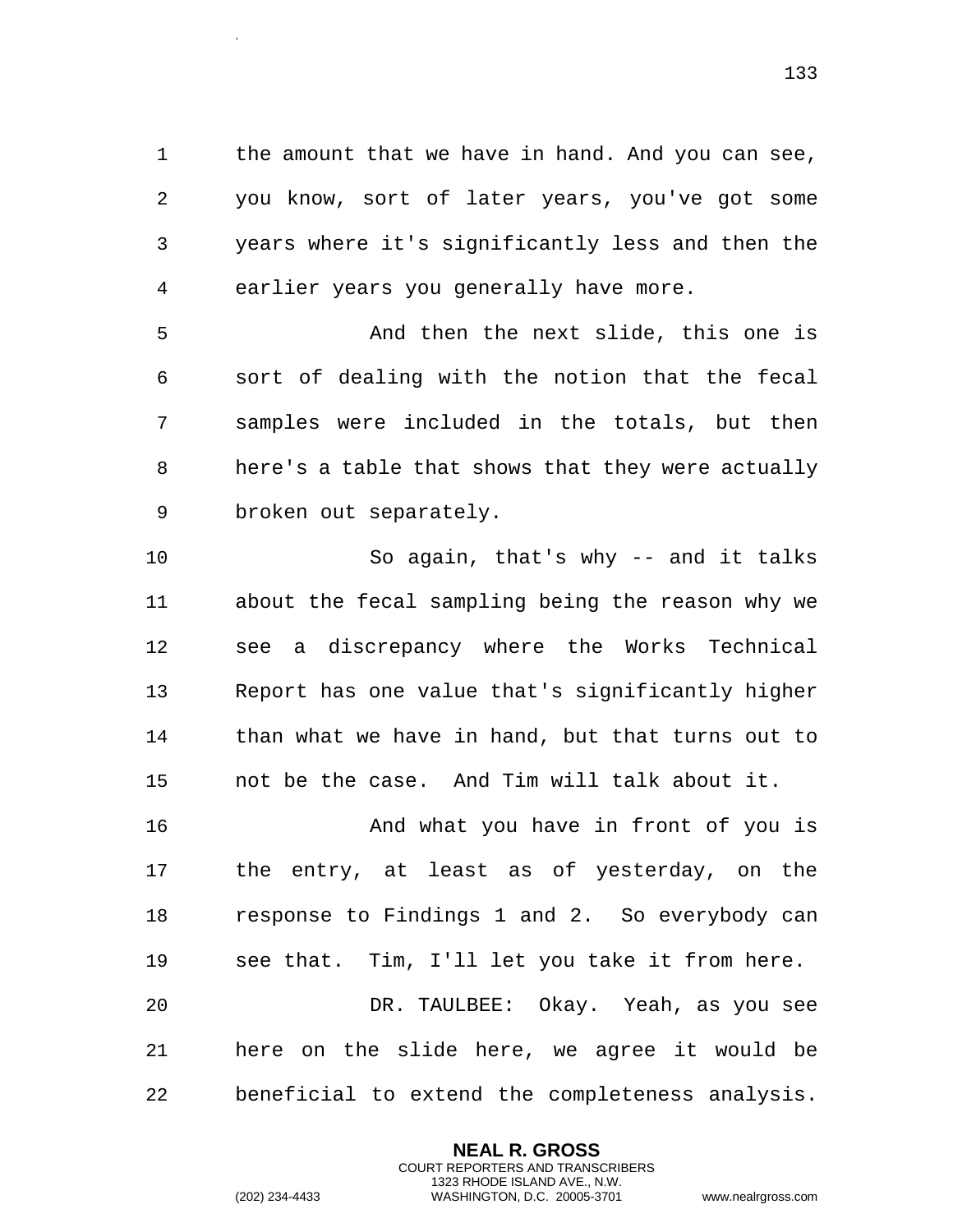Bioassays we've received that cover most of the 1980 and provide similar information are available. And we've updated Table 4-1 and we've got it reproduced. Did you provide that table on your next slide?

MR. BARTON: Yes, I did.

.

 DR. TAULBEE: Okay. You can see, if you go to that particular one, and you can see we've got, you know, typically in the '90s --

(Telephonic interference.)

 DR. TAULBEE: Generally we have more bioassay folks than what the Works Technical reported. So we have extended this through 1987 here, as you can see in the revised Table 4-1.

 MR. BARTON: Right. And everyone, remember, the original concerns was more, A, we didn't see the data past 1981. Now that has been provided. And also those numbers between 1969 and 1981 certainly improve when even the unusable samples were included in the totals, which is obviously the more correct comparison.

When you say unusable, those unusable,

**NEAL R. GROSS** COURT REPORTERS AND TRANSCRIBERS 1323 RHODE ISLAND AVE., N.W.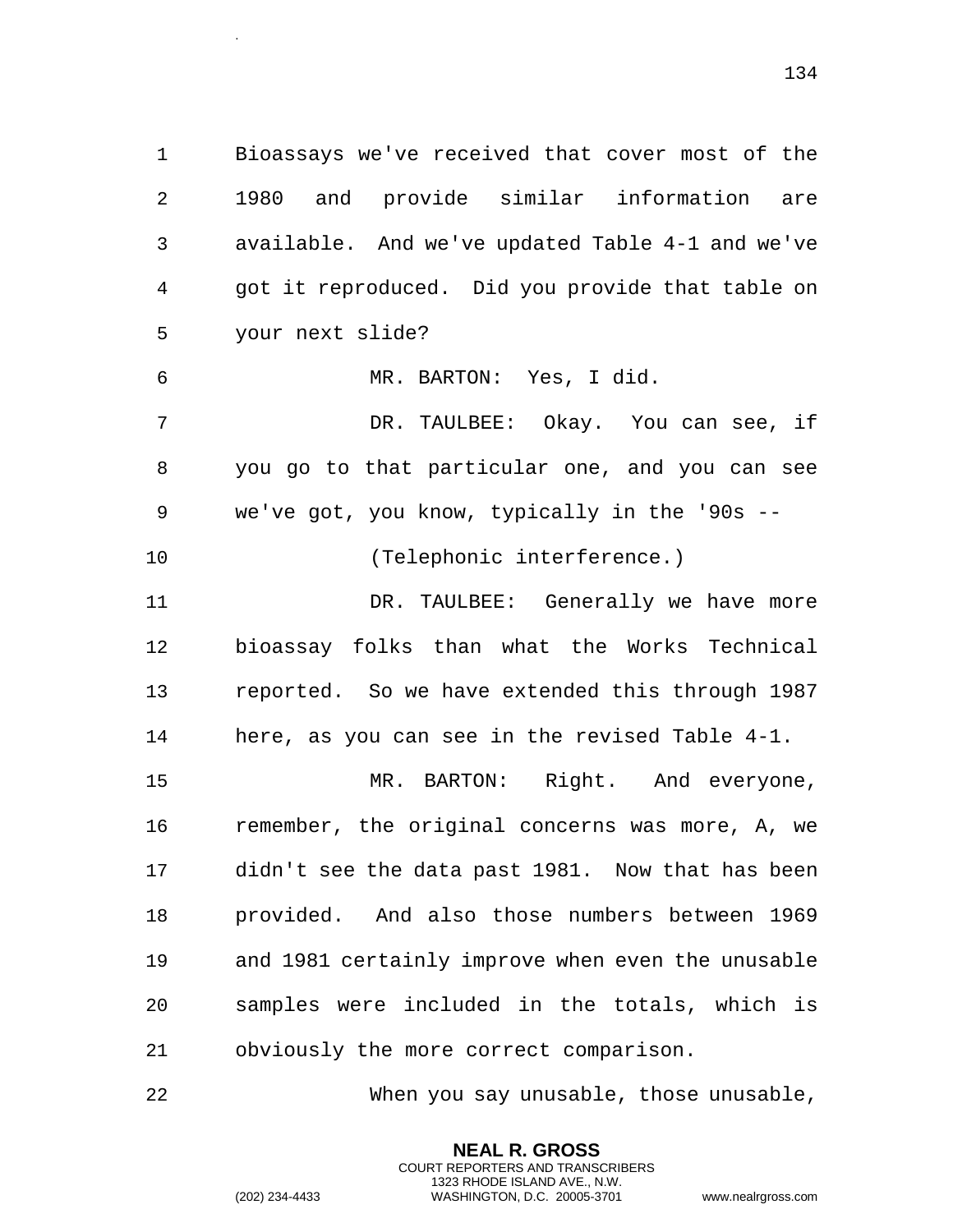they would have been included in the Works Technical total. We're not talking about unusable as in, like, a not submitted sample or something like that.

 DR. TAULBEE: No. In the Works Technical Report they're more reporting what the bioassay lab saw. And so if the sample volume was too low, that would be unusable. And some samples are lost in processing and you do a follow-up. So, you know, that occurs as well. And so you see that within the logbooks. You'll see routine monitoring, special monitoring, follow-ups, that kind of thing as a designation. And, you know, what all went into the

 actual Works Technical Report value, we're really speculating from that standpoint. The logbook for americium, that was that data that we were using. And those, you can see, it generally over-reports what was found in those summary tables.

 I would also like to point out that in some cases, the number of samples for americium are really limited to bioassays. They don't

> **NEAL R. GROSS** COURT REPORTERS AND TRANSCRIBERS 1323 RHODE ISLAND AVE., N.W.

.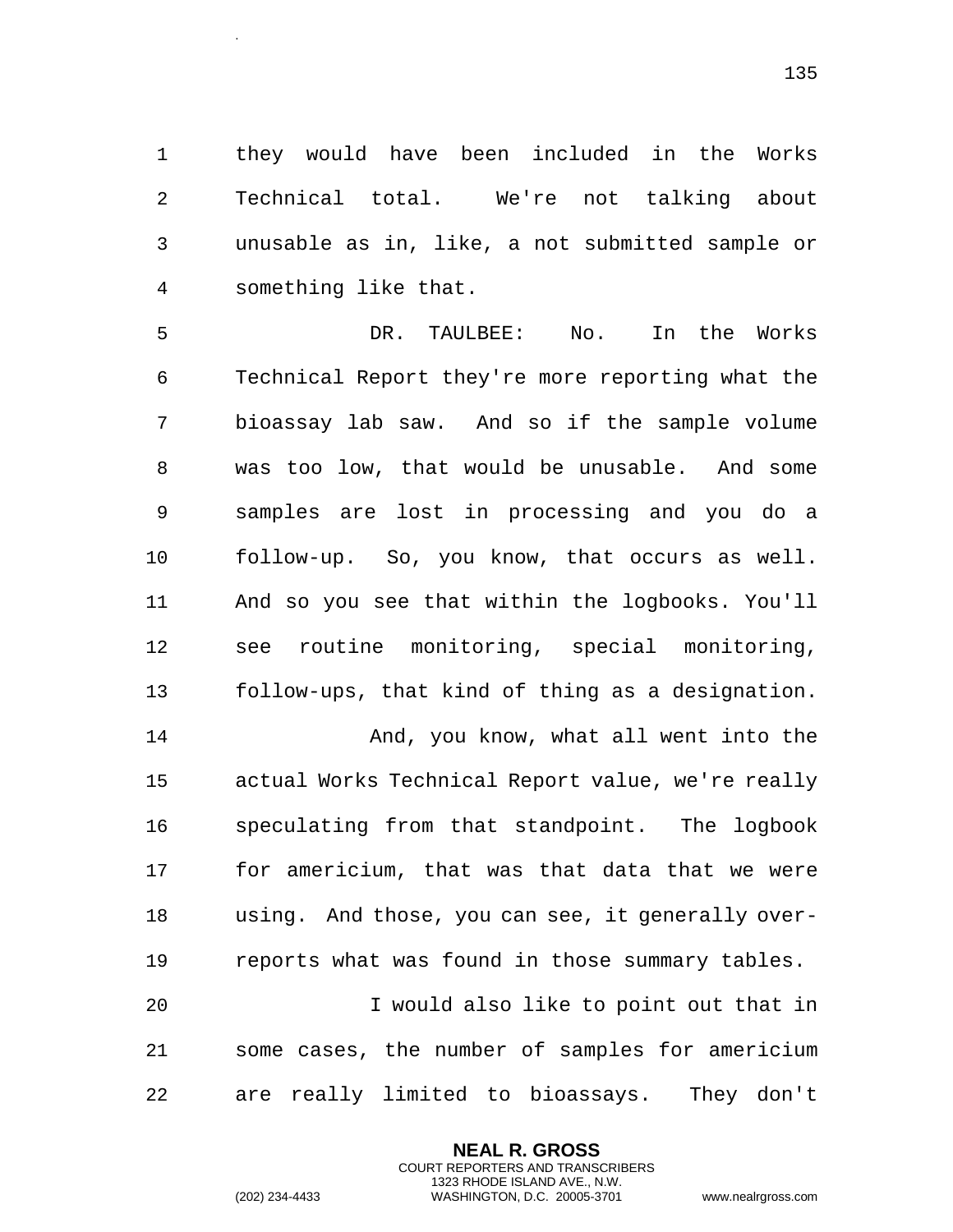correspond well on a month-by-month basis either. It depends upon, I guess, when they considered samples -- or when it was actually analyzed. And so we do see some variation from that standpoint. Sometimes those samples were held for a quarter or so. And so you'll see that in there as well. Definitely month-to-month and year-to-year. 8 But we feel that this matches pretty good, you know, from what we're seeing here in that post-'81 time period. That one year, '82 where there's less in the logbooks than what 12 they're sampling. 13 MR. BARTON: Given the history of -- (Telephonic interference.) CO-CHAIR CLAWSON: Somebody here needs 16 to put their phone on mute. MR. KATZ: Right, right. Bob, are you still there? MR. BARTON: Yes, I'm here. (Telephonic interference.) 21 MR. BARTON: Is it safe? MR. KATZ: I don't know if it's safe.

.

COURT REPORTERS AND TRANSCRIBERS 1323 RHODE ISLAND AVE., N.W. (202) 234-4433 WASHINGTON, D.C. 20005-3701 www.nealrgross.com

**NEAL R. GROSS**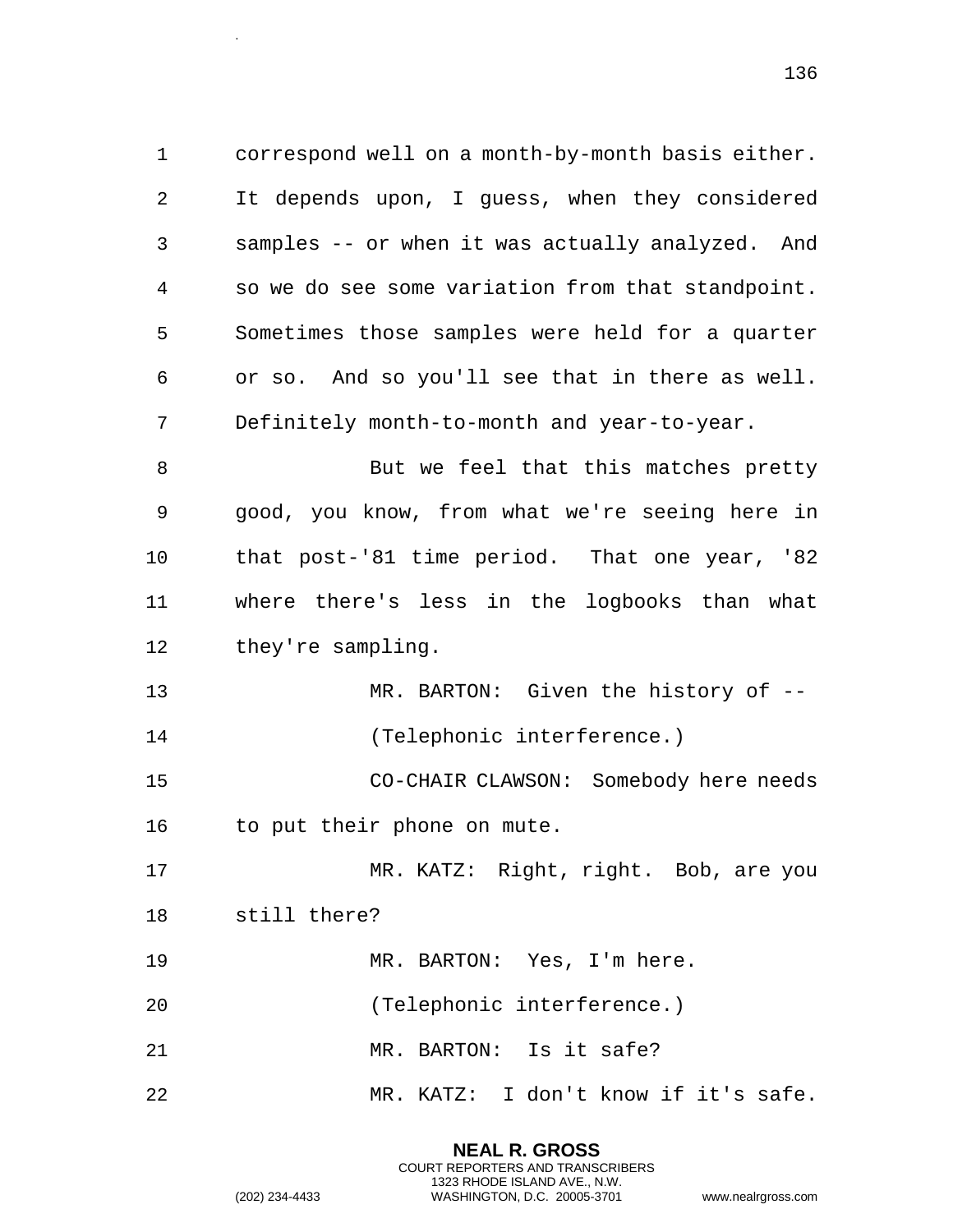(Simultaneous speaking) (Telephonic interference.) MR. KATZ: We'll give it another shot, Bob. 5 MR. BARTON: Okay. (Telephonic interference.) MS. ADAMS: Ted, it's Nancy. I -- MR. KATZ: Nancy, I can't call Zaida without getting off this line. Will you just please call her and get her to cut the line? MS. ADAMS: Yeah, I dialed zero but nobody picked up. But I will do that. MR. BARTON: Okay, tentatively, I'll continue the discussion here -- (Telephonic interference.) MEMBER ROESSLER: Hi, this is Gen. Is anybody on the line? MR. KATZ: I'm on the line. I sent Zaida an email, too, so one way or another, hopefully she'll -- if she hasn't cut that line she'll be cutting it. MEMBER ROESSLER: Okay. I missed roll

> **NEAL R. GROSS** COURT REPORTERS AND TRANSCRIBERS 1323 RHODE ISLAND AVE., N.W.

.

(202) 234-4433 WASHINGTON, D.C. 20005-3701 www.nealrgross.com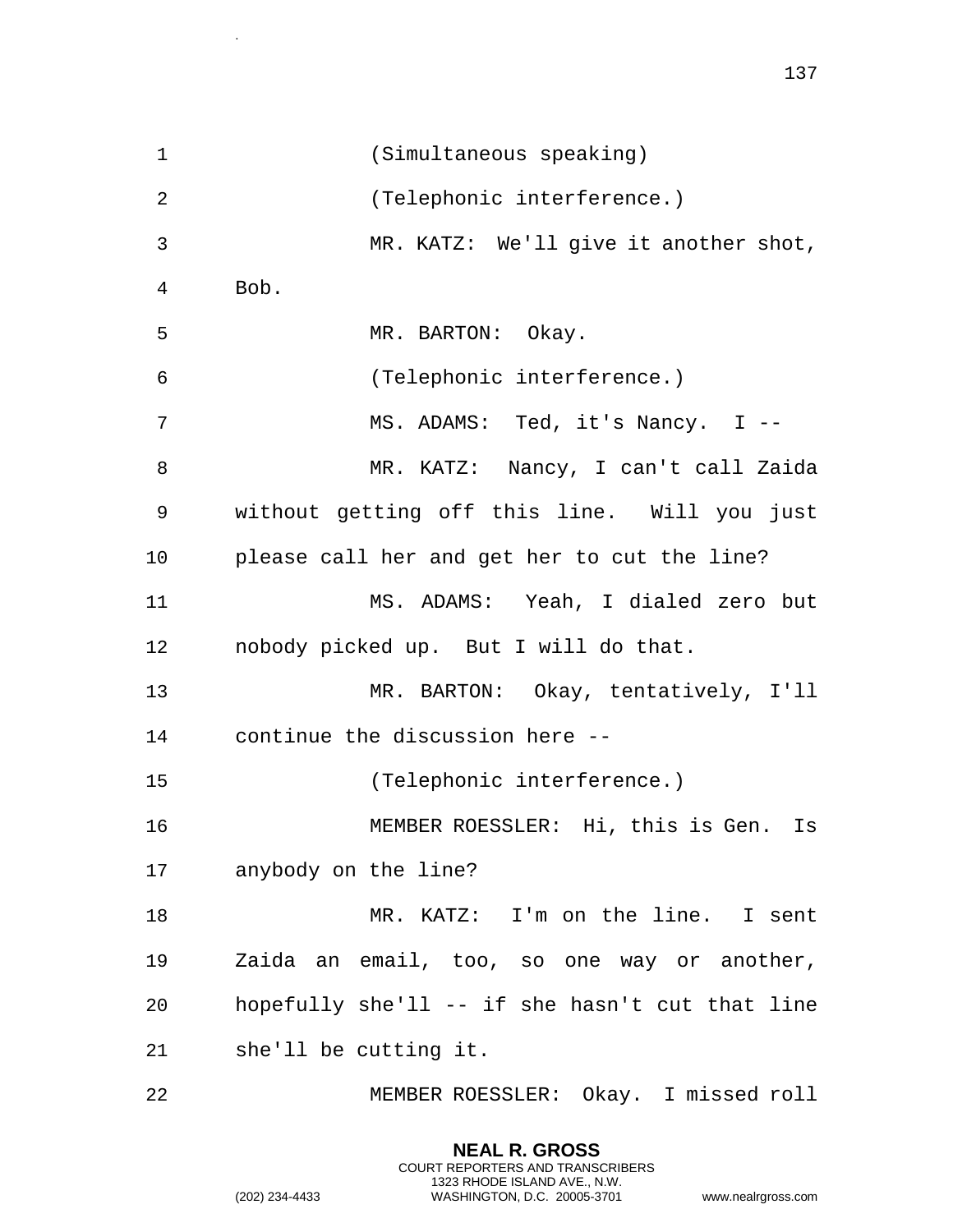call earlier, I think.

.

 MR. KATZ: No, yeah, glad you could join us. MEMBER ROESSLER: I didn't want to butt in on things before, but now I'm back on. MR. KATZ: Okay, good. Yeah, and we have Paul back on, too. Or we had him on. Okay, Bob, you want to give it another shot? MR. BARTON: Okay. So, again, the concerns were, one, that the comparison and completeness between the Works Technical and totals that we had in hand only went to 1981. That's been expanded to 1987. And also the counting of only -- the inclusion of the samples that wouldn't actually go into the coworker model but would have been included in the Works Technical certainly improve 18 the percentages that we see here in front. 19 19 I guess the only question and/or comment I would have left is, based on the operational history of the site, do we have any

reason to believe, or any reason why in, for

**NEAL R. GROSS** COURT REPORTERS AND TRANSCRIBERS 1323 RHODE ISLAND AVE., N.W.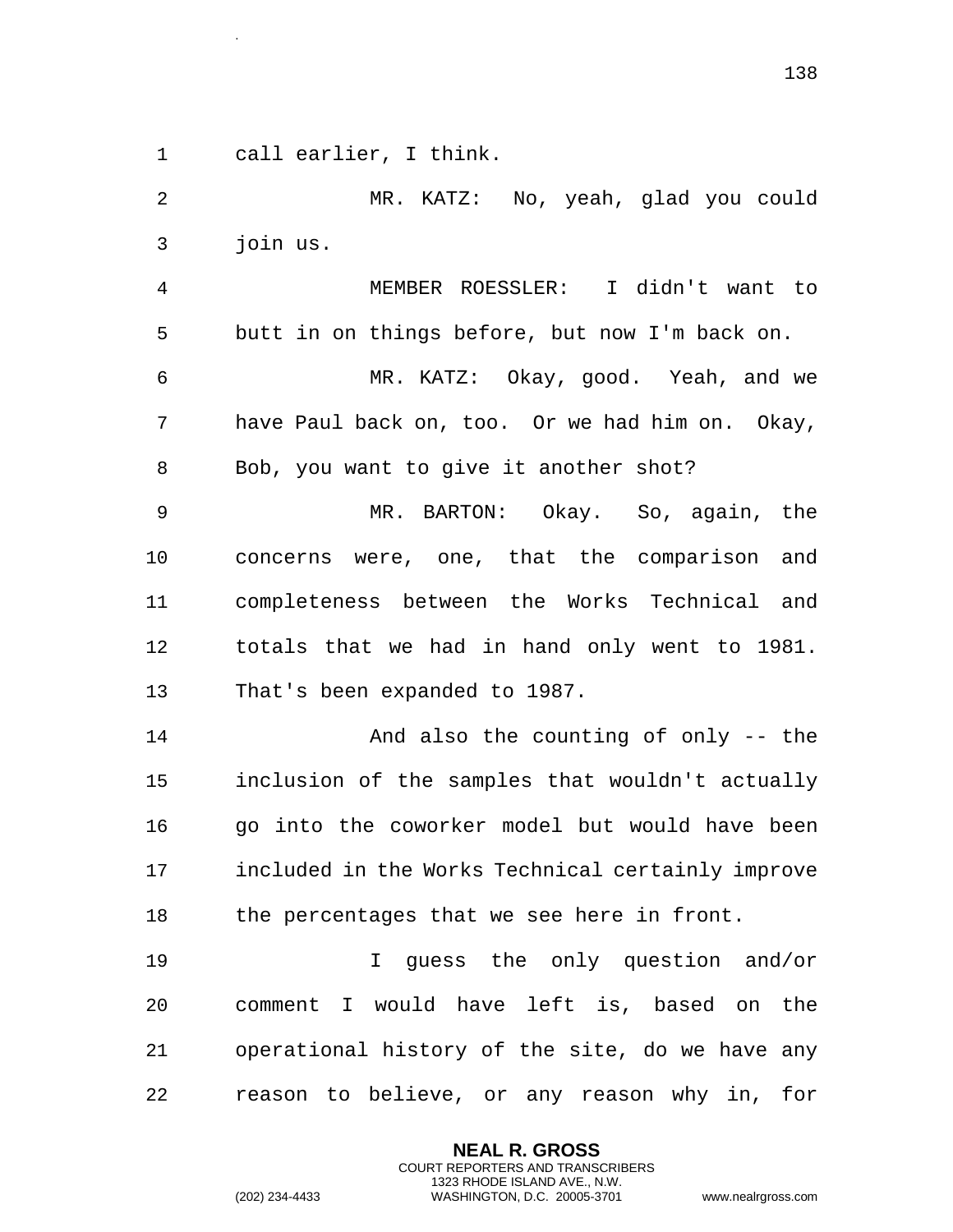where other years were either above 100 or in the 90s, or really above 100 or in the 90s it looks like. (Telephonic interference.) MR. KATZ: Okay. I think they cut that line. Bob, are you still there? MR. BARTON: Yes, I'm still here.

example, the 1980 and 1969 were down in the 70s

 MR. KATZ: Okay. It sounds like they just cut the line. I got an email from Zaida that they were working on it.

12 MR. BARTON: Alright.

.

 CO-CHAIR CLAWSON: Come on, Bob. You can do it, Bob, this time.

 MR. BARTON: I'll just talk really loudly. My question, remaining question was, for 17 the three years there where the totals are more into the 70s -- 70 percent, not the 1970s -- 1969 at 77 percent, '80 is 70 percent, and '82 is 74 percent. Do we know anything specific about those years as far as operationally and the exposure potential to the trivalents that would

> **NEAL R. GROSS** COURT REPORTERS AND TRANSCRIBERS 1323 RHODE ISLAND AVE., N.W.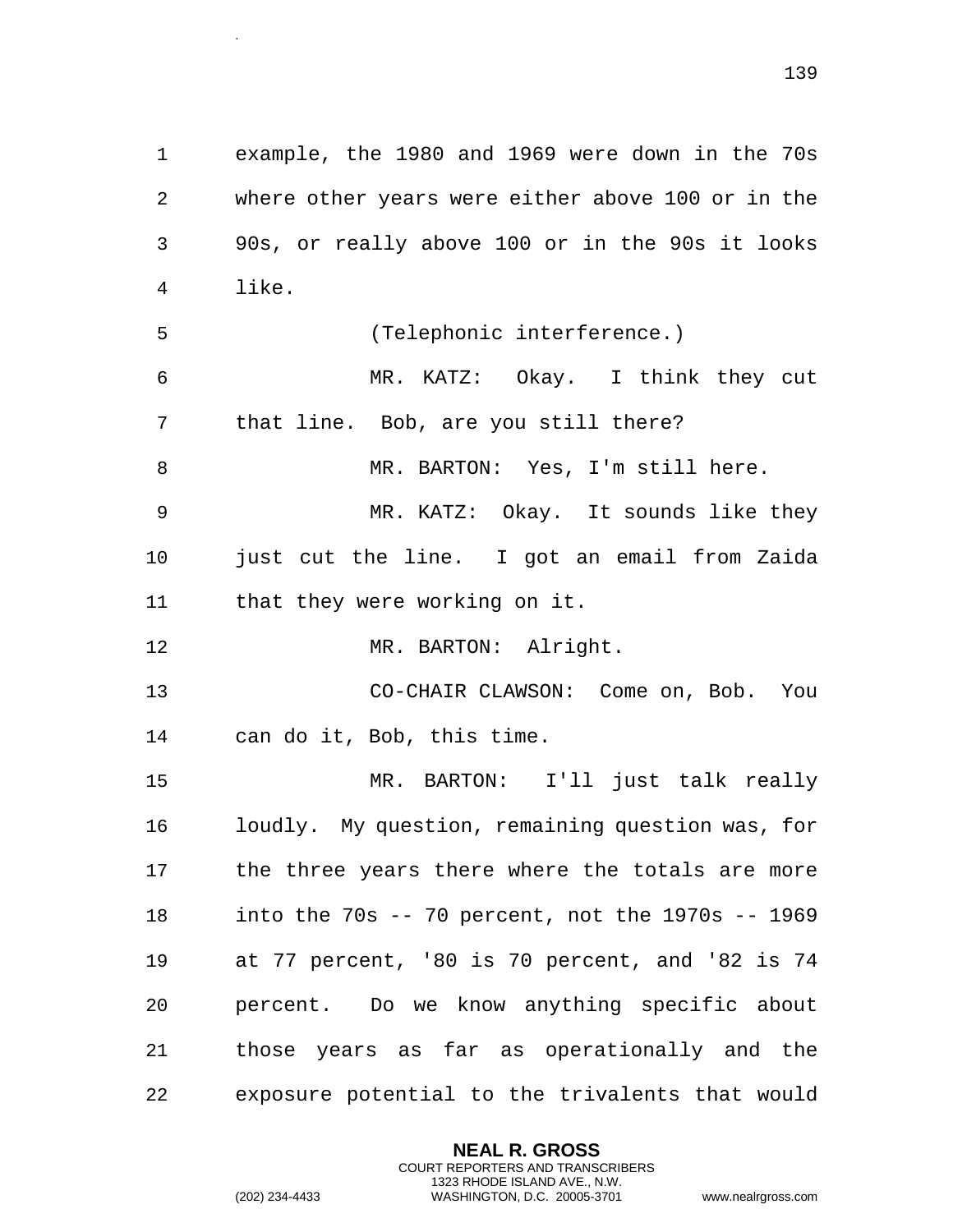give us pause?

.

| 2  | And/or is that information available              |
|----|---------------------------------------------------|
| 3  | that we could say, well, you know, it looks like  |
| 4  | maybe we don't have as many samples in hand as    |
| 5  | what's reported, but there's no reason to think   |
| 6  | that the potentially missing samples would unduly |
| 7  | affect any sort of derived coworker values.       |
| 8  | DR. TAULBEE: This is Tim. The only                |
| 9  | thing -- and I'm going to kick this to Matt Arno  |
| 10 | in just a second here for his opinion on it. The  |
| 11 | only thing that I know of from an analysis        |
| 12 | standpoint would be the 1969 type of era where    |
| 13 | they began to change their bioassay technique     |
| 14 | with regards to how they did some of the          |
| 15 | separations. But that's the only thing that I     |
| 16 | know of, and that happened in the '69 to '70 type |
| 17 | of timeframe.                                     |
| 18 | But the other years, no, I'm not aware            |
| 19 | any other operational type of changes that<br>οf  |

 would affect that. Matt, are you aware of anything?

> **NEAL R. GROSS** COURT REPORTERS AND TRANSCRIBERS 1323 RHODE ISLAND AVE., N.W.

MR. ARNO: No, I'm not.

(202) 234-4433 WASHINGTON, D.C. 20005-3701 www.nealrgross.com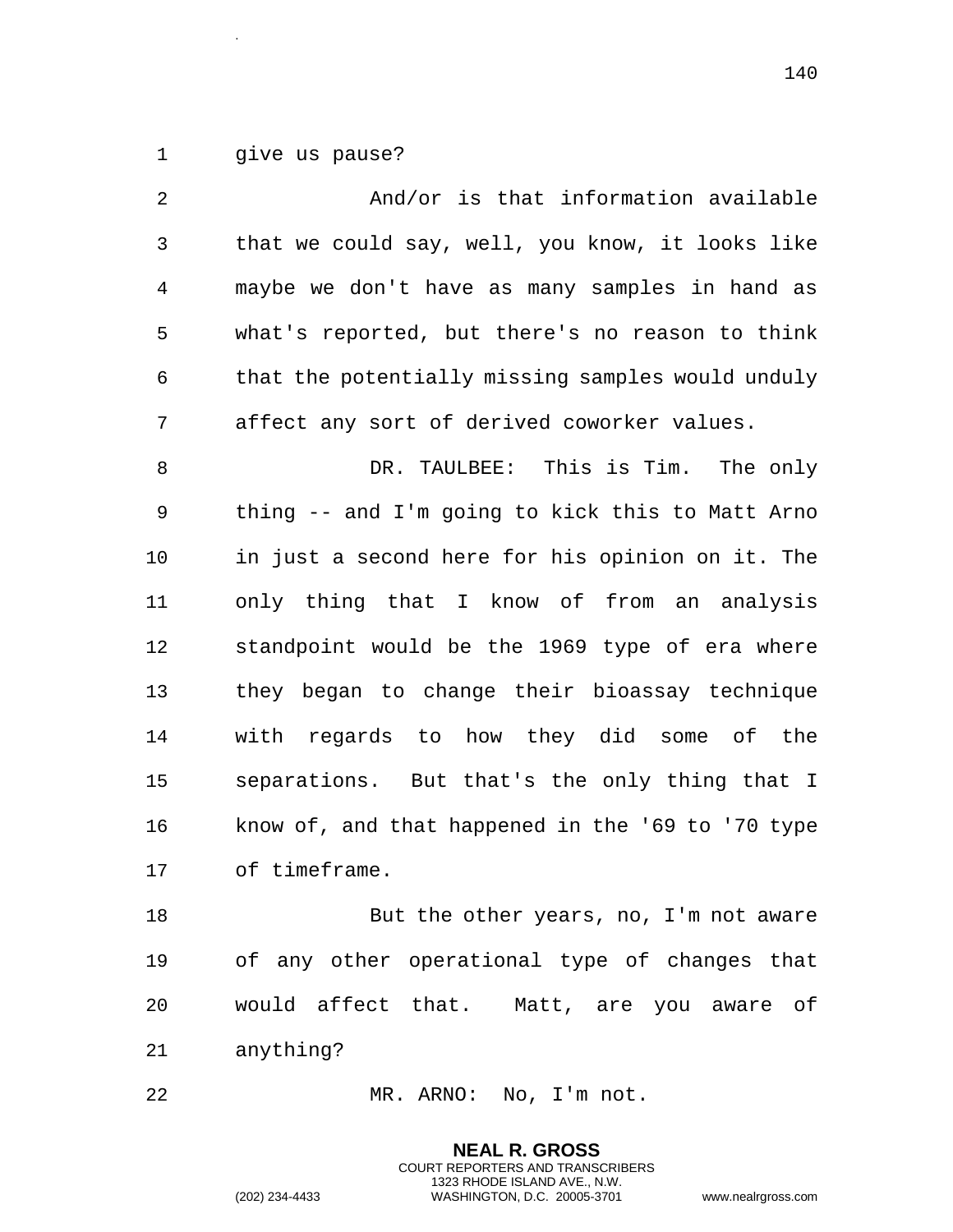1 DR. TAULBEE: Okay.

.

 MR. BARTON: I'll take myself off mute there. Obviously the question of what is an adequate percentage to have is sort of a matter of professional judgement.

 Like I said, most years it looks really good in that we have, for most of the years, we have more samples than what was being reported, and it's just those sort of three outlier years where you're down in the 70 percent.

 You know, there's really no reason to think that those years were any different than the other ones. There's no reason to think that missing data points would change, effectively, what your time-weighted OPOS values end up being for that timeframe.

 I'm not sure what else there is to do except ask the Work Group what their opinion is as far as the percentages we're seeing right now and whether that's sufficient to close those two findings.

> **NEAL R. GROSS** COURT REPORTERS AND TRANSCRIBERS 1323 RHODE ISLAND AVE., N.W.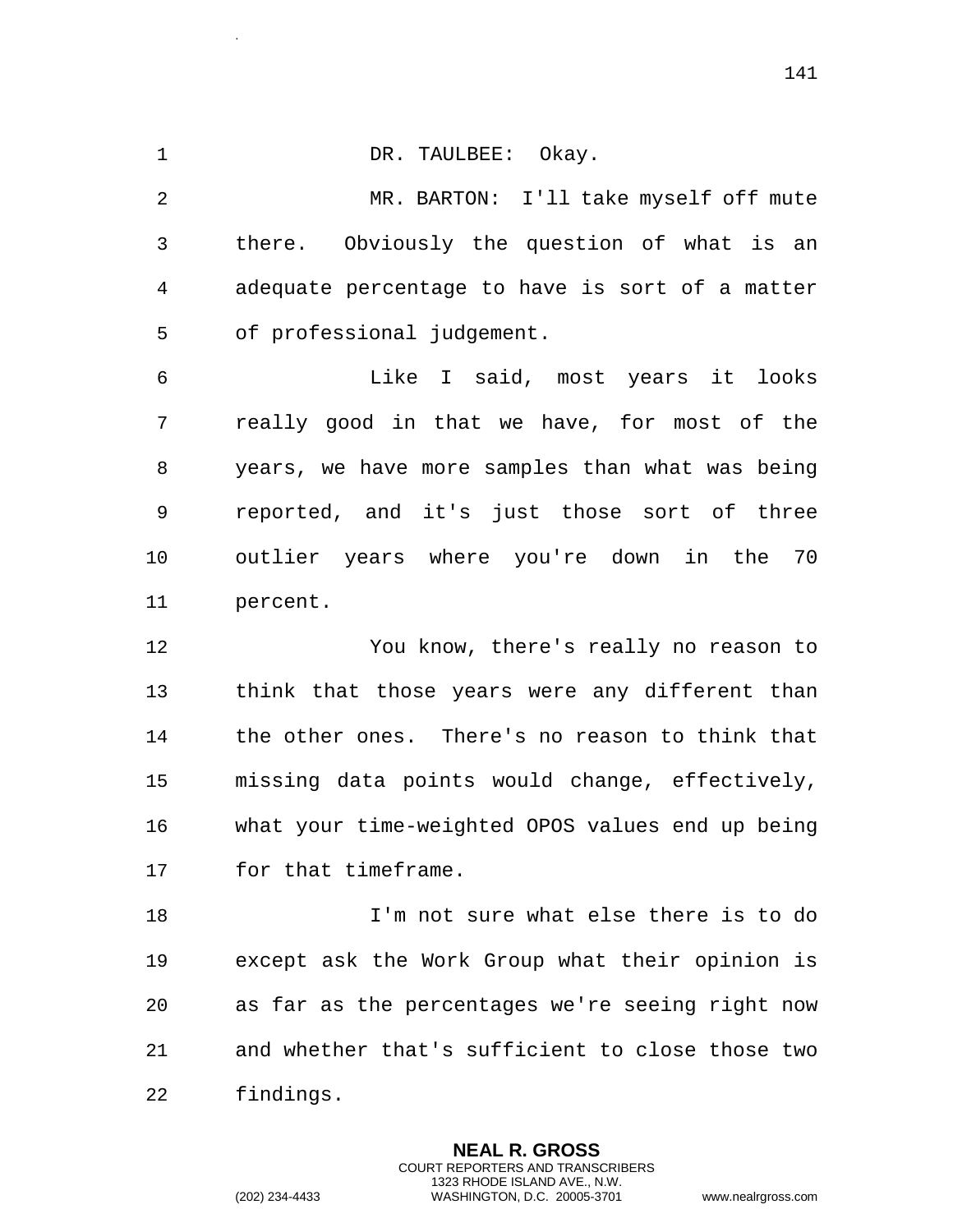And really Observation 4 is just noting that we saw, like there was a number of years prior to 1969, we have a lot more samples than were being reported. You see in 1963 there's 173 percent; 1968, 160 percent.

 MR. ARNO: There's only 19 samples in 1963. I don't think you can say much about a percentage on such a small number of samples. But one thing to keep in mind with these percentages is that, more than a particular percentage, the real key thing to think about is, is there enough data to do a statistical analysis for your cohort or your strata?

 If you have enough data to do that analysis, even if perhaps the percentage is not as high, you should still consider that you have enough data to do a coworker study.

 MR. KATZ: Whoever was just speaking, can you just please identify yourself for the court reporter?

21 MR. ARNO: Matt Arno.

MR. KATZ: Thanks, Matt. I thought

**NEAL R. GROSS** COURT REPORTERS AND TRANSCRIBERS 1323 RHODE ISLAND AVE., N.W.

.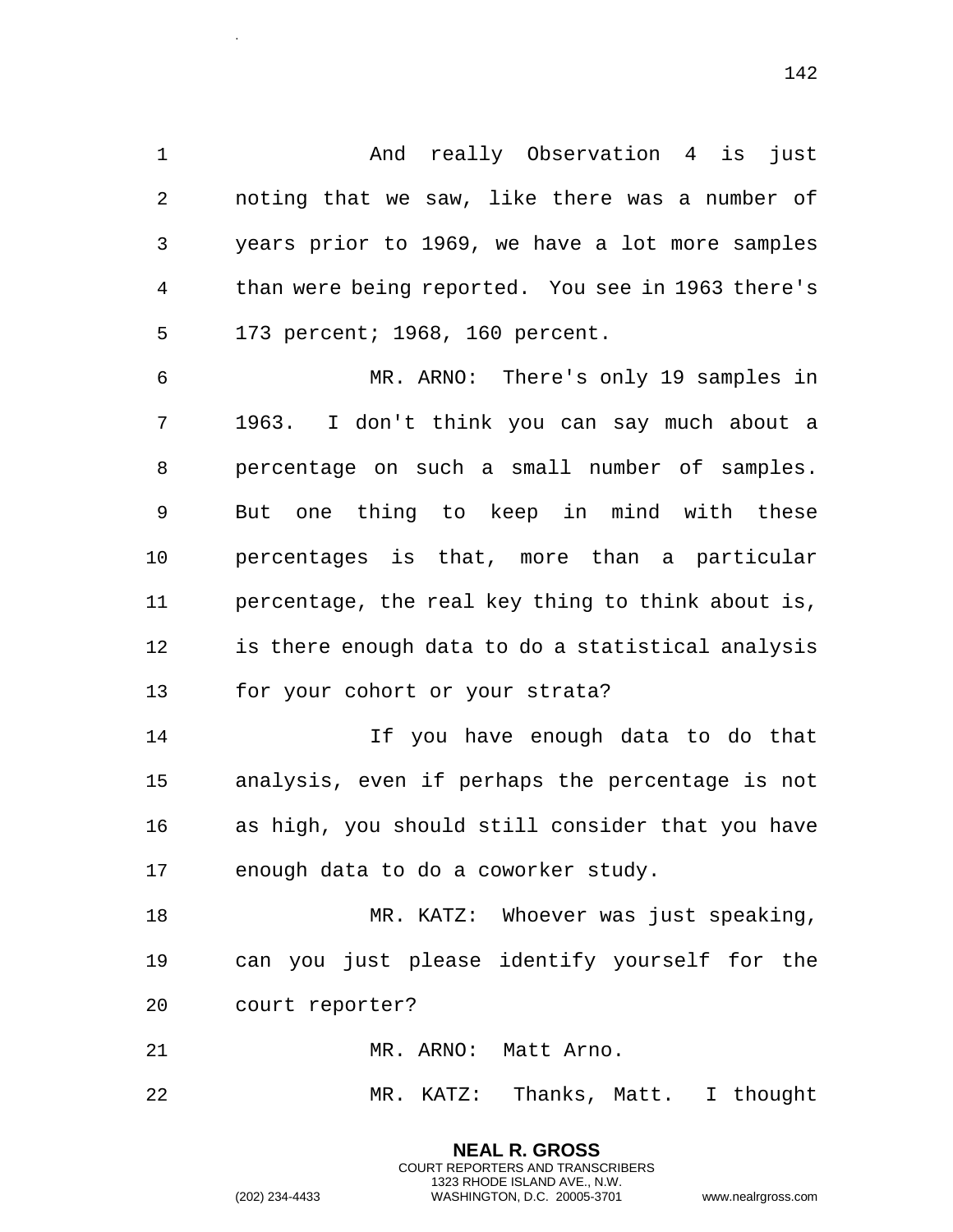so, I just wanted to be sure.

.

 MR. BARTON: I understand that point of view. But when we're talking about completeness, we're talking about do we have all the data in hand, or do we have sufficient data in hand? And that's not just so we can meet statistical requirements such as, you know, the recommended 30 OPOS results in a year or what not. I mean, if there's a significant portion missing, you have to ask yourself, what could that be from and how might that effect your end value? So while I agree, you need to be able to have enough data to fit your distributions, I don't think just saying, well, we have enough data to perform a statistical analysis is the same as the data is complete. MR. ARNO: Well, we've never said that the data has to be complete. It has to be representative. (Simultaneous speaking)

MR. ARNO: -- would be relevant that

**NEAL R. GROSS** COURT REPORTERS AND TRANSCRIBERS 1323 RHODE ISLAND AVE., N.W.

(202) 234-4433 WASHINGTON, D.C. 20005-3701 www.nealrgross.com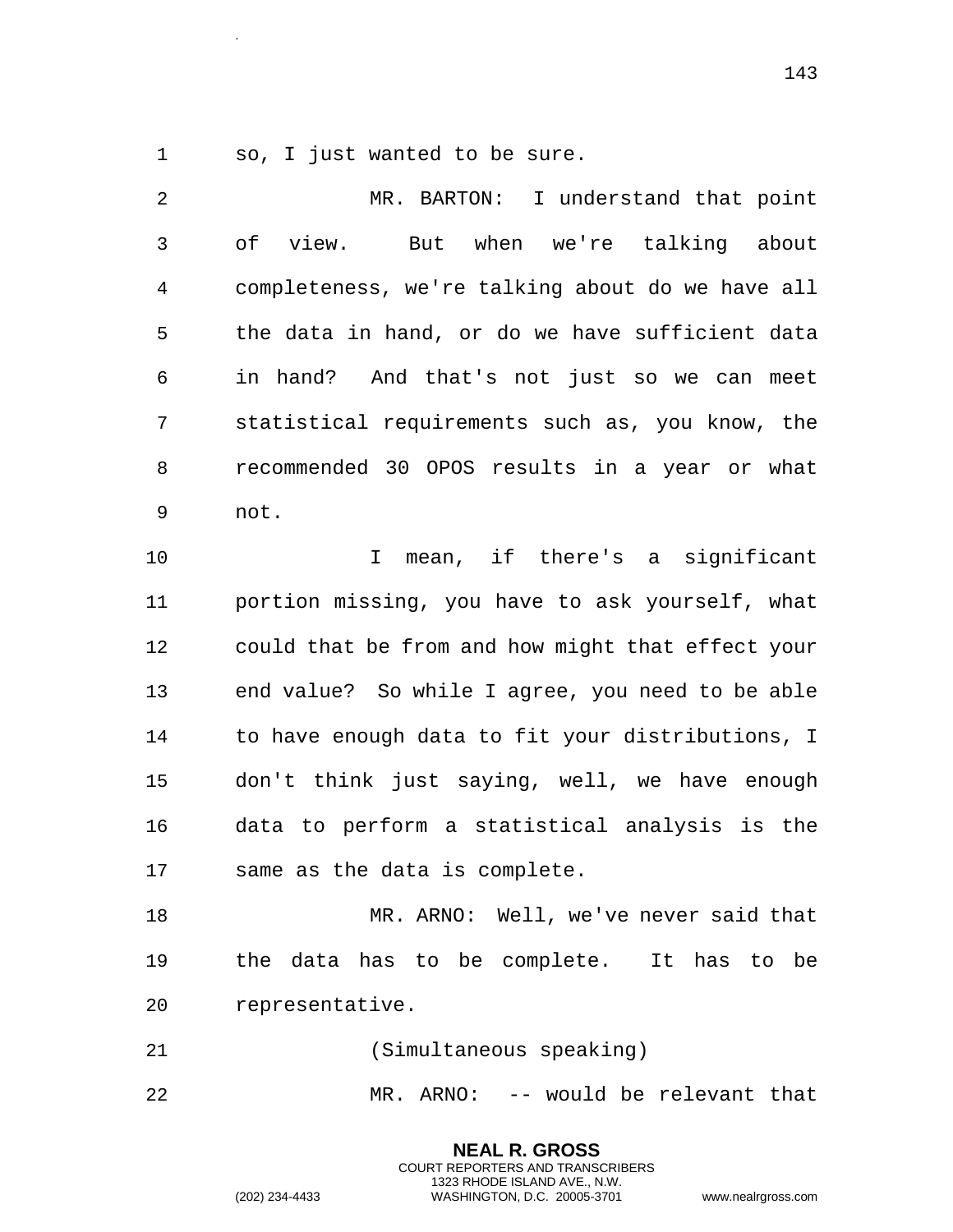.

there's a bias in why there's data missing.

 DR. NETON: Right. This is Jim. I think that's a good point. Is there a differential bias in those samples that we don't have? Is there some database of incident reports or something that we're missing? And then if we can't, if that doesn't happen, or that doesn't exist, then I think we're okay. But I'd be interested to hear more discussion on that. MR. BARTON: Well, I think we're sort of at a point -- again, we're only talking about those three years where it sounds like we don't have any information really at all to say what those missing samples might have been. So there's no reason to think they were all the high one, and then there's no reason -- really we just don't know for those years. And I guess in the end game, if the surrounding years are similar in process and there was nothing special going on during those years to make us worry about the missing records, then

that's sort of where we're left and it's really

**NEAL R. GROSS** COURT REPORTERS AND TRANSCRIBERS 1323 RHODE ISLAND AVE., N.W.

(202) 234-4433 WASHINGTON, D.C. 20005-3701 www.nealrgross.com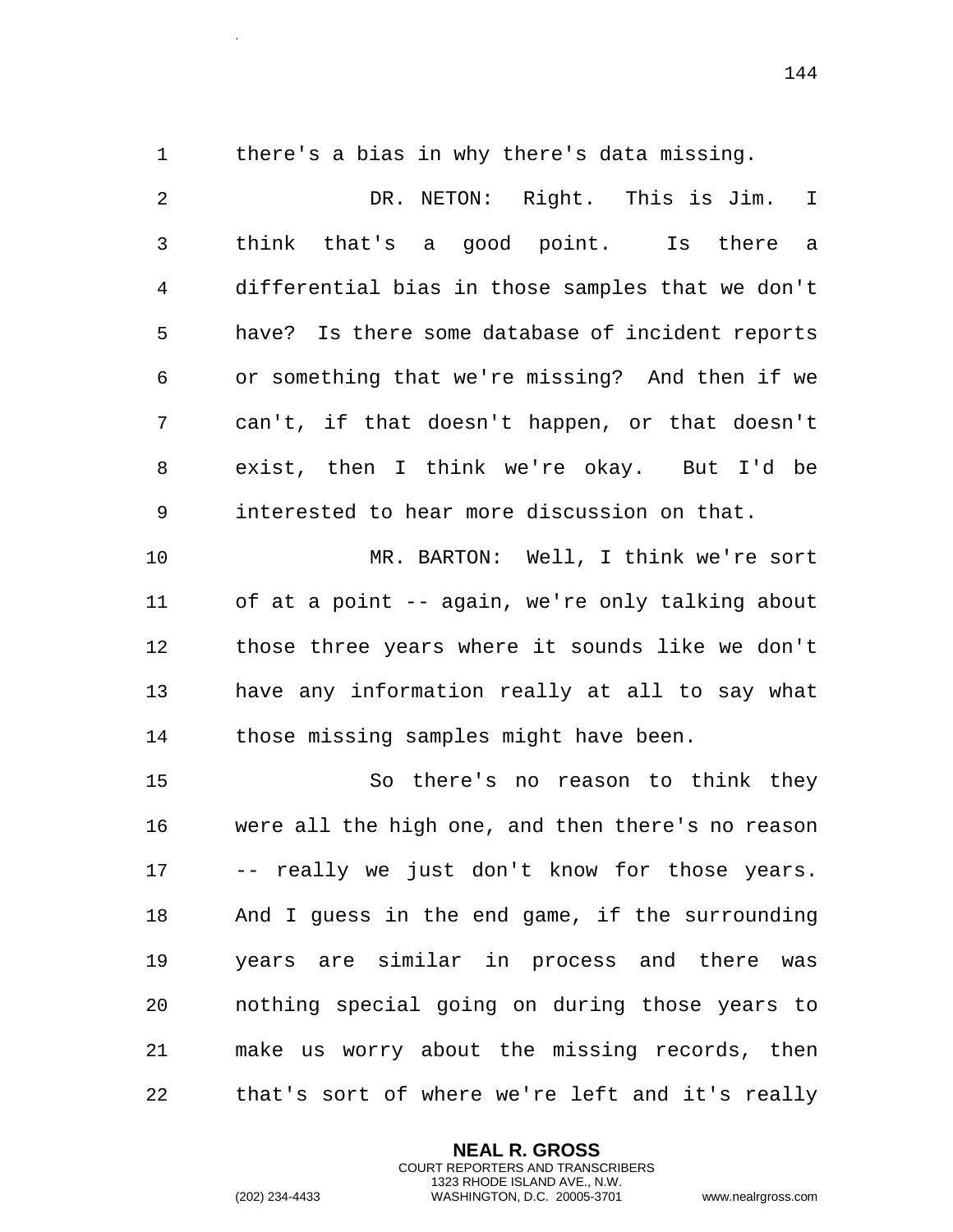a professional judgement or sort of a policy decision.

 DR. TAULBEE: This is Tim. If you look at the intake model that Matt has developed for these particular radionuclides, you don't see any big drops or increases in those years.

 So, you know, from our standpoint, you know, we do the intake modeling, we're combining workflow, we've got individual data points but we're actually doing a modeling of a chronic intake over that time period. So, you know, I don't think that this really has much of an impact on the final coworker model.

 MR. BARTON: I agree with that. And that's the only reason I brought it up again is 16 to see if there was anything special happening in those years that would make us think that there might be a problem with completeness there.

 And what I'm hearing is that all the values look pretty similar, and we really don't know why they were a little bit lower in those years. But it doesn't -- we have no reason to

> **NEAL R. GROSS** COURT REPORTERS AND TRANSCRIBERS 1323 RHODE ISLAND AVE., N.W.

.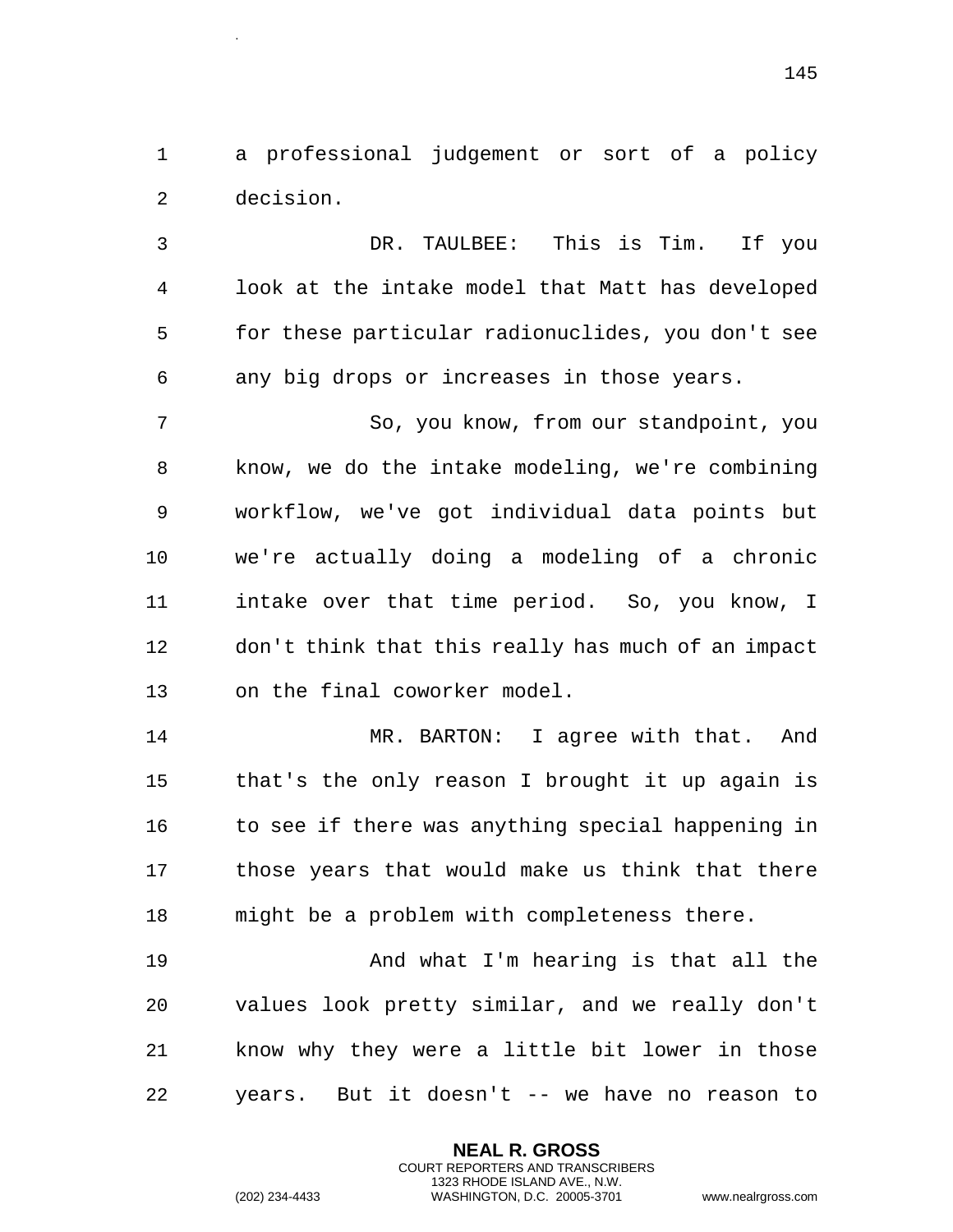think it will actually impact the resulting coworker model.

 I mean, I'd like to hear the Work Group's thoughts on that, but I'm not sure what else we can do other than to say we don't have any information to suggest that those years are problematic.

**PARTICIPANT:** Hello?

.

 MR. BARTON: Hello. Is everybody still with me?

11 MR. KATZ: Yes.

 DR. TAULBEE: I guess I would ask the Work Group, what do you feel --

 CO-CHAIR MELIUS: This is Jim Melius. (Telephonic interference.)

CO-CHAIR MELIUS: There's a foghorn on

Ted's boat, you can ignore it. The yacht.

 No, I think the question is did we adequately investigate that, and document it? DR. TAULBEE: Do you think we have here?

CO-CHAIR MELIUS: Well, I'm asking. I

**NEAL R. GROSS** COURT REPORTERS AND TRANSCRIBERS 1323 RHODE ISLAND AVE., N.W.

```
(202) 234-4433 WASHINGTON, D.C. 20005-3701 www.nealrgross.com
```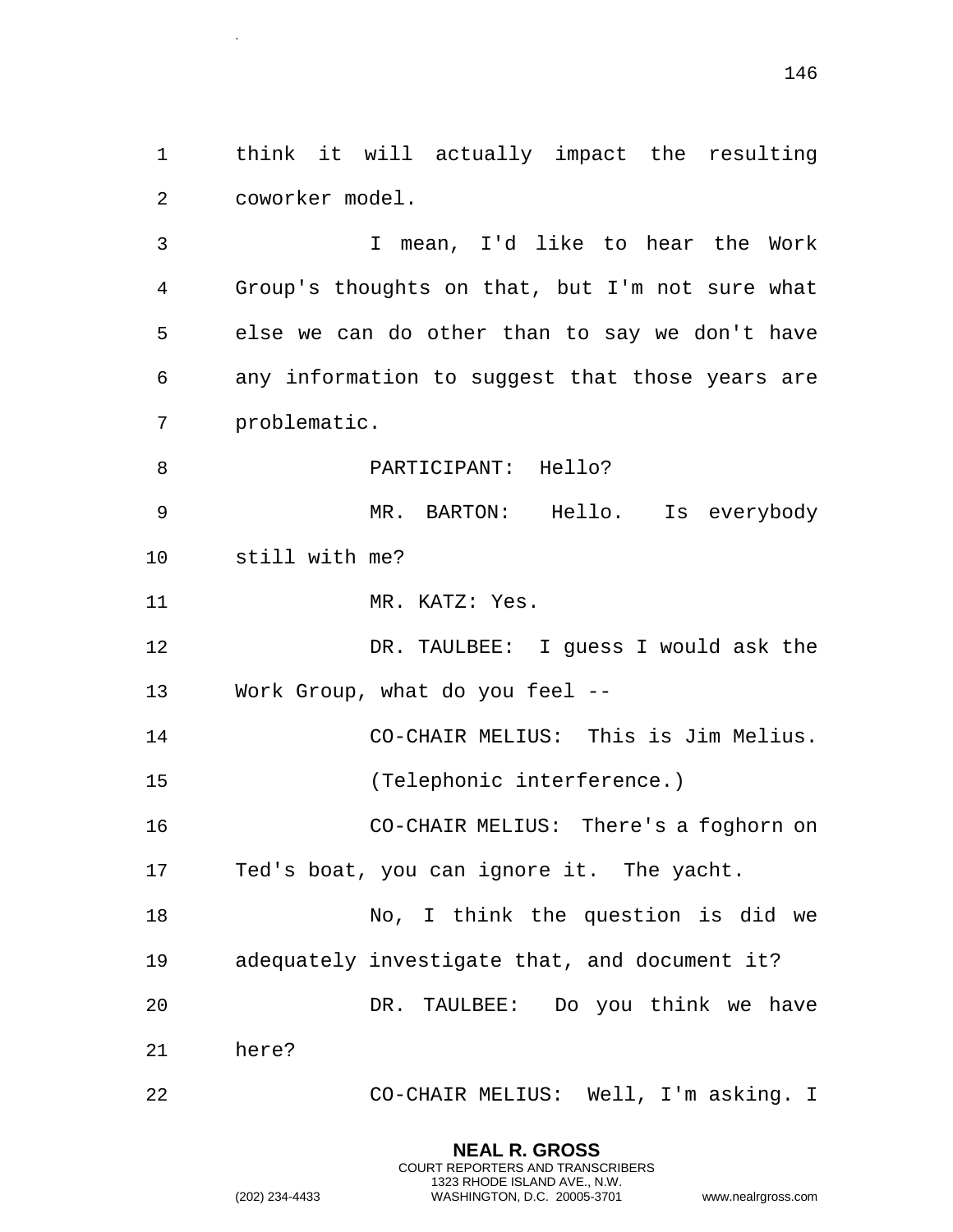think that was Bob's question, too. And I sort of hear, you know, speculation around the numbers. But it's also, you know, what was happening at the facility in those areas at that particular point in time, or those three years.

 Again, it may not be a big deal in terms of the overall, you know, coworker model, but for people working in those years, it makes a difference.

 DR. TAULBEE: Well, when we modeled the intake, we actually, for those particular years, we're smoothing over the intake model. So for a block of time we assign a particular intake, daily intake, as pointed out in our coworker model report.

 So, people who worked in those years would get the same as the people in the adjacent years, basically. Whatever that intake model predicted.

 CO-CHAIR MELIUS: We can come back to that.

MR. BARTON: If I might, maybe one

**NEAL R. GROSS** COURT REPORTERS AND TRANSCRIBERS 1323 RHODE ISLAND AVE., N.W.

.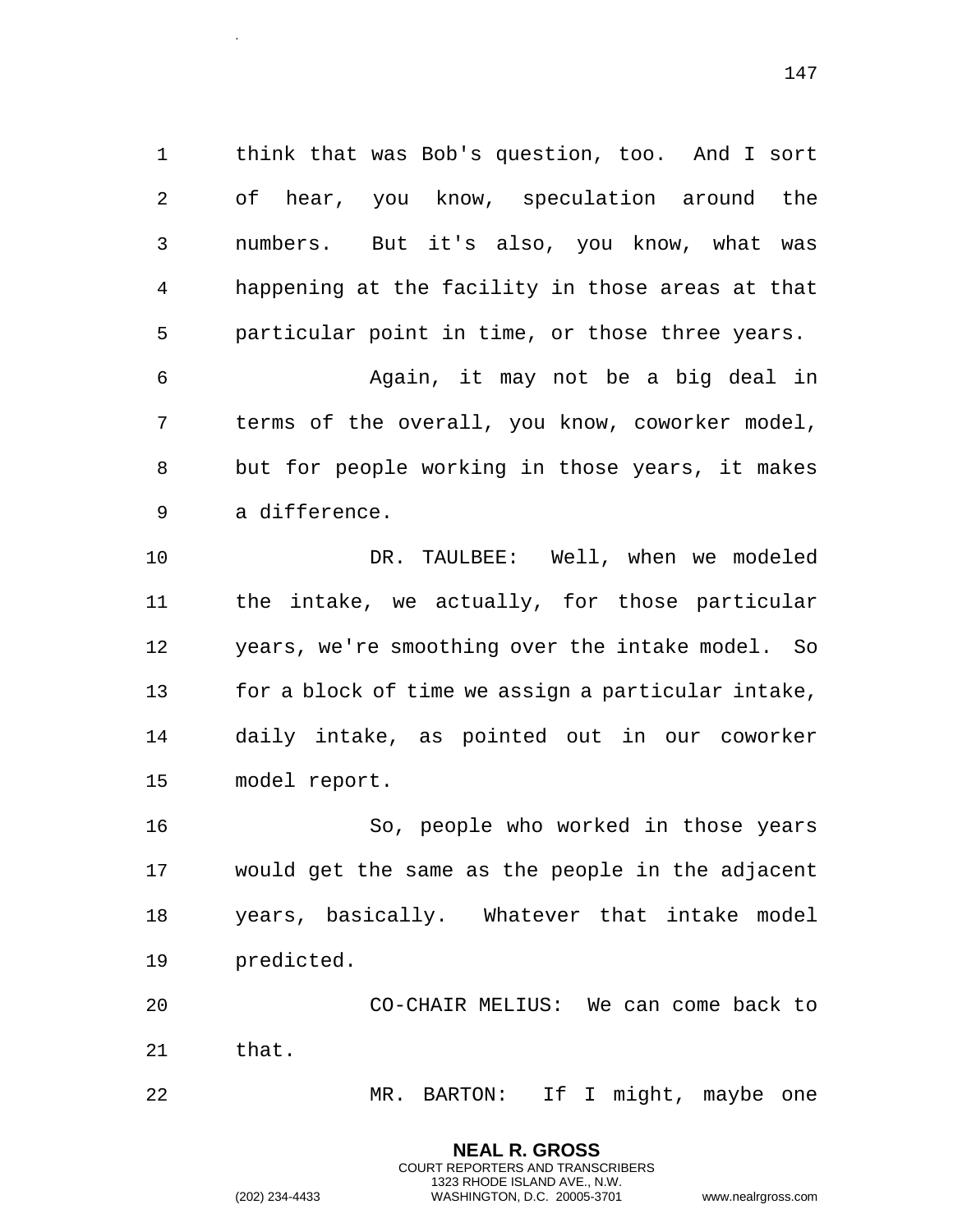possible way to sort of put this to bed is to have some sort of an official response about what we see in the data. Where we are right now is we're not seeing a large change in magnitude of bioassay results in those three years.

 And off the top of our heads, we don't have any reason to believe that anything was different in those three years. Maybe it would be beneficial to sort of officially put this to bed, to have a discussion of what activities were ongoing, and why there's no reason to think that those years would be problematic. No special campaigns or anything like that, is what I mean. DR. TAULBEE: Okay, I guess we could do that. That is certainly something we could do. Alright. I will mark this one then in progress as well. 18 MR. KATZ: Right. Thanks, Tim.

DR. TAULBEE: Okay.

 MR. BARTON: Okay. And then obviously we were saying this trivalent, these data were also used for thorium. At least in 1969 this

> **NEAL R. GROSS** COURT REPORTERS AND TRANSCRIBERS 1323 RHODE ISLAND AVE., N.W.

.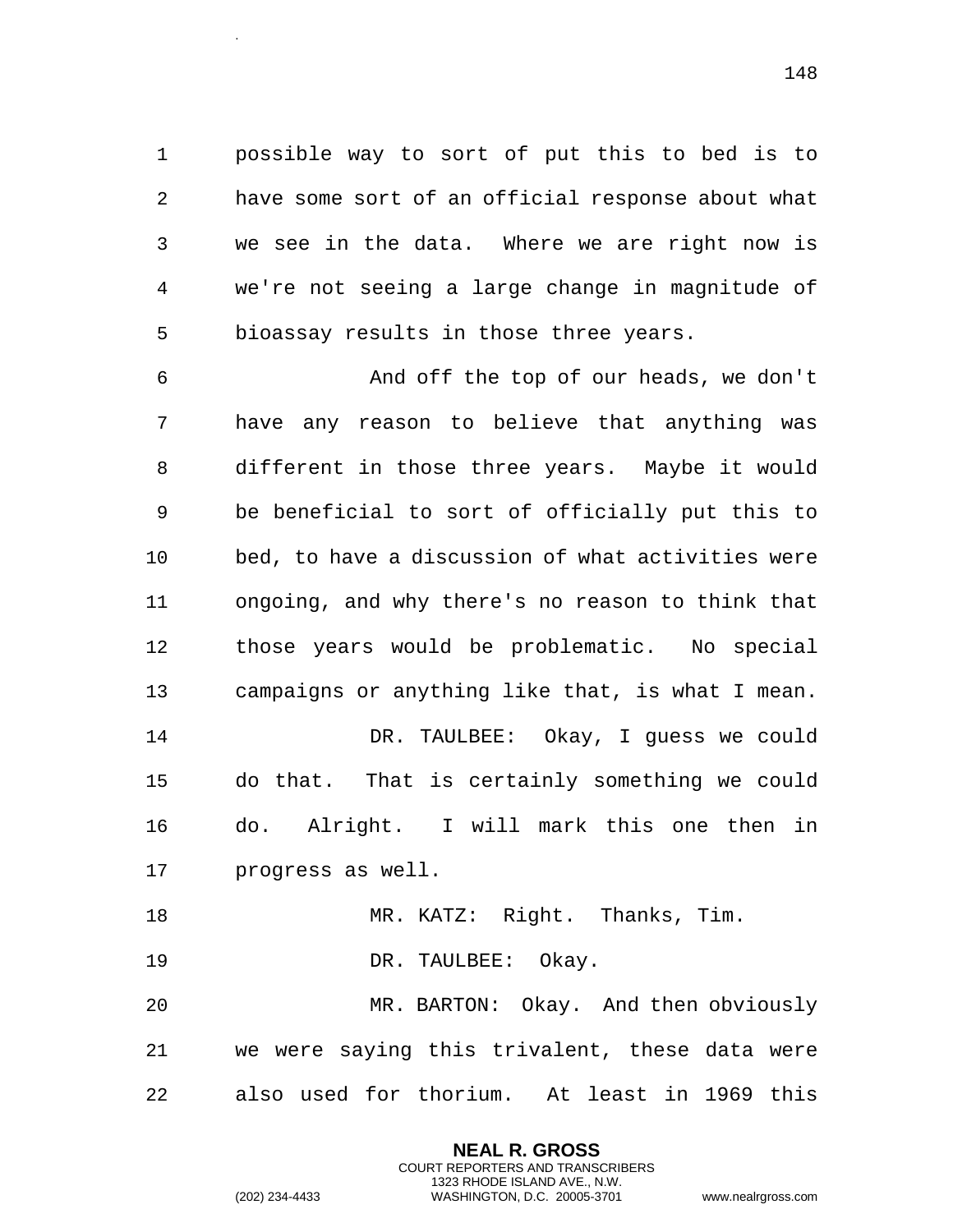.

data would have been used for thorium.

 In the 1980s, I just wanted to note that currently NIOSH is not -- I believe a change occurs in 1981, is that correct, Tim, for thorium?

 DR. TAULBEE: Actually, these would not be used for thorium, because the site is already an SEC due to thorium through October 1972. So we are not using those values for thorium. If you look at the thorium coworker model, it starts in '72. So '69 doesn't effect it. We only use the coworker model through May of 1980.

 MR. BARTON: Okay. I just wanted to note that there was sort of a change in methodology there. Prior to this, intakes were using urinalysis all the way through the '80s. But that method has recently changed. So I just wanted to note that for the Work Group's benefit. But I think we can move on. Let me go to the next slide here. This is Finding 3, and again we're still talking about the

> **NEAL R. GROSS** COURT REPORTERS AND TRANSCRIBERS 1323 RHODE ISLAND AVE., N.W.

(202) 234-4433 WASHINGTON, D.C. 20005-3701 www.nealrgross.com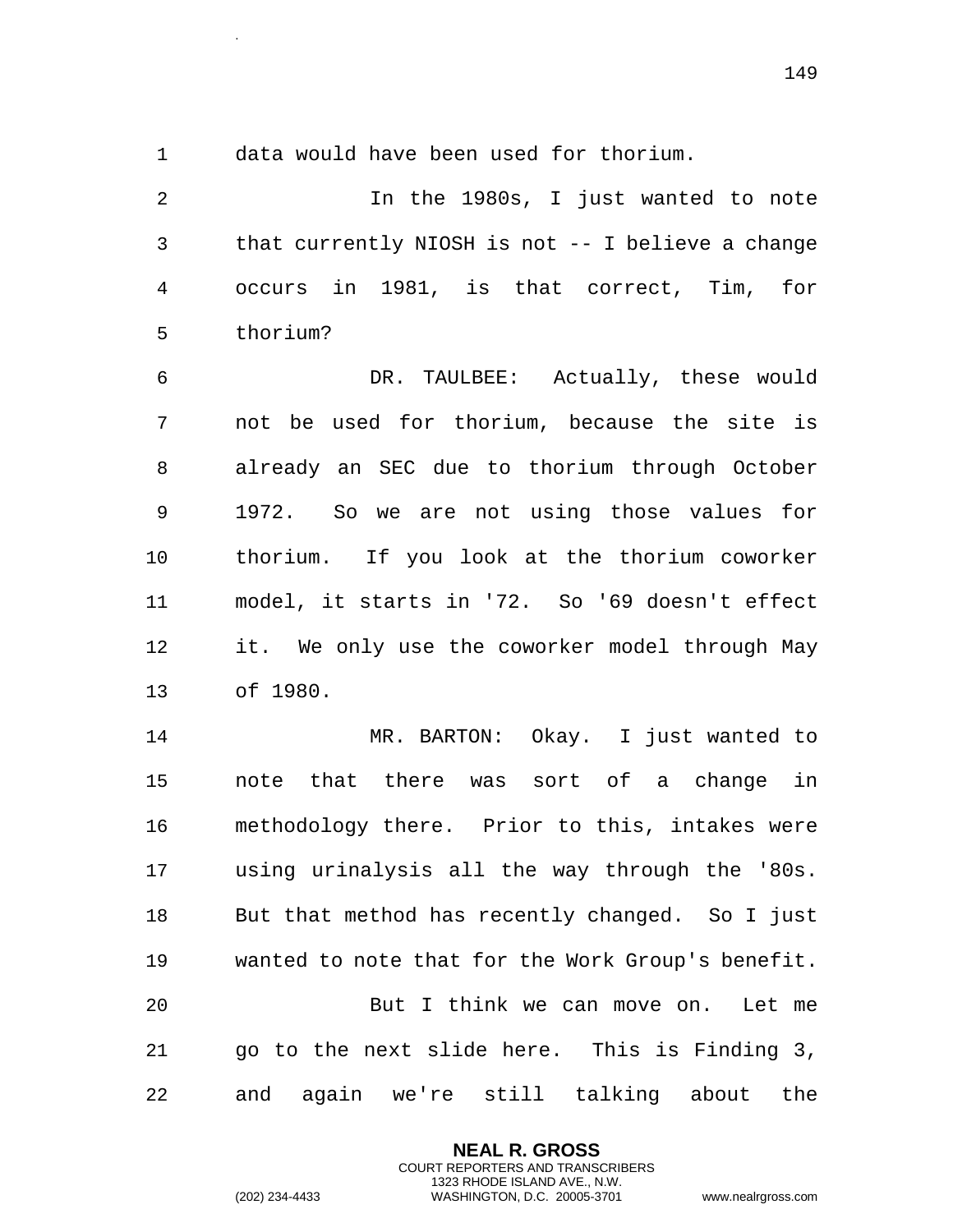trivalents. And this was the combination of multiple years of bioassay data for the purpose of coming up with your OPOS result which then gets modeled to an intake.

 And I just wanted to read specifically from the Implementation Guide. It says, "if because of data limitations it is necessary to consider time intervals beyond one year in the coworker model, any changes in site practices or operations should be evaluated to ensure that data can be validly combined. In general, group time intervals should not exceed a three-year period unless there is stringent justification to do so."

 So, during the 1980s there were a couple years that were grouped together, but they weren't really discussed in the context of, again, what operations were going on that would allow for the combination of data? Simply because we don't have enough statistically is only part of the equation. But when you do combined longer periods like that, there should

> **NEAL R. GROSS** COURT REPORTERS AND TRANSCRIBERS 1323 RHODE ISLAND AVE., N.W.

.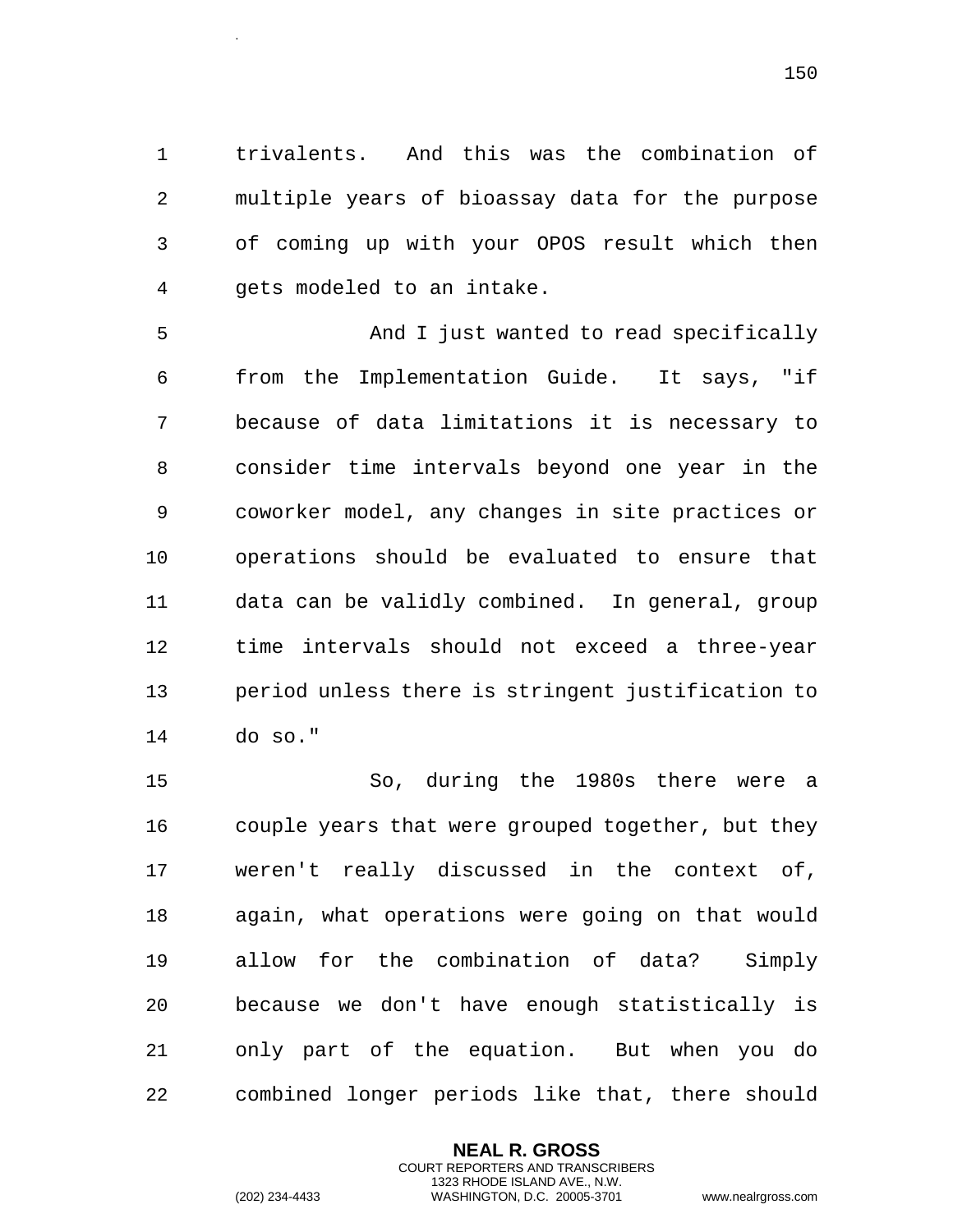be some discussion of what the operations were occurring at the site to say that the combination of those years is technically appropriate.

 DR. TAULBEE: This is Tim. Findings 3 and 5 are the two responses that we are currently working on. And we are trying to gather that information that you pointed out there. So we are still working on those two responses for Finding 3 and Finding 5.

 MR. BARTON: So for those two we would have those be in progress.

 DR. TAULBEE: Actually, Ted, correct me here. There's an open status, what is that for?

 MR. KATZ: Well, that's for before it's discussed. So actually it doesn't matter. You can say in progress because you guys are following up on it. It's open generally before the issue's been raised in a Work Groups.

 DR. TAULBEE: Okay. I was going to leave it open since we hadn't responded yet.

MR. KATZ: In progress is fine. It's

**NEAL R. GROSS** COURT REPORTERS AND TRANSCRIBERS 1323 RHODE ISLAND AVE., N.W.

.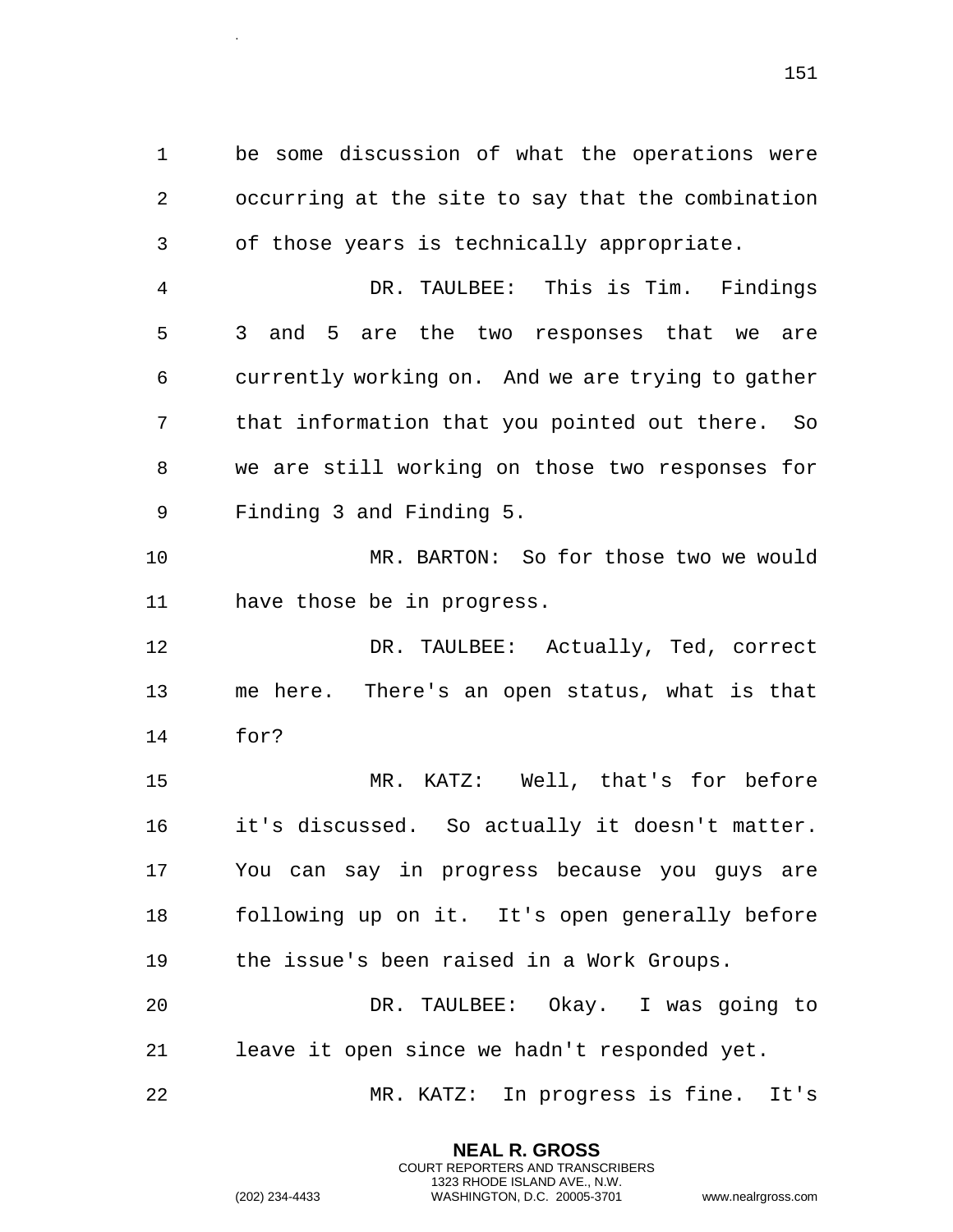.

fine, because you're acting on it.

 DR. TAULBEE: Okay, alright. MR. BARTON: Okay, moving along to the next slide. This is Observation 5. I'll just read it. It is not clear to SC&A why the date of the bioassay sample is not considered a critical field for the purpose of performing QA tests on transcribed datasets for trivalent actinides as well as tritium, because the date of the sample is a crucial component to correctly performing the time-weighted OPOS calculation for the trivalents. And obviously the calculation of the annual tritium dose also depends on what the sample date is. DR. TAULBEE: Okay. And this is Tim. And if I can pull up my desktop I can share our response to this. 18 MR. BARTON: Okay, I'll hand it over to you. DR. TAULBEE: Alright. And basically we want to point out to the Work Group that all fields relevant to calculating the time-weighted

> **NEAL R. GROSS** COURT REPORTERS AND TRANSCRIBERS 1323 RHODE ISLAND AVE., N.W.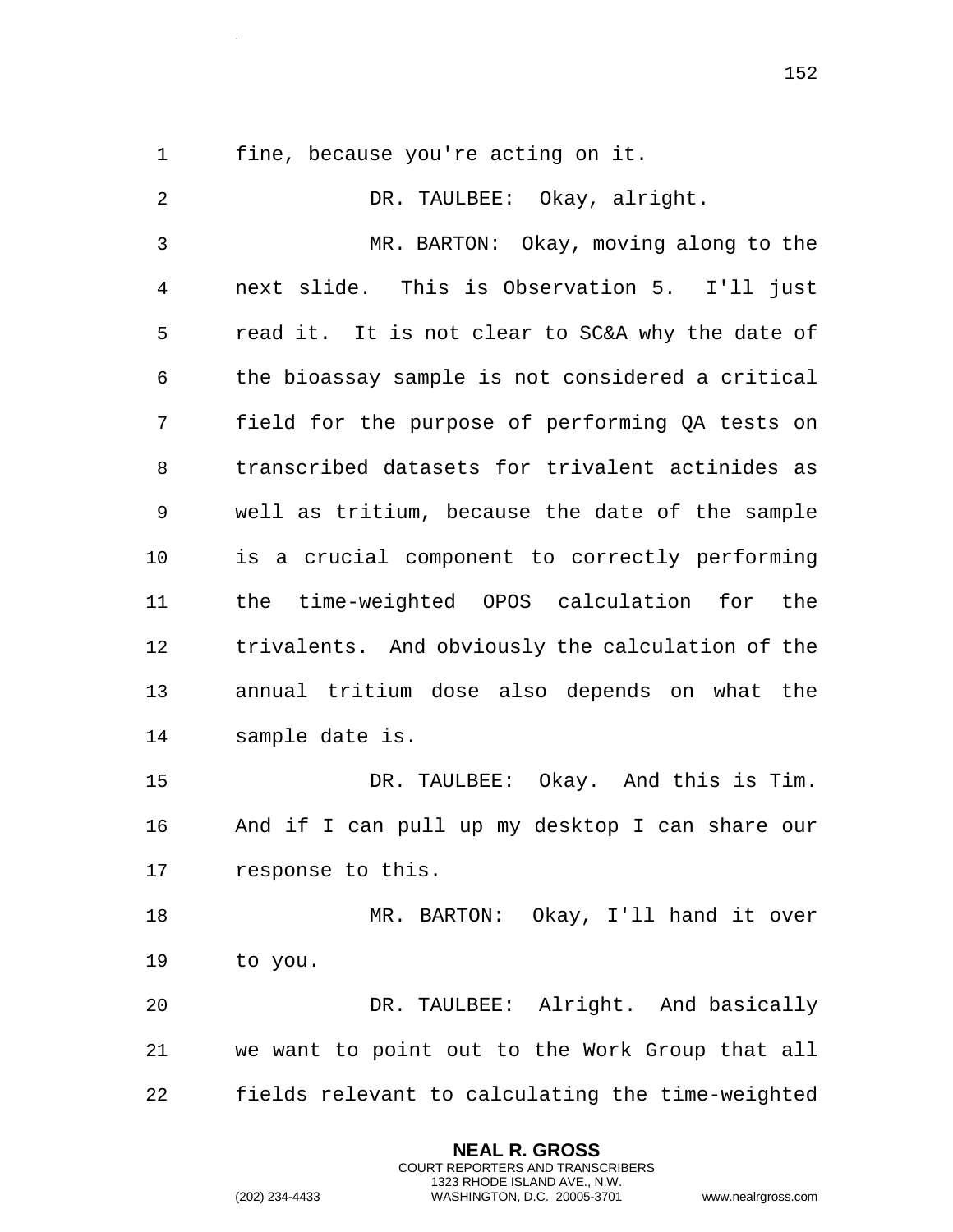OPOS result are subject to quality assurance, including the bioassay sample date. A qualitative judgement was made regarding the field as to which to subject the one percent criteria to in which to evaluate to a five percent acceptance criteria. So, all of the data have to meet the five percent error acceptance criteria. I mean they've got to be 95 percent accurate.

 When evaluating censored data, which is the majority of this particular data, the variability of precise date has less of an impact on the time-weighted OPOS result than the magnitude of the bioassay results.

 The date is a single value impacting only part of the time weighting determination of the time-weighted OPOS result, because if a person's got four bioassay samples in a particular year, and, you know, one of the dates is off, it really doesn't have a huge impact on that particular time-weighted OPOS result. It 21 just kind of shifts a little bit within that year. So, that result is then only, you

> **NEAL R. GROSS** COURT REPORTERS AND TRANSCRIBERS 1323 RHODE ISLAND AVE., N.W.

.

(202) 234-4433 WASHINGTON, D.C. 20005-3701 www.nealrgross.com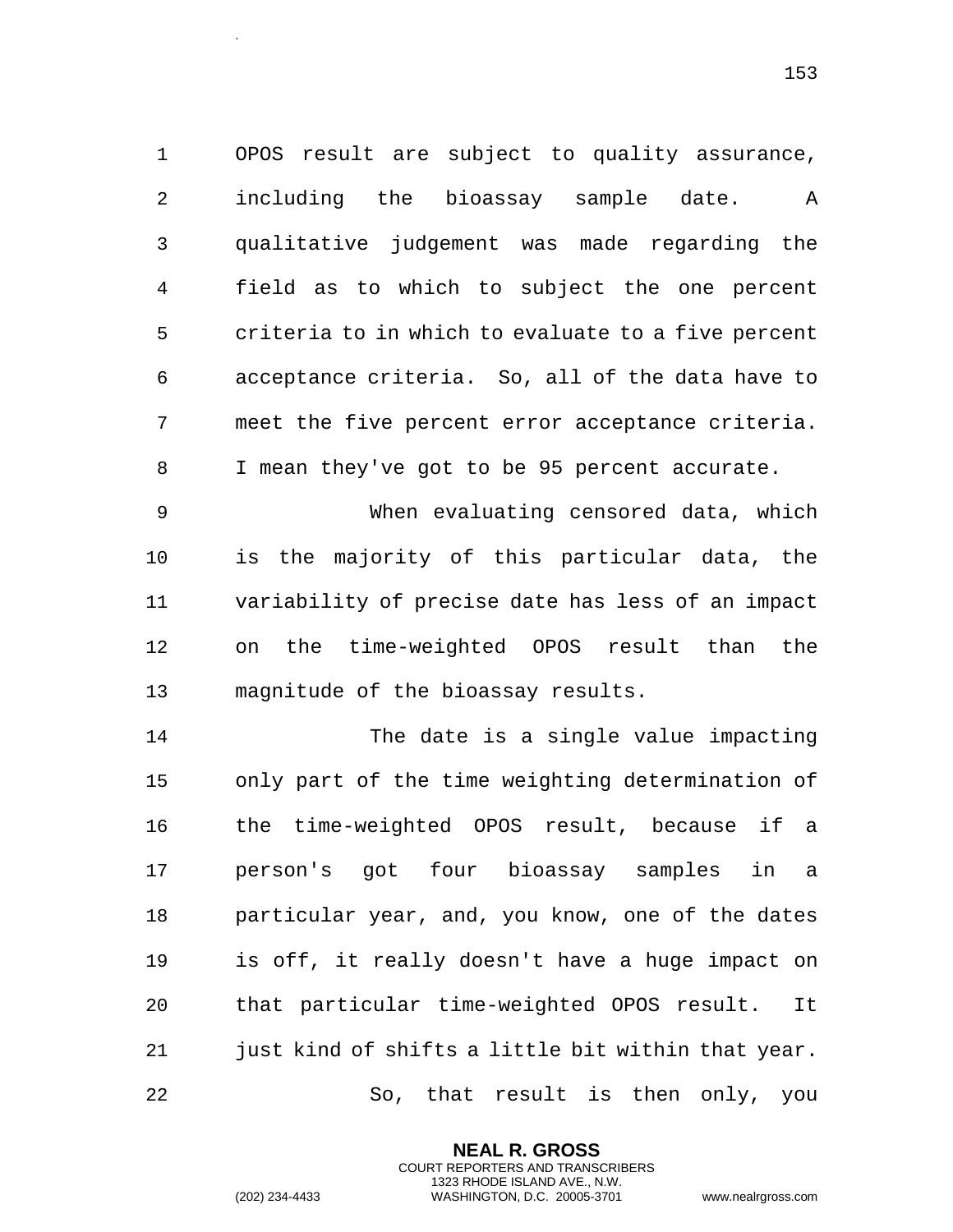know, like I said, only one value in determination of the distribution of results for a given year. That date, then, is just one person within a given year. We have typically 30 or more people within that year that are making up the distribution.

 The geometric mean and geometric standard deviation of the distribution are in turn one data point that's used in the calculation of the intake rate where look at over a larger interval.

 So this impact of the maximum five percent error -- and typically, if you look at all of our results, the results or the actual error is less than three percent, even with a five percent criteria because we have a confidence interval about it, we don't think that it has a significant impact on the final calculated intake result, because of all of the averaging that's going on. And the critical fields to us were the bioassay value, the individual magnitude of the result.

> **NEAL R. GROSS** COURT REPORTERS AND TRANSCRIBERS 1323 RHODE ISLAND AVE., N.W.

.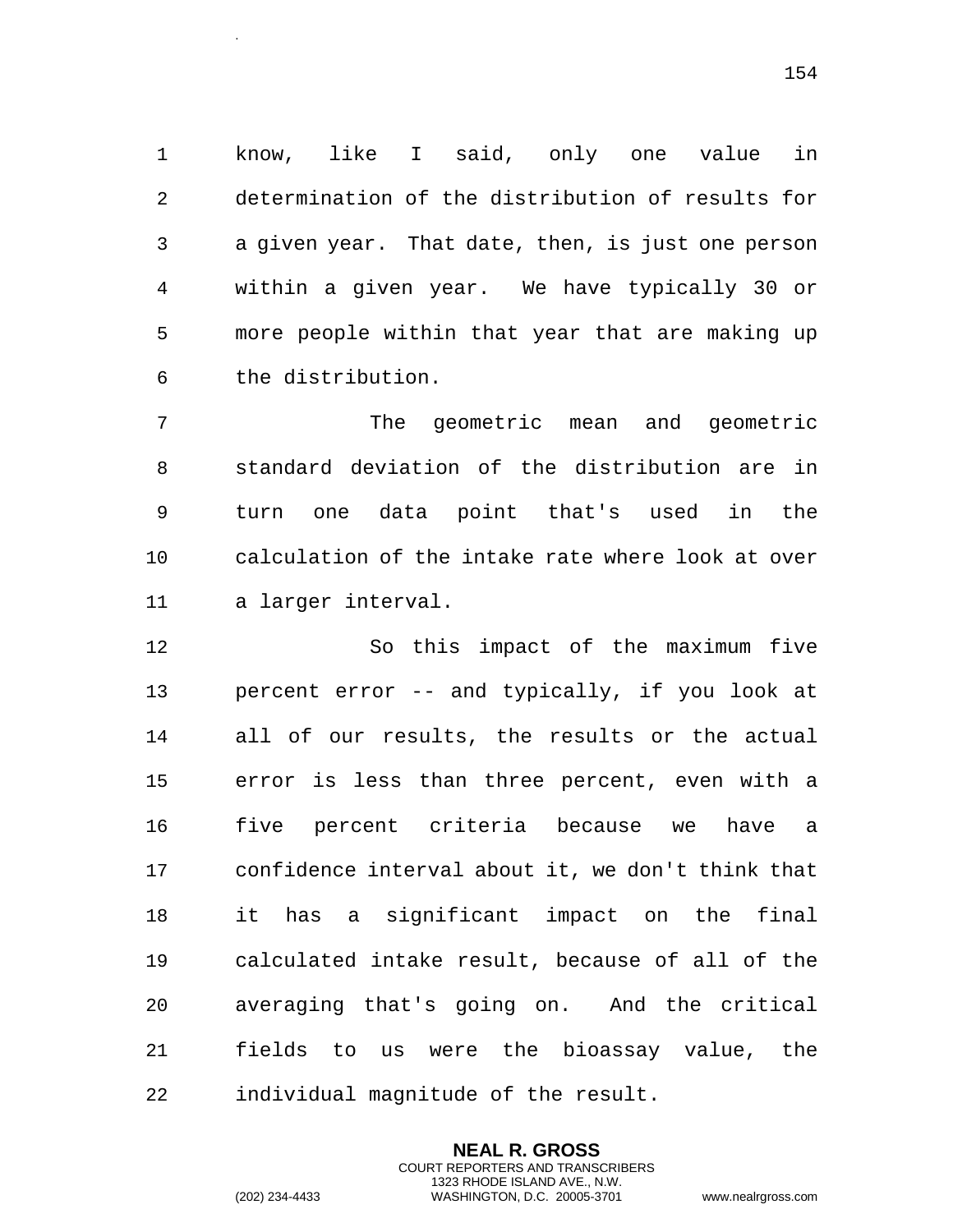MR. BARTON: Okay. Obviously, I'm just seeing this today. It's not immediately clear to me that it doesn't have an impact. I mean, if you weight the magnitude of a bioassay sample by one day instead of 60 days, or a week instead of 90 days, I mean, that's going to significantly decrease that value's impact on the time-weighted OPOS. Or if you had a wrong year in the date, they you have a bioassay sample that's not even being applied to the correct year. So I'm not sure --- like you said, it's a qualitative decision, not necessarily a quantitative one. DR. TAULBEE: But also keep in mind that it is subjected to acceptance criteria. The error rate in the sample date has to be less than five percent, otherwise we go back and recode part of the data and fix it. And then subject it

 to -- you know, find out if it's a systematic error. There's a lot of things that we do. So, 95 percent of those dates are absolutely correct. MR. BARTON: Okay, I understand what

> **NEAL R. GROSS** COURT REPORTERS AND TRANSCRIBERS 1323 RHODE ISLAND AVE., N.W.

.

(202) 234-4433 WASHINGTON, D.C. 20005-3701 www.nealrgross.com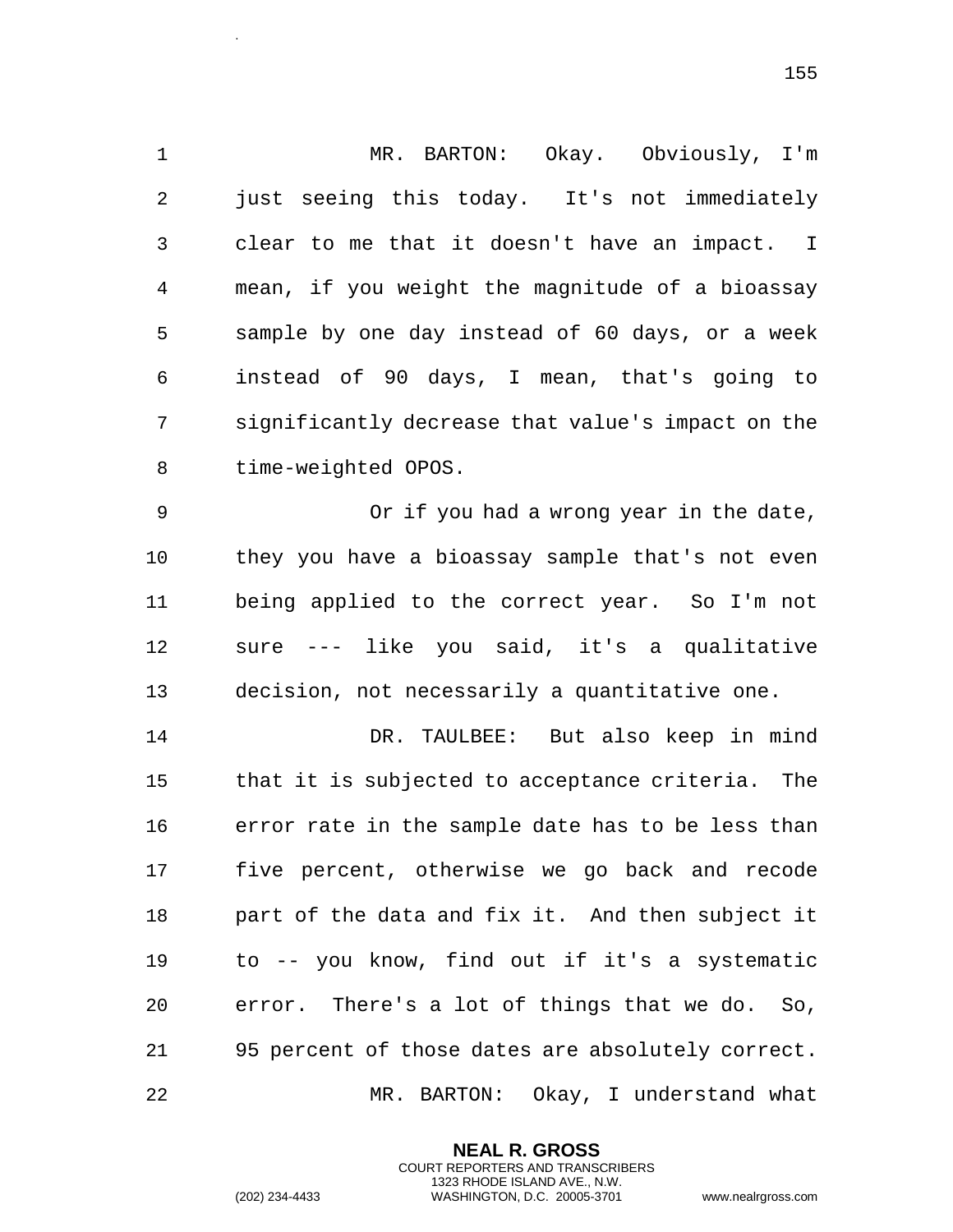you're saying. I guess my feeling is that, based on how the date factors into weighting the bioassay results, it seemed, at least to me, at least as though -- it seems important, just like the actual bioassay results itself, because it's a multiplier to that bioassay result. Again, I guess it's a qualitative judgement, and I would like to hear others' thoughts on that.

 MR. ARNO: This is Matt Arno. One of the points we're making regarding the censored data is that, for most of these individuals, their bioassay consists of a string of less than MDA, or less than reported level results.

 And if you have a string of those, and you're off on the date of one of those by a week or three months or however long, it actually has no impact on the time-weighted OPOS calculation being done.

 So obviously if it's greater than MDA, it does have more impact. But for a string of less than MDA data, the date really being off by weeks or months doesn't really change it.

> **NEAL R. GROSS** COURT REPORTERS AND TRANSCRIBERS 1323 RHODE ISLAND AVE., N.W.

.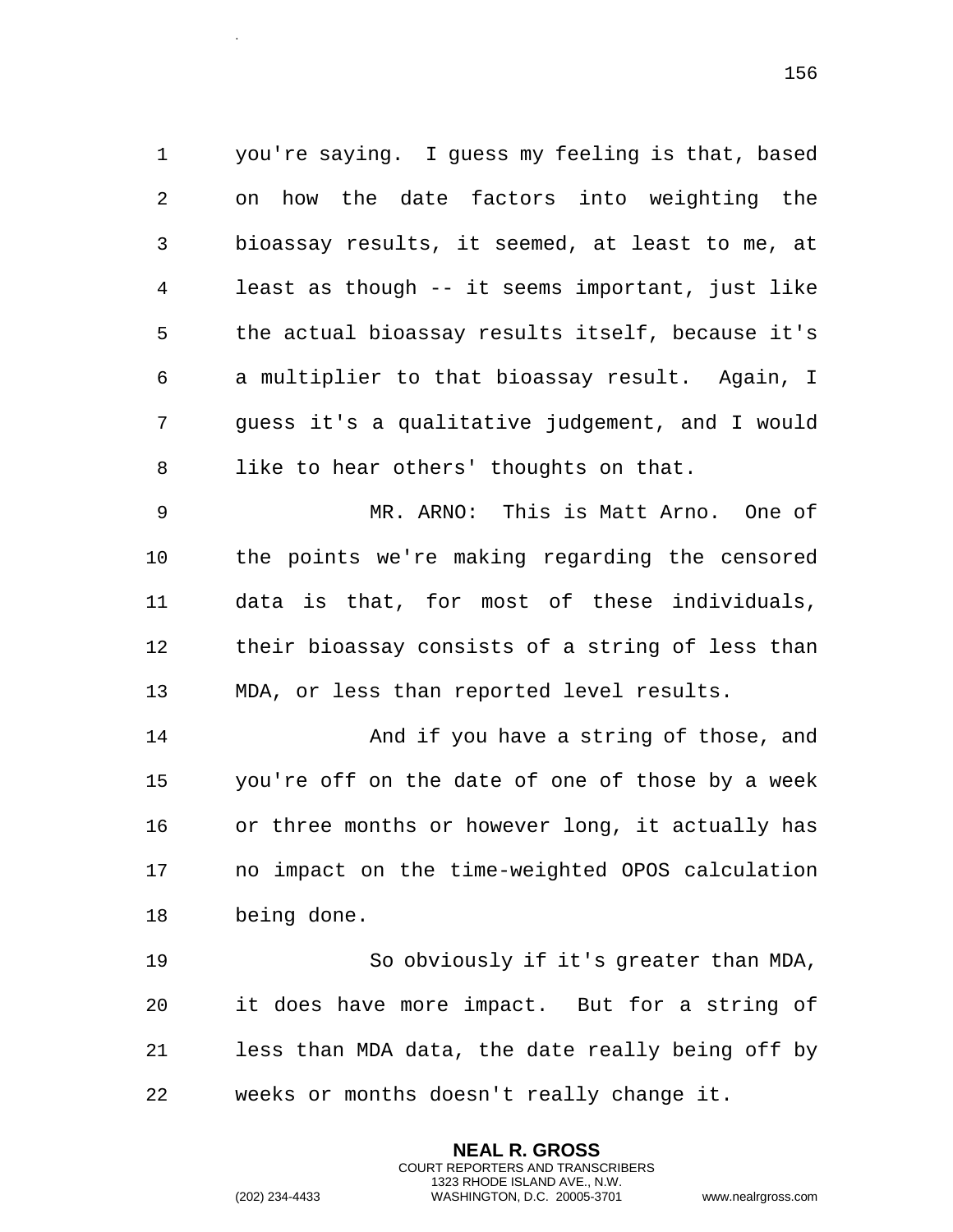MR. BARTON: Now hold on a second because yes, most of the data is below the censoring level, but we're using those data as is. The numerical results that are below the detection limit are being averaged and fed into the coworker model. So it does have an effect. If we were just going to say that it's less than the MDA and everyone's less than three, then I agree with you, there's no effect. But since we are using the numerical results that are less than the MDA --- MR. ARNO: What I'm saying is most of that data is censored, you have a string of

censored results.

 MR. BARTON: And I'm saying that the way, at least I understand the data is being used, you're not actually using the censored result. You're using the actual numerical value reported which is below the censoring level.

 MR. ARNO: It's available. It's not always available.

MR. BARTON: Well, for the trivalent

**NEAL R. GROSS** COURT REPORTERS AND TRANSCRIBERS 1323 RHODE ISLAND AVE., N.W.

.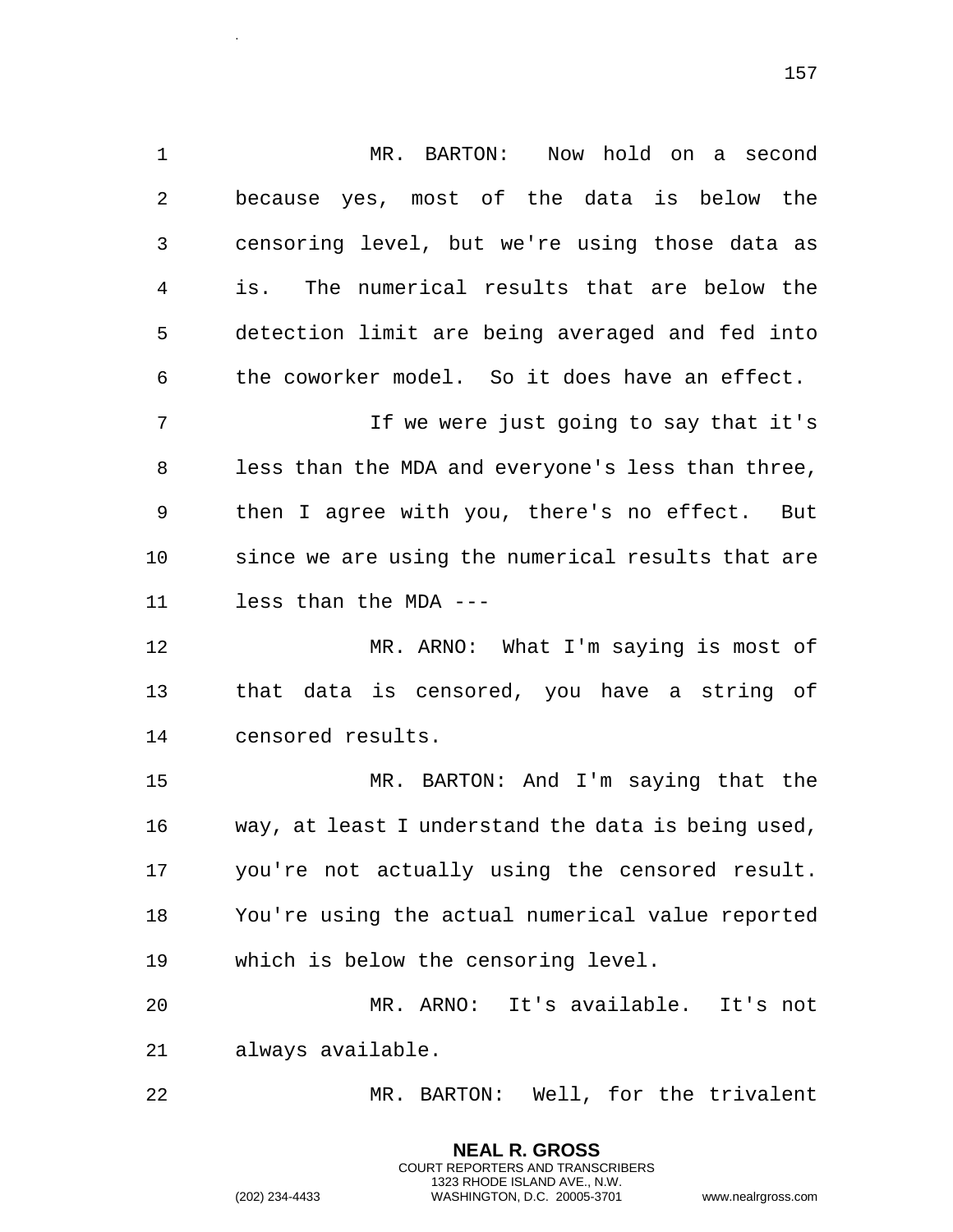database, and correct me if I'm wrong, that information is available.

.

 MR. ARNO: It's available for a number of years for that data set. But this same process is being used for all the data sets.

 MR. BARTON: So, wait. It is relevant for trivalents then, correct?

 MR. ARNO: You're still dealing with numbers over a small interval of values. It has an impact, it just doesn't have much impact. We were never making an argument that it has no impact, we're just making the argument it has a very small impact, and therefore not worthy of a higher degree of rigor.

 DR. BUCHANAN: This is Ron Buchanan. I would like to make a clarification here and say that the dates can't be off by more than five percent, well, okay the individual date can be off more than five percent. It's just the overall error, typo error cannot be off by over five percent.

But any certain date can be off a year

**NEAL R. GROSS** COURT REPORTERS AND TRANSCRIBERS 1323 RHODE ISLAND AVE., N.W.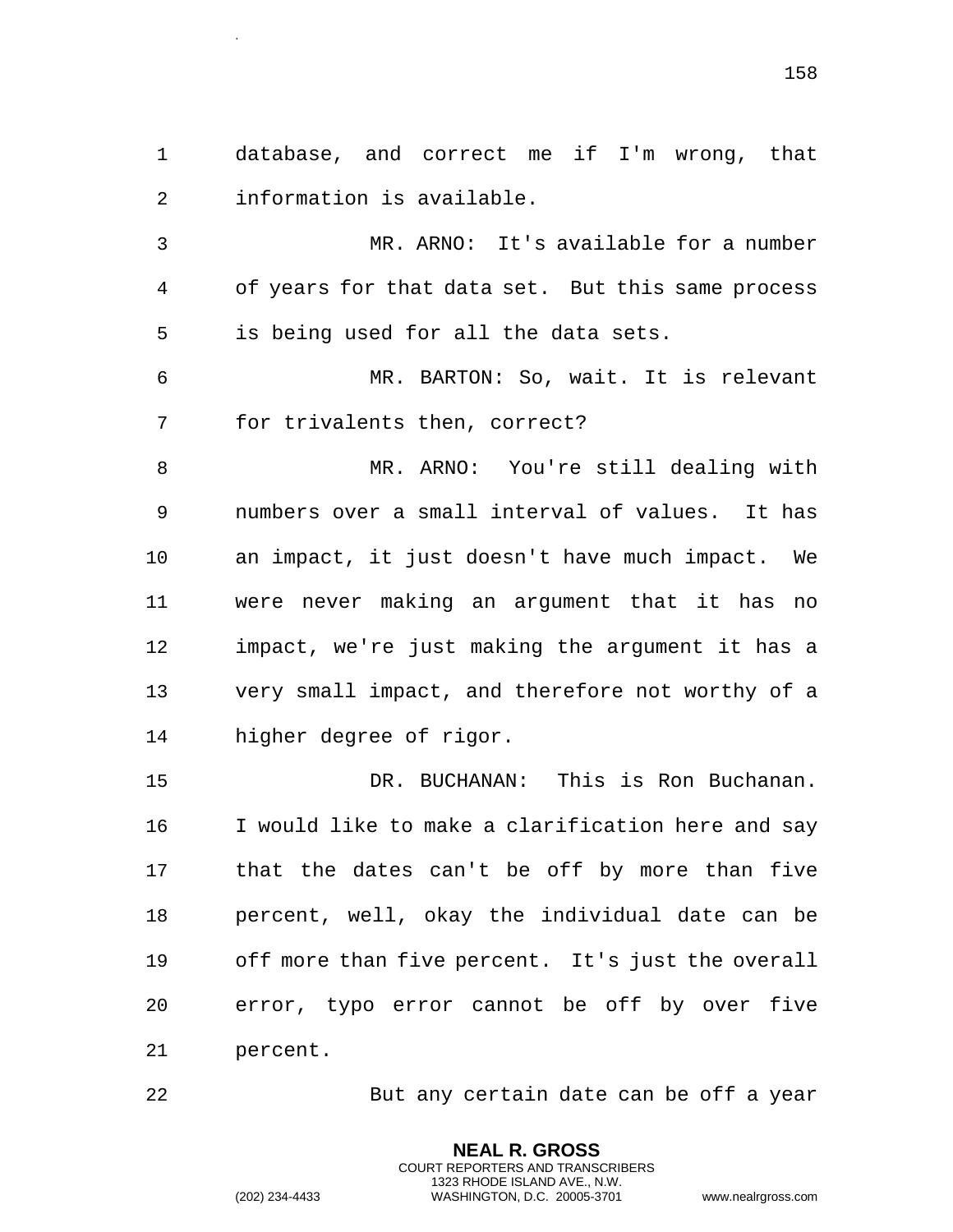or ten years. It's not limited to five percent variance in the actual date.

 DR. TAULBEE: That is correct. But again, 95 percent of that data, the sample dates, are correct.

 DR. NETON: And we're using the 95th percentile of the distribution.

 DR. BUCHANAN: This is Ron again. Yes, on some instances the date is very important, some instances it -- so it's hard to make a blanket statement of whether a date is going to impact the results --

13 DR. NETON: What I'm trying to say, Ron, is that if five percent of the data are wrong and they're biased low, the 95th percentile is still okay. Right?

 DR. BUCHANAN: Yes, okay. What I'm saying just as a general rule is that on an individual dose reconstruction, a date is usually fairly important. When you're doing coworker where you have a lot, or you're mingling a lot of data, then it depends on whether the date is

> **NEAL R. GROSS** COURT REPORTERS AND TRANSCRIBERS 1323 RHODE ISLAND AVE., N.W.

.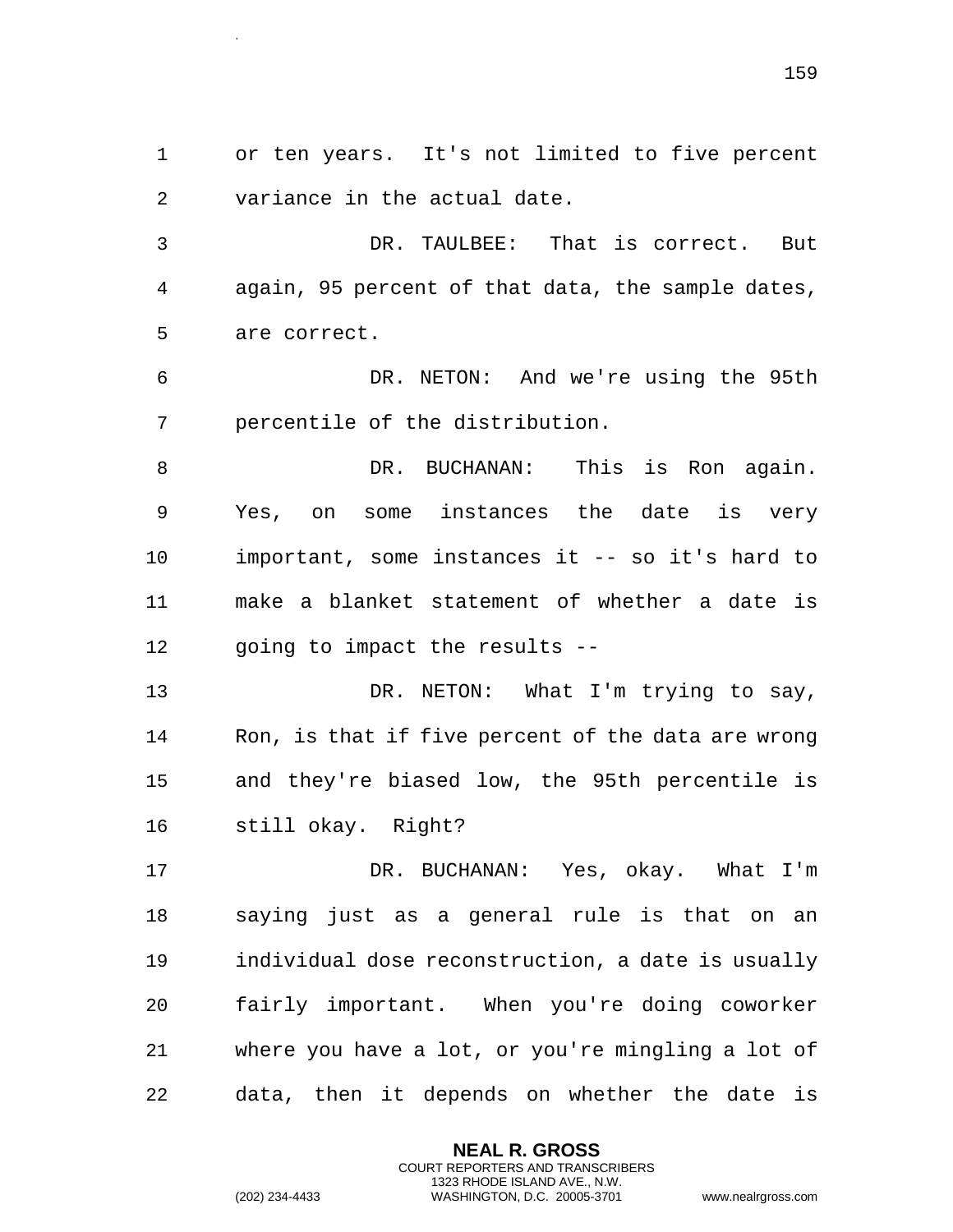important or not.

.

 DR. NETON: Well, I think 95 percent rides a pretty good degree of importance to it. You have to make a value judgment, like was said, whether you pick 95, 99. Ninety five percent is a very good acceptance criteria. I mean, it's a very rigorous acceptance criteria. It's not like we're at, say, 50 percent. MR. BARTON: Well, I certainly don't want to beat this to death. I just -- my point was that given the way, due to the OPOS calculation where the date really could be fed in anywhere from, you know, one day to the full year. But it appears to me numerically it would be at least as important as the actual sample result, which is held to the one percent criteria. We can disagree on that point, and I would certainly like to hear the Work Group weighing in on that. CO-CHAIR CLAWSON: To be honest with

 you -- this is Brad --- I'm totally confused on where we're at --- on everything. So just, maybe

> **NEAL R. GROSS** COURT REPORTERS AND TRANSCRIBERS 1323 RHODE ISLAND AVE., N.W.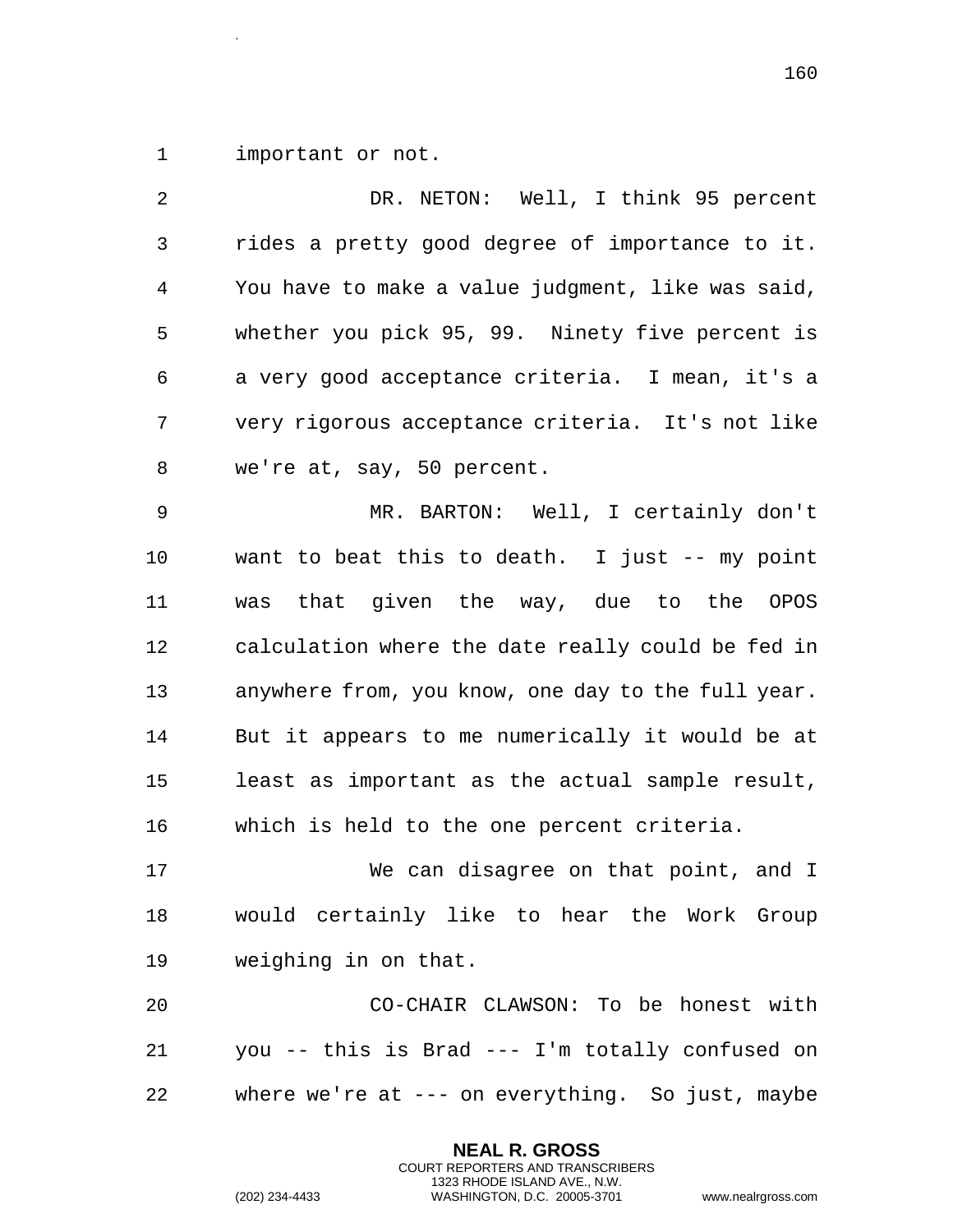in laymen's terms, just rough it up for me here because I am under the impression that the dates do matter, myself. But also, too, I'm understanding that if there's a small variance, okay, it's not that critical. But I'm a little bit --- what the issue is here, so.

 MR. BARTON: Alright, I'll try to take a crack at it. When you do the time-weighted OPOS, let's just say for a certain value, you weight it by the number of days in between samples.

 So if you think about it, if the date was off by, say the samples are two weeks apart, but the date says --- was input incorrectly and now they're only a week apart. That sample is 16 going to be -- have a weight that's essentially one half what it should be. I guess you're only weighting it over a one week period versus where it should be weighted over a two week period. CO-CHAIR MELIUS: This is Jim Melius. I mean, I think I tend to agree with NIOSH. I

think it's yes, from the individual calculation

**NEAL R. GROSS** COURT REPORTERS AND TRANSCRIBERS 1323 RHODE ISLAND AVE., N.W.

.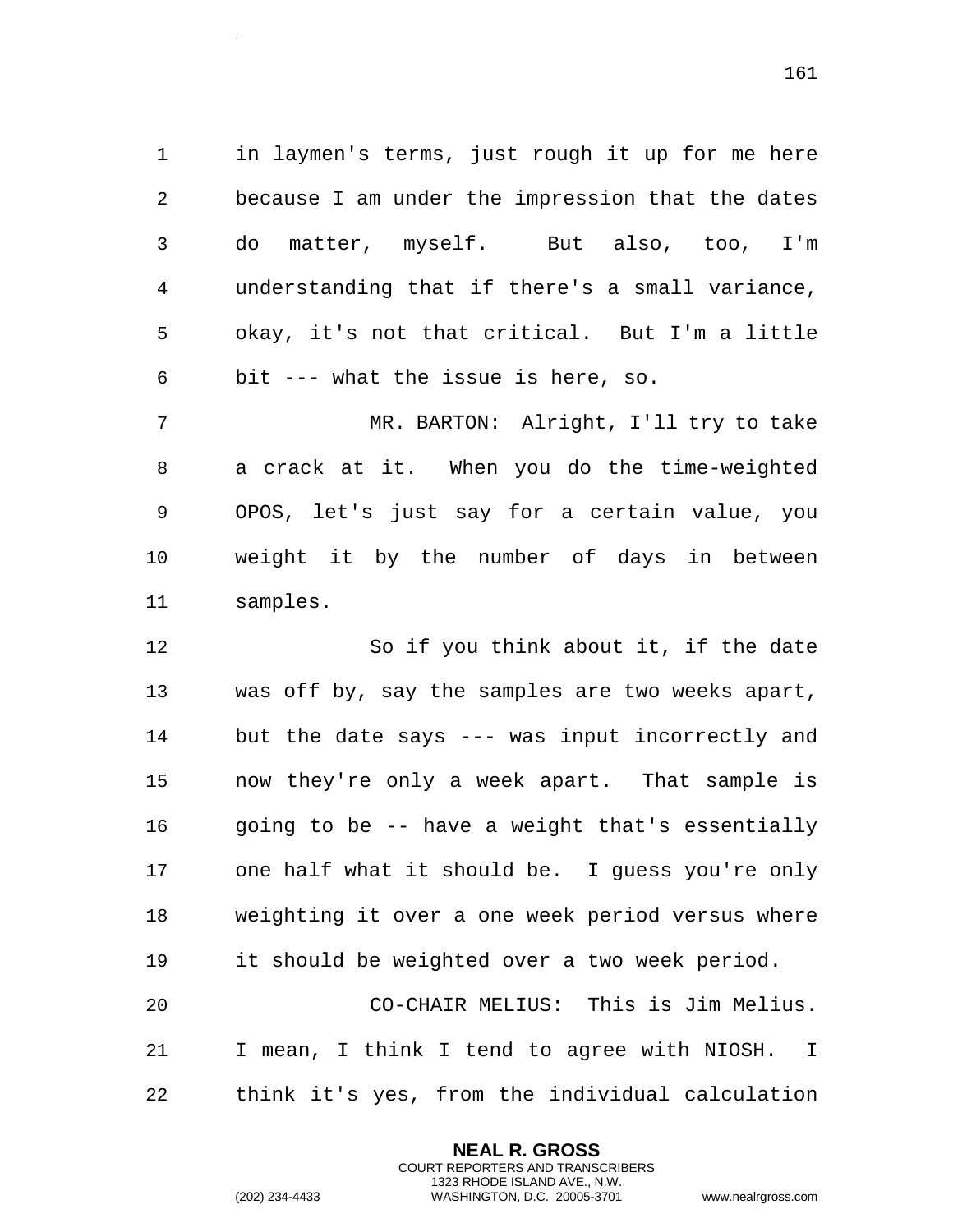it may be important. But you know, given the five percent criteria and given the 95 percent utilization of this, you know, 95th percentile. I just can't see where it makes a significant difference unless you have a very, you know, weird set of data. And somehow I think 7 that would be picked up by, you know, other means. DR. TAULBEE: This is Tim. The question I had, were there any Work Group Members that care to share their opinion of it? (Telephonic interference.) MR. KATZ: Jim, I don't know if others can hear you, but, Jim Lockey, but you were very hard to listen to for me. You weren't coming through. Jim Lockey? CO-CHAIR CLAWSON: Okay, way to make him feel bad. Now he's not going to talk. 18 MR. KATZ: Now he doesn't want to play at all.

- CO-CHAIR CLAWSON: No. Hello.
- (Simultaneous speaking.)

MR. KATZ: Jim Lockey, you want to

**NEAL R. GROSS** COURT REPORTERS AND TRANSCRIBERS 1323 RHODE ISLAND AVE., N.W.

.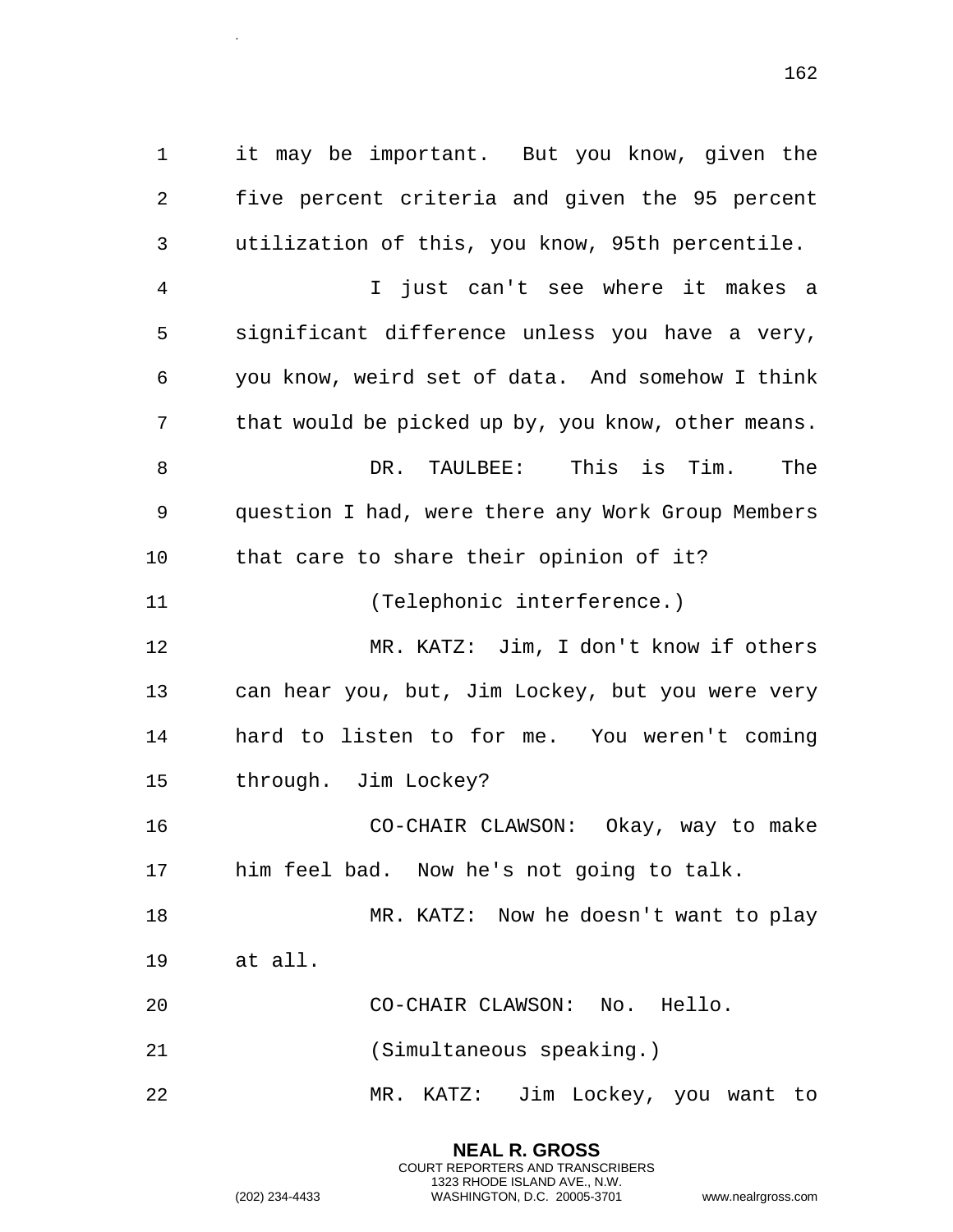repeat what you were trying to say?

.

 MEMBER LOCKEY: Can you hear me now? MR. KATZ: Yes. MEMBER LOCKEY: Okay. So I know I haven't done any research that relates just to these types of databases' relationship to radiation exposure. But in relationship to other occupational circumstances. The outline that Jim sort of eluded to, 95 percentile and one week difference or two weeks. It's not going to make a big difference from what I currently understand. So I sort of agree with Jim, in that I don't think it's going to make a --- this type of date is not going to --- fluctuation in date is not going to make a big difference in this particular database. DR. TAULBEE: Okay, can we consider this one closed then? CO-CHAIR MELIUS: Yes, yes you can. DR. TAULBEE: Thank you. MR. BARTON: Okay. Should I take back over here?

> **NEAL R. GROSS** COURT REPORTERS AND TRANSCRIBERS 1323 RHODE ISLAND AVE., N.W.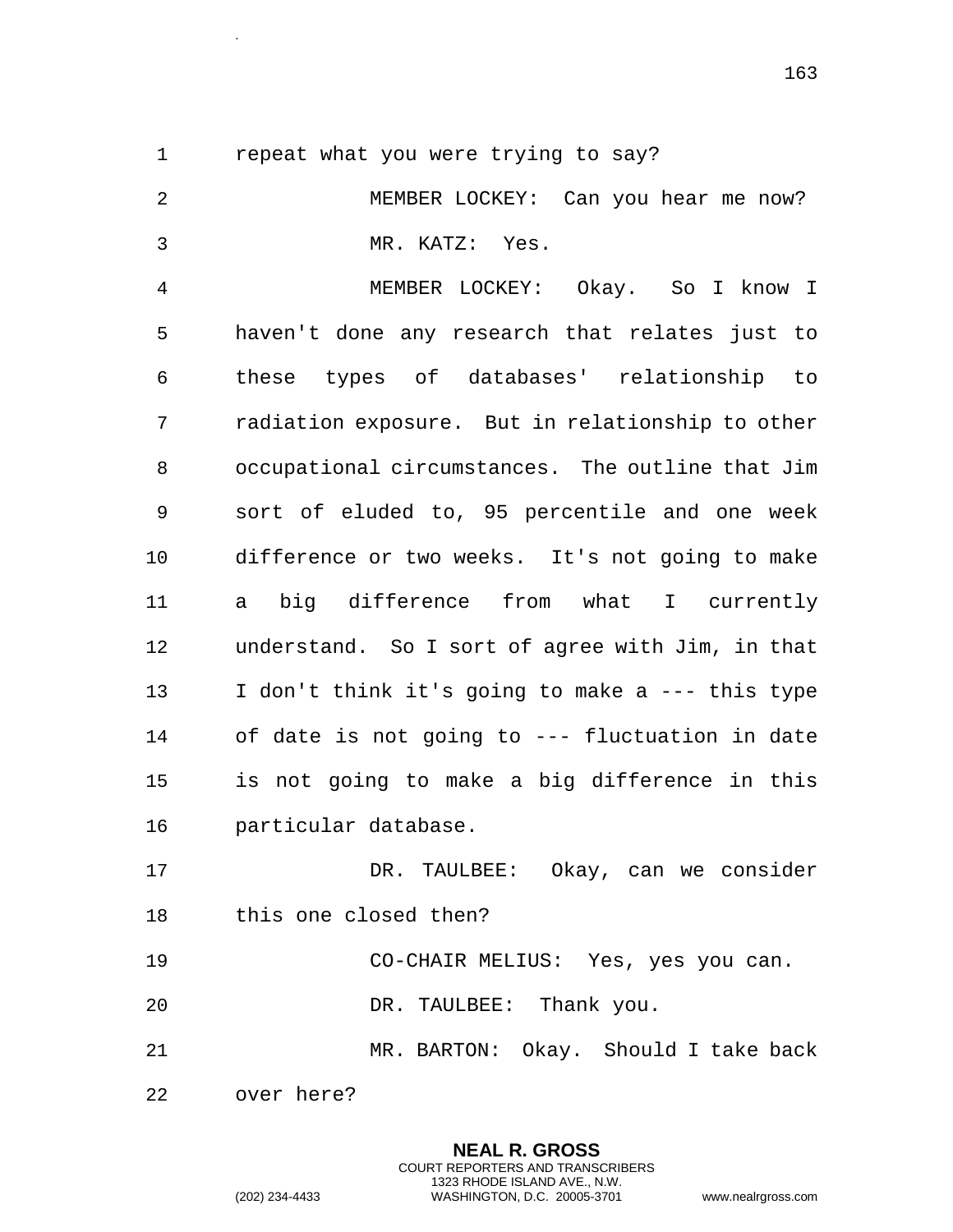**NEAL R. GROSS** (Simultaneous speaking.) MR. BARTON: Yes, Tim, I think you're going to have to either give me control or stop or something. DR. TAULBEE: Sorry about that, I apologize. MR. BARTON: No problem at all. Just get this loaded back up here. So that was again, that was Observation 5. Okay, in a similar vein, Observation 6 we're requesting a little bit of clarification on what aspects of the tritium coworker model were subjected to the QA criteria. When we looked at the appendix where that information is contained, it appeared to us that the only thing that was subject to a QA process was the delineation between construction and non-construction workers. This one is a little bit unique. Again, this is an observation, it's unique because we're basing it on claimant records. But I was wondering things like the transcription of those data from the -- their claimant dose

> COURT REPORTERS AND TRANSCRIBERS 1323 RHODE ISLAND AVE., N.W.

.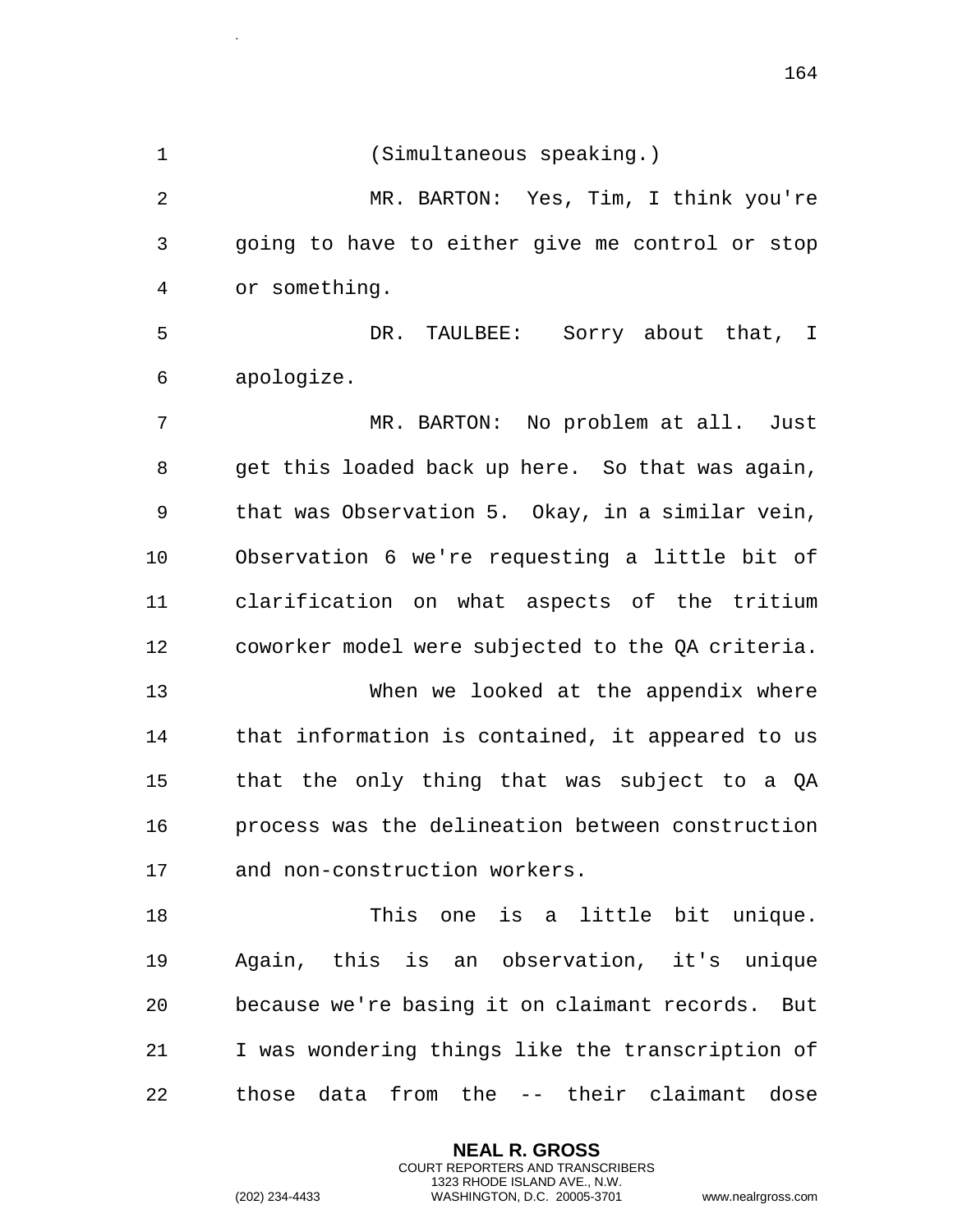reconstructions, you know, how were those transcribed and what QA criteria did the compilation of that data which originally went into a dose reconstruction undergo, and how does that really relate back to the QA criteria we're talking about when we formulate a coworker model. DR. TAULBEE: Okay. This is Tim. And basically the result is checked as a critical field, the construction trades worker designation, the date, and the area were checked as non-critical fields.

 The result was checked at the one percent criteria. The designation, the date, and the area were checked as non-critical or five percent criteria.

 The results for QA checks for fields other than the CTW designation were inadvertently admitted from Revision 3 that will be included in Revision 4. And so I guess my question to Ted then, would this one then fall into the in abeyance scenario?

MR. KATZ: Yes. It sounds like that's

**NEAL R. GROSS** COURT REPORTERS AND TRANSCRIBERS 1323 RHODE ISLAND AVE., N.W.

.

<sup>(202) 234-4433</sup> WASHINGTON, D.C. 20005-3701 www.nealrgross.com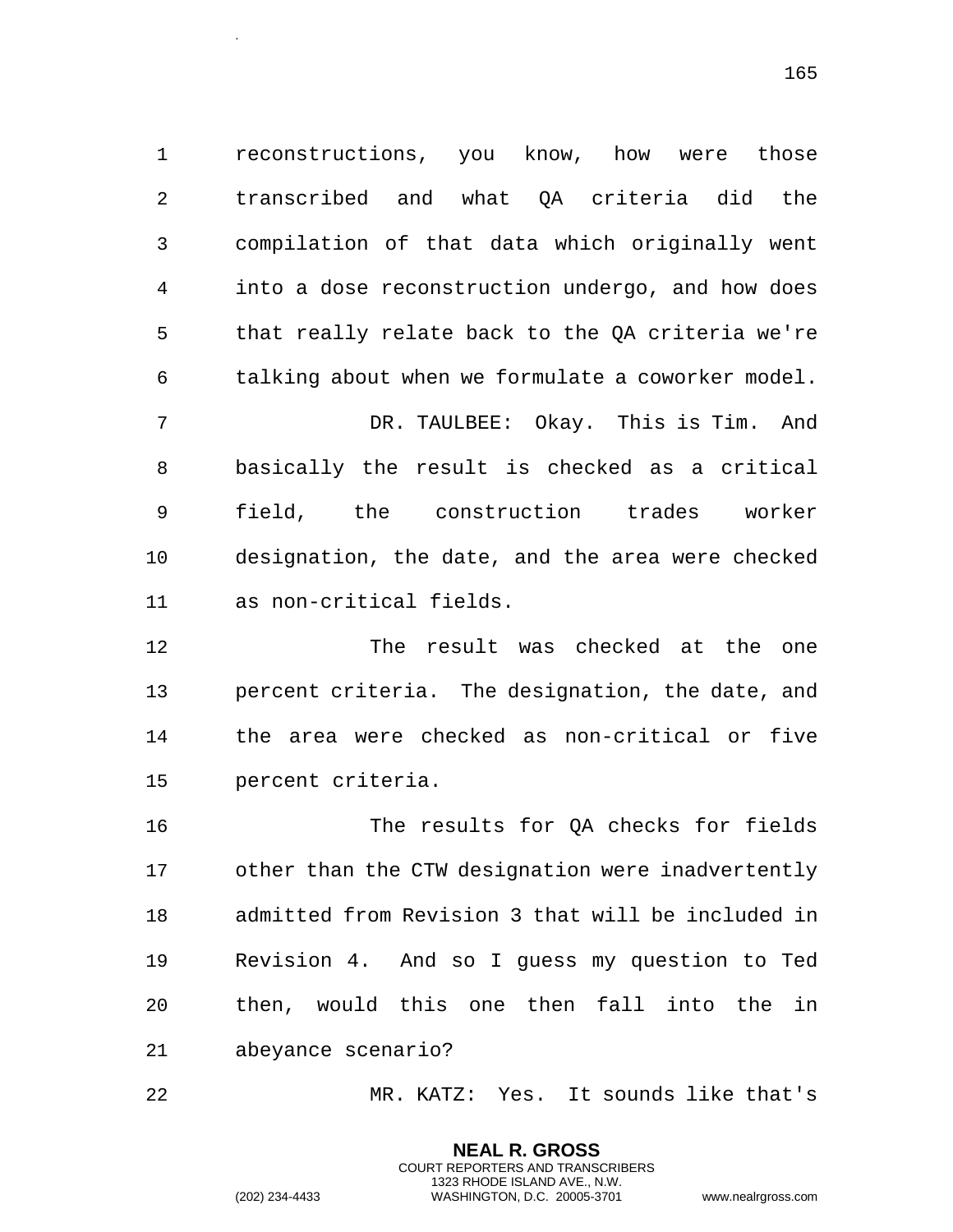exactly what that would be.

.

 DR. TAULBEE: Okay. Does that answer your question, Bob? MR. BARTON: It does. And I guess, a sneak peek, I'm assuming that it passed the QA criteria. DR. TAULBEE: Yes it did. MR. BARTON: Okay. So we can place that one in abeyance. Okay, here again these are not really findings or observations, but just some suggestions or issues that we sort of discuss in the report so I didn't want to omit them here. And we just discussed the tritium coworker dose based on claimant records. So, by definition it's not complete. But how do you get

 around --- get your head around whether it is truly representative. I mean, one would think that it would be a cross section, but how do you really know.

 One of the things that was presented was a table, Table 81. And I put this into visual

> **NEAL R. GROSS** COURT REPORTERS AND TRANSCRIBERS 1323 RHODE ISLAND AVE., N.W.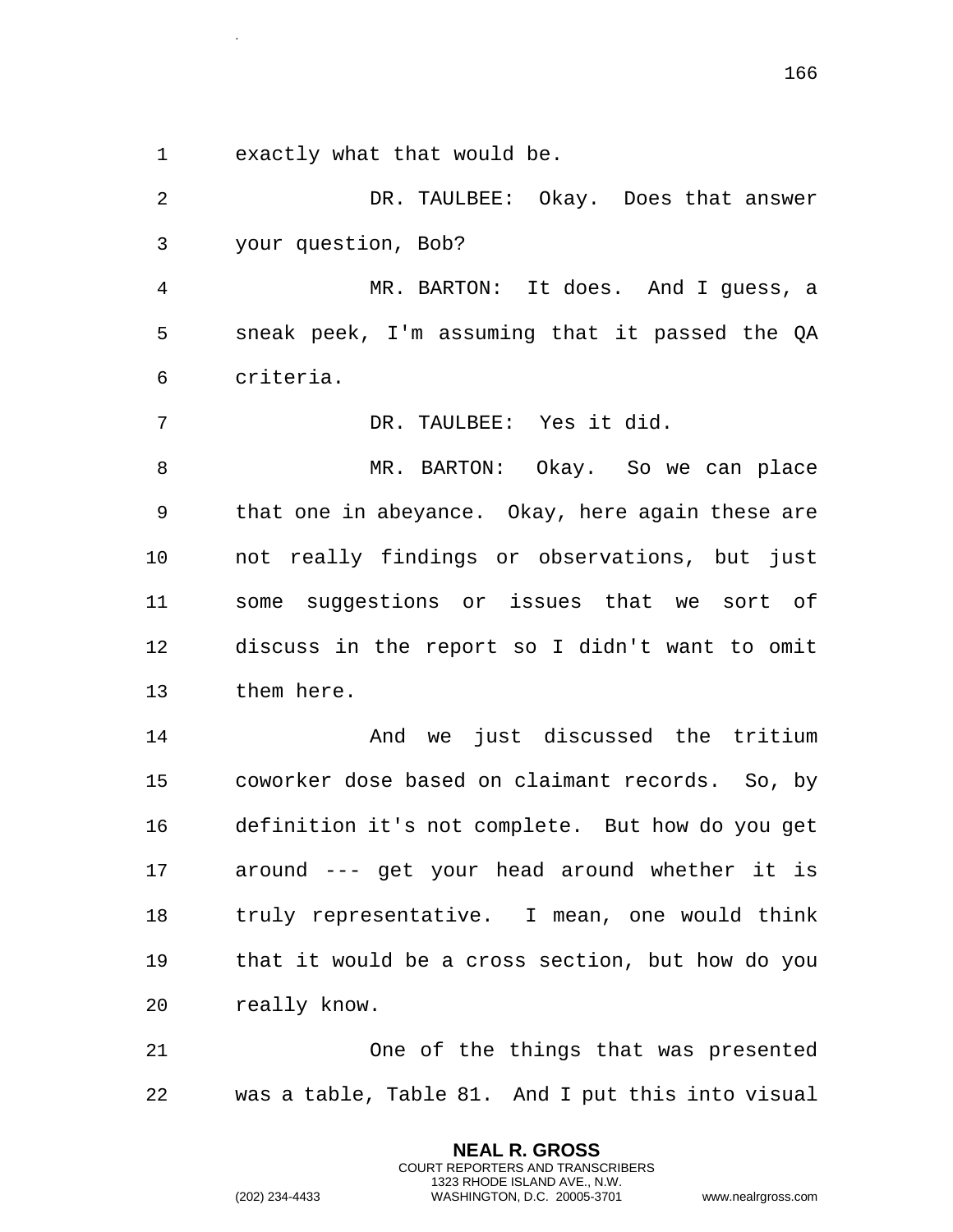form here, this appears in our report on Page 16. And this is one way you can try to get around -- like, figure out if what you have when you use a claimant population is truly representative.

 One thing you want to look for, first off, is how do the -- what is the comparison between construction trade workers and non- construction trade workers. And what you want to really look for is how do those trends on a yearly basis follow.

 And as you can see in this figure, they actually follow quite well. So it doesn't appear that for certain time periods you don't have a representative sample of construction trade workers and the proportions between who was monitored as a non-construction trade and a construction trade, the relative magnitude of each, and the variation year by year is pretty good. So that's one way to do it.

 The second figure, we'll go to the next slide. So this is one we put together. And what we did is just to put it visually out there

> **NEAL R. GROSS** COURT REPORTERS AND TRANSCRIBERS 1323 RHODE ISLAND AVE., N.W.

.

(202) 234-4433 WASHINGTON, D.C. 20005-3701 www.nealrgross.com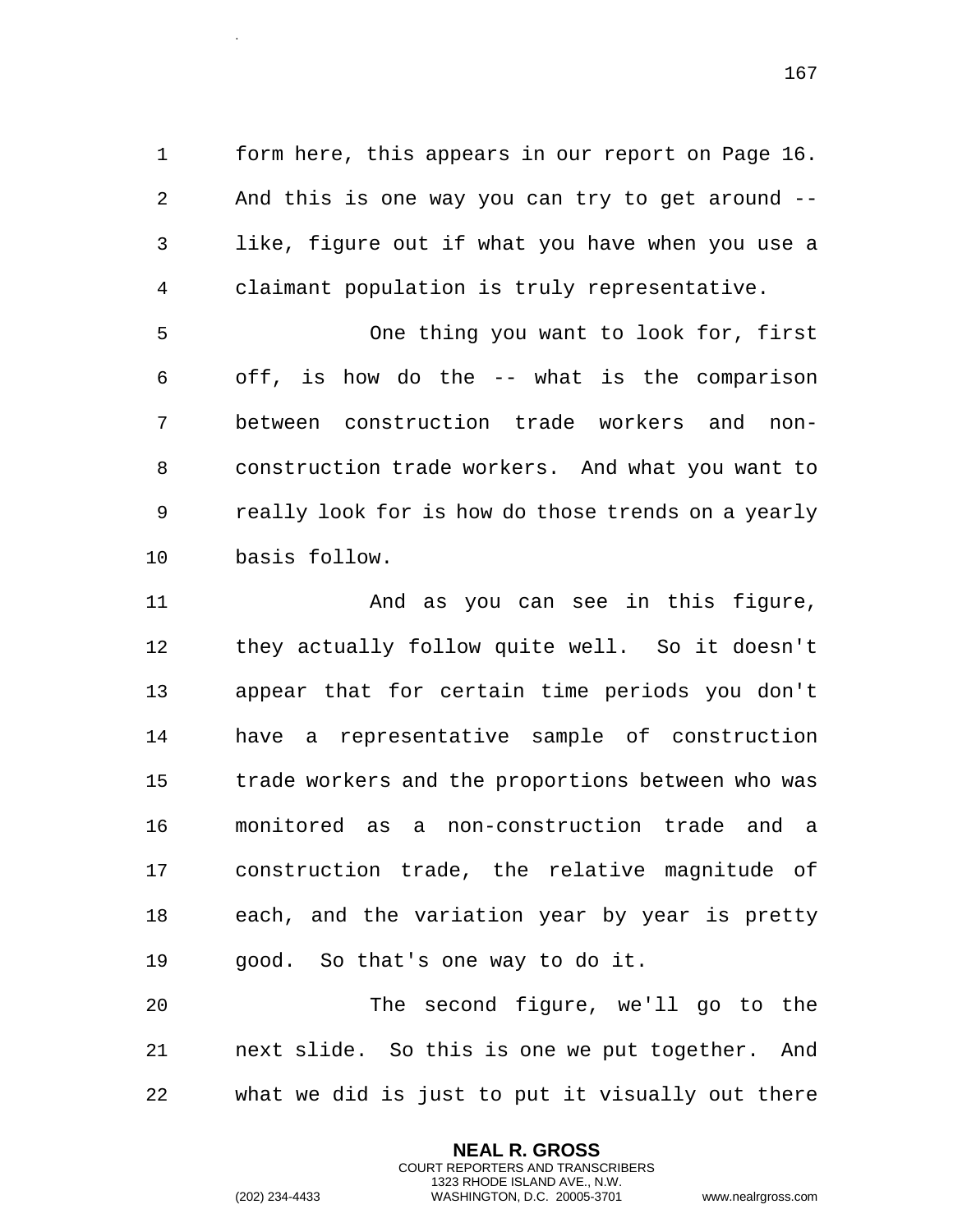was to compare the total tritium samples reportedly taken by year versus the total tritium workers we have in the claimant population which we're using as a representative sample.

 And really what you want to look for here is the trends. So for example if you had a situation where the total site-wide tritium samples was going way up, but our worker population is going way down, that might be problematic.

 But here, the trend that is sort of the delta between years looks pretty consistent except for when you get into I guess the late '70s here.

 Another thing that might, you know, be suggested -- again, these are not findings nor observations --- but if you could compare the total site-wide tritium samples to the total claimant tritium samples, that would provide an even more meaningful comparison.

 Or if it was possible, to compare the number of site-wide monitored tritium workers to

> **NEAL R. GROSS** COURT REPORTERS AND TRANSCRIBERS 1323 RHODE ISLAND AVE., N.W.

.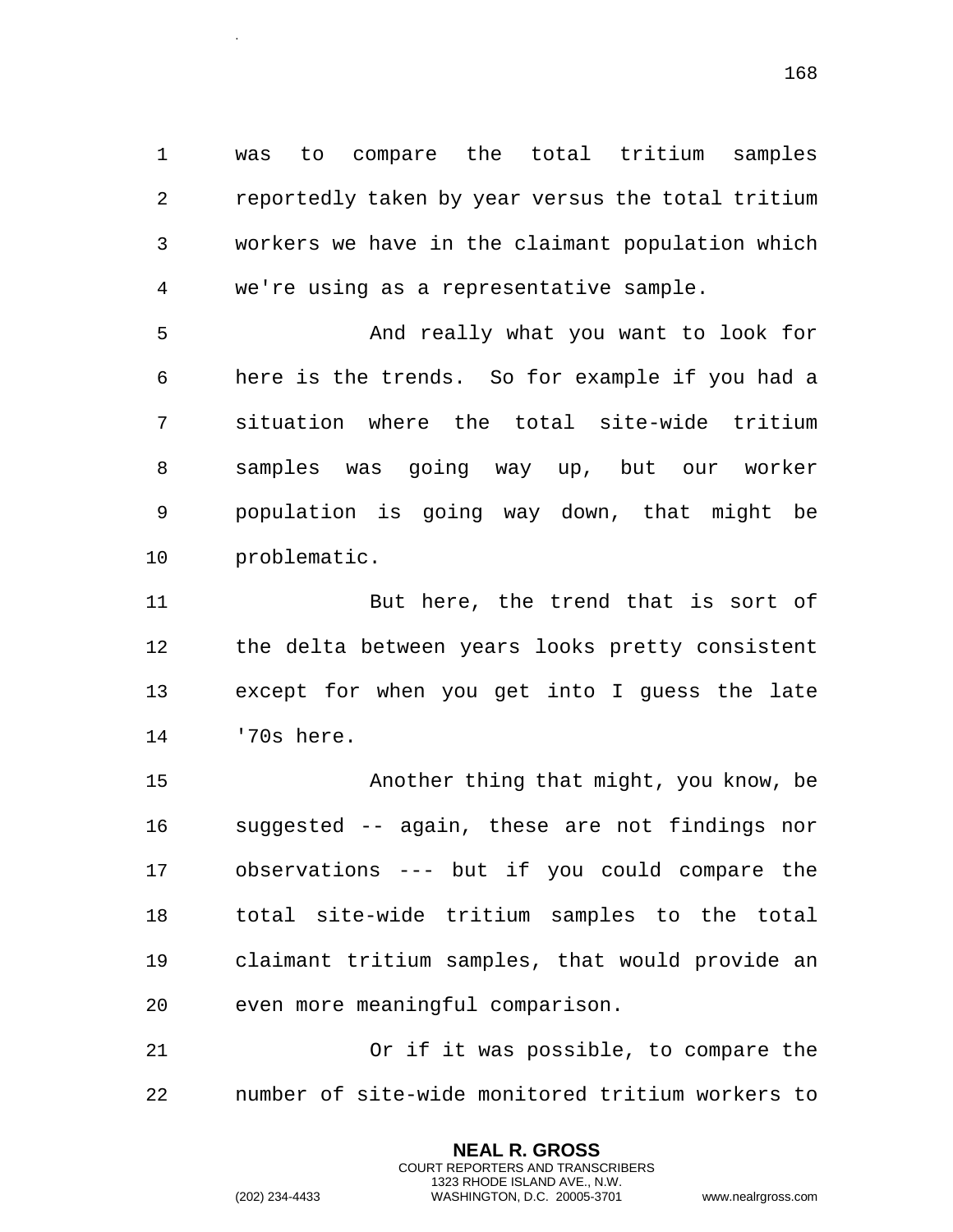the number of monitored claimants we have, and again compare the temporal trends.

 I know we, when we talked about this in the report we had found at least one report from 1968 that listed there was approximately 1,400 tritium workers at SRS. We have about 250 claimants who have tritium monitoring data in that year. So that's eight percent of the total site.

 So I mean, if it was possible, if we could do that on a year-by-year basis and see how that 18 percent holds up, you know, for example if it stays right around that 18, 20 percent, whatever it is, you could say well, by proportion we have a consistent proportion of claimants relative to the number of workers who were monitored.

18 Again, we only found that one report, so I don't know to what extent that could be done for other years. But since this is a claimant coworker data set and not a site-wide data set, these are just some things that could be done to

> **NEAL R. GROSS** COURT REPORTERS AND TRANSCRIBERS 1323 RHODE ISLAND AVE., N.W.

.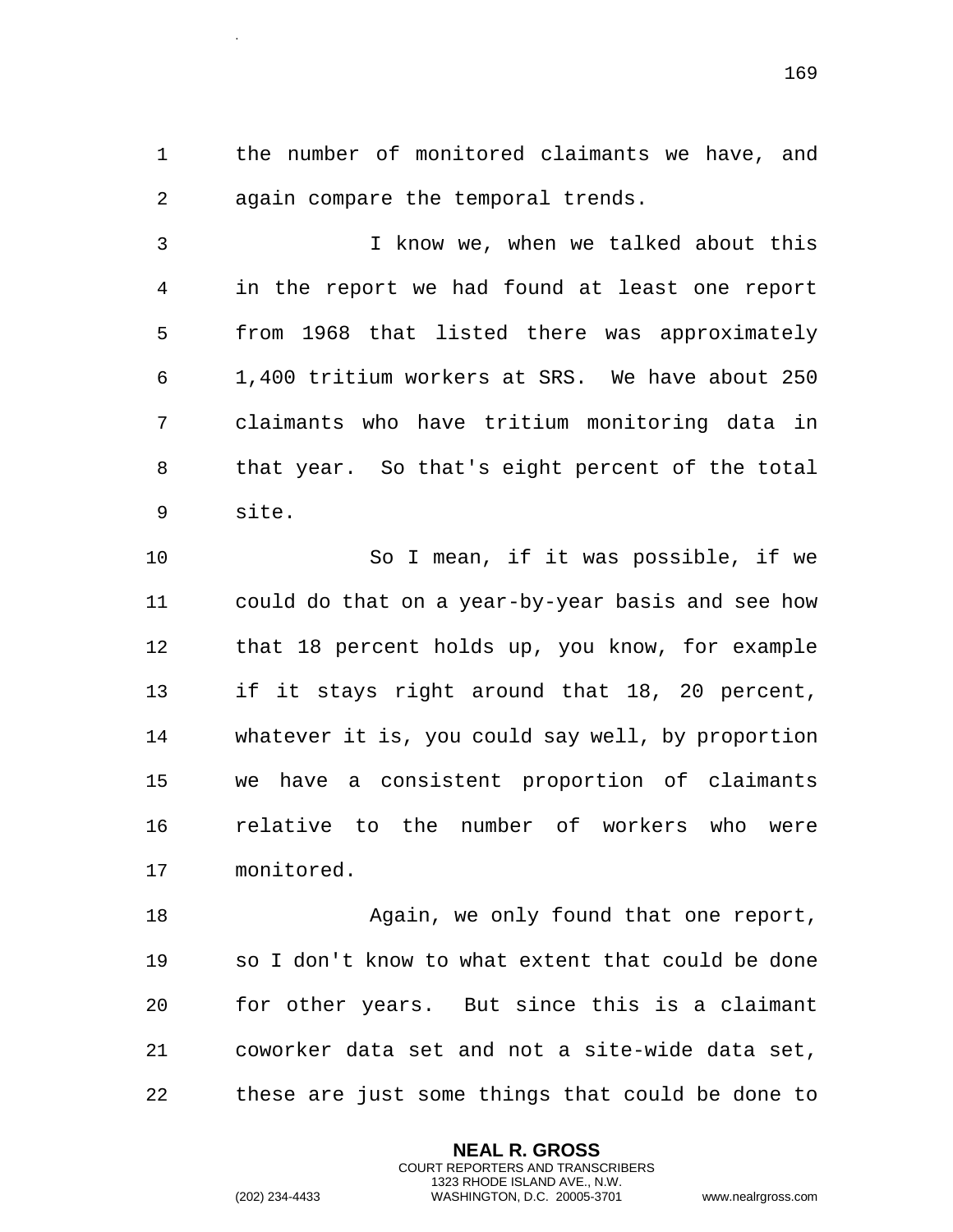show that the use of the claimant data set is truly representative.

.

 And again, these are just suggestions. I don't know if anyone has any comments on that or if NIOSH knows whether those sorts of comparisons are possible, whether -- I would imagine that the total site-wide samples, not workers but samples, could be compared against the claimants, but we didn't have information as to the total number of tritium samples by year that were used.

 And I assume that's because really we started with annual doses that had already been calculated via the dose reconstruction process. So again, these are some things we discuss in the report about how, when you're trying to establish that the data set you have is representative of the exposure potential to all workers, these are some ways you can go about building a case for that. And so we just wanted to point that out. If there are no comments or questions,

> **NEAL R. GROSS** COURT REPORTERS AND TRANSCRIBERS 1323 RHODE ISLAND AVE., N.W.

I can move on to --

(202) 234-4433 WASHINGTON, D.C. 20005-3701 www.nealrgross.com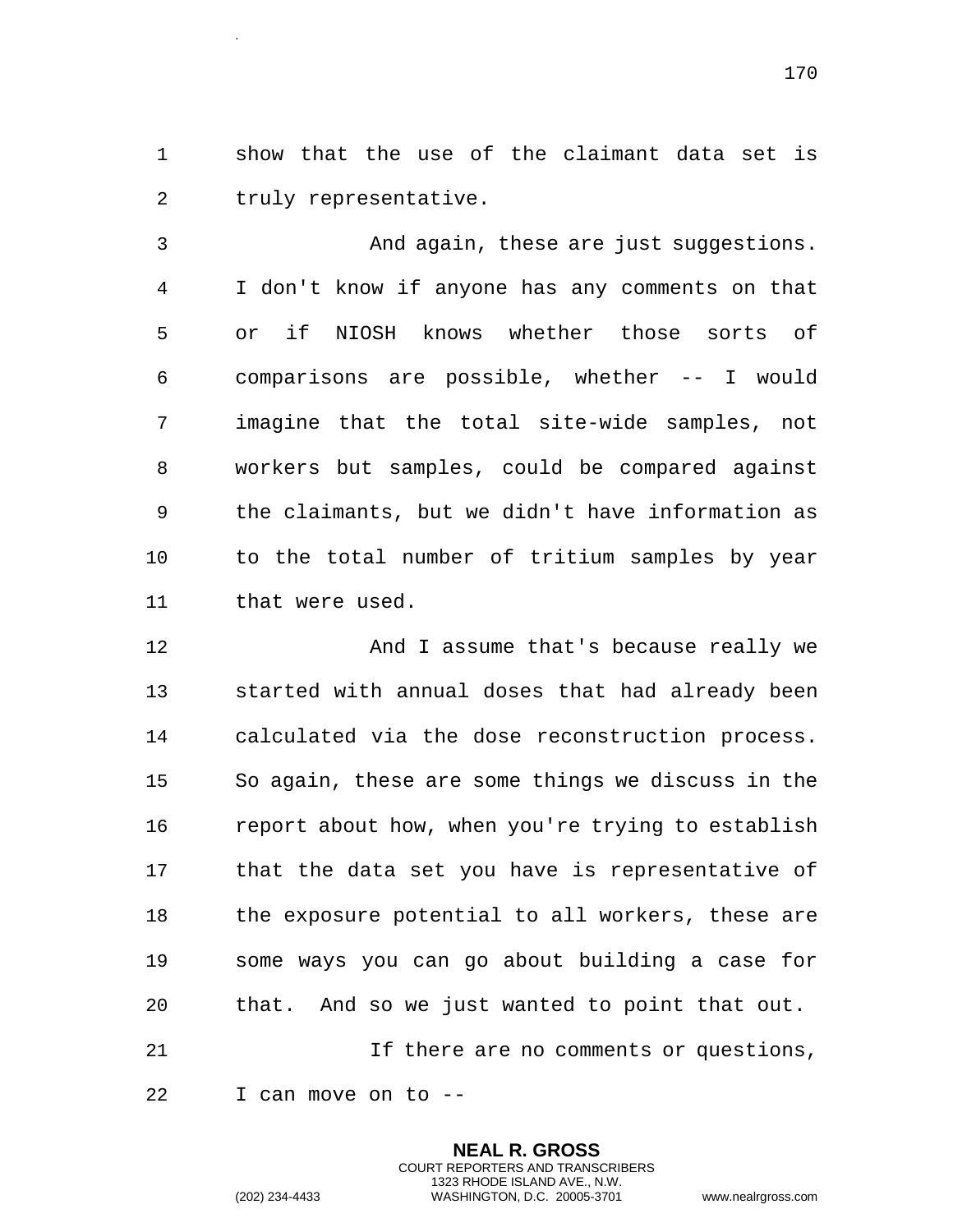CO-CHAIR MELIUS: I just have one comment. Steve Melius. So I would just reiterate that sort of request from Bob. I think that would be helpful in sort of at least make some of us like me, who is uncomfortable with using the claimant's database as being representative, feel better about it. 8 And I think there's enough data at this site that -- enough workers that it could be done. Whether --- how accessible the NOCTS data is for doing this kind of analysis, I don't know. So I'm not sure how feasible it would be. DR. TAULBEE: I guess let me ask you

 for a clarification. Are you wanting us to compare the number of samples in the NOCTS data set to the total number on site for trends? Is that what you're asking?

 CO-CHAIR MELIUS: Are they parallel. Do the lines -- they're obviously going to have different numbers, I mean, but if it's representative then it should parallel the overall samples.

> **NEAL R. GROSS** COURT REPORTERS AND TRANSCRIBERS 1323 RHODE ISLAND AVE., N.W.

.

(202) 234-4433 WASHINGTON, D.C. 20005-3701 www.nealrgross.com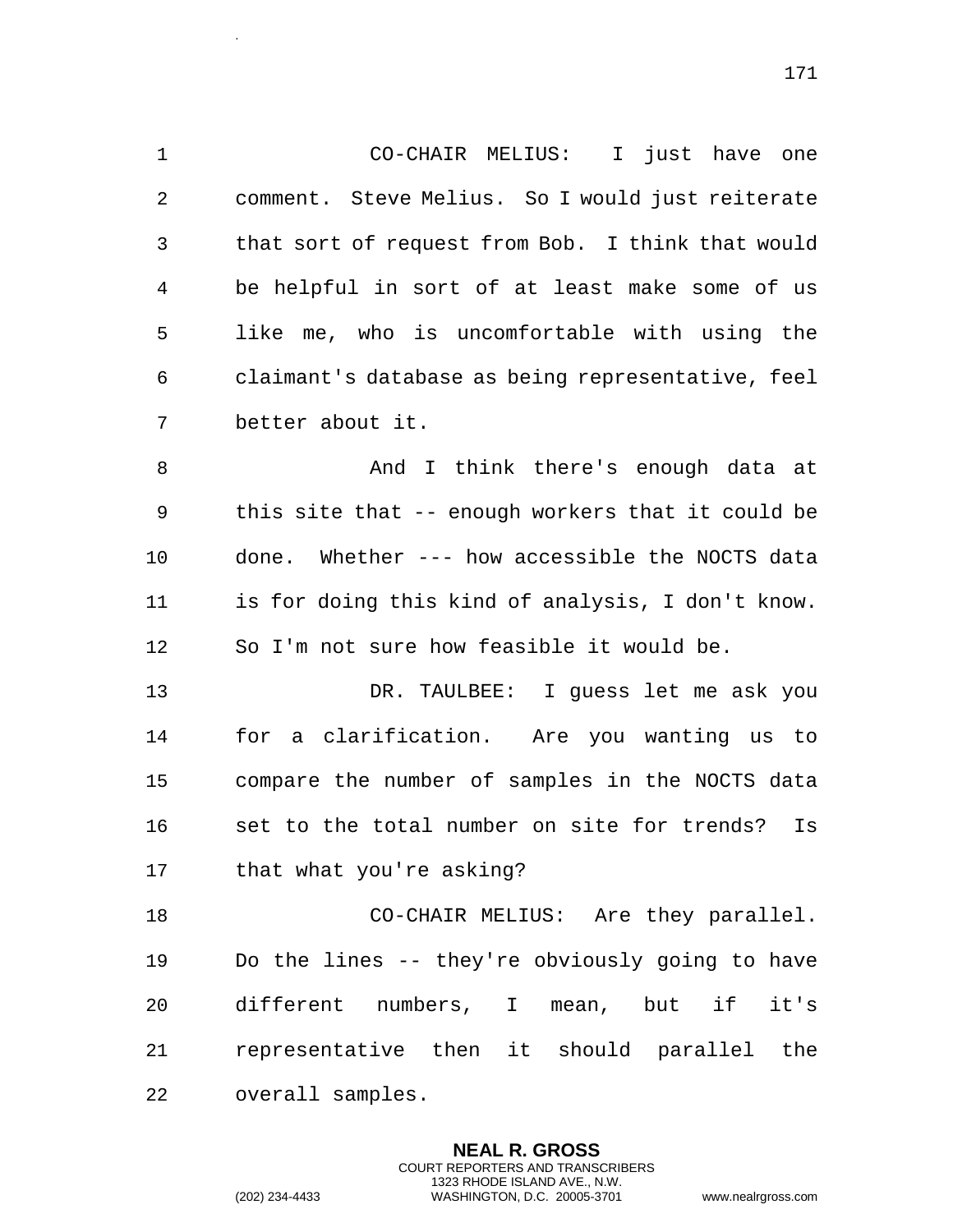DR. TAULBEE: Okay, we'll look into this and get back to you as to whether it's something that we can easily do, or if it's going to take a significant effort. Is that okay? CO-CHAIR MELIUS: Yes, that's fine. I don't expect you to be able to answer that. But I think it would be supporting what Bob was suggesting. DR. TAULBEE: Okay. MR. BARTON: Okay, moving on to -- that ends the findings and observations about completeness, so we'll be moving on to monitoring practices. And so for monitoring practices we have two findings and an observation. Here we have Finding 4, and I'll just read that, in the SRS bioassay procedures the routinely monitored workers during the early periods -- so that would be 1954 to 1970 for tritium and '64 to '67 for exotic trivalents --- are not addressed, SC&A's review of the bioassay control reports referenced to this period.

> **NEAL R. GROSS** COURT REPORTERS AND TRANSCRIBERS 1323 RHODE ISLAND AVE., N.W.

.

(202) 234-4433 WASHINGTON, D.C. 20005-3701 www.nealrgross.com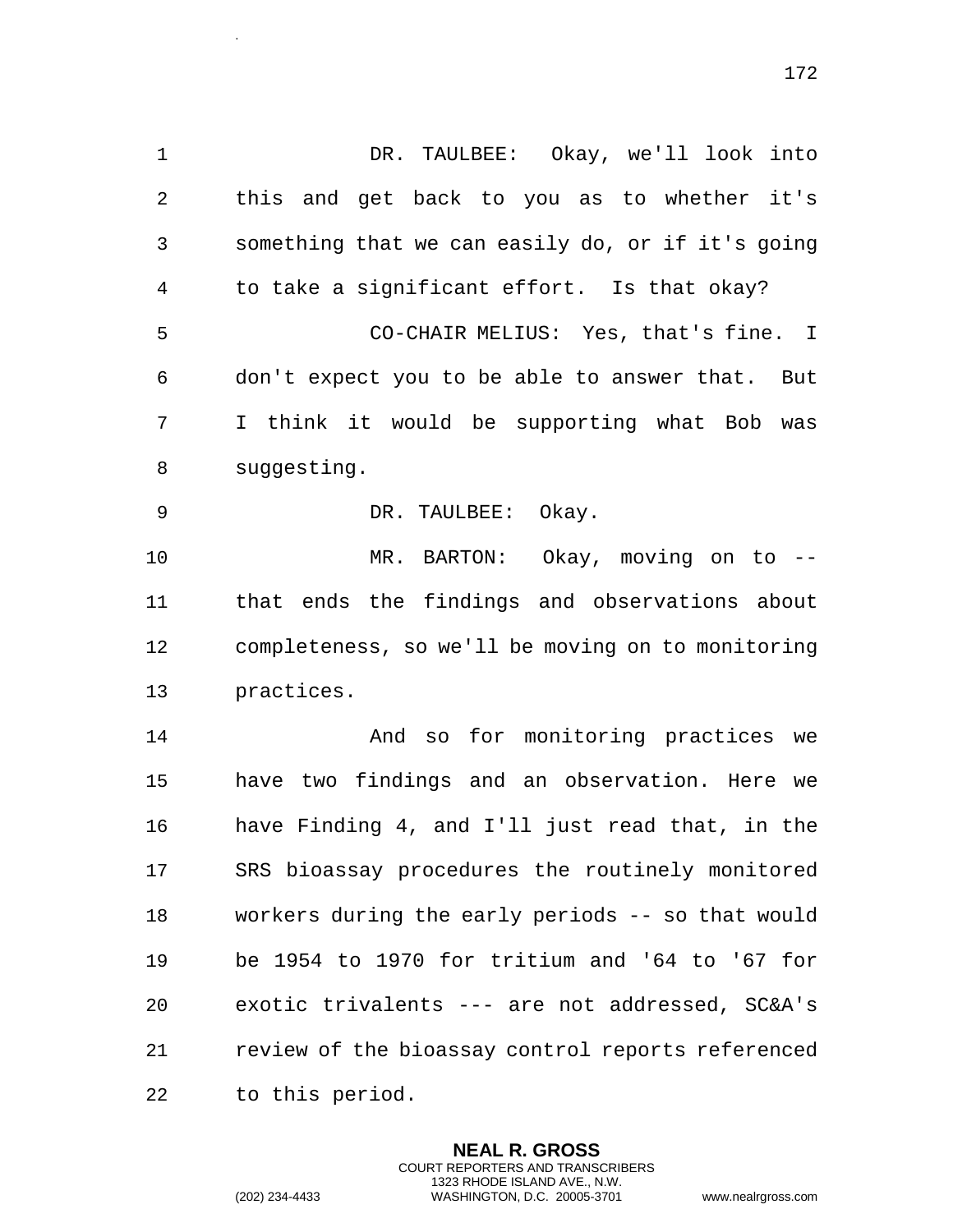They didn't provide any sampling schedules or bioassay, I guess protocol is probably a better word than procedures. Therefore, it would be advantageous to have that additional information concerning the bioassay requirements for the earlier period. And we do have a response from NIOSH on that, so I'm going to quick skip ahead to that and let Tim talk about it.

 DR. TAULBEE: Once I get off of mute and finish making a note from the last finding. Okay, just a second here, I'm sorry. Okay, we're basically, as Bob's pointed out here, we acknowledge it would be advantageous to have more information, as always, I mean that kind of goes without --- however, no additional information has been found.

 Summary reports in the americium logbooks don't indicate an increase in the number of samples collected in 1969, which is consistent with americium being added to the list of radionuclides addressed in the bioassay control

> **NEAL R. GROSS** COURT REPORTERS AND TRANSCRIBERS 1323 RHODE ISLAND AVE., N.W.

.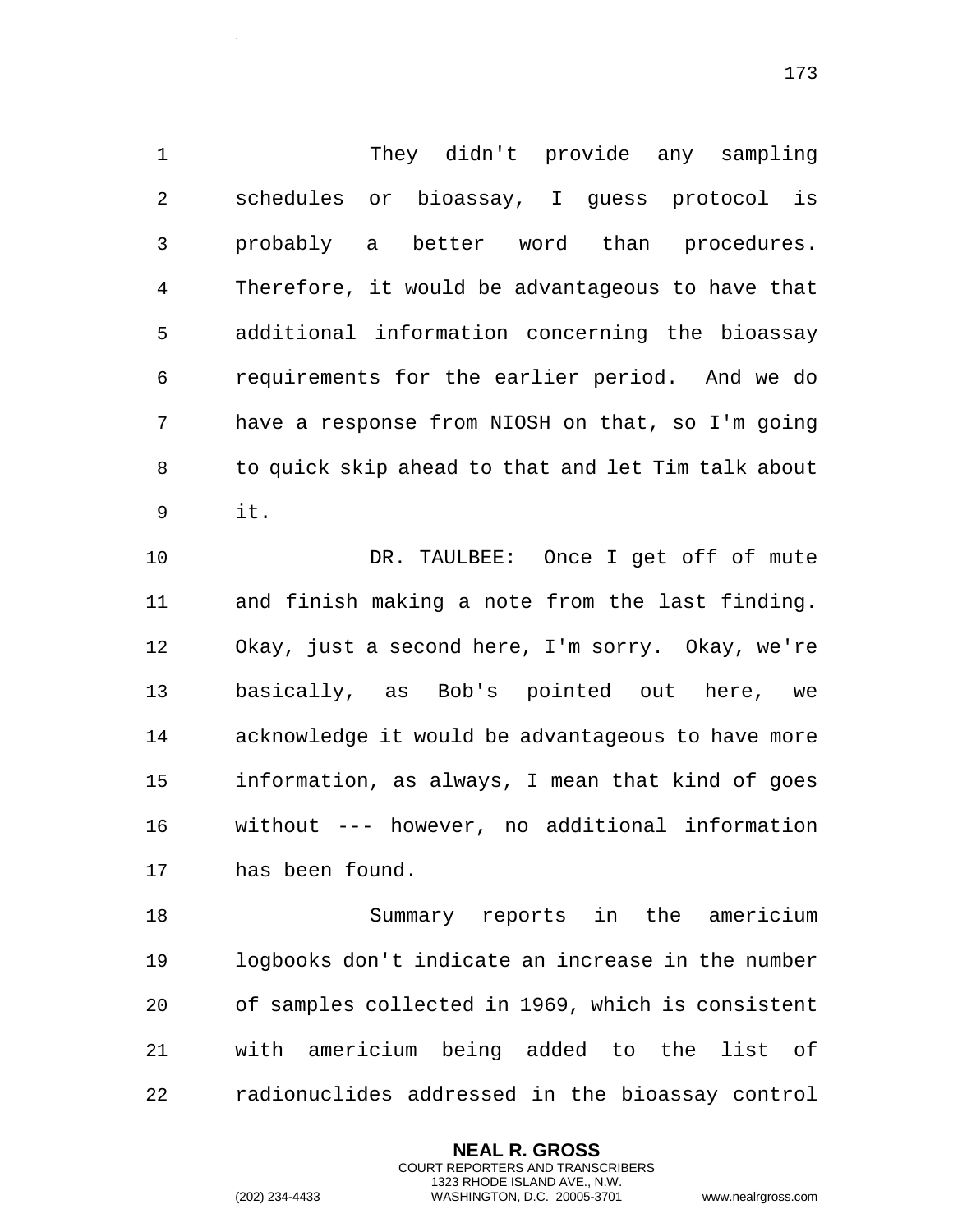procedures in the time period.

.

 And, also, as I pointed out earlier, keep in mind that this is when kind of the methodology that the sequential type of extraction began as well. The fact that the samples were collected, analyzed, and were reported in the summary reports prior to this time period, that indicates the sample was, in fact, occurring and was routine enough to be included in the summary reports. 12 And this will conclude that the monitoring program did exist even if not formally documented in the bioassay control procedures as to, required as to who was sampled and when. I would also indicate that, and, Mike, please speak up here whenever I -- if I am misspeaking here, but I believe that the major campaign with producing americium, curium and californium really began to kick in in the late 1960s, which is part of why you see this large

increase from that particular time period.

**NEAL R. GROSS** COURT REPORTERS AND TRANSCRIBERS 1323 RHODE ISLAND AVE., N.W.

(202) 234-4433 WASHINGTON, D.C. 20005-3701 www.nealrgross.com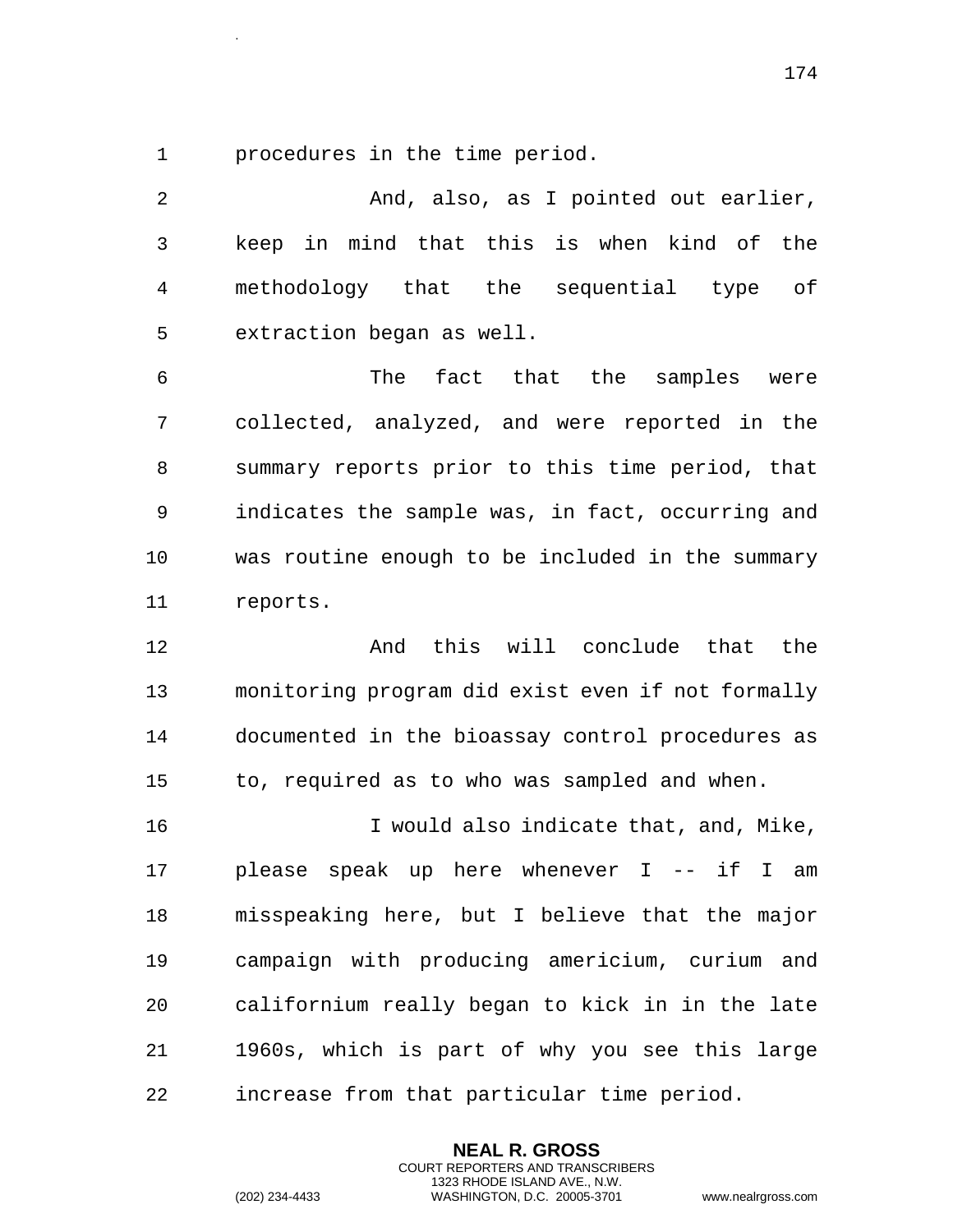Mike, is that correct or not? Oh, wait a minute, I don't see Mike Mahathy's name on the -- MR. MAHATHY: Oh, yes, I'm here. I got kicked off the list and I can't get back in, but that is correct. 7 DR. TAULBEE: Okay. MR. MAHATHY: It was the curium 1 and curium 2 programs. DR. TAULBEE: Yes, that's -- I wasn't sure if that was in that exact time period or not. I just wanted to make sure. 13 MR. BARTON: Okay, and I understand, you know, like you said you always want to have that documentation, again, we're talking about the overall monitoring practices of a site and characterizing those to assure that you're looking at the right people. That information doesn't exist, or hasn't been discovered to date so that sort of, it is what it is. I guess I would say one thing that might help us put it to bed is documenting

> **NEAL R. GROSS** COURT REPORTERS AND TRANSCRIBERS 1323 RHODE ISLAND AVE., N.W.

.

(202) 234-4433 WASHINGTON, D.C. 20005-3701 www.nealrgross.com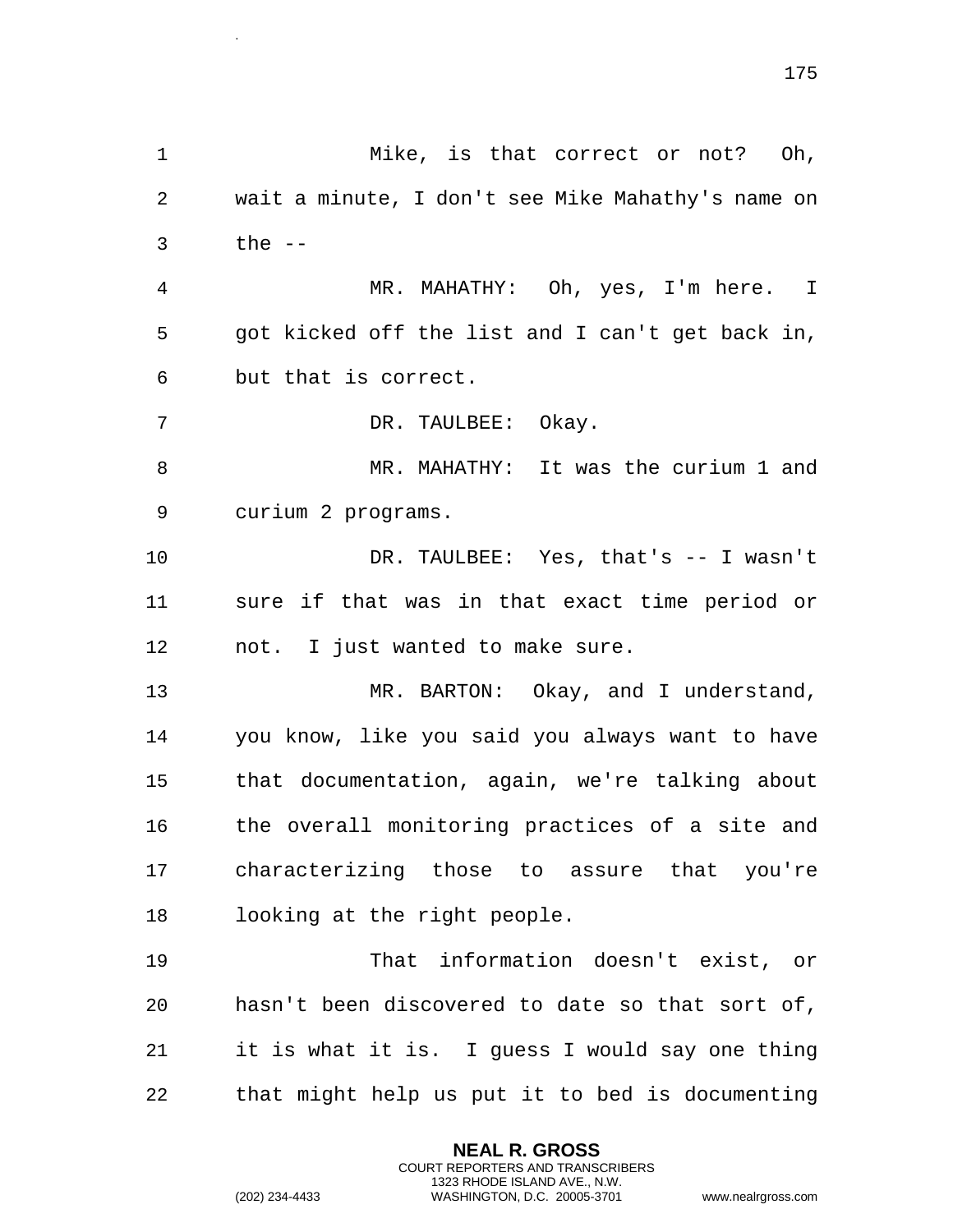1 that response that we just heard that, you know, it wasn't maybe a formal procedure about who was going to get monitored, well that's because the use of the isotopes was maybe, you know, bench scale or something like that and there really wasn't a need for documentation of a formal program.

 I think that argument could be made and I think it would be helpful to make that argument when we don't have a formal documentation about who was supposed to be monitored and for what reasons.

 DR. TAULBEE: Okay. So you're suggesting we kind of incorporate this into the, a revision of a worker report, is that what you are proposing?

 MR. BARTON: I think so. I think when you look at the coworker implementation guidelines, these are sort of the aspects that should be discussed to really round out that this coworker model, you know, we touched on all the issues within, you know, maybe the reference

> **NEAL R. GROSS** COURT REPORTERS AND TRANSCRIBERS 1323 RHODE ISLAND AVE., N.W.

.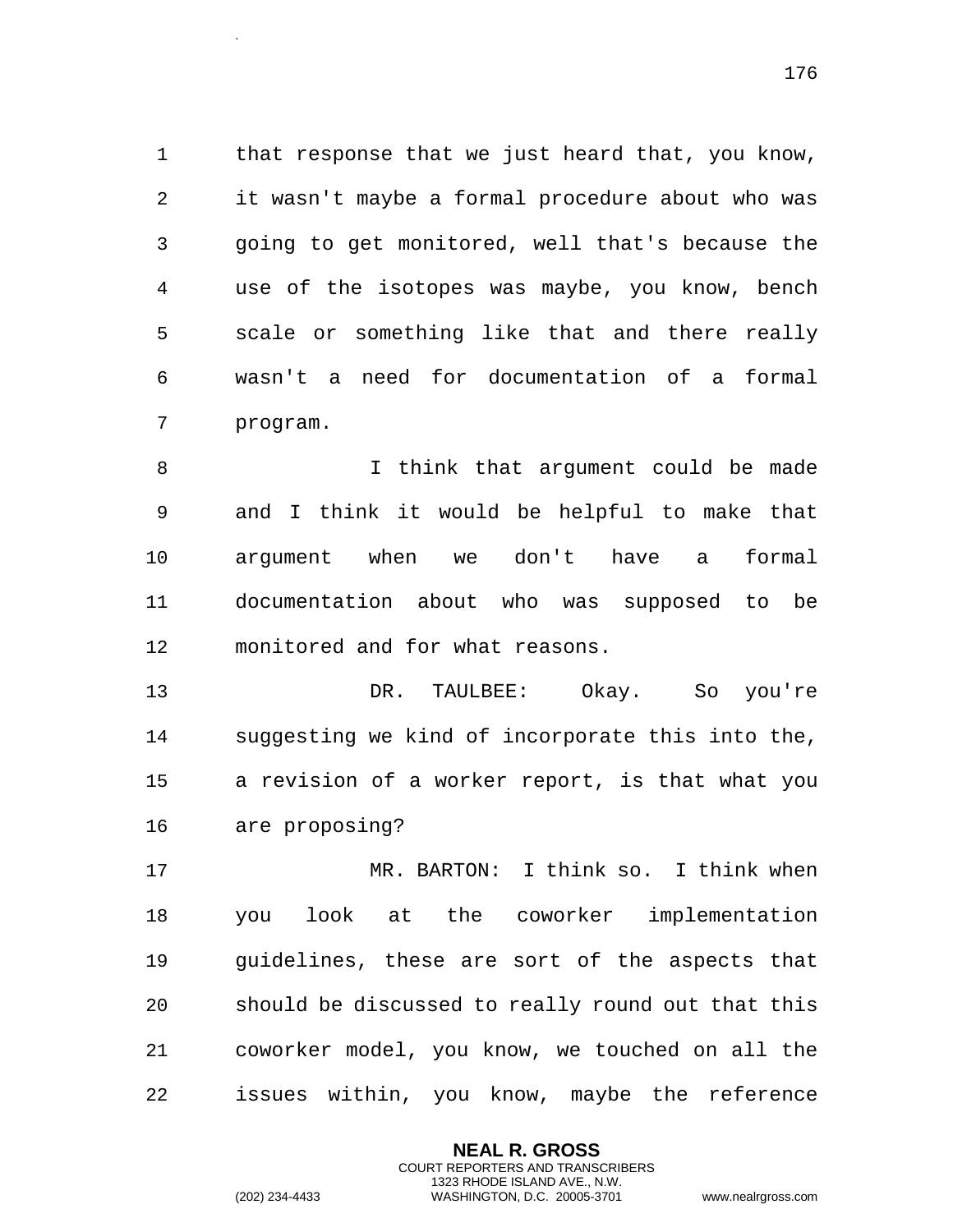documenting who was supposed to be monitored isn't for the entire period we are interested in, but for reasons A, B, and C, you know, it's not really an issue because the program, or the operations at the site really just didn't warrant it and that's why we don't see any discussion of it and that's the reason why we are okay using later procedures which really delineate who is supposed to get bioassayed and when. DR. TAULBEE: Okay. We can certainly

 do that. So I guess then, sorry to keep bugging you on this particular thing here, Ted, but I'm trying to -- this is the first time I have really used this, so then we would put this one then in abeyance until it's incorporated into REV-4?

 MR. KATZ: Yes, if that sounds good to the Work Group then that's what you would do.

18 DR. TAULBEE: Yes.

 MR. BARTON: So I guess the only thing I would add is we really haven't seen the full rationale for it yet, so --

> **NEAL R. GROSS** COURT REPORTERS AND TRANSCRIBERS 1323 RHODE ISLAND AVE., N.W.

DR. TAULBEE: Oh, okay.

(202) 234-4433 WASHINGTON, D.C. 20005-3701 www.nealrgross.com

.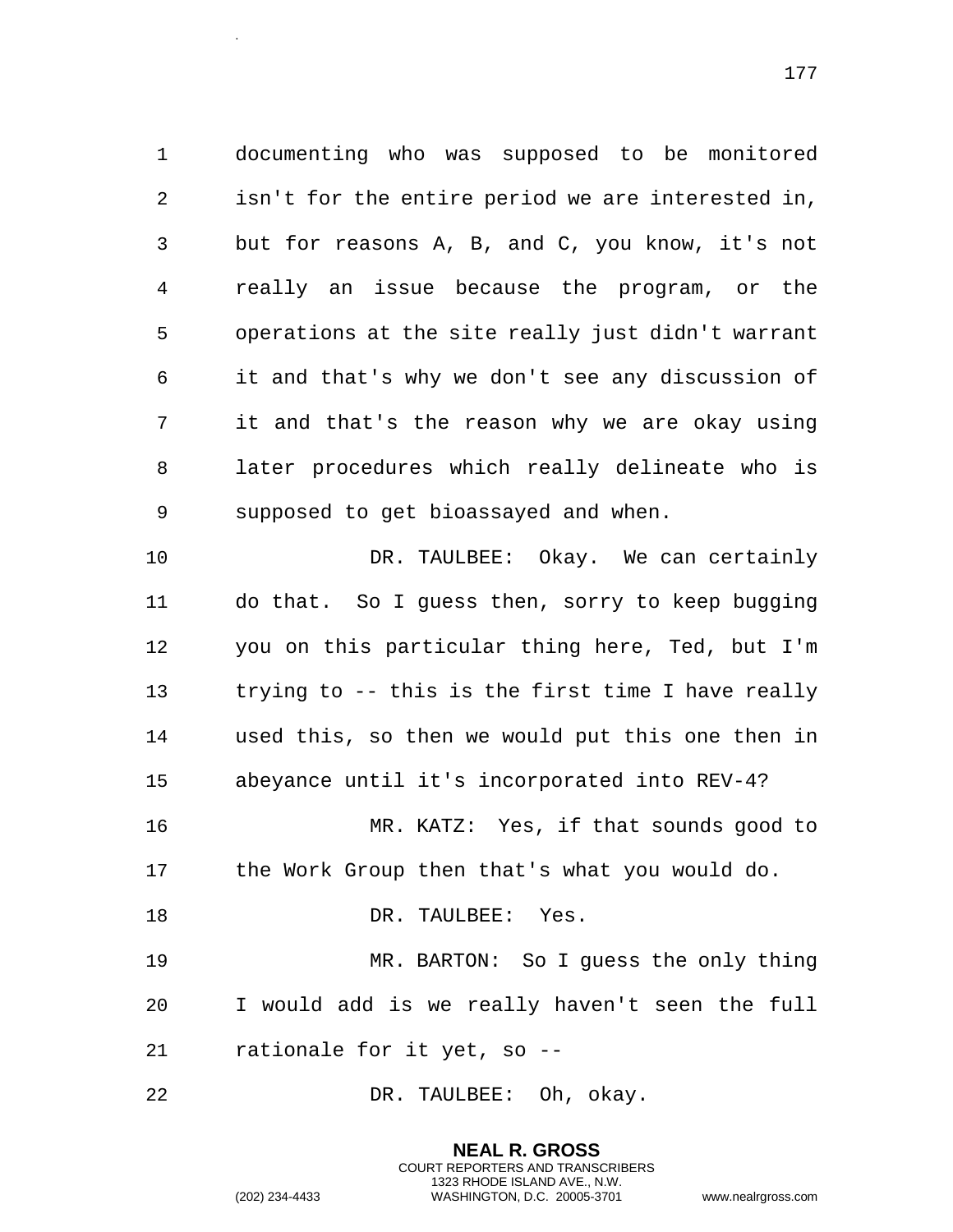1 MR. BARTON: Yes. DR. TAULBEE: We'll put it as in progress and we will -- well, we'll incorporate it in there and then you guys will be able to see it. Okay. MR. BARTON: Okay, I'm going to jump back a slide because I kind of glossed over Observation 7, and this is really quick. This is about the V&V activities for construction trade workers. Now I think we can just probably wait on that one since, obviously, there was a lot of discussion and some action to move forward on that about to what extent the construction trade workers, especially subcontractors, are adequately represented. So that's definitely an issue. It's an observation here because we know that activity was ongoing when we wrote those reports and it appears that it is still ongoing. So if anyone has any further comments on that we can move ahead.

> **NEAL R. GROSS** COURT REPORTERS AND TRANSCRIBERS 1323 RHODE ISLAND AVE., N.W.

.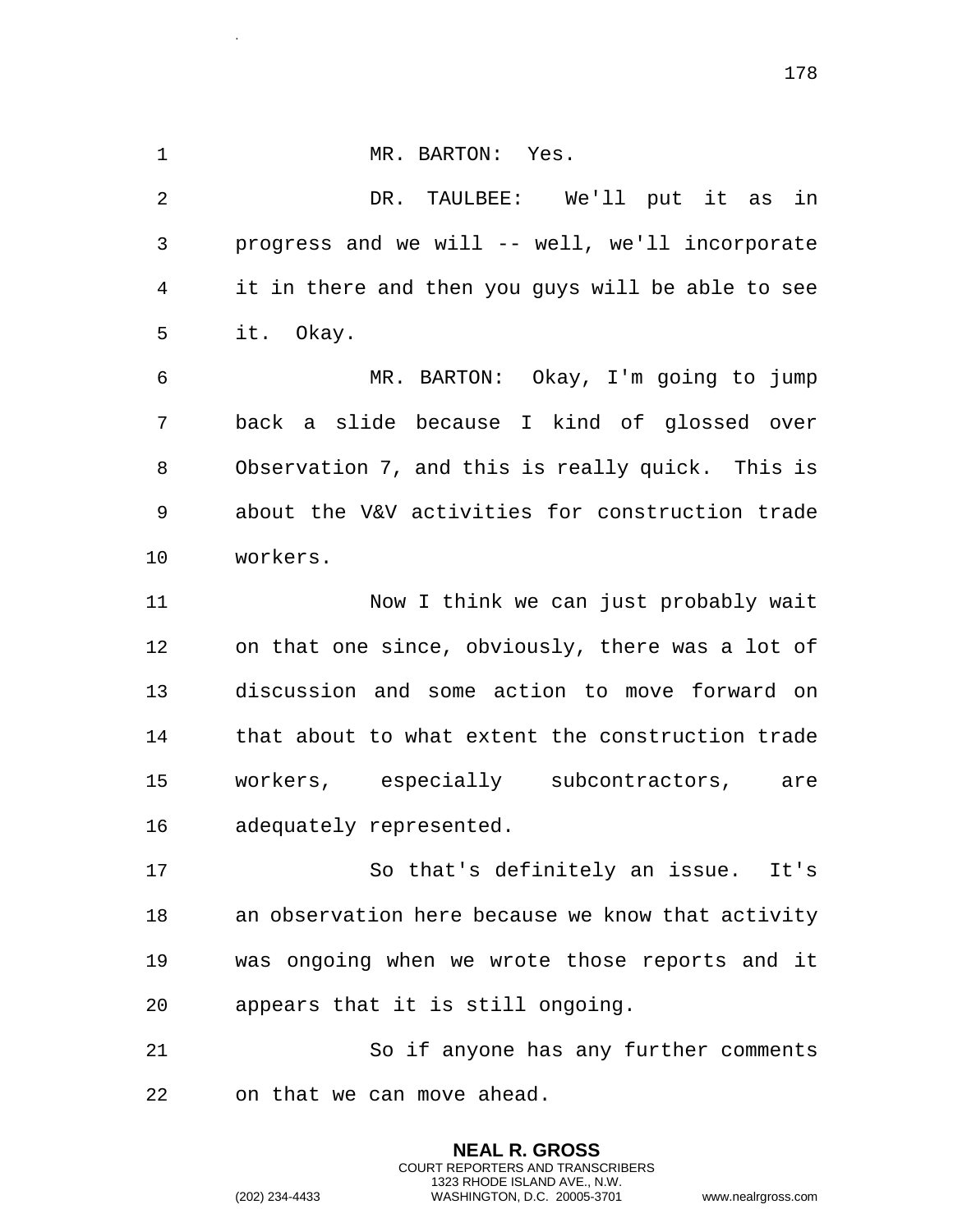DR. TAULBEE: Give me just a second here to catch up. Just a second, please. MR. BARTON: No problem. DR. TAULBEE: This is Observation 7. 5 MR. KATZ: Yes, so that's in progress. DR. TAULBEE: Yes, okay. Alright. MR. BARTON: Okay. Moving along, we are at Finding 5, which relates only to thorium, and I'll read this in. While evaluating monitoring practices related directly to thorium it is not possible because SRF did not directly monitor for thorium. A discussion of a relationship between trivalent actinide monitoring practices and thorium exposure potential is warranted to establish that the trivalent urinalysis is appropriate for thorium. And this is something that was discussed at a Work Group meeting back in 2014 and one thing we had suggested is if we have a known list of people who were really involved

with thorium work and then we could take that

**NEAL R. GROSS** COURT REPORTERS AND TRANSCRIBERS 1323 RHODE ISLAND AVE., N.W.

.

(202) 234-4433 WASHINGTON, D.C. 20005-3701 www.nealrgross.com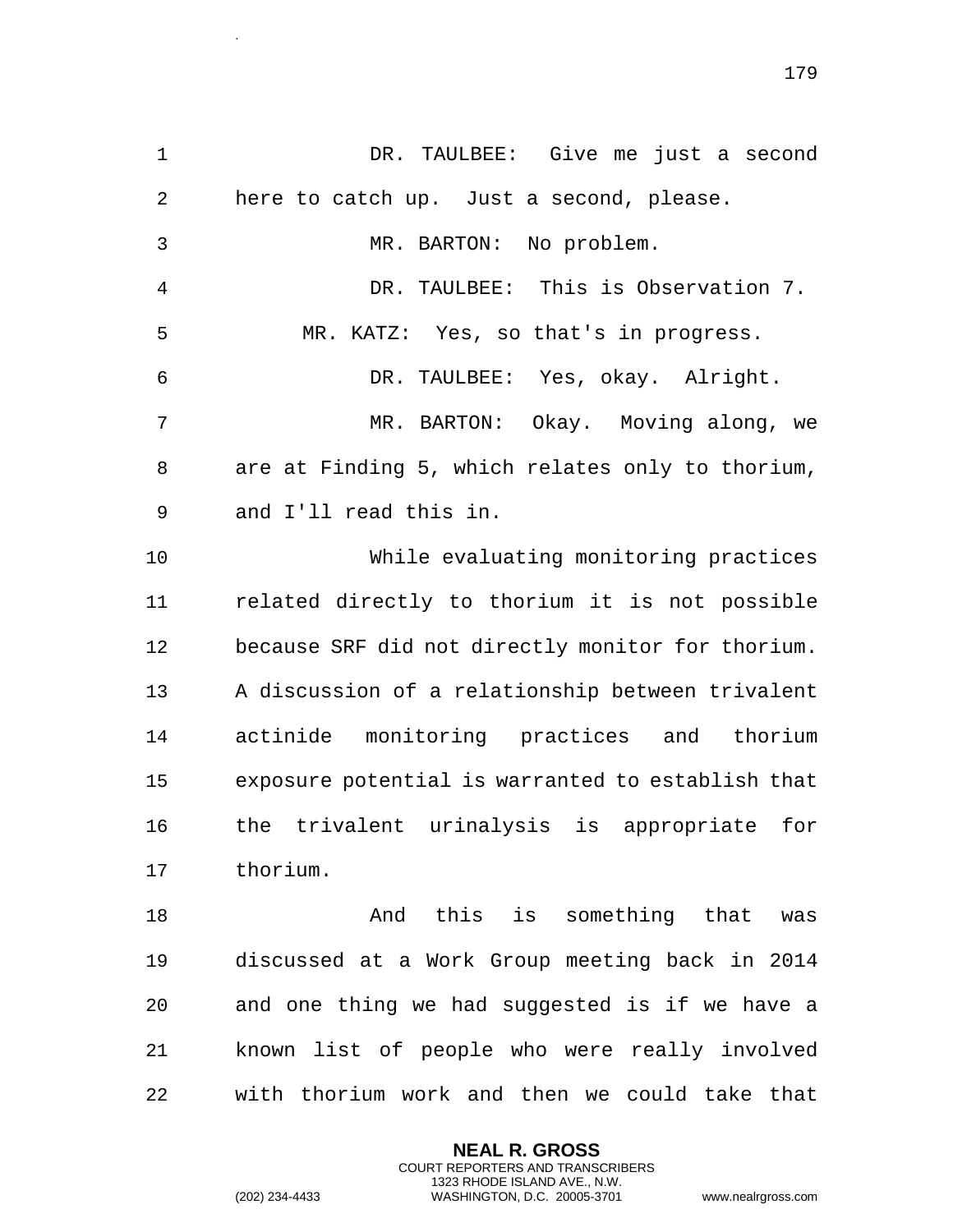list of people and look to see if they are included in the trivalent coworker database and that would be one, again, piece of evidence that, since we are using these trivalent actinide urinalysis that it is appropriate for those thorium workers.

 On the other hand, if we have a list of thorium workers and none of them appear to be in this bioassay program, I don't think that's likely, but if that's what we found then obviously that would be problematic.

 And, Tim, you had indicated that this one you all are still working on formulating a response to.

 DR. TAULBEE: This is Tim. That is correct. This is one that we are still working on and doing that comparison that you were just now mentioning.

 The harder part is establishing the people who were working on the thorium projects and then going and jerking them up for the americium curium californium.

> **NEAL R. GROSS** COURT REPORTERS AND TRANSCRIBERS 1323 RHODE ISLAND AVE., N.W.

.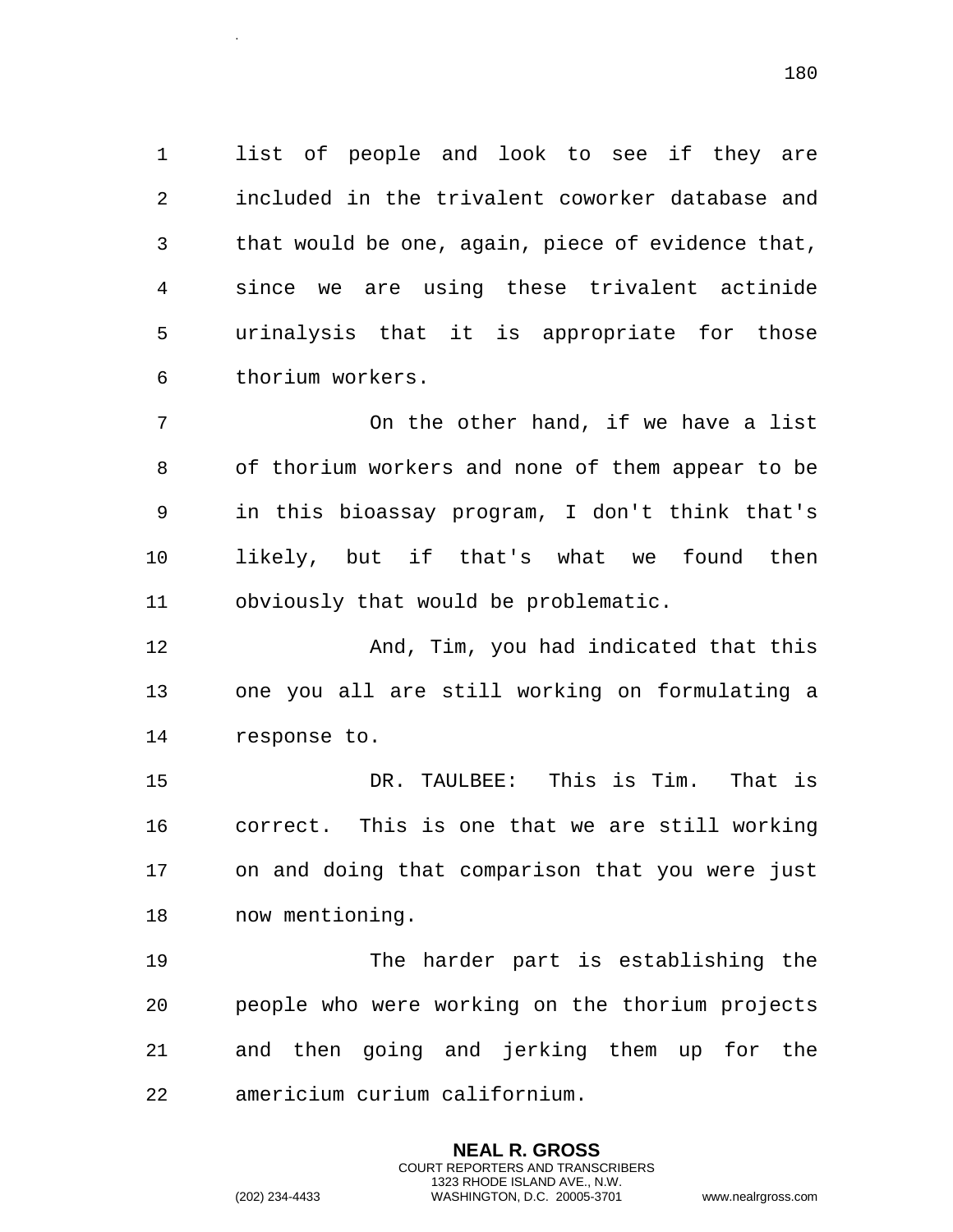So we are in the process of working on this particular finding.

 MR. BARTON: Okay, very good. Unless anyone has any other comments on this one we can keep moving forward.

 Hearing none, onto the final criteria, which is stratification, and this is Finding 6, and it's derived coworker intakes for stratified into construction and non-construction workers for each of the three revised coworker models.

 It says three, I separated out thorium from the trivalent but really it's the same data set.

 However, we did not see the statistical basis in OTIB-81 that stratification was necessary, as is detailed, how you do it in Report 53, and is also talked about in the Implementation Guide, which is Neton 2015.

 Now there was an analysis that was done, I believe it was in 2012, and that is in Report 55 where a comparison of the data sets were made, but I believe that was before we had

> **NEAL R. GROSS** COURT REPORTERS AND TRANSCRIBERS 1323 RHODE ISLAND AVE., N.W.

.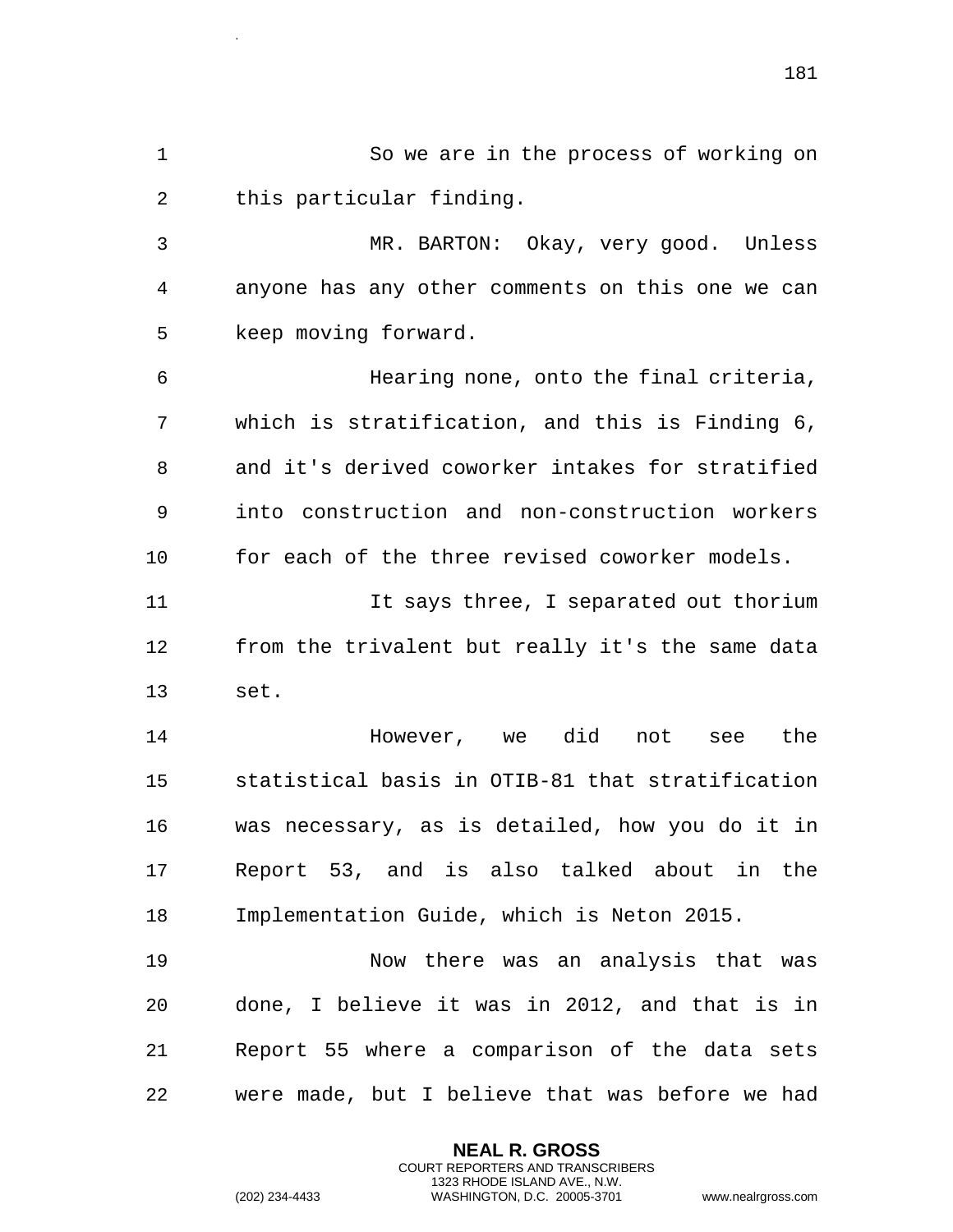accepted the time-weighted OPOS methods for analyzing bioassay data, so I'm not sure if that comparison really still has a lot of meaning in the current way we derive coworker models. So, again, the stratification was done

 and it might be necessary but we didn't see any statistical basis for that, so I open that one up for discussion.

 DR. TAULBEE: This is Tim. And if I can grab the screen here, because I mean it's -- our response is rather lengthy and I want to read it here.

13 MR. BARTON: Okay.

.

 DR. TAULBEE: If I can get it here. Okay. For the coworker models for a priori stratification, we base it on either differences and similarities in the radiological work being conducted, exposure potential, if you will, or known differences or similarities in the radiological monitoring methodology.

 At Savannah River there were three main groups of radiological workers. There was

> **NEAL R. GROSS** COURT REPORTERS AND TRANSCRIBERS 1323 RHODE ISLAND AVE., N.W.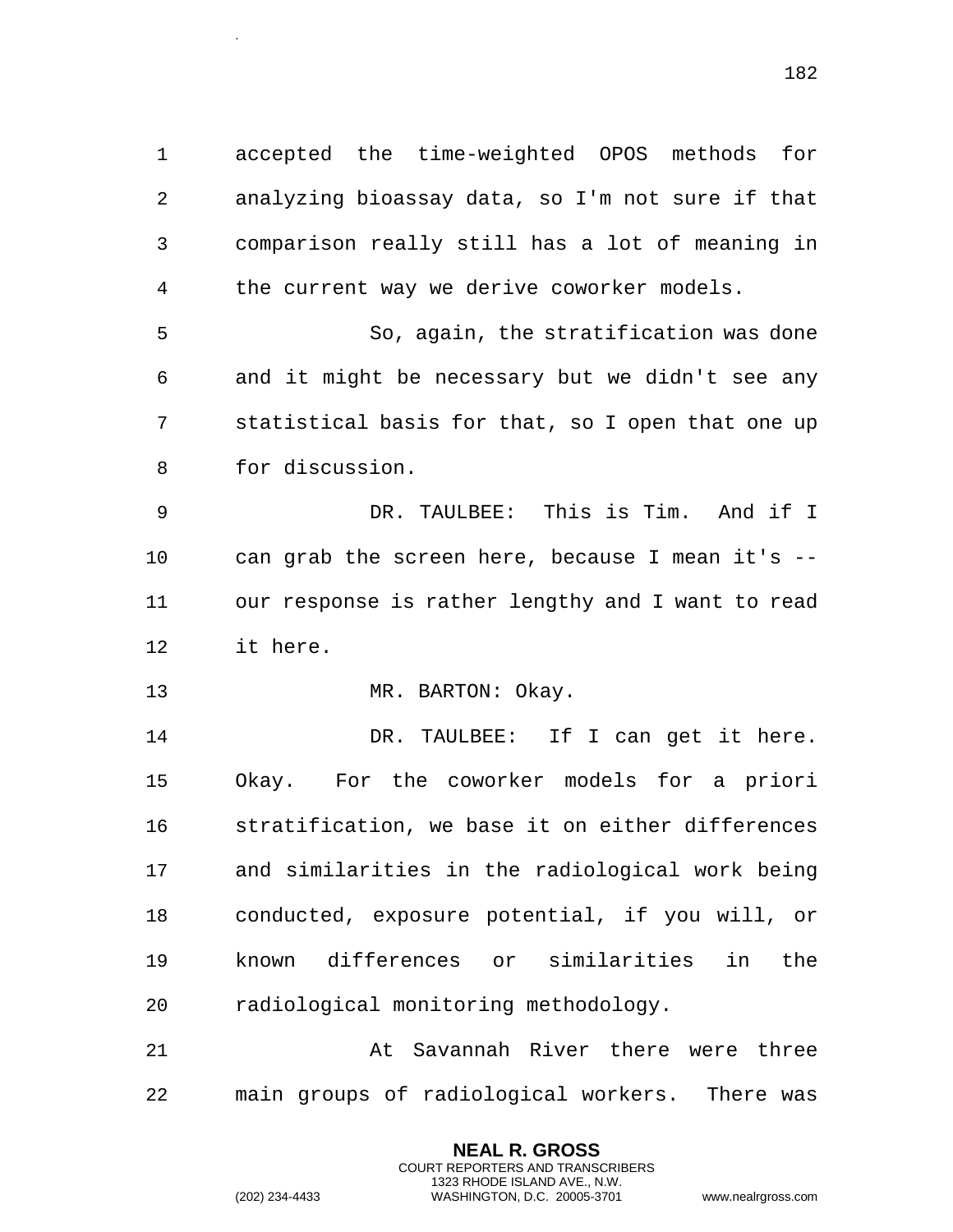operations, which I am going to call production, there was maintenance, which was DuPont construction, and then you had the construction workers.

 For stratification of the coworker models NIOSH chose to stratify based upon the type of radiological work being conducted as all three groups have a variety, or a hybrid, if you will, of health physics monitoring, as I will discuss here a little bit below.

 The main difference in exposure for different types of radiological work is based on normal operations versus off-normal operations, if you will.

 With operations you get people who are routinely processing material inside the glove box or a hood or on a fence top type of scenario are working with the material, but you've got a different exposure potential, as has been pointed out by this Work Group and at other times throughout the past few years.

The construction trades workers

**NEAL R. GROSS** COURT REPORTERS AND TRANSCRIBERS 1323 RHODE ISLAND AVE., N.W.

.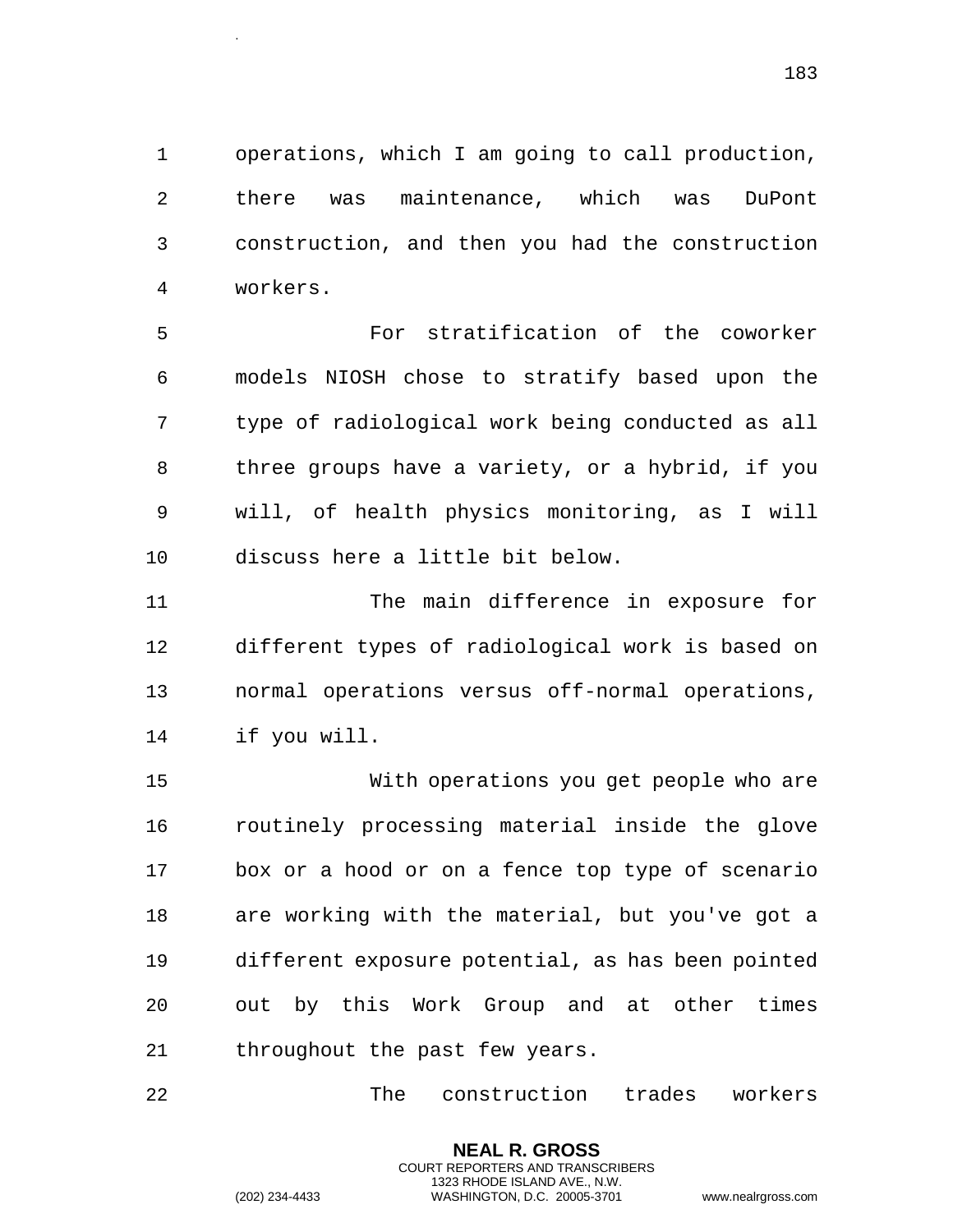exposures are different. That's when they are getting into the non-controlled type of environment.

 And so that was why we primarily a priori stratified here, and as I said in the case of Savannah River there is significant exposure potential differences between CTWs, maintenance and construction, and the operations.

 That warranted considering them in two different distinct cohorts or strata regardless -- with regards to coworker models. And so to elaborate a little bit on that, as I said the operations and production workers, chemists, physicists and operators, initially the material handlers, generally work with larger quantities of radioactive materials.

 And the materials were also well controlled in glove boxes, fume hoods, to prevent or minimize worker exposure. Radiological work conducted by construction trades workers on the other hand typically involved contaminated equipment.

> **NEAL R. GROSS** COURT REPORTERS AND TRANSCRIBERS 1323 RHODE ISLAND AVE., N.W.

.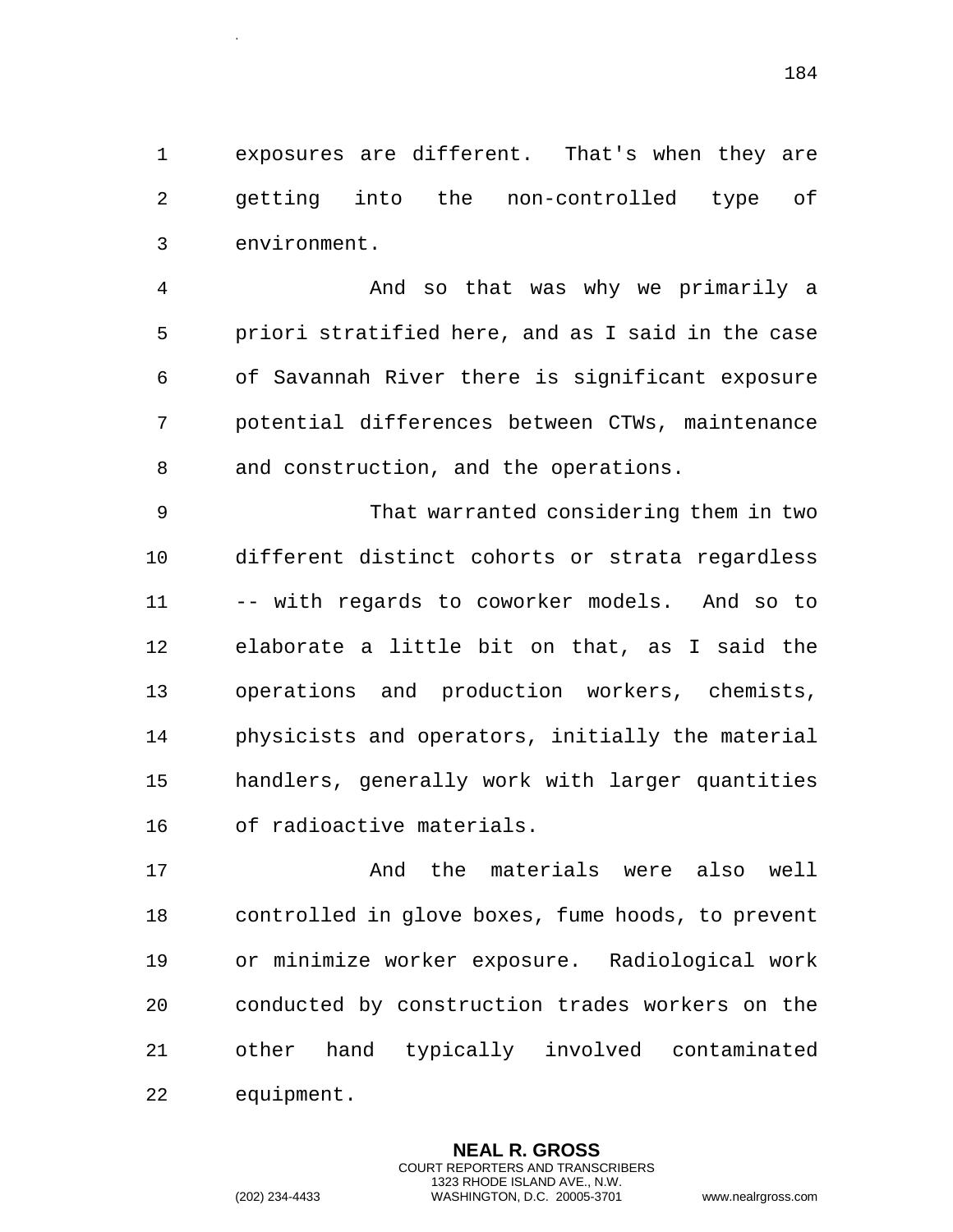So they are not working with raw or, you know, bulk quantities of materials, so they are dealing with smaller quantities, but the engineered controls in the glove boxes, cabinets, fume hoods or duct work that contain the radioactive materials are sometimes intentionally compromised to conduct a renovation or repair. So you've got a tradeoff of two different mechanisms for both groups.

 As a result the CTW exposure potential could, one, be less than the operations workers, especially dealing with smaller quantities and if they weren't working with much contaminated material.

 It could be equal to the operations workers. You've got that balance going back and forth, they are more exposed to it, or it could be greater than the operations workers, depending upon the work being conducted.

 And further complicating the total exposure is the duration of a specific job. In some cases the magnitude of the exposure for

> **NEAL R. GROSS** COURT REPORTERS AND TRANSCRIBERS 1323 RHODE ISLAND AVE., N.W.

.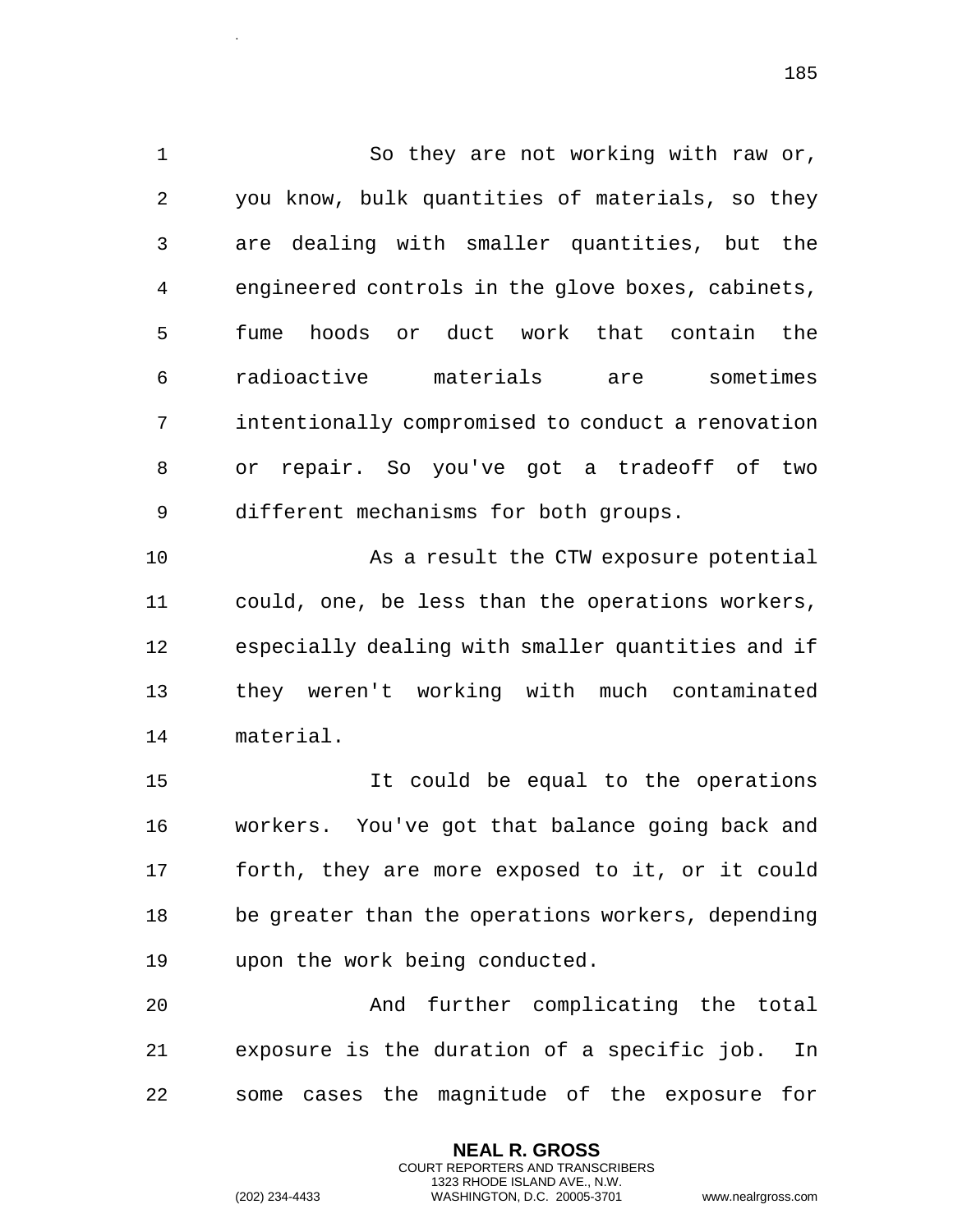construction trades workers could be greater due to the duration, that the duration, you know, is -- the magnitude of exposure for CTWs would be greater, but the duration is shorter.

 This could result in a similar total intake experience by operations, but the delivery is different. In general the exposure potential for CTWs is viewed as being potentially greater but of shorter duration.

 The difference in exposure potential from the type of work they have conducted is the main justification for the stratification. Based on the past reports comparing operations versus construction, and, again, as Bob pointed out, this was before the time-weighted OPOS methodology, there do not appear to be a significant difference in the total intake between the stratified models, documented in the ORAU Report 39, Report 50, Report 55, Report 56, and Report 58.

 As Bob pointed out this was all before time-weighted OPOS. However, you know, NIOSH

> **NEAL R. GROSS** COURT REPORTERS AND TRANSCRIBERS 1323 RHODE ISLAND AVE., N.W.

.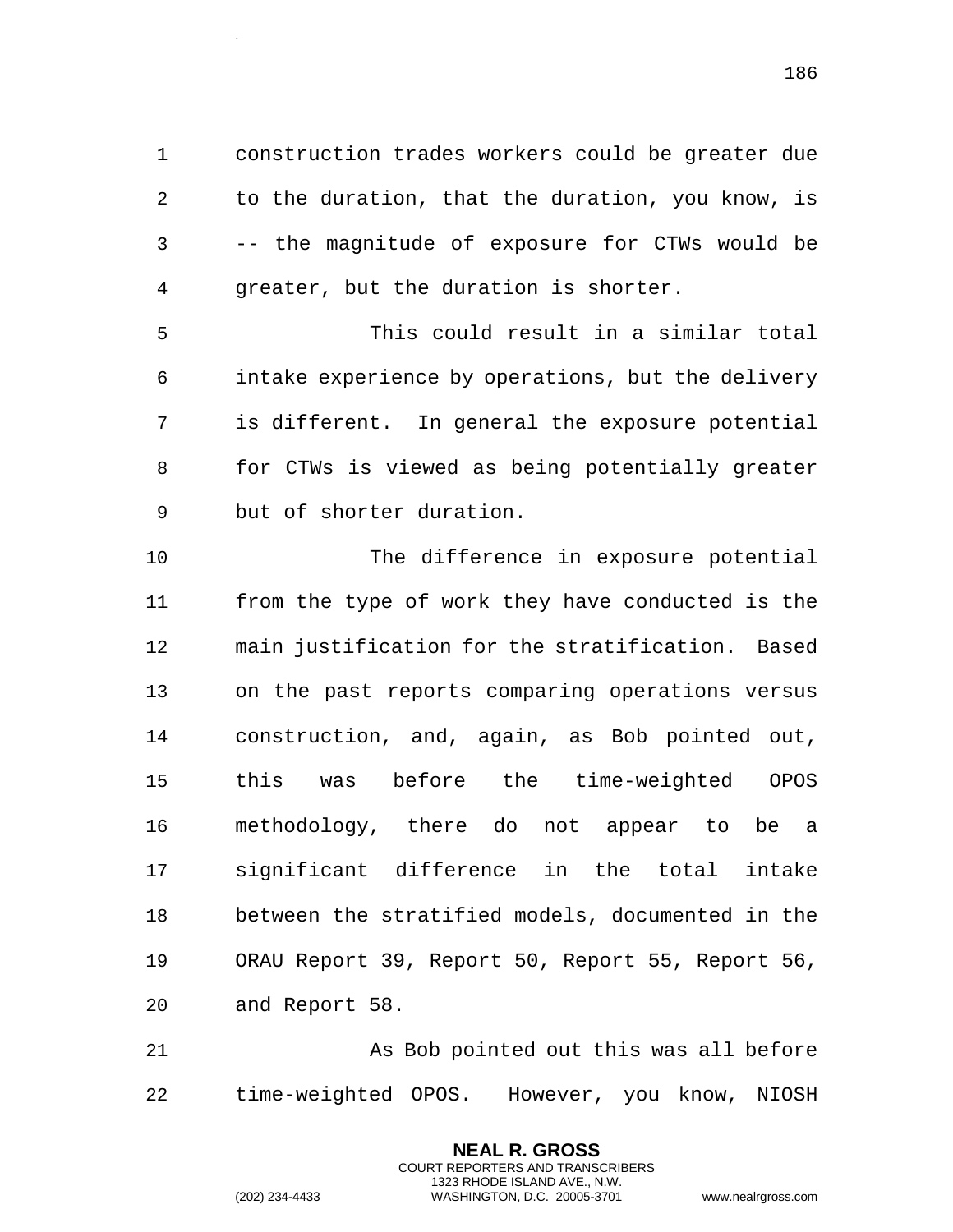recognizes the limitation with the statistical test conducted, and we discussed that in past Work Group meetings and the Advisory Board SEC issues Work Group also opined that the power was insufficient to observe any differences in the models.

 So we have kind of, you know, scrapped that particular statistical approach, because when we did it the power was too low. As a result we can tell you the a priori stratify operations from construction trades workers models for the Savannah River Site.

 The decision was simplified. There is an abundance of data available for both strata for most radionuclides, including in the coworker study.

 So stratification is also viewed as more timely compared to herding additional data and conducting additional statistical tests, so we didn't conduct additional tests.

 We a priori stratified the two groups based upon exposure potential. With that I will

> **NEAL R. GROSS** COURT REPORTERS AND TRANSCRIBERS 1323 RHODE ISLAND AVE., N.W.

.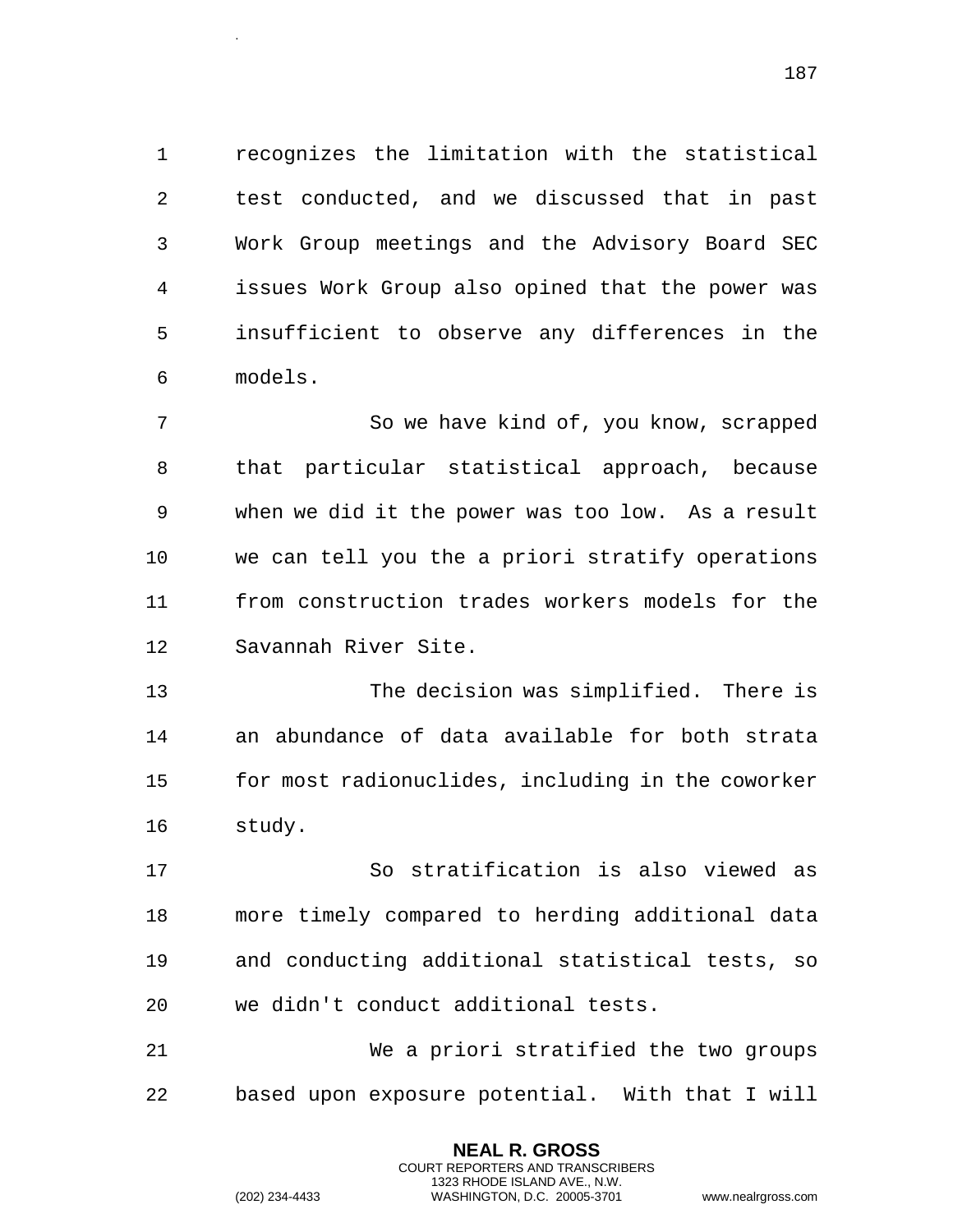leave it open to discussion.

.

 MR. BARTON: This is Bob. I think from my own point of view that sort of discussion and the rationale for why, as you said, a priori, the two groups were stratified. I think that is something that is quite helpful and probably should be included.

 When we are looking at these coworker models through the view of satisfying the implementation guidelines, I mean it's almost -- I almost see it as sort of going through a checklist, you know, okay, we're going to stratify here and these are the reasons why we are stratifying, whether it be statistical or, you know, more judgements based on the different exposure potentials between different groups as you just said and I think that sort of justification is warranted whenever you are developing the coworker model.

 DR. TAULBEE: But -- so you're suggesting our rationale that I just discussed be incorporated into the coworker model into REV-4,

> **NEAL R. GROSS** COURT REPORTERS AND TRANSCRIBERS 1323 RHODE ISLAND AVE., N.W.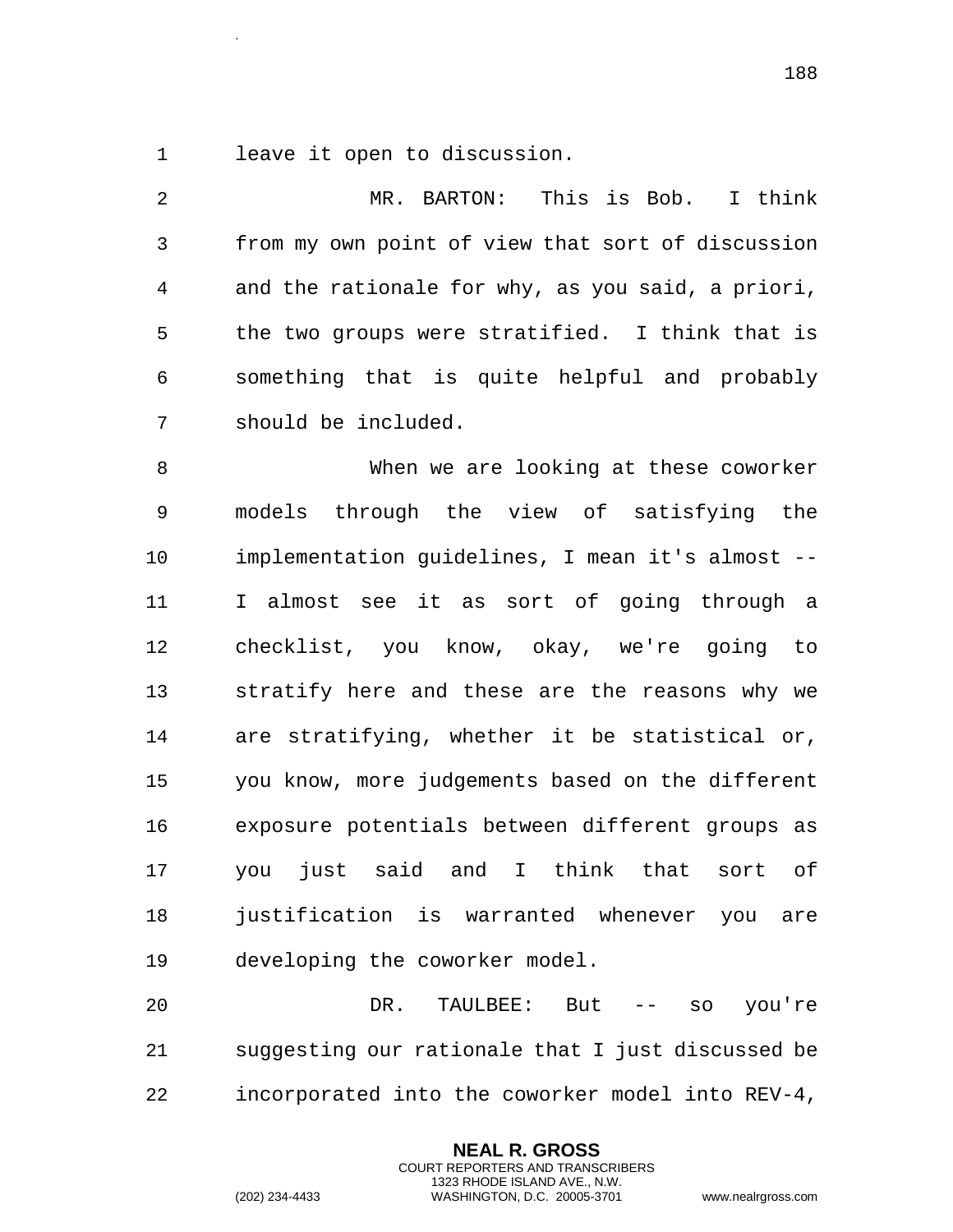correct?

.

| 2  | MR. BARTON: Yes, but I'd certainly                |
|----|---------------------------------------------------|
| 3  | like to hear the Work Group weigh in a little bit |
| 4  | on it and see how they feel about it.             |
| 5  | think it's a fairly reasonable<br>I.              |
| 6  | approach that, you know, you don't have to always |
| 7  | perform the statistical analysis but if you don't |
| 8  | and you are still stratifying you should probably |
| 9  | explain and document why that's the case. But I   |
| 10 | would like to hear the Work Group weigh in.       |
| 11 | CO-CHAIR MELIUS: This is Jim Melius.              |
| 12 | I mean I think it can, it ought to be referenced. |
| 13 | I don't think it needs to be as lengthy as what   |
| 14 | Tim just read to us for each report.              |
| 15 | So, I mean, I think you refer back to             |
| 16 | other reports and so forth, so it doesn't need to |
| 17 | be a lengthy discussion item for comment.         |
| 18 | CO-CHAIR CLAWSON: This is Brad. I                 |
| 19 | agree with Jim on this, you know, in dose         |
| 20 | reconstruction we are always been wanting to know |
| 21 | the terminology as to why this was done, and I    |
| 22 | agree it doesn't have to be that lengthy, but     |

**NEAL R. GROSS** COURT REPORTERS AND TRANSCRIBERS 1323 RHODE ISLAND AVE., N.W.

(202) 234-4433 WASHINGTON, D.C. 20005-3701 www.nealrgross.com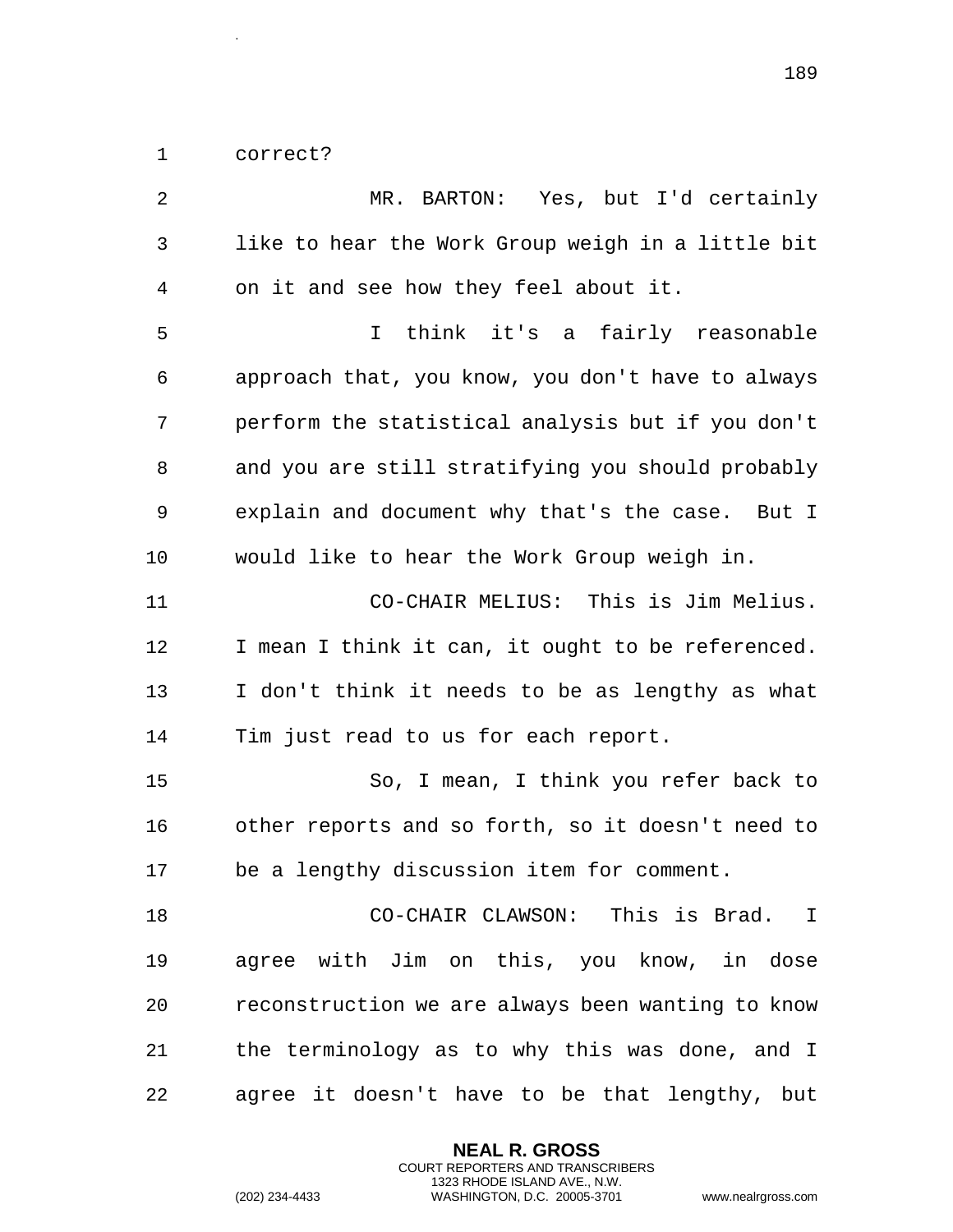just so that we could better understand what was done with it.

 DR. TAULBEE: Okay. MR. BARTON: The only thing I would point out is I believe those reports that Tim talked about during the 50 series reports those were a statistical analysis, correct? DR. TAULBEE: They were, but the SEC issues Work Group had pointed out, and, you know, there is a lot of discussion of power, including observe an actual difference if there was, and so, yes, they were statistical analyses, but they're not being used anymore. MR. BARTON: Alright. So I guess my main point there was that I think currently the rationale for stratification is not necessarily the statistics that went on in those reports but really the more qualitative analysis of the different job types and what those people were out there doing.

 DR. TAULBEE: That is correct. What we were trying to do with those reports was to

> **NEAL R. GROSS** COURT REPORTERS AND TRANSCRIBERS 1323 RHODE ISLAND AVE., N.W.

.

(202) 234-4433 WASHINGTON, D.C. 20005-3701 www.nealrgross.com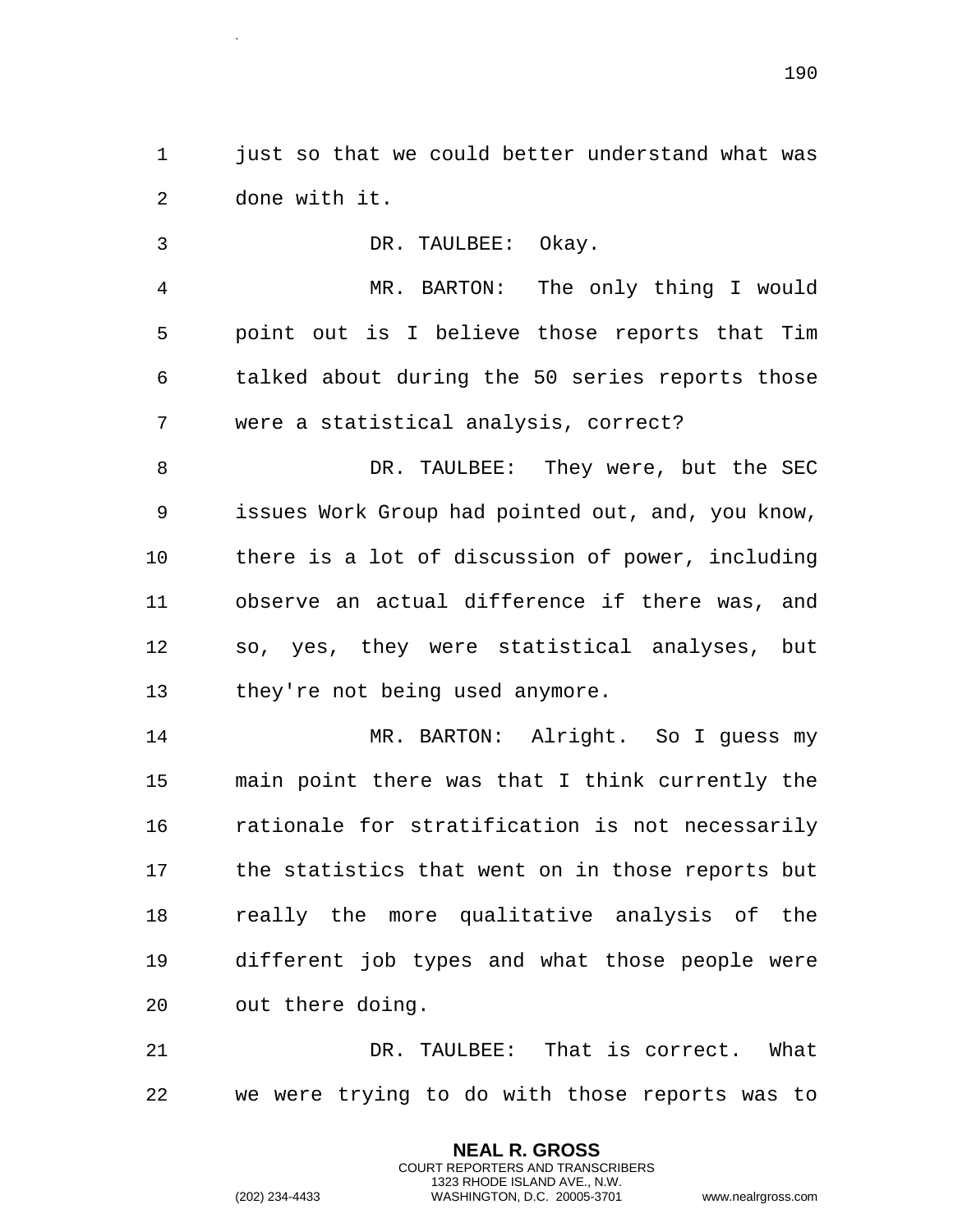demonstrate that there really wasn't a major difference so we could combine them, but it just basically didn't have the power, so, therefore, we were just going to keep them separate, that's all. That's fine.

 So Dr. Melius, if I understand correctly the -- some of the responses here for Finding 6 that's up here on the screen, basically I can take out kind of most of that last paragraph, really shorten this down, and just incorporate that into the REV-4. You okay with that?

 CO-CHAIR MELIUS: Yes. And if it's easier to just to cut and paste what you have already written that's fine, too.

DR. TAULBEE: Okay.

 CO-CHAIR MELIUS: But for future reports or whatever it doesn't need to be as --

DR. TAULBEE: Less detailed, okay.

CO-CHAIR MELIUS: Yes.

 DR. TAULBEE: Alright. So then can we mark this finding in abeyance?

> **NEAL R. GROSS** COURT REPORTERS AND TRANSCRIBERS 1323 RHODE ISLAND AVE., N.W.

.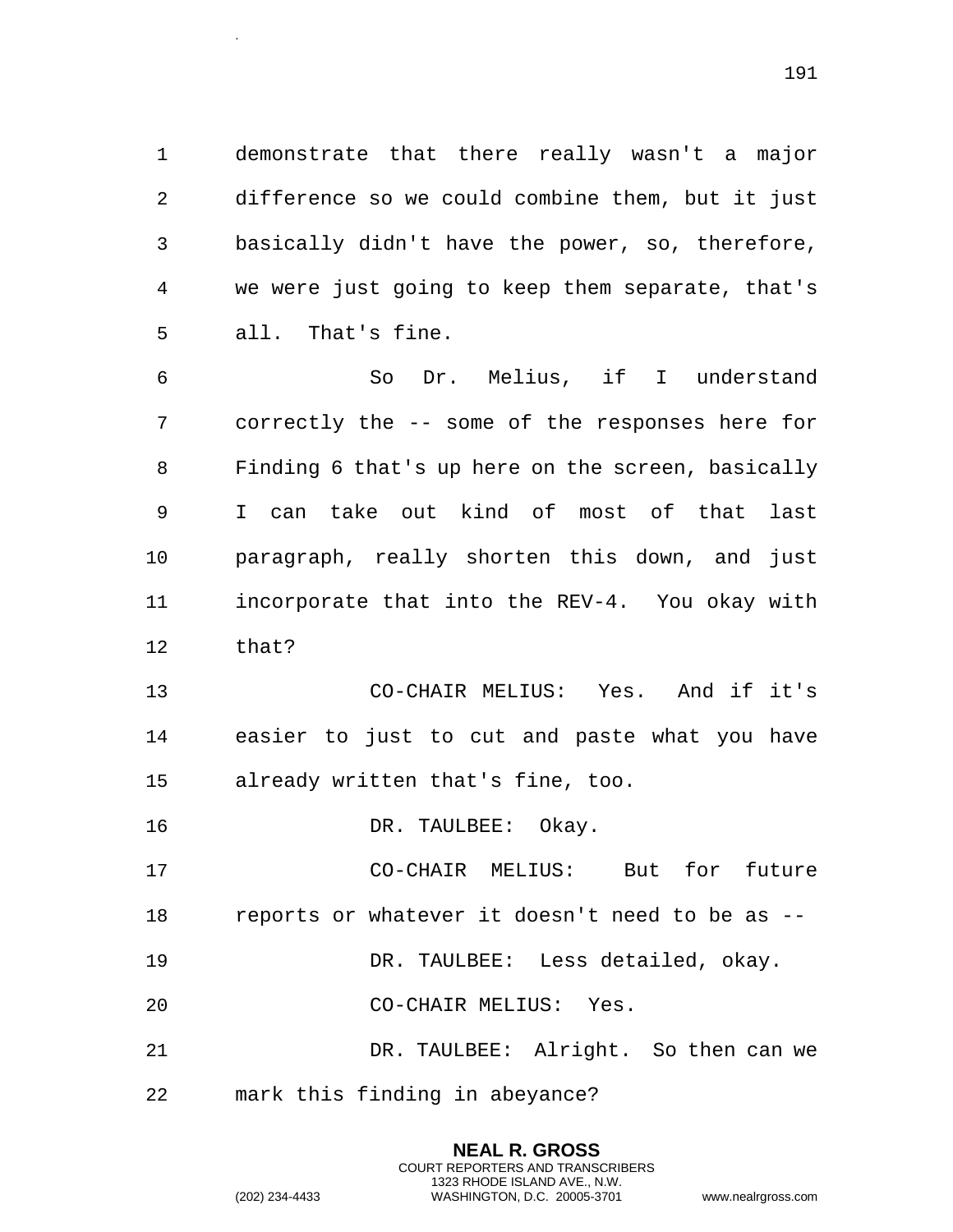MR. KATZ: Yes. 2 DR. TAULBEE: Thank you. MR. BARTON: Alright. If I can steal control from you, Tim, again, and if you need a minute I can hold off. DR. TAULBEE: Thank you. MR. BARTON: Okay, moving along if we are ready to. Okay, this goes to our last observation and basically we felt that there was sort of contradiction in the language and we felt it warranted a little bit of discussion and this goes back to sort of the stratification issue and what we are talking about in sort of different monitoring protocols. So I have two quotes up here that are both from OTIB-81, and I'll read the first one. That SRS construction trade workers were deployed temporarily but frequently for short periods to perform specific tasks usually pertaining to facility construction and modification, system maintenance, and decontamination. These types of jobs were performed by

> COURT REPORTERS AND TRANSCRIBERS 1323 RHODE ISLAND AVE., N.W.

**NEAL R. GROSS**

.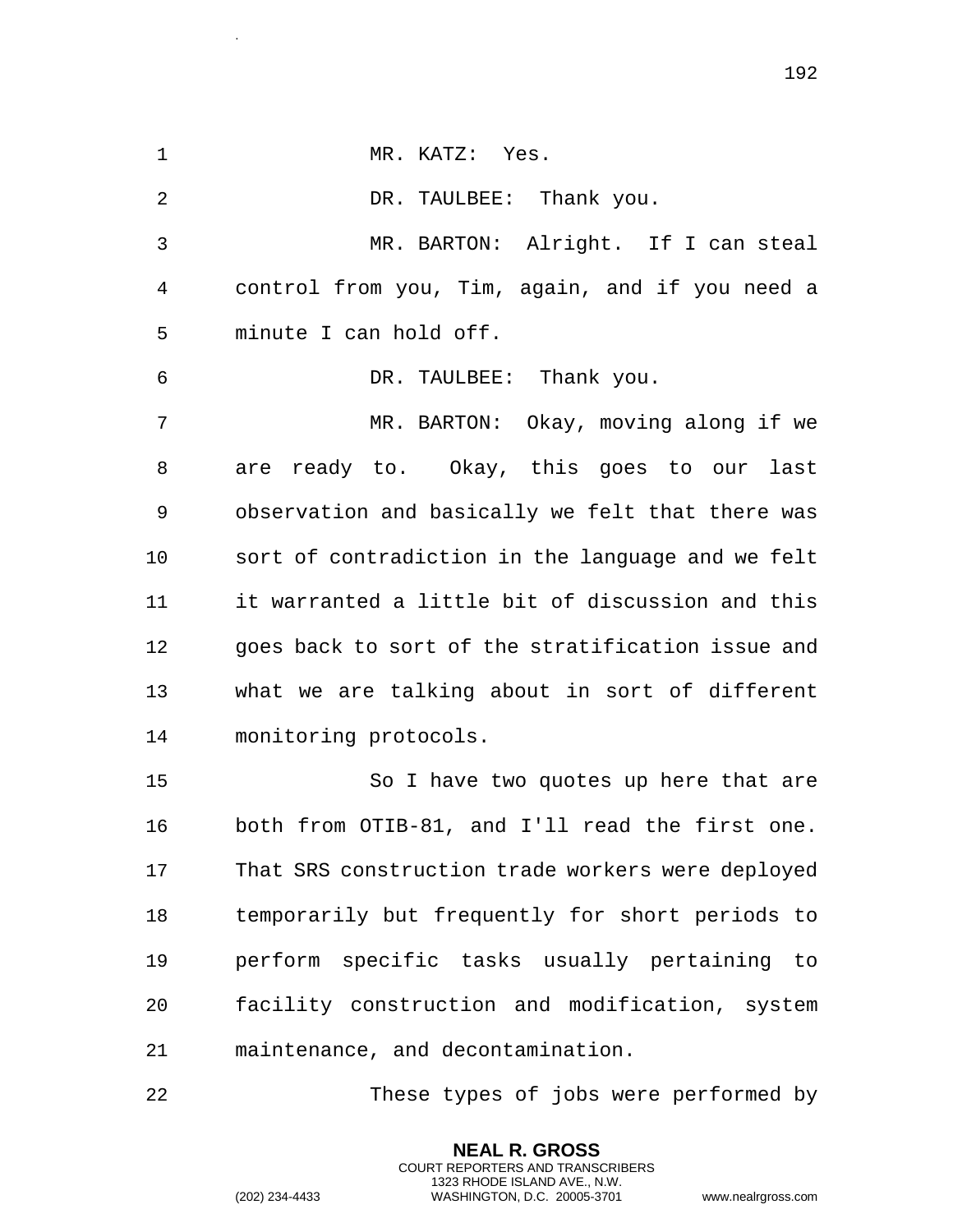workers in both categories, prime construction trade workers and subcontractor construction trade workers.

 Workers from both categories, worked around the site, while production and operations staff normally worked at six locations. That's the first quote.

 And then the second quote is both of these types of monitoring programs can be considered to be variations on routine representative sampling.

 Coworkers normally present in an area, i.e., non-construction trade workers and Roll 2 construction trade workers, which are prime workers, the monitoring was specified on an annual basis in bioassay control procedures.

 For workers intermittently present in an area, i.e. some construction trade workers, the monitoring was based on job plans.

 And I'm just going to move to the next slide, here is Observation 8. OTIB-81 appears to contradict itself on whether prime construction

> **NEAL R. GROSS** COURT REPORTERS AND TRANSCRIBERS 1323 RHODE ISLAND AVE., N.W.

.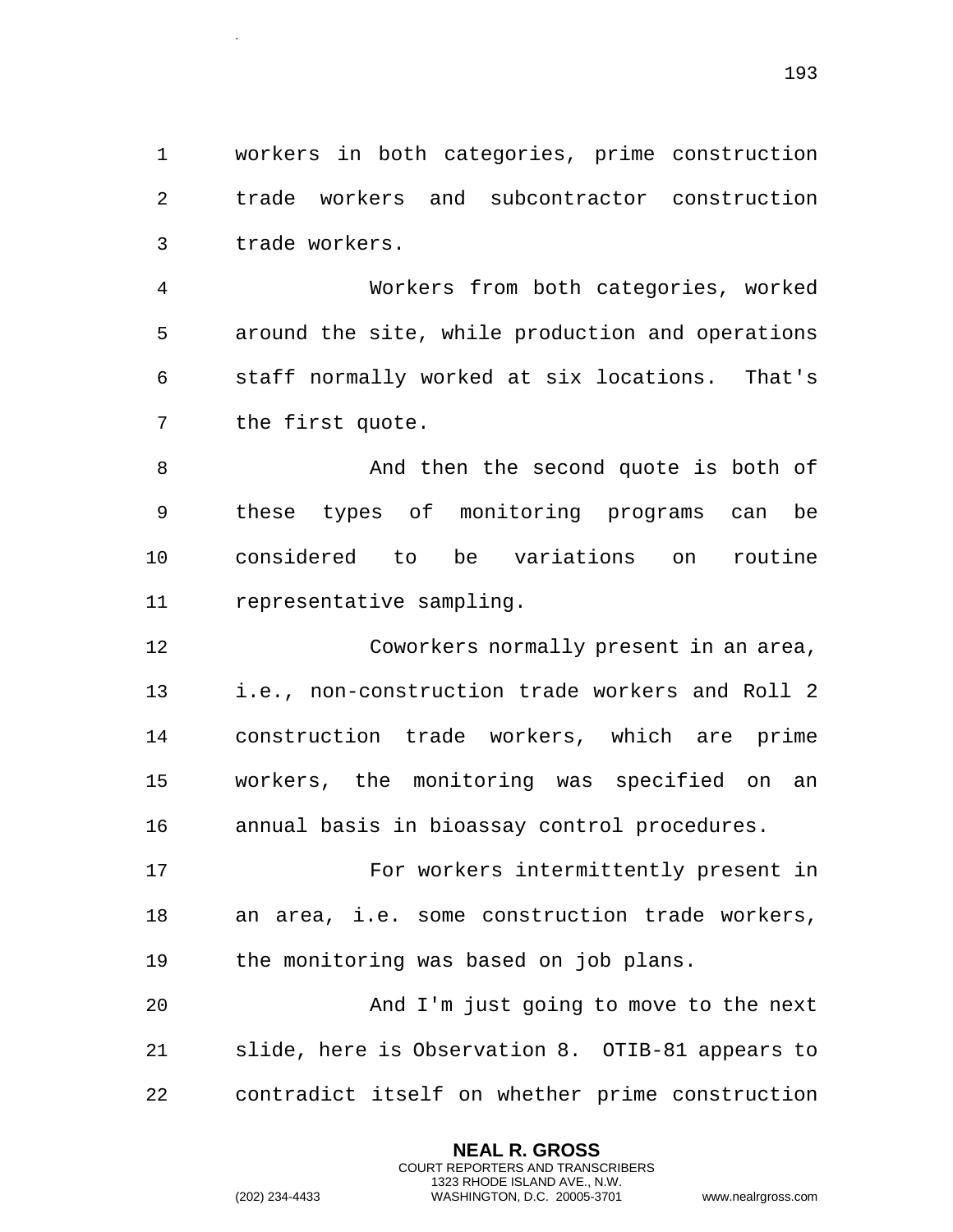trade workers represent a similar monitoring protocol as the subcontracted construction trade workers.

 Prime construction workers are described as being exposed temporarily but frequently for short periods, but they are also on an annual bioassay schedule that was specified by the control procedures.

 Meanwhile, the subcontract workers were monitored on a case-by-case basis depending on the local requirement of the job.

 So I guess this is -- again, this is Observation 8. It's really a question of if a combination of those two groups of workers, if the subcontract workers were really on a, on sort of an intermittent monitoring schedule, or even more extreme, more of an incident-based if something happened during the job then they were going to submit a bioassay sample, is that really comparable to the regular prime construction trade workers which were actually on a routine schedule the entire time.

> **NEAL R. GROSS** COURT REPORTERS AND TRANSCRIBERS 1323 RHODE ISLAND AVE., N.W.

.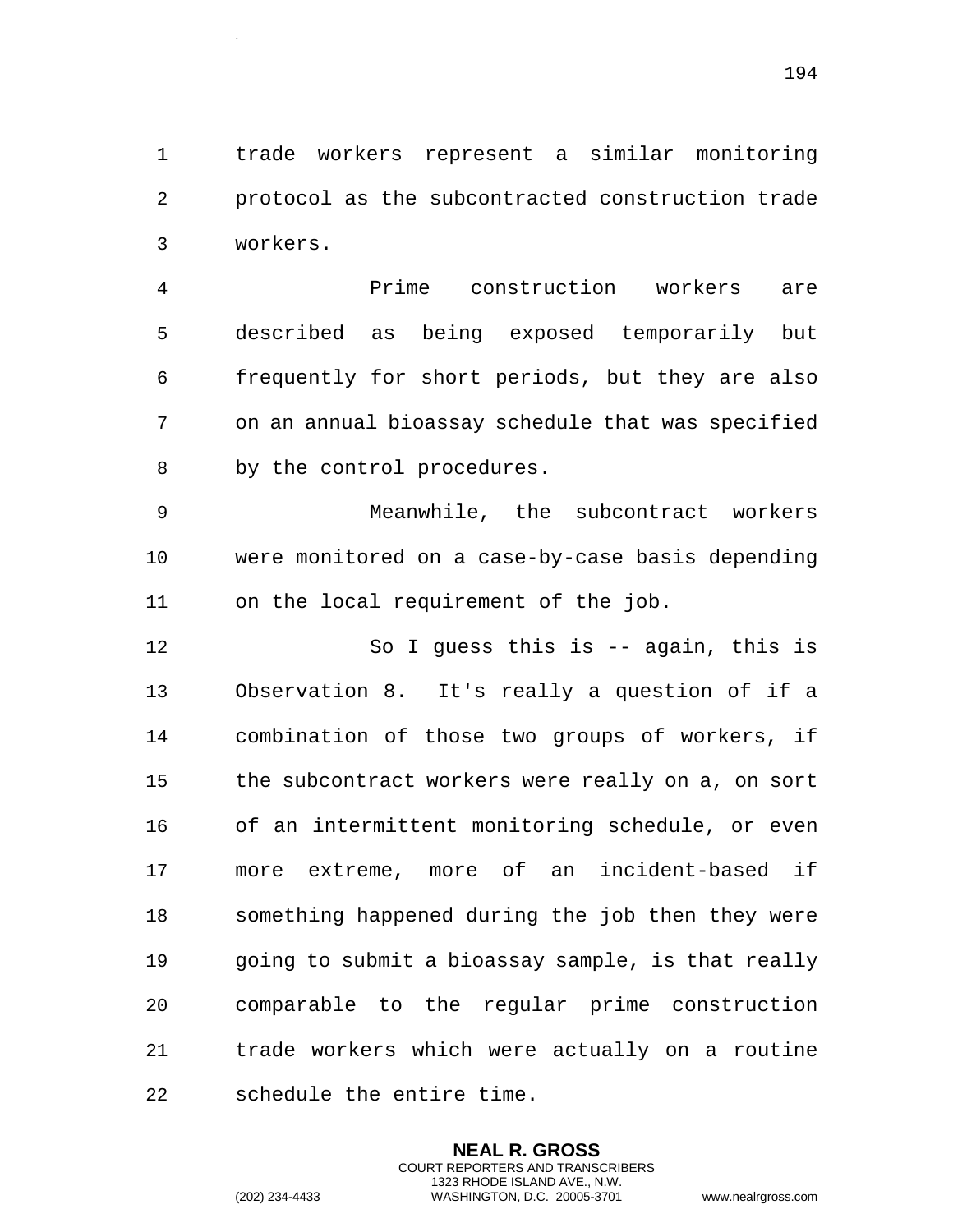1 Then again I pointed out those two statements because at least they appear to be a little bit contradictory. But, again, this is a question of the monitoring protocol when you combine groups of workers.

 In this case we are talking about the prime and the subcontract construction trade workers.

 Are those prime construction workers, even though they are doing similar tasks, and more frequently and are routinely monitored, are they reflective of the subcontractors which may be monitored on just a case-by-case basis, which is really more analogous to a sort of incident- based monitoring protocol. So that's why we brought this up for discussion.

 DR. TAULBEE: This is Tim. There is -- You're looking at mixture of the actual monitoring at the Savannah River Site, but really what the bottom line is, the fundamental part is, you know, and we put some of this out this morning, let me back up here a little bit.

> **NEAL R. GROSS** COURT REPORTERS AND TRANSCRIBERS 1323 RHODE ISLAND AVE., N.W.

.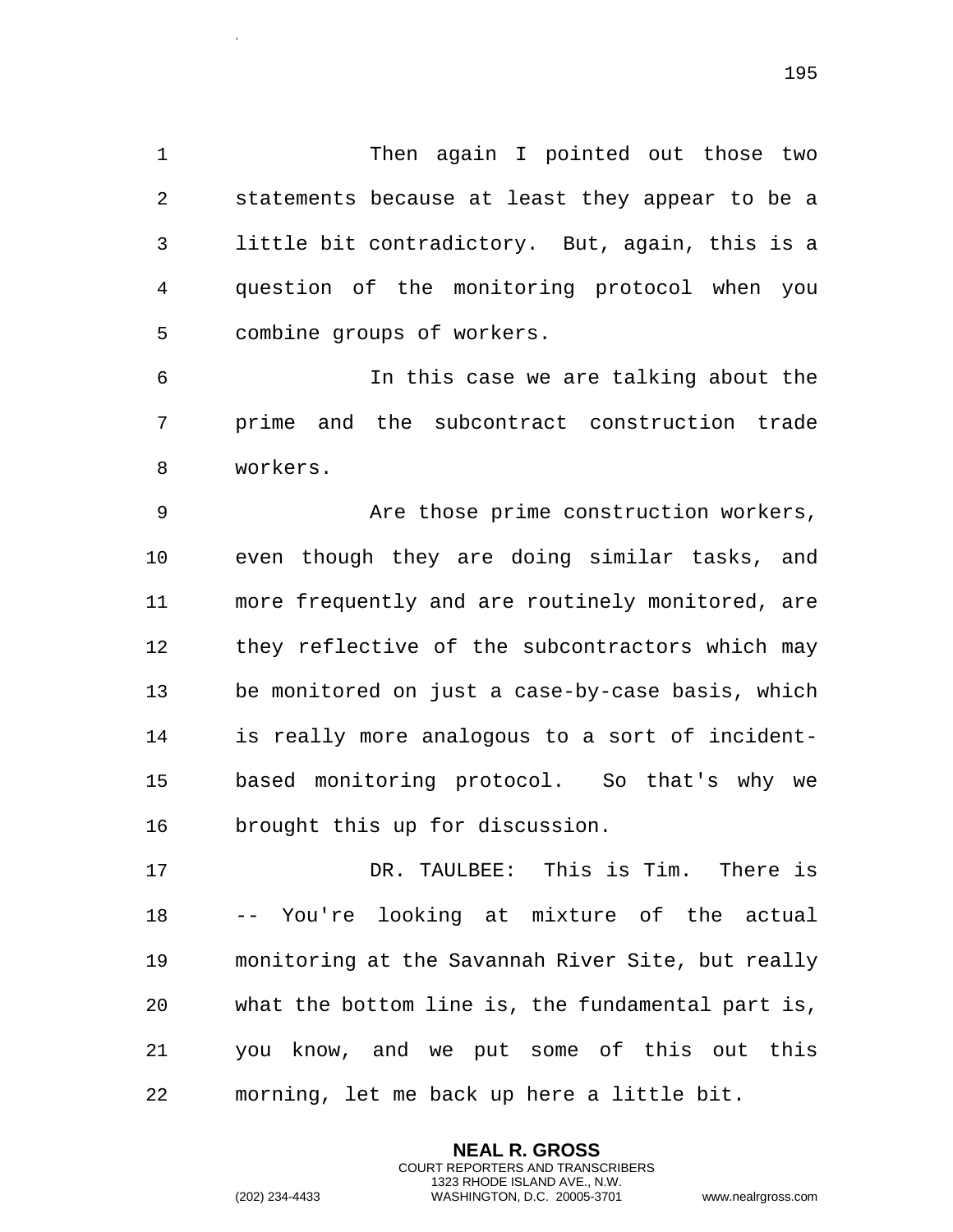With the subcontractor construction trades worker evaluation we did in the early 1980s that we reported on this morning, some of those subcontractor CTWs were on a routine monitoring. Not a huge number of them, but some of them were.

 So you've got some that are on routine monitoring, you've got some that are on incidents, where radiological conditions changed and the health physics folks required them to leave bioassay samples, and then you've got some that are specified from just the job plan, so it's a mixture.

 But it's also a mixture for the prime construction trades workers as well if they are all routine bioassay for the most part. However, if an incident happened they were on an incident sampling as well from that standpoint.

 They have their routine and then an incident happened and the did follow up bioassay to see if they got an intake. So from that, you know, dual monitoring, what we don't see a great

> **NEAL R. GROSS** COURT REPORTERS AND TRANSCRIBERS 1323 RHODE ISLAND AVE., N.W.

.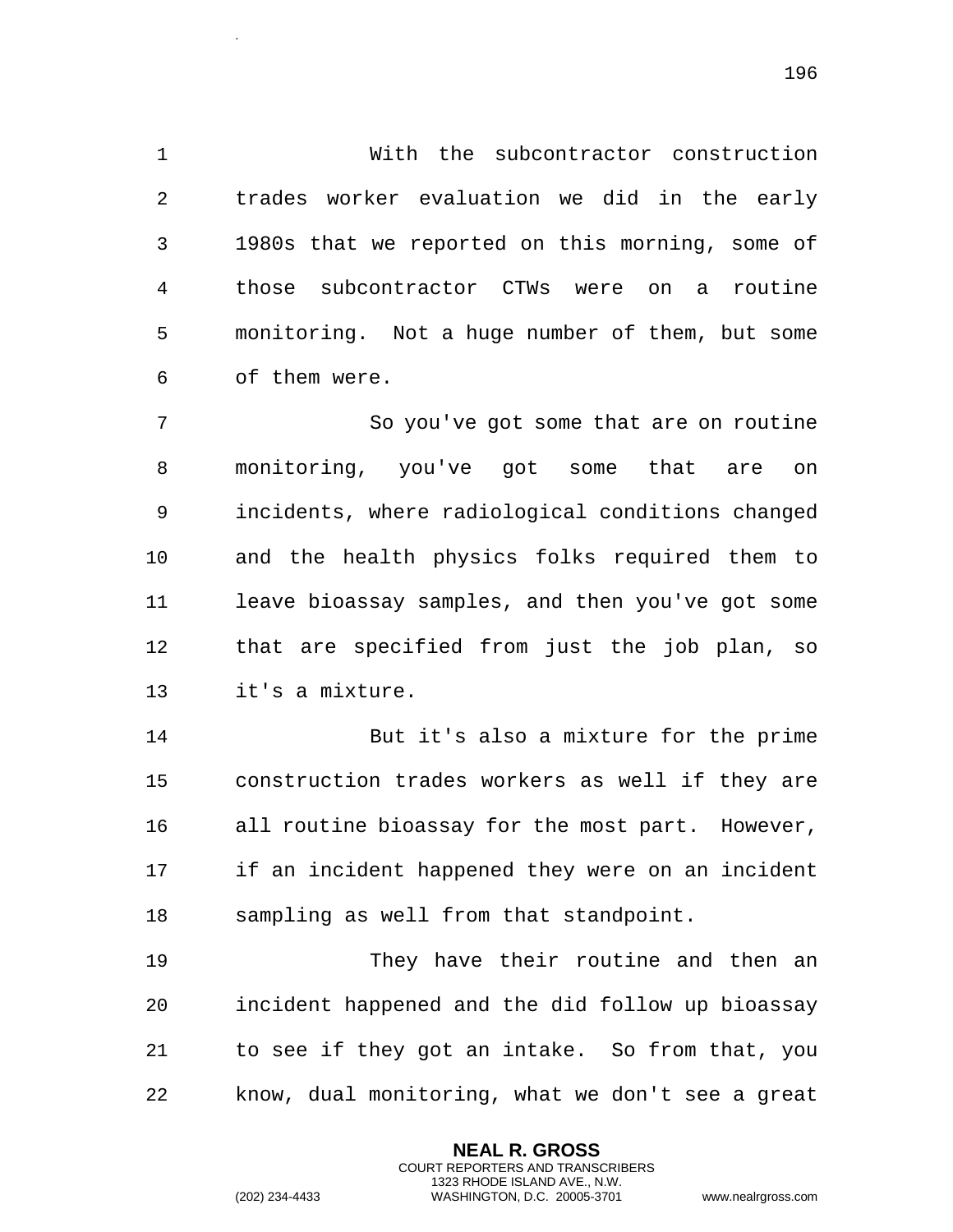deal is of the prime CTWs being on kind of just a job-specific type of monitoring.

 You do see a little bit of it, but most of, if they were on a routine monitoring then they isn't a job-specific associated with them if the routine would be picking that up.

 So the workplace monitoring is really a hybrid amongst both groups, you know - or, I'm sorry, with regards to the personal monitoring, not the workplace monitoring.

 The workplace monitoring for both subcontractors construction trades and the prime construction trades weren't the same, and this was the examples that I alluded to some this morning that we can go through as to how often, how physics was covering, and I'd like to try and walk through some of these examples if that's okay with the Work Group. Is that acceptable? CO-CHAIR CLAWSON: Yes. DR. TAULBEE: Okay. Okay, then I will

 -- Let me get to where I have, that screen again. And, like I said, I started to go through some of

> **NEAL R. GROSS** COURT REPORTERS AND TRANSCRIBERS 1323 RHODE ISLAND AVE., N.W.

.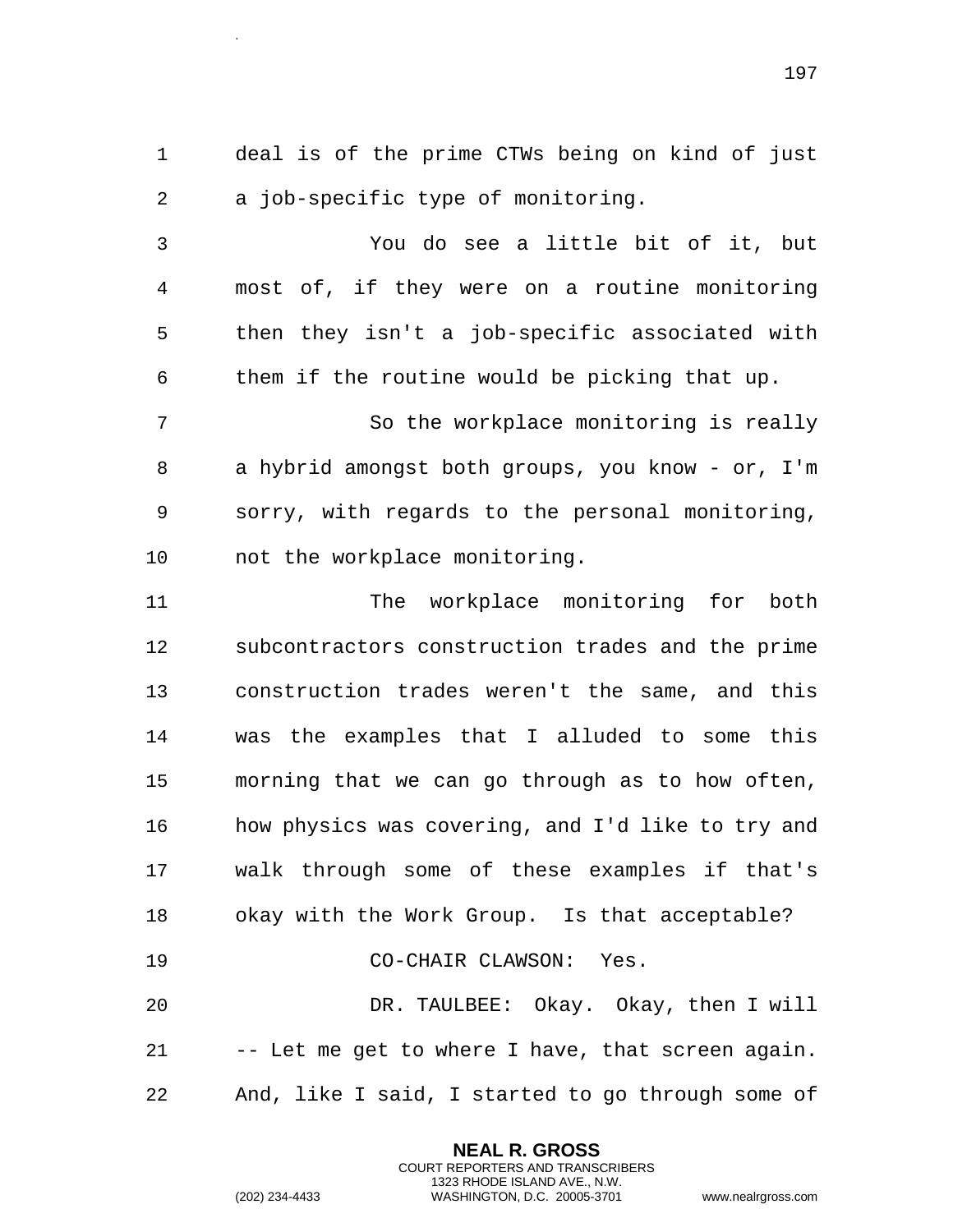this this morning a little bit, but as you can see the different types of work is being done by the prime construction trades workers and I guess the subcontractor construction trades workers.

 So we talked a little bit about the fan motors example this morning where they are both wearing two pairs of coveralls and respirators.

 Let me jump to kind of Example Number 2 here, because this one here we hadn't, and this would be work on a high level drain, and this is pipefitters.

 In this particular example maintenance workers were, or DuPont construction, if you will, were cutting a 4-inch section of the high level drain, and I'm showing this here in Figure 6, the pipe ends were to be plugged and taped and the workers wore two pair of coveralls and a respirator and had continuous coverage from health physics.

 And you've got here on the screen, those of you who are able to see it, you'll see

> **NEAL R. GROSS** COURT REPORTERS AND TRANSCRIBERS 1323 RHODE ISLAND AVE., N.W.

.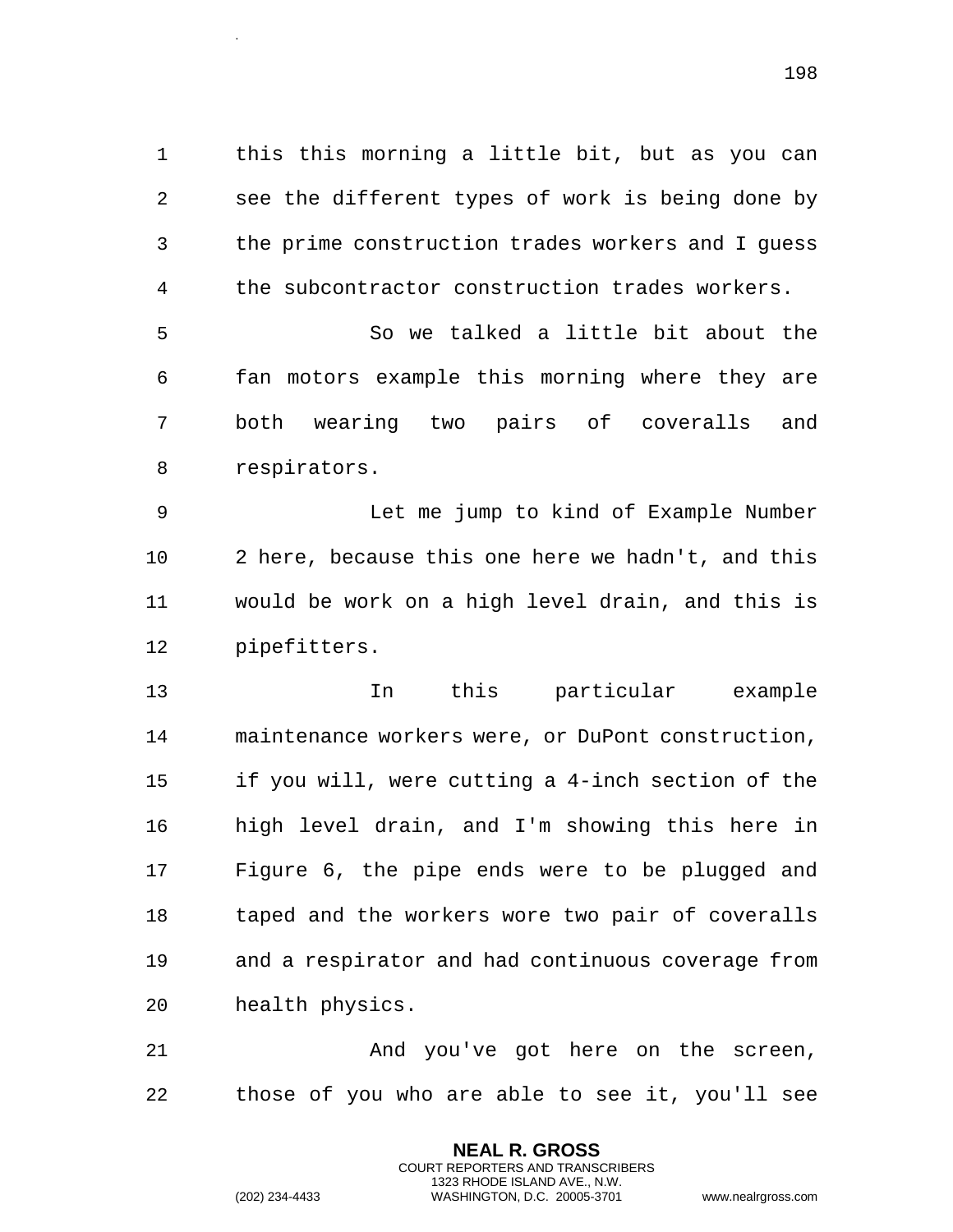1 the two DuPont construction trades workers here. These were mechanics.

 In a similar job, subcontractor construction trades pipefitters, B.F. Shaw, were connecting a cell line to the high level drain in laboratory. Like the maintenance workers, the pipefitters were required to wear two pair of coveralls, respirators, when the line is being connected, and health physics also covered this 10 job in a continuous manner. And here you can see that radiation control permit and the prescription here associated with it Continuous monitoring I've highlighted, and the individual subcontractor construction trades workers.

 The example illustrates that similar work with similar exposure potential is being conducted by both DuPont construction, the maintenance guys, and the subcontractor pipefitters on the highly contaminated drain lines from the cells in radiological areas.

 The workplace protective clothing requirements and workplace monitoring were

> **NEAL R. GROSS** COURT REPORTERS AND TRANSCRIBERS 1323 RHODE ISLAND AVE., N.W.

.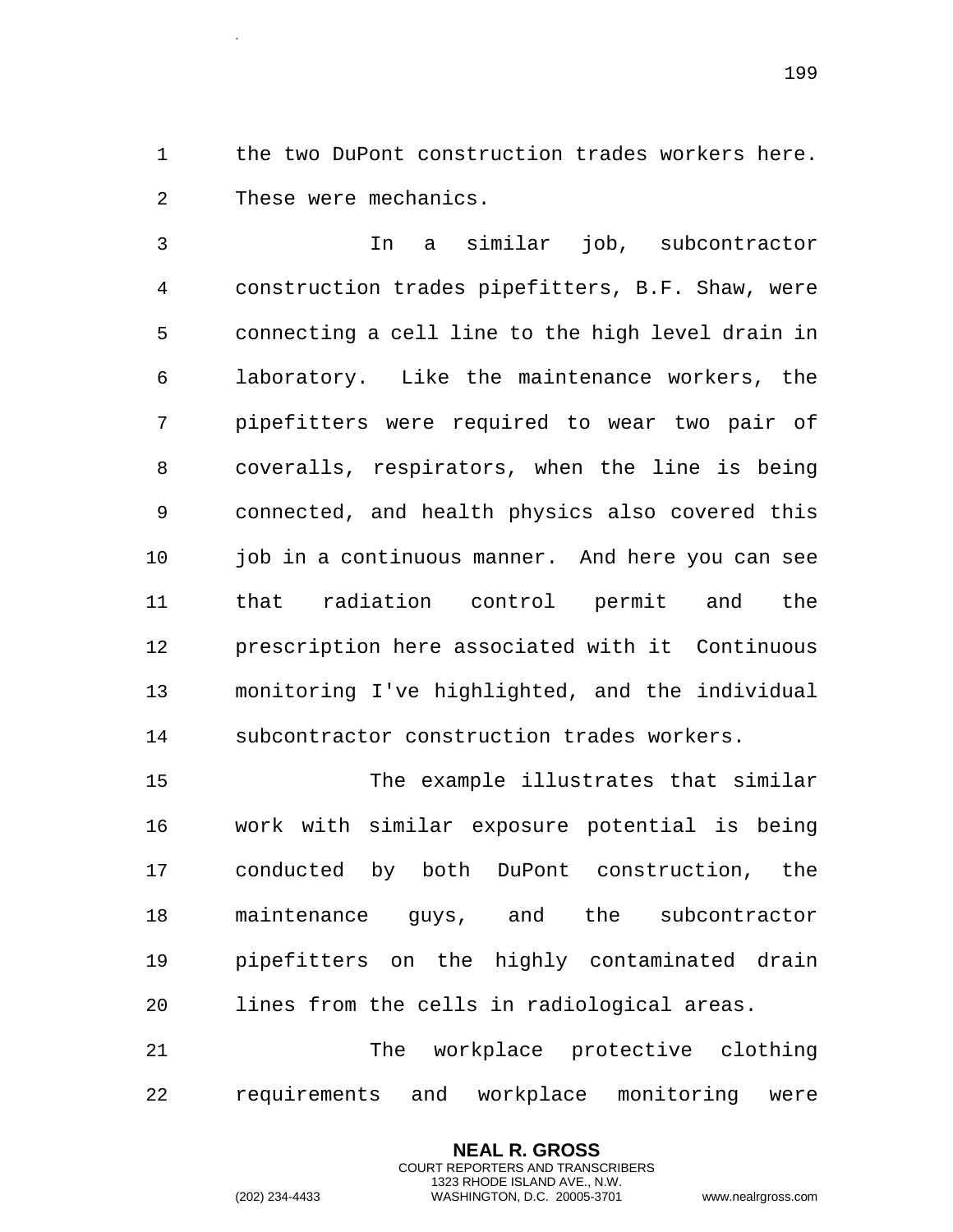similar. So we believe these two groups should be in the same coworker model and so they should be combined.

 Example 3 is ceiling tile work. This would be electricians and these would be the DuPont maintenance workers and they are removing contaminated ceiling tile. They were to wear two pair of coveralls and respirators to clean the overhead area. And there was monitoring at the beginning of the job and intermittent health physics monitoring throughout the job.

 Now if we look at similar subcontractor construction trades workers, these would be the electricians from Miller-Dunn, also removed ceiling tiles to install electrical conduit. In this example the electricians wear a single pair of coveralls and the respirators when working with ceiling and drilling holes. Health physics coverage was at the start of the job and intermittent except when drilling holes in the cell walls.

During the drilling operations health

**NEAL R. GROSS** COURT REPORTERS AND TRANSCRIBERS 1323 RHODE ISLAND AVE., N.W.

(202) 234-4433 WASHINGTON, D.C. 20005-3701 www.nealrgross.com

.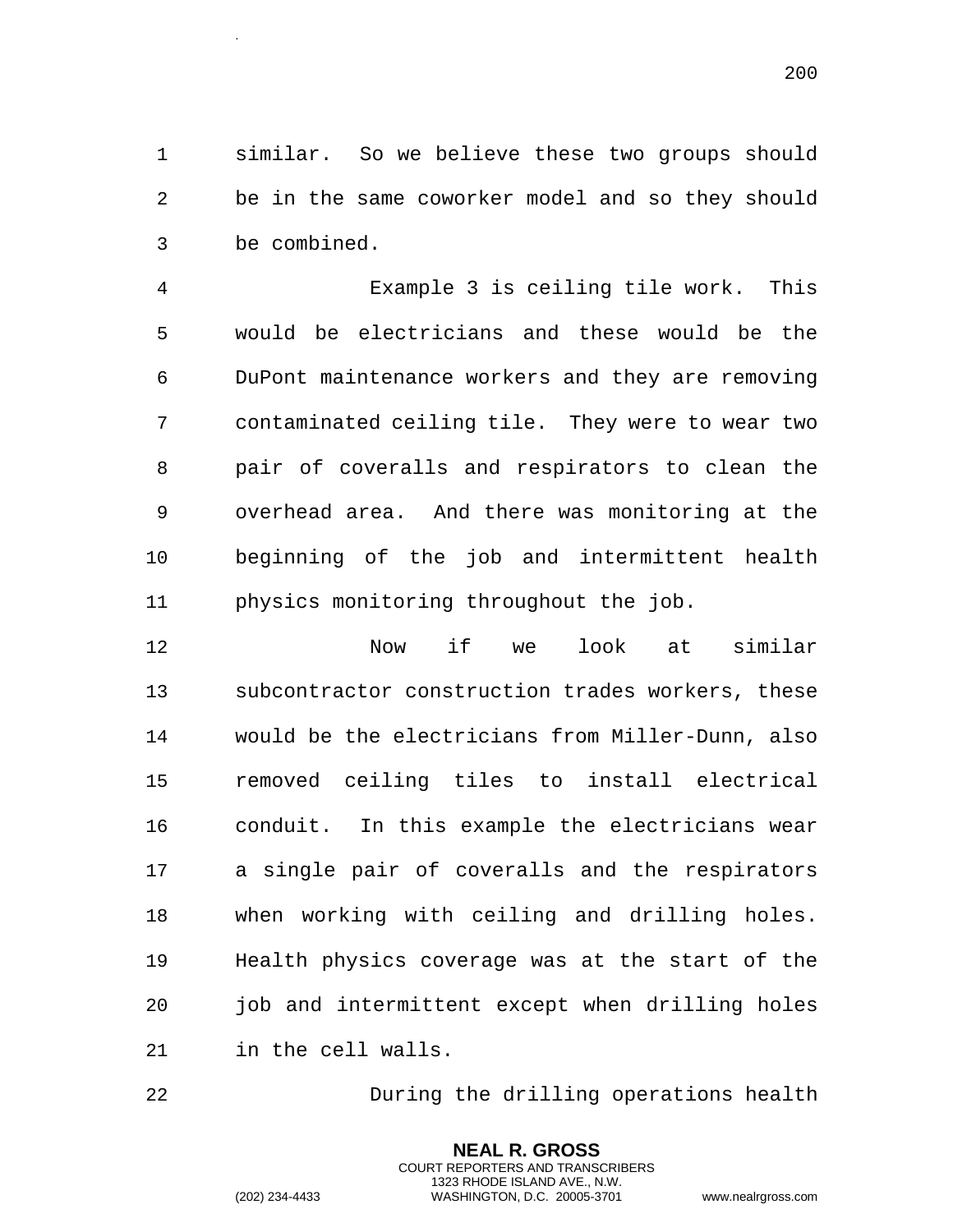physics provided continuous coverage illustrating additional coverage based on the risk of the potential for exposure. And here you can see on the job plan where this is highlighted with an asterisk, the respirator to be used while working in ceiling and drilling holes.

 So, again, these two examples illustrate that the type of work being conducted was similar, working with contaminated materials. And we feel they should be part of the same coworker model.

 Example 4 is work with master-slave manipulators. This would be on the hot cells that Joe was talking about earlier. And this is to remove the end and repair the master-slave manipulator. And it indicates from the job plan that radiation control survey required when disturbing any part of the slave end. This would be the part that's connected to the hot cell. And at that time period masks would be required as dictated by the Rad Control survey, which is DuPont maintenance.

> **NEAL R. GROSS** COURT REPORTERS AND TRANSCRIBERS 1323 RHODE ISLAND AVE., N.W.

.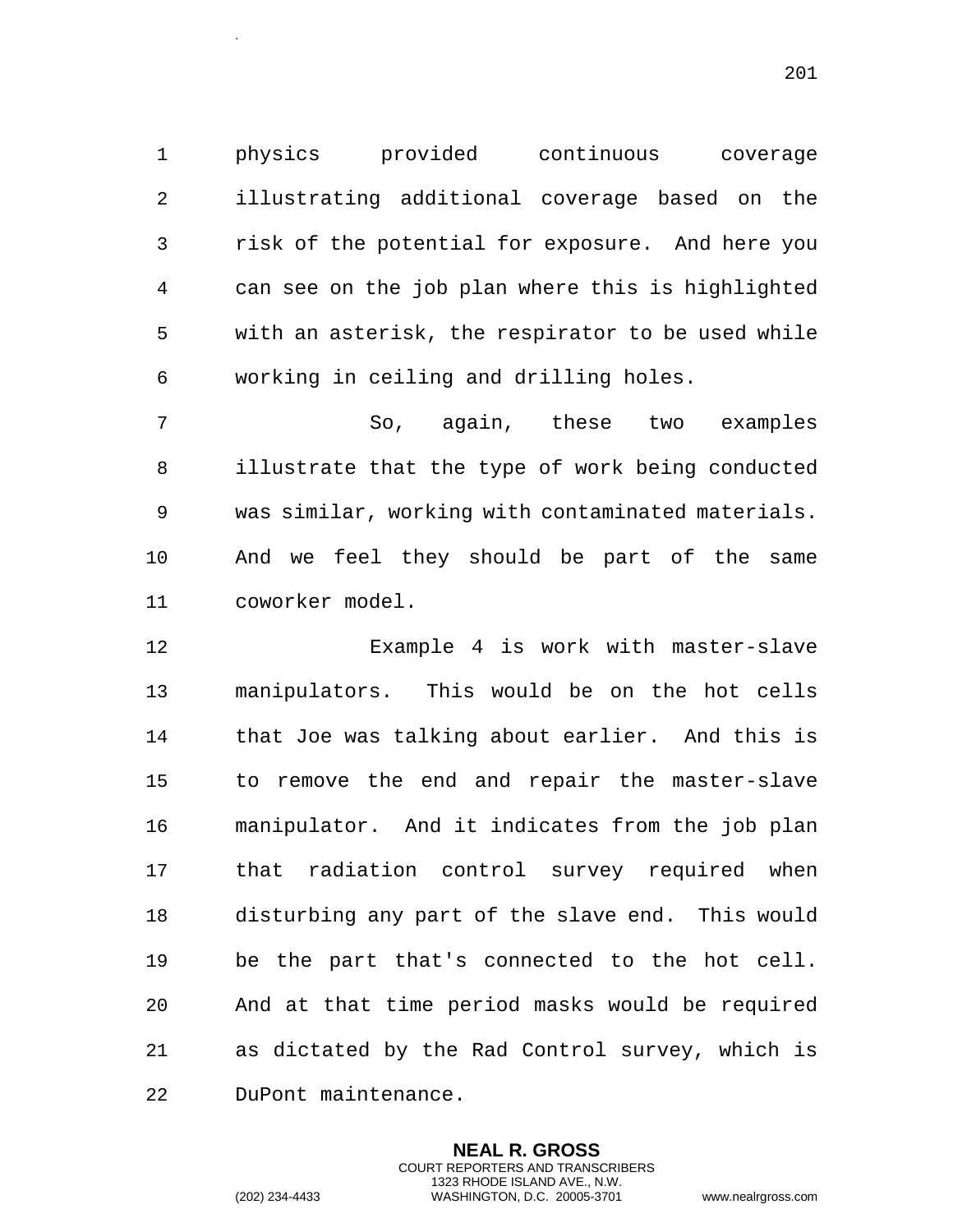1 When you look at -- actually, in general, I note here that very few construction operations mention the MSM. One job did note the removal of MSM covers, thus exposing the workers to the cell. This would be a similar exposure to maintenance workers that were working on the slave end. In this instance pipefitters, sheet metal workers, and laborers all participated in the same job, they wore two pair of coveralls and respirators. In addition, the health physics provided coverage throughout the job.

 And this kind of speaks to another issue here of, you know, they all wore two pair of coveralls and respirators, in addition health physics provided monitoring. The continuous coverage was likely due to the cell contaminant being breached. Stratification by craft in this example would not be appropriate as all the workers had the same potential for exposure.

 They were all exposed to this open cell when they were doing this work. They've got pipe, sheet metal, and laborers. Again, we've

> **NEAL R. GROSS** COURT REPORTERS AND TRANSCRIBERS 1323 RHODE ISLAND AVE., N.W.

.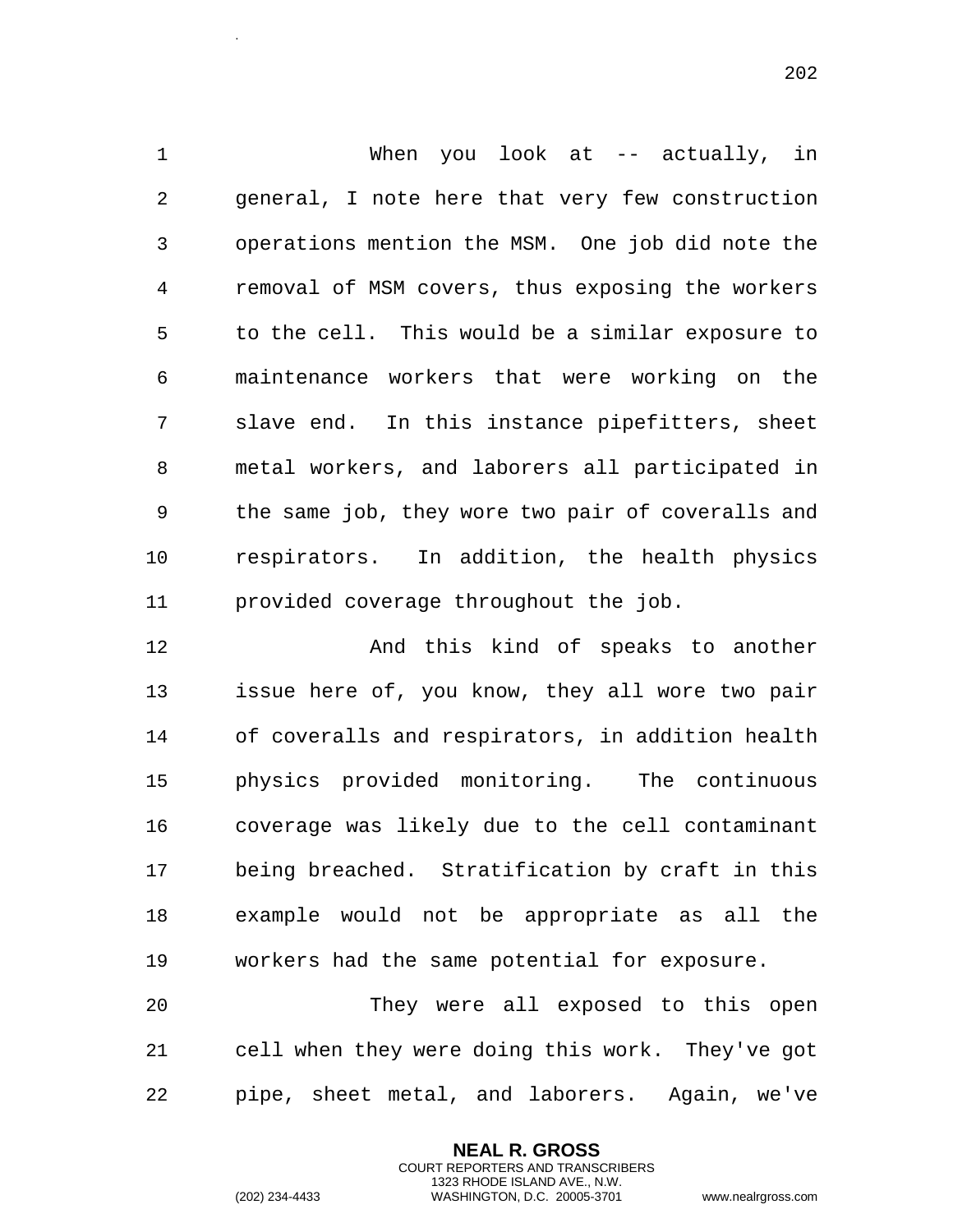got the individuals listed there. And so, you know, the multiple crafts involved were monitored similarly and we believe they should all be part of that same coworker model.

 Example 5 is the low-level drain, very similar to the high level drain. This is all in the Board Review System.

 CO-CHAIR MELIUS: Tim, can I interrupt you a second, though, because I think the issue wasn't whether they anecdotally did similar work. I think the question is sort of the distribution of work and the distribution of exposures and were those similar, you know, or should the overall model be stratified by two types of construction workers or more.

 And then how has that changed over time in terms of how subcontractors were used and so forth? I don't think it's a very easy question to answer and it may be that, you know, sort of a construction worker coworker model may, you know, address it fine with the appropriate limits of the 95 percentile or whatever.

> **NEAL R. GROSS** COURT REPORTERS AND TRANSCRIBERS 1323 RHODE ISLAND AVE., N.W.

.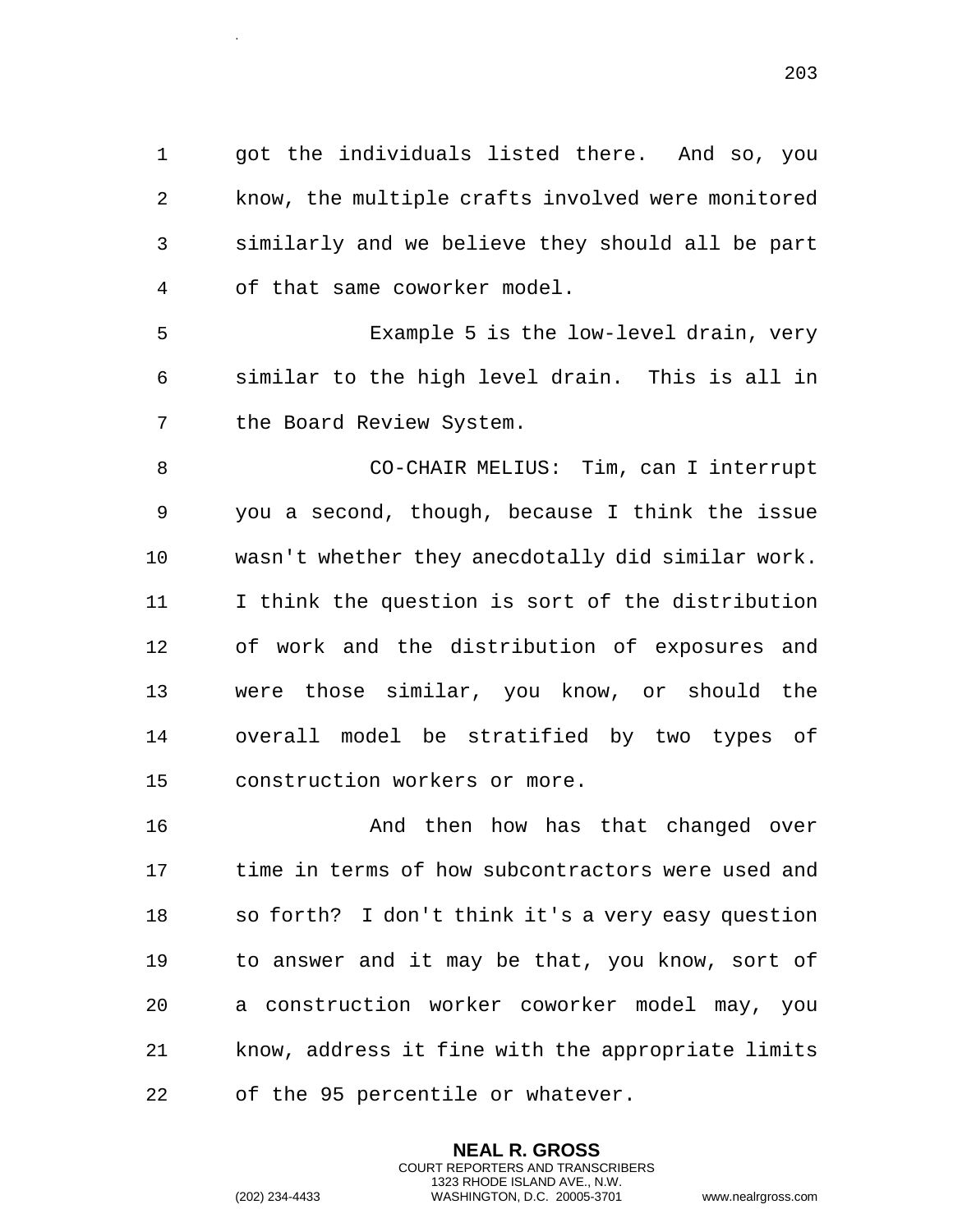But I guess I'm a little concerned that we're trying to address it just through sort of anecdotal data of, you know, groups of workers, unless you are taking a sample of all the work that was done over a period of time by the different groups of workers.

 DR. TAULBEE: What I tried to do here is to look at multiple examples of different types of trades. And, you know, I've got seven examples here of similar work being conducted between the DuPont construction trade and the subcontractor construction trade to try and give a feel, because you are absolutely right, you know, to try and do a robust analysis I don't really view as possible.

 So it's kind of a weight of evidence. And so when you look at these -- I mean, you can certainly look at others, and I mention that on the Board Review System here, you know, you are welcome to go through all of these job plans and look at them.

**I** was trying to point out where the

**NEAL R. GROSS** COURT REPORTERS AND TRANSCRIBERS 1323 RHODE ISLAND AVE., N.W.

.

(202) 234-4433 WASHINGTON, D.C. 20005-3701 www.nealrgross.com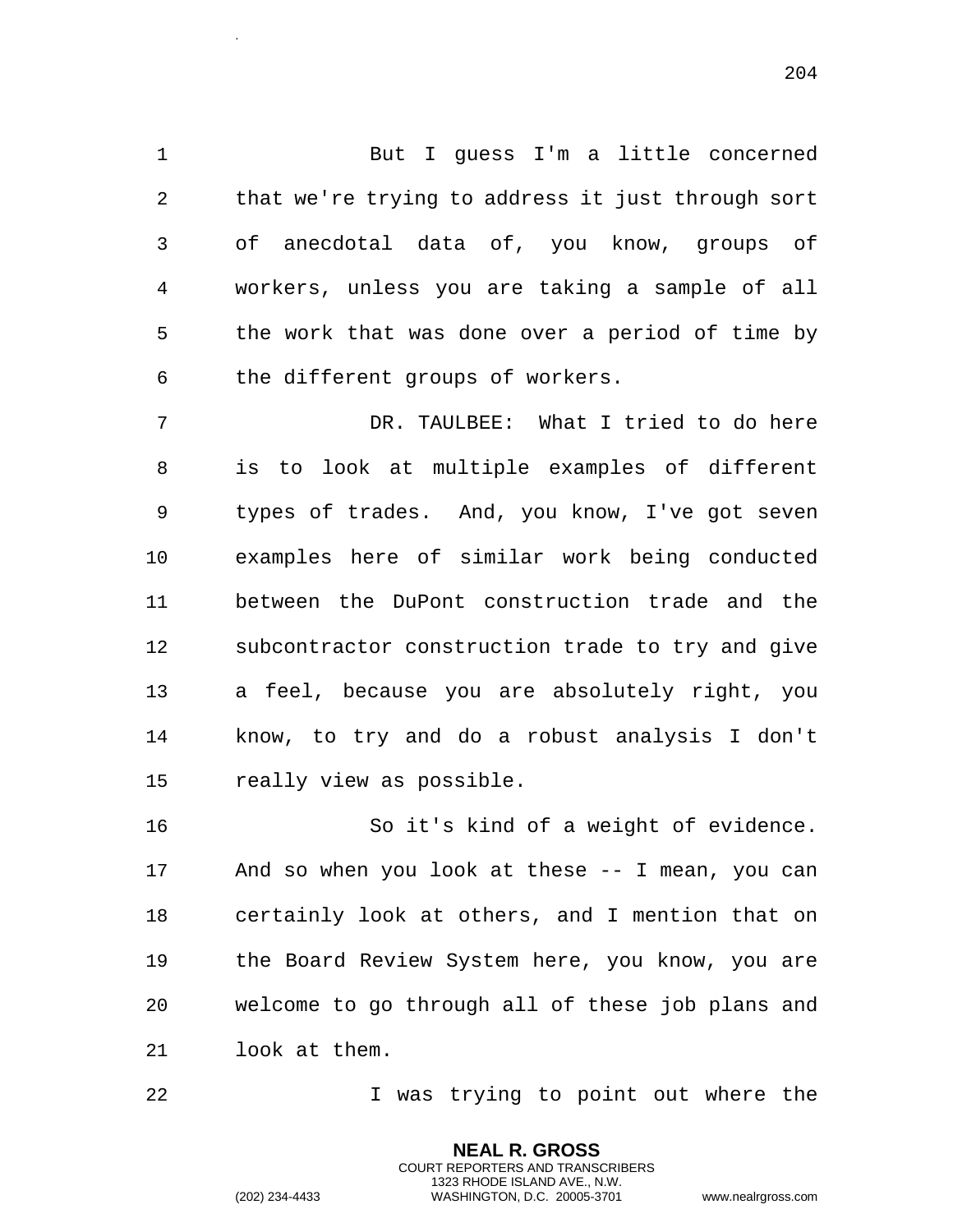work was similar such that why we believe that we can combine these two particular groups, keeping in mind that they have similar exposure potential as well as similar monitoring.

 The workplace monitoring was definitely the same. The major difference would be the personnel monitoring of some of the maintenance guys were more on a routine schedule, whereas the subcontractor construction trades who were not there all the time were more on a job-specific monitoring.

 Both of them were on incident-based monitoring. When an incident happened both were monitored. That's what I wanted to try and relay to the Work Group.

 CO-CHAIR MELIUS: But I just don't think a sample of seven examples, you know, is going to address that issue in a satisfactory way.

 DR. TAULBEE: Okay. How many more examples would you like then? I mean --

> **NEAL R. GROSS** COURT REPORTERS AND TRANSCRIBERS 1323 RHODE ISLAND AVE., N.W.

CO-CHAIR CLAWSON: No, no, Tim --

(202) 234-4433 WASHINGTON, D.C. 20005-3701 www.nealrgross.com

.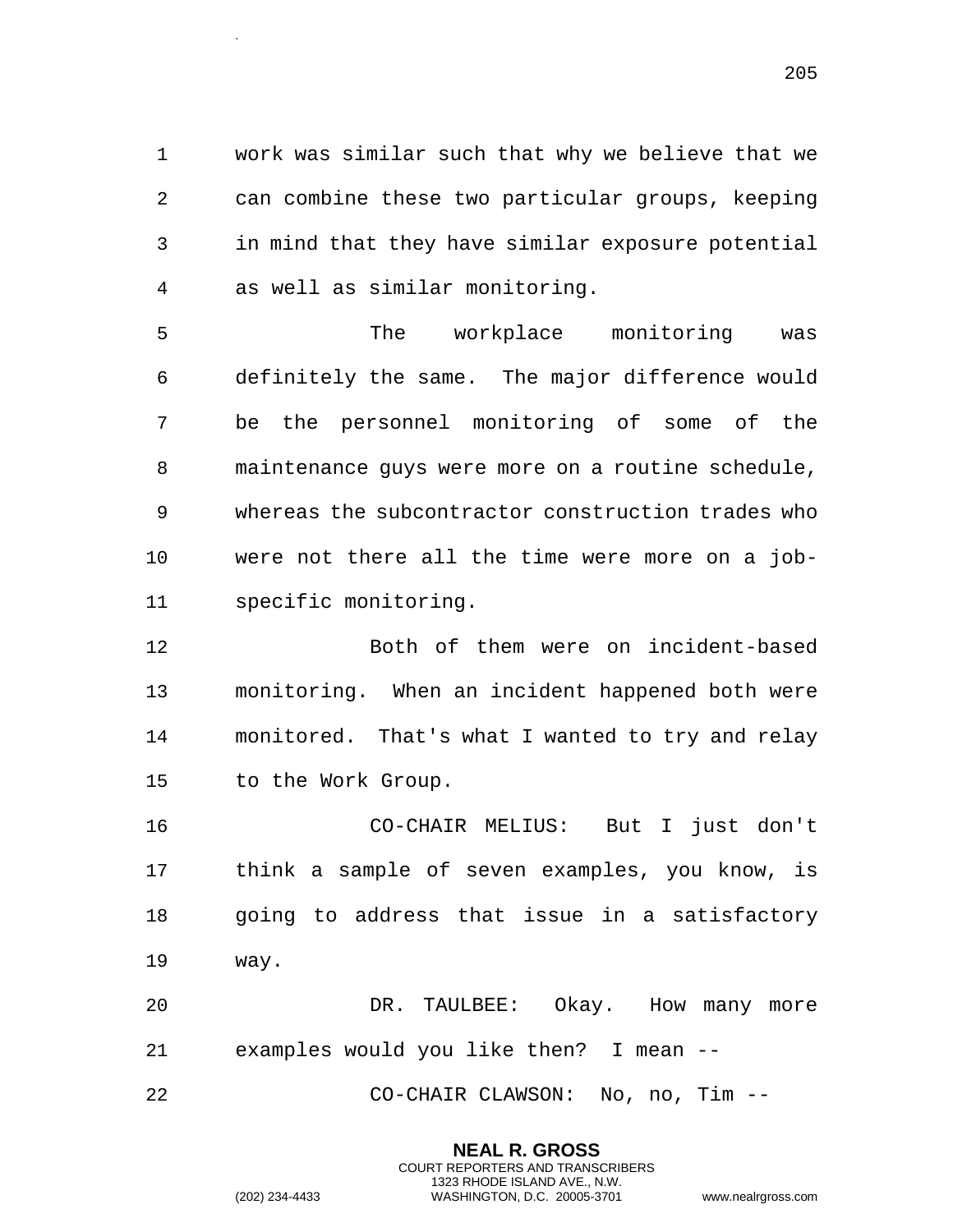CO-CHAIR MELIUS: 7,000 examples, Tim. CO-CHAIR CLAWSON: Part of the thing that I want to make clear, too, is you told us how electricians are going to do electrician's work, pipefitters are going to do pipefitter work, but the difference between the construction trades and the construction trades with Savannah River might see a lot of difference. I mean, if you talk to any of them, a lot of the construction, not the Savannah River construction, but the construction trades, they use them to turn and burn them, too. They'd bring them in to, if you remember right, in some of the interviews and stuff like this as we've been through, that they'd bring them in for the tanks and be able to pull out the pumps and everything else like that, and those guys are burnt up for the year.

 And so I understand what you're trying to do there, but I don't think that you can really do that, because from what I have seen and in the interviews and everything else, there is quite a

> **NEAL R. GROSS** COURT REPORTERS AND TRANSCRIBERS 1323 RHODE ISLAND AVE., N.W.

.

(202) 234-4433 WASHINGTON, D.C. 20005-3701 www.nealrgross.com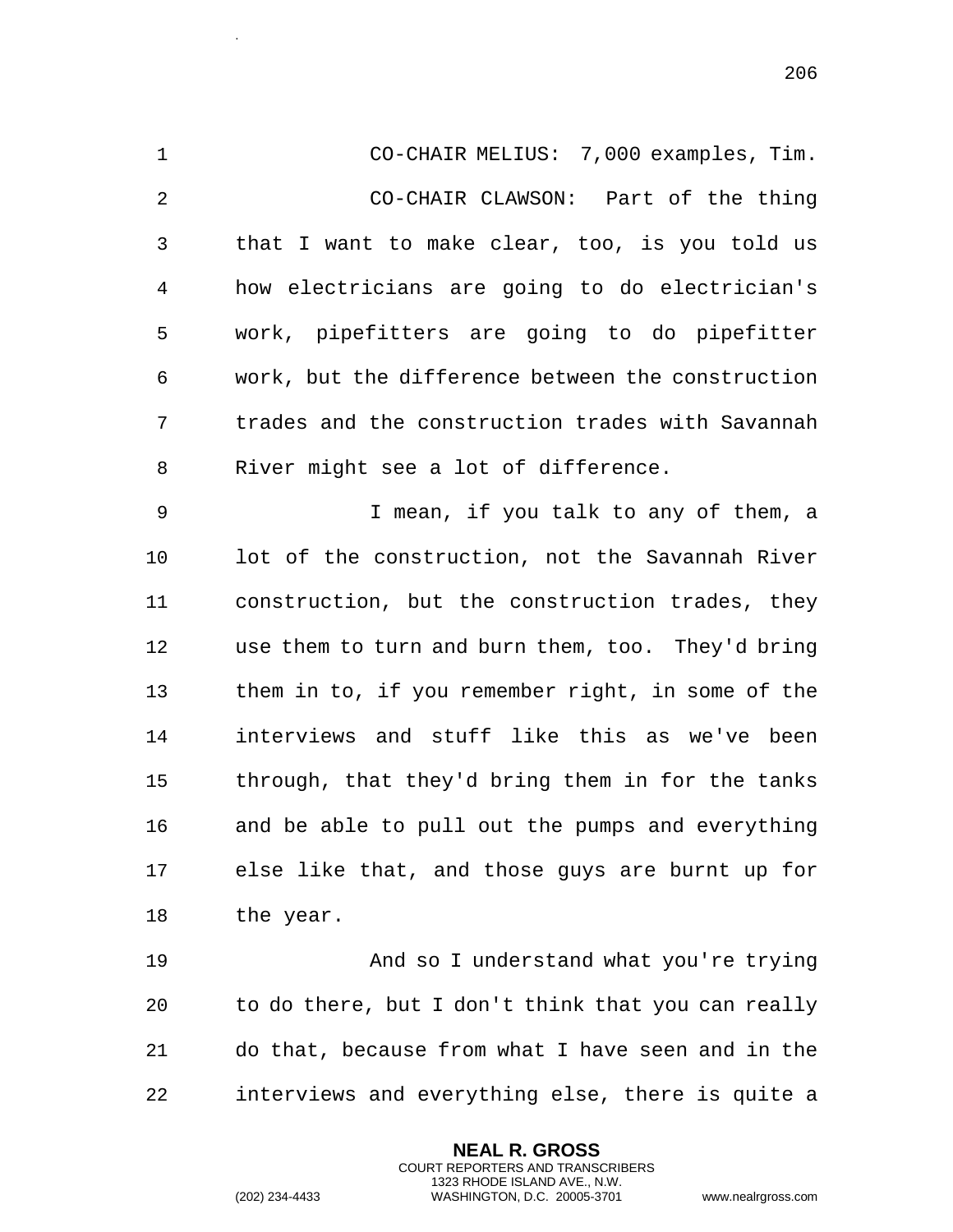bit of difference. I don't think you can just lump them all into one thing. I really don't. But, you know what, that's just my opinion. This is Brad.

 DR. TAULBEE: You know, Brad, I do understand, you know, what you are saying. And do we have evidence of some areas where they did bring in construction trades for some of the hotter jobs and do what you just said, burn them out and move them on? Yes.

 And we also have examples of them using maintenance on high level jobs because of the potential risks. So we've got both counteracting there going on.

 And I believe that combining the DuPont construction and the subcontractor construction is appropriate. And I'm kind of at a loss as to what it's going to take for me to, I guess, in a sense demonstrate or prove this to you. Do you want to see more examples of -- CO-CHAIR CLAWSON: You know what, you could go on like that for hours and stuff and

> **NEAL R. GROSS** COURT REPORTERS AND TRANSCRIBERS 1323 RHODE ISLAND AVE., N.W.

.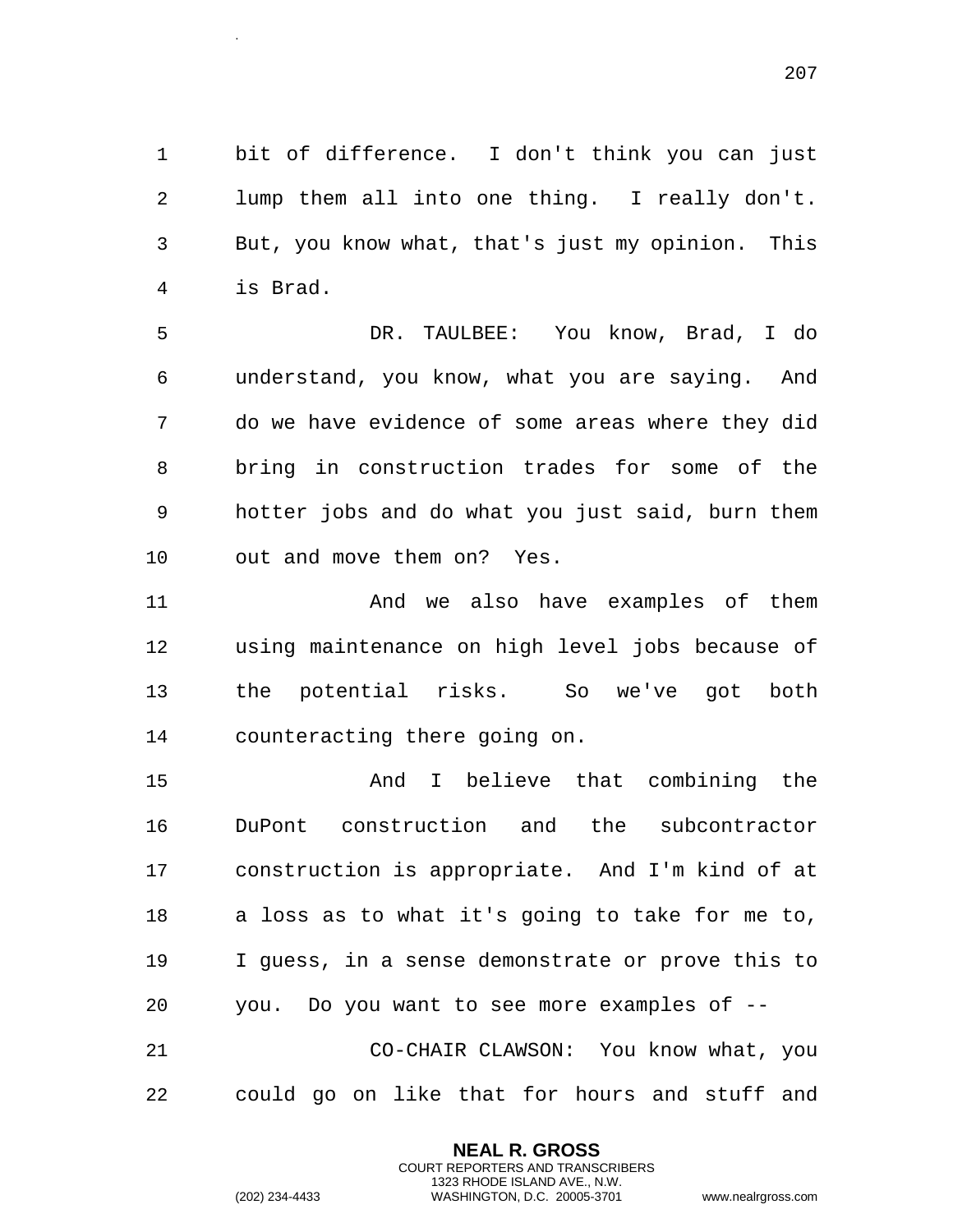then we could go on up there and turn around and do the same on the opposite direction.

 I don't think that we can really put this -- well, I'm at a loss, too. I don't know how to be able to prove to you that we can't, so I guess we just need to keep going.

 MR. FITZGERALD: This is Joe. Just a comment. You know, we had a similar discussion, if you recall, and this is going back into ancient EEOICPA history, but we were discussing whether or not the D&D workers at Rocky Flats represented a different group, a different cohort base, based on their exposure potential and their operations, versus the line workers.

 My perspective was, at the time I recall, that, you know, it just appeared D&D workers were doing just radically different work. They were going into hotter spots tearing down buildings, so we were pretty skeptical at the time. And I think the resolution was to look at the dose distribution of both groups. And I think NIOSH at the time demonstrated that the

> **NEAL R. GROSS** COURT REPORTERS AND TRANSCRIBERS 1323 RHODE ISLAND AVE., N.W.

.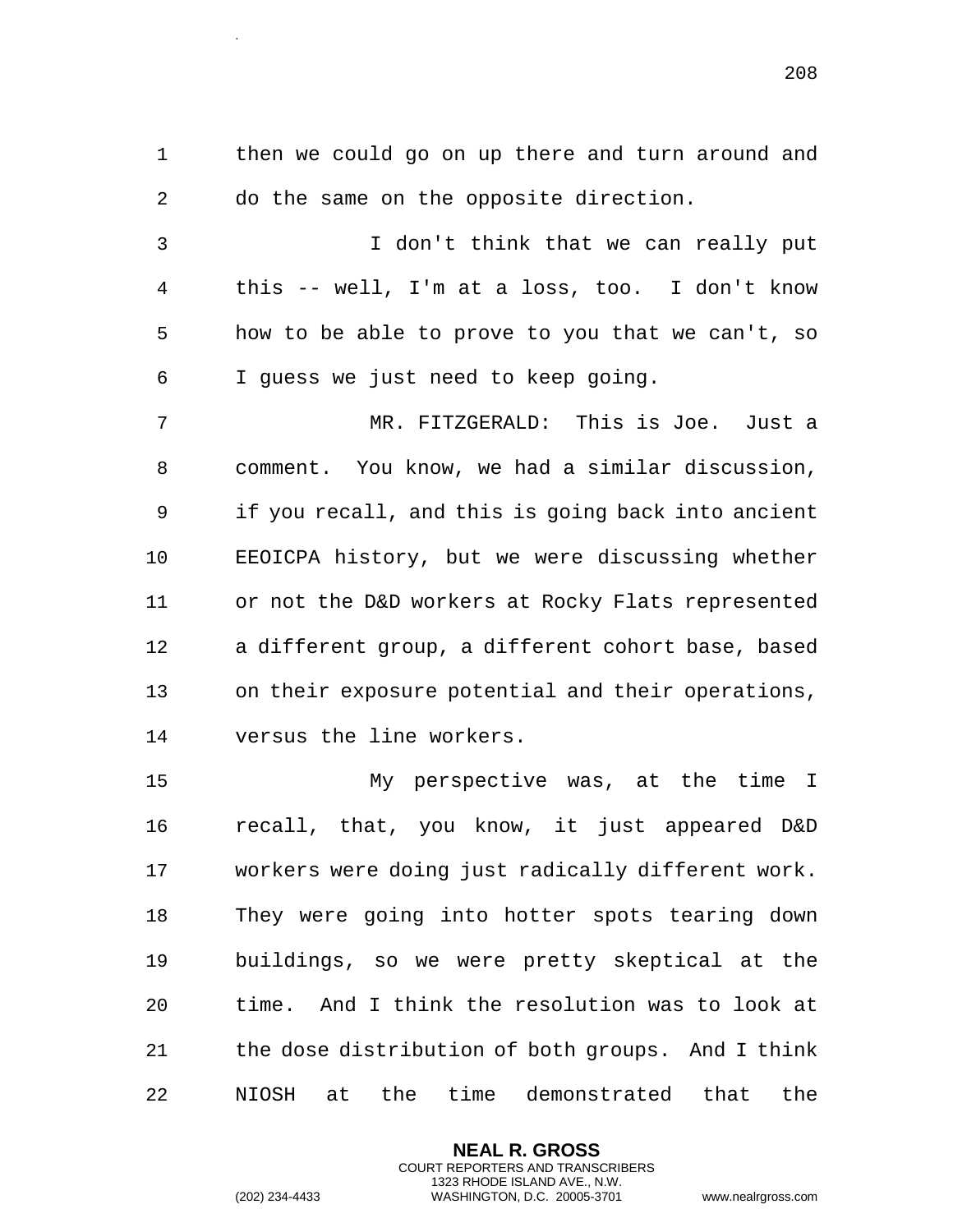distributions were very similar, and that's how that issue was resolved, you know, with some finality. And, frankly, it was a tough one up until then.

 I don't know if that's possible here, but that was the tack that was taken back then. DR. TAULBEE: We can certainly show from an external standpoint that type of comparison, if that would be helpful. I don't know that we can for an internal, as most of the results are zero.

 I mean, we could break them out and do a comparison of the, you know, 95th percentile, I guess, of the internal, if that would be helpful. But I'm actually not sure that we've got enough positive data in order to do that. But we definitely could compare the external dose, that can be done.

 MEMBER BEACH: I don't think comparing the external is going to be helpful in this case, though.

MR. FITZGERALD: Yeah. But just going

**NEAL R. GROSS** COURT REPORTERS AND TRANSCRIBERS 1323 RHODE ISLAND AVE., N.W.

.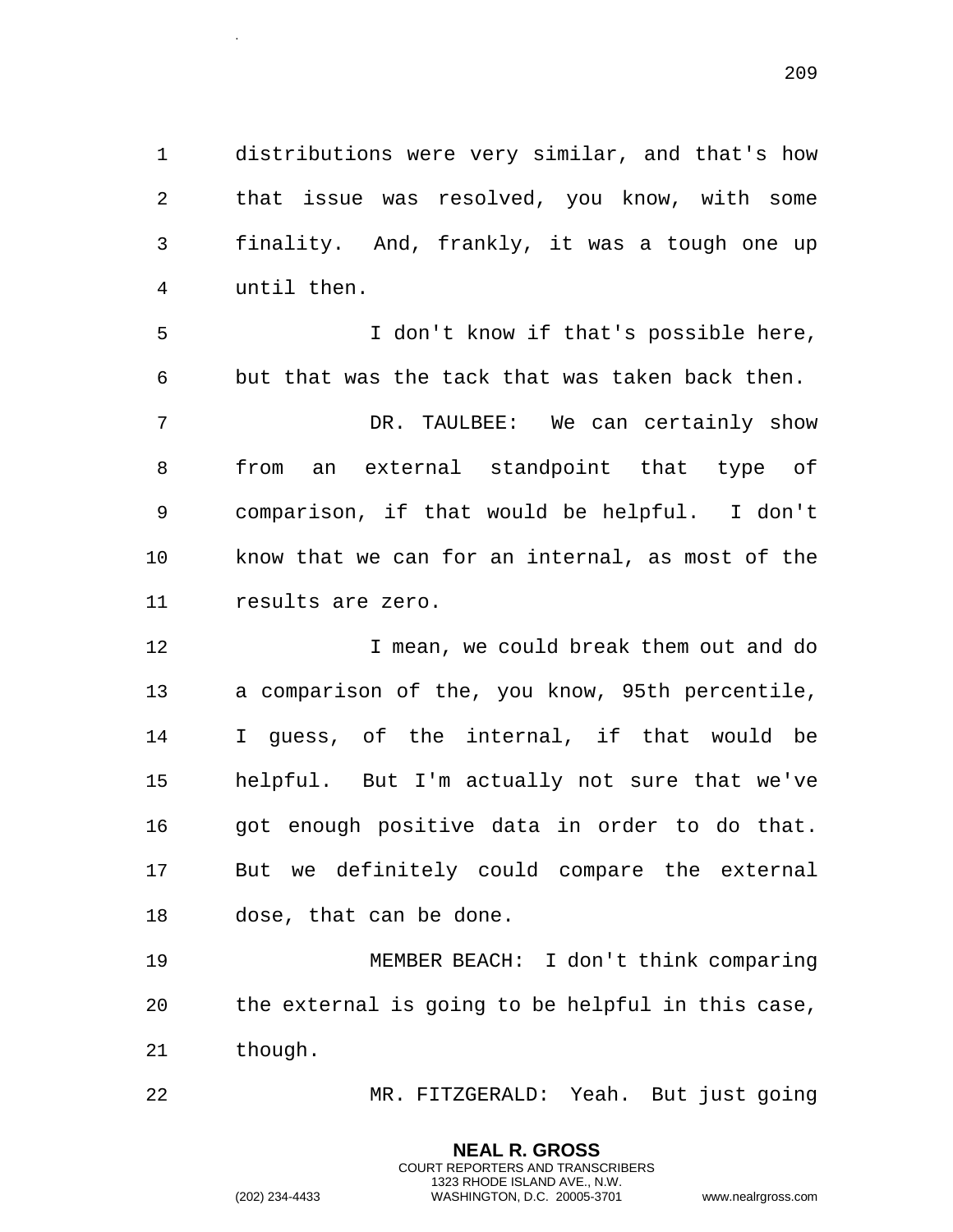back to what Jim was saying, to get beyond the subjective anecdotal, really what you have is either I think dose distribution or something a little harder than that, maybe -- I don't know if we actually have interviewed both sets of workers, but, you know, something that would give you some I guess better sense of the operational history than looking at work, you know, job profiles basically.

 CO-CHAIR MELIUS: Yeah. This is Jim. I think it would be -- problem one is 3the statistical analysis and are the distributions similar and so forth.

 And I think the other piece of evidence is, you know, to what extent has work changed over time for the two groups of workers? You know, sort of the distribution work. And to what extent that's available I don't know.

 That may require a lot of digging to the extent it is there, because it's going to differ by type of work and so forth. But I think those are what would be needed to be looked into.

> **NEAL R. GROSS** COURT REPORTERS AND TRANSCRIBERS 1323 RHODE ISLAND AVE., N.W.

.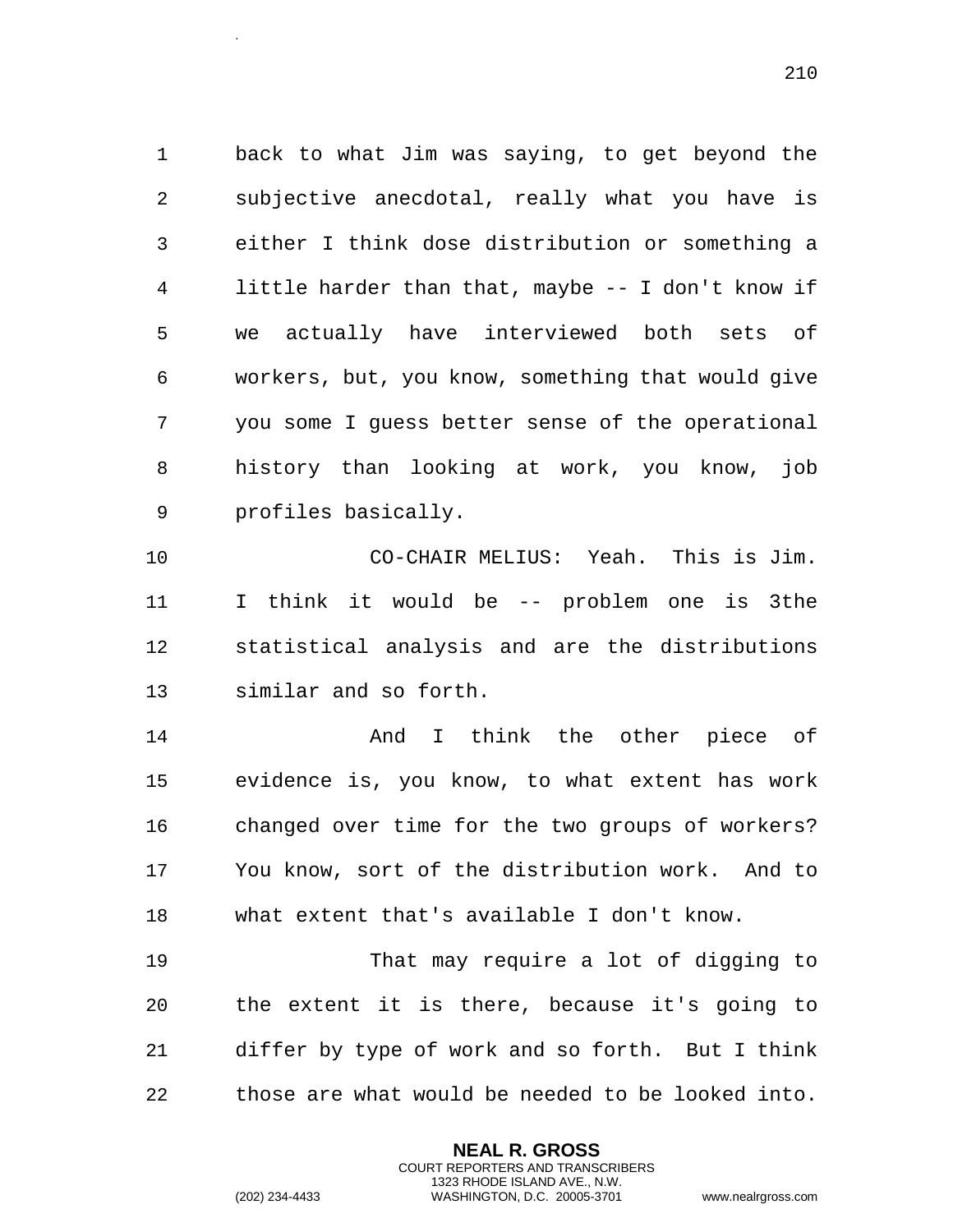MEMBER BEACH: What about the large data gaps, does that play into this at all? CO-CHAIR MELIUS: Yeah, that's another. It could. And, you know, what changes over time? I mean, there's lots of variables, which makes this a very hard issue to get at. MR. FITZGERALD: Yeah, certainly, in the '89/'90 timeframe I would think the use of the outside contractors, the subcontractors, the outside CTWs, changes radically. And I think DuPont did have a pretty unified system where the CTWs, DuPont CTWs, were doing similar work. I don't think that persists, though, into the '90s. DR. TAULBEE: I would kill to agree with you on that, Joe, but I think the differences I've looked at here from these job plans, there's virtually very little difference I see between DuPont construction and subcontractor construction during the DuPont era. When you get into the Westinghouse

 era, really, kind of all bets are off. I really don't have a feel for that.

> **NEAL R. GROSS** COURT REPORTERS AND TRANSCRIBERS 1323 RHODE ISLAND AVE., N.W.

.

(202) 234-4433 WASHINGTON, D.C. 20005-3701 www.nealrgross.com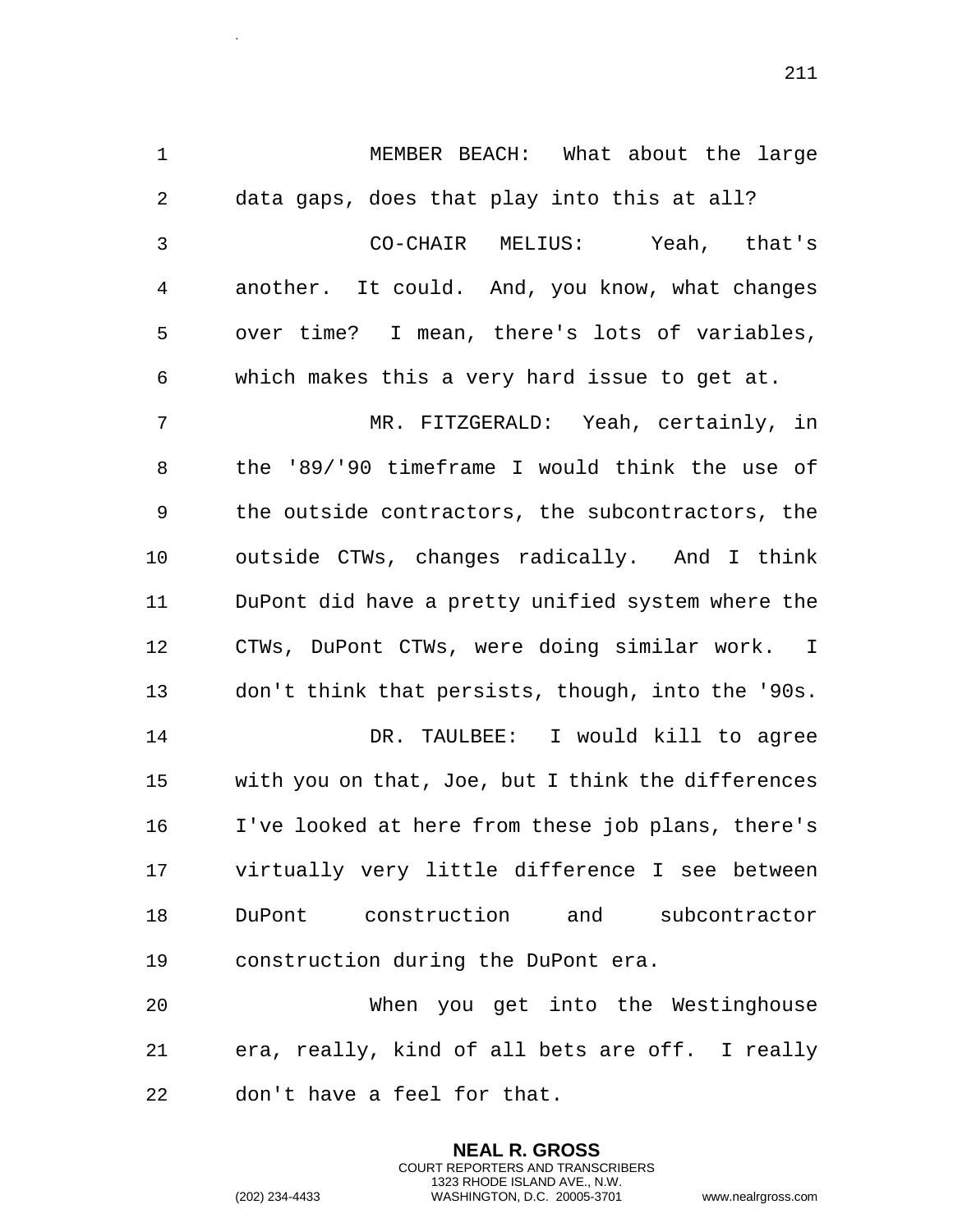CO-CHAIR MELIUS: Well, I mean, the one thing you can do on the earlier time period, the DuPont time period, is see what is possible to do with any of the internal exposure.

 DR. NETON: This is Jim. I think we've got a couple issues here. One is the one at hand, which is, you know, do we need to stratify or consider stratifying the different, the prime versus the subcontractors? But we talked earlier about were the construction trades adequately monitored to begin with?

CO-CHAIR MELIUS: Yeah.

 DR. NETON: And I'm not sure which one takes precedence. I mean, this whole debate may be moot if the other one determines that they weren't monitored adequately to begin with. We just need to prioritize.

 CO-CHAIR MELIUS: Right, right. And I think the one is, yeah, what time periods are involved, which overlap with the DuPont/Westinghouse issue.

DR. NETON: Right. It almost feels as

**NEAL R. GROSS** COURT REPORTERS AND TRANSCRIBERS 1323 RHODE ISLAND AVE., N.W.

.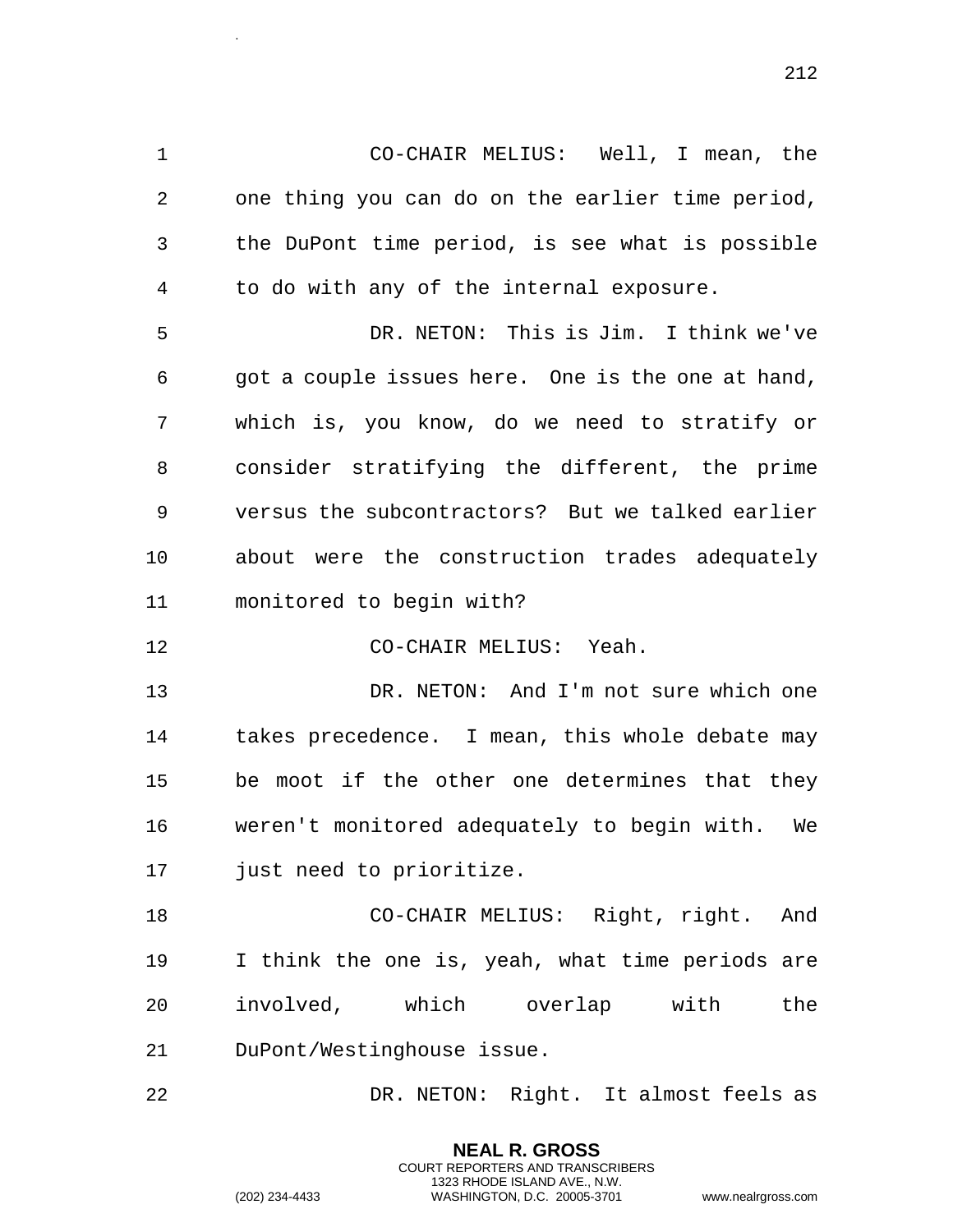we should solve the first issue -- or the issue we talked about earlier today before we invest a lot of statistical analysis time in this second issue, but maybe I'm wrong.

 CO-CHAIR MELIUS: Yeah, I think that's fair.

 MR. FITZGERALD: No, that's right. CO-CHAIR MELIUS: I was going to get back to where we go with that issue, because I guess I'm concerned that -- to me, that's the critical issue, in terms of SEC issues, because if they weren't adequately monitored then I'm not sure that -- and we know that, you know, sort of operations changed. I'm not sure that our current -- you know, that a coworker model will address that adequately. At least there would certainly be more concern about that.

 So we're going on at a little over two hours. I don't know where people stand in terms of fatigue and wanting to go on.

 I would suggest on these two issues, particularly the one we just talked about.

> **NEAL R. GROSS** COURT REPORTERS AND TRANSCRIBERS 1323 RHODE ISLAND AVE., N.W.

.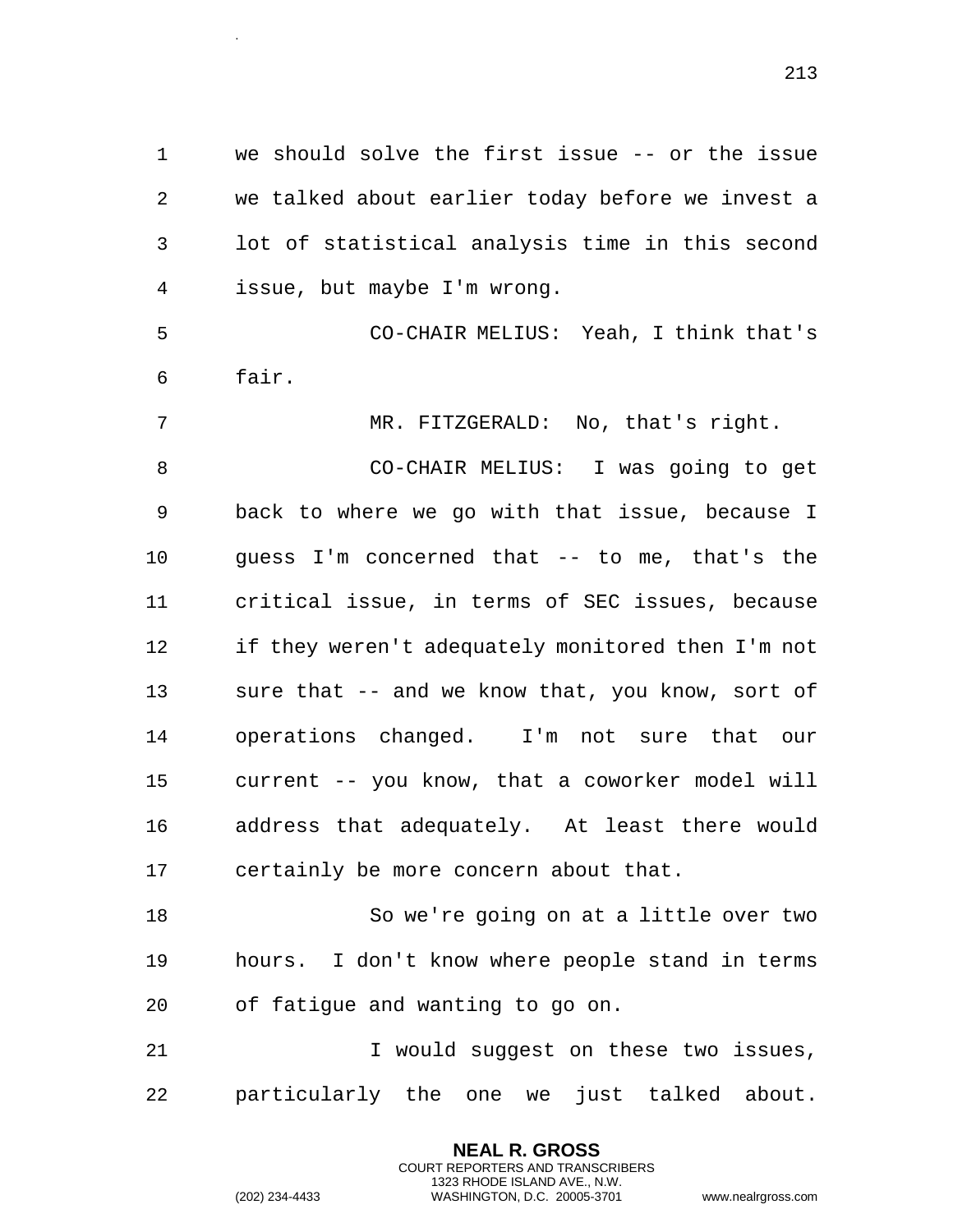whether there's adequate monitoring, you know, during at least the earlier years or the initial years of the Westinghouse era, you know, that we think about that and maybe just sort of revisit it when we have the presentations at the meeting next week. I assume we're not going to have time to address it between now and then.

 MR. FITZGERALD: While we're on that subject, I guess we have an hour and a half next week. How would you like to handle this and give yourself enough time, you know, for the Board to discuss it?

 CO-CHAIR MELIUS: Well, I think we need Tim's presentation of his report -- the two reports, yours and the other, NIOSH and the SC&A report, we need presented.

 That's going to take some time. And then probably Tim's ought to include an update on the coworkers models and sort of where we stand overall at the site.

 And I think we have to leave plenty of time for Board discussion of where do we go from

> **NEAL R. GROSS** COURT REPORTERS AND TRANSCRIBERS 1323 RHODE ISLAND AVE., N.W.

.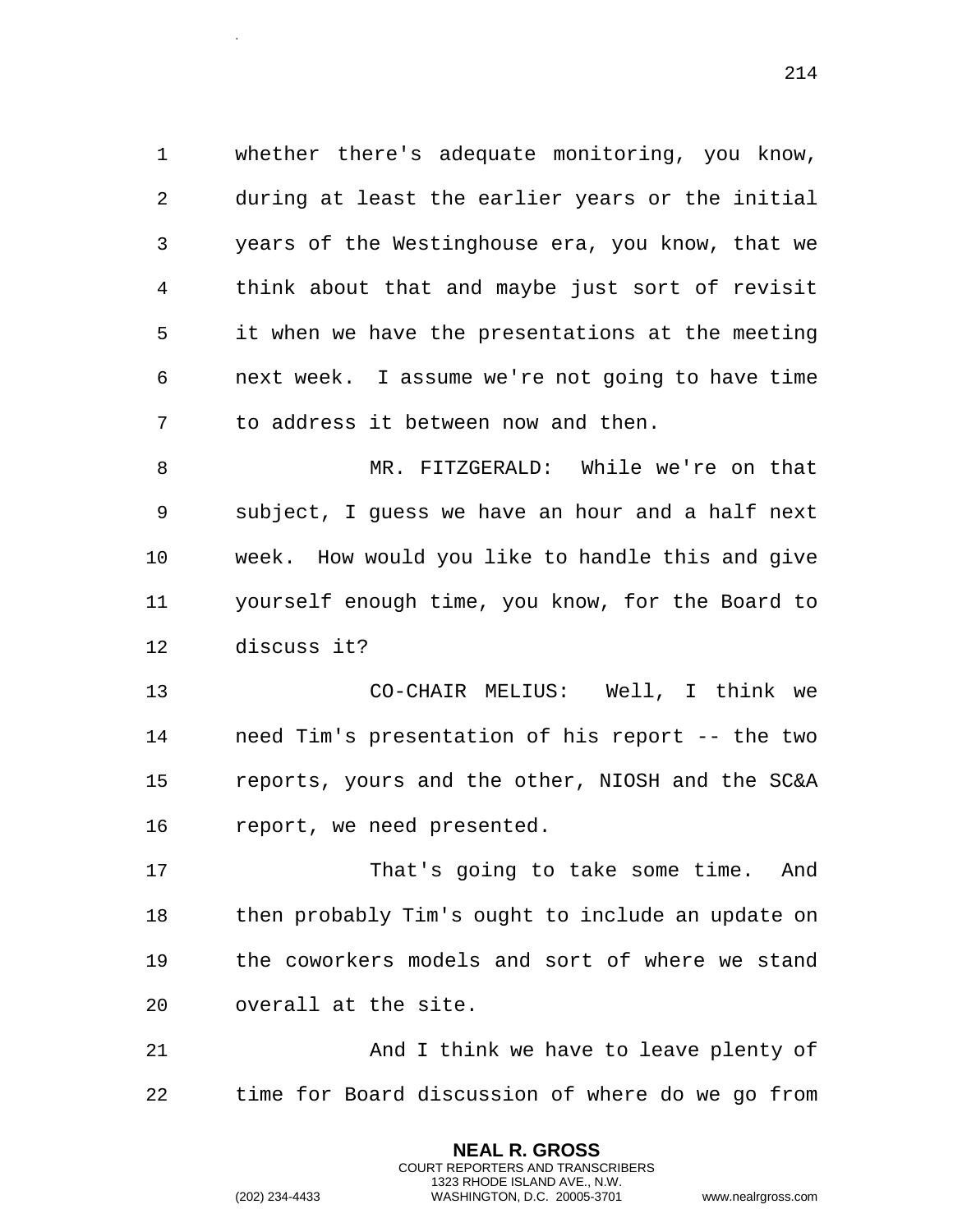here? You know, again, it's been over ten years on this SEC request, and I think I would be careful about, hesitant about committing to lots of long term projects or evaluations that may or may not yield data relevant to that SEC decision. And so we'll see what the Board Members think. And as I said, I want to regroup, we probably should anyway, and have a better discussion of the coworker issue and some of these other reports that we probably are not going to get to today. Is that reasonable with the other -- Brad and other -- CO-CHAIR CLAWSON: Yes. This is Brad. I agree with you on that. MEMBER BEACH: Yeah, I do, too, Brad  $\text{Jim.}$  CO-CHAIR MELIUS: Yeah. You can agree with Brad, too, that's okay.

(Laughter.)

 MEMBER BEACH: Jim, thanks, and Brad. MR. KATZ: Jim, my suggestion on that is that I'm not sure -- I mean, we should still

> **NEAL R. GROSS** COURT REPORTERS AND TRANSCRIBERS 1323 RHODE ISLAND AVE., N.W.

.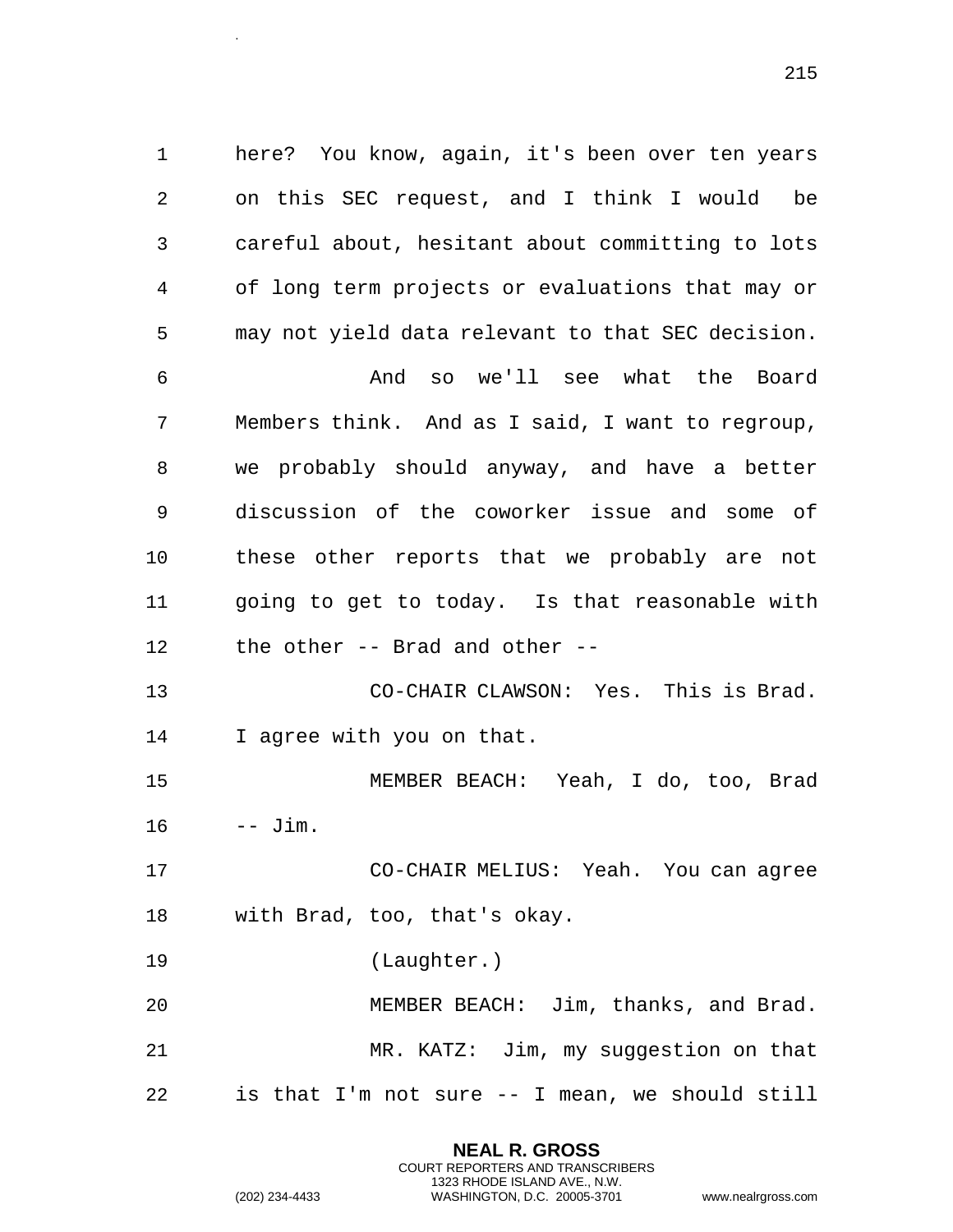give an opportunity for the petitioner to speak -- I'm not sure you want to go on with the other documents at all today, then, give we have the Board meeting coming up and Tim and Joe have to prepare something.

 CO-CHAIR MELIUS: Yeah. I was not -- I had not forgotten the petitioners.

 MR. KATZ: No, no, no, I didn't think that.

 CO-CHAIR MELIUS: But I guess I didn't want to make a unilateral decision on stopping further evaluation. But I think both Tim and Bob are probably talked out.

 MR. BARTON: So, really, that was the last observation. I had a couple of comments, but they really were related to implementation about, you know, who are we going to assign our monitored doses to and at what level? But that's not really an SEC-related issue.

 CO-CHAIR MELIUS: Okay. Well, then let me open up for -- are the petitioners still on the line or --

> **NEAL R. GROSS** COURT REPORTERS AND TRANSCRIBERS 1323 RHODE ISLAND AVE., N.W.

.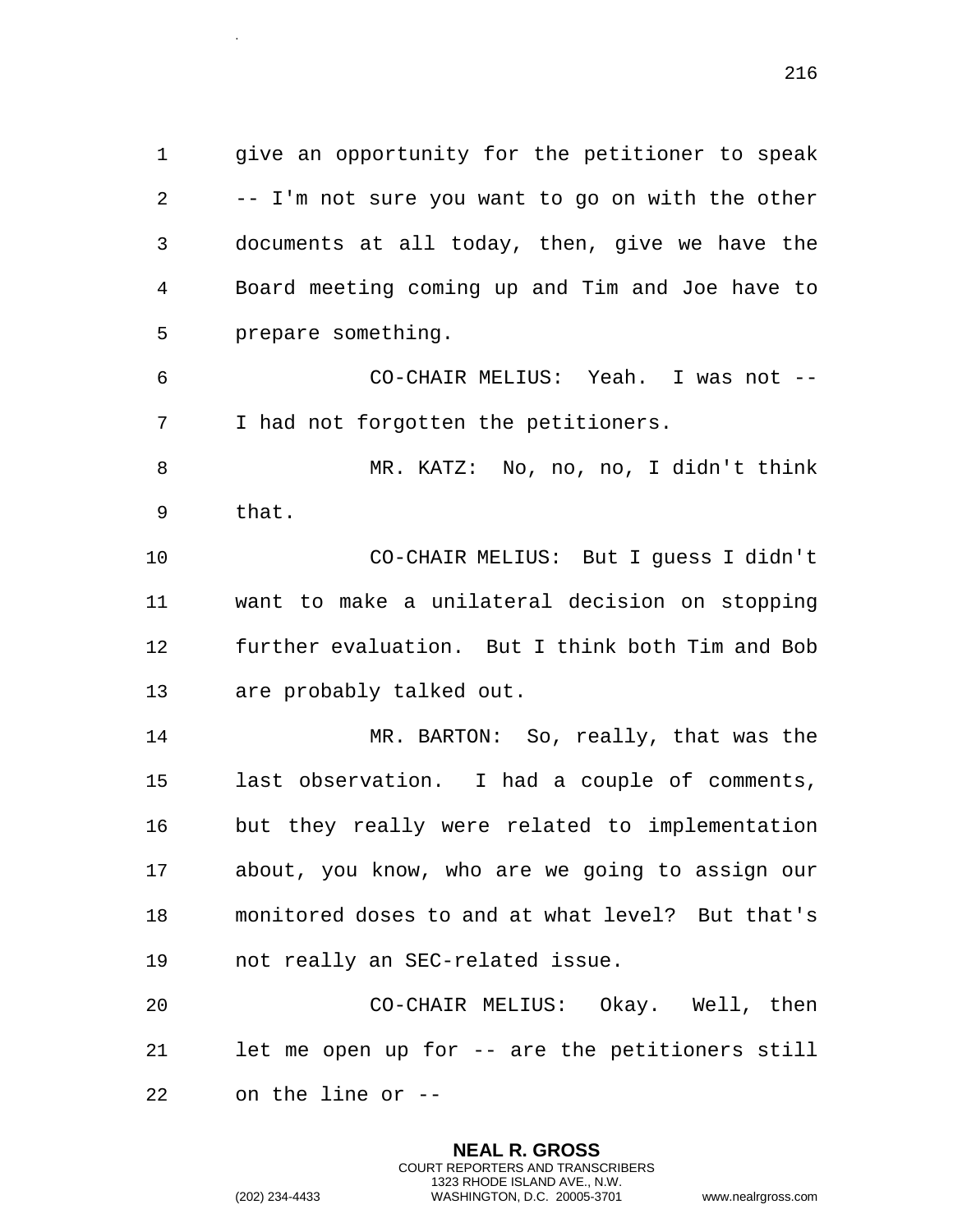1 MR. JOHNSON: Yes, sir, we are. 2 CO-CHAIR MELIUS: Okay, fine. You 3 deserve something for endurance. 4 (Laughter.) 5 CO-CHAIR MELIUS: So, whoever wants to 6 speak first can go ahead. 7 **Petitioner Comments**  8 MR. JOHNSON: This is Warren Johnson. 9 I thank you all for the opportunity to speak. As 10 was noted earlier, we're approaching a decade on 11 this petition and certainly we hope a decision 12 will be reached soon. As I mentioned earlier, 13 I'm quite frankly somewhat concerned at how 14 adversarial NIOSH appears to be relative to the 15 petition. 16 Rather than state the facts and a 17 scientific position, it seems to have morphed 18 into an advocate against the workers. The 19 decision seems to be to ignore the lost and 20 incomplete records, ignore the inaccurate

21 records, ignore the 294 violations and safety 22 concerns noted in the Tiger Team reports, ignore

> **NEAL R. GROSS** COURT REPORTERS AND TRANSCRIBERS 1323 RHODE ISLAND AVE., N.W.

.

```
(202) 234-4433 WASHINGTON, D.C. 20005-3701 www.nealrgross.com
```
217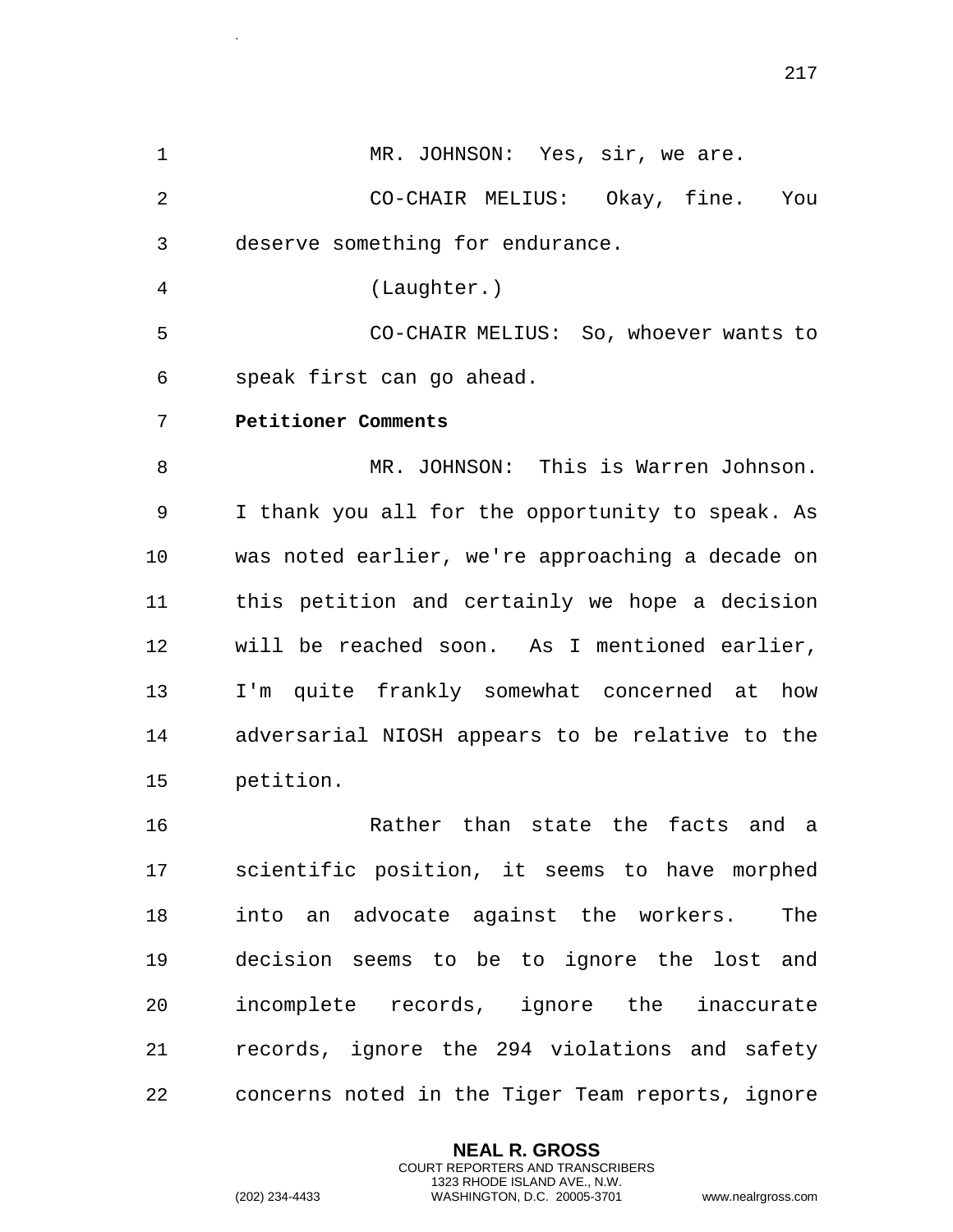the fact that the culture that had developed is what prompted the Tiger Team investigation process, which, obviously, pre-dates 1990, and ignore the fact that records have been destroyed by SRS. And so is assume compliance and starts there, assuming the accuracy of all the records that are present.

 And I don't think that's appropriate. I think that's exactly why we have the vehicle of the SEC. And I don't think it's what Congress intended. If you look at the history of the Energy Act, Congress recognized that the workers that supported our Cold War effort were put at risk without their knowledge or consent for reasons that, documents reveal, were driven by fears of adverse publicity, liability, and employee demands for hazardous duty pay.

18 It further recognizes that secret records have since shown documented unmonitored exposures. From there, it says they're going to create efficient, uniform, and adequate compensation for these workers. DOE and the

> **NEAL R. GROSS** COURT REPORTERS AND TRANSCRIBERS 1323 RHODE ISLAND AVE., N.W.

.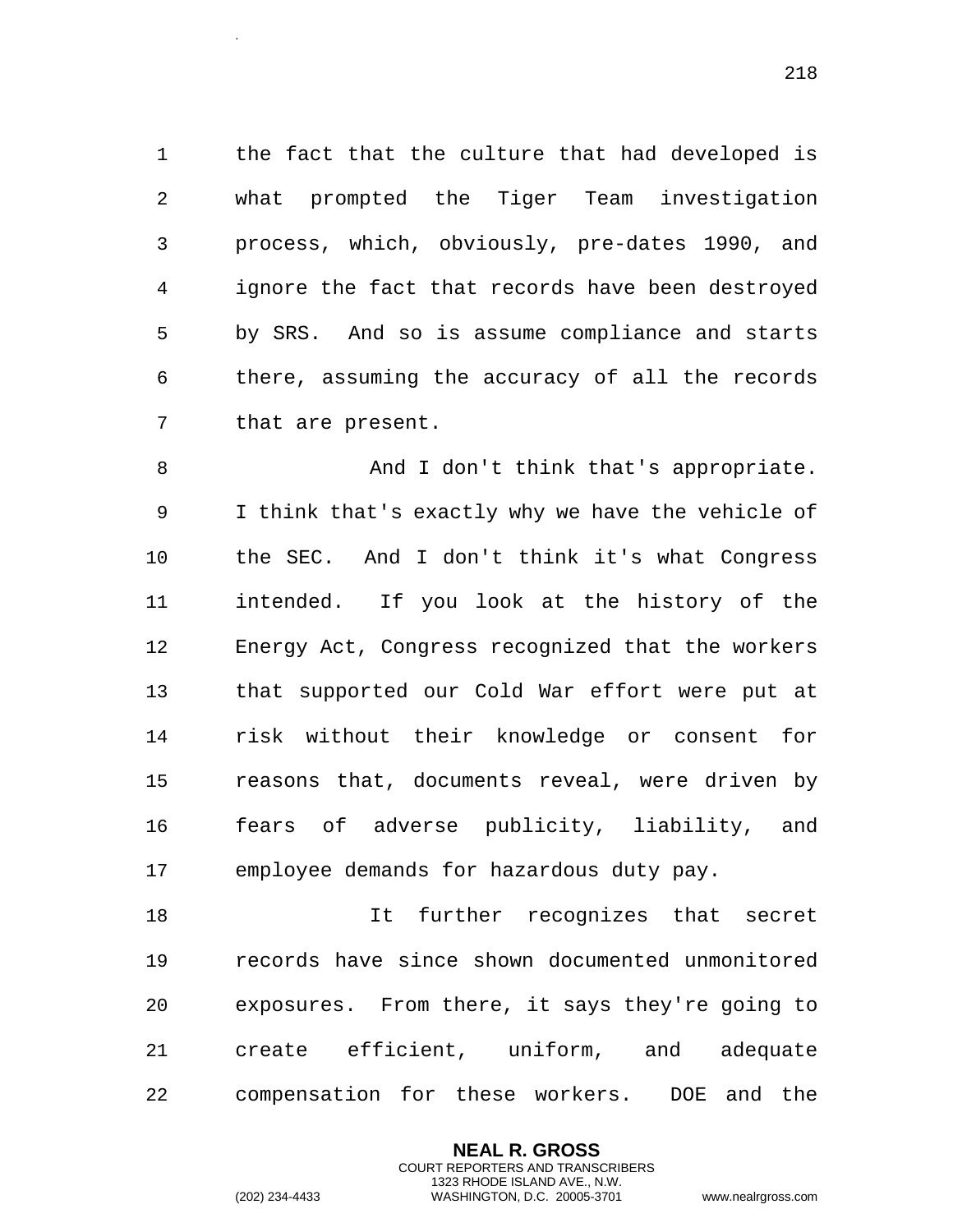contractors broke that basic promise to their workers, which was to provide a safe environment and workplace.

 Because they broke their promise Congress just wants to essentially step in. And they made a promise to the workers that they're going to provide compensation to at least make the remainder of your life easier, and that included home healthcare, it included the ability to, since they had lost their dignity, not to rely on their children to provide, changing of diapers and so on.

 That's what these people are going through and they're now 10 years past. You're talking about people who are given success in cancer treatment on a 10-year survival rate. They're past that. We're losing people every day that you don't make this decision. And, quite frankly, as I listened to the discussion today it still needs looking at records that can't be recreated. You can't go back and force people provide bioassay samples.

> **NEAL R. GROSS** COURT REPORTERS AND TRANSCRIBERS 1323 RHODE ISLAND AVE., N.W.

.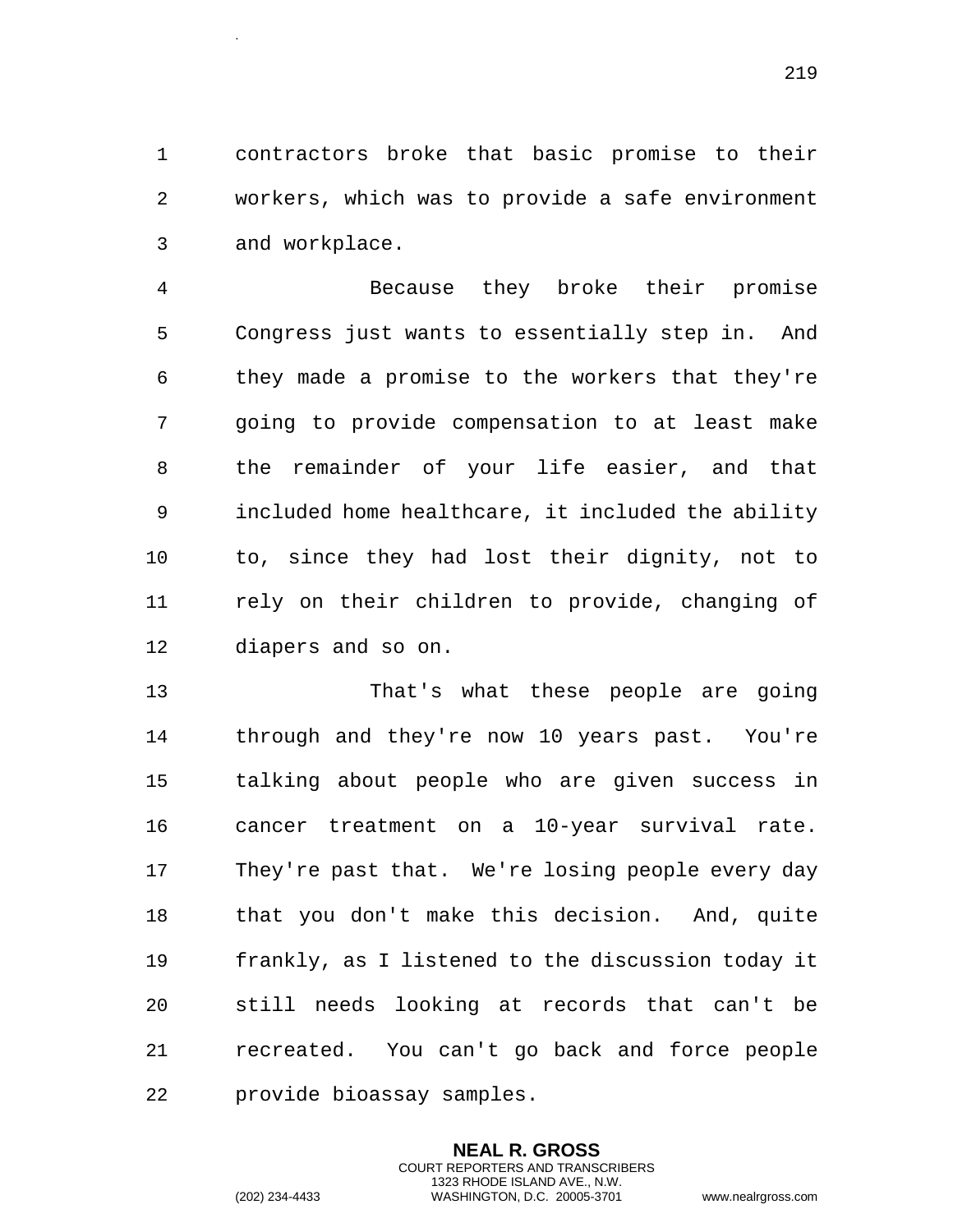You can't recreate that, so you're left with assumptions. Well, as I understand it, the assumptions that were made in the proposed models are still going to be assumptions that everything was done correctly, they just didn't document it well enough.

 And that's just simply not appropriate. It's still a guess, it's speculative, it doesn't get us to sufficient accuracy, and it certainly is not claimant-favorable.

 In addition, you have to look at feasibility. Feasibility is generally viewed in terms of how long is going to take and how much is going to cost? Now, I don't know what it costs, but I know how long it's taking. It's taken over ten years and we still don't have an end in sight.

 What I heard was there will be a rebuttal from NIOSH to SC&A's report that we'll get sometime in October, if we get the information from the site. And then from there

> **NEAL R. GROSS** COURT REPORTERS AND TRANSCRIBERS 1323 RHODE ISLAND AVE., N.W.

.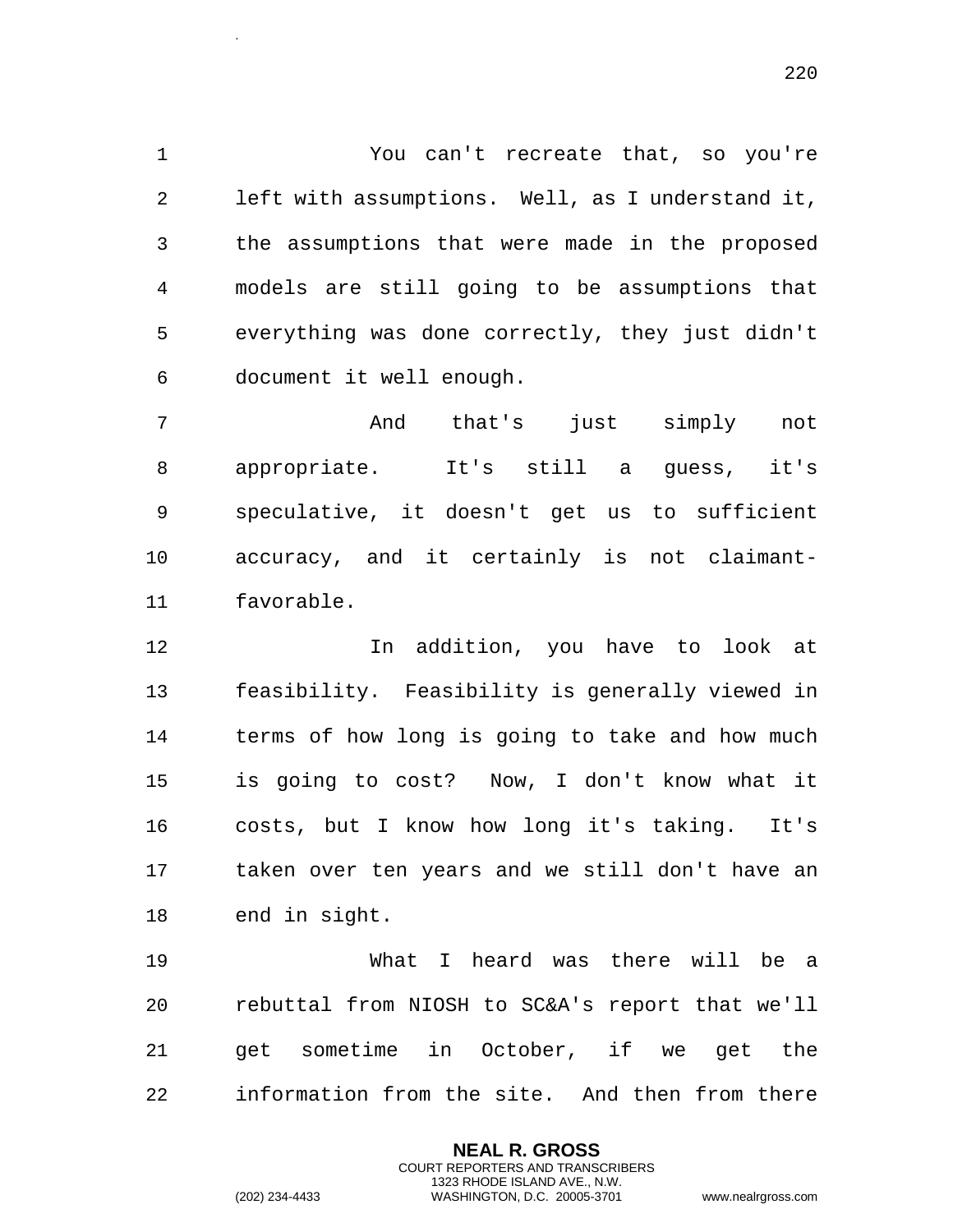we still don't have a direction.

.

 And so, quite frankly, I think that it's proving that it's not feasible to bound a dose with sufficient accuracy and give these people the relief that Congress intended. In addition to that, the records and monitoring, it's proven to be unreliable to suggest you can rely on a 1997 Notice of Violation relative to the 79 percent noncompliance because they were monitored later and found to be below the MDA. I makes a number of dangerous assumptions, one, because it assumes that the workers were tested for the appropriate radionuclides. Two, it doesn't tell us when the follow-up tests were even performed. If they were below the MDA on the subsequent test date

 that doesn't tell us what the exposure was on the date of the uptake.

 You spent a lot of time discussing why the subcontractors failed to submit the bioassay tests, and that it wasn't SRS's fault, it was the

> **NEAL R. GROSS** COURT REPORTERS AND TRANSCRIBERS 1323 RHODE ISLAND AVE., N.W.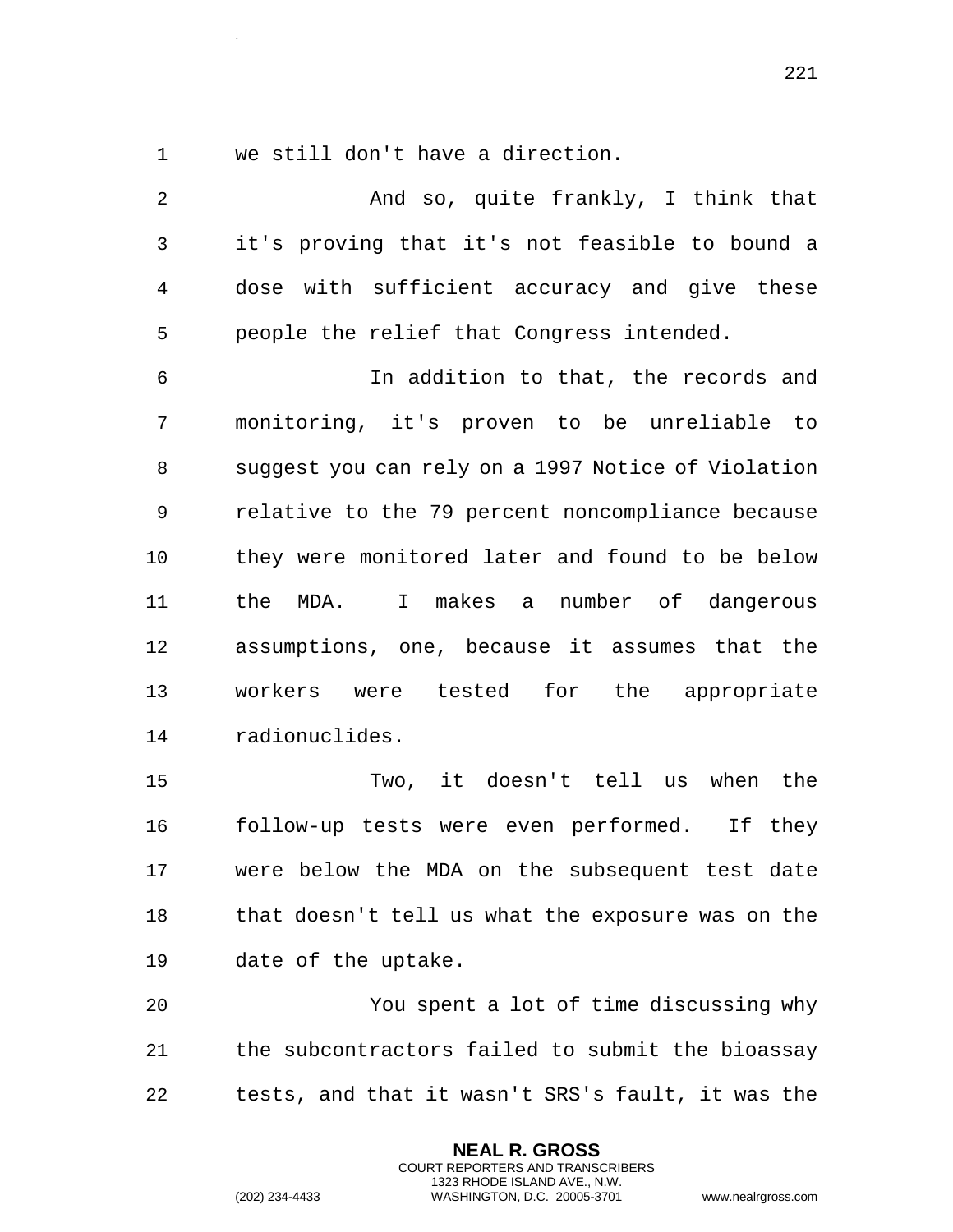subcontractors refusing.

.

 But, quite frankly, fault's irrelevant. And it has nothing to do with it because there's a large number of workers in a radiation control area with potential exposure, actual exposure, and we have no record of their monitoring. It doesn't matter why, it's just it's missing and that affects your accuracy. The last point I'd like to make is that the contractor is the person or the entity that's responsible to demonstrate compliance with the radiation safety standards. Throughout its history the contractors failed to do that. You can look going back to '52 to as recent as 1990. The Tiger Team points out that this is a widespread problem. You have 294 instances or violations

 of safety and health procedures. I think that's pretty clear evidence we can't just presume that any other documents that exist are done correctly and all the other monitoring was right.

You have seven anecdotal examples to

**NEAL R. GROSS** COURT REPORTERS AND TRANSCRIBERS 1323 RHODE ISLAND AVE., N.W.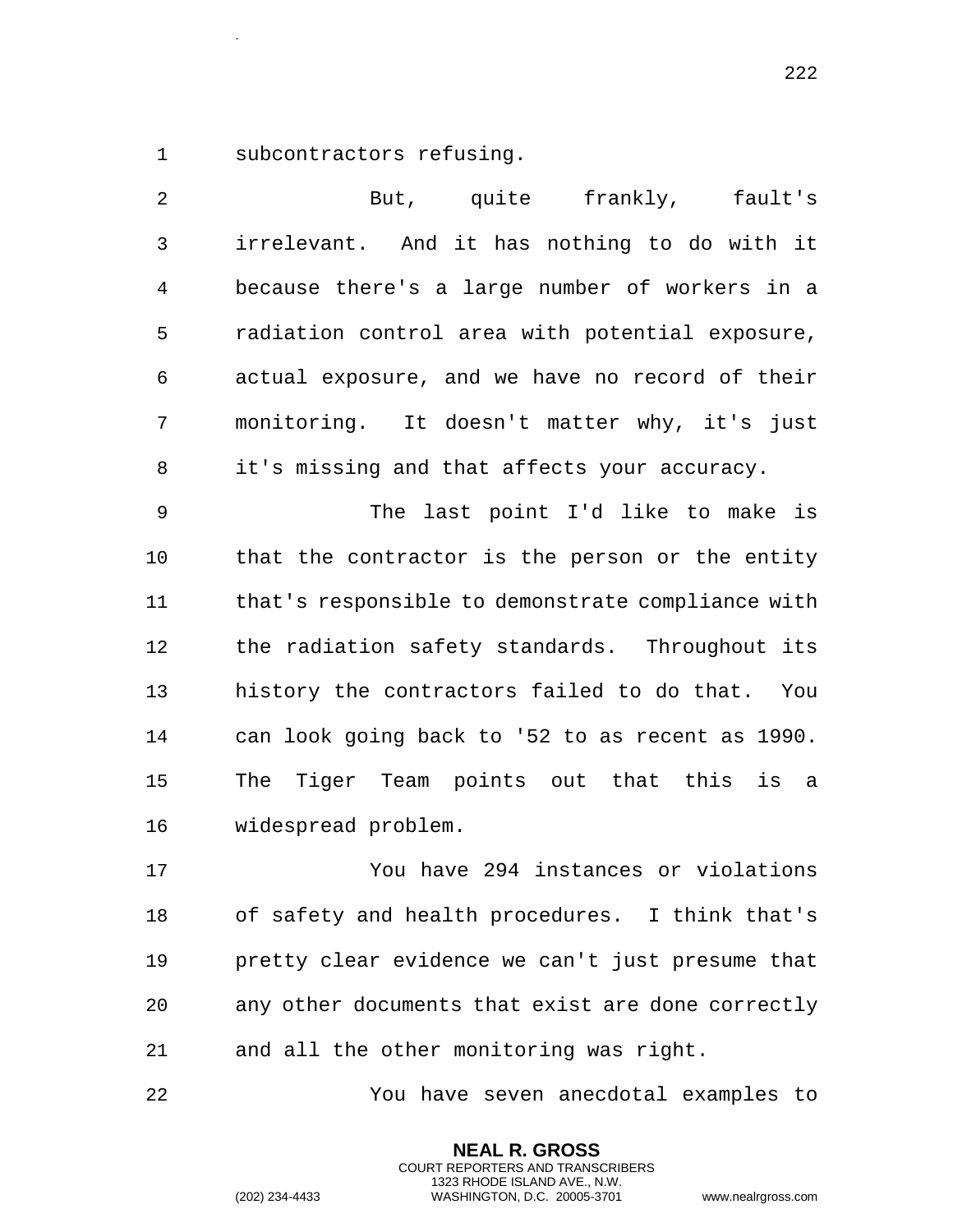support the proposed models. I'd submit to you that I have a number of clients that were involved in incidents that there was no testing reflected in their bioassay history. There was not data kept on it. If I dig deep enough, in some cases, I find the incident report that shows testing, but it's unrecorded.

8 1 I think that's pretty clear that, given that you know the records are incomplete and you know that they are inaccurate and now we know many of them have just been destroyed, you can't assume the lack of an incident report means a lack of an incident. You can't assume that lack of a test didn't just mean that test got discarded.

 And so where it leaves us is a lot of guessing, and a lot of guessing seems to be pointing in the direction of lowering the person's exposure. And I think that's a dangerous assumption. It's certainly not an appropriate assumption when it comes to radiation safety.

> **NEAL R. GROSS** COURT REPORTERS AND TRANSCRIBERS 1323 RHODE ISLAND AVE., N.W.

.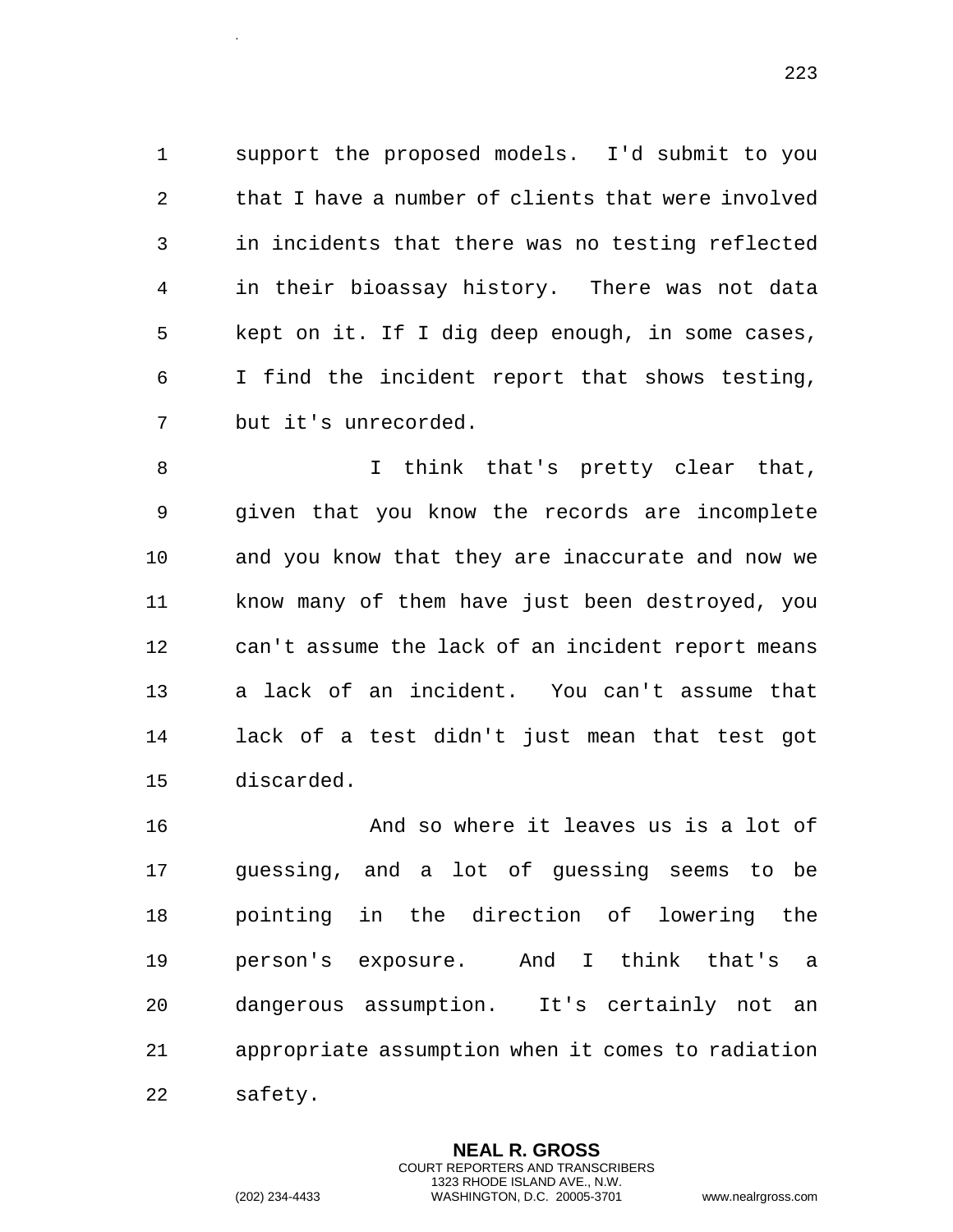1 And going back to the timeframe, if you look at the executive summary from the Tiger Team, it notes that failures to address and implement appropriate nuclear and national standards to assure that operations were conducted in a safe and environmentally acceptable manner. Investigations of several incidents involving the reactor operations highlighted how far the site had fallen below the commercial nuclear industry.

 I don't know how we can hold them to a lower standard than we do the commercial nuclear industry. The workers are the same, they certainly are just as susceptible to cancer caused by exposure to radiation. In the 1990 the Tiger Team was pointing out the standards at this site had fallen well below the rest of the industry. That doesn't warrant the benefit of the doubt. That doesn't warrant assuming everything in favor of proper procedure and proper monitoring.

I think it's clear that there was not

**NEAL R. GROSS** COURT REPORTERS AND TRANSCRIBERS 1323 RHODE ISLAND AVE., N.W.

.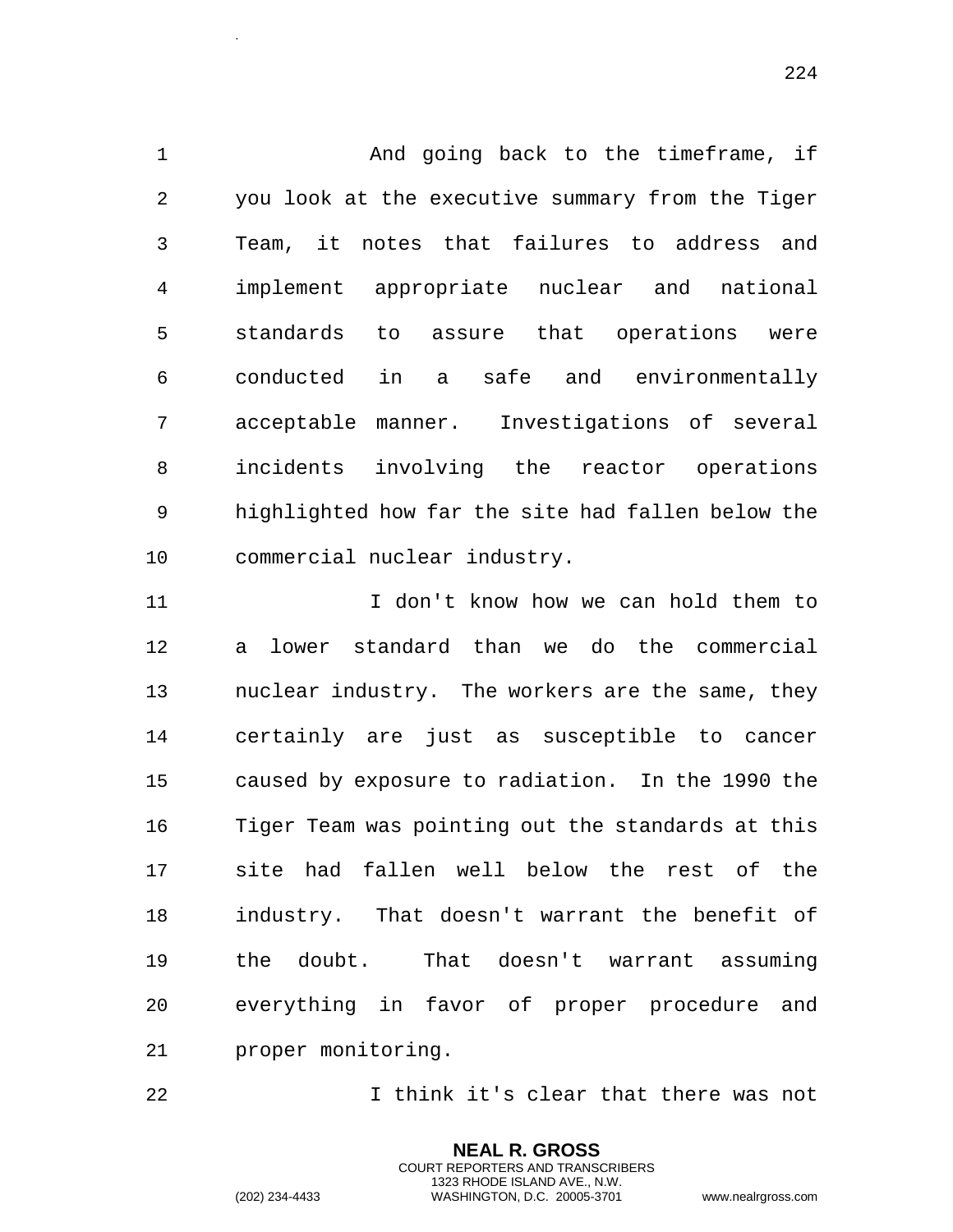proper monitoring. It's clear we don't have the appropriate records. And the only way to get us to fulfill the promise that Congress made is to grant the SEC and give them the efficient compensation that they deserve.

 My co-counsel has a couple of comments to add.

CO-CHAIR MELIUS: Okay, go ahead.

 MR. FESTER: This is Josh Fester, also for the petitioner. I have discussed it in previous Advisory Board meetings, and at the expense of belaboring the point, the main focus or the inquiry of whether to grant the SEC is feasibility. Co-counsel, Mr. Johnson, discussed it.

 The key word here is feasibility. 42 U.S.C. 73.42(b) states that an SEC may be designated if it is not feasible to estimate with sufficient accuracy the radiation dose that the Class received and there's a reasonable likelihood that such radiation dose may have endangered the health of workers.

> **NEAL R. GROSS** COURT REPORTERS AND TRANSCRIBERS 1323 RHODE ISLAND AVE., N.W.

.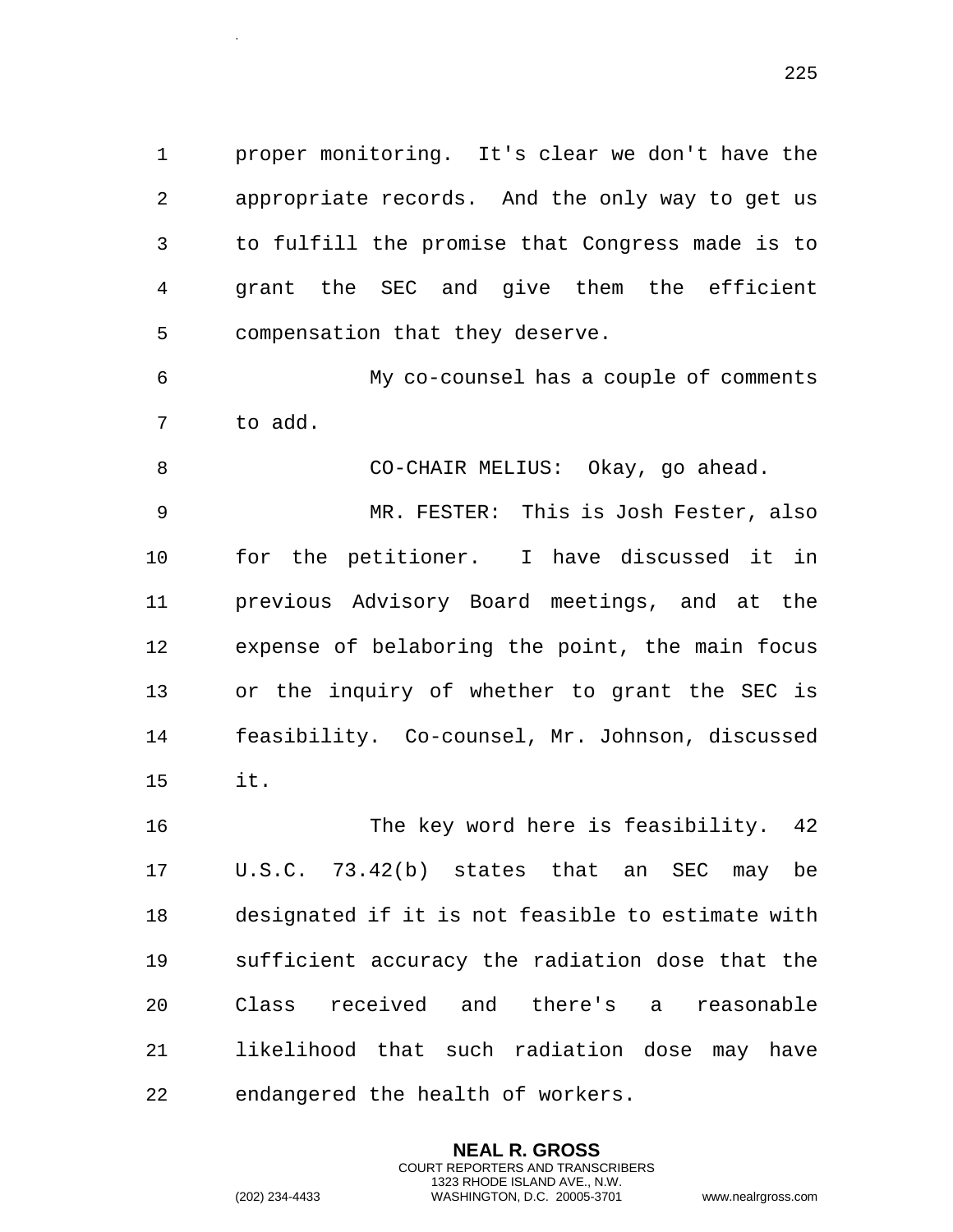Two issues considered when determining feasibility are time and resources, which, again, I think Mr. Johnson just discussed. Ten years has passed here. The SEC petition to the SRS has been before the Board for going on more than a decade, close to two decades since the EEOICPA was created by Congress. Certainly, from a time standpoint, it's not, and it has not been, feasible to reconstruct a dose for the class of employees named in the petition. I've been patiently and intently 13 listening throughout the course of the day, and among the things I have heard is that NIOSH and

 its representative is -- from them, is that we think that the records for internal monitoring and monitoring for specific radionuclides is substantially complete but that we need more information or, you know, we need to track these things down.

 You know, there are a few problems with this. First, while it would be ideal to

> **NEAL R. GROSS** COURT REPORTERS AND TRANSCRIBERS 1323 RHODE ISLAND AVE., N.W.

.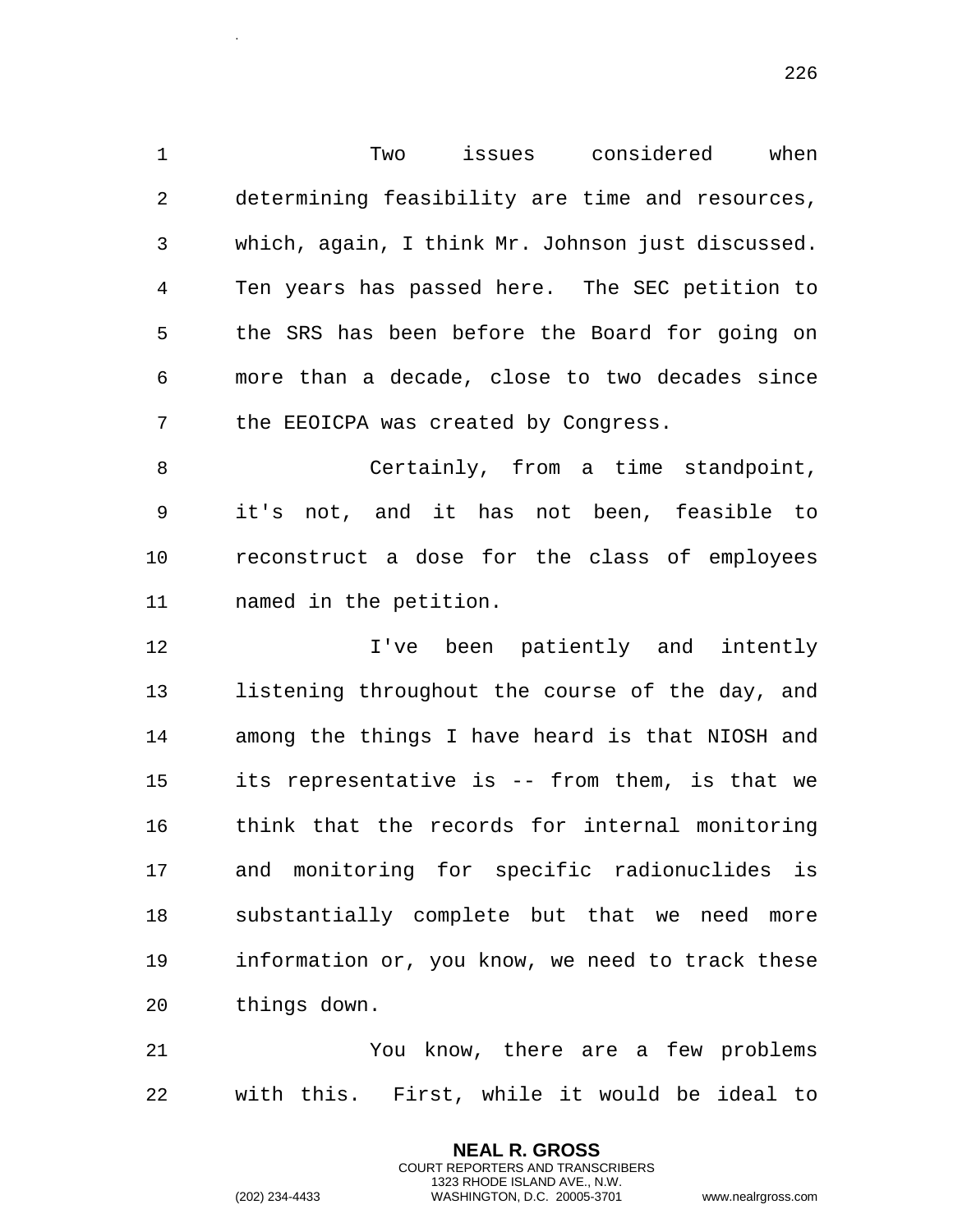have the time and opportunity to continue to delve throughout this information, to do data captures from the SRS, it's not feasible in terms of time consideration.

 Every day, week, month, year that passes I have clients that are suffering though just horrendous diseases, cancers, and they're denied, you know, the basic rights under the Act, and basic dignity, and they are dying during this process.

11 The longer this goes -- I guess, again, I just want the Board to understand the human element of this. I have, anecdotally, one client that's terminal with cancer out at the site. He's still working, he has a death sentence essentially, being denied the healthcare to, you know, just basic healthcare. He has to keep working to be able to afford the insurance to have a chance of surviving.

 And I just wanted to say one thing, you know, the class of people, employees out at this particular site, you wouldn't find workers

> **NEAL R. GROSS** COURT REPORTERS AND TRANSCRIBERS 1323 RHODE ISLAND AVE., N.W.

.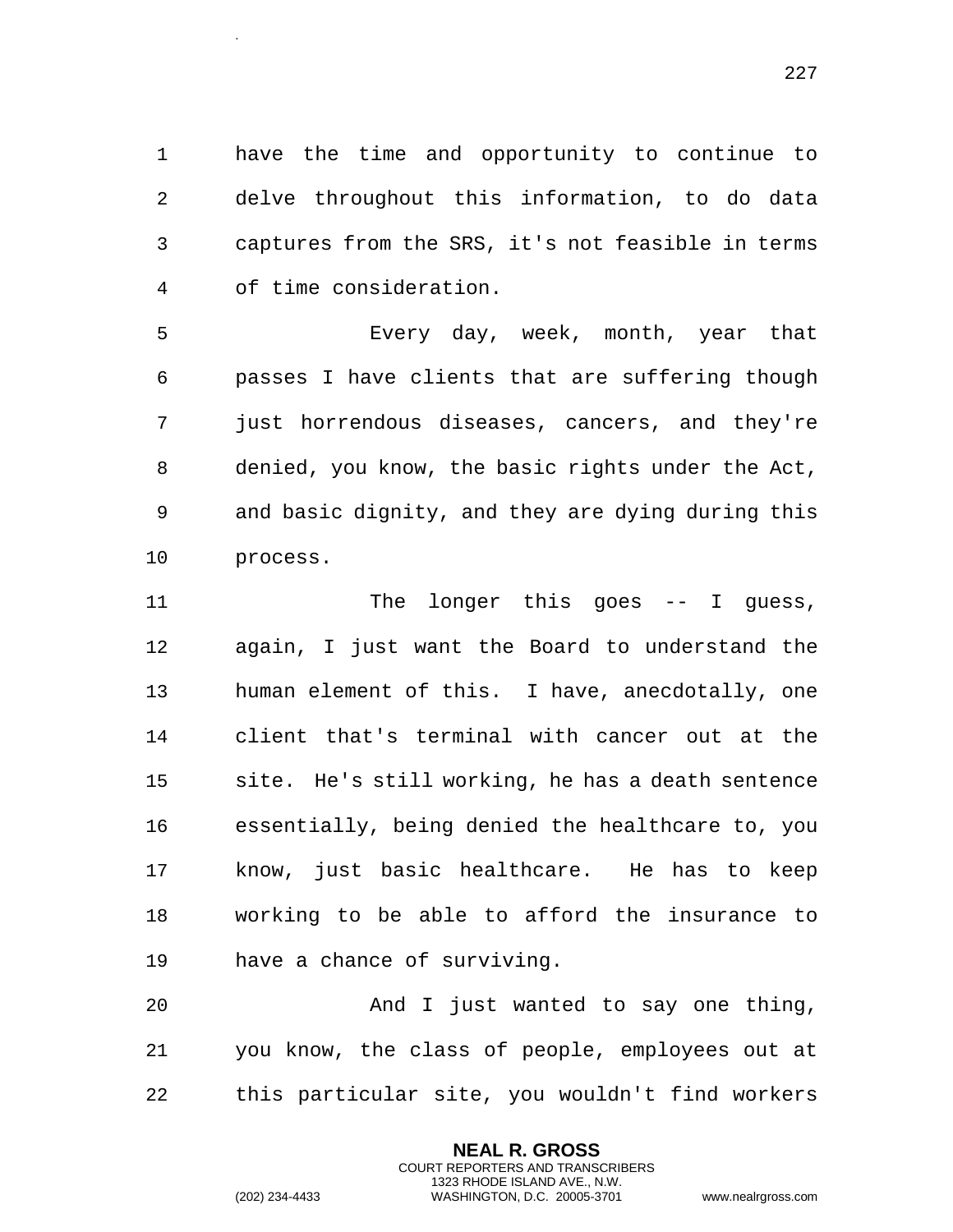and people anywhere else in our state even that you have at the SRS.

 But now you're talking about extending the completeness analysis when we know already that the data is incomplete, not sufficiently complete to accurately perform the dose reconstruction for these individuals.

 During the discussion of the completeness of internal modeling, a representative from NIOSH stated -- basically there was a lot of reliance upon assumptions that DuPont properly monitored and protected its workers. The analysis was only for a certain set of subcontractors for a few years in, I think, the early to mid-1980s, '81 to '86 I believe it was.

 Even during the snippet of worker monitoring history, the records considered by NIOSH, the records are not complete. Most of the RWPs are not found for the DuPont years, and I think you'll see that they were either discarded or shredded.

> **NEAL R. GROSS** COURT REPORTERS AND TRANSCRIBERS 1323 RHODE ISLAND AVE., N.W.

.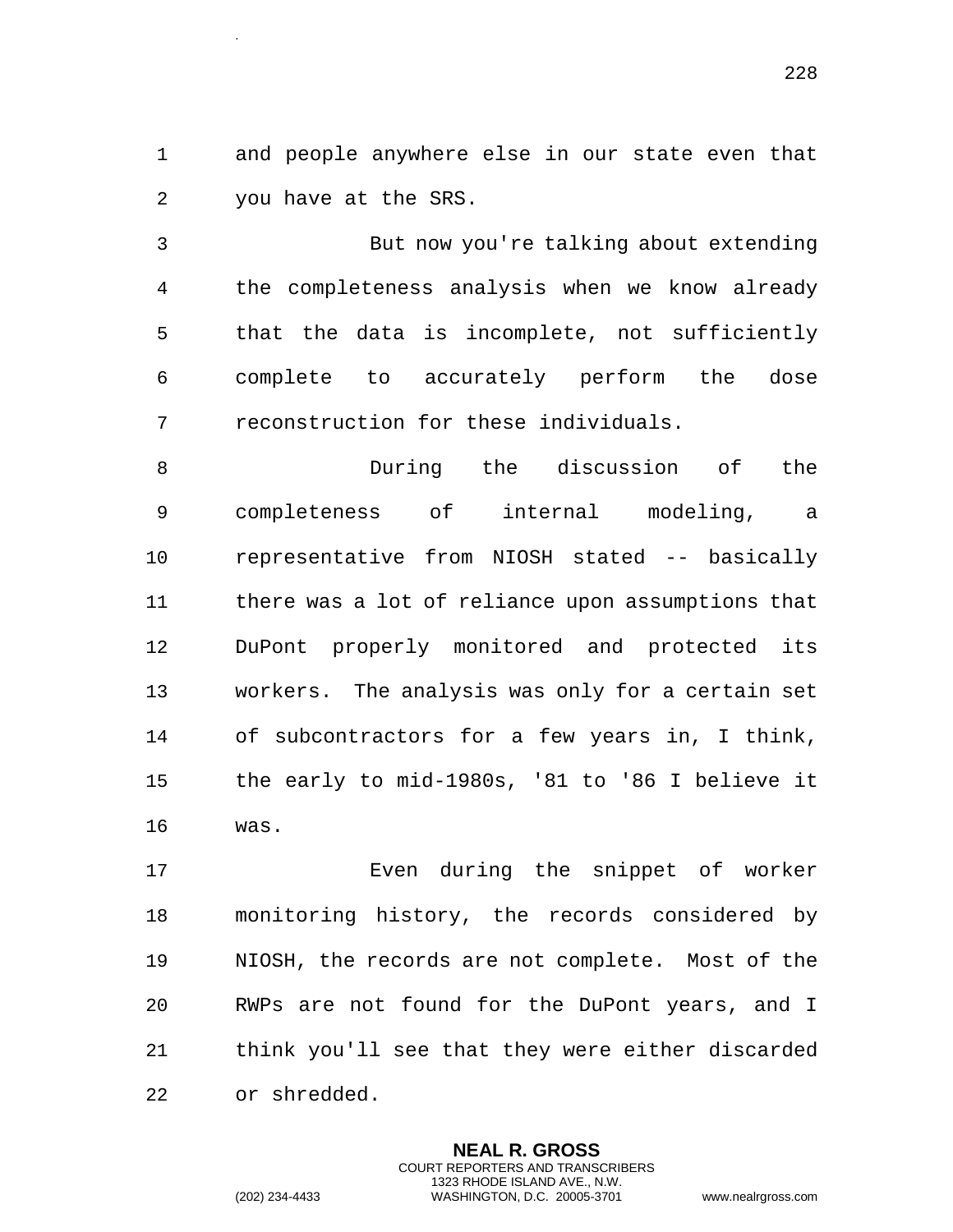At one point a representative for NIOSH attempted to rely upon an anecdotal incident where the worker was not monitored because it was assumed that they weren't in areas where they would have needed follow-up monitoring.

 And using that one anecdotal incident to explain away a large percentage of noncompliance with the monitoring procedures, that's just inappropriate and I think not good science. It certainly wouldn't pass a Daubert standard in any court of law in the United States.

 It's not adequate, also, to assume based on the track record in monitoring failures at the site and this kind of situation is responsible for noncompliance.

 Today's completeness or reliability of monitoring, when monitoring is mandatory, on an assumption that DuPont/Westinghouse would have monitored if there was radiation, if they were in radiation areas, improperly gives the contractors and subcontractors the benefit of the doubt, when

> **NEAL R. GROSS** COURT REPORTERS AND TRANSCRIBERS 1323 RHODE ISLAND AVE., N.W.

.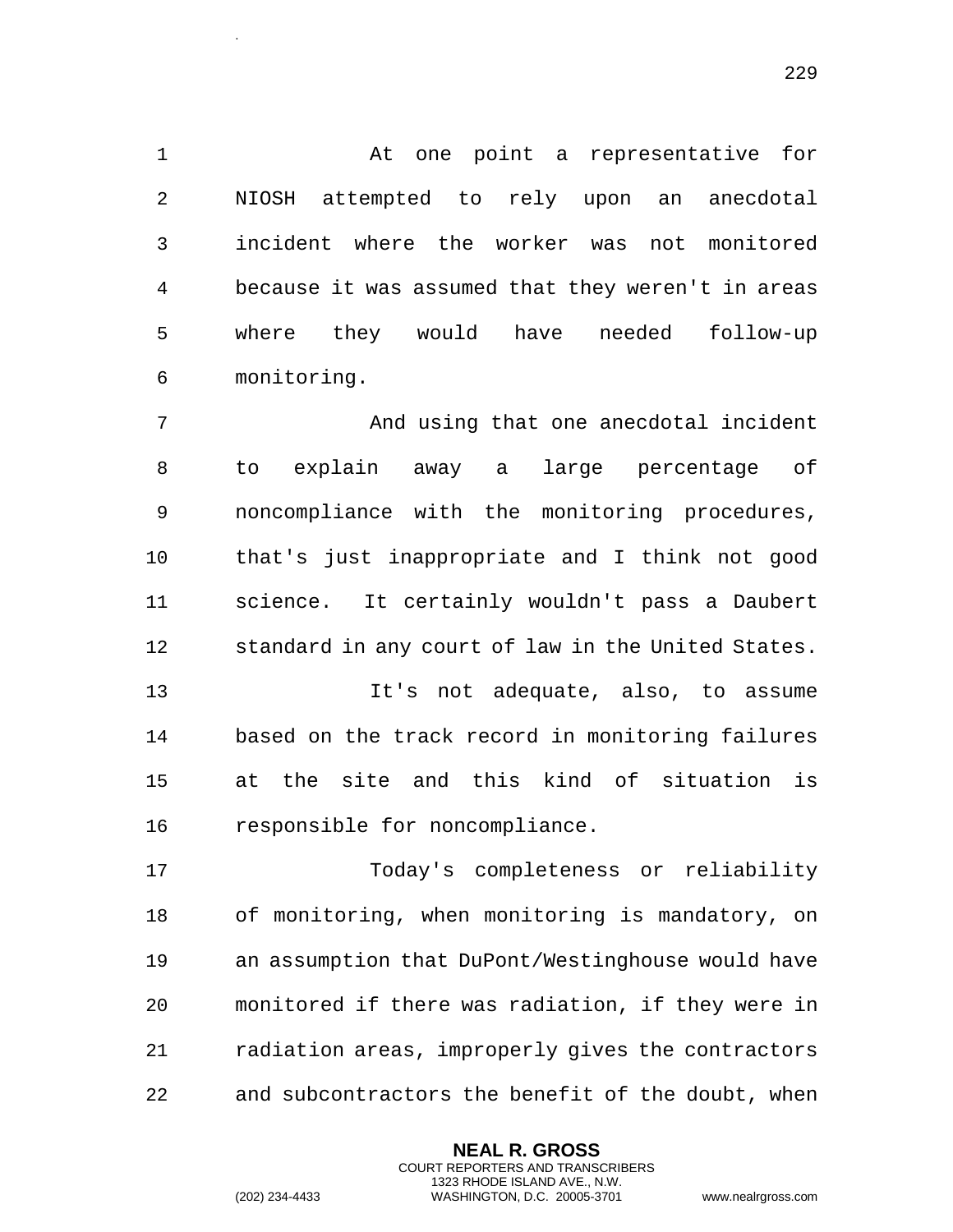under the Act the claimant is supposed to have the benefit of the doubt. This is supposed to be claimant-favorable.

 Even if there was always monitoring in all the areas that the subcontractors and contractor workers worked in, there's no indication that they were monitored for the appropriate radionuclides and if the workers were tested for the appropriate radionuclides. I have seen nothing to that effect.

 What we know is that, for the early Westinghouse years at the very least, there was a very poor compliance with internal monitoring, 80 percent noncompliance.

 Another assumption relied upon is this idea based solely on conversations with former employees who relate that DuPont was somewhat better centralized than Westinghouse and better at keeping monitoring records.

 However, nothing in the record since the beginning of this SEC petition indicates that. It indicated the contrary. And that's

> **NEAL R. GROSS** COURT REPORTERS AND TRANSCRIBERS 1323 RHODE ISLAND AVE., N.W.

.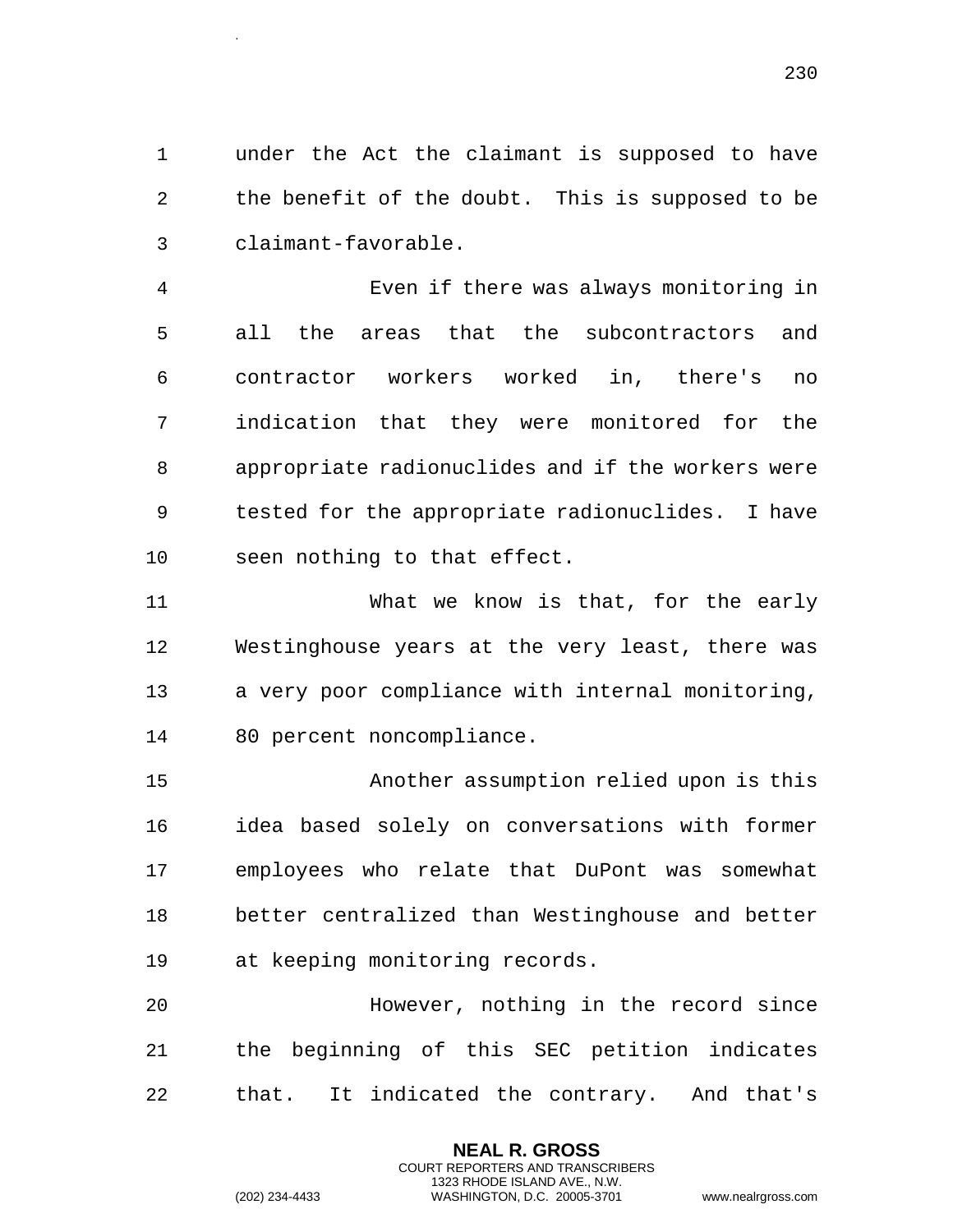made evident through the -- the evidence is clear now that that's just not a good assumption, through the Tiger Team report, the findings in 2005, and the 2005 SC&A report as well.

 Another issue that I wanted to bring to the Board's attention is the seemingly arbitrary distinction between construction trade workers and other subcontractor workers, other folks that, you know, weren't necessarily electricians or construction laborers, might have been escorts, janitors, security personnel that would have been in the same areas, worked for the same subcontractors, and for which there's also a dearth of any monitoring records.

 If you want anecdotal examples of that I could probably give you 20 just out of my office. We've heard, again, a lot of anecdotal evidence in support of -- excuse me.

 CO-CHAIR MELIUS: Excuse me. Can you please wrap up relatively soon?

 MR. FESTER: Sure. I think that's all I have for you, unless my co-counsel has anything

> **NEAL R. GROSS** COURT REPORTERS AND TRANSCRIBERS 1323 RHODE ISLAND AVE., N.W.

.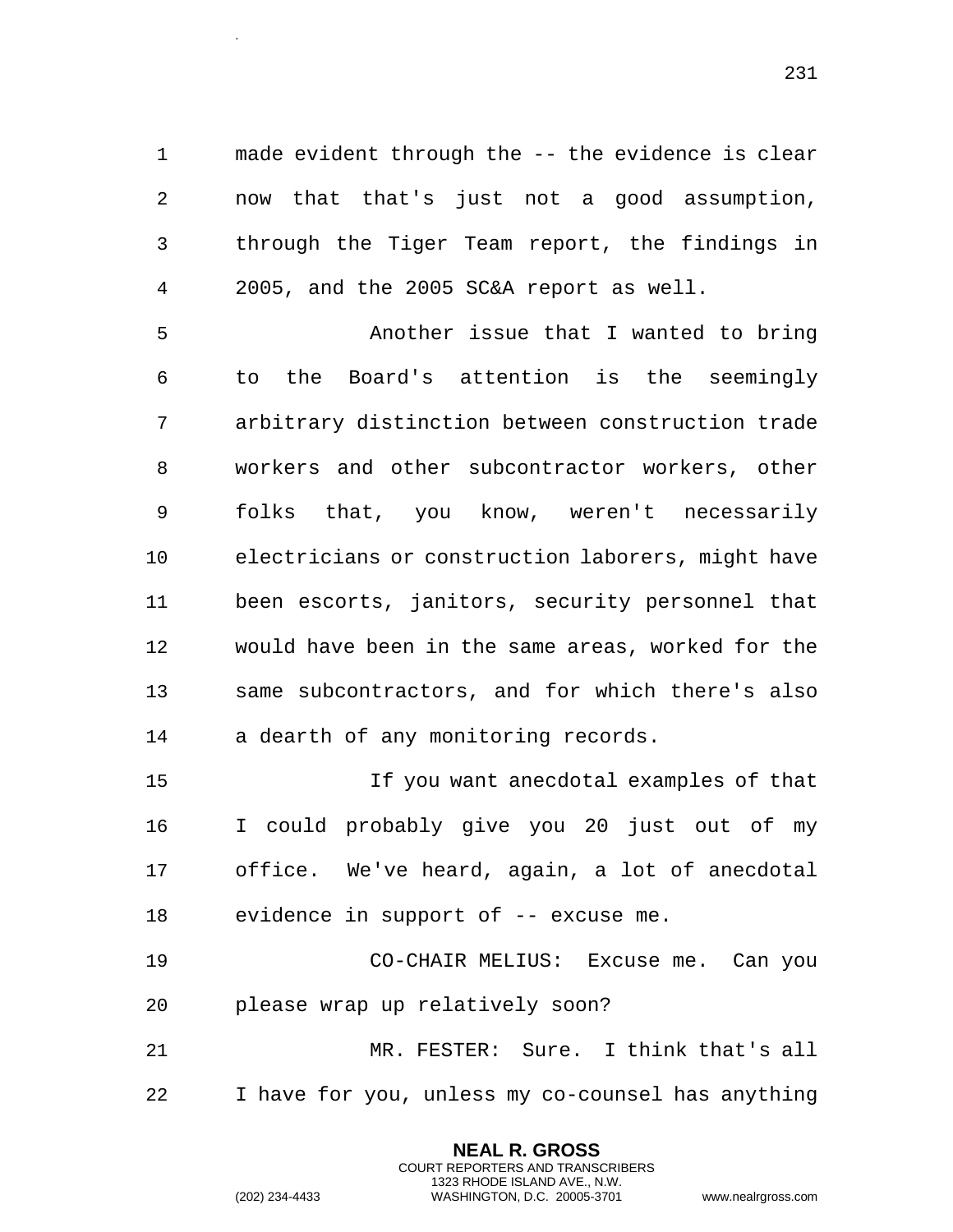1 further to add.

.

| $\overline{2}$ | CO-CHAIR MELIUS: Thank you.                       |
|----------------|---------------------------------------------------|
| $\mathfrak{Z}$ | MR. JOHNSON: Again, I guess the last              |
| 4              | thing I'd say is I believe I understood, in the   |
| 5              | presentation on the last proposed model, I        |
| 6              | believe I understood NIOSH to say that robust     |
| 7              | analysis is not possible, it's sort of a weight   |
| 8              | of the evidence.                                  |
| $\mathsf 9$    | Well, we agree, and we would submit               |
| 10             | that the weight of the evidence is that where we  |
| 11             | are it's not feasible to bound a dose with        |
| 12             | sufficient accuracy, that the records don't       |
| 13             | exist, and for those reasons the SEC should be    |
| 14             | granted.                                          |
| 15             | And, certainly, I thank you for you               |
| 16             | all's hard work and thank you for your patience   |
| 17             | today.                                            |
| 18             | WG SEC Recommendations and/or Path Forward on     |
| 19             | Discussion Items; Plans for August                |
| 20             | Board Meeting                                     |
| 21             | CO-CHAIR MELIUS: Thank you both for               |
| 22             | your comments. And I think as you know the entire |

**NEAL R. GROSS** COURT REPORTERS AND TRANSCRIBERS 1323 RHODE ISLAND AVE., N.W.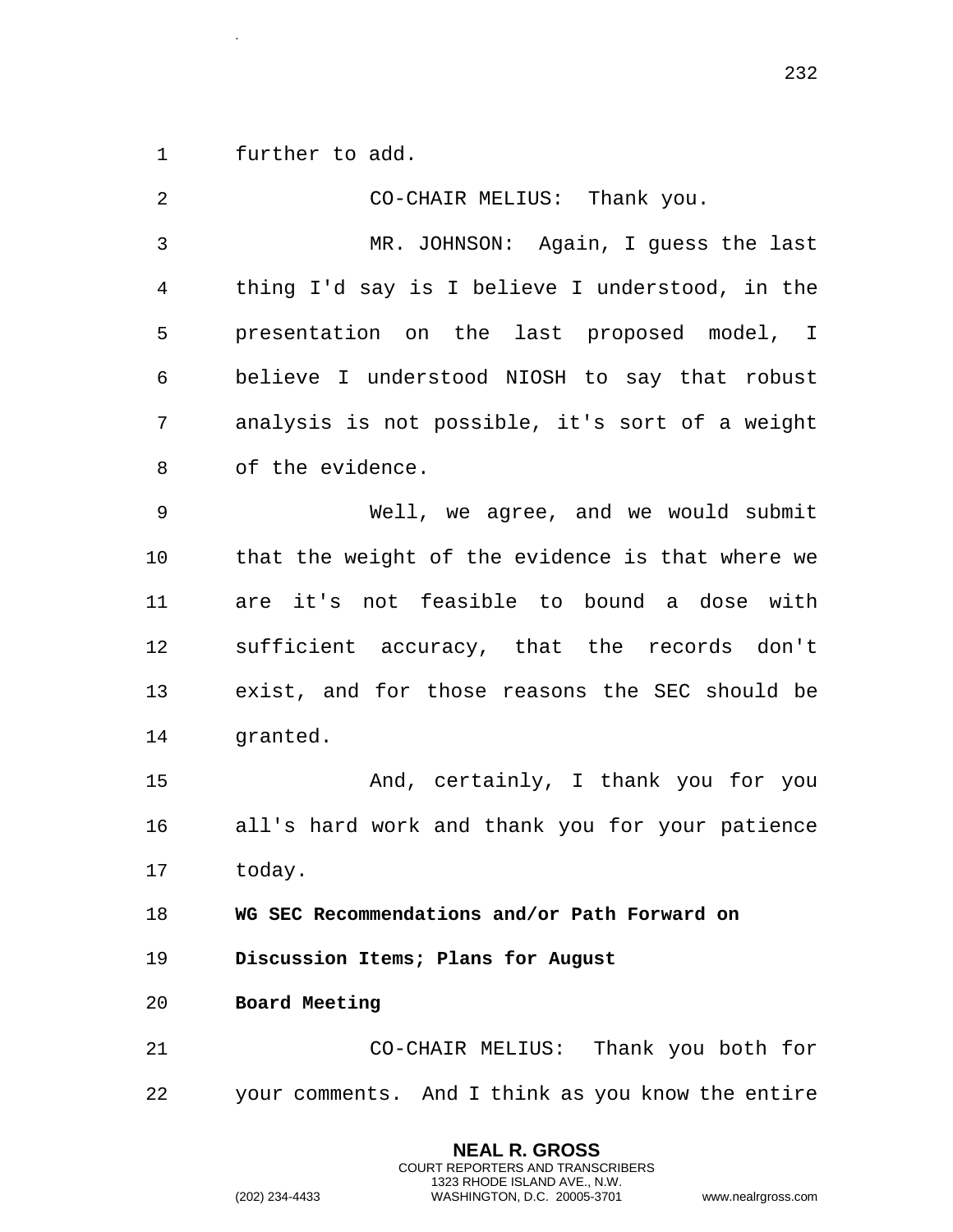1 Board is meeting next week and there's an hour 2 and a half session on the Savannah River Site. I 3 believe on Thursday, correct, Ted? 4 MR. KATZ: Yes. 5 CO-CHAIR MELIUS: Okay. Good, thank 6 you. Ted, anything else we need to do? 7 MR. KATZ: No, I think that takes care 8 of it. 9 CO-CHAIR MELIUS: Okay, good. Thank 10 you everybody for your patience and contributions 11 and we'll see most of you next week in Santa Fe. 12 **Adjourn**  13 CO-CHAIR CLAWSON: Thank you everybody 14 for joining us today. 15 (Whereupon, the above-entitled matter 16 went off the record at 3:37 p.m.) 17 18 19 20 21 22

> **NEAL R. GROSS** COURT REPORTERS AND TRANSCRIBERS 1323 RHODE ISLAND AVE., N.W. (202) 234-4433 WASHINGTON, D.C. 20005-3701 www.nealrgross.com

.

233